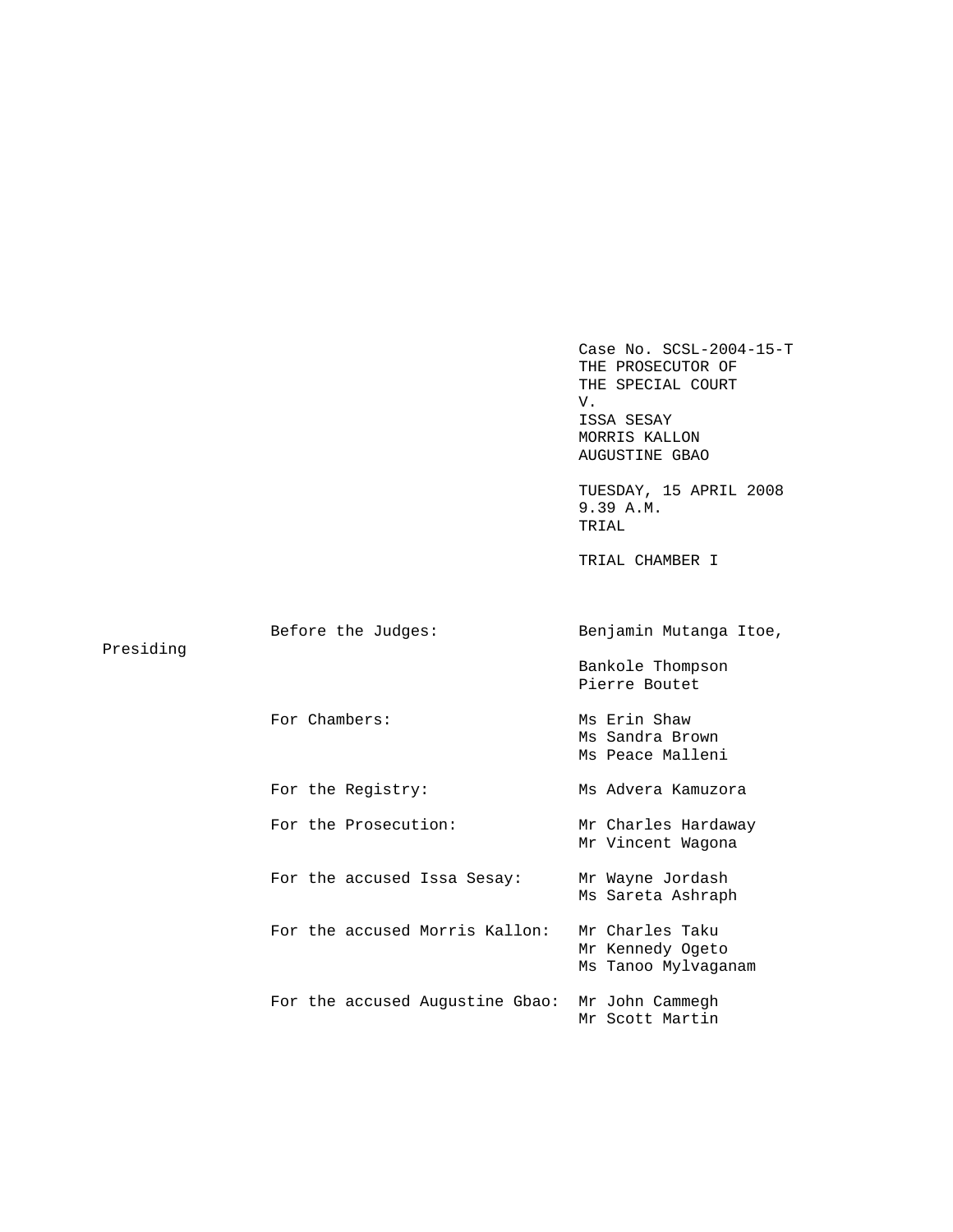| Page 2 | SESAY ET AL   |              |
|--------|---------------|--------------|
|        | 15 APRIL 2008 | OPEN SESSION |

| $\mathbf 1$    | $[RUF15APR08A - BLP]$                                       |
|----------------|-------------------------------------------------------------|
| $\overline{a}$ | Tuesday, 15 April 2008                                      |
| 3              | [The accused present]                                       |
| 4              | [Open session]                                              |
| 09:49:14<br>5  | [Upon resuming at 9.39 a.m.]                                |
| 6              | PRESIDING JUDGE: Good morning, learned counsel. Good        |
| 7              | morning, everyone. Mr Taku.                                 |
| 8              | MR TAKU: Good morning, Your Honou.                          |
| 9              | PRESIDING JUDGE: I suppose you're set to continue this      |
| $09:50:21$ 10  | morning?                                                    |
| 11             | MR TAKU: Yes, Your Honours.                                 |
| 12<br>is       | PRESIDING JUDGE: I wonder whether the end of the tunnel     |
|                |                                                             |
|                |                                                             |
| 13             | in sight --                                                 |
| 14             | MR TAKU: We are making --                                   |
| $09:50:32$ 15  | PRESIDING JUDGE: In view of your abbreviations and          |
| 16             | revisiting some segments of your testimony. Anyway, you are |
| 17             | still within your time limit, so you may proceed.           |
| 18             | Thank you, Your Honour.<br>MR TAKU:                         |
| 19             | PRESIDING JUDGE:<br>Yes.                                    |
| $09:50:55$ 20  | EXAMINED BY MR TAKU:                                        |
| 21             | MR TAKU:                                                    |
| 22             | Good morning, Mr Kallon.<br>Q.                              |
| 23             | Good morning, Chief Taku.<br>Α.                             |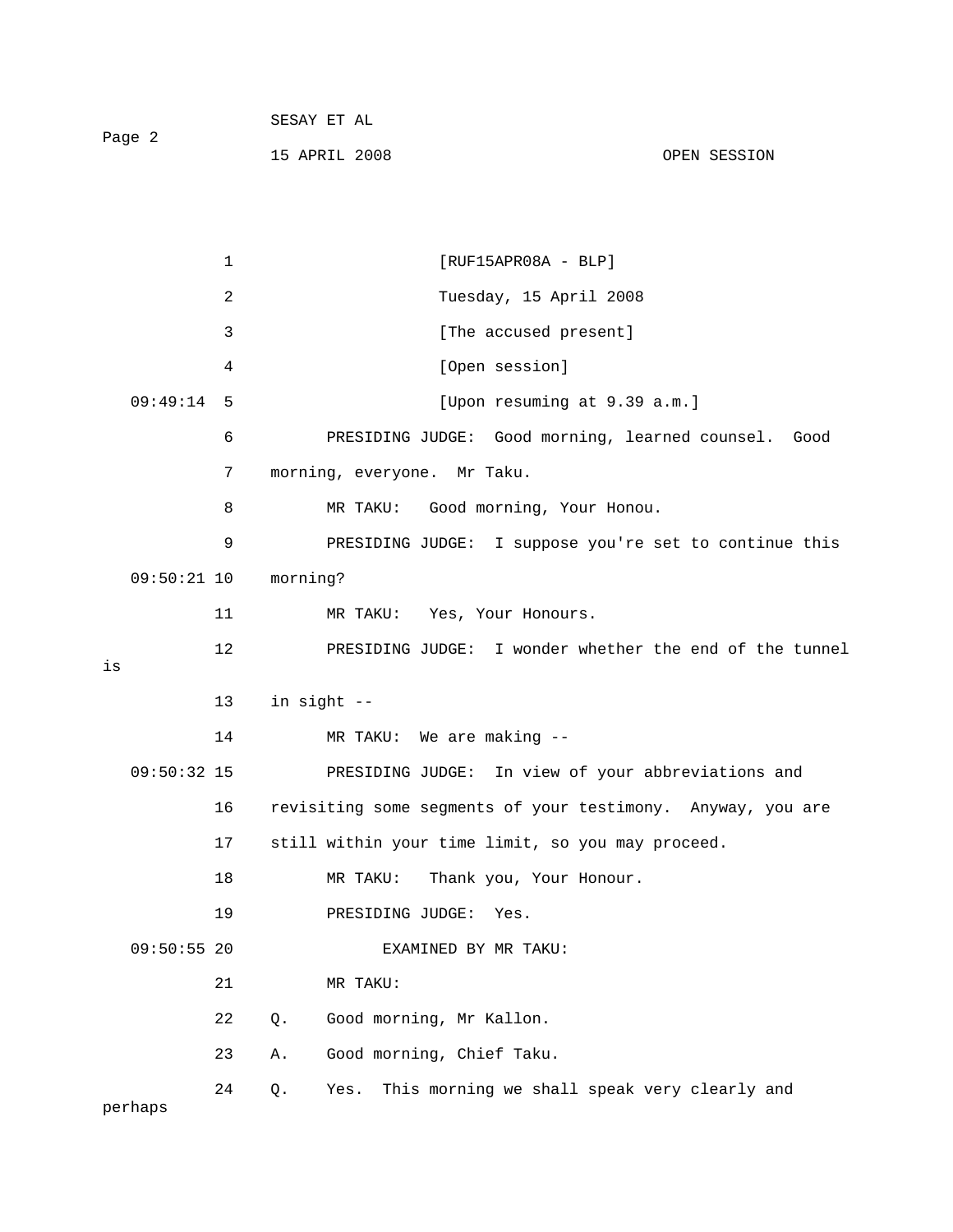09:51:06 25 slowly because the court reporters need to get every word that we 26 are saying. Apparently in the past I spoke a bit fast and please

 27 also try to utter everything so the record in our own interests

28 and that of everyone. You understand that, sir?

29 A. I will do that so, My Lord.

SCSL - TRIAL CHAMBER I

 SESAY ET AL Page 3 15 APRIL 2008 OPEN SESSION

 1 Q. That said, with your leave, Your Honour's, I may want to 2 revisit just two areas and ask -- 3 HIS HONOUR: Yes, feel free. 4 MR TAKU: Thank you, Your Honour. 09:51:46 5 PRESIDING JUDGE: Yes, you may. 6 MR TAKU: 7 Q. Mr Kallon, TF1-371 testified before this Court and Their 8 Honours, transcripts of 21 -- 21 July 2006, first page 5 and page 9 -- page 4 and page 5 -- and he said the following, Mr Kallon. He 09:52:35 10 stated that he was present in Buedu with Sam Bockarie -- 11 PRESIDING JUDGE: Are you reading from the transcript? 12 MR TAKU: I have the -- I have the -- I will rephrase

it,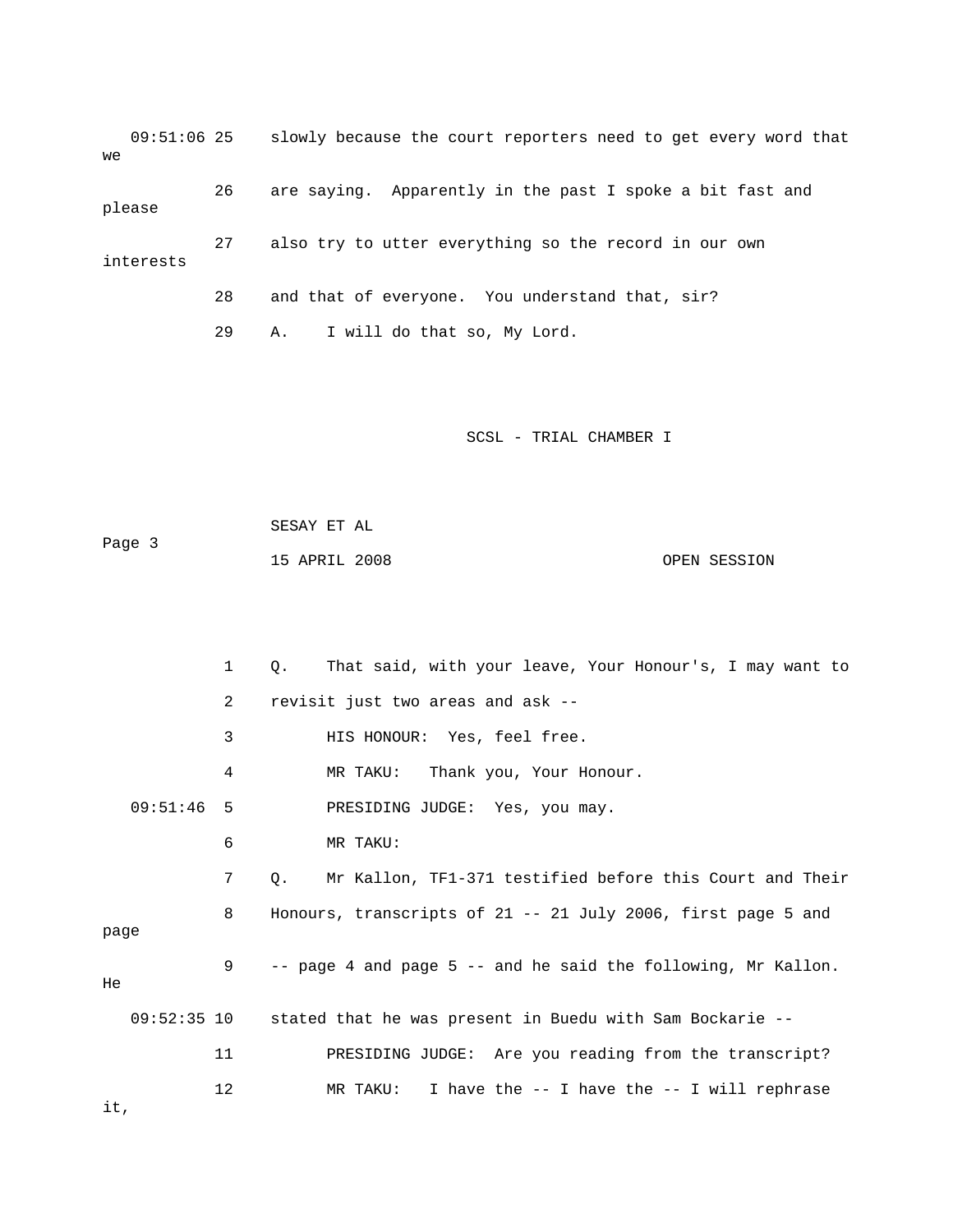13 it is so long; it's a very long passage. I just want to capture 14 exactly -- 09:52:54 15 PRESIDING JUDGE: Because my fear is that in 16 you might be dephrasing, you know, what the witness did say. 17 That's my fear. This said, you may continue. 19 PRESIDING JUDGE: I'm worried about the authenticity of 09:53:08 20 paraphrasing. 21 MR TAKU: Okay, Your Honours. Let me bring the 23 Q. He alleged that he was at the VHF communications station 24 when intelligence reports came implicating you in the crimes 26 recalled by Sam Bockarie for sanction, and that you were 27 in Buedu for some time and released, whereas Rocky was given a 28 heavier sanction, and that Rocky was a subordinate officer to paraphrasing 18 MR TAKU: Okay. Let me -- 22 accusations -- just the accusations that he made. in 09:53:36 25 Tombodu. You and Rocky. He went further to say that you were retained you 29 at that point in time. Now, were you in Court when he gave that

SCSL - TRIAL CHAMBER I

 SESAY ET AL Page 4

15 APRIL 2008 OPEN SESSION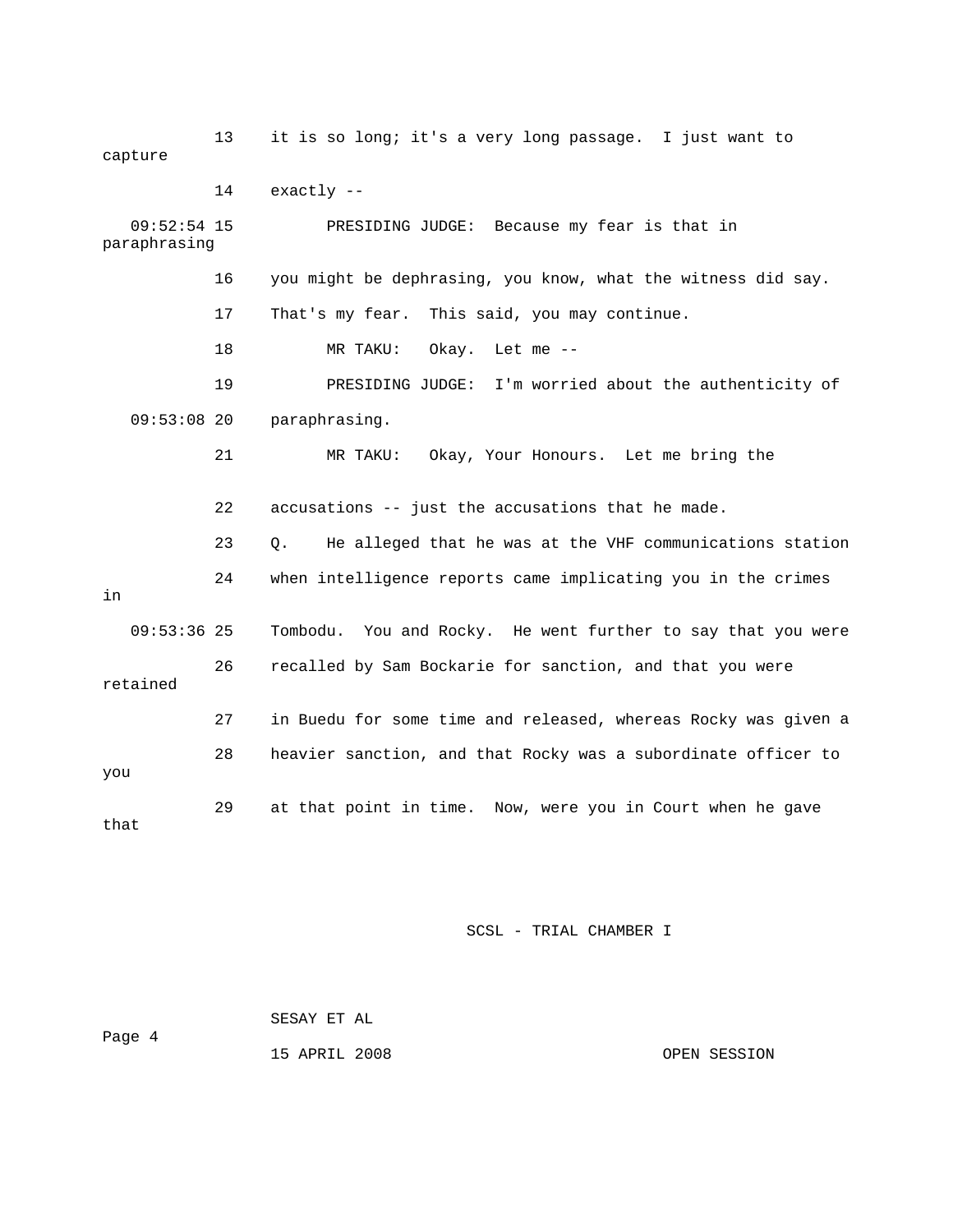1 testimony, sir?

2 A. Yes, My Lord. 3 Q. First: were you ever recalled for sanction in Buedu 09:54:55 5 A. No, My Lord. any time a subordinate officer to you? 6 Q. Was Rocky at 7 A. No, My Lord. While we are in Kono 1998, no. 8 Q. Were you aware if Rocky was ever recalled to Buedu for 09:55:42 10 A. No, sir. No, sir. Unless when I was called in August, 11 then after my detention I was posted to Pendembu, probably 14 A. As I told you yesterday, sir, it was the alleged Fiti 16 mission. 17 JUDGE BOUTET: You testified to that yesterday; twice 19 MR TAKU: Thank you, Your Honour. 09:56:28 20 Q. He also alleged that when he visited you in Buedu, he 21 discovered that you had a girlfriend who was doing mining. 22 First, did he visit you in Buedu, sir -- in Kono, sir? 23 A. 1997 I was not in Kono as the witness testified to because 4 of the crimes committed in Tombodu? 9 sanction because of the crimes in Tombodu? within 12 that time he was called to Buedu but I don't know of that, sir. 13 Q. Why were you recalled in August and punished? Fata 09:56:13 15 mission, feeling one that I was the one who sabotaged that 18 indeed. about. 24 I was not in Kono 1997, My Lord. 1998 we all retreated to Koidu

09:57:03 25 and there he left me. He went to Kailahun and when he went to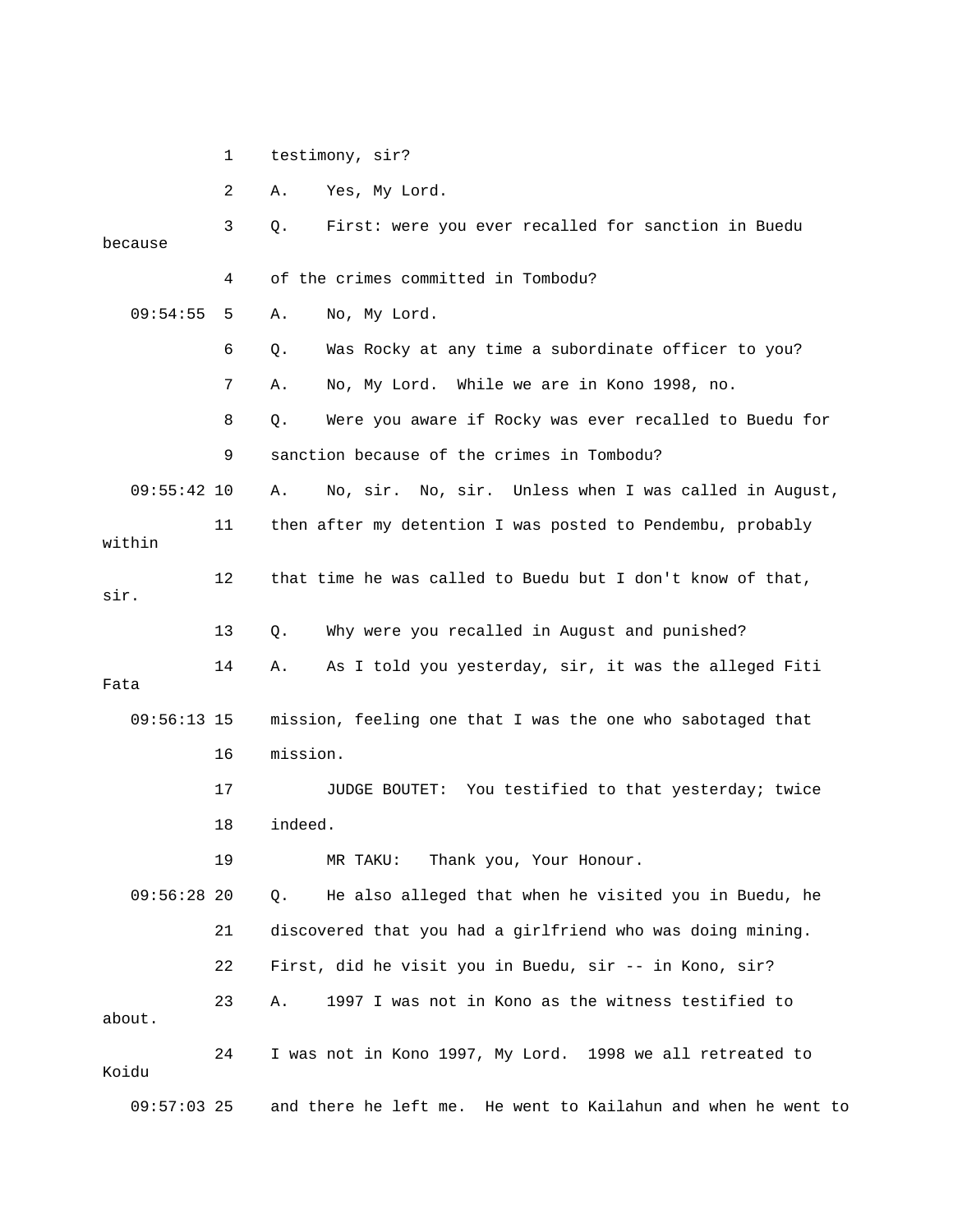26 Kailahun he did not return to Koidu until -- he did not return 29 Q. Did you have a girlfriend within mining? to 27 Koidu again until I left Kono. So he did not visit me and meet 28 any girlfriend of me doing mining there, sir.

SCSL - TRIAL CHAMBER I

 SESAY ET AL Page 5 15 APRIL 2008 OPEN SESSION

 1 A. No, My Lord. I was not having girlfriend who were doing 2 mining. and 4 alleged that you -- you went together with SBUs to attack the 7 Koidu Town bank. The man who carried the money after they 8 retrieved this money from those who robbed the bank, 367, he former 11 Colonel Superman to retrieve this money and, as I told you 13 help retrieve this money, and that money issue also were 3 Q. TF1-141 testified on 11 April 2005, at pages 95 to 98, 09:58:12 5 bank in Koidu. Were you in Court when he testified, sir? 6 A. Yes, sir, I was in Court, but it is not true. I do not rob 9 testify also before this Court that the bank was robbed by 09:58:47 10 ULIMO, known as STF and some SLA and Sam Bockarie instructed 12 yesterday, Superman also appointed 366 as task force commander to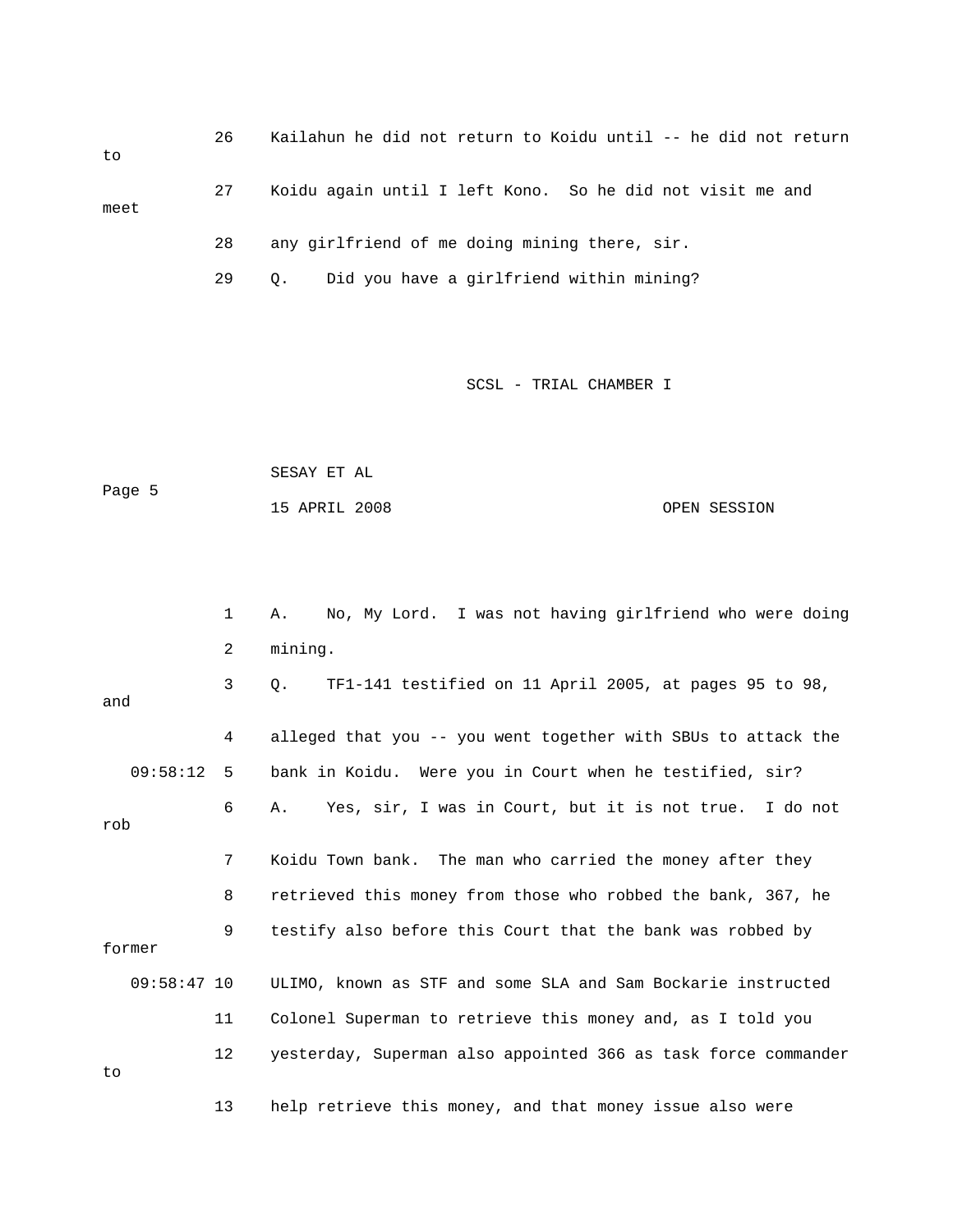14 investigated by the Joint Security in Kono and I was not one 16 Q. The same witness, Mr Kallon, on 11 April 2005, pages 102 17 103, says that -- alleged that you had a communication set at 18 Guinea Highway. What do you say about that, sir? 19 A. Wrong, My Lord, I was not having no communication set 09:59:53 20 because at that particular point in time of operation only person 22 responsibility, or commander who were deployed at the 23 position to able give quick information to his centre. 24 Q. The same witness at page 90, lines 18 to 22, Your Honours, 10:00:37 25 alleged that you used to summon muster parades at the Guinea 26 Highway, muster parades, the Guinea Highway. What do you say parade  $29$  -of 09:59:18 15 the person who were investigated, sir. to the 21 who carry communication is commander who has area of strategic 27 about that, sir? 28 A. No, sir. In the first place, the calling of muster

SCSL - TRIAL CHAMBER I

Page 6 15 APRIL 2008 OPEN SESSION SESAY ET AL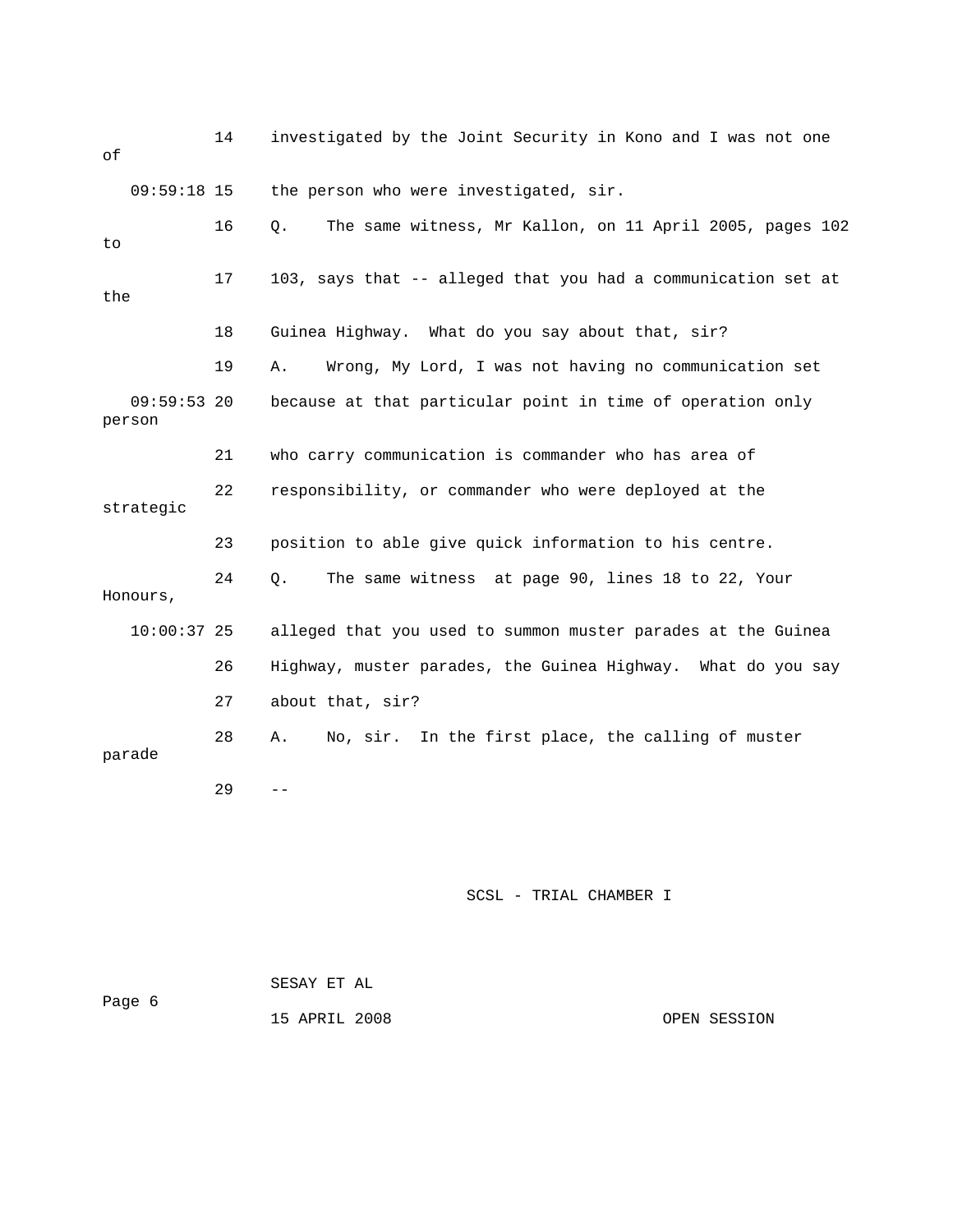1 PRESIDING JUDGE: Did you summon muster parades? 2 THE WITNESS: No, sir. 4 Q. The calling of muster parade, the directive always come 10:01:07 5 from the commanding officer on the ground and then the commanding 6 officer always instructed the MP. They were responsible of 7 calling formation for muster parade. That was not my 9 Q. Mr Kallon, can you please tell Their Lordships what became 10:01:54 10 of Rambo of the RUF, not Red Goat. What became of him? 11 A. 1997 - he 12 PRESIDING JUDGE: Did Rambo RUF have an alias? Did 13 another name? 14 THE WITNESS: His actual name is Buster Flomo, alias Rambo, 10:02:17 15 RUF Major Rambo. 1997 this, sir, RUF Rambo was with Sam 16 in Kailahun. Yes, My Lord. When the AFRC overthrow, he 18 WITNESS: 19 along with Sam Bockarie in Freetown, and Sam Bockarie deployed him towards Lungi as a commander of RUF. Then, 1998, when I Kono. 23 of the officers he appointed as deputy operation commander, 24 appear in Exhibit 9 of this Court. When JPK left, Rambo acted in 3 MR TAKU: 8 responsibility, My Lord. have Bockarie 17 PRESIDING JUDGE: He was a major? came  $10:02:42$  20 21 retreated from Bo, I met them all together with Superman in 22 In that meeting, before JPK could leave Koidu Town, Rambo was one that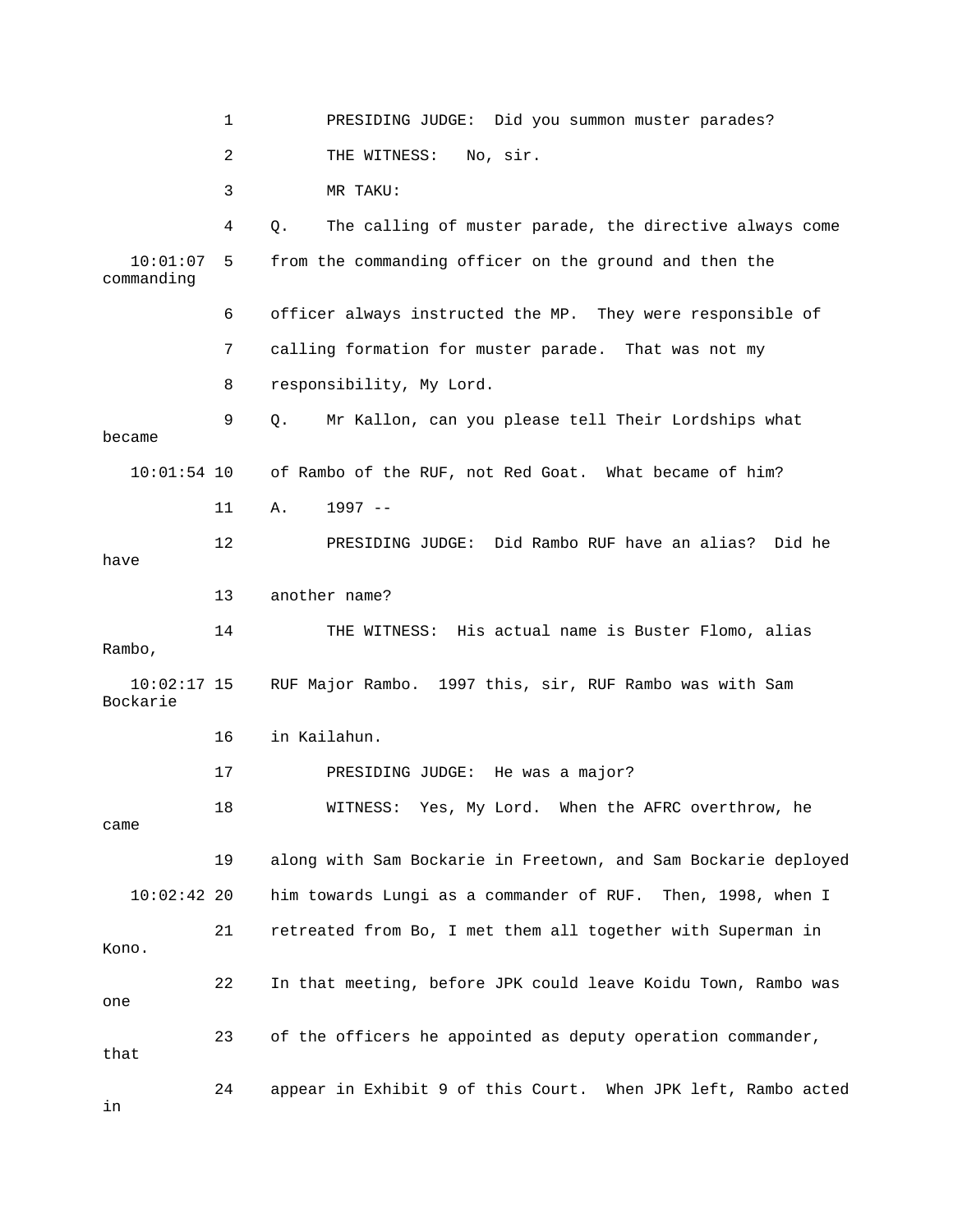10:03:21 25 that position until in August, when I left Kono for Kailahun for

> 26 punishment, I heard that Rambo was promoted to the position of 28 was in that position until we came together -- I came together 27 brigade commander, second brigade commander in Kono. So Rambo 29 with Mr Sesay to reattack Koidu Town, in December 1998. Rambo

|        | SESAY ET AL   |  |              |
|--------|---------------|--|--------------|
| Page 7 |               |  |              |
|        | 15 APRIL 2008 |  | OPEN SESSION |

| he            | $\mathbf{1}$   | was second brigade commander until we advanced to Makeni and   |
|---------------|----------------|----------------------------------------------------------------|
|               | $\overline{2}$ | and Superman advanced to Waterloo. That was the Rambo I knew.  |
| same          | 3              | Then in either March or mid-April, if I'm not mistaken, this   |
|               | 4              | Rambo was killed by Superman and the SLA, during the infight   |
| 10:04:17      | - 5            | against Mr Sesay in Makeni.                                    |
|               | 6              | MR TAKU:                                                       |
|               | 7              | What date again?<br>Q.                                         |
|               | 8              | Exactly, I've forgotten the exact date.<br>Α.                  |
|               | 9              | Which year?<br>$Q$ .                                           |
| $10:04:27$ 10 |                | But it was 1999, Rambo was killed by Superman in Makeni,<br>Α. |
| Superman      | 11             | during the infight between Superman and Mr Sesay, when         |
|               | 12             | came to attack Mr Sesay.                                       |
|               | 13             | Did this attack in which Rambo died take place before or<br>Q. |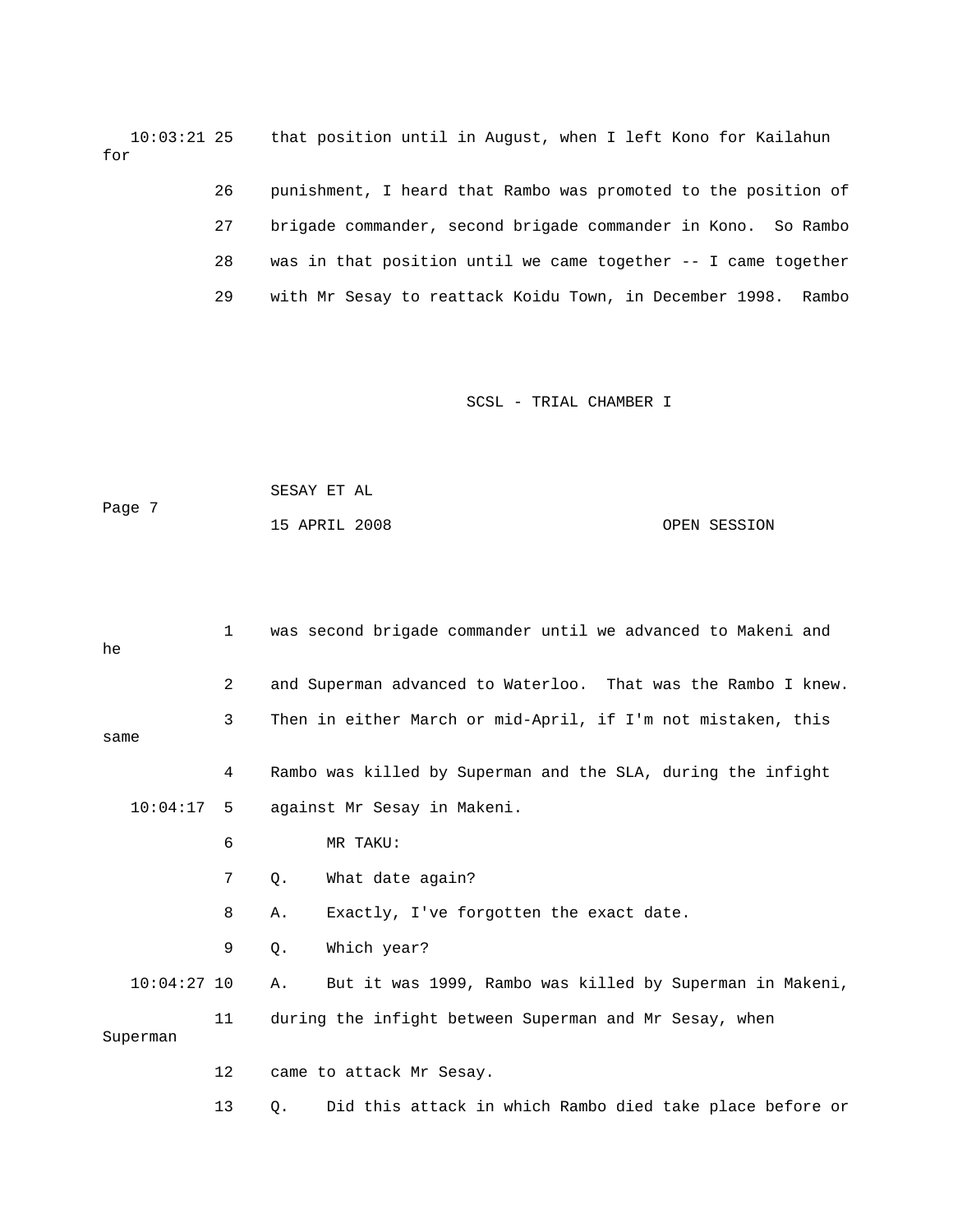14 after 5 January?

| $10:05:02$ 15 |    | The attack on Mr Sesay take place after those AFRC who<br>Α.   |
|---------------|----|----------------------------------------------------------------|
| February.     | 16 | invaded Freetown retreated from Freetown, sometime in          |
| them          | 17 | When they came they were grumbling that the RUF do not help    |
| instructed    | 18 | to able achieve them to hold Freetown and Mr Sesay was         |
| when          | 19 | by Sam Bockarie to take Gibril Massaquoi to Kailahun.<br>So,   |
| $10:06:11$ 20 |    | Sesay went to Lunsar to get Gibril Massaquoi, Superman joined  |
| from          | 21 | Gibril Massaquoi. They open fire on Mr Sesay. Mr Sesay ran     |
|               | 22 | He came to Makeni. They follow him there overnight<br>there.   |
| a             | 23 | around 2 o'clock, as I was not present, I heard. They launch   |
|               | 24 | surprise attack on Mr Sesay residence at Mina Hill, the        |
| $10:06:11$ 25 |    | government reservation in Makeni. From there, they walked to   |
|               | 26 | Rambo house and they captured Rambo and executed him, while    |
|               | 27 | Mr Sesay jumped through the bush, and surfaced to Magburaka.   |
| to            | 28 | Now -- now, let us just clarify one point before we move<br>Q. |
|               | 29 | the new subject. Yesterday, before we left, please, we were    |

SCSL - TRIAL CHAMBER I

 SESAY ET AL Page 8 15 APRIL 2008

OPEN SESSION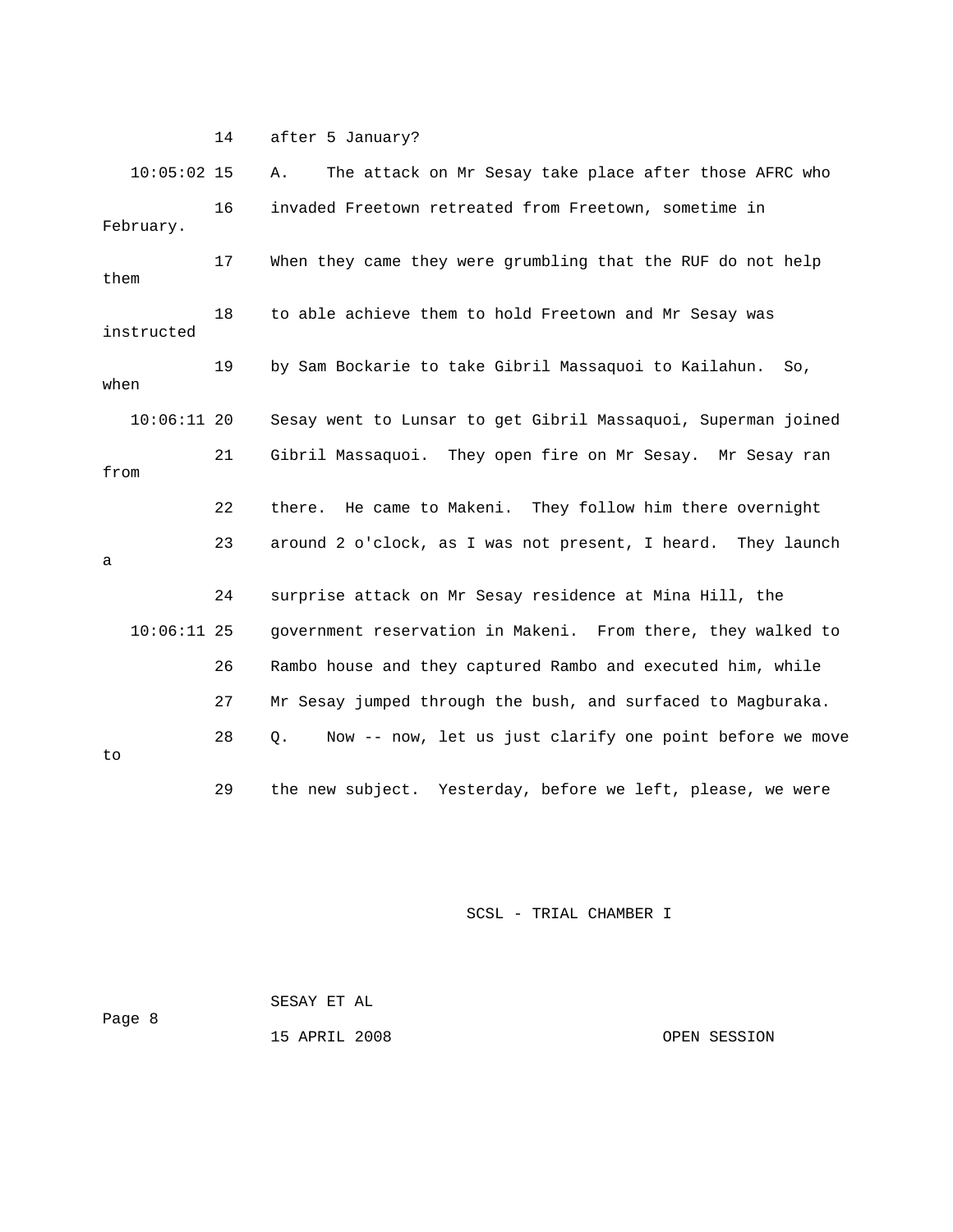1 referring, we talk about the attack on Freetown. But, let me 2 draw your attention to specific areas in the -- of the testimony 3 of TF-366, 14 November 2005, Your Honours, page 25, page 27, 4 29. 5 PRESIDING JUDGE: 14 November? 7 Q. Page 25, 26, 27, 29. And the allegation is this, sir: 8 is that you, Rambo -- you and Rambo and the witness 366 went 9 Waterloo, and that 366 lived in the same house with you while 10:07:54 10 Waterloo. Now, did you go to Waterloo with 366 and Rambo? 11 A. No, My Lord. I do not go to Waterloo with 366, but I go 12 Waterloo. 10:08:21 15 politician were released from Pademba Road after the AFRC 16 retreated to Waterloo. Sam Bockarie instructed Mr Sesay to go 17 and receive all those politician and take them to Makeni, so 21 Mr Oseh Williams, and so many others, I cannot recall their 24 Gullit, Bazzy, Mammy Tina, Red Goat, Five-Five, Wako Wako; did page 10:07:06 6 MR TAKU: 2005, Your Honours. It to at to 13 Q. When do you go to Waterloo, sir? 14 A. I went to Waterloo together with Mr Sesay when those in 18 that occasion I went together with him. 19 Q. Who are those politicians? What are their names? 10:08:48 20 A. Like Mr Victor Foh, former President Joseph Saidu Momoh, names 22 all now, My Lord. 23 Q. Now, on that trip to Waterloo, did you meet Five-Five,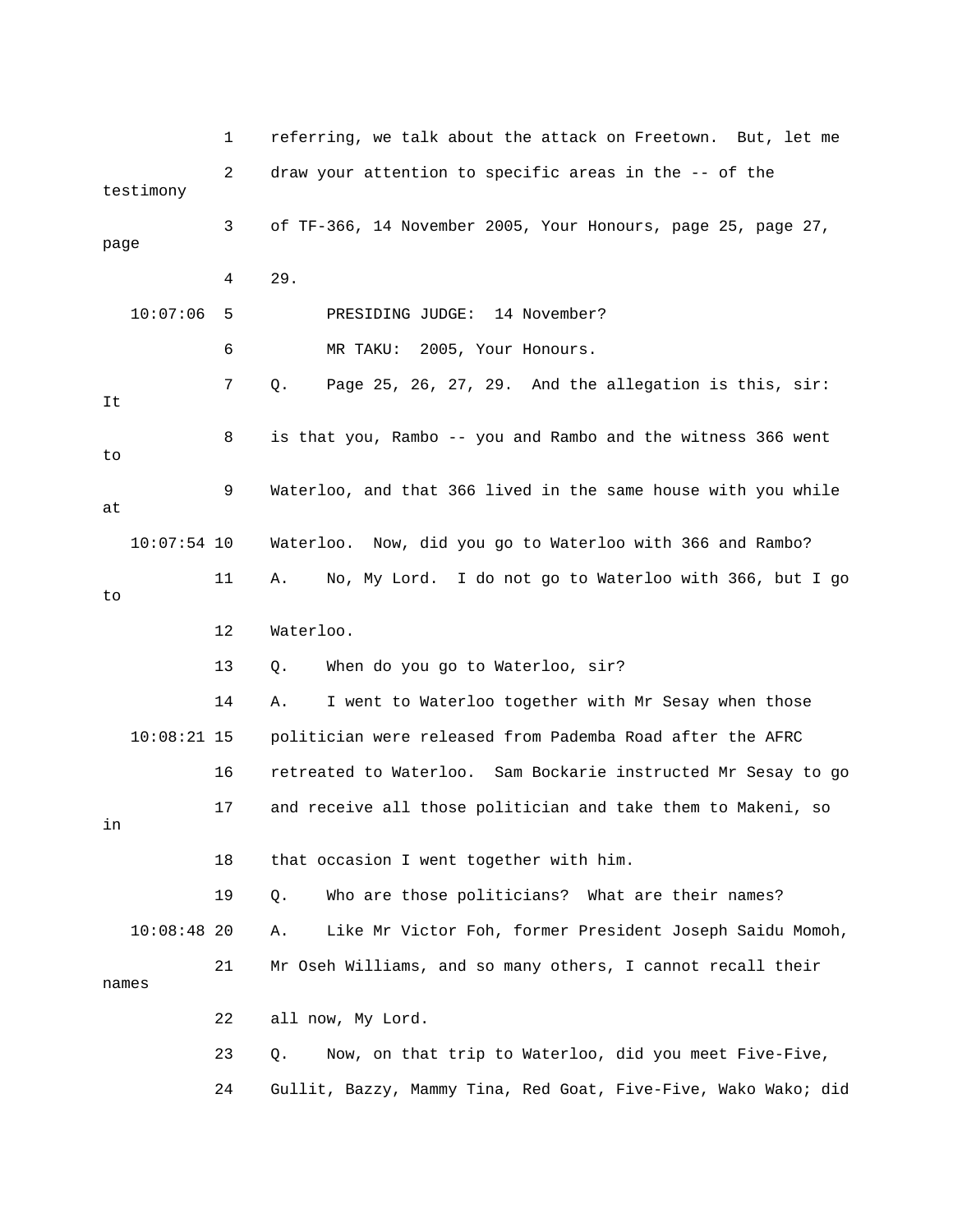10:09:23 25 you meet them during that trip? 26 A. I met some, not all you have named. I met Gullit that 28 Papa Bangura, but all the other people like Tina -- I only saw very 27 day. I met Bazzy, but I did not see Five-Five. I see Hassan 29 Tina in Makeni, but I do not see her at that point, Waterloo,

SCSL - TRIAL CHAMBER I

 SESAY ET AL Page 9 OPEN SESSION 15 APRIL 2008

1 My Lord.

 2 Q. In what condition did you see them? 3 A. They were the authority, especially Gullit and Bazzy and 4 Papa Bangura, they were the authority who came to Freetown and 10:10:07 5 released these people from Pademba Road. We cannot just go 9 them to our safety zone. Makeni was our safety zone. That 13 Q. These people you met Gullit, what did -- what did you and 6 take them with our own power and bring them to Makeni. We say 7 yes, they have done -- they came to Freetown but these people, 8 being they are elder people for this country, we want to take was 10:10:32 10 the time we met with these people. 11 Q. Now, when you met these people, what did they tell you? 12 A. Who?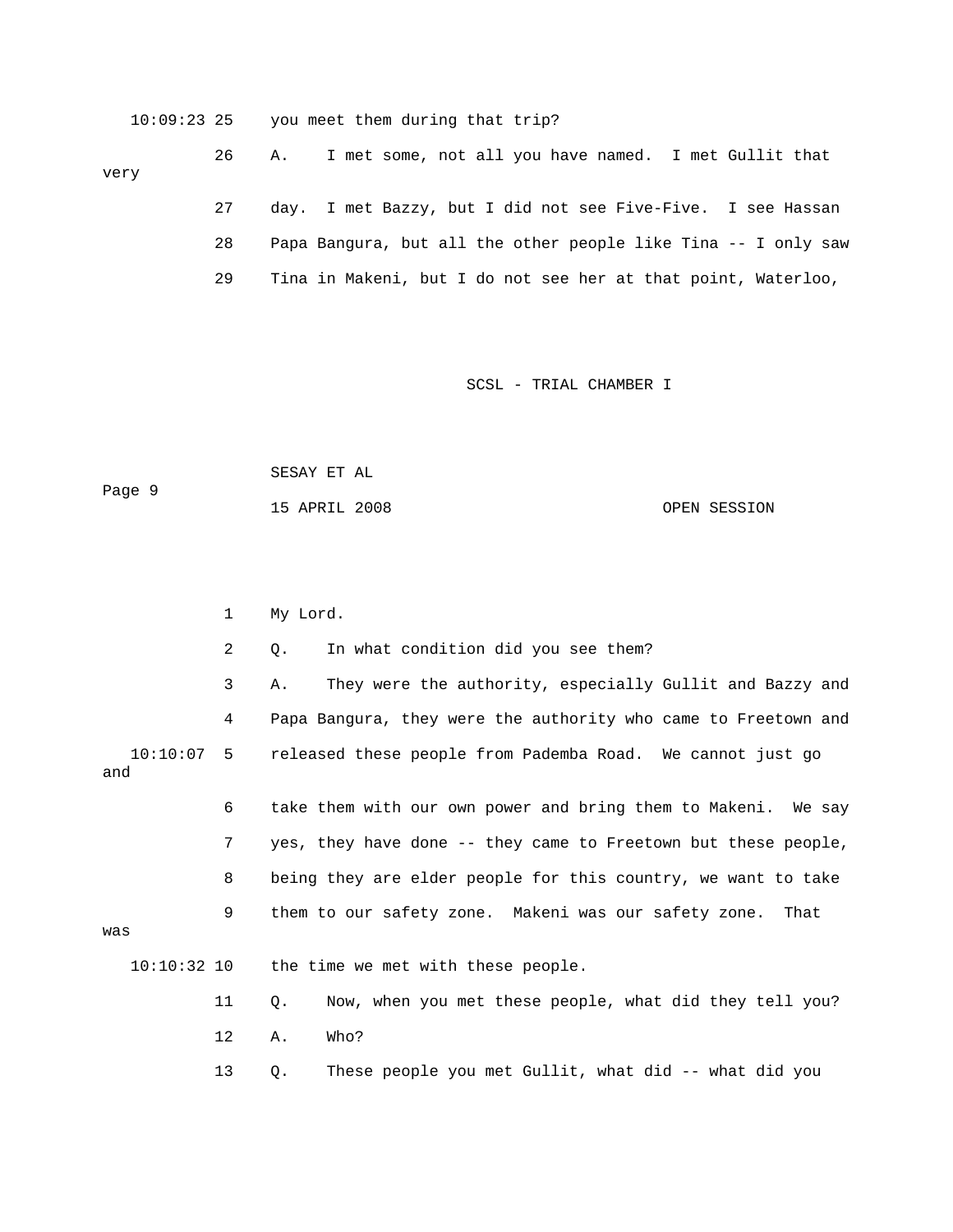14 discuss with him? Did he tell you anything about the attack on 10:11:11 15 Freetown? 16 A. No, sir, that was not our mission to there actually. 17 mission was to ask them permission to hand them -- hand these 19 Q. Now, the witness alleged that -- now, about the -- did 10:11:21 20 discuss -- did they ask you why you didn't assist them? 21 A. No. 22 Q. Now, Your Honours, the proper reference is 9 November 2005, 23 I'm sorry. 9 November 2005. 24 JUDGE BOUTET: Instead of 14 November? MR TAKU: Yes, Your Honour. 26 JUDGE BOUTET: It's the same page or different page? 28 Q. Now, Mr Kallon, prior to meeting these people, before they 29 went to attack Freetown, had you met them? Did you meet them Our 18 politician over so that we can take them to Makeni. you  $10:11:56$  25 27 MR TAKU: The same page, Your Honour.

SCSL - TRIAL CHAMBER I

|         | SESAY ET AL   |              |
|---------|---------------|--------------|
| Page 10 |               |              |
|         | 15 APRIL 2008 | OPEN SESSION |

1 before they went to attack Freetown?

2 A. No. When we retreated to Kono 1998, after they break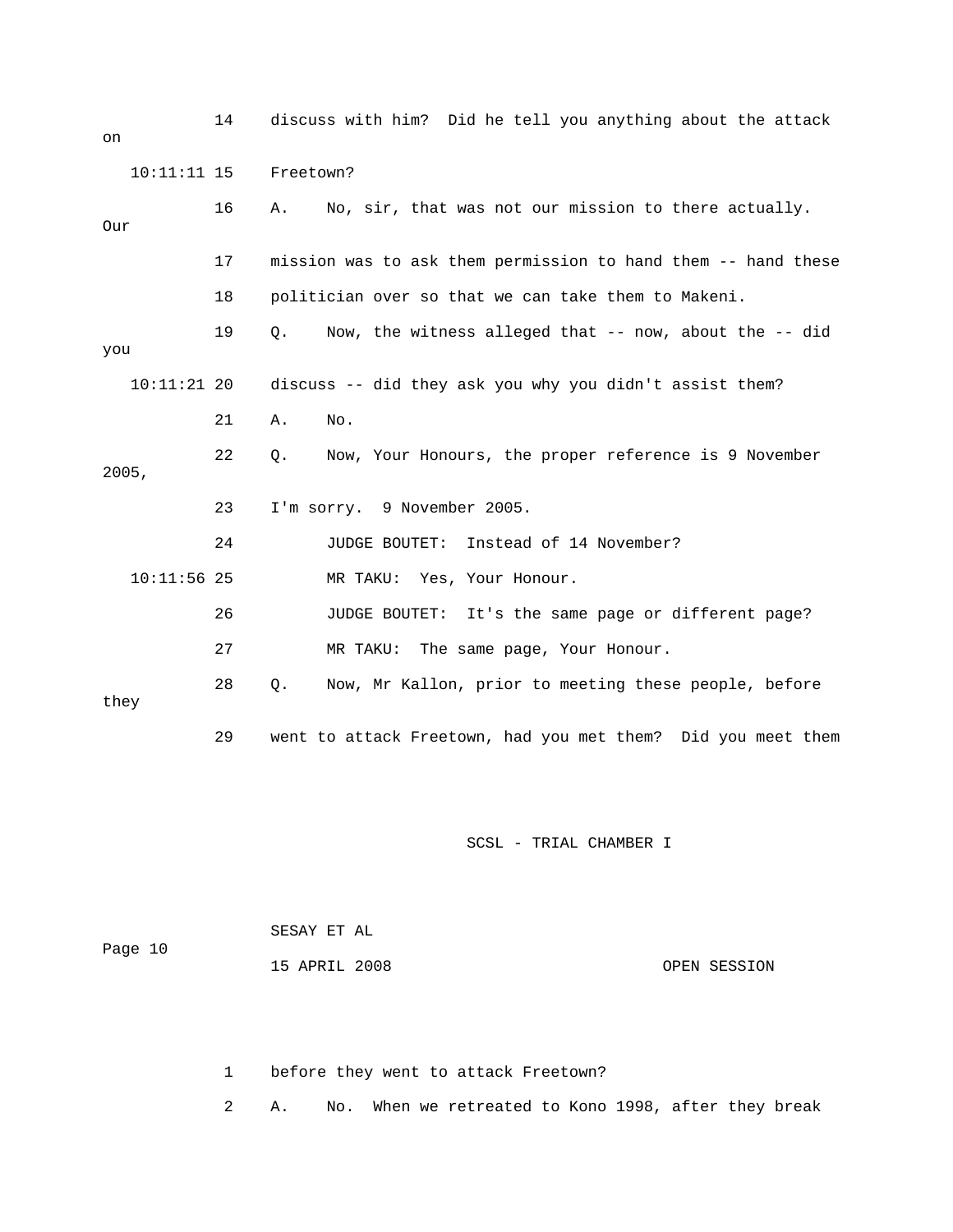3 themself away from Kono, they took north-east of Kono to Kabala, 10:12:29 5 with them until that day mid -- I think mid-February. That 6 the time they retreated from -- mid-February 1999, they 8 Q. Now, when you met these people at Waterloo, did you see 9 houses burned, any property destroyed at that place when they  $10:12:54$  10 came  $-$ - when you met them? 11 A. Yeah. When we get to Waterloo, we met almost the whole 13 from RUF Rambo, I was told that they met the town burning and way 17 burned for a month or so. 18 JUDGE BOUTET: Who told you that? It was RUF Rambo? 23 A. Yes, he was the one as a commanding officer of the RUF 24 there, before this AFRC guy retreated from Freetown and met them. 10:14:02 25 Q. So is it your evidence that prior to the AFRC retreating 4 I do not see with them eye-to-eye and I was not in communication was retreated 7 from Freetown. any 12 Waterloo was burned down and when we -- I personally inquired 14 that was -- it was done by those AFRC guy who were on their 10:13:15 15 for this 6 January invasion of Freetown. That was the time they 16 burned down Waterloo. And you can even tell the houses were 19 THE WITNESS: RUF Rambo because he was the one with 10:13:41 20 Superman there. 21 MR TAKU: 22 Q. So was Superman also there? 26 and attacking Freetown, Superman was the commander RUF in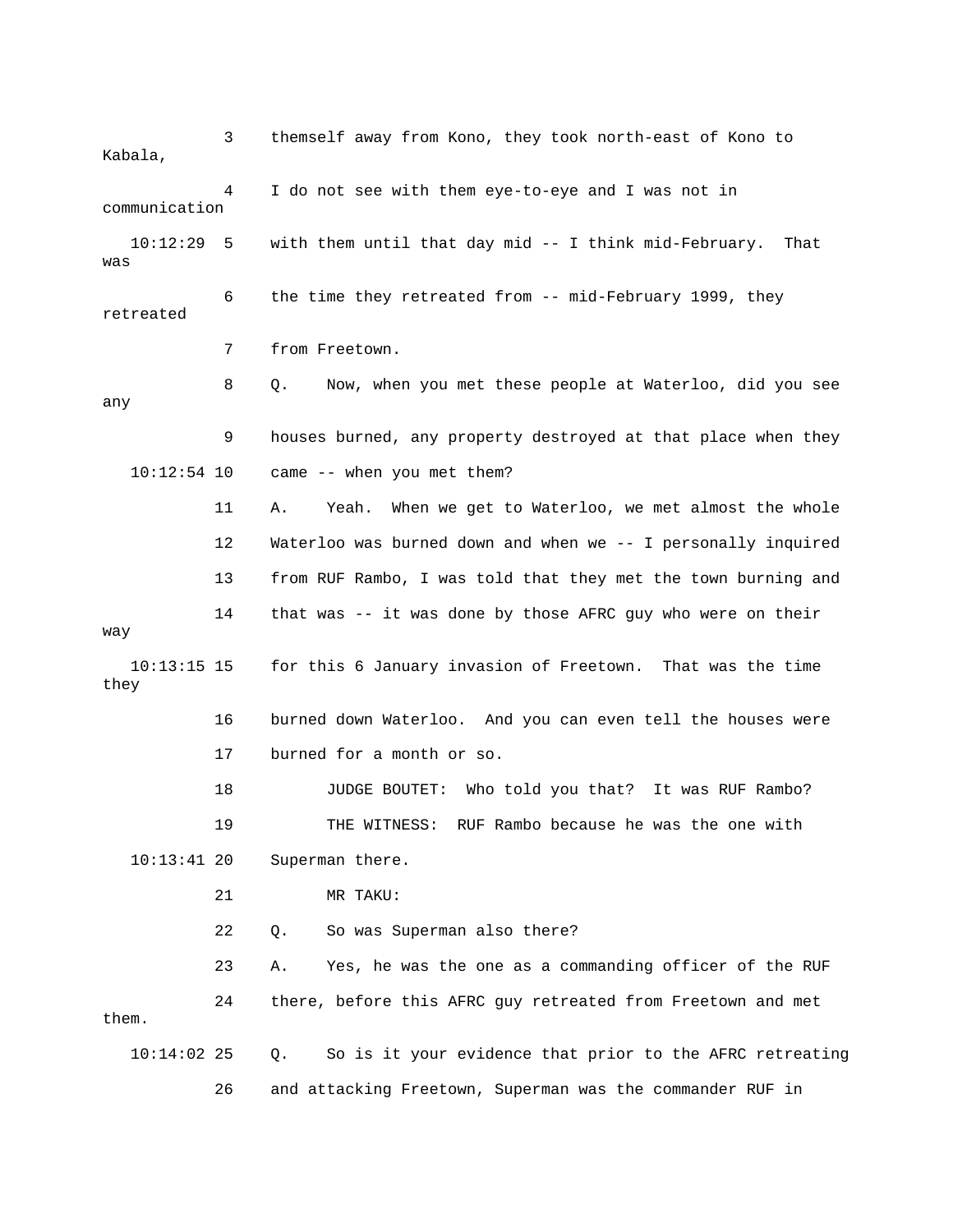27 Waterloo?

 28 A. Yes, My Lord. As I explained to you yesterday, after 29 fracas between Superman and us in Makeni in December 1998, he the

SCSL - TRIAL CHAMBER I

| Page 11 | SESAY ET AL   |              |
|---------|---------------|--------------|
|         | 15 APRIL 2008 | OPEN SESSION |

 1 advanced himself to Lunsar and he was in direct communication 2 with Sam Bockarie. He asked Sam Bockarie that he wants to 3 advance towards Gberi Junction, Masiaka and Sam Bockarie 4 instructed Rambo to join him, so both of them advanced to this 10:14:43 5 point until they came, they said they fought in Waterloo for 6 three weeks with the Guinean contingent before they could able 7 clear them. I think that was in early February they able Lord. At that time now, as I told you yesterday, I was paying attention 11 on Kono/Makeni highway because the Kamajors were frequently 12 attacking those towns, Matotoka, Makali, Masingbi. In fact, I 13 went and make something like a base in Masingbi to just give clear 8 the Guinean contingent that were based in Waterloo. So he was 9 the RUF senior commander based in Waterloo with Rambo, My  $10:15:08$  10 14 confidence to the people. I even make a shop like and open video 10:15:30 15 club there.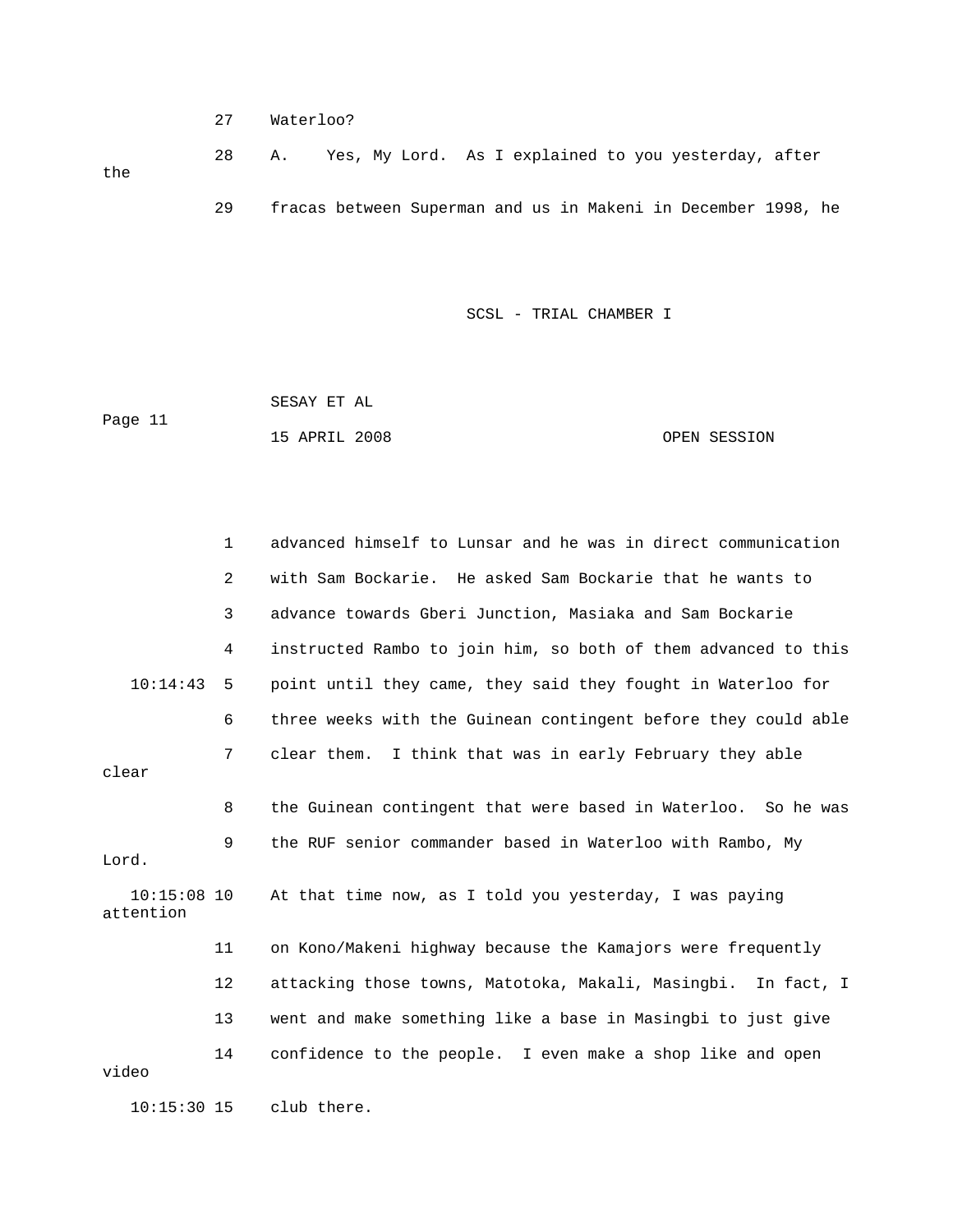|                          | 16 | Oh, we'll come to that. Anyway, let's just finish with<br>Ο.    |
|--------------------------|----|-----------------------------------------------------------------|
| when                     | 17 | this Waterloo. Did you participate at any times in Waterloo     |
|                          | 18 | you went to receive these politicians?                          |
| and                      | 19 | No, My Lord, I do not even sleep there that day I went<br>Α.    |
| $10:15:53$ 20<br>hiding, |    | the day we were going, we were under jet attack. We were        |
|                          | 21 | going half-half break, going half-half break until we finally   |
|                          | 22 | reach Waterloo. Even our -- we move back to Makeni.             |
|                          | 23 | So this jet attacked you from where, sir?<br>Q.                 |
| Airport.                 | 24 | That was ECOMOG Alpha Jet from Lungi International<br>Α.        |
| $10:16:19$ 25            |    | So how long were you in Waterloo for that mission?<br>Q.        |
| hours,                   | 26 | My Lord, I cannot be precise. Say four hours, five<br>Α.        |
|                          | 27 | but immediately we get to Waterloo we see where the immediate   |
| given                    | 28 | authority in charge of who brought these people and we were     |
|                          | 29 | the green light to take them along, so we took them.<br>At that |

| Page 12 | SESAY ET AL   |              |
|---------|---------------|--------------|
|         | 15 APRIL 2008 | OPEN SESSION |

2 trucks, Land Rover from ECOMOG in Makeni, Teko Barracks so 1 time we were having our own vehicle. We capture some ECOMOG those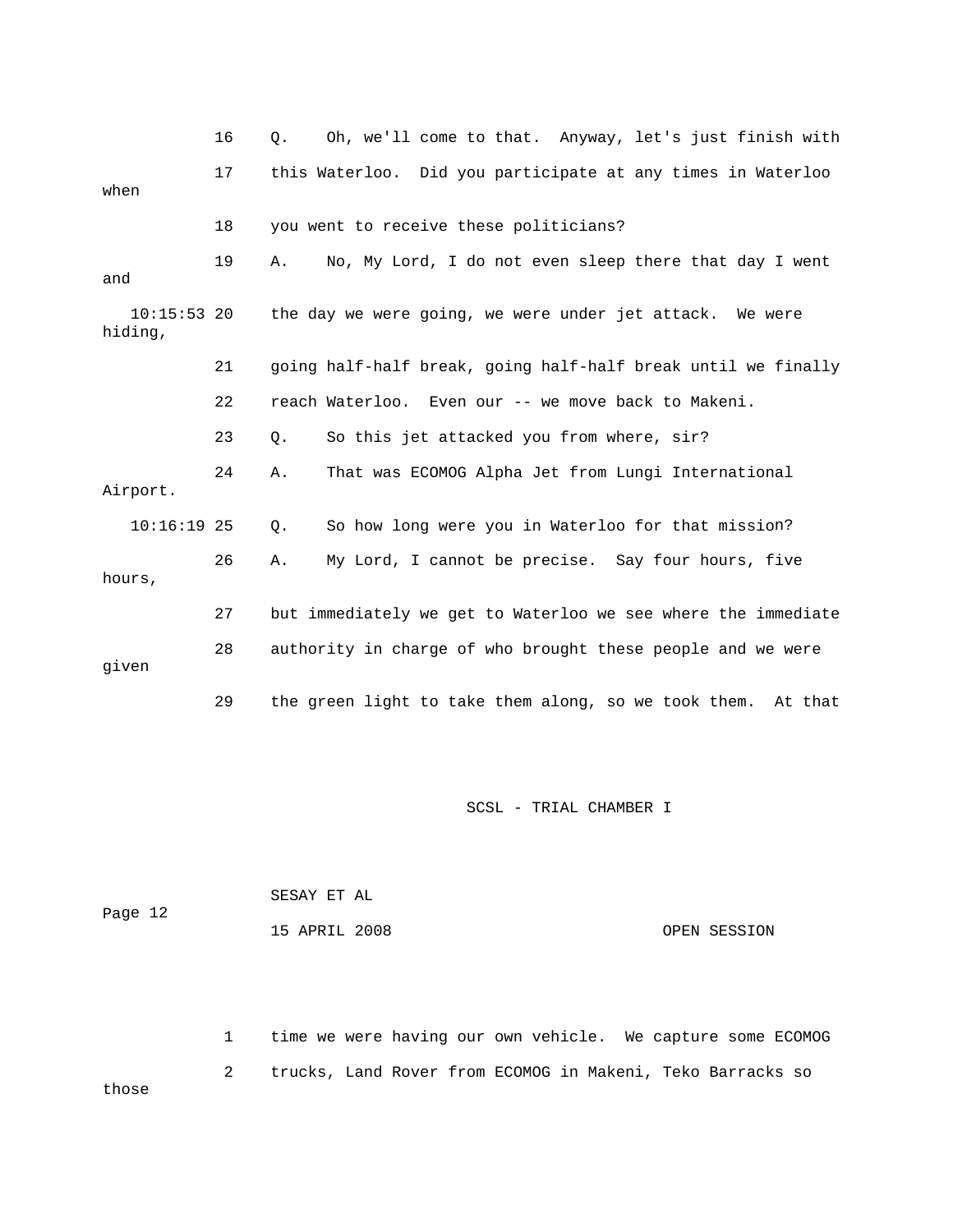3 were the vehicles we use. 4 Q. Who sent you on this mission? 10:17:03 5 A. As I told you, it was Sam Bockarie through the commander 6 that were in charge, Sesay. Mr Sesay. 7 Q. Did he tell you why you had to take these politicians for 8 protection? 9 A. Actually, no. No, but as a reasonable man, I feel these 10:17:26 10 people are -- they were the current politician of this country 11 and maybe that was the reason why say we should take them, but 12 cannot really tell what was the reason. 14 A. Yes, sir. 10:17:44 15 Q. You took them to where? 16 A. We brought them to Makeni and then we dispatched them to 17 Kailahun to this location and some of them went and joined 18 Corporal Sankoh in Lome. They participated in the peace process. 19 Q. Who went with Corporal Sankoh in Lome to participate in 21 A. If I'm not mistaken, even Mr Victor Foh was one and some 22 other I cannot recall their name, because I was not present. 23 Q. Now, TF-366 was he in Waterloo? Did you see him there? 24 A. Yes, My Lord. As I told you, 366 always liked to ally 28 A. Myself, I was not staying in Waterloo, so he and myself I 13 Q. Did you take the politicians? the 10:18:06 20 peace process? Who? 10:18:36 25 himself with Superman because Superman was adjutant officer, 26 yeah. I saw him there that very day. 27 Q. Did he reside in the same house with you?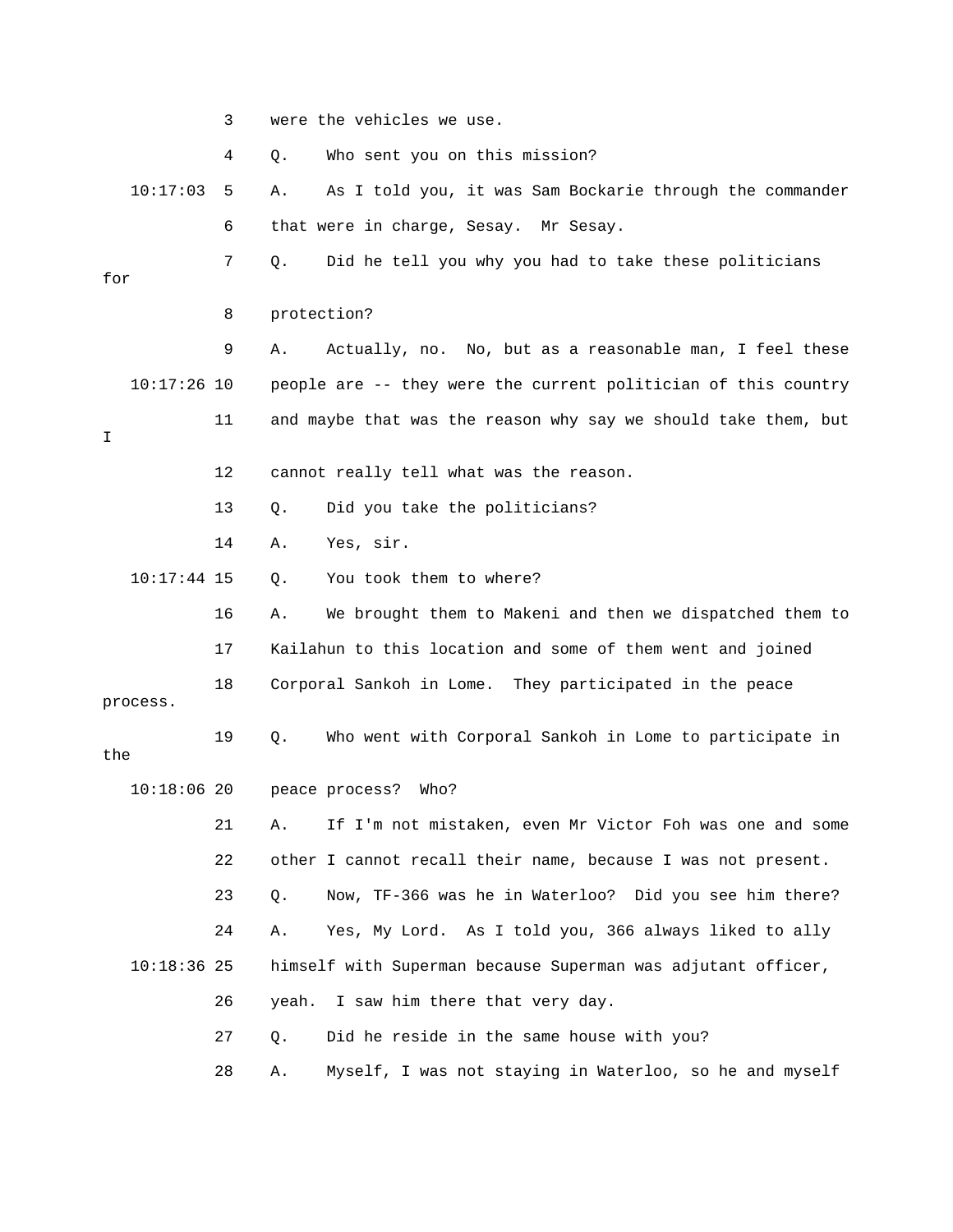29 were not residing in any house. And even where we went I did not

|         | SESAY ET AL   |  |              |
|---------|---------------|--|--------------|
| Page 13 |               |  |              |
|         | 15 APRIL 2008 |  | OPEN SESSION |

|               | $\mathbf{1}$ | see him --                                                                |
|---------------|--------------|---------------------------------------------------------------------------|
|               | 2            | PRESIDING JUDGE: So you saw 366 in Waterloo?                              |
|               | 3            | THE WITNESS: Yes, sir.                                                    |
| did           | 4            | PRESIDING JUDGE: But what you are saying is that you                      |
| $10:19:06$ 5  |              | not go to Waterloo with him?                                              |
|               | 6            | THE WITNESS: At all, no sir.                                              |
| saying,       | 7            | PRESIDING JUDGE: You went there, from what you are                        |
|               | 8            | with Sesay?                                                               |
|               | 9            | THE WITNESS: Yes, sir.                                                    |
| $10:19:13$ 10 |              | PRESIDING JUDGE: But you were in Waterloo during your                     |
|               | 11           | short mission and you saw him there.                                      |
|               | 12           | THE WITNESS: Yes, sir.                                                    |
| he            | 13           | PRESIDING JUDGE: What about the other person, that is                     |
| according     | 14           | himself and the three of you who were supposed to, who                    |
| is            |              | 10:19:28 15 to that witness were supposed to have gone to Waterloo, which |
| again?        | 16           | what you refute. Did you see the other -- what's his name                 |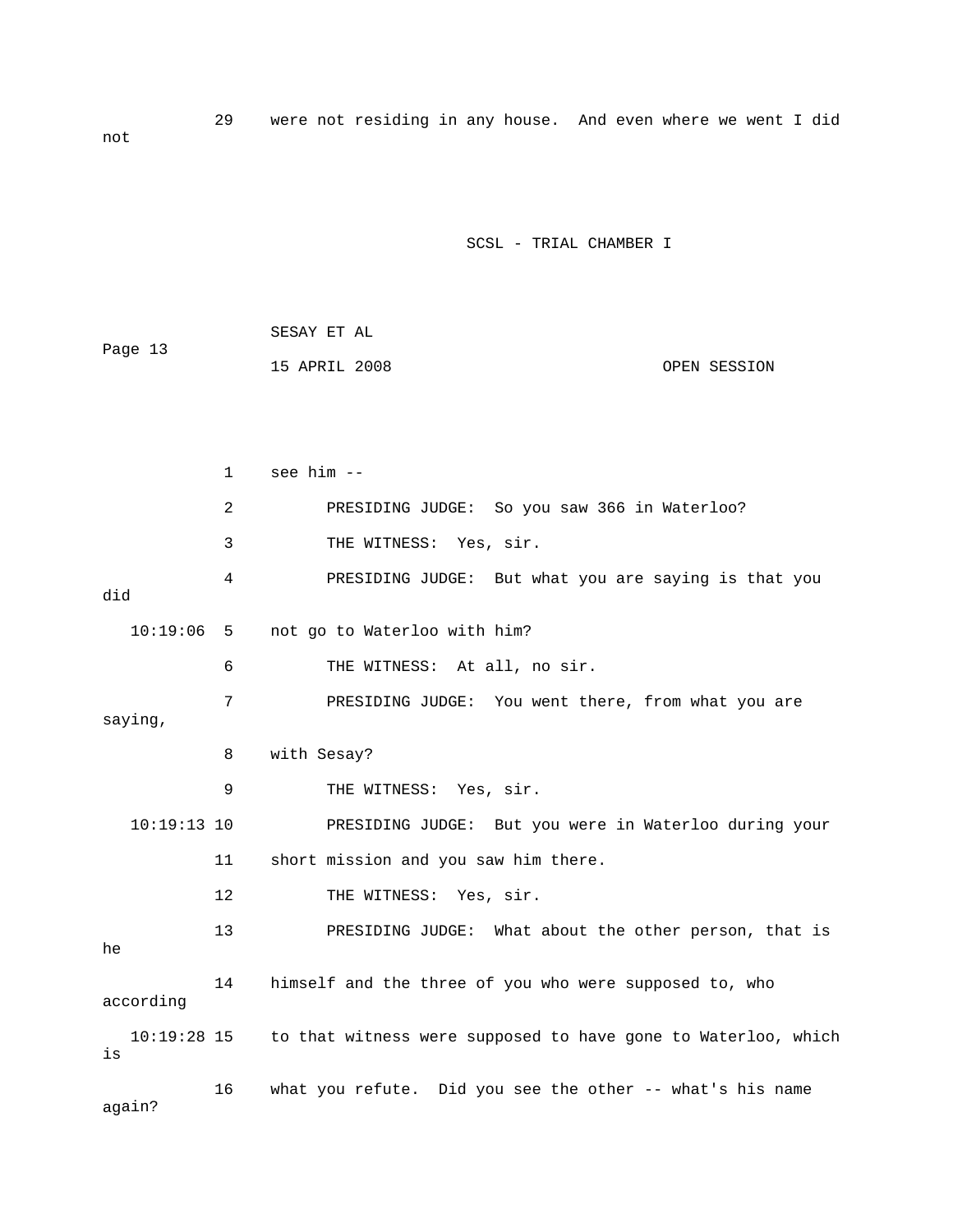17 Mr -- Mr Taku?

18 MR TAKU: Rambo.

 19 PRESIDING JUDGE: Yes, Rambo, yes. Okay, yes. You saw Rambo there; that's okay.  $10:20:22$  20

21 THE WITNESS: Yes, sir. I saw Rambo there.

22 **PRESIDING JUDGE:** That's okay.

you 23 JUDGE BOUTET: Mr Kallon, in this mission to Waterloo,

24 say you went there under Sesay. Sesay was the commander?

10:20:22 25 THE WITNESS: In Waterloo?

26 JUDGE BOUTET: Yes. No, you went there with Sesay.

27 THE WITNESS: Yes, sir.

28 JUDGE BOUTET: Your mission to Waterloo.

29 THE WITNESS: Yes, sir.

SCSL - TRIAL CHAMBER I

|         | SESAY ET AL   |  |              |
|---------|---------------|--|--------------|
| Page 14 |               |  |              |
|         | 15 APRIL 2008 |  | OPEN SESSION |

 3 THE WITNESS: Yes, sir. 1 JUDGE BOUTET: Was under Sesay. He was your boss, if I can 2 put it this way. 4 JUDGE BOUTET: Who went with you? I mean, you went on a

10:20:27 5 mission. You're senior commander at that time. You said they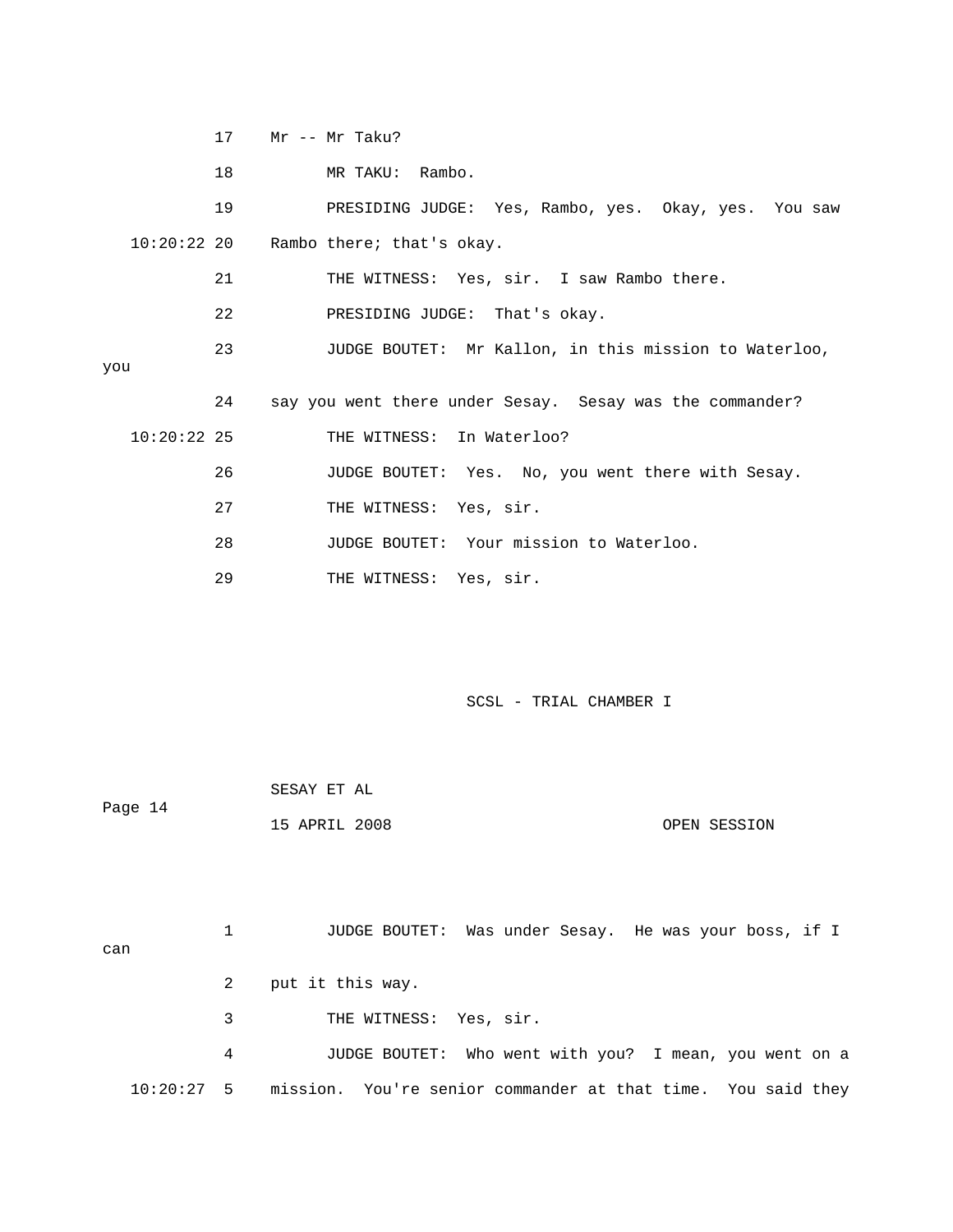6 didn't go alone. How many of you were there? 7 THE WITNESS: My Lord, myself and two of my security, 9 the Land Rover. Then the trucks with the drivers and one --Waterloo. 11 Not a crowd or fighting force we went with. We only went with 14 JUDGE BOUTET: So you only -- you didn't even go with 16 THE WITNESS: Yes, sir. It was not fighting mission we 17 were going on. We heard that Superman and Rambo has captured 18 Waterloo, so Waterloo was not a fighting ground again. 19 JUDGE BOUTET: Yes. But to go -- you were going from 22 JUDGE BOUTET: Were you? 24 JUDGE BOUTET: But you're saying at the same time that 10:21:33 25 Waterloo had been captured but on the way you were under attack. 26 THE WITNESS: By Alpha Jet, My Lord. 27 JUDGE BOUTET: So it was not a very peaceful trip to 28 Waterloo per se? 29 THE WITNESS: Please, sir, Alpha Jet fly -- attack you 8 Mr Sesay with two -- three of his security we were in the car, in one 10:20:47 10 security in the trucks they went -- we went together in 12 just empty vehicles. We thought that the crowd was too much to 13 let two, three trucks go to bring them come. your 10:21:07 15 three bodyguards; you only had two? 10:21:26 20 Makeni to Waterloo? 21 THE WITNESS: Yes, sir. 23 THE WITNESS: Yes, sir. on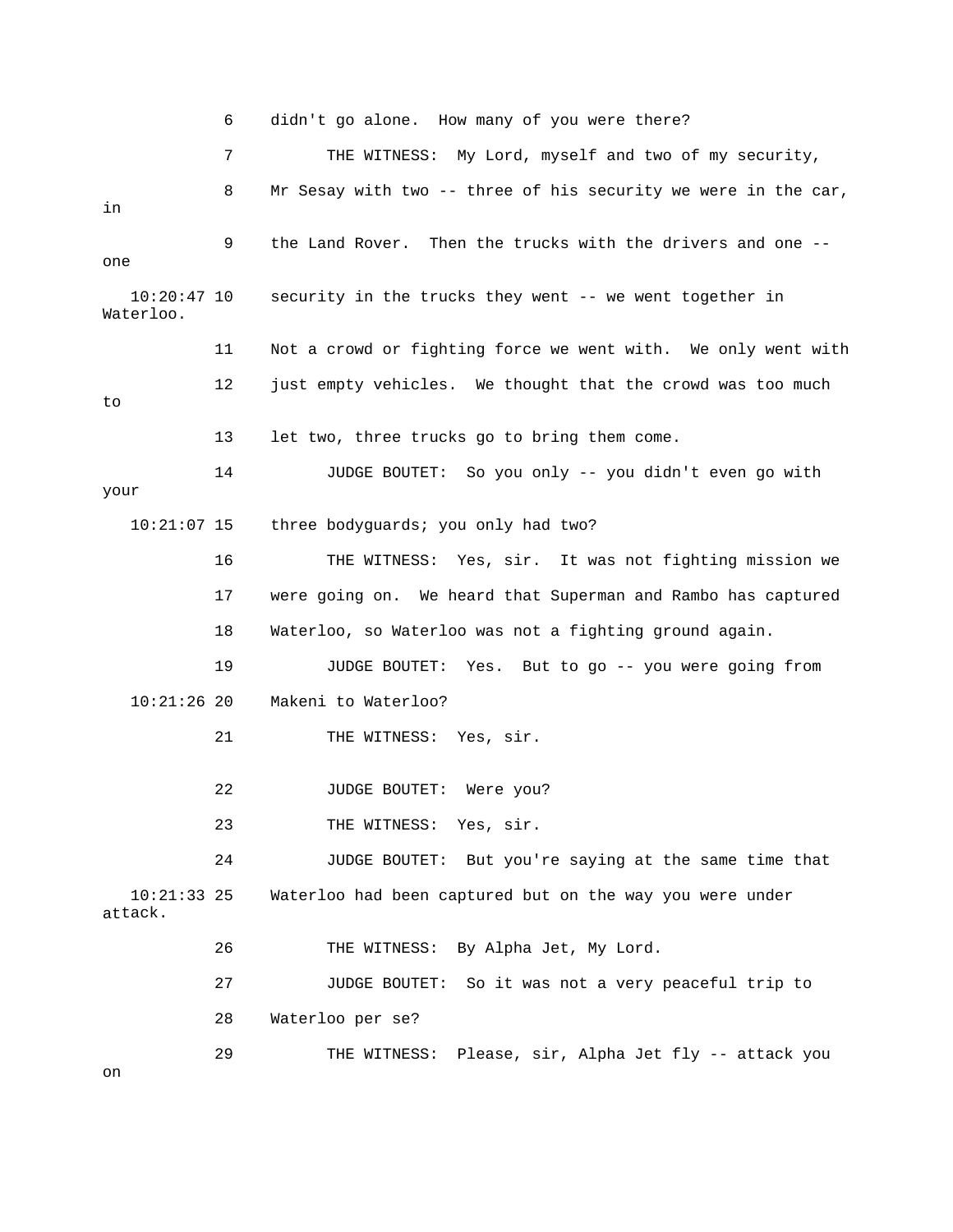|         | SESAY ET AL   |              |
|---------|---------------|--------------|
| Page 15 |               |              |
|         | 15 APRIL 2008 | OPEN SESSION |

| forces             | 1              | the air, not on the ground. I can only move with fighting     |
|--------------------|----------------|---------------------------------------------------------------|
| as                 | $\overline{2}$ | on the ground, for the ground forces. But Alpha Jet -- even   |
|                    | 3              | far as Makeni Alpha Jet used to come there but as you come    |
| the                | 4              | assault or drop bomb and go back, we cannot able to react to  |
| 10:22:06           | 5              | attack of Alpha Jet.                                          |
|                    | 6              | JUDGE BOUTET: So what you're saying is your mission to        |
| far                | 7              | Waterloo to recuperate these people was a small mission in as |
|                    | 8              | as the people involved; it was a small group?                 |
|                    | 9              | THE WITNESS: Yes, sir.                                        |
| $10:22:24$ 10      |                | JUDGE BOUTET:<br>In total about ten, from what you are        |
|                    | 11             | saying?                                                       |
|                    | 12             | THE WITNESS: Yes, sir.                                        |
|                    | 13             | <b>JUDGE BOUTET:</b><br>Okay.                                 |
| we                 | 14             | THE WITNESS: The bodyguard himself, myself and Mr Sesay       |
| 10:22:36 15<br>the |                | did not reach ten but the one/one armed escort that were in   |
|                    | 16             | trucks and the truck drivers.                                 |
|                    | 17             | PRESIDING JUDGE: How many trucks?                             |
|                    | 18             | Three trucks, one Land Rover.<br>So probably<br>THE WITNESS:  |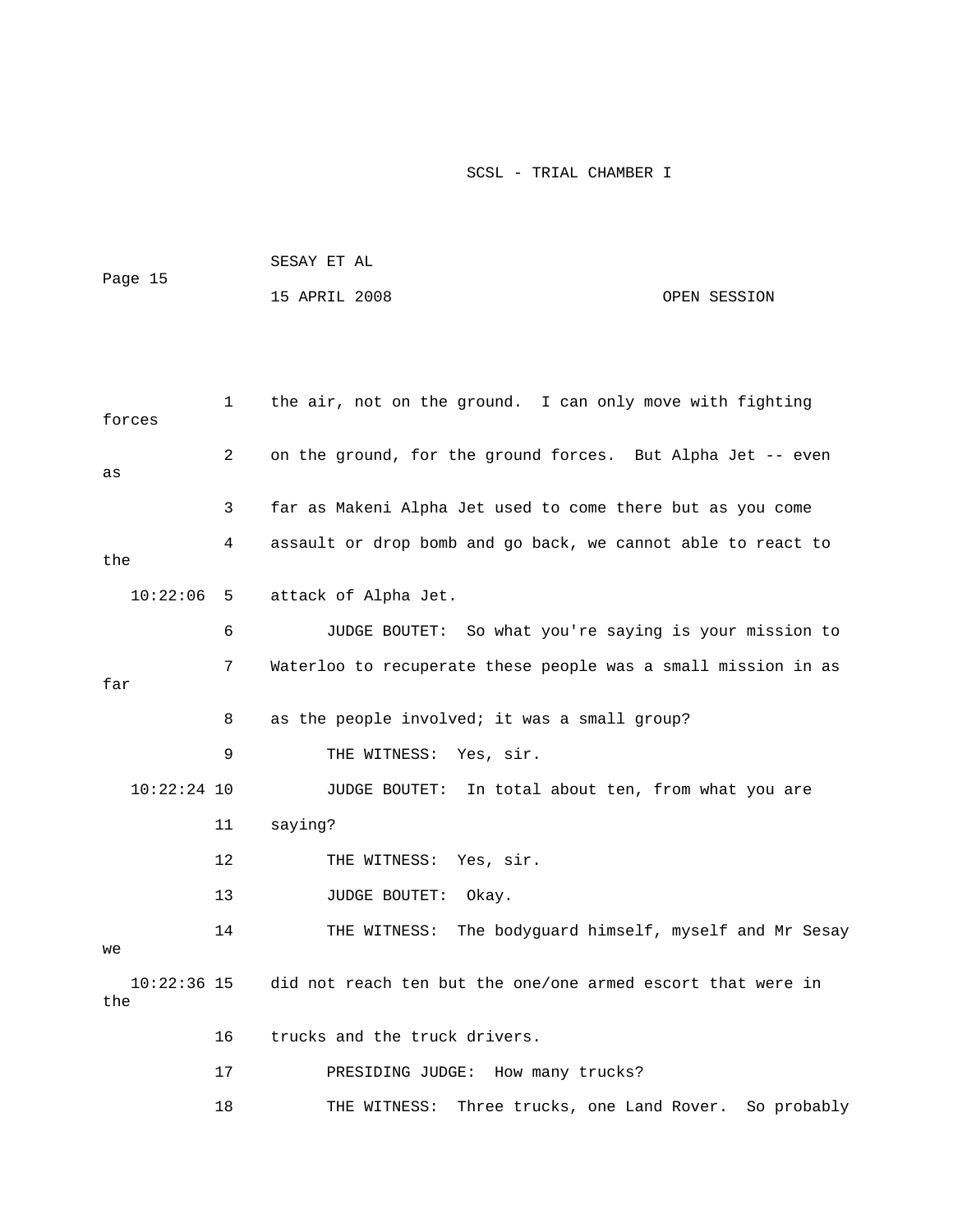19 all around up to ten.

10:22:47 20 JUDGE BOUTET: And these trucks you say were vehicles 21 had been captured from ECOMOG in Makeni? 22 THE WITNESS: Yes, My Lord. 24 MR TAKU:  $10:23:21$  25  $Q.$  Now, TF-360 testified on 21 July 2005, and at page 38, 26 Your Honours, 38 and 39, he alleged that there was a group of RUF 27 combatants that was based in Waterloo, Hastings and that were that 23 JUDGE BOUTET: Thank you.

the

29 command of Superman. The witness also said that the --

28 headed by Superman but -- and that you were also there under

SCSL - TRIAL CHAMBER I

| Page 16 | SESAY ET AL   |  |              |
|---------|---------------|--|--------------|
|         | 15 APRIL 2008 |  | OPEN SESSION |

 3 MR TAKU: Yes, sir. 4 THE WITNESS: No, My Lord. I was not based in Waterloo 10:24:25 5 under command of Superman. Not at all, My Lord. Maybe this 6 he say he saw me there, it was the time I went for those 1 PRESIDING JUDGE: Let us -- let us finish with that 2 allegation first. see

people,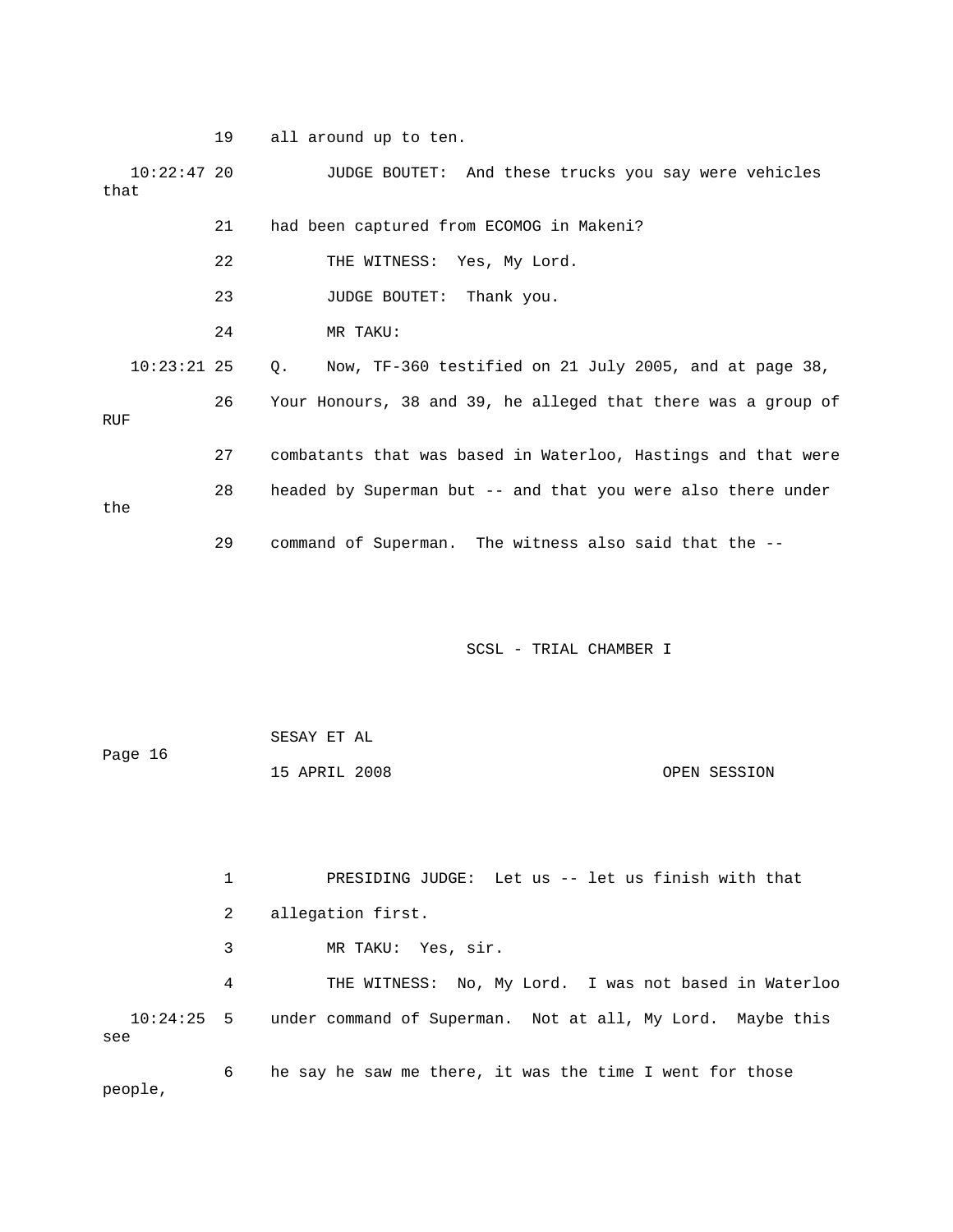7 that was the time he seen me, so I cannot deny that.

8 MR TAKU:

11 sir?

 9 Q. In fact, the witness alleged, at page 45, that whil e at 10:25:02 10 Waterloo you planned the reattack on Freetown. Did that happen,

> 12 A. No, I was not in Waterloo when they plan reattack for 13 Freetown, no, My Lord. I was not there.

 14 Q. In fact, he says that -- that's page 45, Your Honours - that in that meeting there was Gullit, Five-Five, Bazzy,  $10:25:25$  15

t 16 yourself, Superman, Rambo and others. And he says further, a 17 page 49, Your Honours, that you were based in Makeni when the 18 attack on Freetown took place. But that at one stage you went

to

 19 Waterloo to fight before returning to Makeni and that he, the 10:26:07 20 witness, later on withdrew to Lunsar with Superman?

> 21 A. No, My Lord. The witness done made up things there. I 22 went to Waterloo but not for fighting. It's a made-up

23 allegation.

24 Q. Wow let me find out one thing: While at Waterloo did 10:26:27 25 see anyone that you know commit any crimes within the four, you

five

26 hours that you say you were there?

27 A. No, My Lord.

28 Q. Burning houses, amputating or committing any crimes?

29 A. No. No, sir. As I told you, RUF particular, there were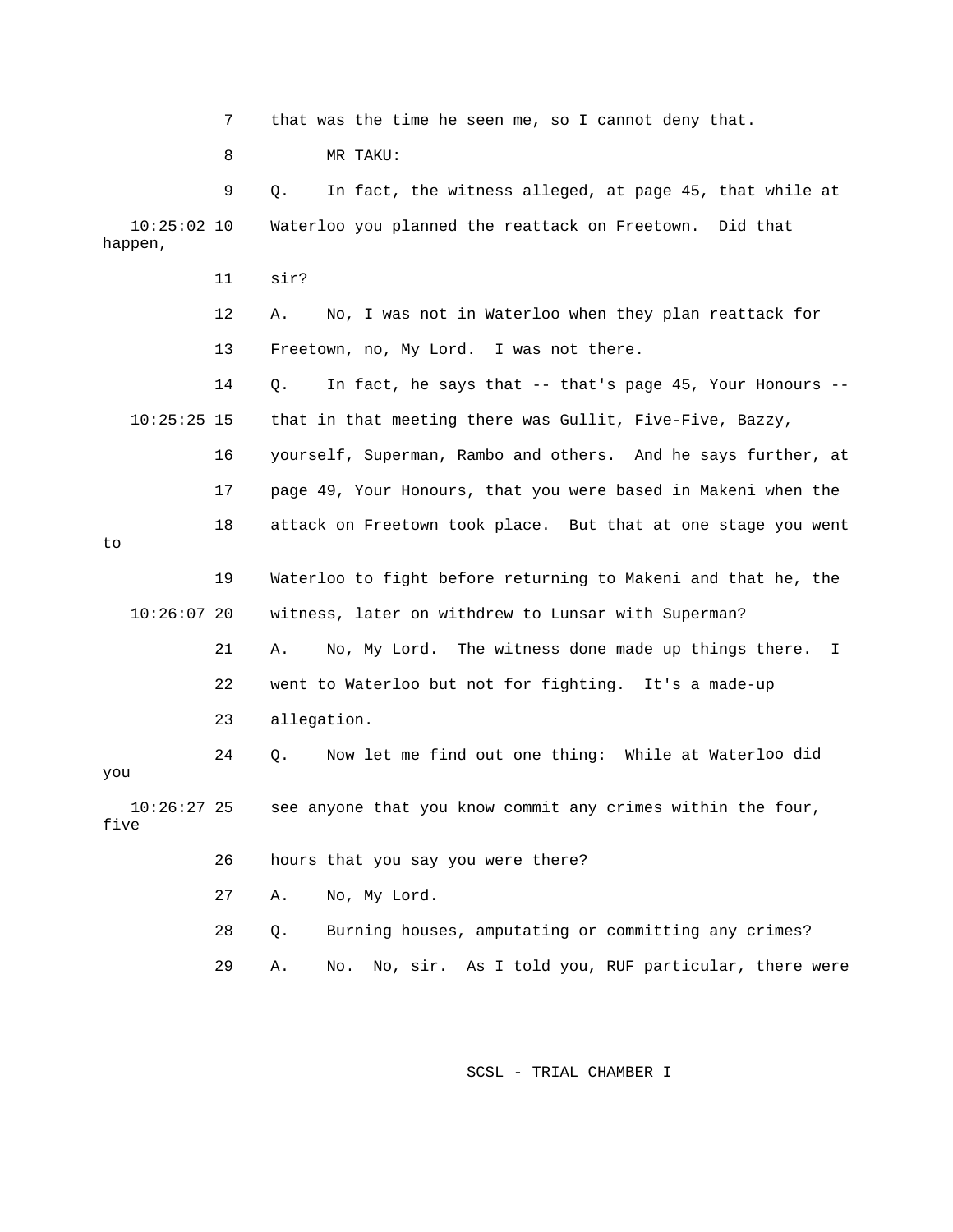| Page 17 | SESAY ET AL   |              |
|---------|---------------|--------------|
|         | 15 APRIL 2008 | OPEN SESSION |

|                         | 1  | law against all those things; amputation, innocent killing.      |
|-------------------------|----|------------------------------------------------------------------|
|                         | 2  | Now, 6 July 2006, Your Honours, witness TF-334. 6 July<br>Q.     |
| 42,                     | 3  | 2006.<br>That is an SLA. He testified, Mr Kallon, pages 41 to    |
| the                     | 4  | Your Honours, and said that the RUF took no part in planning     |
| 10:27:35<br>or          | 5  | attack of Freetown and that he never send the enforcements --    |
|                         | 6  | the reinforcements never came. But -- now, he goes further to    |
|                         | 7  | say that the reinforcement that came was a small contingent of   |
| He                      | 8  | SLAs, a few RUF with no commander among them led by Red Goat.    |
|                         | 9  | also says that when the SLA -- that's Gullit and others          |
| $10:28:08$ 10<br>people |    | retreated, the very first contact they had with the RUF,         |
|                         | 11 | attacked them in order to seize property that they had. Now -    |
|                         | 12 | JUDGE BOUTET: Are you quoting from the transcript now            |
|                         | 13 | or $--$                                                          |
| right                   | 14 | I'm paraphrasing what he said and I have it<br>MR TAKU:          |
| $10:28:26$ 15           |    | here, Your Honour, and it's a very long statement. I was here    |
|                         | 16 | and I listened to the statement. He said when they came to       |
|                         | 17 | Waterloo, the Hastings, they attacked --                         |
| what                    | 18 | That's okay, Mr Taku, I'm just asking<br><b>JUDGE BOUTET:</b>    |
|                         | 19 | you were just saying in Court. Were you just paraphrasing or     |
| $10:28:42$ 20           |    | reading or repeating what's in the transcript.<br>That's all I'm |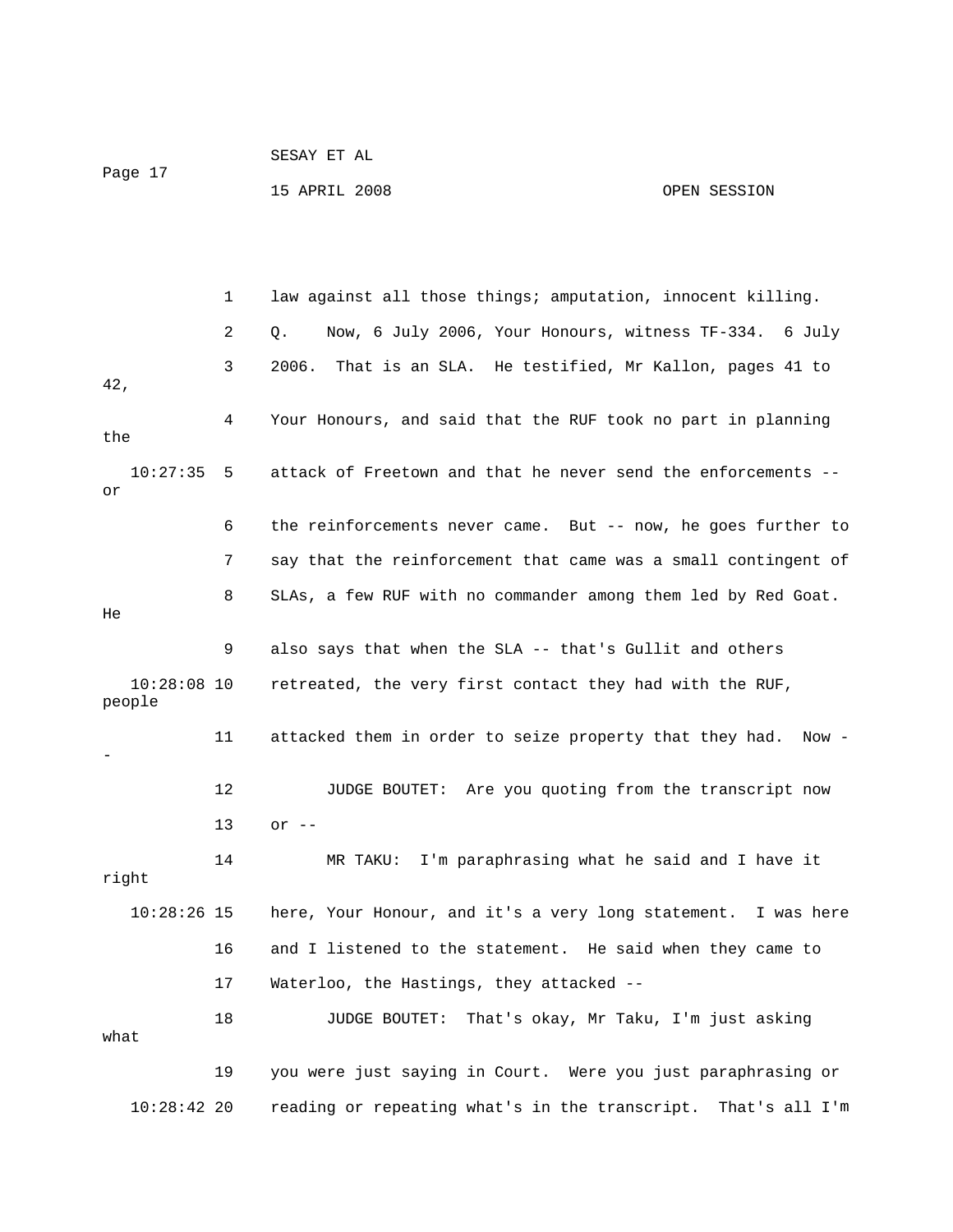21 saying or are you trying to --

 22 MR TAKU: It's about -- if I can say, Your Honours - let

> 23 me just give all the pages of the transcripts. 24 JUDGE BOUTET: Yes.

10:28:53 25 MR TAKU: To help the Court.

26 JUDGE BOUTET: What's the --

27 MR TAKU: There's 41.

28 JUDGE BOUTET: 41 and 42. What's the [indiscernible]

29 number again?

SCSL - TRIAL CHAMBER I

|         | SESAY ET AL   |  |              |
|---------|---------------|--|--------------|
| Page 18 |               |  |              |
|         | 15 APRIL 2008 |  | OPEN SESSION |

 1 MR TAKU: 51, 55, 60 and 61 -- 60 and 61, Your Honours, 2 elaborated on this extensively. He said that -- and let me 3 exactly what he said here. 4 JUDGE BOUTET: Give me the witness number again, please. 10:29:19 5 MR TAKU: 3 -- 334 SLA. s that the RUF never took part in 7 MR TAKU: Yes. He say quote 6 JUDGE BOUTET: Yes. the 8 planning of the attack on Freetown and he says that, quote: and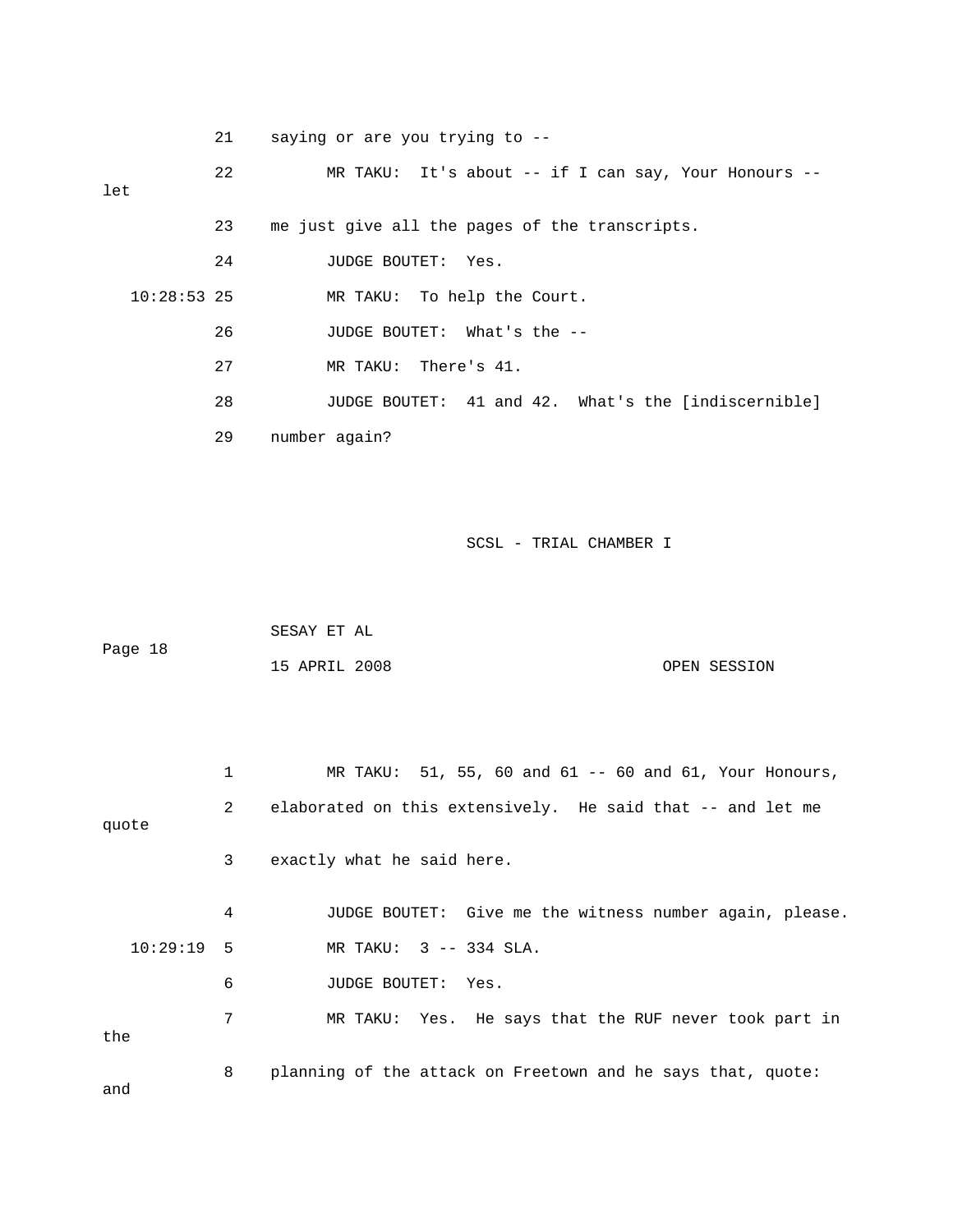| and                   | 9  | after three weeks of having rampaged through Freetown burning  |
|-----------------------|----|----------------------------------------------------------------|
| $10:29:42$ 10         |    | committing crimes for the three weeks that you were there, Red |
| has                   | 11 | Goat came -- where Red Goat was an SLA who went first but he   |
|                       | 12 | some other men he had with and there were a few RUF and no     |
| he                    | 13 | commander among them. End of quote, Your Honour, here.<br>But  |
|                       | 14 | also says, Mr Kallon, that when he came -- they had the first  |
| $10:30:12$ 15<br>were |    | contact when they withdrew from Freetown contact when they     |
| into                  | 16 | forced out by ECOMOG bombardments. As soon as the RUF got      |
|                       | 17 | contact with them people attacked them in order to --          |
|                       | 18 | JUDGE BOUTET: What you are saying now is it in the             |
|                       | 19 | transcript or it's your analysis of what's taken place.        |
| 10:30:30 20           |    | I'm paraphrasing now, Your Honour. I'm<br>MR TAKU:             |
| paraphrasing          | 21 | paraphrasing now. This is in the transcript but I'm            |
|                       | 22 | it that when they met them -- let me just go -- give me one    |
| lines                 | 23 | minute, Your Honours. Yes he says page 41, Your Honours,       |
|                       | 24 | 18 to 25, instead of assisting the AFRC, they instead attack   |
| $10:31:25$ 25<br>that |    | them -- started attacking them in order to take the property   |
| from                  | 26 | they brought along. That is pages -- page 41, Your Honour,     |
| when                  | 27 | lines 1 to 25, I presume. Now, Mr Kallon, in that instance     |
|                       | 28 | you said you went to take the politicians you said that is the |
| attack                | 29 | only contact you had with these individual. Did you also       |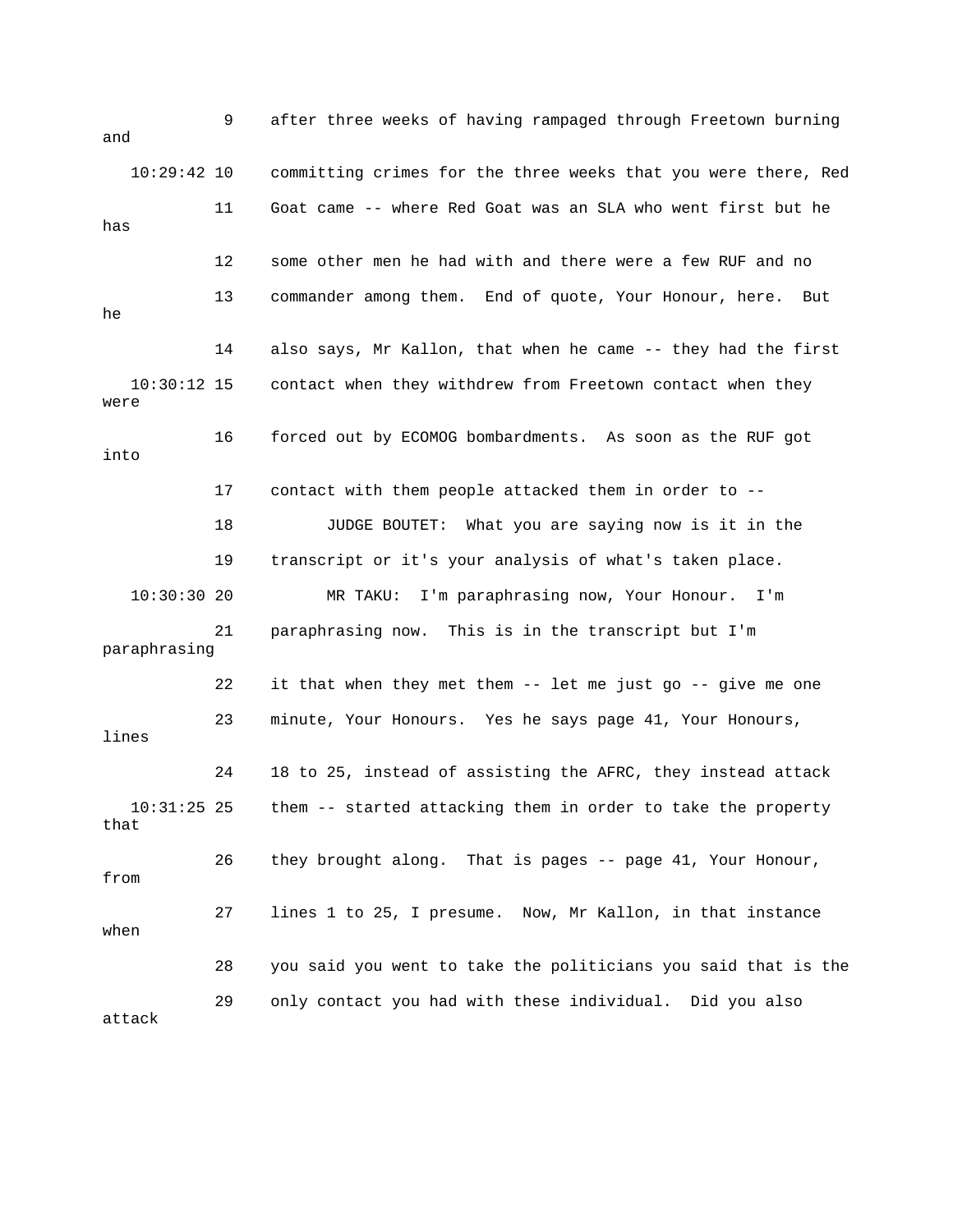| Page 19 | SESAY ET AL   |              |
|---------|---------------|--------------|
|         | 15 APRIL 2008 | OPEN SESSION |

 2 THE WITNESS: No, Mr Taku. Those people retreated I 3 three or four days before I went there and as the witness exactly 4 making in that testimony, actually I don't really know if any Freetown, 6 no. Not to my own knowledge. And when they came, if they get 8 property, I cannot testify to that because I was no there, 9 My Lord. 12 Q. Yes, do you know what happened to Superman after -- at 13 end I mean. Because let me say: Did Superman remain in the RUF 14 throughout or is there some times he left? 10:33:10 15 A. My Lord, Superman abstain himself from the RUF. If I'm 16 mistaken it was either July or August 19 -- 2001 Superman left 17 the RUF. That he was going back home to Liberia and that he 1 them in order to seize their property. think RUF 10:32:28 5 were involving to the planning of January 6 invasion of in 7 contact with the RUF in Waterloo or they were attacked for their 10:32:48 10 Q. Now, Superman, did you know what happened to Superman? 11 A. Superman? the not went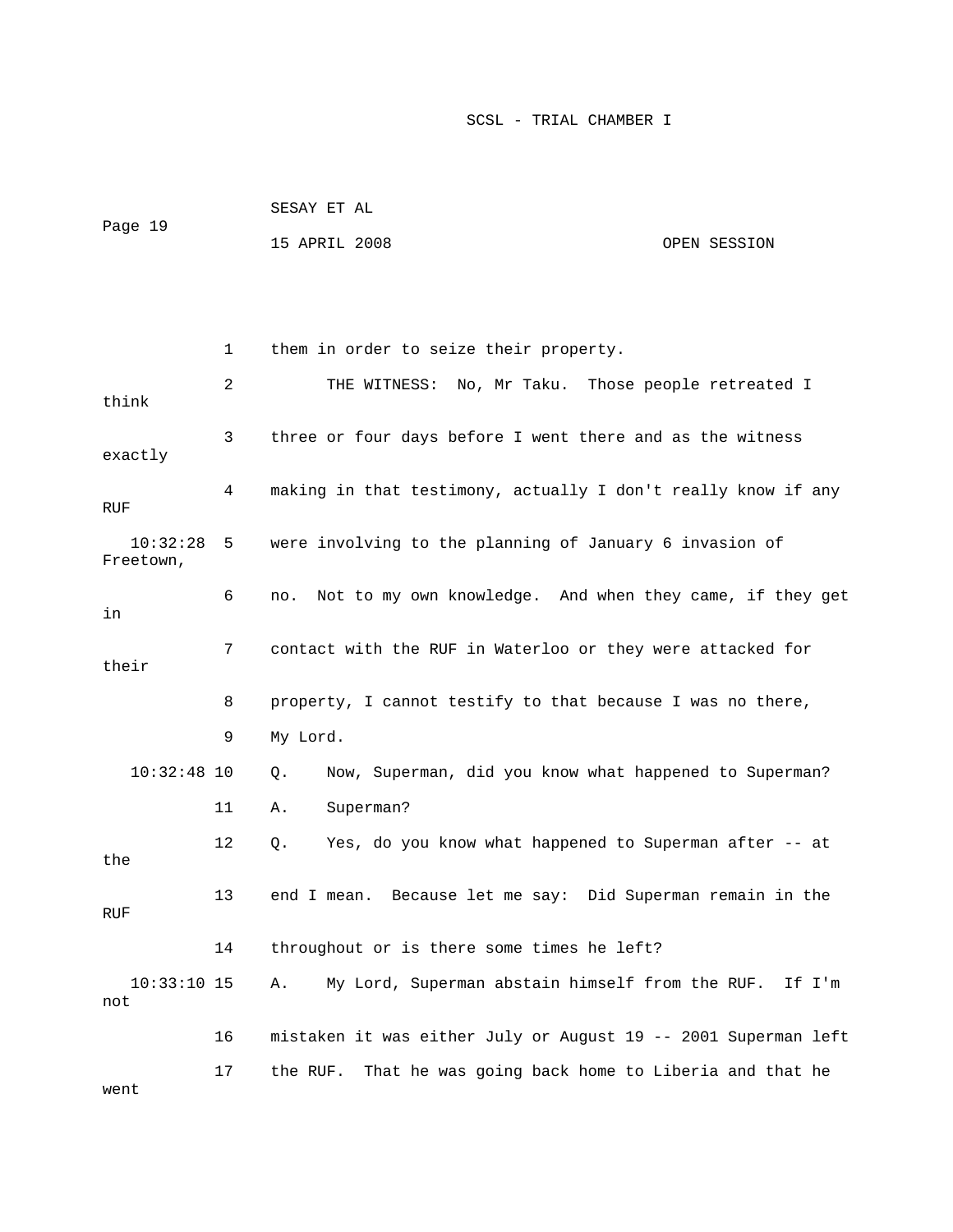|                         | 18 | to the interim leader by then, Mr Sesay, and I think Mr Sesay |
|-------------------------|----|---------------------------------------------------------------|
|                         | 19 | give him farewell to go.                                      |
| $10:33:45$ 20<br>pursue |    | 0.<br>Do you know because -- what became of him? Did you      |
|                         | 21 | him to Guinea and Liberia to kill him?                        |
| know.                   | 22 | No, Superman left Sierra Leone. He went -- I don't<br>Α.      |
| Superman                | 23 | He went home, to Liberia, and when he went to Liberia,        |
|                         | 24 | and myself do not see from that time to now. I do not see     |
| $10:34:05$ 25           |    | Superman.                                                     |
| is                      | 26 | Is there a time in your -- when you were in the RUF --<br>0.  |
|                         | 27 | there a time that you became a battlefield commander?         |
|                         | 28 | Yes, sir. That was in 2001, after Superman left.<br>Α.        |
|                         | 29 | How did you become a battlefield commander, sir?<br>Q.        |

| Page 20 | SESAY ET AL   |              |
|---------|---------------|--------------|
|         | 15 APRIL 2008 | OPEN SESSION |

|                 |   | When Superman left, that time Superman was present, I<br>Α. |
|-----------------|---|-------------------------------------------------------------|
| was             |   |                                                             |
|                 | 2 | the battle group, he was the battlefield, Mr Sesay was the  |
|                 | 3 | interim leader. So when he left I just have to rose to that |
|                 | 4 | position.                                                   |
| $10:34:59$ 5 0. |   | And where was Foday Sankoh?                                 |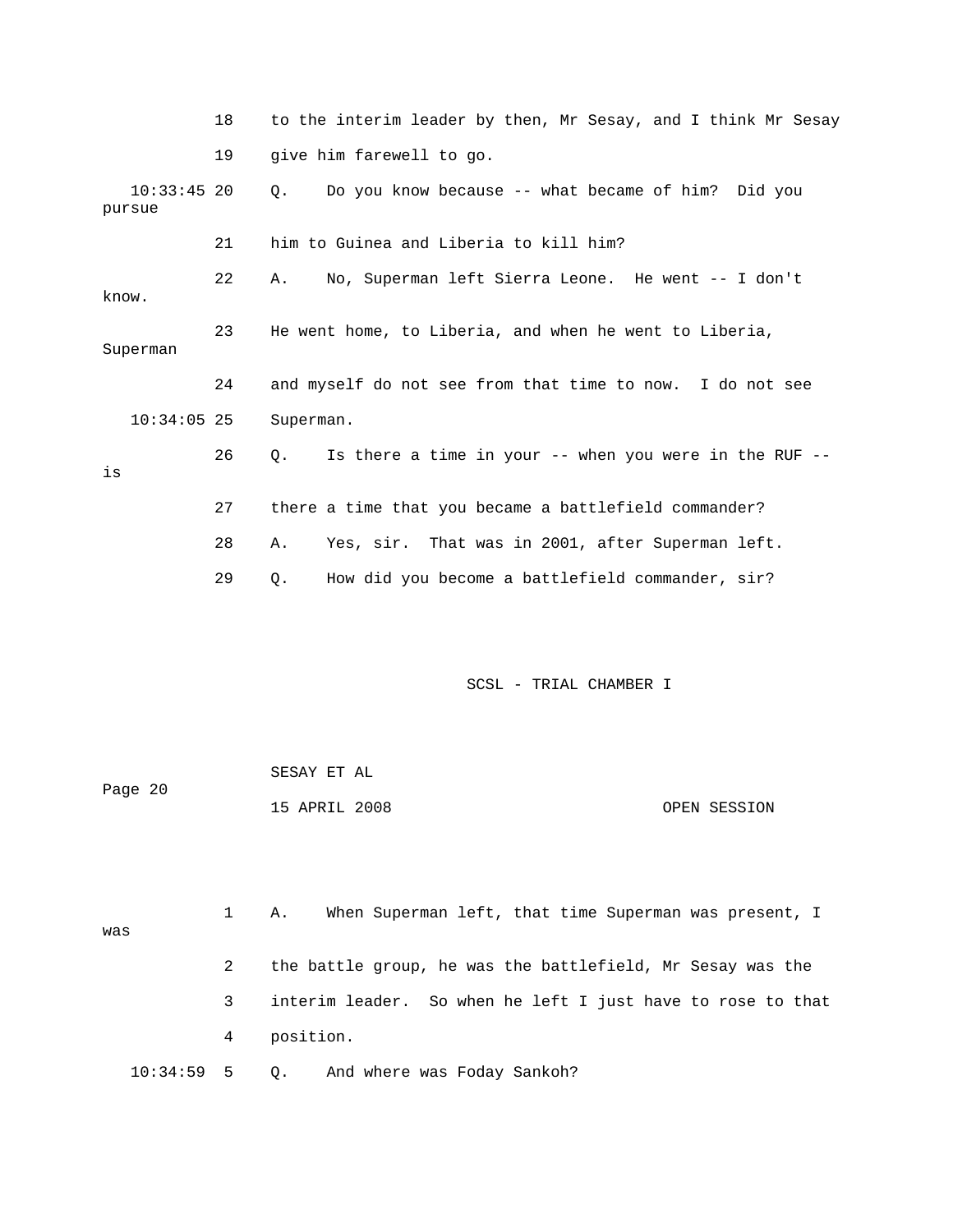6 A. At that time now, Mr Sankoh was in Pademba Road Prison, 8 PRESIDING JUDGE: You say you were the battle group? PRESIDING JUDGE: You were the battle group? TNESS: Yes, sir. As I told this Court yesterday, 11 THE WI 13 PRESIDING JUDGE: So when Superman left you became the 16 JUDGE BOUTET: Who assigned you to that position at that 18 THE WITNESS: At that time now, Mr Sankoh was not in the 19 picture again and the interim leader was -- was also an acting 21 can take his position? And I was chosen by officers that I 26 A. At that time I held this position, 371 has not been 27 released yet from Pademba Road Prison and xxxxxx, he 28 was here, and he also became the deputy battle-group commander 29 Brigadier Kailondo. 7 detention. 9 THE WITNESS: Yes, sir.  $10:35:14$  10 12 My Lord, I became the acting battle group in April 2000. 14 battlefield -- 10:35:30 15 THE WITNESS: -- commander, My Lord. 17 time? Was it Sankoh or Sesay? 10:35:50 20 leadership, so he called a meeting. Superman has left us, who 22 should act in that position, so he endorse it. 23 MR TAKU: 24 Q. Where was 371 and xxxxxxx at the time they gave 10:36:16 25 you this position? to

SCSL - TRIAL CHAMBER I

in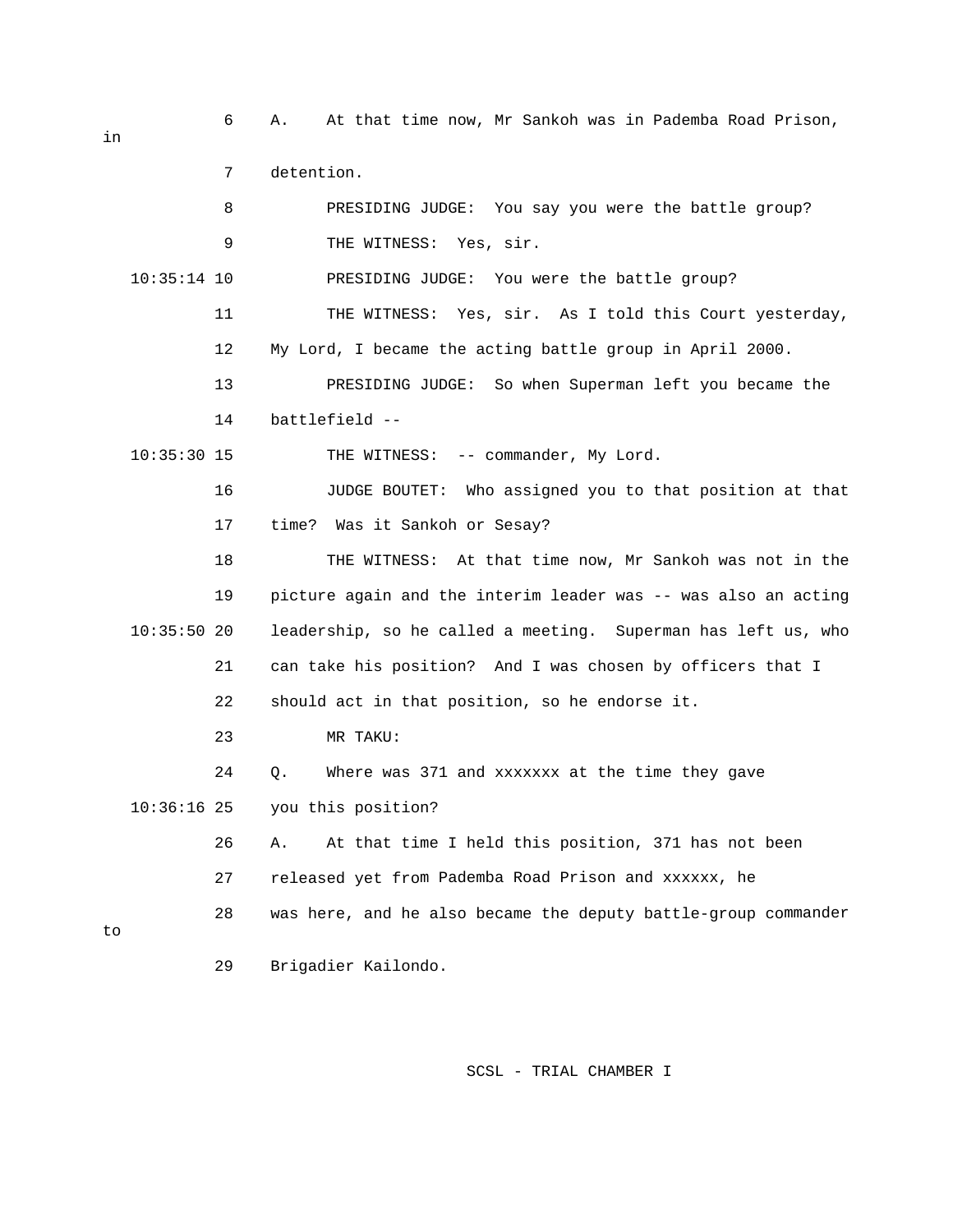|         | SESAY ET AL   |              |
|---------|---------------|--------------|
| Page 21 |               |              |
|         | 15 APRIL 2008 | OPEN SESSION |

| When                  | 1  | Now, you said 371 had not left Pademba Road Prison.<br>Q.      |
|-----------------------|----|----------------------------------------------------------------|
|                       | 2  | did he -- when was he detained at Pademba Road Prison and why? |
|                       | 3  | He was detained together with Corporal Sankoh and so<br>Α.     |
| many                  | 4  | others, and he was in the -- in Pademba Road Detention when    |
| some                  |    |                                                                |
| 10:37:05              | 5  | RUF senior and junior officers voted him to become the interim |
|                       | 6  | leader, when I oppose it. 371, Mr Taku, let me just explain    |
|                       | 7  | small thing. 371 was a man -- he has all bad character.<br>He  |
|                       | 8  | practiced tribalism.                                           |
|                       | 9  | PRESIDING JUDGE: You've said it before. You've said he         |
| $10:37:40$ 10         |    | was not fit to be a leader. We have heard you on that.         |
|                       | 11 | THE WITNESS: Yes, sir.                                         |
|                       | 12 | PRESIDING JUDGE: You may proceed on other issues.              |
|                       | 13 | MR TAKU:                                                       |
| went                  | 14 | You told the Court that when you retreated -- when you<br>Q.   |
| $10:38:00$ 15<br>jets |    | to take these politicians to bring them to Makeni there were   |
| this                  | 16 | and that these were ECOMOG jet. That's what you testified      |
|                       | 17 | morning?                                                       |
|                       | 18 | Yeah, when we were going, not when we're coming from<br>Α.     |
|                       | 19 | Waterloo. After we left Makeni going.                          |
| 10:38:1620            |    | Q.<br>Yes.                                                     |
|                       | 21 | That was the time the jet -- we met with these jet.<br>Α.      |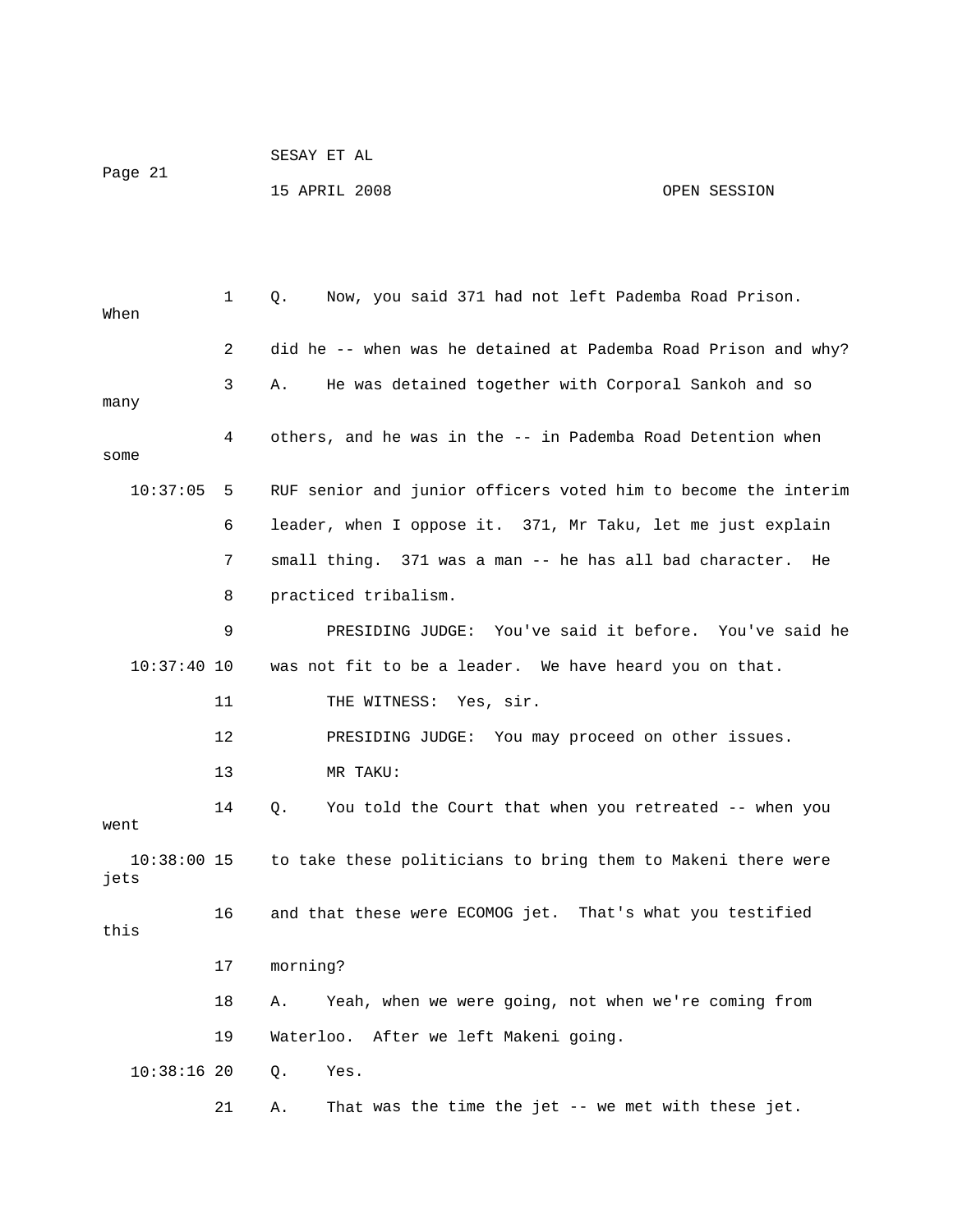| <b>ECOMOG</b> | 22 | Is there a time that you came face-to-face with an<br>$\circ$ . |
|---------------|----|-----------------------------------------------------------------|
|               | 23 | commander? If so, who and when?                                 |
| getting       | 24 | Yes. If I'm not mistaken, in June 1999, I started<br>Α.         |
| $10:38:41$ 25 |    | contact with the ECOMOG battalion commander based at Mile 91    |
| Superman      | 26 | because at that time the infight has intensified between        |
| SO            | 27 | group and that of Mr Sesay group, we who were behind Mr Sesay,  |
| there         | 28 | Superman capture Makeni. While we were basing in Magburaka      |
| force         | 29 | were no way for us to get our own living unless we make, we     |

| Page 22 | SESAY ET AL   |              |
|---------|---------------|--------------|
|         | 15 APRIL 2008 | OPEN SESSION |

2 battalion commander, ECOMOG battalion commander, one Colonel 3 Moyie and we agree on meeting. We hold meeting. We open road 4 between Magburaka and Mile 91. Vehicles started running from 1 we selves to make contact with the enemy. So we contact the 10:39:36 5 Mile 91 to Magburaka, and then vehicles started leaving from 6 Magburaka to Mile 91. We started getting our basic needs like 7 salt, Maggi, cigarettes and so on and so forth. 8 Q. Now, have a look at these pictures, please, which we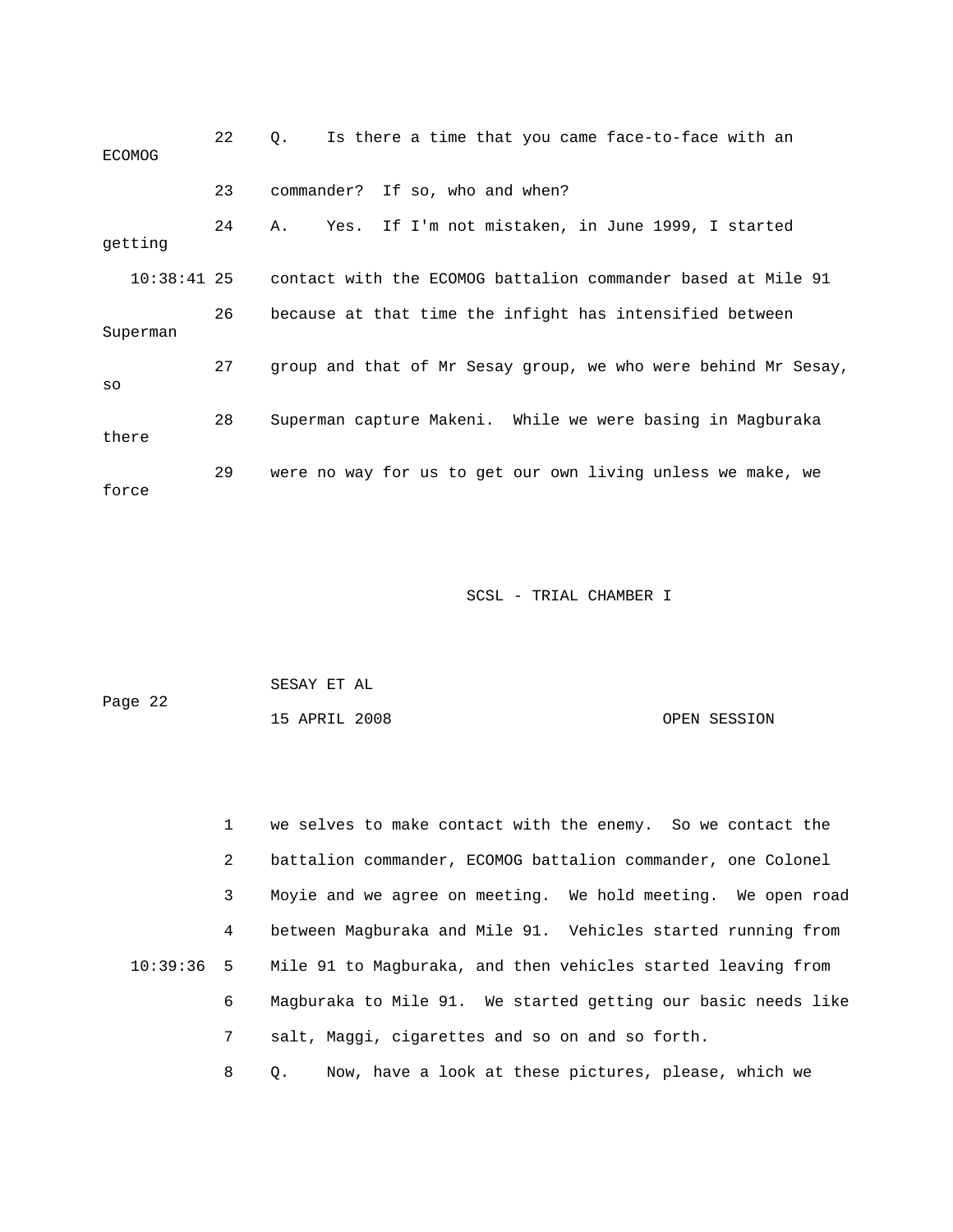9 disclose and you will explain them one-by-one. The 10:39:53 10 behind are the numbers and information given by Court 11 so you will look at the back of the picture, you identify it 12 we will ask a few questions and you will tell the Court. Now, 3 before -- you said you got in touch with Colonel Moyie. Before I 14 ask you this, when you got to Mile 91 what did you people the 16 prospect of peace for your dear country? 17 A. Yes, My Lord. When I got the first contact with Mr -- 19 signed in Lome between the RUF and the government of 21 government of Sierra Leone fighting for the government. But, 22 you know, we have thousands of civilians within our controlled 23 territory with lack of food, lack of medicine, or lack of so 26 He asked me to bring some traditional chief from Magburaka and 27 also brought traditional chief from Mile 91 because these are 28 different chiefdom, even though they are in the same district, 29 those chiefs and myself plus him with some RUF officer, they . metinformation Management, and 1 10:40:20 15 discuss? Did you people talk about the peace process, about with 18 Colonel Moyie, I told him that now ceasefire agreement have been 10:40:44 20 Sierra Leone. But for now, you people are the soldier for the as many 24 human basic needs there. So I would like you to please allow the 10:41:07 25 RUF transport vehicles to be leaving from Magburaka to Mile 91. he two so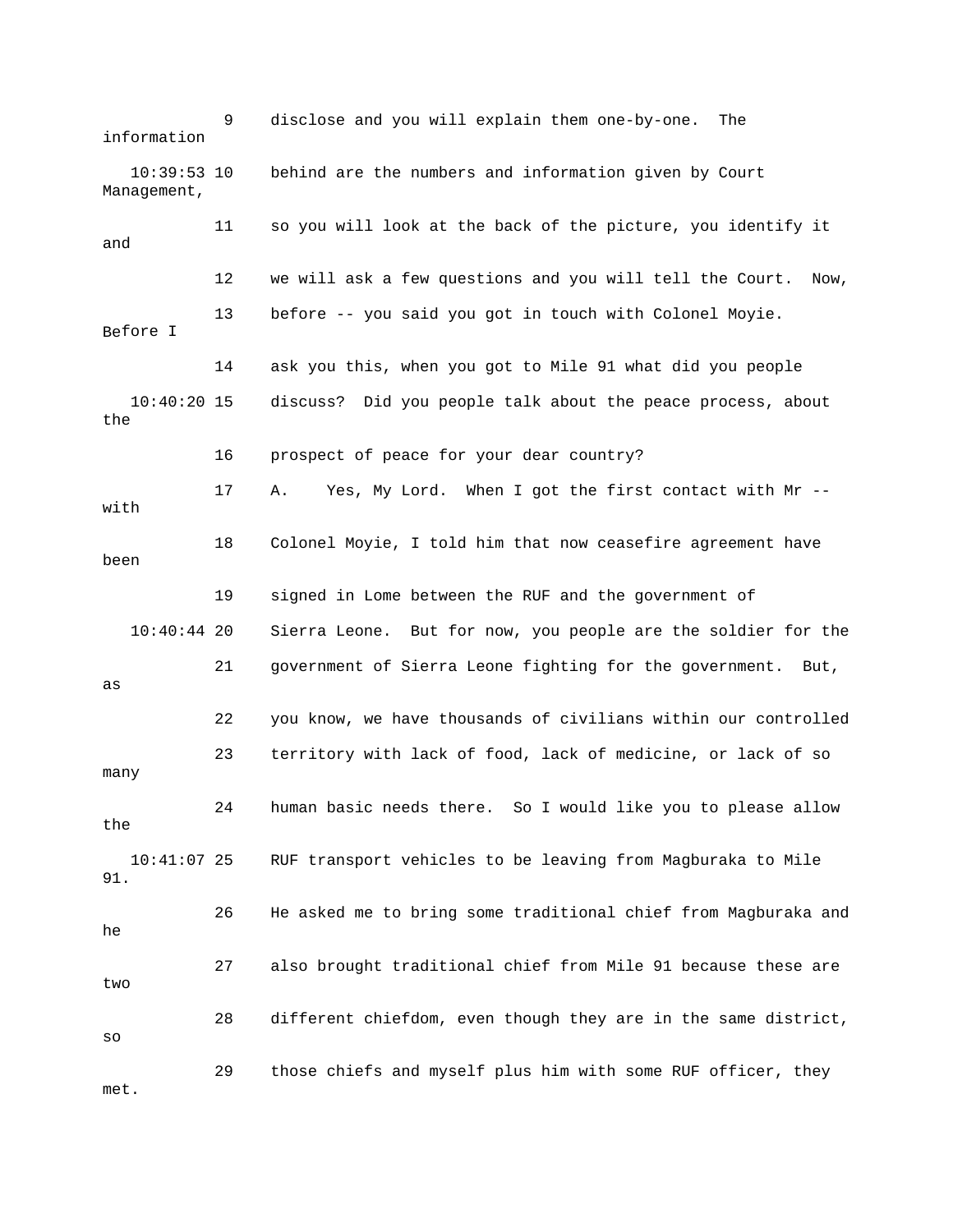| Page 23              |    | SESAY ET AL                                                     |              |  |
|----------------------|----|-----------------------------------------------------------------|--------------|--|
|                      |    | 15 APRIL 2008                                                   | OPEN SESSION |  |
|                      |    |                                                                 |              |  |
|                      |    |                                                                 |              |  |
|                      | 1  | And the people see the need that they their people are to get   |              |  |
|                      | 2  | basic need. So they allow -- he allow RUF vehicles started      |              |  |
|                      | 3  | leaving from Magburaka to Mile 91, and commercial vehicles      |              |  |
|                      | 4  | started leaving from Mile 91 to Magburaka.                      |              |  |
| 10:41:57<br>give     | 5  | You say you brought some traditional chiefs. Can you<br>Q.      |              |  |
|                      | 6  | the Court the name of the traditional chief you brought?        |              |  |
|                      | 7  | Α.<br>In Magburaka, I go with Pa Abu Bakar, he was one of the   |              |  |
|                      | 8  | section chief of Kolifa Magban Chiefdom. Then with some few     |              |  |
|                      | 9  | elder that were appointed by the paramount chief, who I cannot  |              |  |
| $10:42:24$ 10<br>was |    | able recall their name all now, and then those from Mile 91 I   |              |  |
|                      | 11 | not used to them, so I don't know their names.                  |              |  |
|                      | 12 | Now, look at those pictures. Your Honours, we did<br>Q.         |              |  |
|                      | 13 | disclose, made a disclosure. Now, look at the first picture,    |              |  |
|                      | 14 | please. Look and explain to the Court -- read the information   |              |  |
| $10:42:53$ 15        |    | behind the first -- at the back of the picture because that is  |              |  |
| explain              | 16 | the information which is the Court Management number and        |              |  |
|                      | 17 | exactly what the picture stands for?                            |              |  |
|                      | 18 | Okay.<br>The first one I take, 25427, is a picture when I<br>Α. |              |  |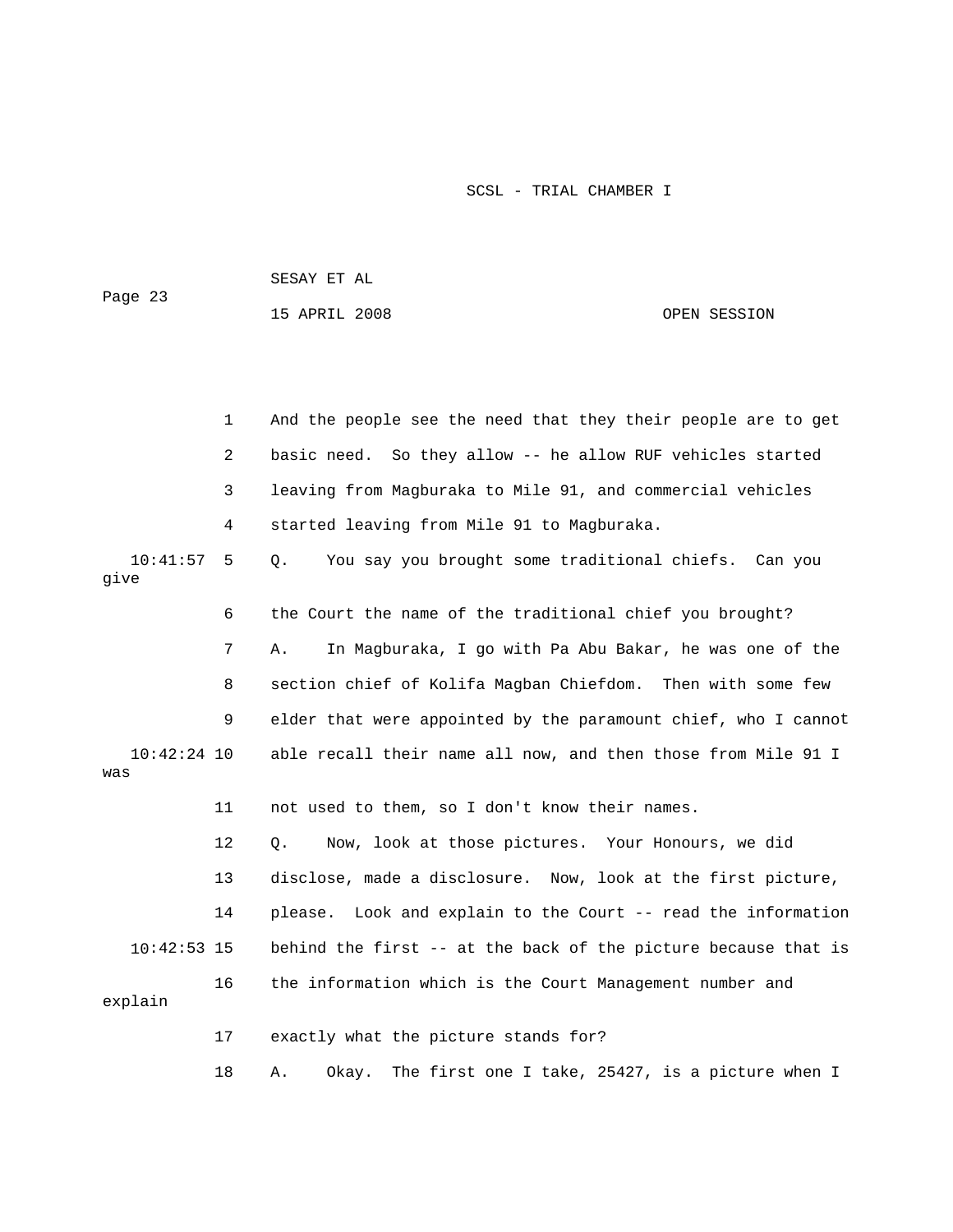| visit  |               | 19 | finally get Colonel Moyie from Mile 91, he paid the first                  |
|--------|---------------|----|----------------------------------------------------------------------------|
|        | $10:43:21$ 20 |    | to Magburaka. Where we are sitting that was the house I was                |
|        |               | 21 | staying at Magburaka reservation.                                          |
|        |               | 22 | What year is that?<br>$\circ$ .                                            |
|        |               | 23 | That was in June 1999. There, he and myself met. We<br>Α.                  |
|        |               | 24 | discuss. I express the feeling of my people within our                     |
| he     |               |    | 10:43:45 25 controlled territory and then he too express the security risk |
| not    |               | 26 | want to take, and he want me to guarantee him that RUF will                |
| attack |               | 27 | lure him to an attack. I said: You will never receive no                   |
| basic  |               | 28 | from the RUF position if you allow my people get all those                 |
|        |               | 29 | needs, and he did. We agreed. Vehicles started running. I                  |

|         | SESAY ET AL   |  |              |
|---------|---------------|--|--------------|
| Page 24 |               |  |              |
|         | 15 APRIL 2008 |  | OPEN SESSION |

|              |                | started going to Mile 91. He started visiting Magburaka until |
|--------------|----------------|---------------------------------------------------------------|
|              | $\mathbf{2}$   | the time the Lome accord was signed.                          |
|              | $3^{\circ}$    | Q. Yes. The next picture, please?                             |
| Colonel      | $\overline{4}$ | The next one is $25428$ . It's the time Mr -- I mean<br>Α.    |
| $10:44:29$ 5 |                | Moyie came to Magburaka. We were moving around Magburaka      |
|              | 6              | showing -- people crowd -- you can see the picture crowd were |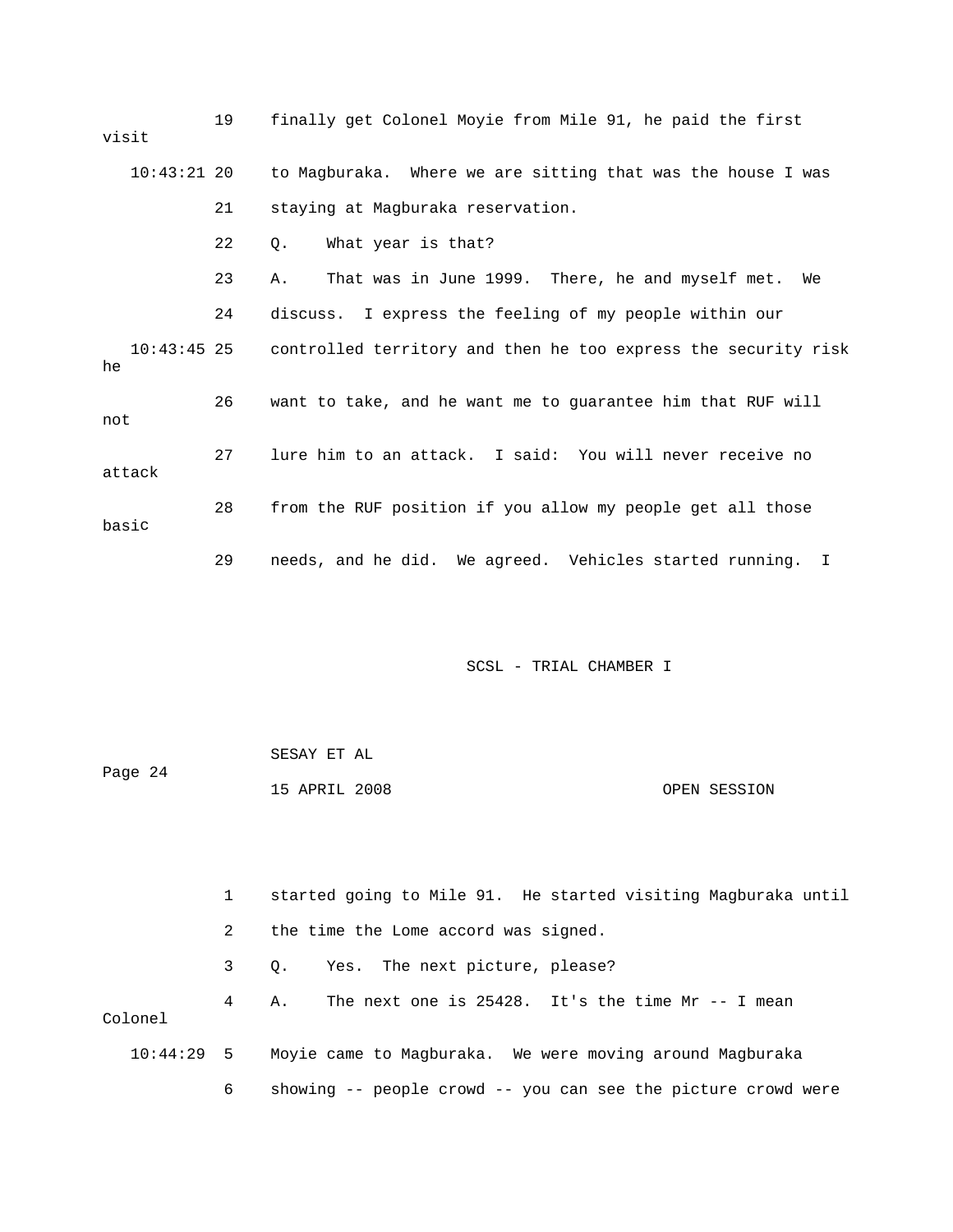|               | 7  | waving to him and he, too, were responding to the crowd.          |
|---------------|----|-------------------------------------------------------------------|
| you           | 8  | Apart from you and Colonel Moyie, who are these people<br>Q.      |
|               | 9  | can see on this picture, please?                                  |
| $10:44:51$ 10 |    | The one visible that I can see -- the man with the black<br>Α.    |
| next          | 11 | cap and the white gown was RUF local journalist. Then the         |
|               | 12 | one with the Rayban glasses with creps was Colonel Isaac --       |
|               | 13 | Brigadier xxxxxxx. Then the one near Brigadier xxxxxxxxx          |
| see           | 14 | is Colonel Moyie.<br>Then you see Colonel Issa Sesay.<br>Then you |
| $10:45:22$ 15 |    | Then the other one are ECOMOG. I cannot know<br>Morris Kallon.    |
|               | 16 | their name.                                                       |
|               | 17 | Q.<br>Now, move to the next picture?                              |
| is            | 18 | And some civilians around them. Then the next picture<br>Α.       |
|               | 19 | 25412. Colonel Moyie came to Magburaka at the roundabout in       |
| $10:45:45$ 20 |    | Magburaka.                                                        |
|               | 21 | At what time, sir?<br>Q.                                          |
| day           | 22 | This were happening day-to-day, day-to-<br>That same June.<br>Α.  |
|               | 23 | until finally I'm able to get confidence to one another, you      |
| him,          | 24 | know. So he came. The kind way the crowd came to receive          |
|               |    |                                                                   |
| $10:46:04$ 25 |    | to welcome him, you can look at the picture seeing how he was     |
|               | 26 | trying to touch everybody. Everybody was trying to touch him.     |
| to            | 27 | Can you explain why the crowd was enthusiastic, came out<br>О.    |
|               | 28 | welcome him; can you explain?                                     |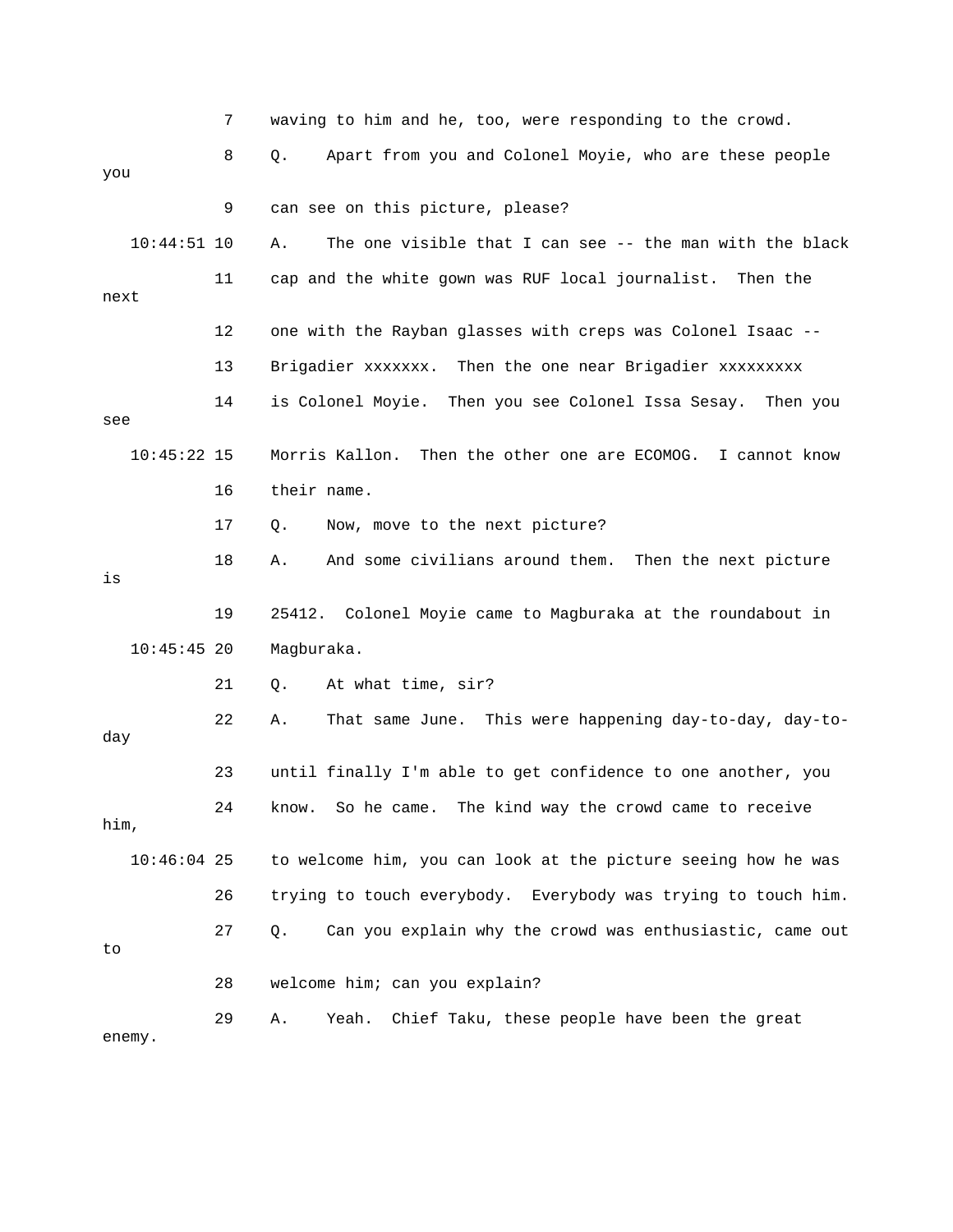| Page 25 | SESAY ET AL   |              |
|---------|---------------|--------------|
|         | 15 APRIL 2008 | OPEN SESSION |

 1 They were with these people who came. We drove them and they 2 went to Mile 91. We were fighting one another until they see 3 two enemy have come together. I'm quite sure it was very amazed 10:46:45 5 crowd to see really what we are telling them on the ground, 6 we have already make peace with the ECOMOG and vehicle has 7 started soon running from their territory to our zone. 10:47:09 10 xxxxxxx and one ECOMOG officer. We are the ones sitting 11 together in front of the -- there is a petrol station by the 12 roundabout in Magburaka. There we were sitting, you know, 13 chatting together. 10:47:33 15 A. This was -- I think this was now early July when the 17 Q. Move to the next picture, sir. 18 A. The next one 25414 is the same. We are moving from the the 4 to even the civilian populace. That's why they came in that that 8 Q. Yes. Move to the next picture, sir. 9 A. The next one is 25413. You see myself, Colonel Moyie, 14 Q. What was that location? Lome 16 were finally signed. 19 paramount chief house, coming back, so that they can get on board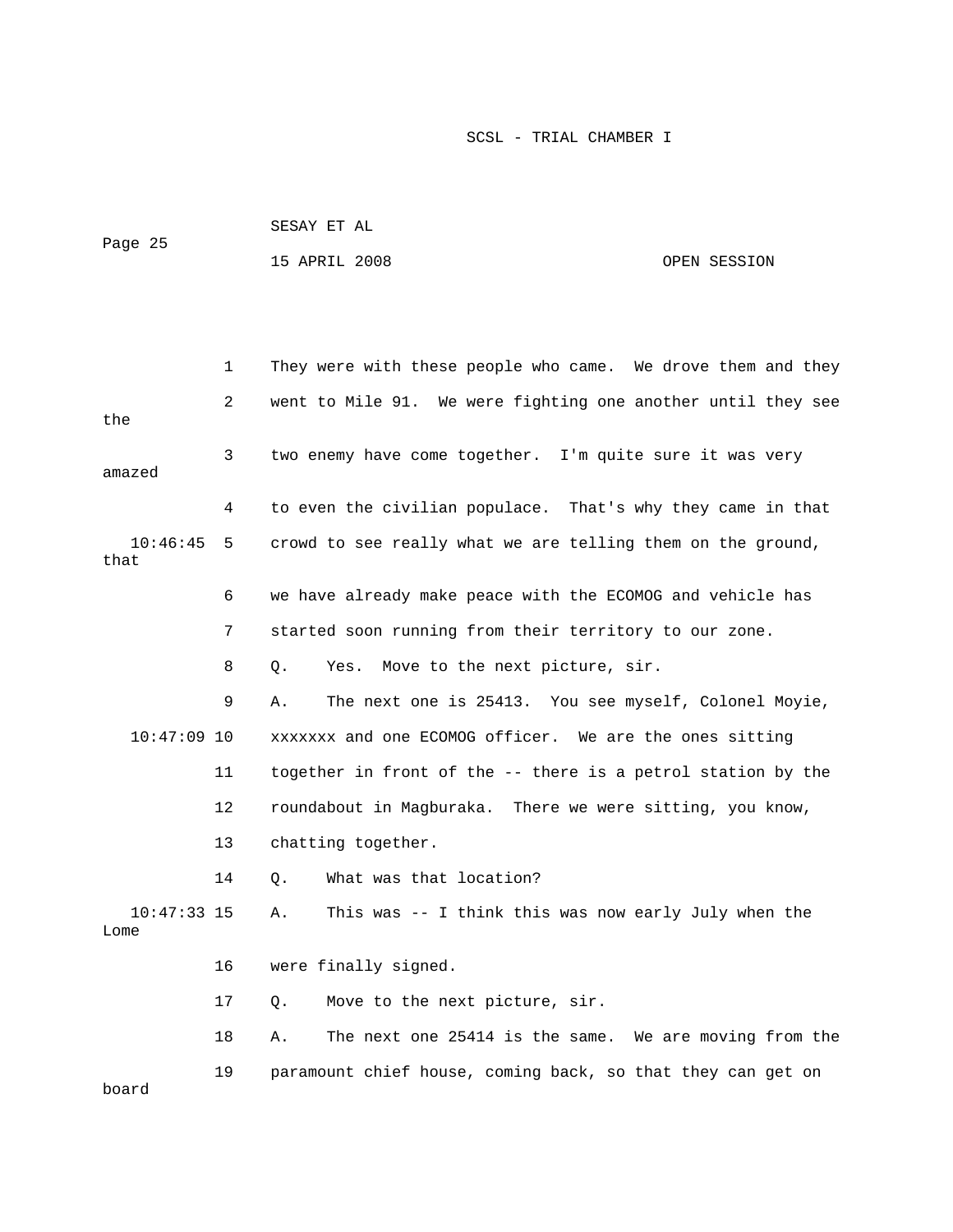10:47:56 20 their vehicle to go back to Mile 91. 21 Q. Now let's just stop there briefly. You say you are 22 from the paramount chief's house. What was the nature of your 23 relationship with the paramount chief? 24 A. My Lord, as I told you, the RUF slogan was -- we say arm the people, power to the people and wealth to the people, and chiefdom 27 where the headquarter of Tonkolili District was, so we cannot 28 anything there without him. We do everything with his 29 JUDGE BOUTET: What is this slogan you've just mentioned moving to  $10:48:17$  25 26 this paramount chief was the traditional ruler of that do blessing. SCSL - TRIAL CHAMBER I

 SESAY ET AL Page 26 15 APRIL 2008 OPEN SESSION

 1 that you used? Arm to the people. 2 THE WITNESS: Arm to the people, power to the people. 4 THE WITNESS: And wealth to the people. 10:48:49 5 JUDGE BOUTET: Who had -- who had made this slogan? p 6 THE WITNESS: This was made by Corporal Sankoh from Cam 7 Jackson, Naama to Nidepo. In the morning he used to come to 3 PRESIDING JUDGE: And wealth. You?

the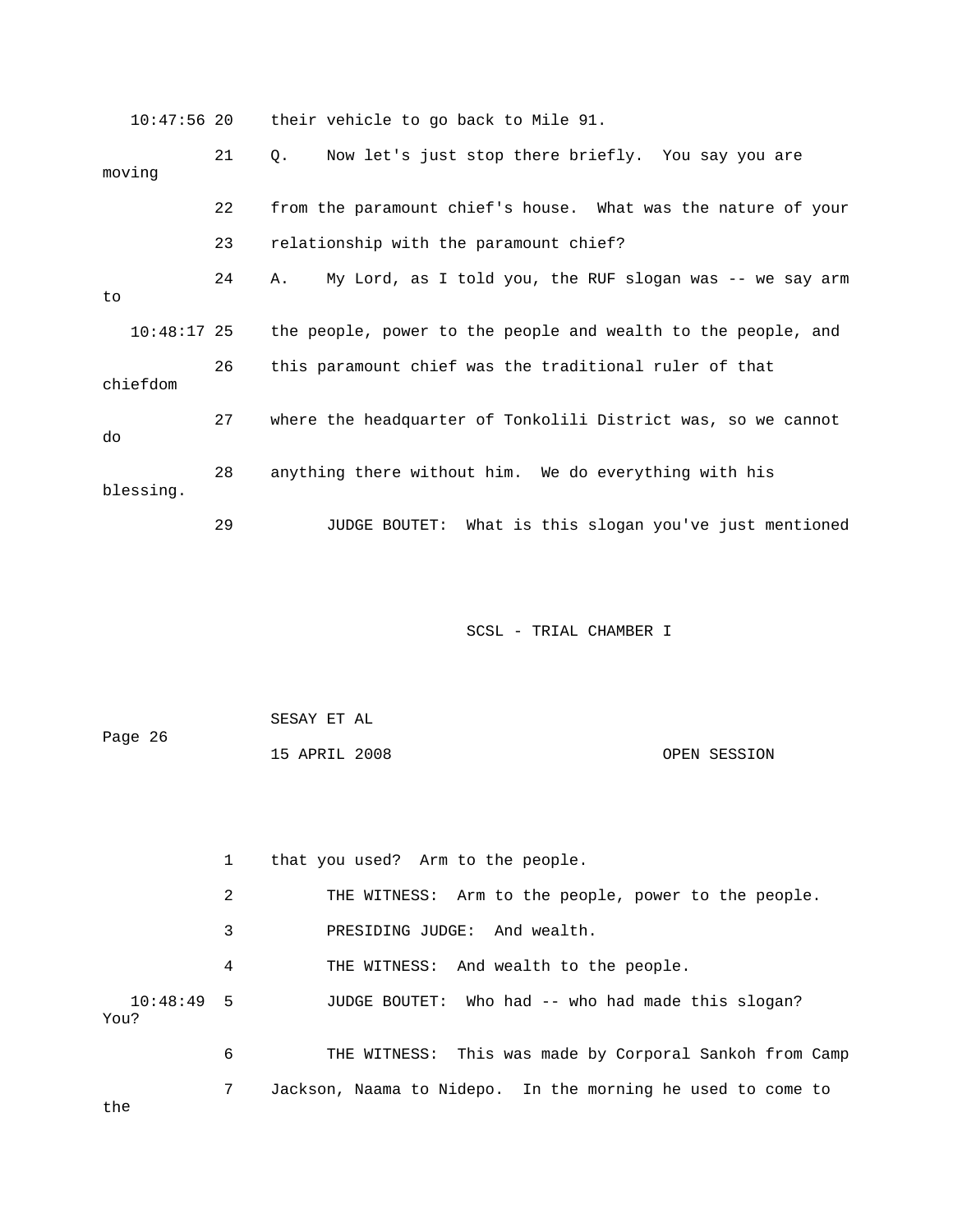8 parade. He say RUF. That was the slogan we used to say: Arm to 10:49:14 10 JUDGE BOUTET: Mr Kallon, what was your -- these 11 and these discussions with ECOMOG what's your -- what's your 12 at that time? What do you do in Magburaka? 13 THE WITNESS: At that time I was the commanding officer 14 Magburaka, My Lord. I was the most senior RUF commander 10:49:37 15 After, as I told you when Superman attack Mr Sesay, Mr Sesay between 17 Superman group and Sam Bockarie, Issa Sesay group in Magburaka 18 and that was our own headquarter. And at that time, as you 19 Magburaka was one of the most populated district headquarters under the RUF control. down. 24 Everything, as the people ran away, they came, they met their 10:50:29 25 property intact. So this give them more zeal and many were 26 running away from Makeni as is coming to Magburaka to stay for 27 safety, so they do not be harassed by Superman. 9 the people, power to the people, wealth to the people. meetings role in there. went 16 to Buedu. I was the most senior officer now boundaring know, 10:50:06 20 21 JUDGE BOUTET: Now, why was it? 22 THE WITNESS: Because Magburaka, My Lord, if you go there, 23 one door was not break into and one kitchen was not burned 28 JUDGE BOUTET: So what you're saying there are many 29 refugees in Magburaka at that time that were come from many other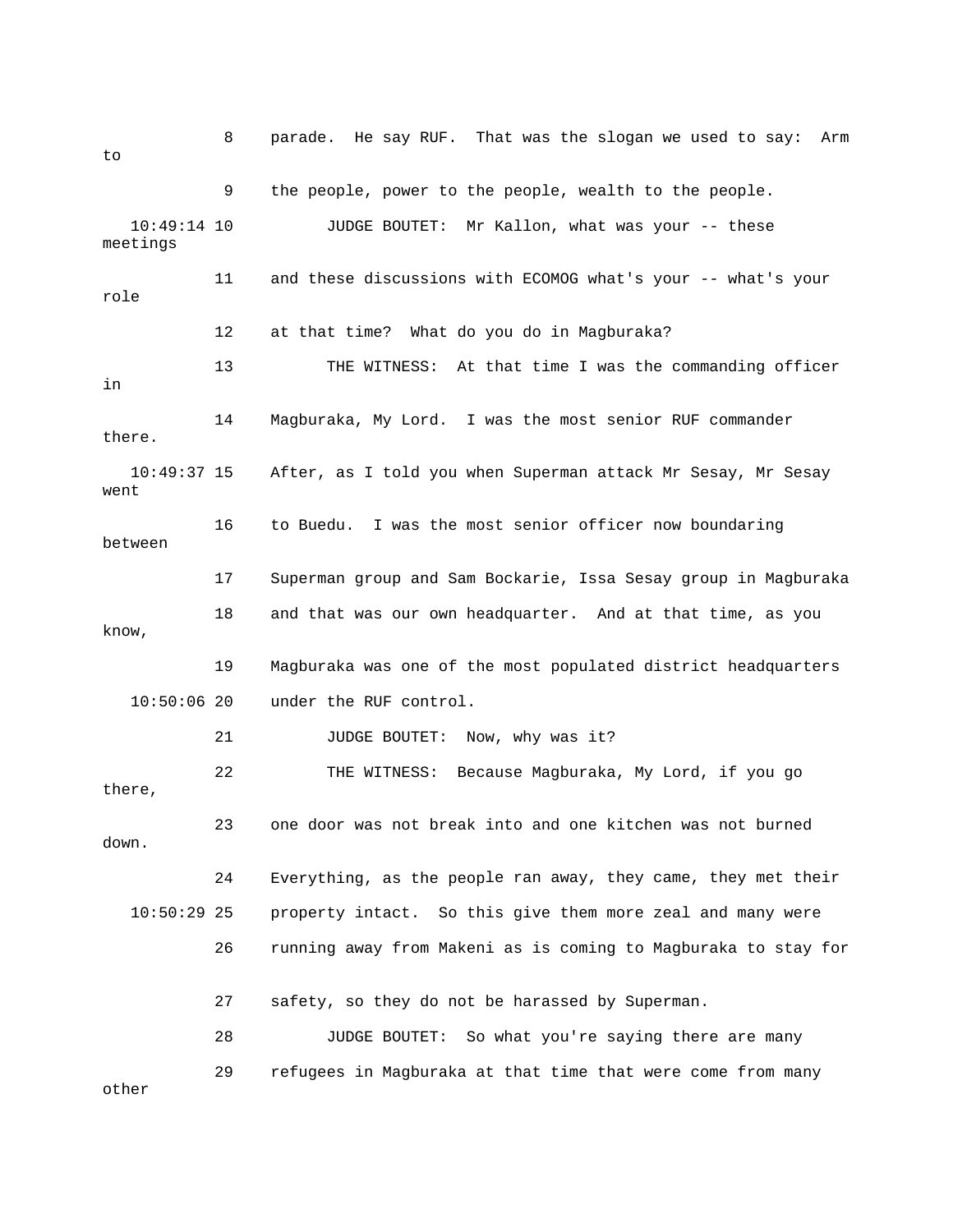| Page 27       |              | SESAY ET AL                                                  |
|---------------|--------------|--------------------------------------------------------------|
|               |              | 15 APRIL 2008<br>OPEN SESSION                                |
|               |              |                                                              |
|               |              |                                                              |
|               | $\mathbf{1}$ | locations?                                                   |
|               | 2            | That, sir, I cannot call them refugee but<br>THE WITNESS:    |
|               | 3            | displaced. They were displaced.                              |
|               | 4            | JUDGE BOUTET:<br>Displaced.                                  |
| 10:50:57      | 5            | THE WITNESS: Yes, sir                                        |
| residents     | 6            | JUDGE BOUTET: Fine. People that were not normal              |
|               | 7            | of Magburaka?                                                |
|               | 8            | THE WITNESS: Yes, sir. Because Superman and his group        |
| not           | 9            | were really intensifying, then harassing them, so they could |
| $10:51:07$ 10 |              | bear that. Information spread that Magburaka, we are safe.   |
|               | 11           |                                                              |
|               |              | JUDGE BOUTET: You -- my last question, on one of the         |
| these         | 12           | picture you say that Mr Sesay is there with you in one of    |
|               | 13           | photos.                                                      |
|               | 14           | THE WITNESS: Yes, sir.                                       |
| $10:51:18$ 15 |              | JUDGE BOUTET: Was he in Magburaka with you?                  |
| this          | 16           | THE WITNESS: No, sir. At this time now when he came,         |
| time          | 17           | time now, this other picture is when he came, that was the   |
|               | 18           | this picture were taken, My Lord.                            |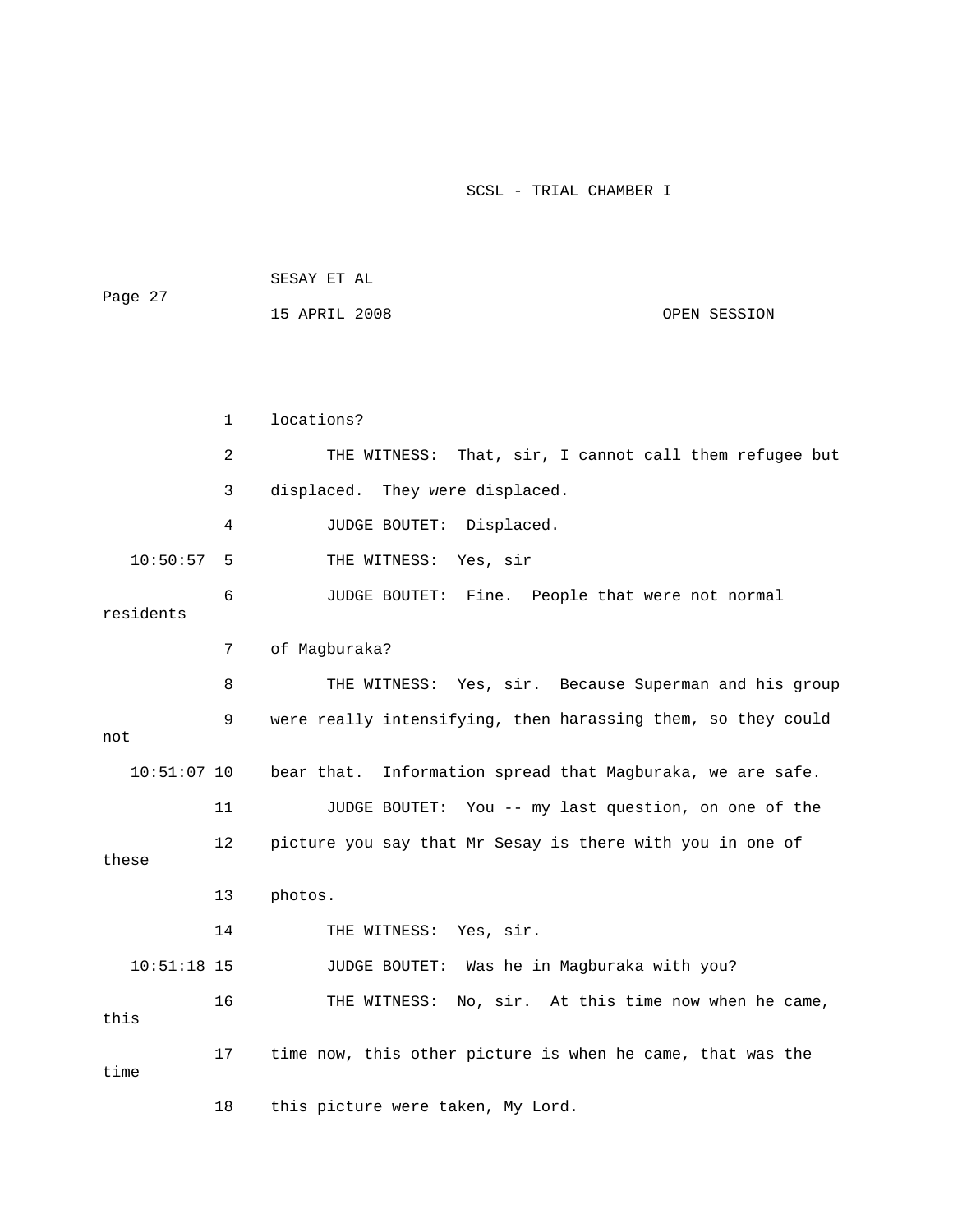|    |               | 19 |           | MR TAKU:                                                    |
|----|---------------|----|-----------|-------------------------------------------------------------|
|    | $10:51:30$ 20 |    |           | 0. He came from where?                                      |
| to |               | 21 | Α.        | When he came back finally from Kailahun area. He used       |
|    |               | 22 |           | come, go. Because that is the only safe zone.               |
|    |               | 23 | $\circ$ . | Mr Kallon, within this time that you say you were           |
|    |               | 24 |           | commanding officer in Magburaka, this time that you met the |
|    | $10:51:57$ 25 |    |           | paramount chief and this --                                 |
|    |               | 26 |           | PRESIDING JUDGE: Are you through with the pictures?         |
|    |               | 27 |           | MR TAKU: No, no. Okay. I will.                              |
|    |               | 28 | Q.        | Now, move to the next picture, sir.                         |
|    | Colonel       | 29 | Α.        | The next picture is 25420. That was the day I took          |

| Page 28 | SESAY ET AL   |  |              |
|---------|---------------|--|--------------|
|         | 15 APRIL 2008 |  | OPEN SESSION |

 1 Mnoye, the first day I took Colonel Mnoye and the first MILOBS 2 group that visited the RUF territory after the signing of Lome 3 accord. That -- you see the old man who is standing is the 4 paramount chief. Then the soldier who bending down so was 10:52:30 5 Colonel Mnoye and the two MILOBS sitting down. 6 Q. Now, how many -- you say the first time that UNAMSIL --

> 7 MILOBS entered how many of them are there? How many MILOBS 8 officers are there?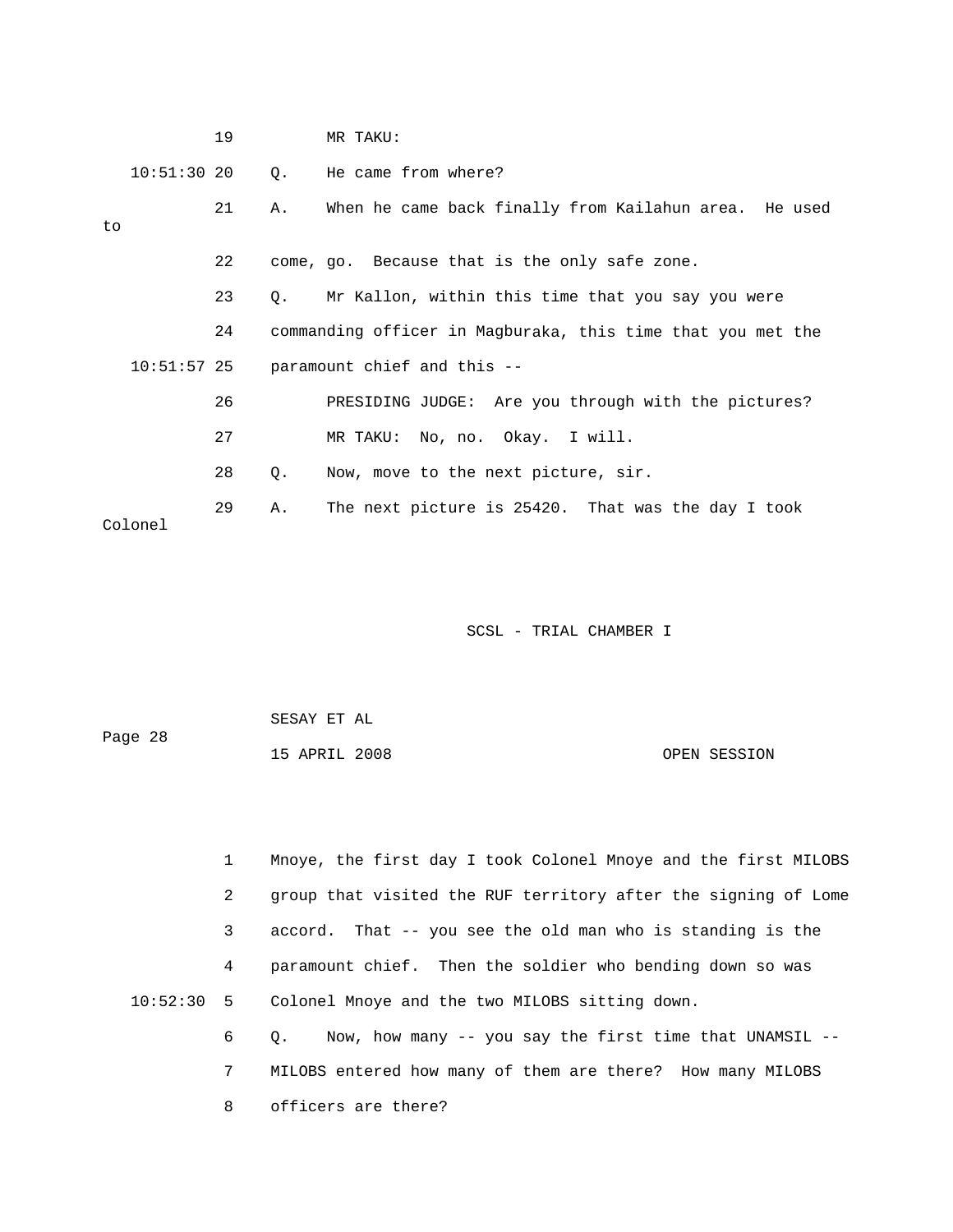9 A. Just -- just two. There were two that ca me with Colonel 10:52:54 10 Mnoye from Mile 91. 11 Q. Now, when they came in that instance, did they discuss 14 Q. What did they say? 16 to supersee the disarmament process in Sierra Leone. 17 Q. Let's move on to the next picture. 18 A. The next picture 25422. This was a meeting between the 19 battalion commander that were between Mile 91 and Magburaka 10:53:38 20 Colonel Mnoye with a MILOBS, they held this meeting for the 21 Kamajor and the RUF to be interacting together so that they 22 not be attacking one another again. That peace has finally 23 to Sierra Leone. They are now -- we are only waiting for time 0. When was that? 27 Q. And who was that commander at Mile 91 between Mile 91 29 A. His actual name was Sylvester Massaquoi, alias Jazz with 12 you, did the MILOBS? 13 A. Yes. 10:53:01 15 A. Yes, they and myself talk that they are the one who coming RUF and will come 24 for taking the arms from the combatant.  $10:54:02$  25 26 A. This was around September 1999, My Lord. and 28 Magburaka? Spirit.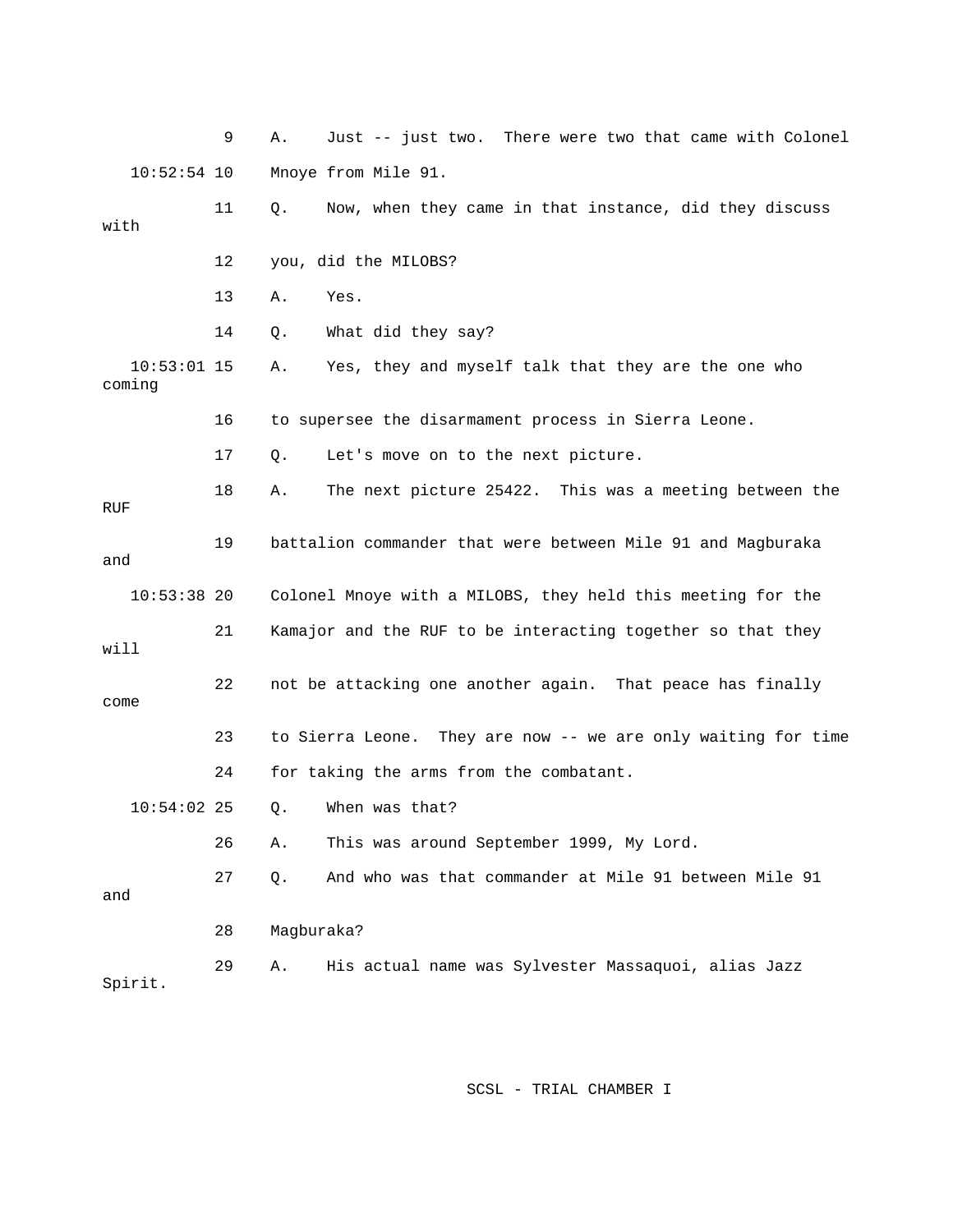|      |               |              | SESAY ET AL |                                                         |              |  |
|------|---------------|--------------|-------------|---------------------------------------------------------|--------------|--|
|      | Page 29       |              |             | 15 APRIL 2008                                           | OPEN SESSION |  |
|      |               |              |             |                                                         |              |  |
|      |               |              |             |                                                         |              |  |
| the  |               | $\mathbf{1}$ | Q.          | Now, before we move on, you -- you did mention that at  |              |  |
|      |               | 2            |             | time that $-$                                           |              |  |
| with |               | 3            |             | PRESIDING JUDGE: The question again: Are we through     |              |  |
|      |               | 4            |             | the photographs?                                        |              |  |
|      | 10:54:40      | 5            |             | THE WITNESS: No, there are more.                        |              |  |
|      |               | 6            |             | MR TAKU:                                                |              |  |
|      |               | 7            | Q.          | Yes, go ahead, please. I thought we were --             |              |  |
|      |               | 8            |             | PRESIDING JUDGE: Do we need all of them?                |              |  |
|      |               | 9            |             | MR TAKU: Yes, sir.                                      |              |  |
|      | $10:54:48$ 10 |              |             | THE WITNESS: They are all the same explanation.         |              |  |
|      |               | 11           |             | MR TAKU:                                                |              |  |
|      |               | 12           | Q.          | The same?                                               |              |  |
|      |               | 13           | Α.          | Yes.                                                    |              |  |
| Your |               | 14           |             | Okay. We tender them, for the photographs,<br>MR TAKU:  |              |  |
|      | $10:54:53$ 15 |              | Honour.     |                                                         |              |  |
| he   |               | 16           |             | PRESIDING JUDGE: Well, if -- I mean, we want to have -- |              |  |
|      |               | 17           |             | has referred to seven so far.                           |              |  |
|      |               | 18           |             | MR TAKU:<br>Yes.                                        |              |  |
|      |               | 19           | Q.          | How many more are there?                                |              |  |
|      | 10:55:0220    |              | Α.          | Ten more.                                               |              |  |
|      |               | 21           | Q.          | Okay. The rest of the pictures, please?                 |              |  |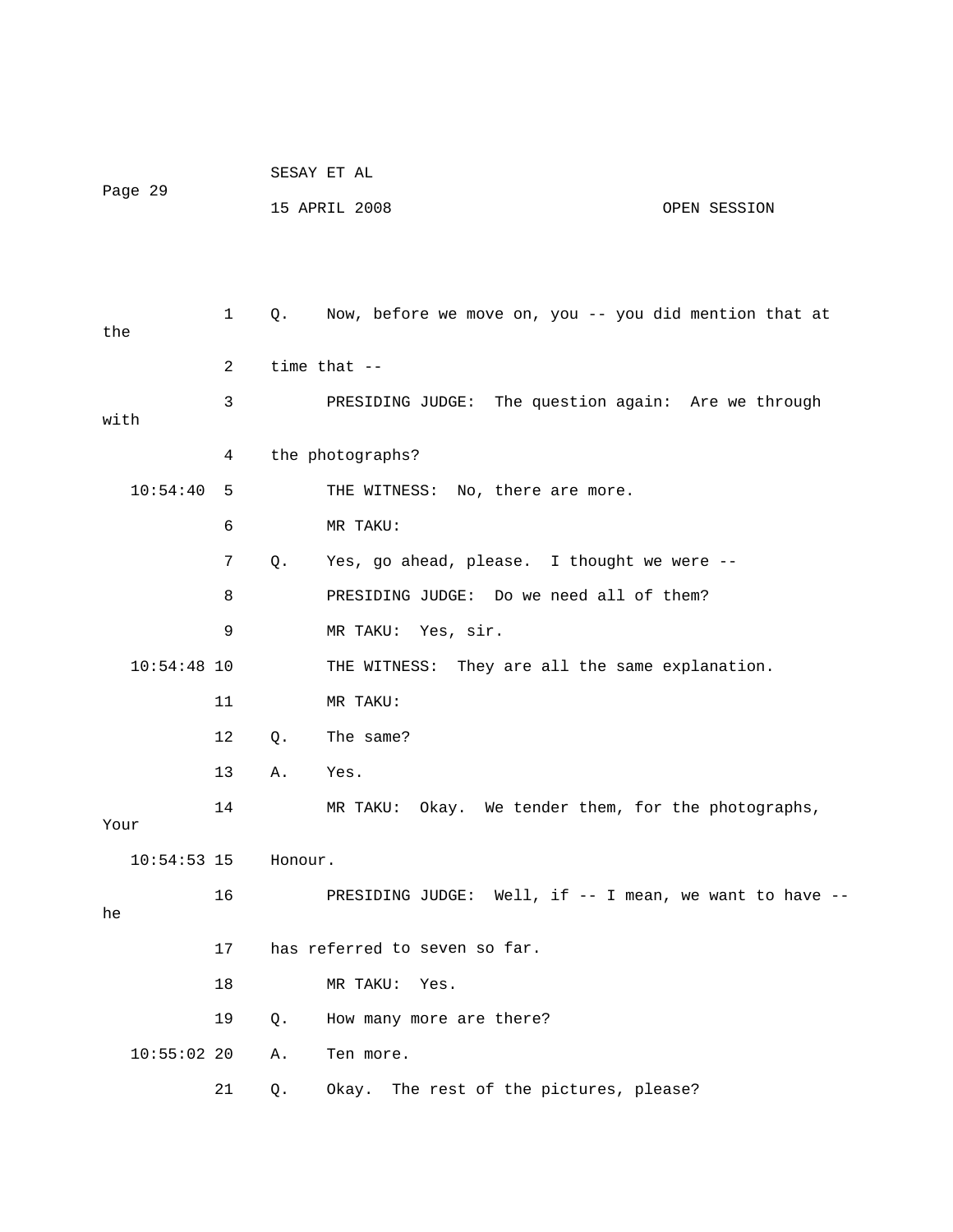22 A. Okay.

23 Q. [Overlapping speakers]?

24 A. This one was the time we agree for the vehicles to start 10:55:25 25 leaving from Magburaka to Mile 91, and Mile 91 to Magburaka. 26 This was a Ferry Junction.

NG JUDGE: What's the number of that picture? 27 PRESIDI 28 MR TAKU:

29 Q. What is the number?

SCSL - TRIAL CHAMBER I

 SESAY ET AL Page 30 15 APRIL 2008 OPEN SESSION

 1 A. 25423. You see at Ferry Junction, you see the ECOMOG 2 soldier one side, the RUF fighter and the civilian on one 4 Q. Move to the next picture, please? 10:55:57 5 A. 25419. This is the same picture, walking from the e 6 paramount chief house, coming back to where the ECOMOG vehicl 9 A. Actually, 25419, 25421, 25418 and 25417 are the same. side. 3 And this was in late June 1999? 7 were for Colonel Mnoye and others to onboard to Magburaka Town. 8 Q. Yes, the other one, please? 10:56:35 10 Q. Are you done with that, sir? 11 A. They are the same picture.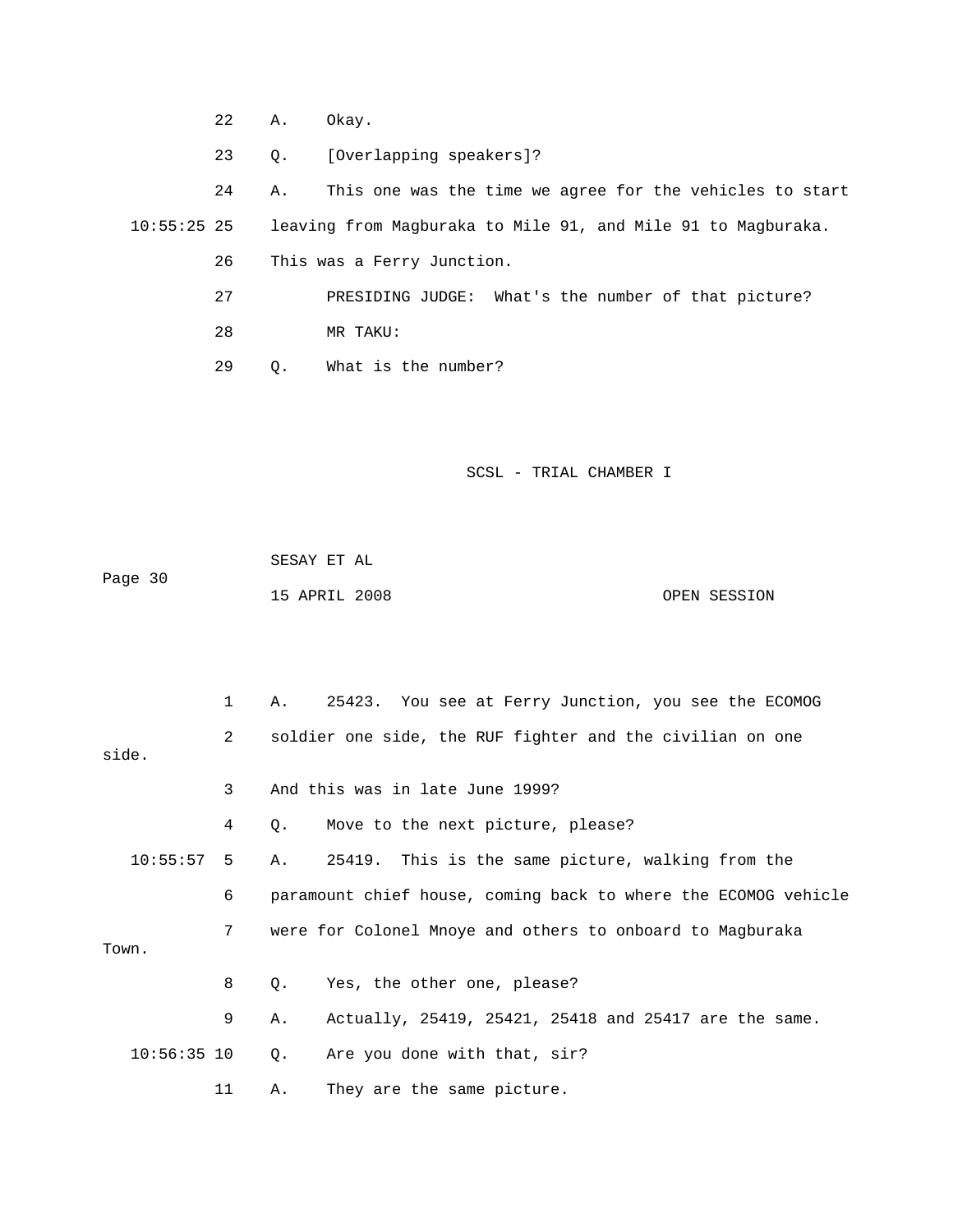|               | 12 | Have you finished with all the pictures now?<br>Q.             |
|---------------|----|----------------------------------------------------------------|
|               | 13 | No, I've got four more.<br>Α.                                  |
|               | 14 | Yes, go ahead.<br>Q.                                           |
| $10:56:43$ 15 |    | Five more. This one --<br>Α.                                   |
|               | 16 | What number?<br>$Q$ .                                          |
| Colonel       | 17 | 25416. You see when the MILOBS came together with<br>Α.        |
|               | 18 | Mnoye, they met the RUF battalion commander, this Sylvester    |
| the           | 19 | Massaquoi, alias Jazz Spirit, at the Ferry Junction, that is   |
| $10:57:05$ 20 |    | picture they took and the commander brought the picture to me. |
|               | 21 | Yes.<br>Q.                                                     |
|               | 22 | Then 05426 is a photograph of Corporal Sankoh and Major<br>Α.  |
|               | 23 | General Sam Bockarie.                                          |
|               | 24 | PRESIDING JUDGE: 254 what?                                     |
| $10:57:28$ 25 |    | THE WITNESS: 05426, My Lord. Photograph of Corporal            |
|               | 26 | Sankoh and Sam Bockarie. Then 25415. You see it was a mix-up   |
|               | 27 | picture. Both civilian, RUF --                                 |
|               | 28 | HIS HONOUR:<br>2541?                                           |
|               | 29 | THE WITNESS:<br>25415, My Lord. Both RUF, Kamajor, ECOMOG      |
|               |    |                                                                |

| Page 31 | SESAY ET AL   |              |
|---------|---------------|--------------|
|         | 15 APRIL 2008 | OPEN SESSION |

1 and civilians. This picture were taking at Ferry Junction.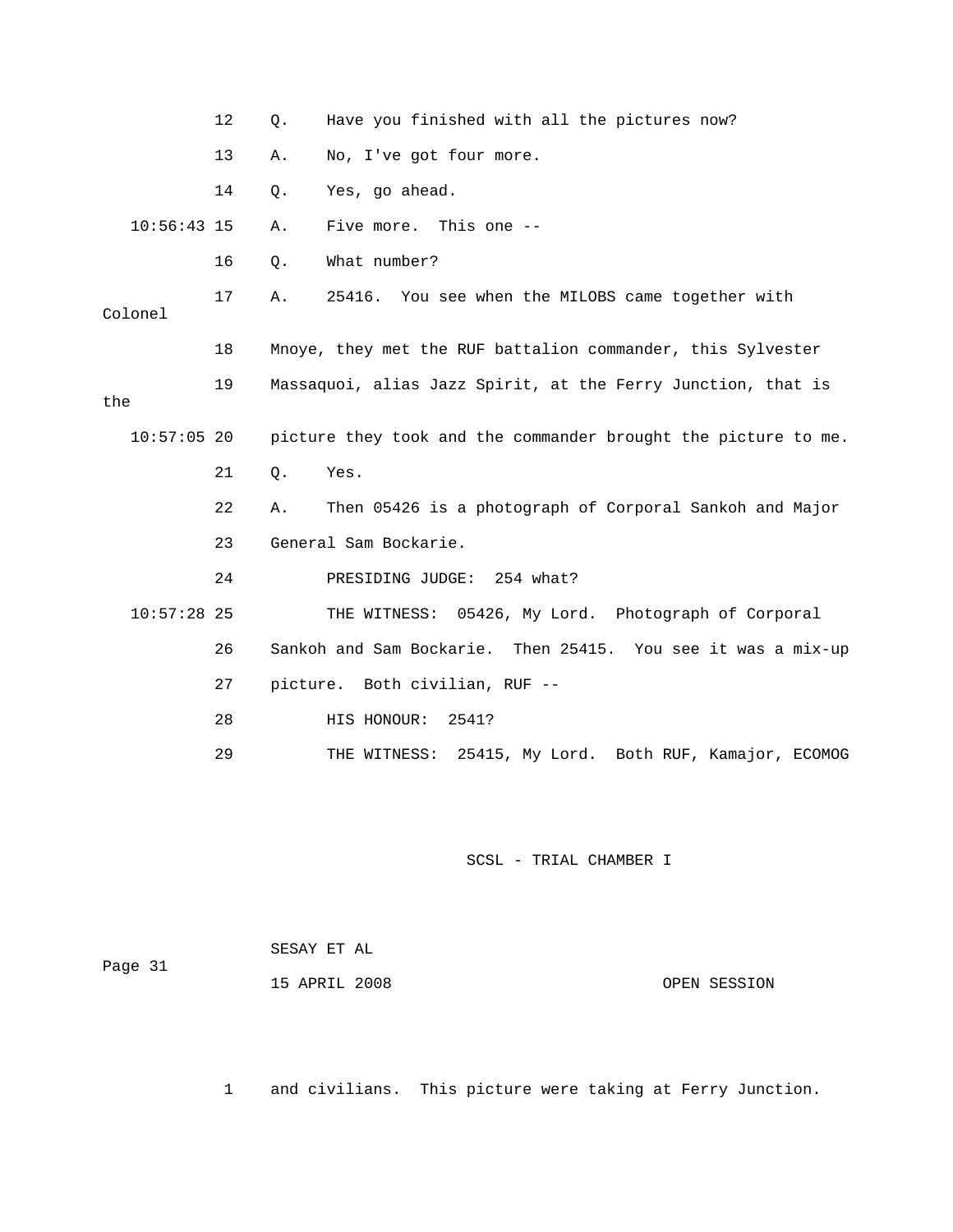2 JUDGE BOUTET: What's the date of that one? 3 MR TAKU: 4 Q. What's the date? 10:58:11 5 A. The number -- 6 Q. The date. When was it taken, sir? 7 A. My Lord, I cannot recall this date now. Then 25424. It 8 was the very day I was introducing Mr Sesay to Colonel Mnoye. 9 Then 25425. It's another visit Colonel Mnoye paid to 10:58:46 10 We were sitting together and I was expressing especially about 11 food. They need some food and medicine. If he can allow 13 sick and other things within the RUF control area. So the 14 picture finish, sir. 19 MR TAKU: Yes. Show them to the -- 23 Prosecution except may I have the spelling of this colonel who 24 was being referred to because I kept getting Mnoye. If I could 11:00:28 25 get the spelling because I seem to have a different person in 27 PRESIDING JUDGE: I tentatively wrote M-O-I; I wrote Magburaka. 12 medical -- NGOs to be visiting our territory for look after the 10:59:14 15 Q. Now, did the NGO effectively -- no, Your Honours, I seek 16 leave of the Court to tender these pictures, sir. 17 PRESIDING JUDGE: I don't think they have been shown to the 18 other parties. 10:59:33 20 PRESIDING JUDGE: To the Prosecution and to the Defence 21 teams of the first and the third accused persons. 22 MR WAGONA: My Lord, there is no objection from the 26 mind. Moi.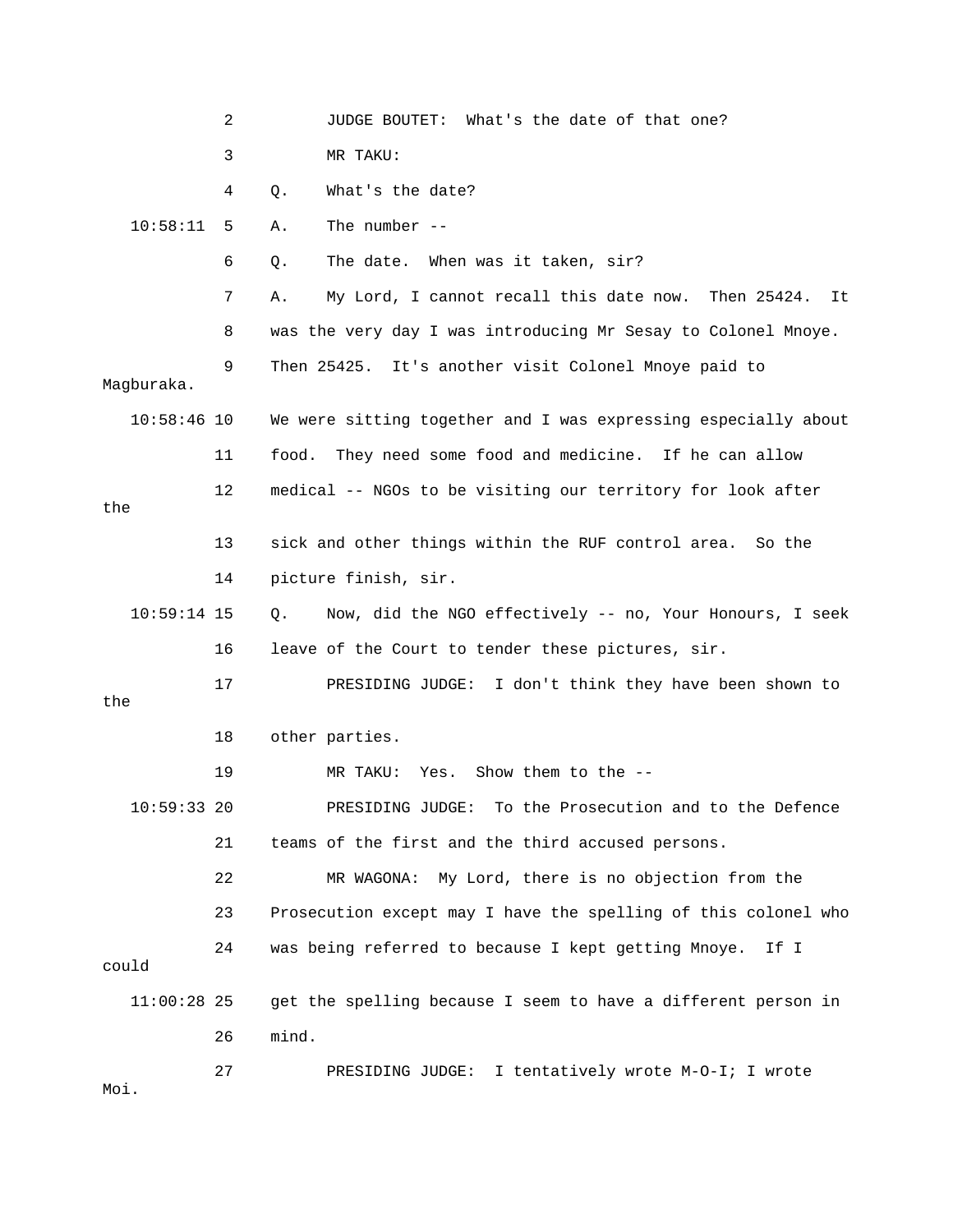28 MR TAKU: Your Honour, it's M-N-O-Y-E. I think it's a name 29 from the eastern region. M-N-O-Y-E. Mnoye. From the eastern

SCSL - TRIAL CHAMBER I

 SESAY ET AL 15 APRIL 2008 OPEN SESSION Page 32

 1 region of Nigeria. Mnoye. M-N-O-Y-E. 2 PRESIDING JUDGE: M-N-O-Y-E. 11:01:55 5 MR TAKU: In the eastern region and the middle belt we 6 have -- 7 PRESIDING JUDGE: I know what I'm talking about. 9 PRESIDING JUDGE: Coming from that region. Yes. 11:02:16 10 MR TAKU: We apply to tender the exhibits. 12 were withdrawn as being the same with I think the one that is 13 marked as 25419 by Court Management. There are some pictures 14 said were the same. We didn't go through them so I hope that 11:02:58 15 they are not being tendered in the process as well. I don't 3 MR TAKU: Yes, Your Honours. 4 PRESIDING JUDGE: It's a strange name. 8 MR TAKU: Okay, sir. 11 PRESIDING JUDGE: There were a series of pictures which he know

16 what you intend to do.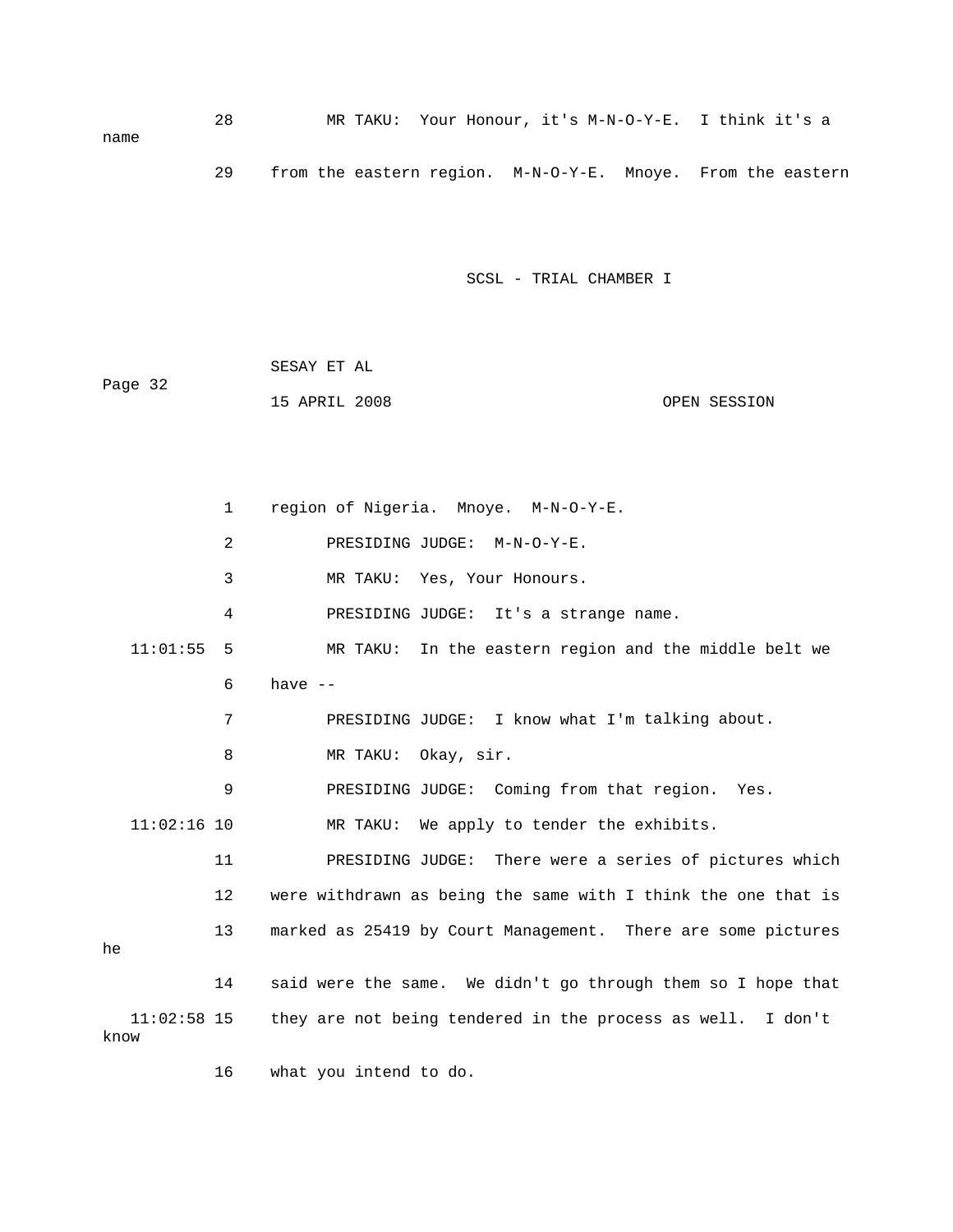17 MR TAKU: Where the pictures -- where there are more 18 one -- 19 PRESIDING JUDGE: Yes. MR TAKU: Where the pictures, where there are more than MR TAKU: It depends if, Your Honours, and I think we 24 draw a list. The other side that tendered just one, so as to 26 later on. ey exactly the same? Have you 27 PRESIDING JUDGE: Are th 29 MR TAKU: I've looked at them and I was really surprised than  $11:03:09$  20 21 one. 22 PRESIDING JUDGE: Yes. 23 M will 11:03:18 25 avoid confusion. We'll sort that out with Court Management, 28 verified them?

## SCSL - TRIAL CHAMBER I

Page 33 15 APRIL 2008 OPEN SESSION SESAY ET AL

 1 when he said they were exactly the same. Maybe it was the same 2 occasion that the pictures were taken but to say they were the 4 PRESIDING JUDGE: They were different snapshots, not so? 11:03:38 5 MR TAKU: That's what I thought, when I looked at the -- 3 same.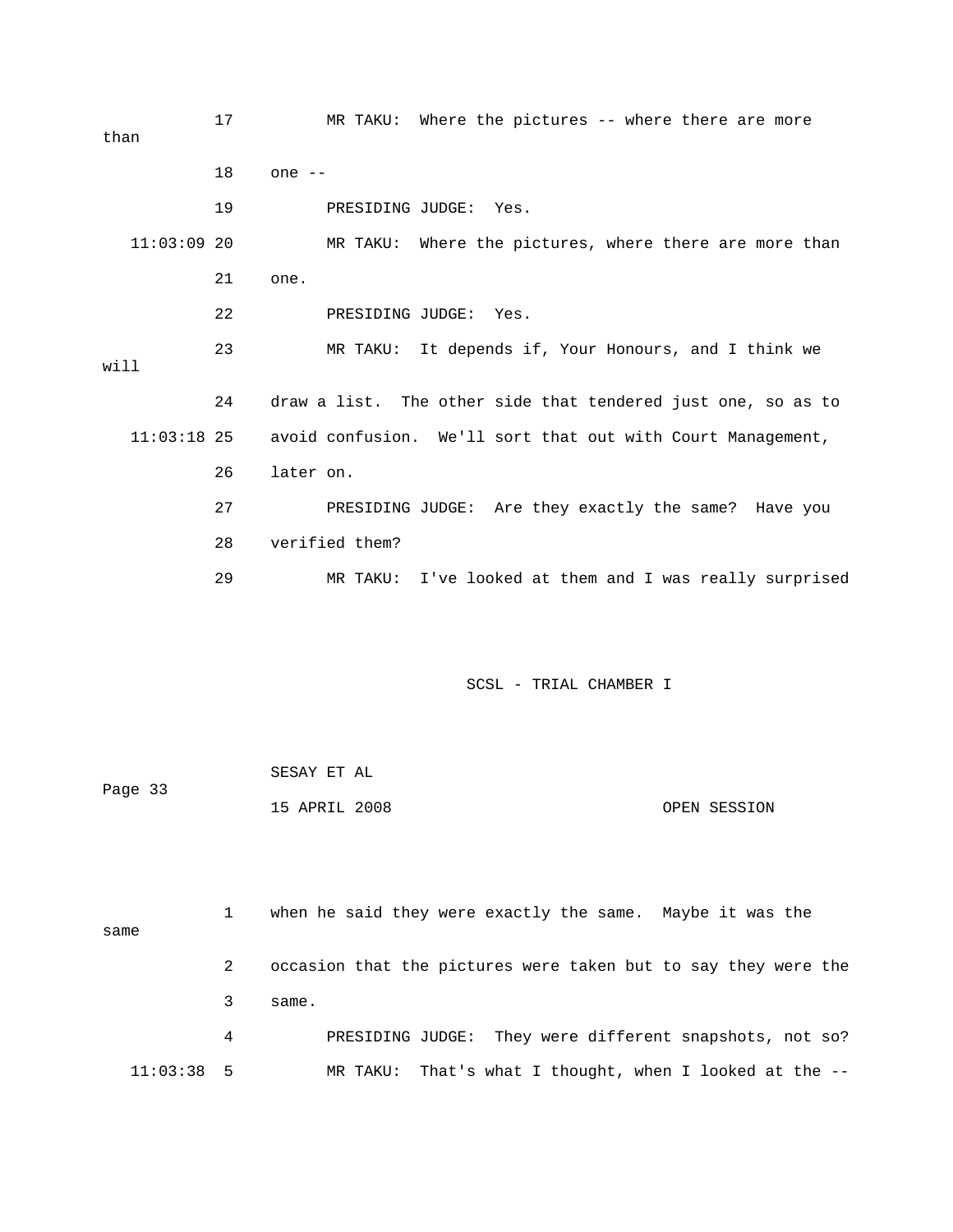6 PRESIDING JUDGE: It is for him to tell us. He is the one THE WITNESS: If you see the front image before, the one  ${\tt snap.}$ d 11:04:25 10 MR TAKU: Yeah, Your Honour, just one, that is 25421 an 11 25417 are the same. The rest are different. So we -- 12 JUDGE BOUTET: I thought he'd said 419, 421 and 418 were 14 MR TAKU: Well, Your Honour, apart from these, I think the 18 whole? I mean, I don't want to get into this complicated 19 exercise. On the whole there are how many pictures? Because 11:05:17 20 have record, I have record that they are 14 for purposes of 23 MR TAKU: Your Honours, 15 minus these two. MR TAKU: Yes, yes, Your Honour. 26 PRESIDING JUDGE: Any objection from the Defence? 27 MR JORDASH: Sorry, Your Honour, no, no objection. 28 PRESIDING JUDGE: Mr Cammegh? 29 MR CAMMEGH: No, thank you. 7 who said, you know, that they are the same. 8 T 9 you see the front image are the same. It was on the same 13 the same. they 11:05:00 15 were different snapshot of the same occasion. But just these 16 two, 254 -- 17 PRESIDING JUDGE: Now, how many pictures are there in we this 21 exercise, minus those which were deemed to be identical, how many 22 pictures are there, bearing the numbering from Court Management? 24 PRESIDING JUDGE: Fifteen?  $11:05:44$  25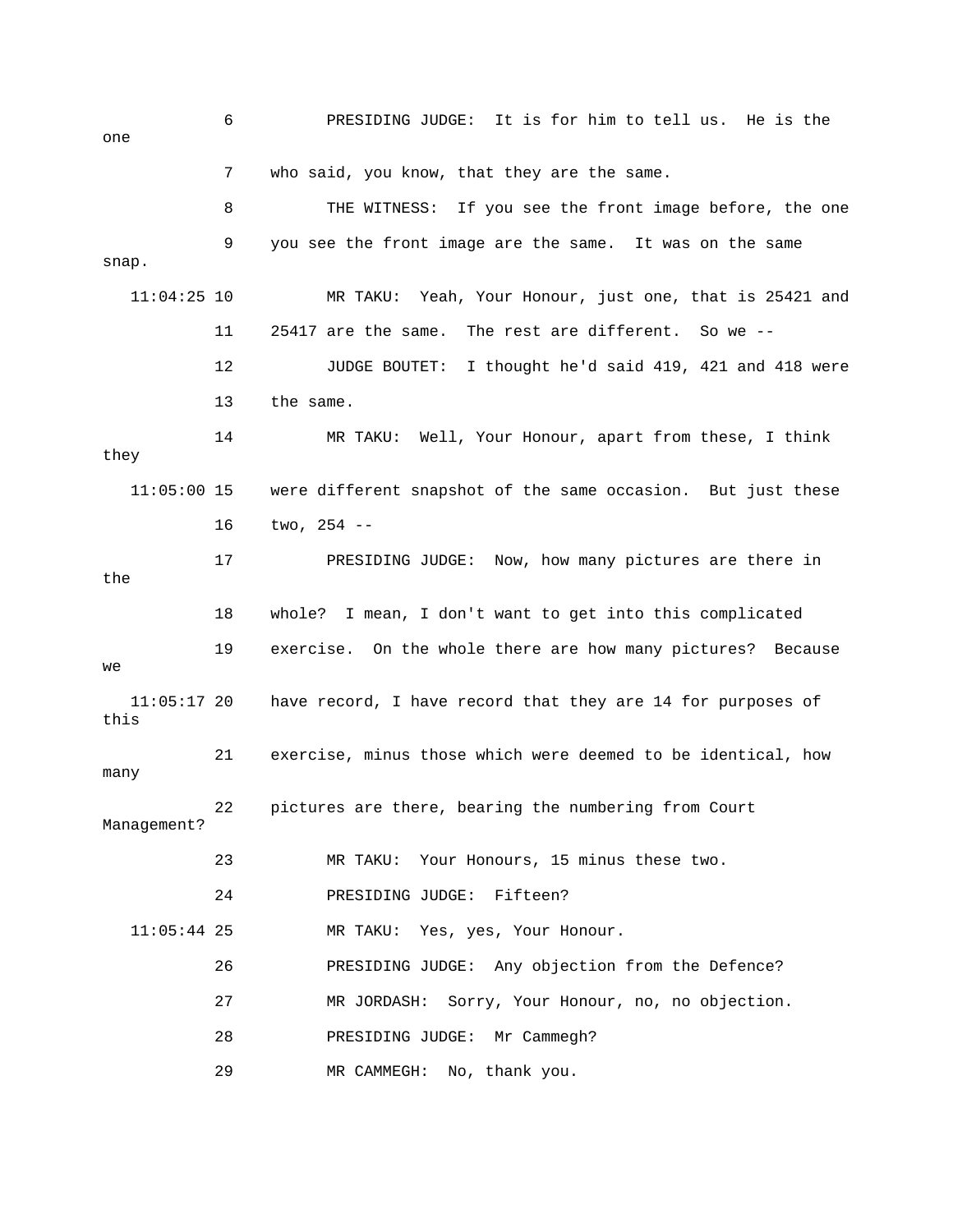```
 SESAY ET AL 
Page 34
           15 APRIL 2008 OPEN SESSION
```

|                      | $\mathbf 1$ | PRESIDING JUDGE: Right. Well, I think we'd -- we WOULD         |
|----------------------|-------------|----------------------------------------------------------------|
|                      | 2           | admit them in evidence and mark them as Exhibit 342 --         |
|                      | 3           | MS KAMUZORA: My Lord, it's Exhibit 343.                        |
|                      | 4           | PRESIDING JUDGE:<br>343?                                       |
| 11:06:12             | 5           | MS KAMUZORA:<br>Yes.                                           |
|                      | 6           | PRESIDING JUDGE: Okay, 343. Yes, it's Exhibit 343, you         |
| will                 | 7           | It's Exhibit 343, you are right. That is 25427<br>are right.   |
|                      | 8           | be Exhibit 343A and then it will follow that series, you know, |
|                      | 9           | 25428 B, 25412 C, 25413 D, 25414, E, and 25420 F, 25422 H, I   |
| $11:07:18$ 10        |             | think -- that's FI. I, rather. FI. Then 25423 G, 25419, I      |
|                      | 11          | think, would be H. Then you have 25416 takes the next          |
|                      | 12          | alphabetical order; 2505426 the next alphabet; 25415 the next  |
|                      | 13          | alphabet; 25424 the next alphabet; and 25425 the next alphabet |
|                      | 14          | and then the 15th picture which we don't have, which was not   |
| $11:08:19$ 15<br>the |             | referred to, you know, and whose number we do not have, takes  |
| tendering            | 16          | next alphabet. You have excluded two. You say you are          |
|                      | 17          | 15 and you are excluding two?                                  |
|                      | 18          | [Exhibit No. 343A-P was admitted]                              |
|                      | 19          | No, just one, because the two were<br>MR TAKU:<br>Yes.         |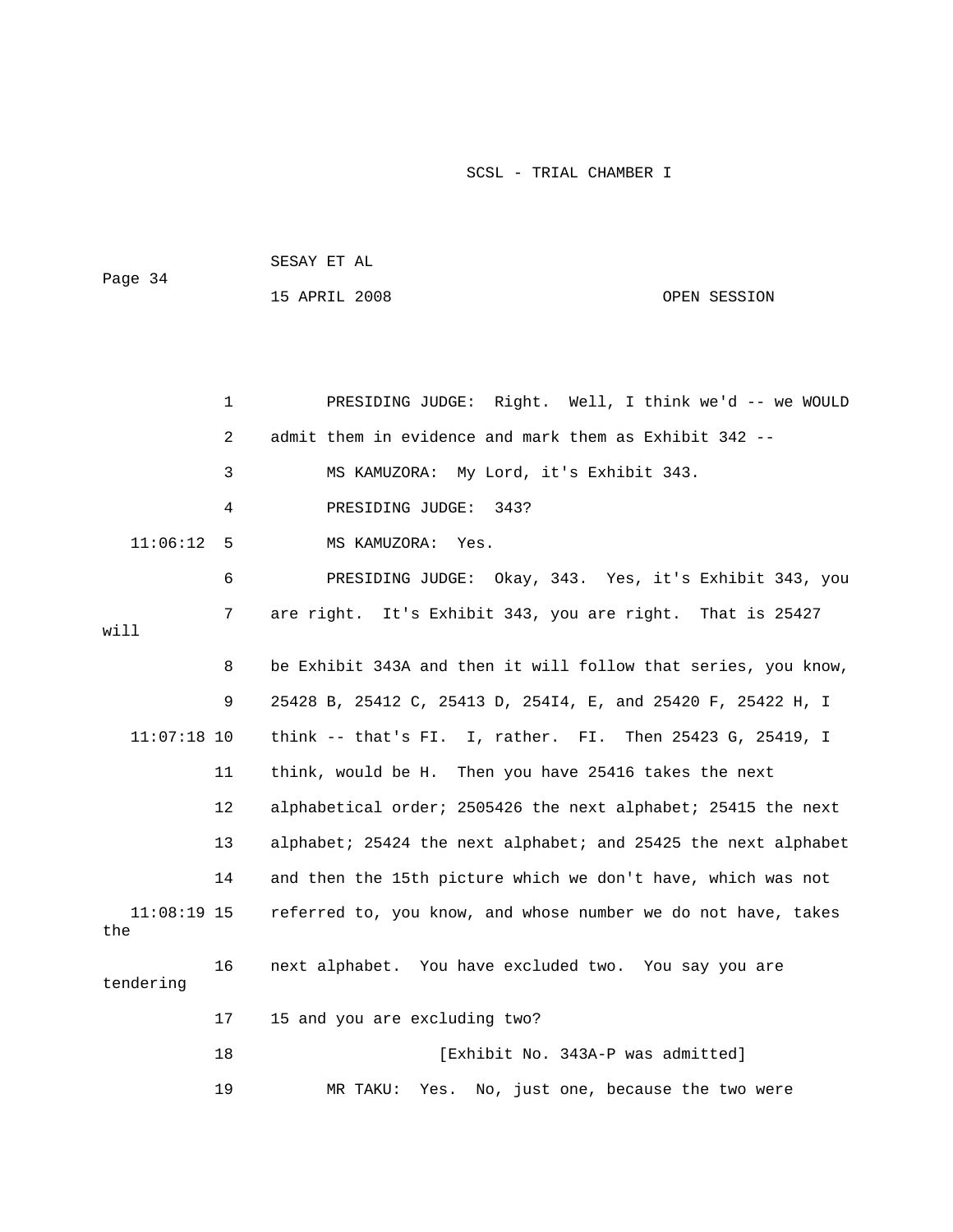11:08:34 20 identical so we'll withdraw one and tendered the other. 21 PRESIDING JUDGE: But you are tendering 15 photographs 22 all, are you? Do you confirm that? ur Honour, 23 MR TAKU: Just one minute, Your Honour, 16, Yo 24 16. Because two were identical so we are -- we will withdraw 27 marked sequentially the way I've indicated it, and you sort identification 29 with Court Management. in one 11:08:55 25 and keep the other one. 26 PRESIDING JUDGE: Right. Well, they are admitted and out 28 the numbering, you know, in terms of alphabetical

SCSL - TRIAL CHAMBER I

 SESAY ET AL 15 APRIL 2008 OPEN SESSION Page 35

 1 MR TAKU: Thank you, Your Honours, we will do that. 2 PRESIDING JUDGE: They will be admitted and labelled, you 4 MS KAMUZORA: My Lord, there are 17 pictures. There are 11:09:13 5 not 16. 6 MR TAKU: Yes, well, we are withdrawing one. They are 7 identical so -- may I proceed, Your Honours? 8 PRESIDING JUDGE: Is it 16 or 17 photographs? 3 know, accordingly.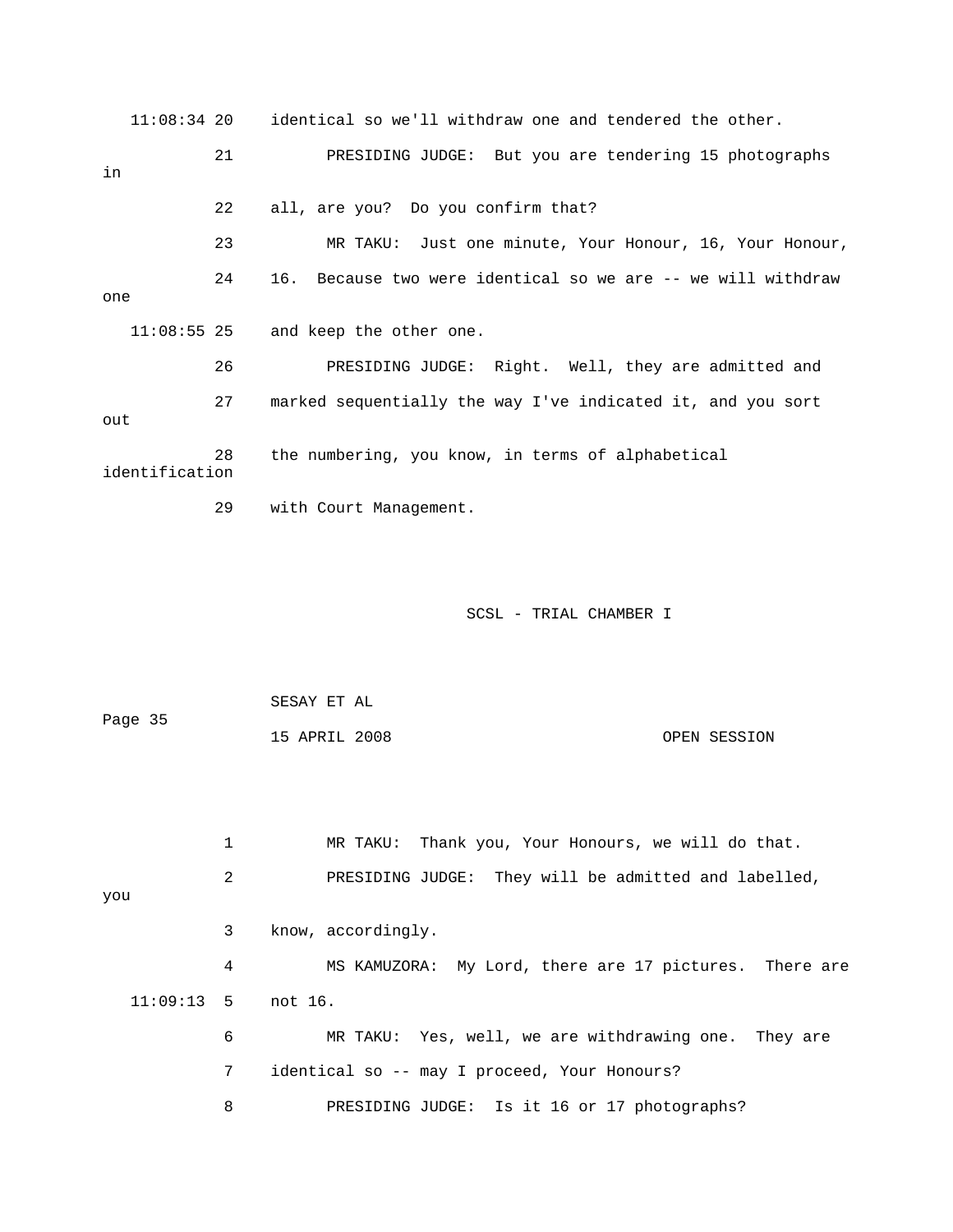|                      | 9  | Sixteen, Your Honours.<br>MR TAKU:                            |
|----------------------|----|---------------------------------------------------------------|
| been                 | 10 | Sixteen. Well, the indication has<br>PRESIDING JUDGE:         |
|                      | 11 | given as to the numbering and you will sort that out on the   |
|                      | 12 | numbering very clearly as has been indicated on the records,  |
| and                  |    |                                                               |
|                      | 13 | we are therefore, we have it on record that we've admitted 16 |
|                      | 14 | photographs.                                                  |
|                      | 15 | MR TAKU:<br>Yes, Your Honours.                                |
|                      | 16 | PRESIDING JUDGE:<br>Right.                                    |
|                      | 17 | MR TAKU: Yes, Your Honour. Thank you, Your Honour.            |
|                      | 18 | Mr Kallon, where were you when the peace was signed in<br>Q.  |
|                      | 19 | Lome?                                                         |
| $11:10:22$ 20<br>the |    | My Lord, I was in Magburaka, Tonkolili District, when<br>Α.   |
|                      | 21 | Lome accord was signed in July -- July 7, 1999.               |
|                      | 22 | How did you know about --<br>Q.                               |
|                      | 23 | PRESIDING JUDGE: Sorry, the -- the witness was where?         |
|                      | 24 | I was in Magburaka.<br>THE WITNESS:                           |
| $11:10:44$ 25        |    | PRESIDING JUDGE:<br>In Magburaka?                             |
|                      | 26 | THE WITNESS: Yes, sir.                                        |
| the                  | 27 | PRESIDING JUDGE: When the peace accord was signed on          |
|                      | 28 |                                                               |
|                      | 29 | 7 July 1999.<br>THE WITNESS:                                  |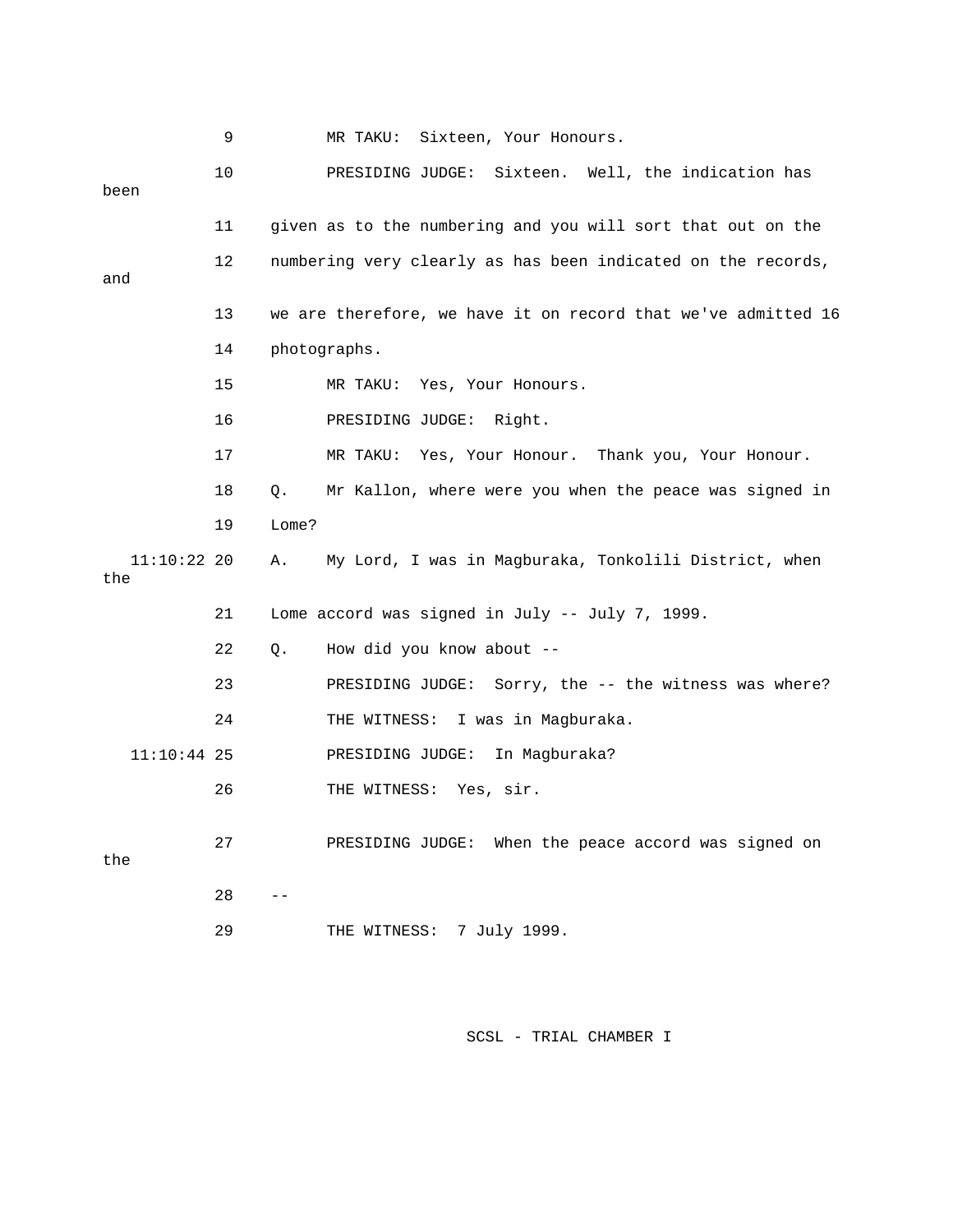| Page 36 | SESAY ET AL   |              |
|---------|---------------|--------------|
|         | 15 APRIL 2008 | OPEN SESSION |

 2 THE WITNESS: Yes, My Lord. 3 MR TAKU: 4 Q. How did you know about it? How did you learn about it - 11:11:11 5 HIS HONOUR: This was in 1996? 6 THE WITNESS: 1999, My Lord. 7 PRESIDING JUDGE: 1999, that's right. 8 THE WITNESS: Before Corporal Sankoh could sign the Lome 9 accord, message came from Major General Sam Bockarie that 11 of both RUF men and women with the government of Sierra Leone. 12 He going to sign that peace agreement in Lome to end the conflict 13 in Sierra Leone. 11:12:06 15 Q. So when you received this information from Bockarie, how 16 did you react? myself. 19 Suffering in the sense, every day attack, if you do not attack 11:12:48 20 enemy, we attack you. Or if you -- enemy do not attack you, 21 Alpha Jet will attack you, or helicopter gunship will attack 1 PRESIDING JUDGE: That is in Lome? - 11:11:31 10 Corporal Sankoh has told him he is going to sign peace on behalf 14 MR TAKU: 17 A. My Lord, I was more than happy because that was going to be 18 the end of all suffering everybody were doing including you,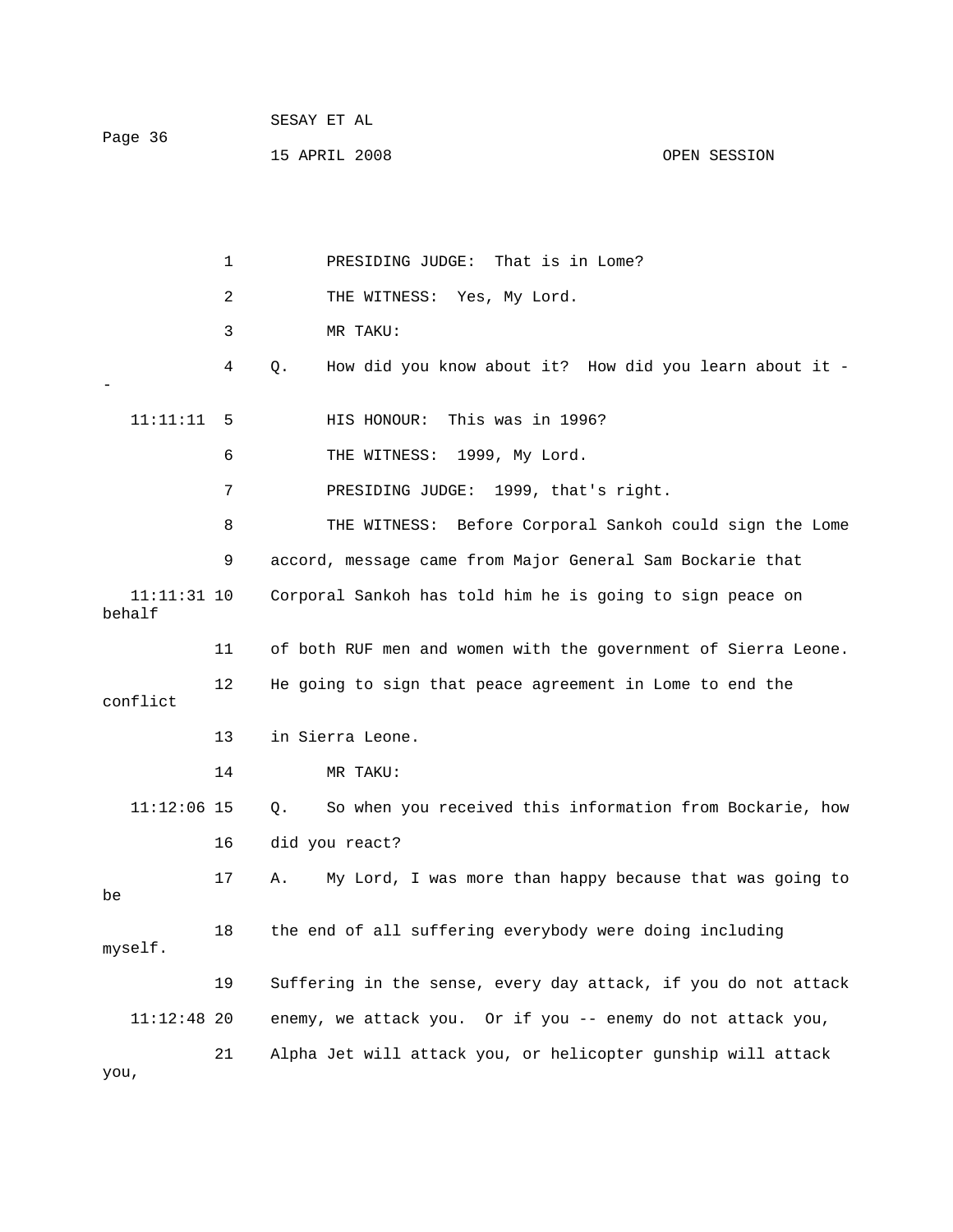| with                    | 22                                                        | so I was happy. And I immediately called immediate meeting  |  |  |
|-------------------------|-----------------------------------------------------------|-------------------------------------------------------------|--|--|
|                         | 23                                                        | the Media RUF Officer that were within me, including the    |  |  |
| that                    | 24                                                        | traditional leaders that we were staying with in Magburaka, |  |  |
| $11:13:15$ 25<br>behalf | the RUF, Foday Sankoh is going to sign the Lome accord on |                                                             |  |  |
|                         | 26                                                        | of all RUF combatant and civilians within their controlled  |  |  |
|                         | 27                                                        | territory.                                                  |  |  |
|                         | 28                                                        | How was their reaction?<br>0.                               |  |  |
|                         | 29                                                        | Everybody was over happy.<br>Α.                             |  |  |
|                         |                                                           |                                                             |  |  |

|         | SESAY ET AL   |  |              |
|---------|---------------|--|--------------|
| Page 37 |               |  |              |
|         | 15 APRIL 2008 |  | OPEN SESSION |

|    |              |   | Now, you say you were happy, you were overjoyed that<br>$\circ$ . |
|----|--------------|---|-------------------------------------------------------------------|
|    | peace        |   |                                                                   |
|    |              | 2 | was going to come. How was your conduct now in -- how did you     |
|    |              | 3 | conduct yourself on getting this information? What activities     |
|    |              | 4 | did you carry out?                                                |
|    | $11:14:00$ 5 |   | Mr Taku, as I told you, when this information came that<br>A.,    |
|    |              | 6 | they are going to sign for final peace in this country, I was     |
|    |              | 7 | extra happy. At the same time, I knew that I was going to go      |
|    |              | 8 | back to my normal life.                                           |
|    |              | 9 | So what did you do with that knowledge that you had to<br>О.      |
| qo |              |   |                                                                   |
|    |              |   | $11:14:28$ 10 back to normal life? What did you do?               |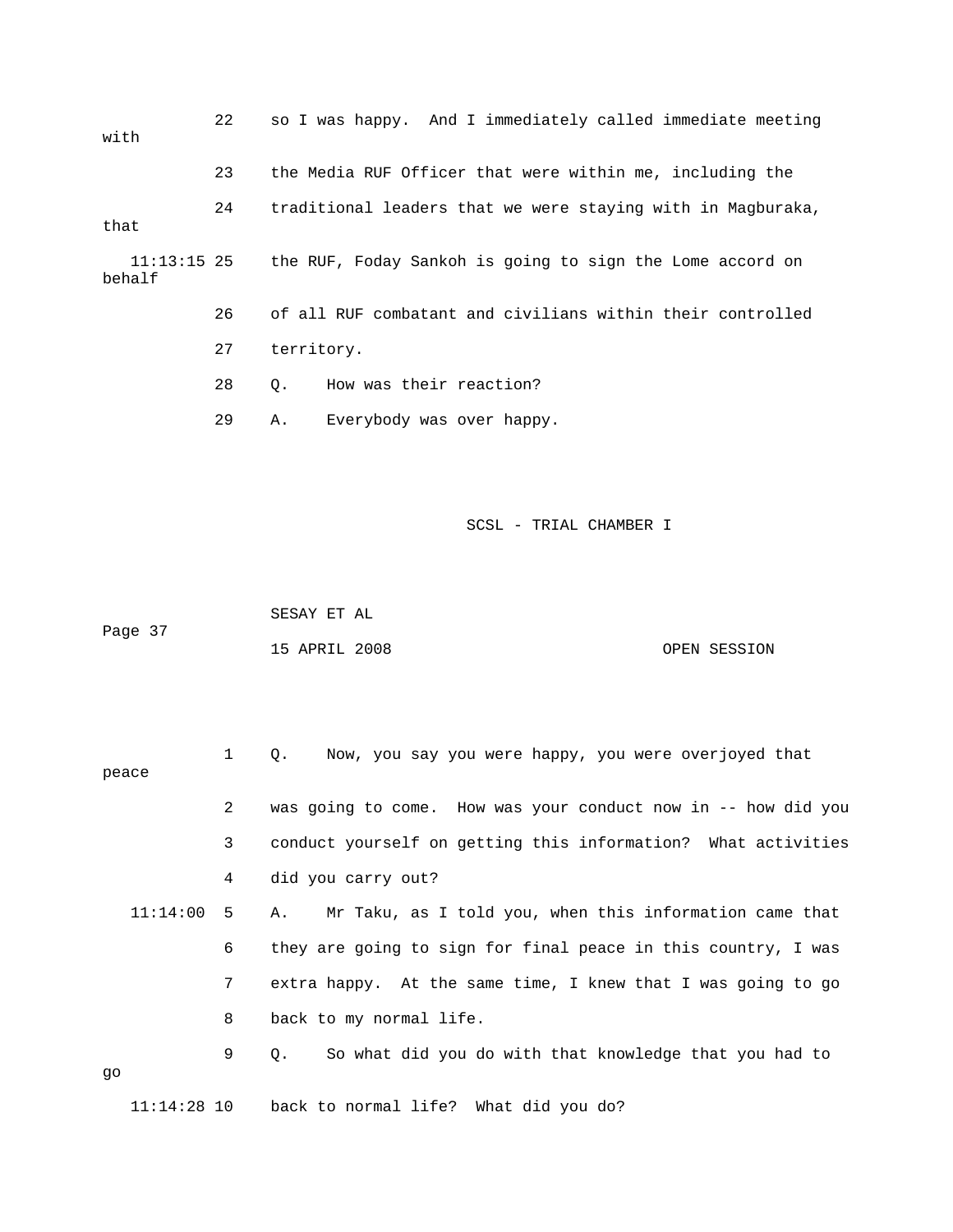|      |               | 11 | Α. | What I begin do immediately, I started preaching for             |
|------|---------------|----|----|------------------------------------------------------------------|
|      |               | 12 |    | reconciliation between RUF itself and with the civilians.<br>And |
| to   |               | 13 |    | before the signing of the accord, that was the picture I show    |
| that |               | 14 |    | try all our level best to get the ECOMOG who were enemy at       |
|      | $11:15:00$ 15 |    |    | time for us to --                                                |
|      |               | 16 |    | PRESIDING JUDGE: You were Preaching for reconciliation           |
|      |               | 17 |    | between THE RUF and the civilians?                               |
|      |               | 18 |    | THE WITNESS: Yes, My Lord.                                       |
|      |               | 19 |    | MR TAKU:                                                         |
|      | $11:15:12$ 20 |    | Q. | What else? What other activities did you carry out?              |
| οf   |               | 21 | Α. | Immediately that peace were signed and upon the return           |
|      |               | 22 |    | Corporal Sankoh from Lome --                                     |
|      |               | 23 |    | PRESIDING JUDGE: You mentioned ECOMOG.                           |
|      |               | 24 |    | MR TAKU:                                                         |
|      | $11:15:30$ 25 |    | О. | ECOMOG, yes, go ahead.                                           |
|      |               | 26 | Α. | Yes, sir. I said before the final peace were signed in           |
|      |               | 27 |    | July, that was the reason in June we started interacting with    |
|      |               | 28 |    | these ECOMOG for us to get free passage of goods and so on for   |
|      |               | 29 |    | the civilian in our controlled territory.                        |
|      |               |    |    |                                                                  |

SESAY ET AL

Page 38

15 APRIL 2008

OPEN SESSION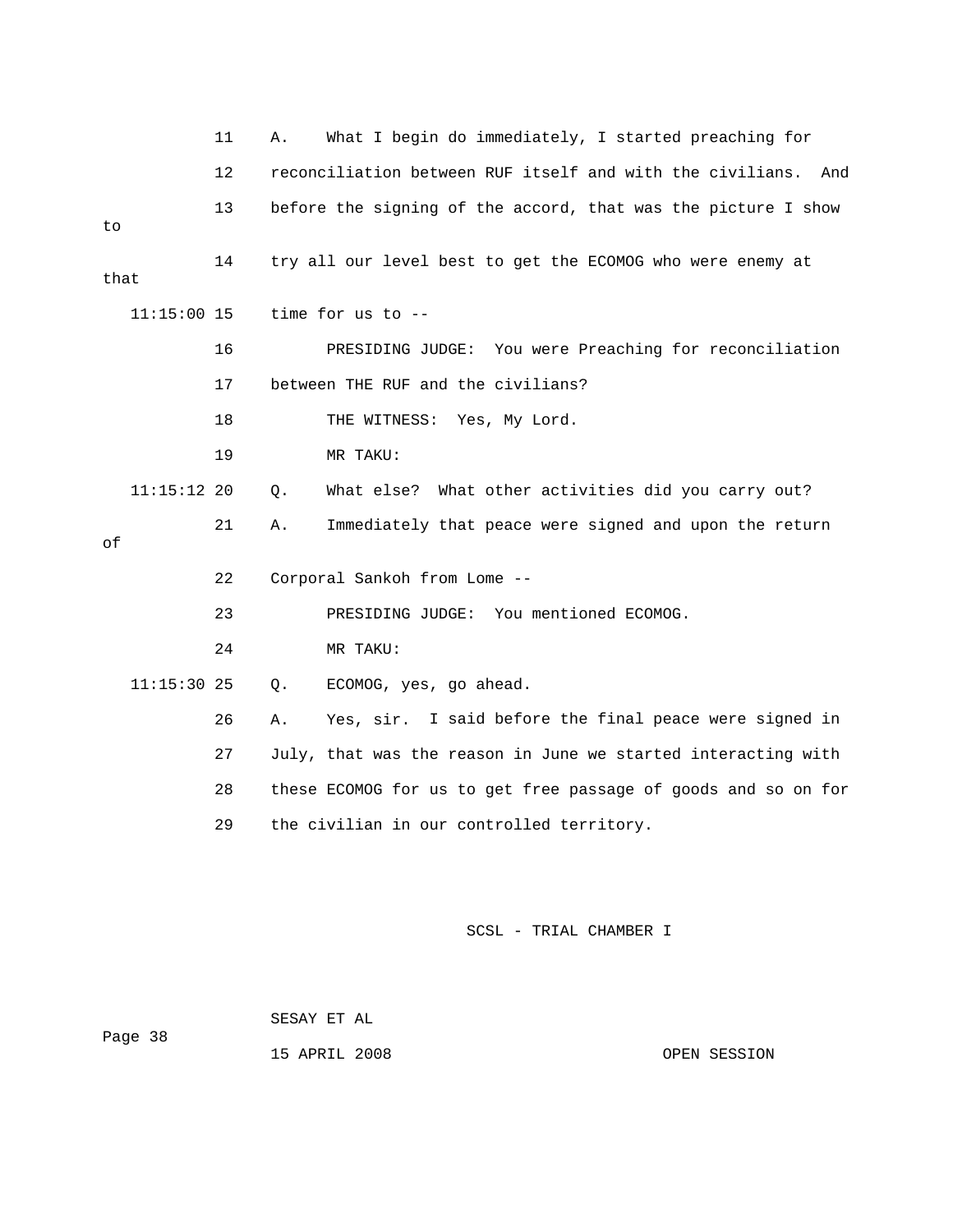1 Q. And what else did you do -- you yourself, what activity 2 you yourself carry out apart from preaching reconciliation? really 11:16:20 5 conclude straightaway that yes, peace has finally come, Because something 9 like that. They came to Makeni. He held meeting. In that 11:16:52 10 meeting, Mr Sankoh speak, General Jetley speak, xxxxxxxxv 11 speak, and they all preach the same about peace process. But 13 behalf of the RUF, and when he give instruction for carry on 14 disarmament, then the disarmament will take place in any given r 16 into private business. I started opening some half-half ba pub did 3 A. Immediately Mr Sankoh returned from Lome to Sierra Leone, 4 after the first visit he paid to Makeni and Magburaka, I 6 at that time, he came with some government representative; the UN 7 field commander, then ECOMOG field commander, xxxxxxxx, 8 Jetley with one Honourable Patrick Foya, Foya or Foyo, in 12 Mr Sankoh's area of speech, he say he has signed the peace on the 11:17:27 15 location. So afterwards I started doing to repatriate myself to 17 start selling drinks, you know. 18 Q. You started this drink you said in which locations? 19 A. I started in early ' 99 in Masingbi and then I get one to 11:18:06 20 Magburaka and then finally to Makeni. In Makeni I open former 21 Disco Supercase. Magburaka I build -- I ask the paramount chief 22 to give me a space right before the court barri. I build a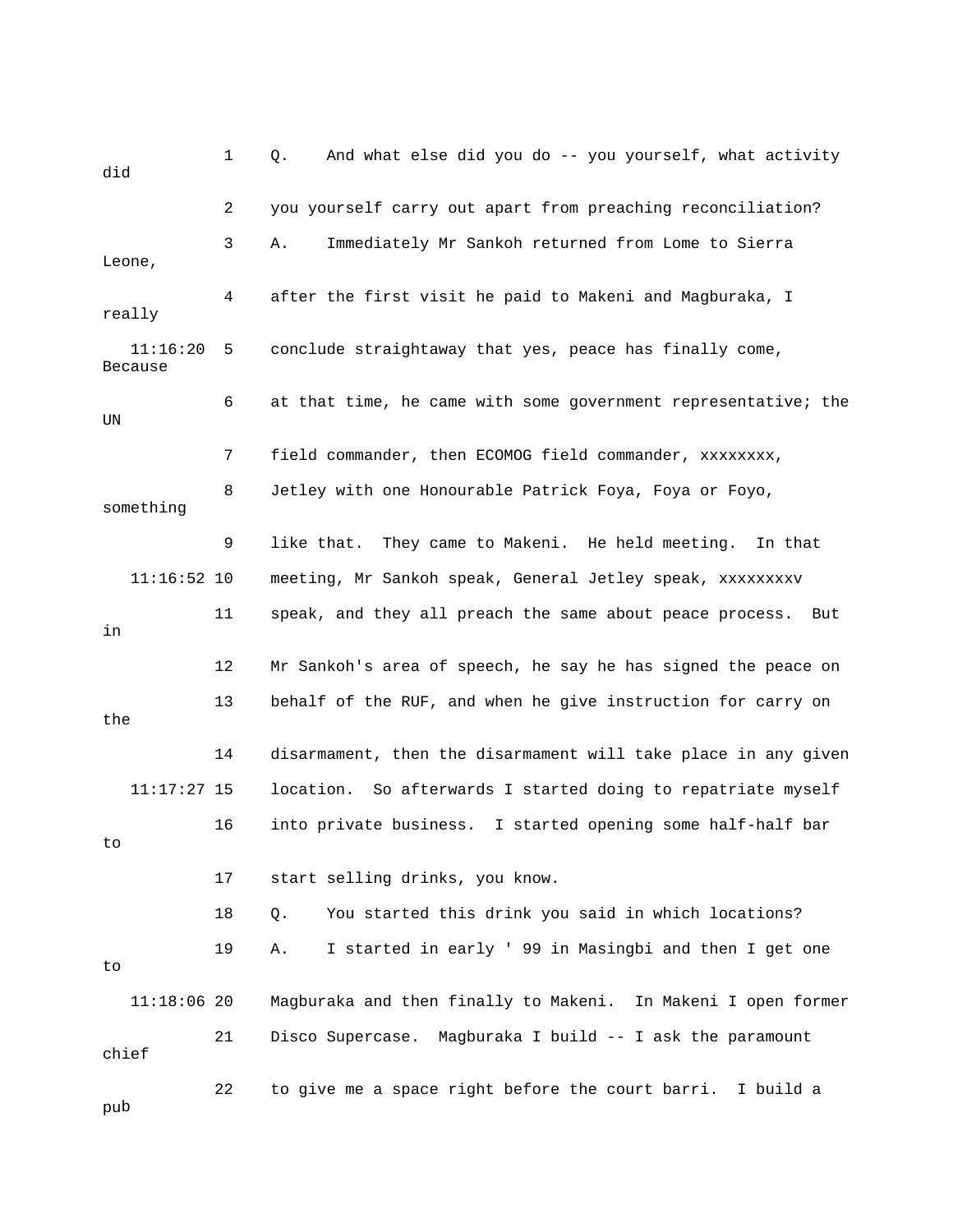- 23 called Moriesta then Masingbi I was carrying on the same b ar 24 operation.
	- Q. Now before we move any step further we'll come to that.  $11:18:33$  25 26 Please show him exhibit -- Court exhibit --

 27 PRESIDING JUDGE: So you had a bar in Masingbi and you had

- 28 a pub called Moriesta.
- 29 THE WITNESS: Yes, My Lord.

SCSL - TRIAL CHAMBER I

|         | SESAY ET AL   |  |              |
|---------|---------------|--|--------------|
| Page 39 |               |  |              |
|         | 15 APRIL 2008 |  | OPEN SESSION |

 1 PRESIDING JUDGE: In Magburaka. 2 THE WITNESS: Magburaka. 3 PRESIDING JUDGE: And what else. 6 Q. Who were your customers in this bar? 7 A. They were varied. Civilians, former RUF, and the UNAMSIL. 8 Q. Now, have a look at Court Exhibit 207, please. We have 9 copies here. We made copies for the parties and for Their 11:19:57 10 Lordships. Mr Kallon, you look -- you see that -- that's 11 Exhibit 207. Can you indicate who signed that exhibit, sir? 4 WITNESS: Disco Supercase in Makeni. 11:19:02 5 MR TAKU: Court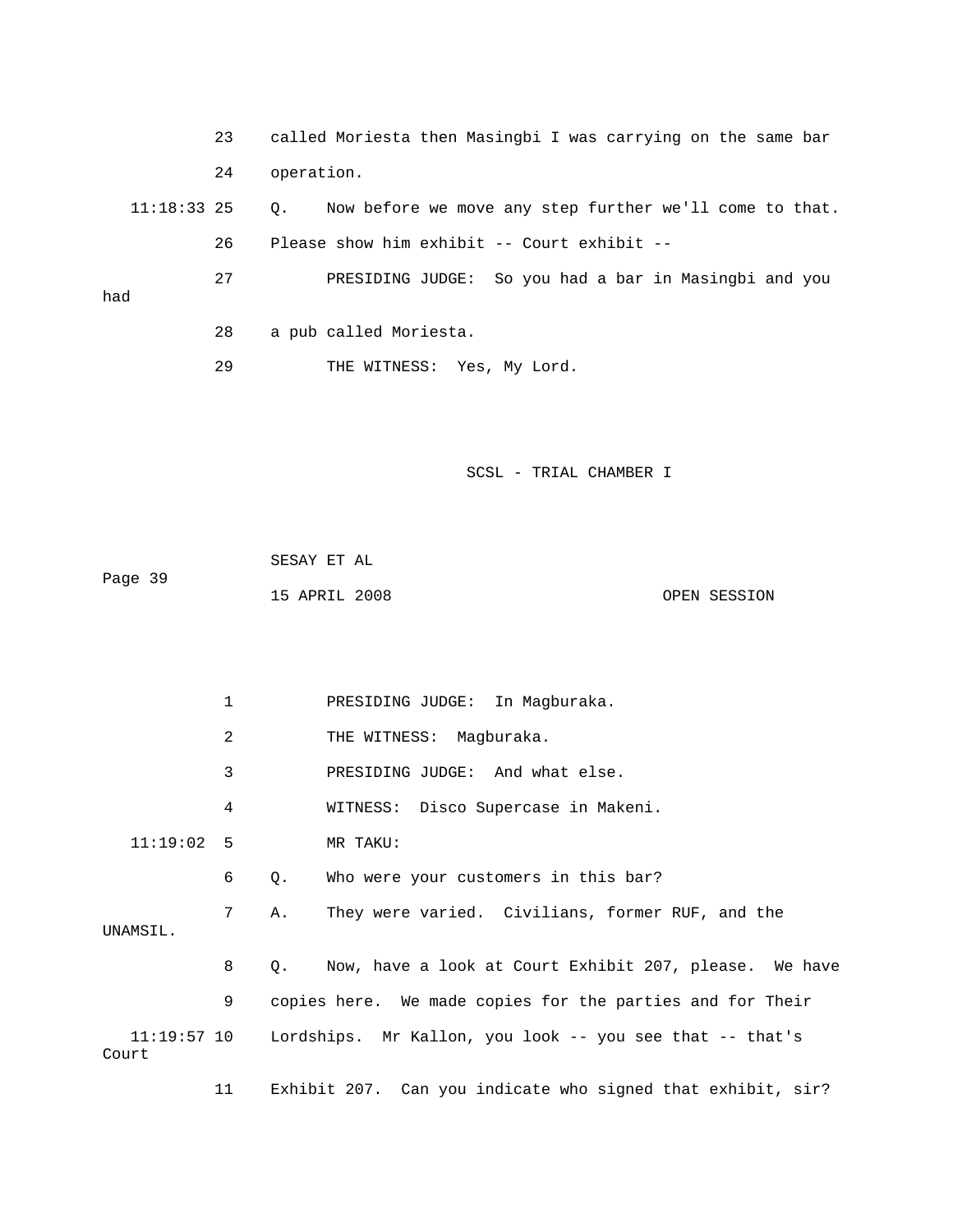| Major         | 12 | Α.   | The signing not clear, actually, but the document is          |
|---------------|----|------|---------------------------------------------------------------|
| was           | 13 |      | General Sam Bockarie from the chief of defence staff and that |
|               | 14 |      | Major General Sam Bockarie.                                   |
| $11:20:58$ 15 |    | Q.   | What is it about? What is the heading subject?                |
| between       | 16 | Α.   | It says to all combatants, subject peace agreement            |
| οf            | 17 |      | government of Sierra Leone and the Revolutionary United Front |
|               | 18 |      | Sierra Leone on 7 July 1999.                                  |
| document,     | 19 | Q.   | Is there any time that you became aware of this               |
| 11:21:22 20   |    | sir? | Did you see it?                                               |
|               | 21 | Α.   | Yes.                                                          |
| With          | 22 | О.   | And can you read it to the Court, sir, if possible.           |
|               | 23 |      | your leave, sir, if he can read it to the Court?              |
|               | 24 |      | PRESIDING JUDGE: Why? Why should he read it.                  |
| $11:21:33$ 25 |    |      | All right. Let me move on, sir.<br>MR TAKU:                   |
| question      | 26 |      | PRESIDING JUDGE: If you want to ask any specific              |
|               | 27 |      | on that, you know, you ask him.                               |
|               | 28 |      | MR TAKU:                                                      |
|               | 29 | Q.   | Now, Mr Kallon, was there -- the former -- I mean the         |

 SESAY ET AL Page 40

15 APRIL 2008 OPEN SESSION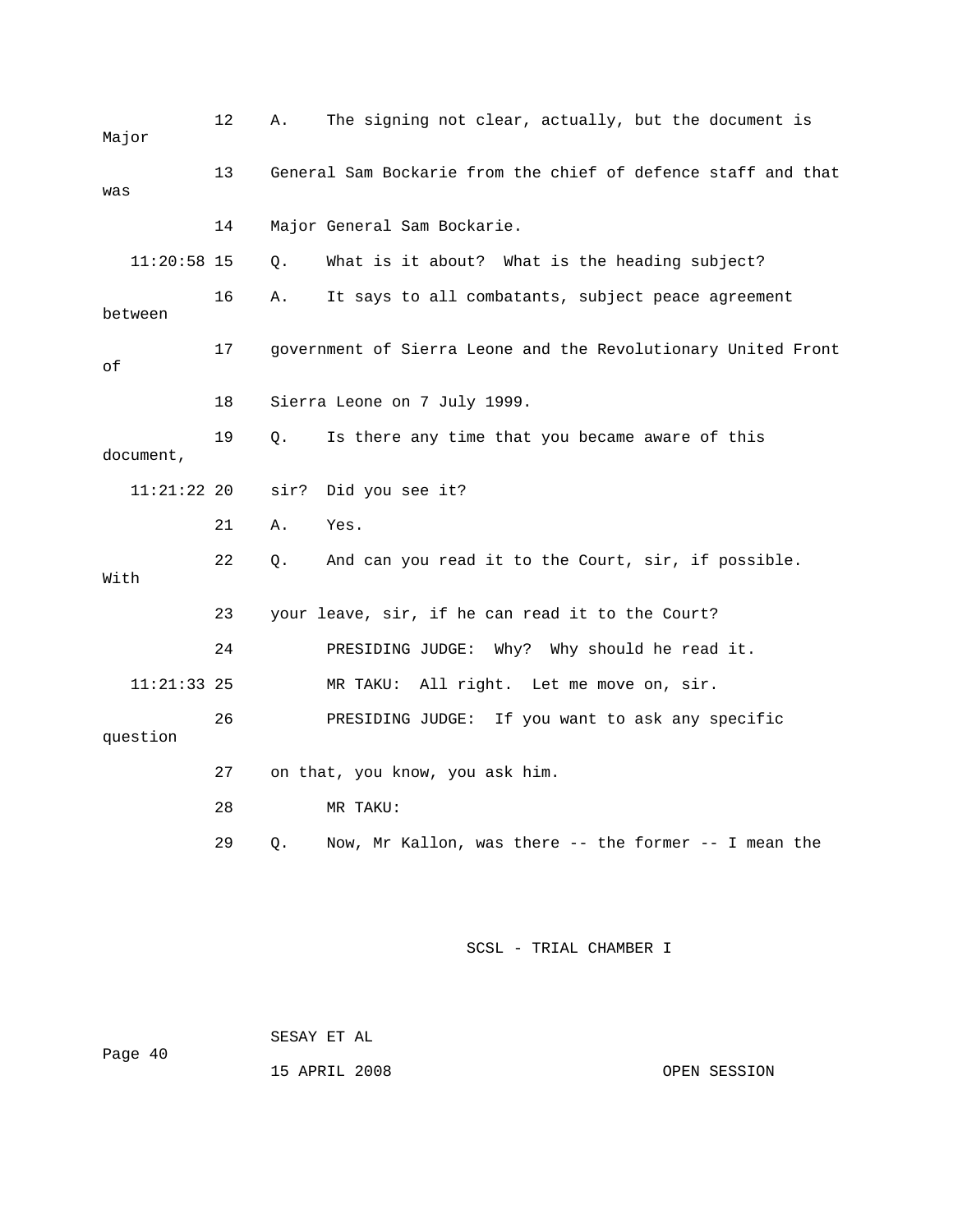|                            | 1  | SLA/AFRC were they parties to the Lome Peace Accord?           |
|----------------------------|----|----------------------------------------------------------------|
|                            | 2  | My Lord, as I told you --<br>Α.                                |
|                            | 3  | PRESIDING JUDGE: What was your question again.                 |
|                            | 4  | If he knew. Let me put it freshly.<br>MR TAKU:                 |
| 11:22:06<br>were           | 5  | Did you receive any information whether the AFRC/SLA<br>Q.     |
|                            | 6  | parties to the Lome Peace Accord?                              |
|                            | 7  | To me, no. Because the message Sam Bockarie saying that<br>Α.  |
| on                         | 8  | Sankoh is saying that he is going to sign the Lome accord that |
| was                        | 9  | behalf of RUF men and women and the civilians. Probably that   |
| $11:22:35$ 10              |    | included AFRC, but the name RUF was the one sound.             |
|                            | 11 | What was the nature of the relations between you and the<br>Q. |
|                            | 12 | AFRC/RUF at that point?                                        |
| on                         | 13 | At that point in time, July 1999, AFRC were separately<br>Α.   |
| themself                   | 14 | their own from us. I told you from May 1998 the break          |
| $11:23:05$ 15<br>operation |    | off from the RUF. They were now carrying on their own          |
| to                         | 16 | differently, RUF were different. anywhere the two group used   |
| 1999                       | 17 | meet there were some clashes of fight. Only sometimes early    |
|                            | 18 | Superman aligned himself with them for some time. Later on he  |
|                            | 19 | too would break away with them.                                |
| $11:23:35$ 20              |    | Now, when you received this exhibit, this Court<br>Q.          |
| you                        | 21 | Exhibit 207, you say you received it from Sam Bockarie.<br>Did |
|                            | 22 | respect it about the peace -- do you respect the terms of the  |
|                            | 23 | ceasefire?                                                     |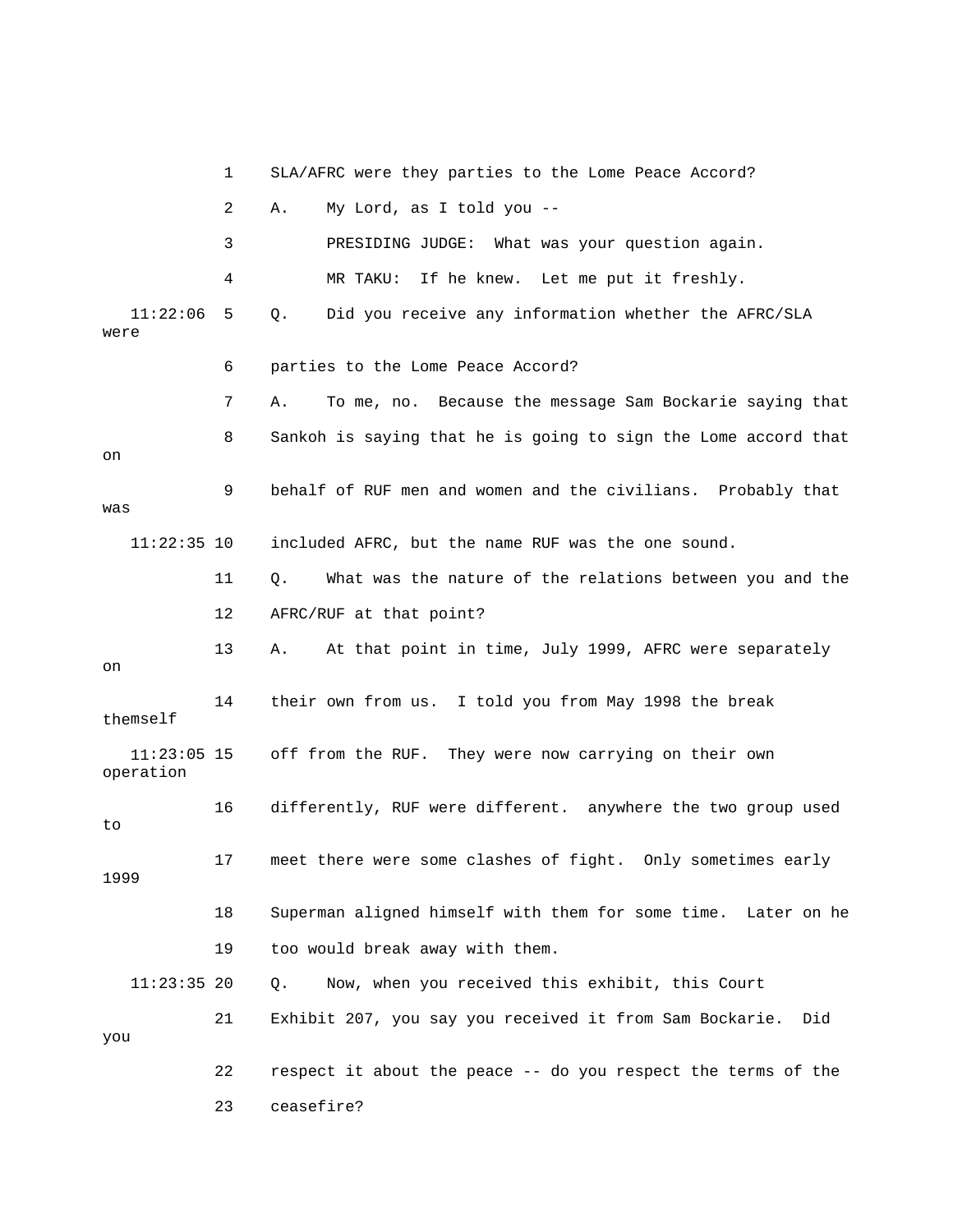24 A. Yes, sir. Yes, sir. 26 they respect it? 27 A. Before the signing of the peace accord, the ceasefire -- 28 the Government of Sierra Leone, the civil militia, especially 29 Kono/Koinadugu axis they were breaking that ceasefire some 11:23:59 25 Q. What about the Government of Sierra Leone at the time? Did by time.

|         | SESAY ET AL   |  |              |
|---------|---------------|--|--------------|
| Page 41 |               |  |              |
|         | 15 APRIL 2008 |  | OPEN SESSION |

| who                   | 1 | Actually they were not respecting the ceasefire but the RUF    |
|-----------------------|---|----------------------------------------------------------------|
| offensive             | 2 | were completely on defensive position who never go on          |
|                       | 3 | until the signing of this and until we disarm.                 |
| to                    | 4 | You also said that at some point in time the leader came<br>О. |
| 11:24:43<br>speeches. |   | 5 Makeni with UNAMSIL officers and ECOMOG and they made        |
|                       | 6 | Now, please give him this document dated 22/11/99. It is,      |
|                       | 7 | Your Honours, we filed it and it came to us as a Rule 68       |
|                       | 8 | disclosure with a number from the Prosecutor's office          |
| Prosecutor            | 9 | 00015502200015504. Please show Mr Kallon and show the          |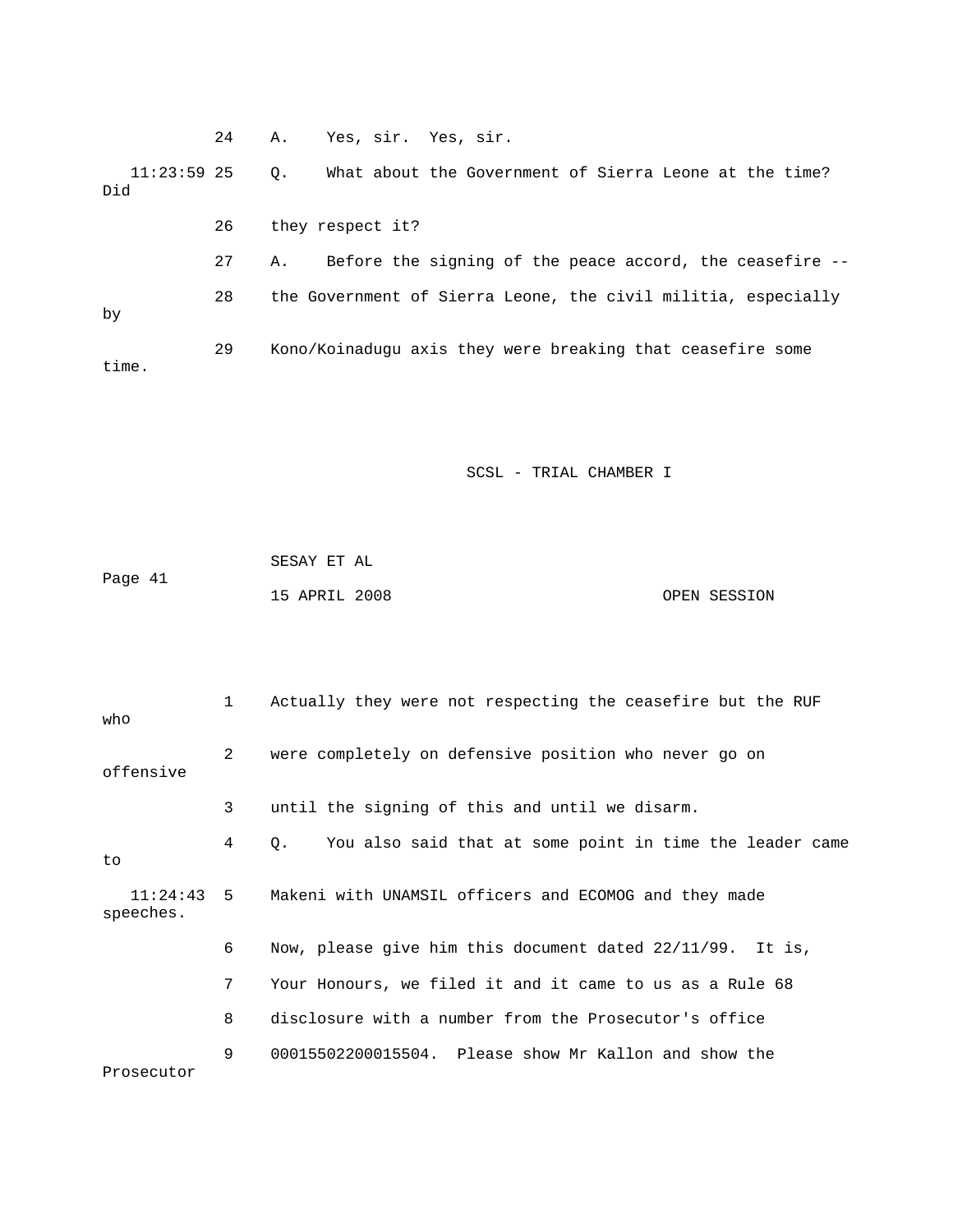11:25:23 10 and the parties. We tried to make a copy for your Lordships but 11 the photocopying, Your Honours, the quality is so bad. 12 [Indiscernible] from the Prosecutor's office that is legible. 13 **EXELL SHOW PRESIDING JUDGE:** You say the document was disclosed to 16 Q. Yes, Mr Kallon, what is the heading of that letter -- 17 report? 19 Commander. Subject: Visitation of the leader, Corporal Foday Sankoh, representative of the international community and ECOMOG 21 security. 22 Q. Now, please can you just read out the areas I marked, 23 them out, then I will ask you a few questions on that 26 was accompanied by ECOMOG officer General JA Pamba, UNAMSIL 27 commander Colonel Josie, that the State House police agent, 29 spokesman Mr Eldred Collins and the SLA warrior Colonel Akim you 14 under Rule 68? 11:26:00 15 MR TAKU: Yes, Your Honours. that 18 A. It's headed: To: Security commander. From: IDU  $11:27:11$  20 read document, 24 sir? 11:27:32 25 A. On page 15502, paragraph 8, the third line said the leader 28 Mr Patrick Foya, the adviser and chairman Mr Kallon, RUF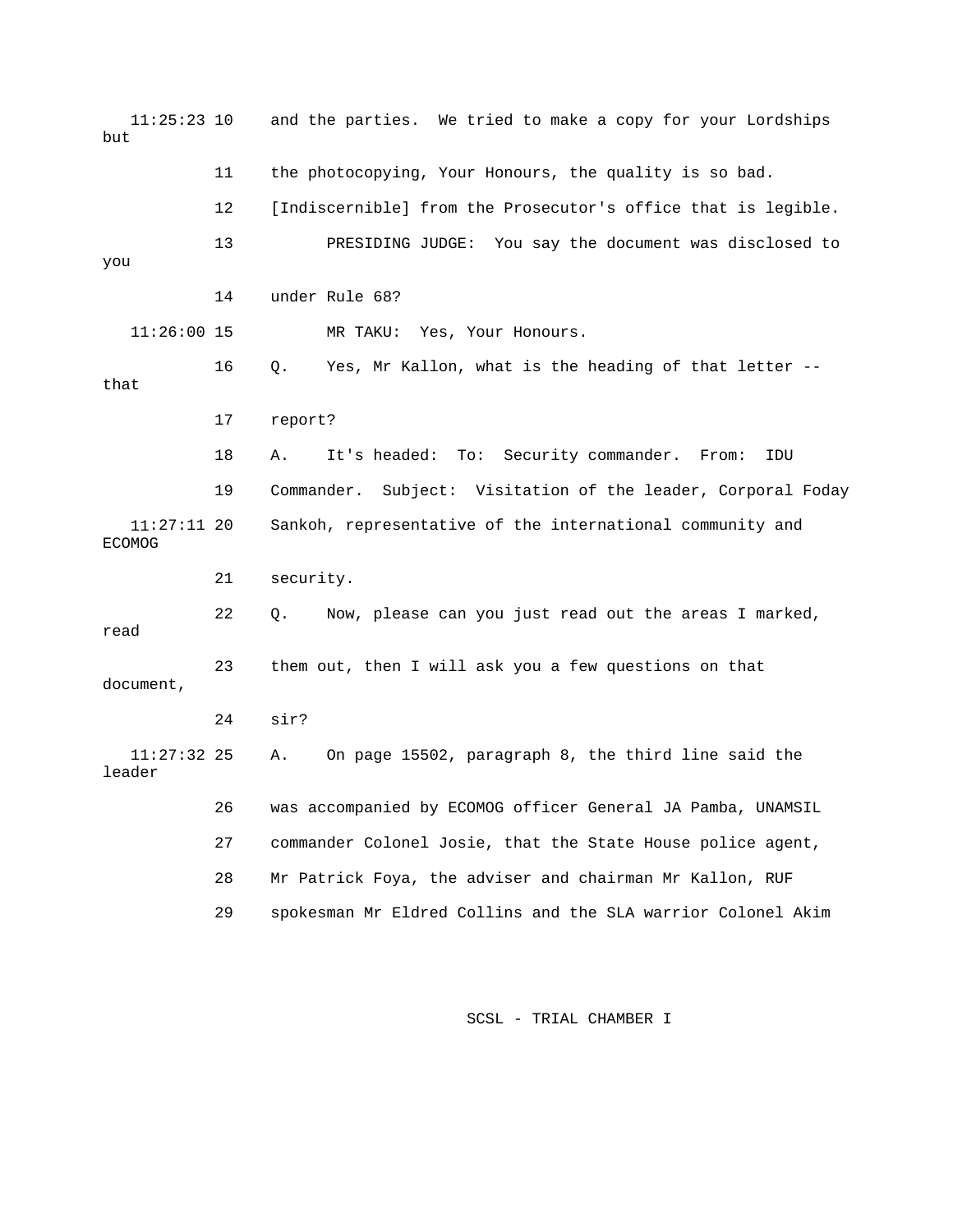| Page 42 | SESAY ET AL   |              |
|---------|---------------|--------------|
|         | 15 APRIL 2008 | OPEN SESSION |

|      |               | 1  | Watertank.                                                         |
|------|---------------|----|--------------------------------------------------------------------|
| you. |               | 2  | $Q$ .<br>Please move to the next area that marks.<br>Thank<br>Yes. |
|      |               | 3  | Tell the paragraph and read it.                                    |
|      |               | 4  | 15503, paragraph 11 -- 9 rather, the leader took the<br>Α.         |
| were | 11:28:36      | 5  | microphone where he introduce four journalists. Among them         |
| is   |               | 6  | Chris Johnson and Kev Lewis, he further complains that the war     |
|      |               | 7  | finished and that peace has come to our beloved land               |
| is   |               | 8  | Sierra Leone. He said there will be no more war and the RUF        |
|      |               | 9  | not prepared to wage any other war. His mission in Makeni and      |
|      | $11:29:12$ 10 |    | Tonkolili is to explain the Togo Lome Peace Accord which the       |
|      |               | 11 | RUF/AFRC and President Tejan Kabbah has signed.                    |
|      |               | 12 | Now, the next, please. Give the paragraph and read.<br>Q.          |
|      |               | 13 | Paragraph 13, he also said that the Revolutionary -- the<br>Α.     |
| to   |               | 14 | revolution which he launched in 1991 forced the APC government     |
|      | $11:29:38$ 15 |    | re-introduce the multi party system and told all combatant to      |
|      |               | 16 | transform into a political wing and must be ready to hand over     |
|      |               | 17 | weapons to ECOMOG and UN disarmament team at any time he           |
|      |               | 18 | instructed us to do so. He also blame the educated people of       |
|      |               | 19 | this country.                                                      |
|      | 11:30:1020    |    | Q.<br>Yes $--$                                                     |
|      |               | 21 | Then $--$<br>Α.                                                    |
|      |               | 22 | Q.<br>-- move on.                                                  |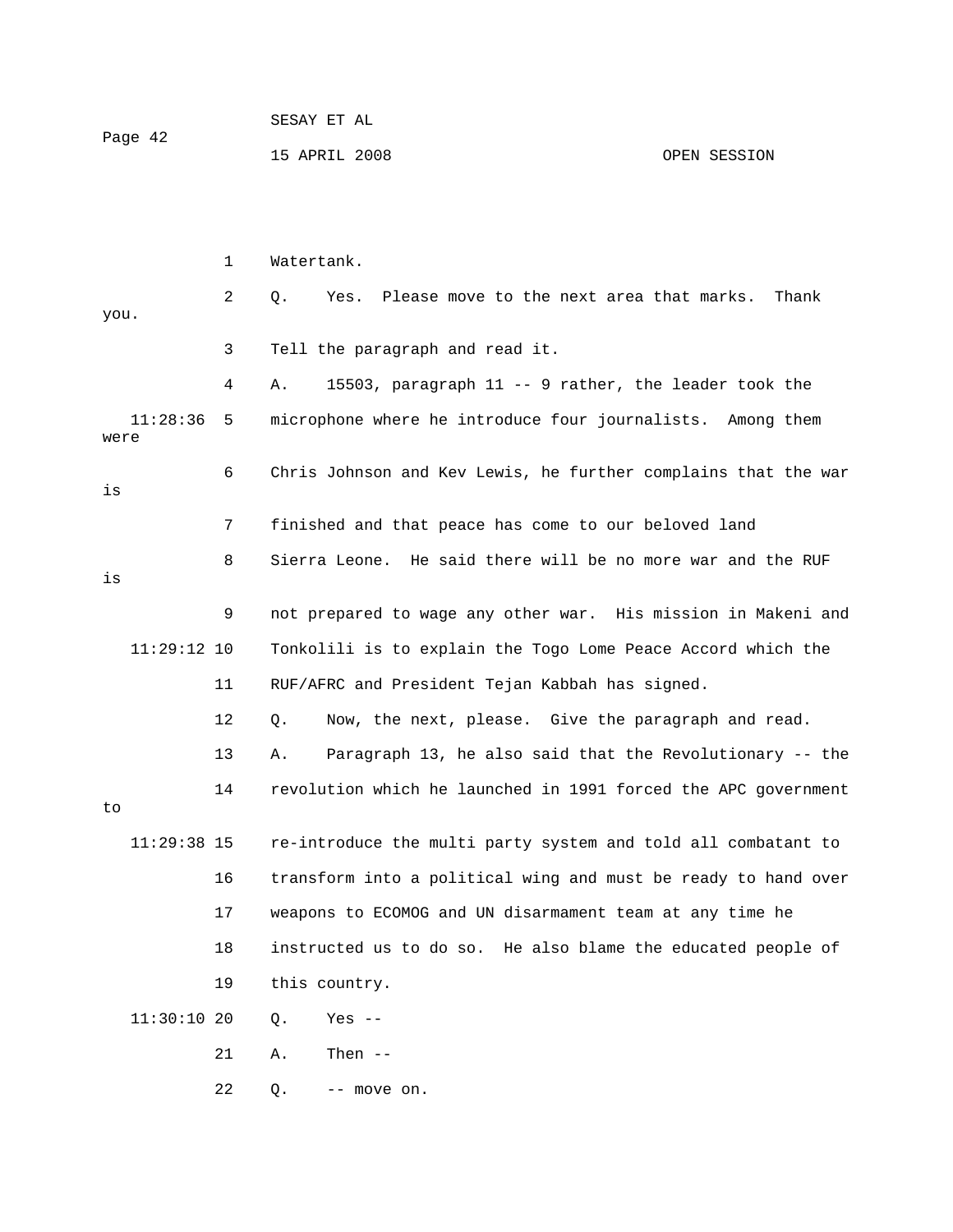23 A. Paragraph 14, moreover the ECOMOG commander, General JE 24 Pamba said the war is over. He did in the past year say - past 11:30:22 25 year Sierra Leone was in the bush shaking but now no more bush 26 shaking. ECOMOG and RUF/AFRC combatant are no longer enemy 27 friendly brothers deploying -- developing Sierra Leone. He 28 advised combatant to lay down arms to reconstruct the country 29 reconstruct the country. but --

SCSL - TRIAL CHAMBER I

 43 Page 15 APRIL 2008 OPEN SESSION SESAY ET AL

 1 Q. Now, Mr Kallon, let me ask a series of questions there. 2 The leader advised that the RUF will transform itself into a 3 political party. Did it transform into a political party? 11:31:17 5 December, January, Corporal Sankoh launched the RUFP party in 6 Freetown here. RUF was called RUFP. 7 PRESIDING JUDGE: What date was that? 9 PRESIDING JUDGE: What year. 4 A. Yes. I think in November to early January -- November, 8 THE WITNESS: My Lords, starting from November to December. 11:31:35 10 THE WITNESS: 1999 and throughout now he was arrested RUF

11 was called RUFP.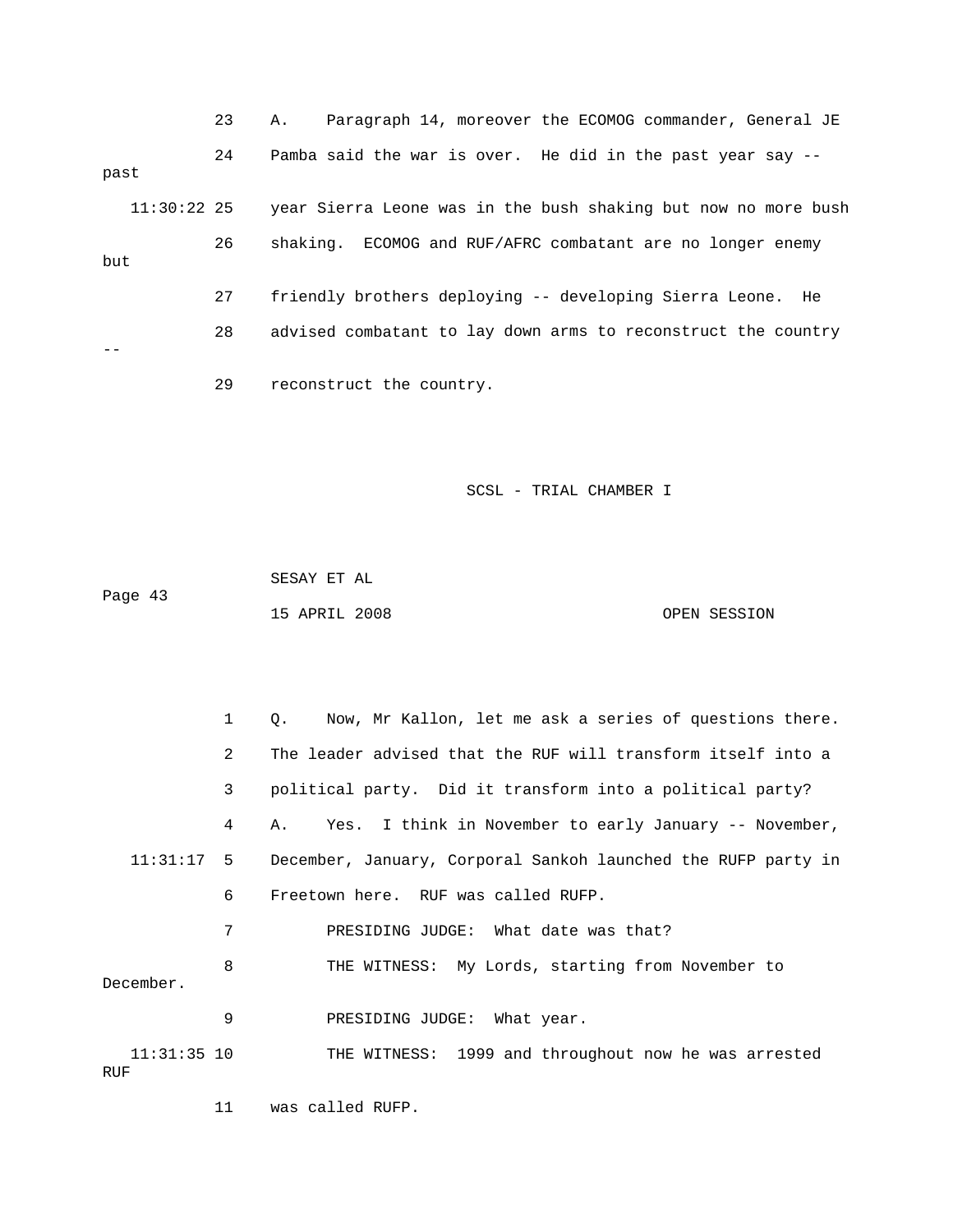12 MR TAKU: 13 Q. Did you -- were elections organised at any moment in 14 you took part as a candidate on the banner of RUFP? 11:31:59 15 A. Yes, My Lord. In 2002 the general election, presidential 16 and parliamentary election, a district block election, yes, I 17 took part and before I was the regional chairman for southern 18 region, for RUFP. Then I was candidate for Bo District but I 19 not get seat. parliamentaries. THE WITNESS: Yes, sir, under the district block election. 22 2002 it was not constitutional constituency election. 24 southern what? THE WITNESS: Southern region. Chairman for -- regional 27 MR TAKU: 28 Q. You said you contested elections in the Bo constituency and 29 lost. Mr Kallon, did you accept the result as a Democrat? which do 11:32:27 20 PRESIDING JUDGE: For what elections? The 21 23 PRESIDING JUDGE: You say you were chairperson of the  $11:32:45$  25 26 chairman for RUFP.

SCSL - TRIAL CHAMBER I

44 Page SESAY ET AL

15 APRIL 2008 OPEN SESSION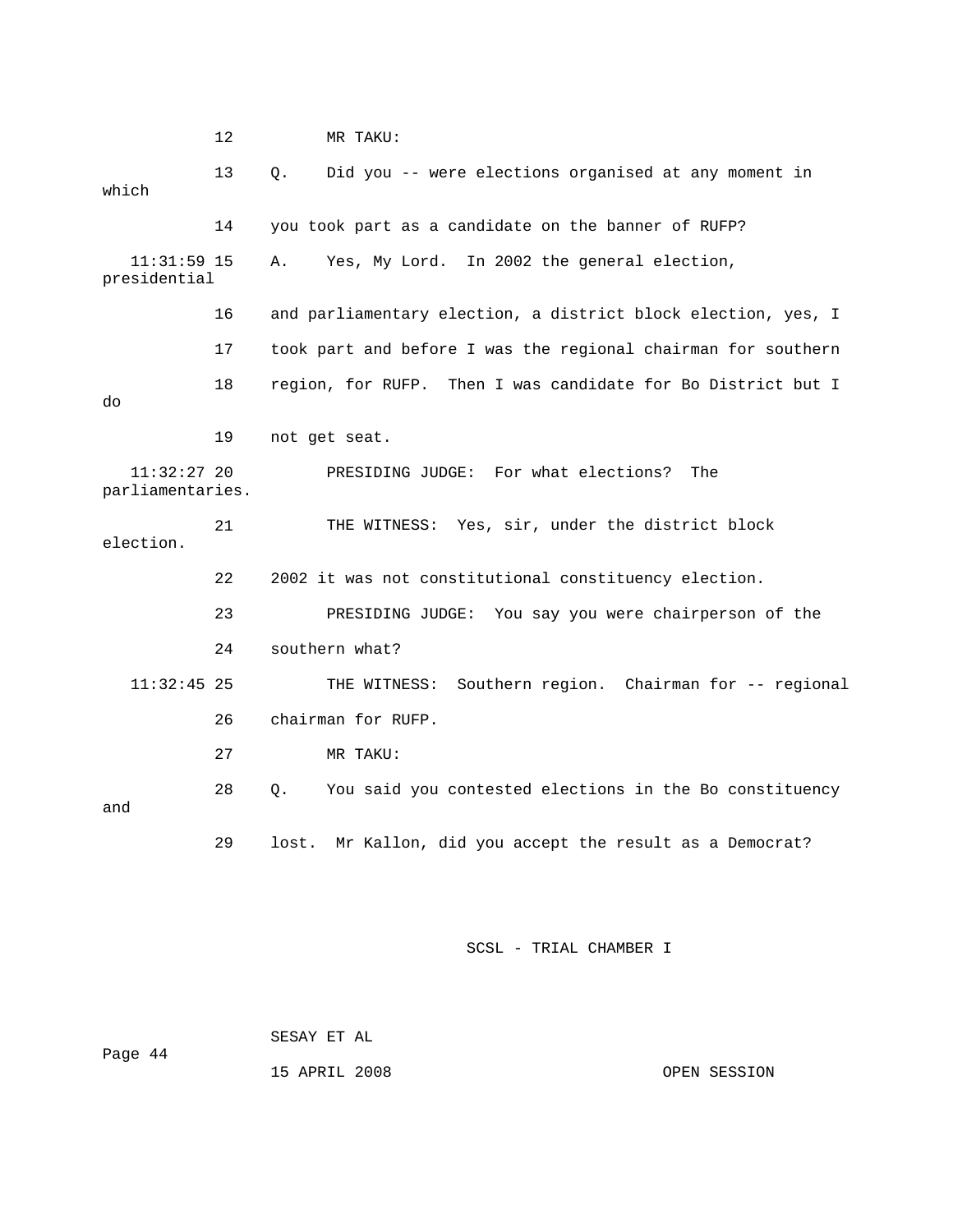|               | 1  | In the first place the election was not Democrat.<br>Α.<br>The  |
|---------------|----|-----------------------------------------------------------------|
| election.     | 2  | election was on district broad base, not constituency           |
|               | 3  | So the government of the day say they are going to conduct      |
|               | 4  | district block election. And the RUFP we opposed that. The      |
| 11:33:30      | 5  | representative RUF sent on that agreement to firm whether       |
| that.         | 6  | district block election or constituency election, we oppose     |
| opposing      | 7  | Now, how do you oppose that? Did you -- when you<br>Q.          |
|               | 8  | did you take up arms?                                           |
|               | 9  | Α.<br>No.                                                       |
| $11:33:48$ 10 |    | Or what did you do? How did you oppose that?<br>$Q$ .           |
|               | 11 | Our representative walk out in that meeting that the<br>Α.      |
|               | 12 | election should be conducted under constituency level.          |
| you           | 13 | [Indiscernible] the government of the day first, then RUF --    |
|               | 14 | have to -- because of RUF are to reintegrating to political     |
| $11:34:08$ 15 |    | party, we are forced to take part.                              |
|               | 16 | And you accepted the result?<br>О.                              |
|               | 17 | Yes, there were no other way, yes.<br>Α.                        |
| elections?    | 18 | Why did RUF prefer the constituency to the block<br>Q.          |
|               | 19 | I believe constituency election all candidates who get<br>Α.    |
| $11:34:46$ 20 |    | symbol for each of the party go to the people and they explain  |
|               | 21 | their own political style to the people and they will vote you  |
|               | 22 | But the district block election, the same government in<br>in.  |
|               | 23 | power just organise and they were the machine of the day.<br>So |
|               | 24 | they just will to the level they wanted. That's why we prefer   |
| $11:35:09$ 25 |    | the constituency election than the district block.              |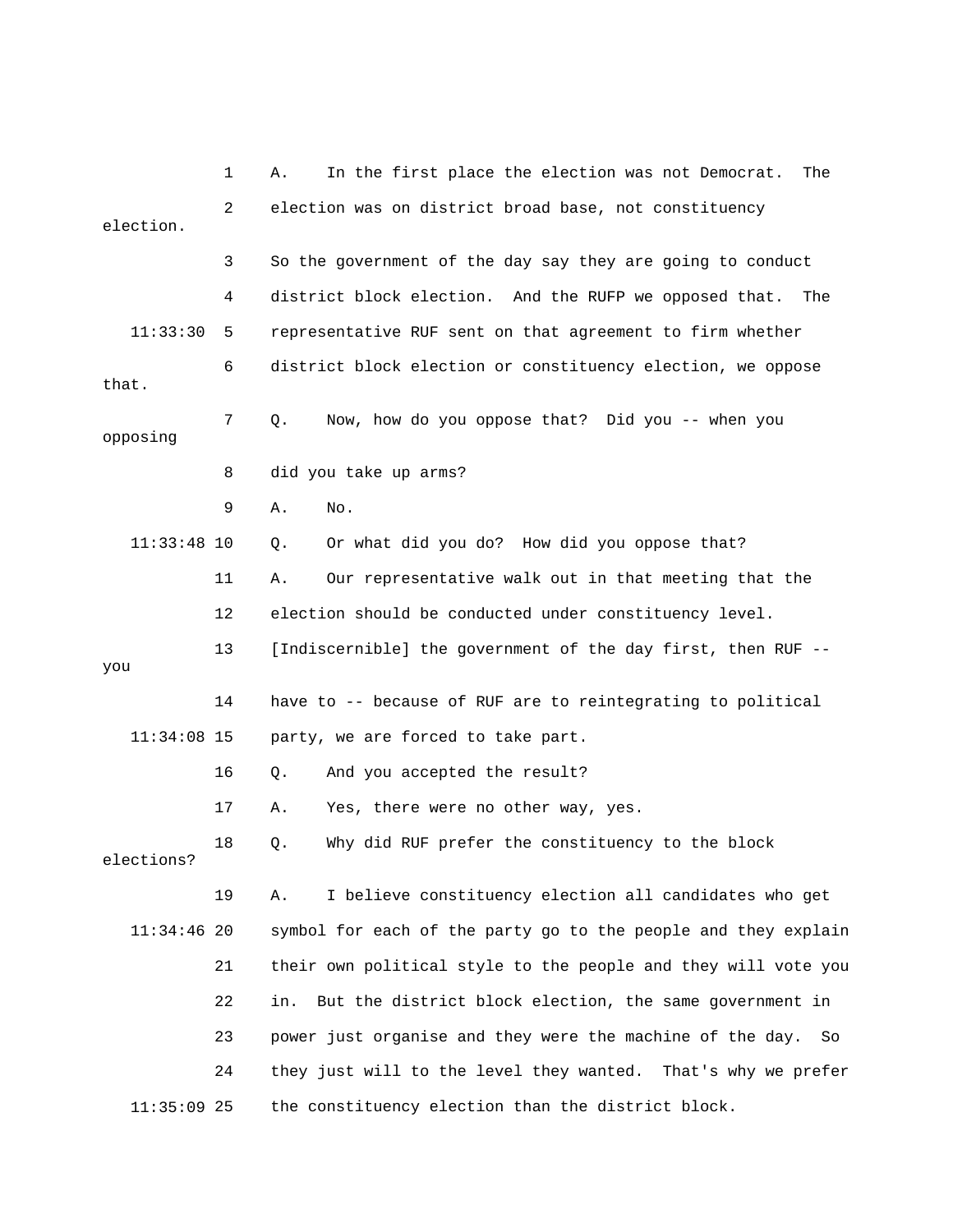26 Q. Okay. And that document again before you, the chairman 27 said that you people, the RUF was going to disarm, you should 28 have probably disarmed when he instructed you to disarm. You 29 read that paragraph to the Court. With regard to disarmament

in

SCSL - TRIAL CHAMBER I

|         | SESAY ET AL   |  |              |
|---------|---------------|--|--------------|
| Page 45 |               |  |              |
|         | 15 APRIL 2008 |  | OPEN SESSION |

| chairman                  | $\mathbf{1}$ | Makeni, first, did you -- was there any order from the         |
|---------------------------|--------------|----------------------------------------------------------------|
|                           | 2            | to disarm that you're aware of?                                |
|                           | 3            | You mean Makeni?<br>Α.                                         |
|                           | 4            | Yes, sir.<br>О.                                                |
| $11:35:58$ 5<br>small.    |              | Yes. But I want say something before coming to that<br>Α.      |
|                           | 6            | Q.<br>Yes?                                                     |
|                           | 7            | For example, Segbwema, when Sankoh ready for Segbwema to<br>Α. |
| representative            | 8            | disarm, Sankoh himself, Jetley and so many other               |
|                           | 9            | from government, they went there, he himself took the arm and  |
| $11:36:26$ 10<br>Superman |              | launched the disarmament. Likewise in Port Loko where          |
|                           | 11           | disarm in November to December 1999, he did the same thing.    |
|                           | 12           | Likewise Faduqu in Koinaduqu District, he was the same person  |

o wh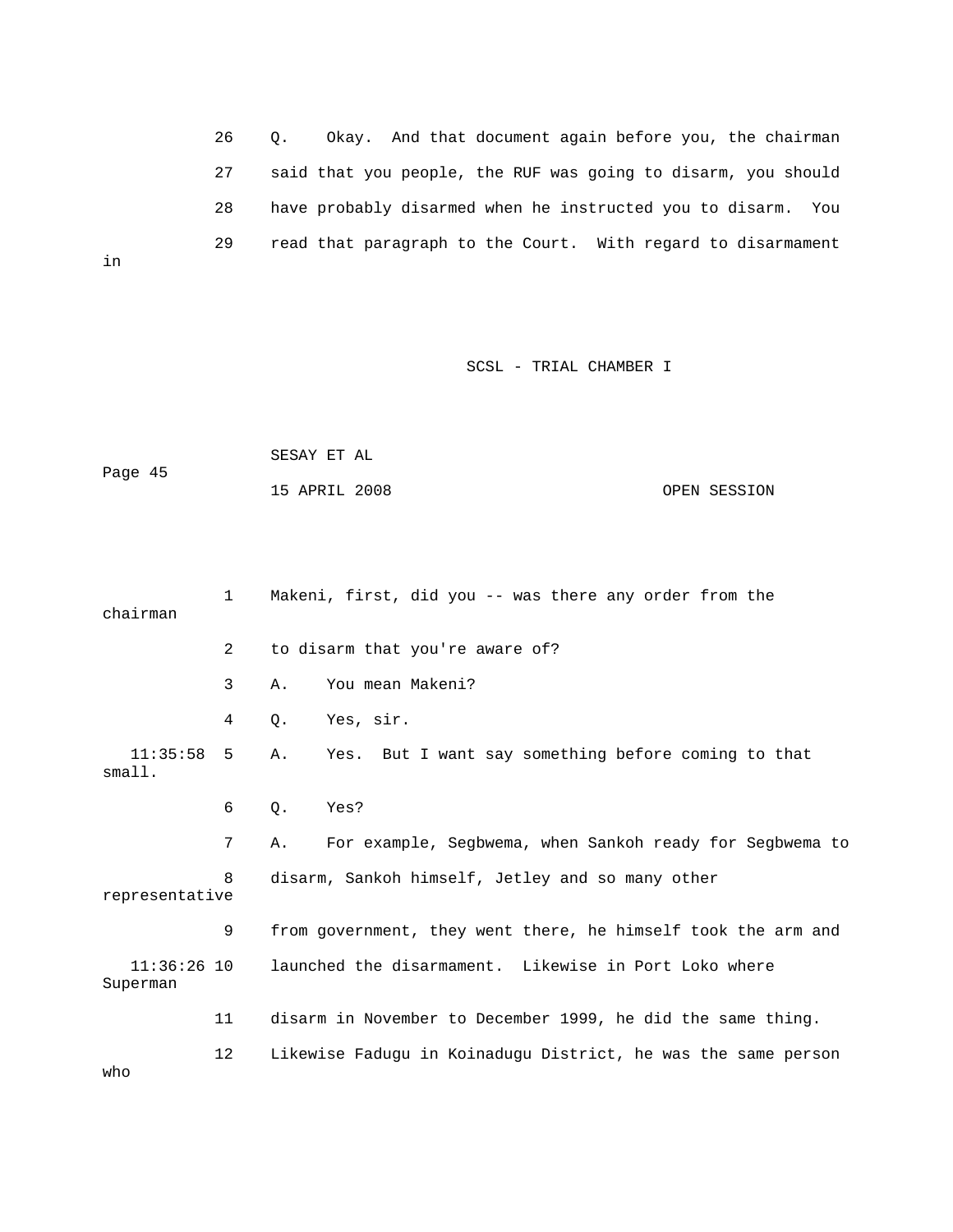| aqreement           | 13 | went and launch the disarmament and he said there were       |
|---------------------|----|--------------------------------------------------------------|
| on                  | 14 | according to the MILOBS that the RUF were to start disarming |
| $11:36:55$ 15<br>in |    | 17 April 2000 in Makeni. But Corporal Sankoh do not turn up  |
|                     | 16 | Makeni and before that in the 16 morning the MILOBS inside   |
| letter              | 17 | commander one Lieutenant-Colonel JJ Poraj he met me with a   |
|                     | 18 | that they want to be reception centres.                      |
| in                  | 19 | Okay. Let's stop there first. You will come to there,<br>Q.  |
| $11:37:37$ 20       |    | moment where that it so. So with that -- what took place in  |
|                     | 21 | Makeni, you said that the chairman did not show up?          |
|                     | 22 | Α.<br>No.                                                    |
| before              | 23 | Your Honours, we seek leave to tender that document<br>Q.    |
|                     |    |                                                              |
|                     | 24 | the witness now dated -- what's the date there again?        |
| $11:37:59$ 25       |    | Wait, let me check, please.<br>Α.                            |
|                     | 26 | 22 November 1999, Your Honours.<br>О.                        |
| to                  | 27 | PRESIDING JUDGE: Yes, any objections? Can it be shown        |
|                     | 28 | the Prosecution, please.                                     |

| Page 46 | SESAY ET AL   |              |
|---------|---------------|--------------|
|         | 15 APRIL 2008 | OPEN SESSION |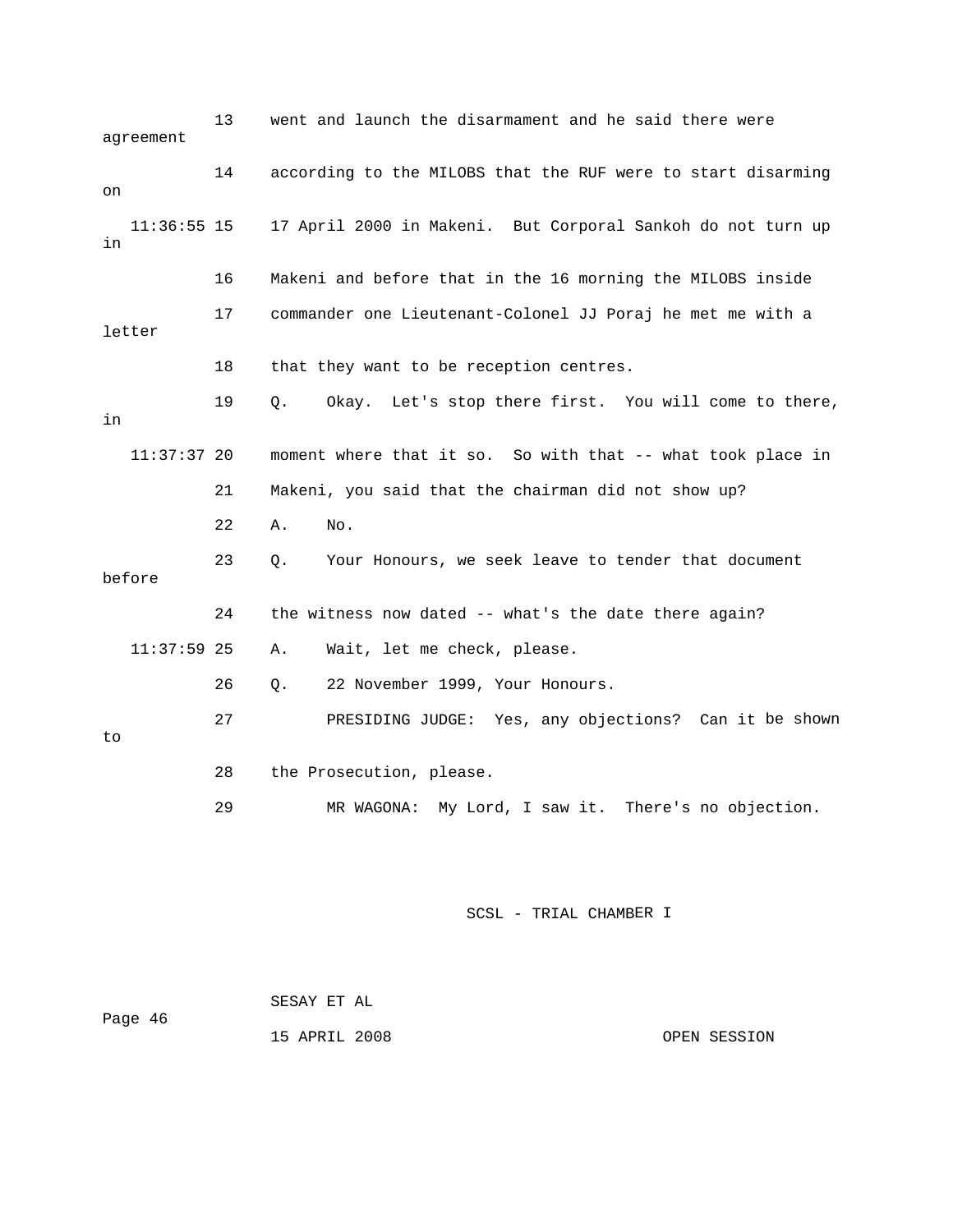|                        | 1  | PRESIDING JUDGE: No objection. From the Defence teams.         |
|------------------------|----|----------------------------------------------------------------|
|                        | 2  | None here.<br>MR JORDASH:                                      |
|                        | 3  | MR CAMMEGH: No objection.                                      |
|                        | 4  | PRESIDING JUDGE: Right. The document is accordingly            |
| 11:38:23               | 5  | admitted in evidence and marked as Exhibit 344.                |
|                        | 6  | [Exhibit No. 344 was admitted]                                 |
|                        | 7  | PRESIDING JUDGE:<br>Yes.                                       |
|                        | 8  | MR TAKU:                                                       |
| you.                   | 9  | Q.<br>Now, you said Lieutenant-Colonel JJ Poraj brought to     |
| $11:38:51$ 10          |    | Who was Lieutenant-Colonel JJ Poraj?                           |
| Poraj                  | 11 | One time in Magburaka in my pub Lieutenant-Colonel JJ<br>Α.    |
| commander              | 12 | came. He was a military observer. He was a team site           |
|                        | 13 | for Makeni. He met me in my pub in Magburaka. He introduced    |
| for                    | 14 | himself to me. And he give me a letter on 16 April 2000 that   |
| 11:39:29 15<br>to      |    | the 17 disarmament -- 17 April 2000 disarmament he say he want |
| in                     | 16 | erect reception centres. He want to do one in Magburaka, one   |
| the                    | 17 | Makeni.<br>I said okay. But before you do that, let me send to |
| оf                     | 18 | leader. I put this letter through Mr Sesay for the attention   |
|                        | 19 | the leader, and that letter went to the leader. But rather     |
| $11:40:05$ 20<br>April |    | unfortunately for me, on that same 17 -- I mean 16 days of     |
| directly               | 21 | in the evening hour, Corporal Sankoh respond in letter         |
|                        | 22 | back to me in the message form.                                |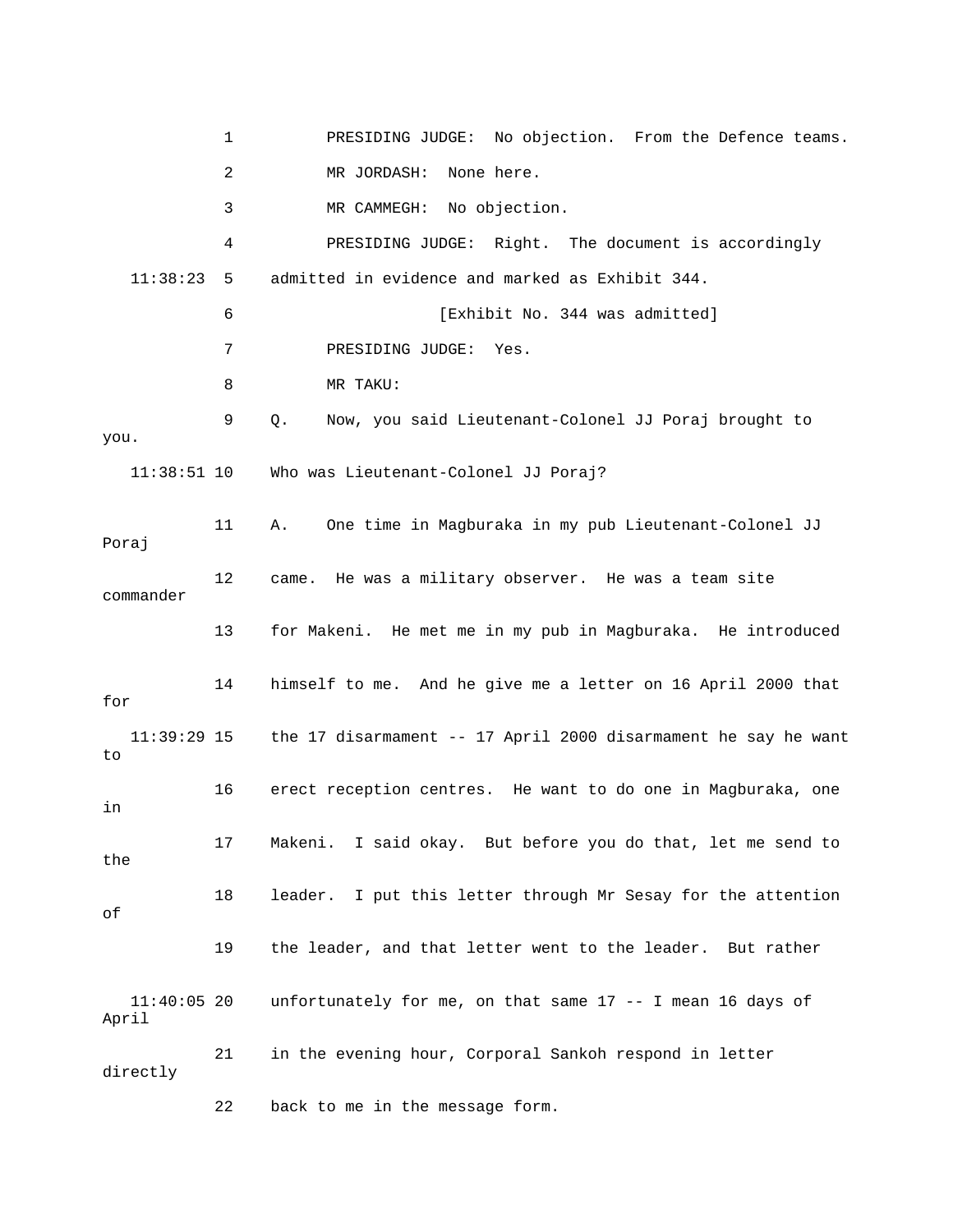|               | 23 | Now, show him Exhibit 33, Your Honours, pages --<br>$\circ$ .   |
|---------------|----|-----------------------------------------------------------------|
|               | 24 | PRESIDING JUDGE: Court Exhibit 33?                              |
| $11:40:29$ 25 |    | MR TAKU: Yes, sir. Pages 00008830 and pages 00008896.           |
| you           | 26 | Show him both. Now, before I ask you the questions: why did     |
| touch         | 27 | deem it necessary to inform the leader? You say he got in       |
|               | 28 | with you. You said you wanted to send it to the leader.<br>Why? |
|               | 29 | THE WITNESS: Because of what the leader said in the             |

|         | SESAY ET AL   |  |              |
|---------|---------------|--|--------------|
| Page 47 |               |  |              |
|         | 15 APRIL 2008 |  | OPEN SESSION |

| start         | $\mathbf{1}$ | meeting in Makeni and Magburaka that before any disarmament    |
|---------------|--------------|----------------------------------------------------------------|
| I             | 2            | at any of the location he will instruct to do so. Even though  |
| in            | 3            | was not the commander in Makeni but he met me with this letter |
|               | 4            | Magburaka in my pub so I just have to take the opportunity and |
| $11:41:59$ 5  |              | inform the leader.                                             |
|               | 6            | Who was the commander in Makeni, sir?<br>Q.                    |
|               | 7            | Colonel Kailondo was the RUF ground commander in Makeni<br>Α.  |
|               | 8            | based at Teko Barracks.                                        |
|               | 9            | Do you know an individual by the name Colonel Jimmy?<br>Q.     |
| $11:42:28$ 10 |              | Yes. Colonel Jimmy also were in Makeni. He was the RUF<br>Α.   |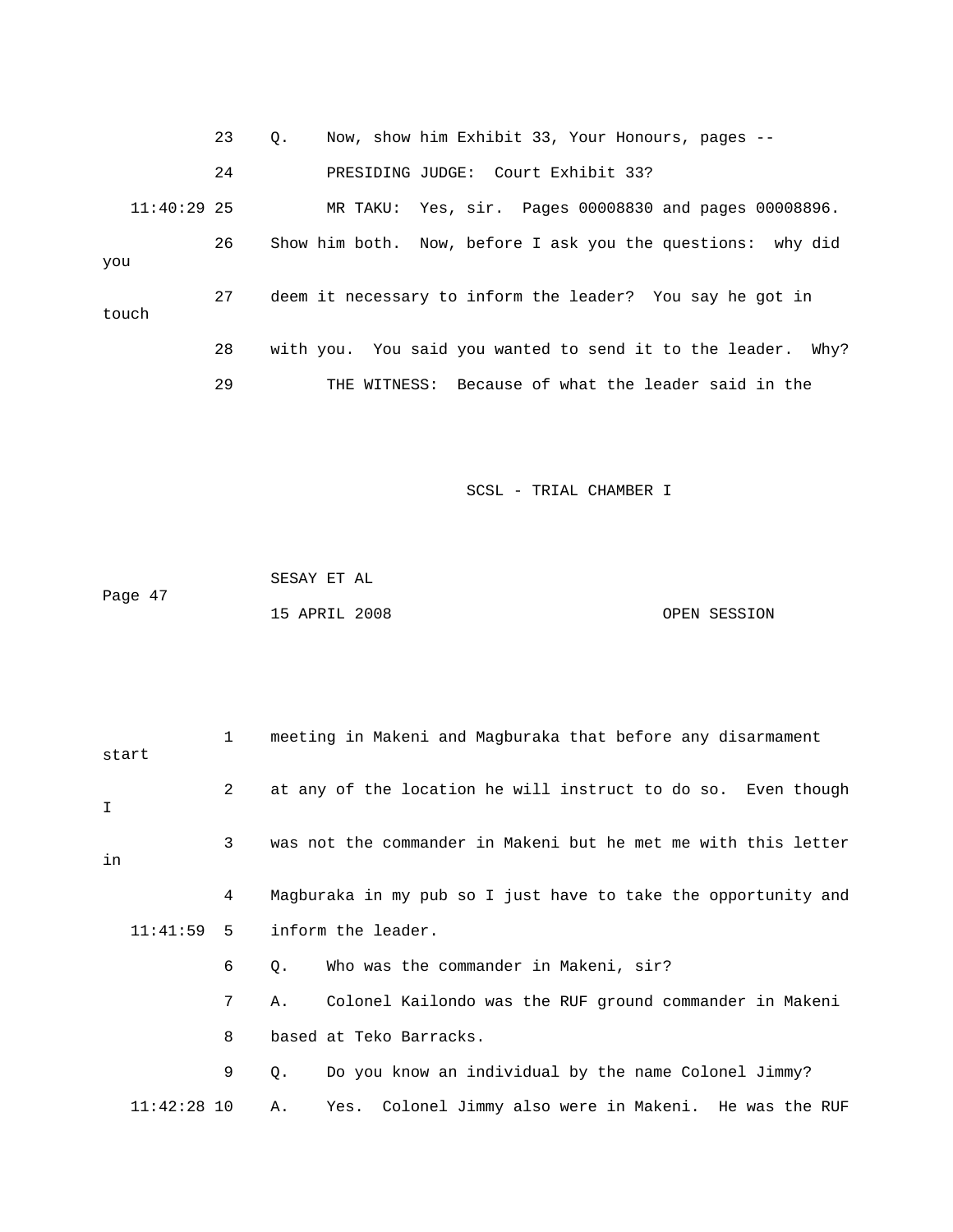11 representative on t he CMC with the MILOBS. 12 Q. So what is th e name of CMC, sir? 13 A. Ceasefire Monitoring Committee. I think all the warring 14 faction were represented in that committee in each of the 17 under the demolisation centre or in the problem involving . committee example, 1 if RUF position is attack or if there is -- if RUF position is 22 attack, he was the one who supposed to take that straightaway 24 Q. Now, go back to the document from Poraj-- colonel -- 11:44:05 25 Lieutenant-Colonel Poraj. Can you read the content to the -- 29 PRESIDING JUDGE: Refer to it as Exhibit 33, please. region. 11:42:58 15 So he was our own regional commander for that committee. 16 Q. And what would be his duties with regard to the disarmament UNAMSIL 18 in that location? 19 A. His duty was to report all violation to the CMC 11:43:25 20 All violation that he find out from the RUF. Like, for 2 to 23 the UNAMSIL MILOBS. 26 Their Lordships? 27 PRESIDING JUDGE: Will that be Exhibit 33? 28 MR TAKU: Yes, sir.

SCSL - TRIAL CHAMBER I

SESAY ET AL

15 APRIL 2008 OPEN SESSION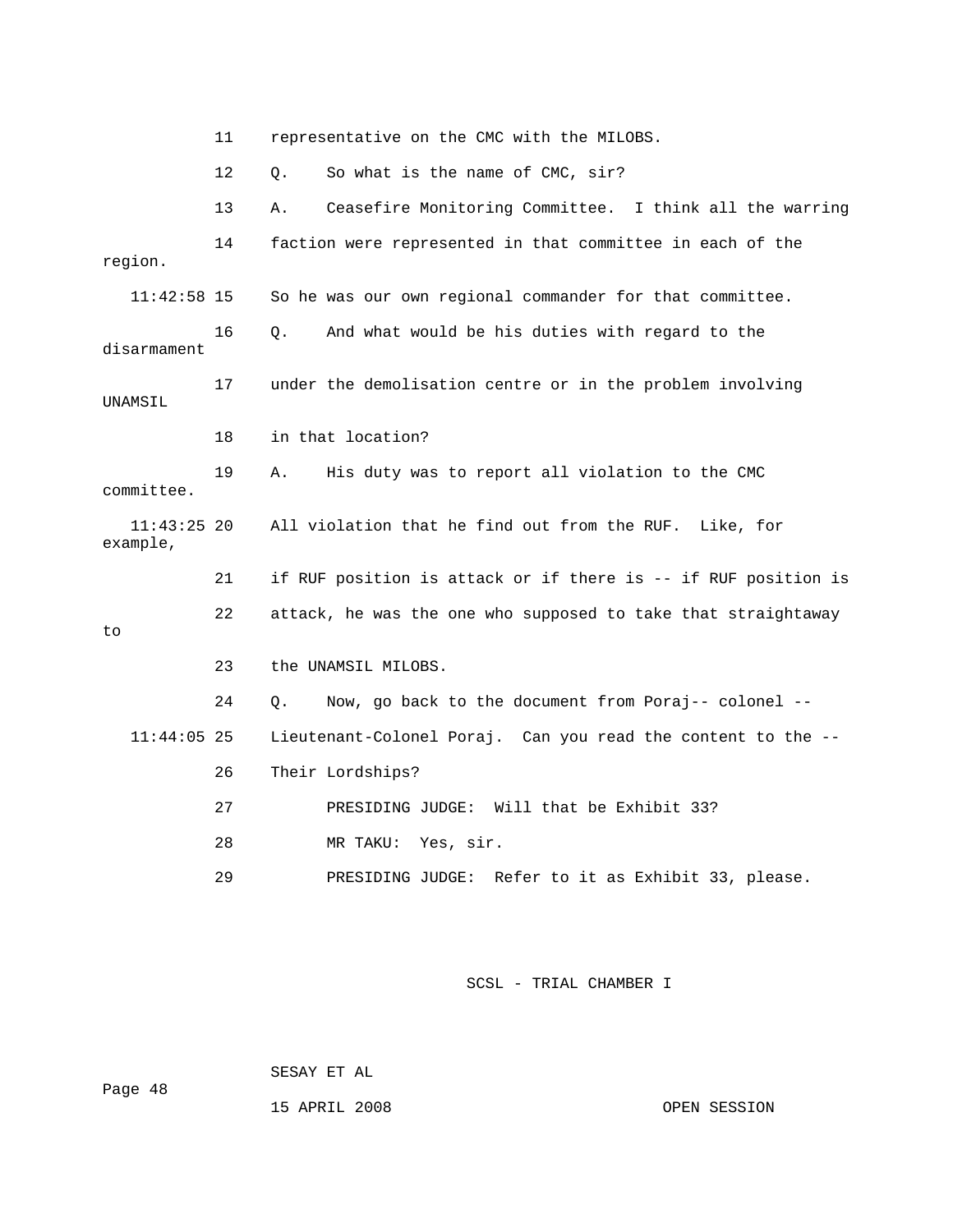1 MR TAKU: As Exhibit 33. 2 PRESIDING JUDGE: Yes. 3 MR TAKU: 4 Q. Can you read it, please? 11:44:22 5 JUDGE BOUTET: What's the page? 6 MR TAKU: The page is 8830, My Lord. 7 JUDGE BOUTET: Thank you. 8 THE WITNESS: From Lieutenant-Colonel JJ Poraj. 9 PRESIDING JUDGE: Is he reading the whole of it? Is it 11:44:35 10 necessary? 11 MR TAKU: The first paragraph, sir. 12 PRESIDING JUDGE: Yes. 13 WITNESS: MILOBS observer team commander Makeni, date 14 16/04/2000. Sir. According to Brigadier Kallon he receive 11:44:53 15 letter from above team today and this was said to be in the 16 letter: Greeting. I have the honour to inform you that 17 will be ready to start DDR program on Monday, 17/04/2000. Our 18 instruction is to establish two reception centre, Makeni and 21 Q. Now, stop there, please. Who was addressing that to the 23 A. This were -- this letter was sent to Mr Sesay. Mr Sesay 11:45:43 25 Q. Now, look at Exhibit 33 again dated 16 April 19 -- 2000 UNAMSIL 19 Magburaka area as to open the DDR on that date. 11:45:26 20 MR TAKU: 22 leader? 24 also in turn sent to the leader.

--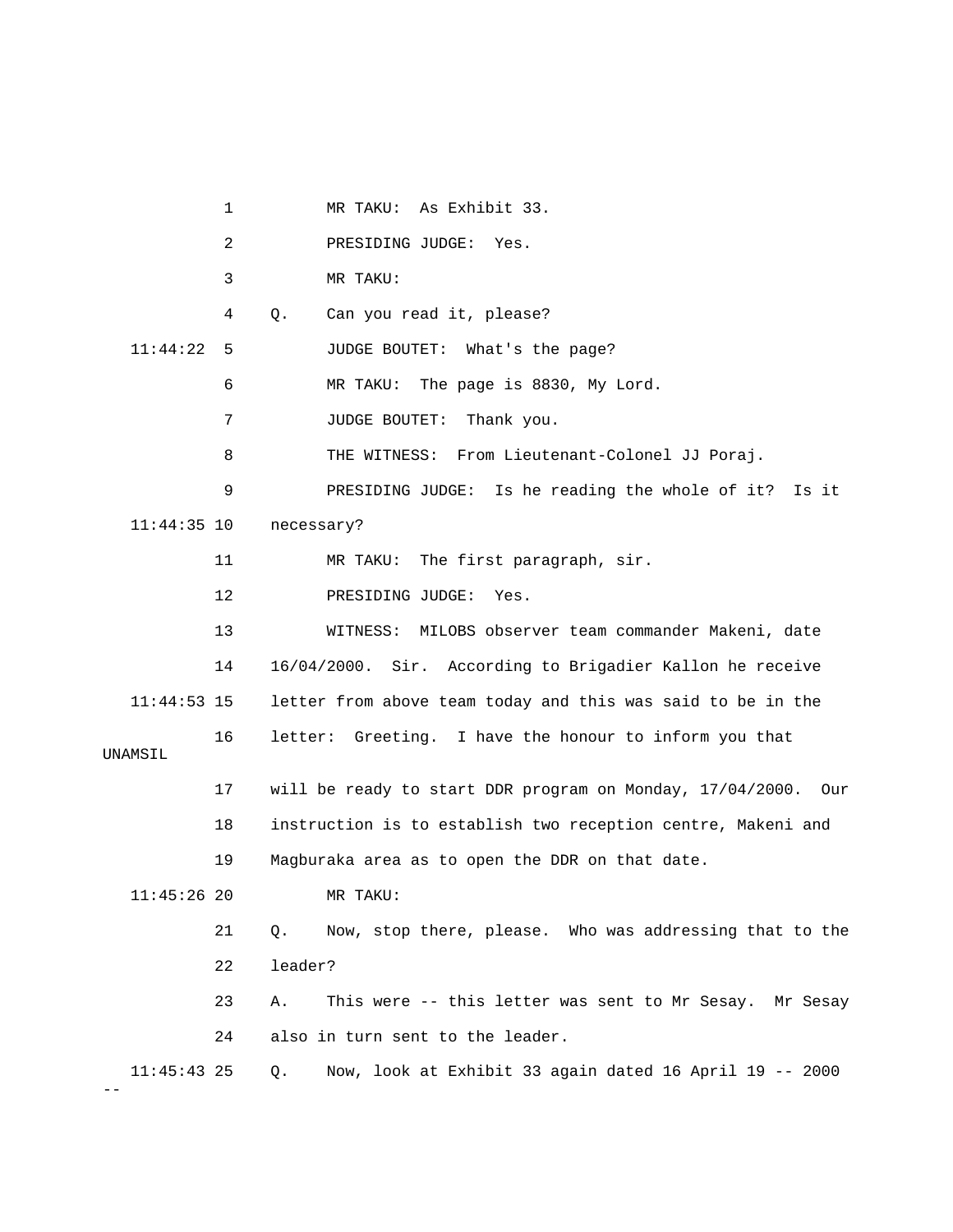26 the same date. What page is that, please? Give the page again 27 to Their Lordships?

- 28 A. 8896. From: Smile. Smile was Foday Sankoh. To:
- 29 Sparrow. Sparrow was Morris Kallon. Subject: Instruction.

SCSL - TRIAL CHAMBER I

 SESAY ET AL Page 49 15 APRIL 2008 OPEN SESSION

|               | $\mathbf{1}$   | Date: $16/04/2000$ .                                        |
|---------------|----------------|-------------------------------------------------------------|
|               | $\overline{2}$ | Can you read that out, sir?<br>Q.                           |
|               | 3              | "You should not allow anyone to fool you on any<br>Α.       |
|               | 4              | disarmament program. There should be no disarmament in that |
| area          |                |                                                             |
| $11:46:34$ 5  |                | for now until further instruction."                         |
|               | 6              | PRESIDING JUDGE: What document is that?                     |
|               | 7              | MR TAKU: It's Exhibit 33, sir.                              |
|               | 8              | PRESIDING JUDGE: Is this still part of 33.                  |
|               | 9              | MR TAKU: Yes, another page the same day.                    |
| $11:46:48$ 10 |                | PRESIDING JUDGE: Um-hmm.                                    |
|               | 11             | WITNESS: 00008896.                                          |
|               | 12             | MR TAKU:                                                    |
|               | 13             | So what did he say?<br>Q.                                   |
|               | 14             | JUDGE BOUTET: And this is a message of 16 April.            |
| $11:47:02$ 15 |                | WITNESS: Yes, sir. Message: From:<br>Smile, who was         |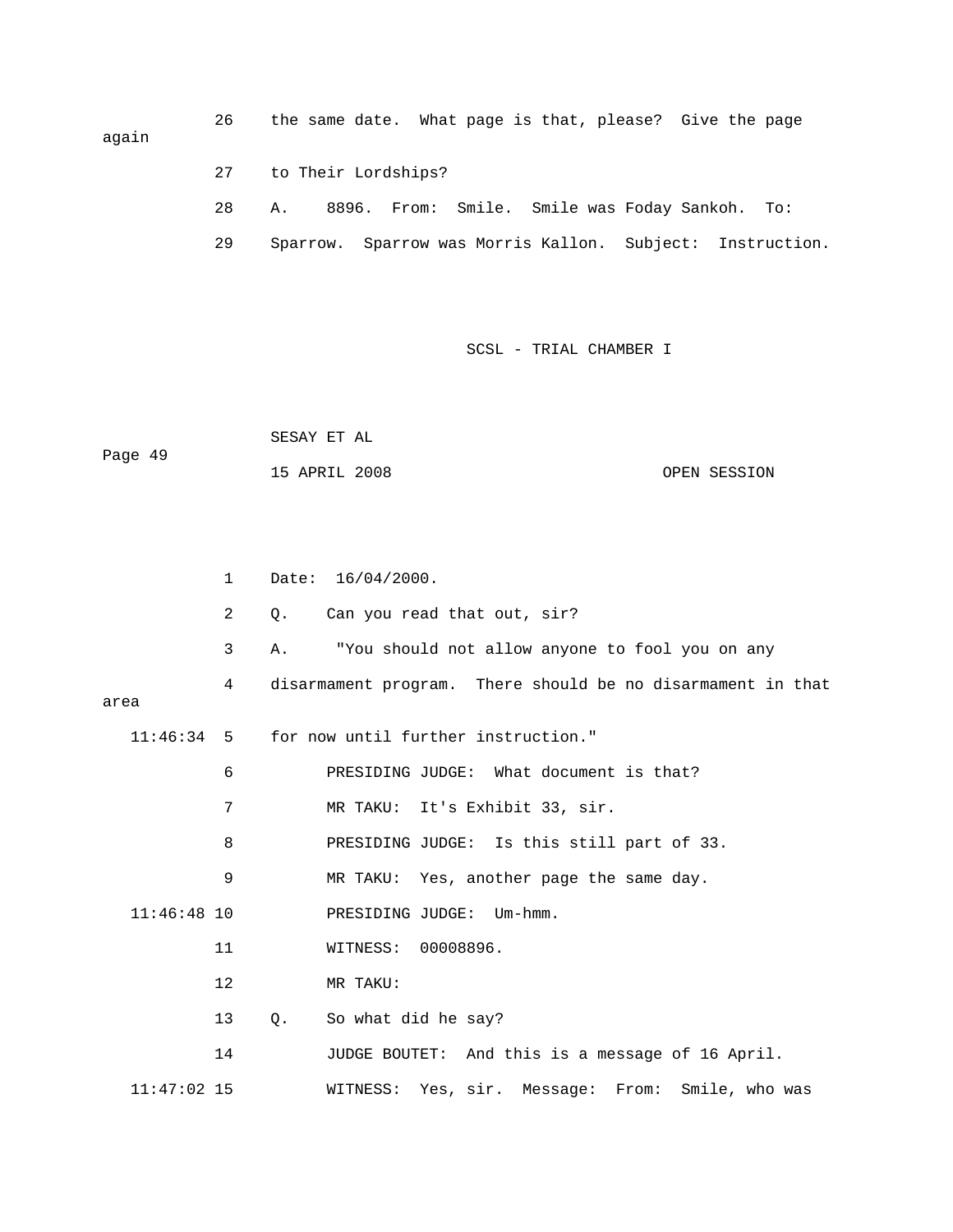|                               | 16 | Sankoh, To: Sparrow, who was Morris Kallon. Subject:         |
|-------------------------------|----|--------------------------------------------------------------|
|                               | 17 | Instruction. "You should not allow anyone to fool you on any |
| area                          | 18 | disarmament program. There should be no disarmament in that  |
|                               | 19 | for now until further instruction. Any mistake towards       |
| $11:47:21$ 20<br>responsible. |    | implementing the above subject matter, you will be           |
|                               | 21 | Act as mandated. Fond regard."                               |
|                               | 22 | PRESIDING JUDGE: When he talks of that area he means         |
|                               | 23 | Makeni.                                                      |
| reception                     | 24 | THE WITNESS: Makeni, Magburaka. Because the two              |
| $11:47:44$ 25                 |    | centre building was about these two places, My Lord.         |
|                               | 26 | MR TAKU:                                                     |
|                               | 27 | Now, when you received this --<br>$Q$ .                      |
|                               | 28 | PRESIDING JUDGE:<br>Yes.                                     |
|                               | 29 | MR TAKU:                                                     |
|                               |    |                                                              |
|                               |    |                                                              |

 15 APRIL 2008 OPEN SESSION SESAY ET AL Page 50

| did | $\mathbf{1}$ | When you received this message from Foday Sankoh, what<br>$\circ$ . |
|-----|--------------|---------------------------------------------------------------------|
|     |              | 2 you do? What was your reaction, sir?                              |
|     |              | 3 A. My Lord, I know Foday Sankoh threats, everybody know him       |
|     |              |                                                                     |

4 that in RUF --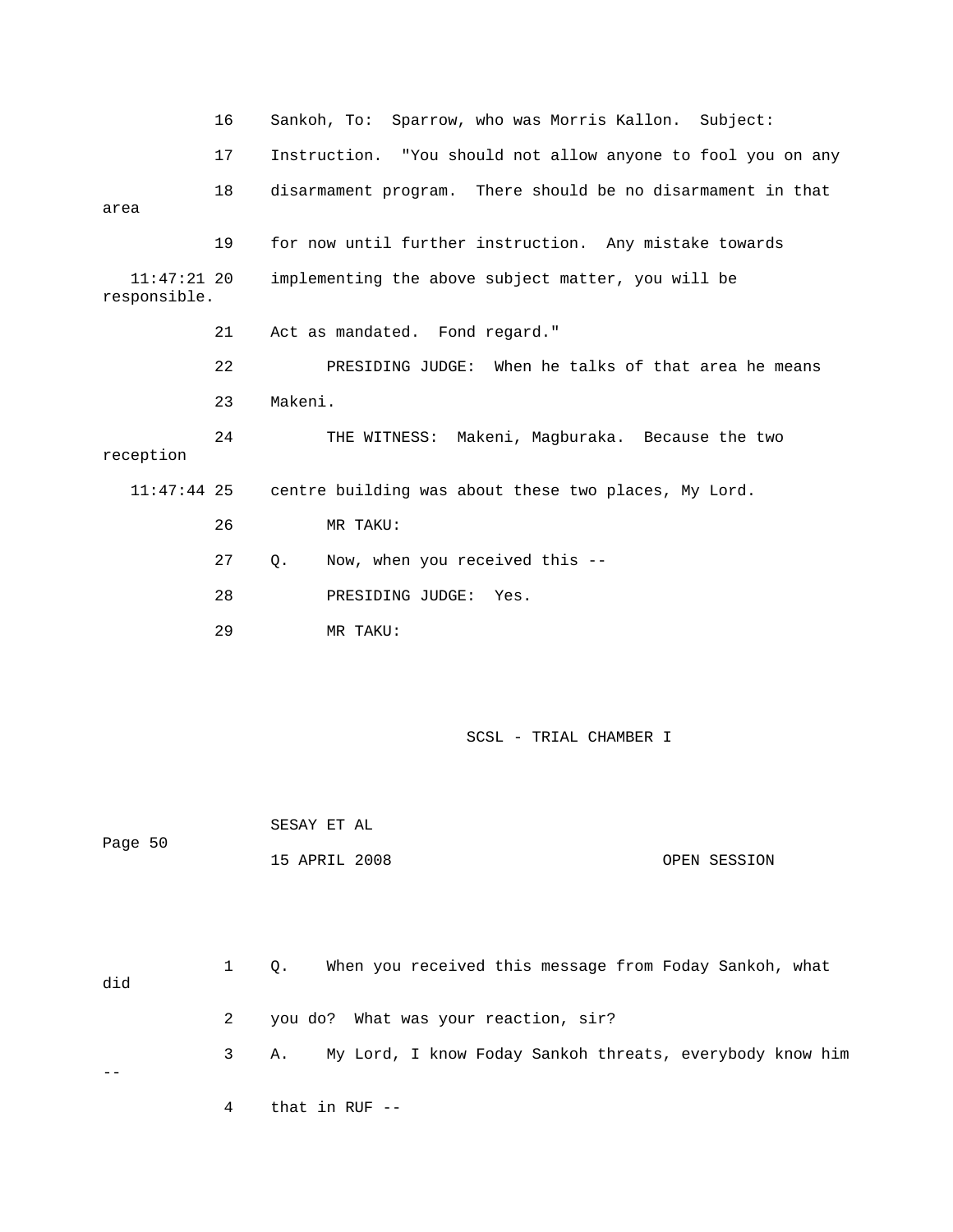11:48:14 5 PRESIDING JUDGE: What was your reaction, please. 6 WITNESS: Yes, sir. I -- I -- I keep off myself from 7 exercise because of this threat. 8 BRESIDING JUDGE: You did not go with Poraj in that 11:48:30 10 THE WITNESS: No, sir, I do not even go back to Poraj 11 again. 13 Q. You didn't go back to Poraj. How did you feel when you 14 received that letter from Foday Sankoh? 11:48:49 15 MR CAMMEGH: Forgive me, Your Honour, Mr Gbao Would like 17 PRESIDING JUDGE: We're still wrapping up, please. Let 18 wait. Yes, can you wrap up with that question, please. 22 Sankoh -- 23 PRESIDING JUDGE: [Overlapping speakers] obey the 24 instructions of his, of his boss. 26 PRESIDING JUDGE: Is that not so? 27 MR TAKU: No, I just wanted to know how he felt. Did he 29 PRESIDING JUDGE: He felt constrained not to proceed the 9 exercise. 12 MR TAKU: to 16 go to the bathroom, please. him 19 MR TAKU: 11:49:04 20 Q. Yes, how did you feel, sir? 21 A. My Lord, as I said I feel threatened and I know Foday 11:49:10 25 MR TAKU: Er. 28 feel at ease? Was he - with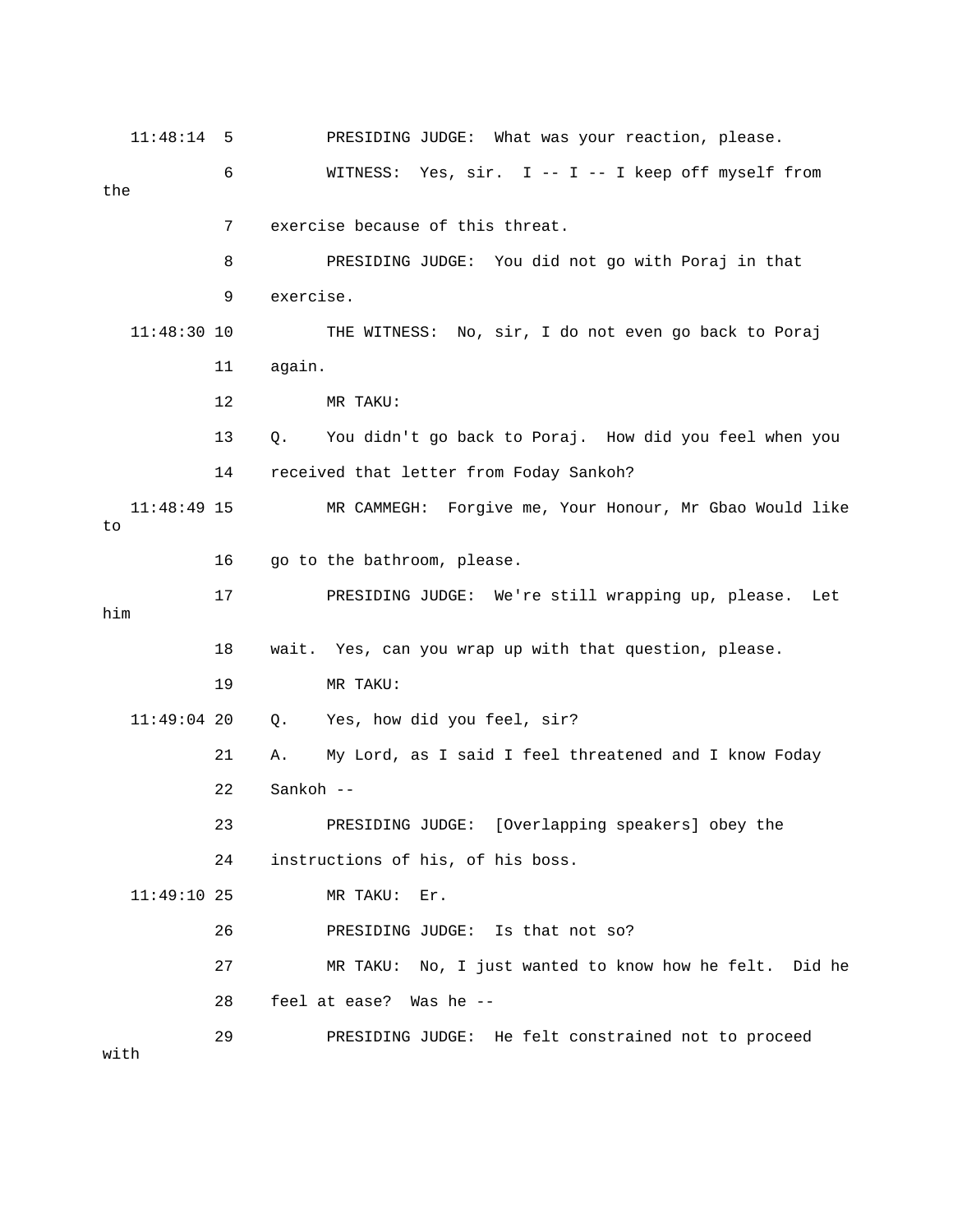|         | SESAY ET AL   |  |              |
|---------|---------------|--|--------------|
| Page 51 |               |  |              |
|         | 15 APRIL 2008 |  | OPEN SESSION |

|                 | 1       | disarmament.                                                   |
|-----------------|---------|----------------------------------------------------------------|
|                 | 2       | MR TAKU:<br>$No$ --                                            |
| came            | 3       | At that time. Because instructions<br>PRESIDING JUDGE:         |
|                 | 4       | from his boss restraining him from doing that.                 |
| 11:49:30<br>Let | 5       | Well, I don't know how he will answer, sir.<br>MR TAKU:        |
|                 | 6       | me just put it to him and see.                                 |
|                 | 7       | PRESIDING JUDGE: Put it to him and let's see.                  |
|                 | 8       | MR TAKU:                                                       |
|                 | 9       | So how did you feel exactly when you got this from<br>Q.       |
| $11:49:41$ 10   |         | Foday Sankoh?                                                  |
|                 | 11      | Mr Taku, as I told you we are yearning to disarm then as<br>Α. |
|                 | $12 \,$ | the letter I received from JJ Poraj I knew the next day the    |
|                 | 13      | disarmament we are to start but very unfortunately in the 28   |
| was             | 14      | hours Sankoh sent that there should be no disarmament and he   |
| $11:50:00$ 15   |         | threatening me directly that if I involve myself in to that I  |
|                 | 16      | will be responsible.                                           |
|                 | 17      | MR TAKU:                                                       |
|                 | 18      | Did you go back to Poraj?<br>Q.                                |
|                 | 19      | No, I do not go back to Poraj again.<br>Α.                     |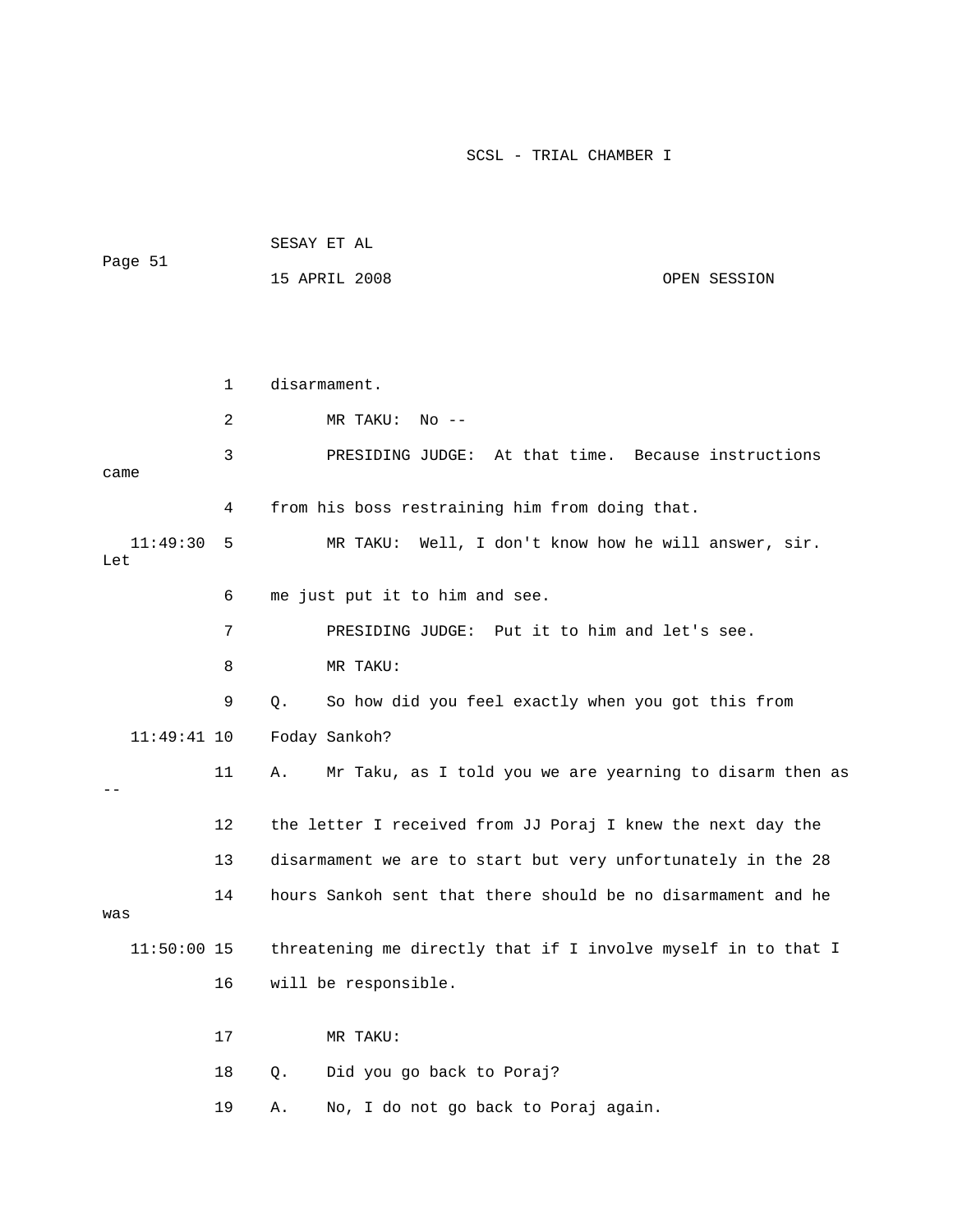11:50:16 20 PRESIDING JUDGE: The Court will recess at this juncture 21 for a couple of minutes. The Court will rise, please. 22 [Break taken at 11.40 a.m.] 23 [RUF15APR08B - BLP]. [Upon resuming at 12.15 p.m.] 12:24:46 25 PRESIDING JUDGE: Yes, Mr Taku, we're resuming the session. 26 You may proceed, please. u 27 MR TAKU: Thank you, Your Honours. Mr Kallon, yo 28 we tried to be slow for the attention of the court reporters. 29 PRESIDING JUDGE: Yes, he has attained that. 24 remember

SCSL - TRIAL CHAMBER I

|         | SESAY ET AL   |  |              |
|---------|---------------|--|--------------|
| Page 52 |               |  |              |
|         | 15 APRIL 2008 |  | OPEN SESSION |

|  |  | MR TAKU: |  |  | Yes, Your Honour. |  |
|--|--|----------|--|--|-------------------|--|
|--|--|----------|--|--|-------------------|--|

- 2 PRESIDING JUDGE: Yes.
- 3 MR TAKU: Yes.

 4 PRESIDING JUDGE: Have they complained that we are fast? 12:25:07 5 MR TAKU: Not to Your Honour --

|  | PRESIDING JUDGE: I haven't heard them complaining up to |  |
|--|---------------------------------------------------------|--|
|  | now. When they do complain, we always follow them.      |  |
|  | MR TAKU: Yes, Your Honours.                             |  |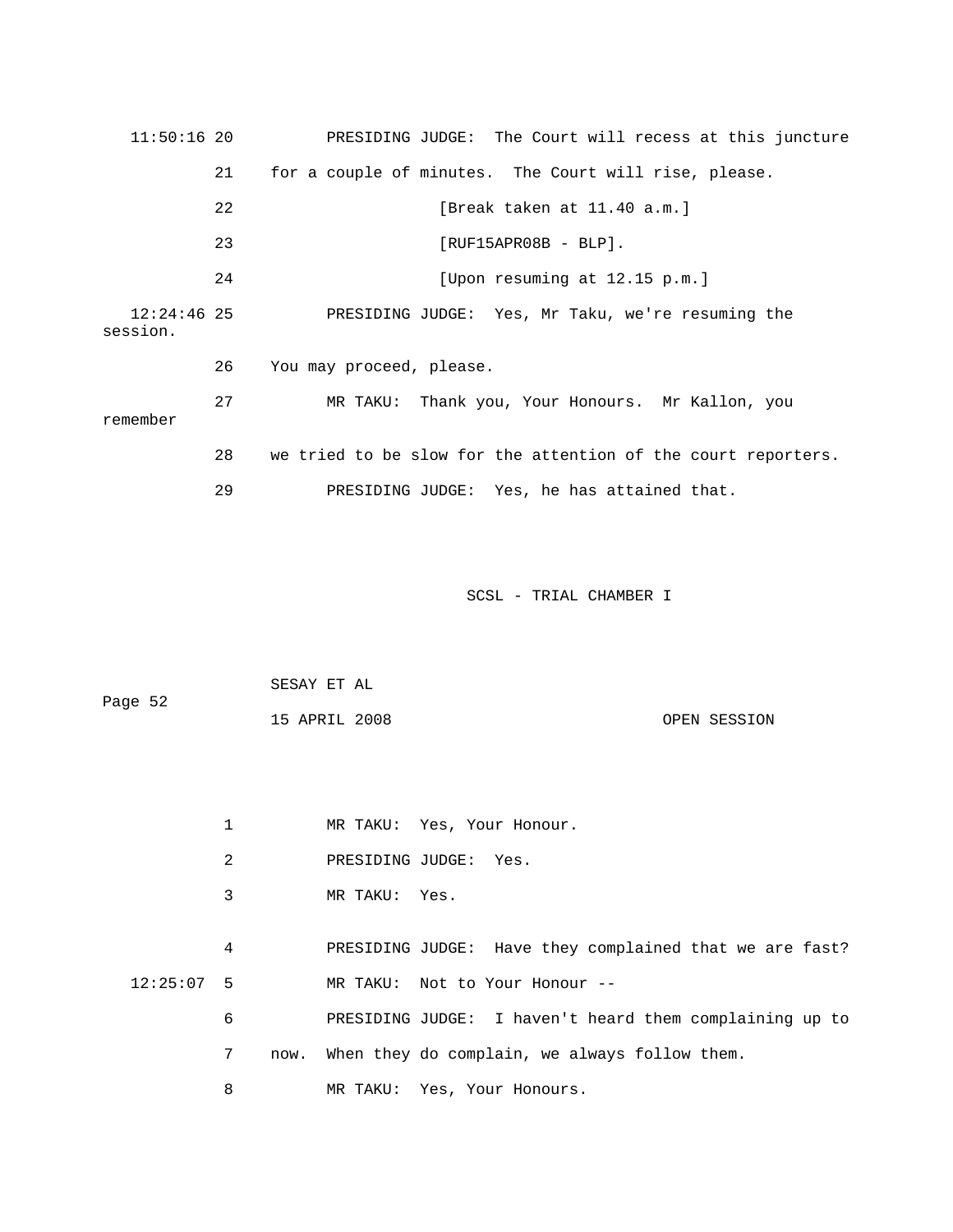9 PRESIDING JUDGE: I think they are not yet complaining, 12:25:22 10 so -- 12 PRESIDING JUDGE: I'm sure we're doing fine with the 13 you know, that we are keeping. 14 MR TAKU: Thank you, Your Honours. 16 MR TAKU: 17 Q. Mr Kallon, before we went on break, I heard you saying 19 directly to you, you felt threatened. Why did you feel 12:25:48 20 threatened? 21 A. Mr Taku, the content of the letter, I, who were waiting 22 the 17th day to start the disarmament, then, out of sudden I , disarm 26 Foday Sankoh capable of doing to its own RUF officials. He did 27 that to Rashid Mansaray and others. 11 MR TAKU: Okay, Your Honours. pace, 12:25:30 15 PRESIDING JUDGE: Yes. that 18 when you received that message from the leader, addressed for 23 receive letter on the 16th stopping me completely not to 24 and then the contents say anything goes wrong, I will be 12:26:30 25 responsible. So it make me extra scared and I know what 28 JUDGE BOUTET: So what do you mean? 29 MR TAKU: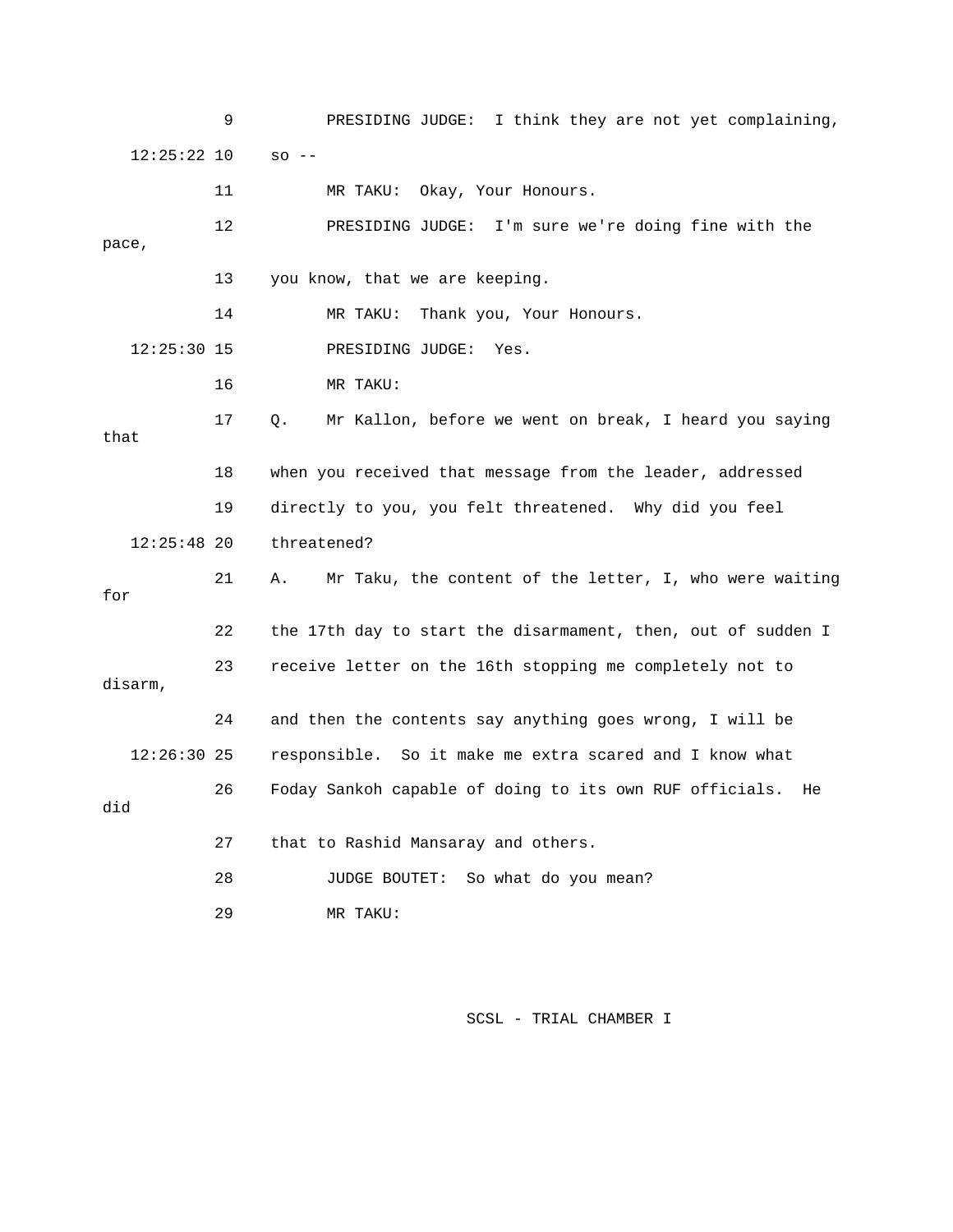| Page 53 | SESAY ET AL   |              |
|---------|---------------|--------------|
|         | 15 APRIL 2008 | OPEN SESSION |

|                      | 1  | What do you mean?<br>Q.                                       |
|----------------------|----|---------------------------------------------------------------|
| program,             | 2  | My Lord, if I was to force myself to carry on any<br>Α.       |
|                      | 3  | minus what Sankoh stop me not to do, I'm sure what he did to  |
|                      | 4  | Rashid Sandy and others he should have done the same to me.   |
| 12:27:00<br>to       | 5. | What did he do to them? That's what his Lordship wants<br>Q.  |
|                      | 6  | know?                                                         |
|                      | 7  | He executed them.<br>Α.                                       |
| like                 | 8  | JUDGE BOUTET: But that was in 1991, 1992, something           |
|                      | 9  | that?                                                         |
| $12:27:10$ 10        |    | THE WITNESS: But he is the same leader of the RUF,            |
|                      | 11 | My Lord.                                                      |
| to                   | 12 | JUDGE BOUTET: So are you suggesting that he continued         |
|                      | 13 | do that throughout, in the RUF, from '91 until '99 and 2000?  |
|                      | 14 | THE WITNESS: Yes, My Lord. I see what he did to Sam           |
| $12:27:29$ 15<br>law |    | Bockarie in the days of Zogoda for implementing its own RUF   |
| Sam                  | 16 | that no soldier should rape. A soldier rape at Matru Jong,    |
| Council,             | 17 | Bockarie executed that soldier. If it was not the War         |
| these                | 18 | Sam Bockarie was supposed to be killed by Foday Sankoh.<br>So |
|                      | 19 | are the examples I thought of, I consider myself to restrain  |
| 12:28:0220           |    | myself.                                                       |
|                      | 21 | MR TAKU:                                                      |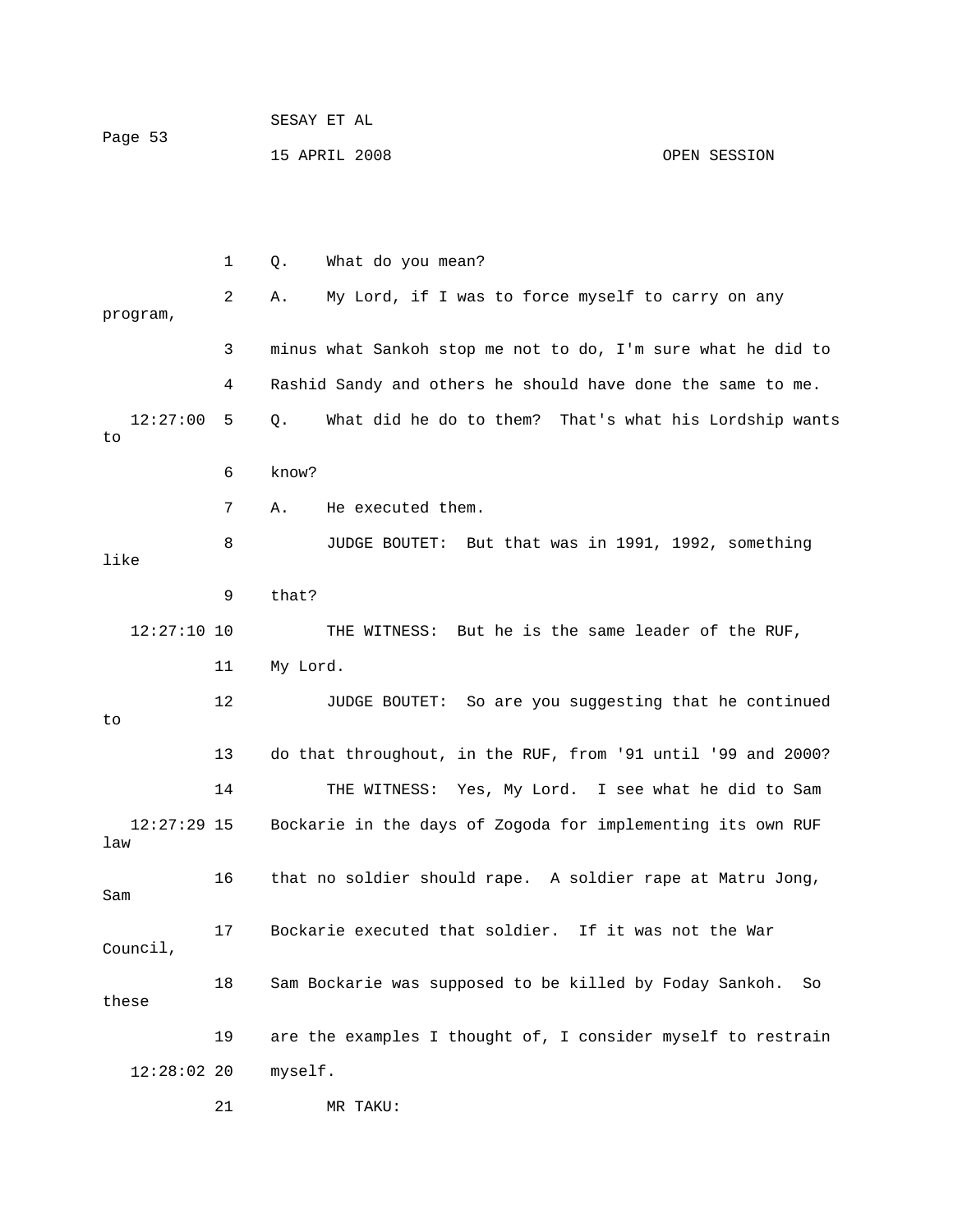|         |               | 22 | Yes. Before we proceed further, you also told the Court<br>0. |
|---------|---------------|----|---------------------------------------------------------------|
|         |               | 23 | that Sam -- Foday Sankoh was in control of the disarmament    |
| qo      |               | 24 | process. Indeed, he went physically to the field and gave the |
|         | $12:28:30$ 25 |    | ahead and, now, have a look at this Exhibit 33 again.         |
|         |               | 26 | Your Honours, I'm giving to him now pages 0008885, from the   |
| dated   |               | 27 | leader to Survivor, info Sparrow, dated 12/1/2000; 0008886    |
| please, |               | 28 | 14 January 2000; 00008884. Can you -- Court management,       |
|         |               | 29 | these are Court exhibits, sir, Exhibit 33. Please give it to  |

|         | SESAY ET AL   |  |              |
|---------|---------------|--|--------------|
| Page 54 |               |  |              |
|         | 15 APRIL 2008 |  | OPEN SESSION |

| who           | $1 \quad$      | him. And if you recall any alias, you tell Their Lordships     |
|---------------|----------------|----------------------------------------------------------------|
|               | $\overline{2}$ | the person is, so that we don't waste a lot of time. Now, the  |
|               | 3              | first letter, do you see that Sparrow -- info Sparrow, what is |
|               | 4              | the date on that, please, and what is the number?              |
| $12:30:20$ 5  |                | The number here is 8885. The letter from the leader to<br>A.   |
|               | 6              | Survivor, info sparrow. Survivor was Mr Sesay; Sparrow was     |
|               | 7              | Morris Kallon. The subject matter was instruction, the date    |
|               | 8              | 12/1/2000.                                                     |
|               | 9              | Can you read it, please? It's not very long.<br>$\circ$ .      |
| $12:30:49$ 10 |                | "Be informed that the first commander and the military<br>Α.   |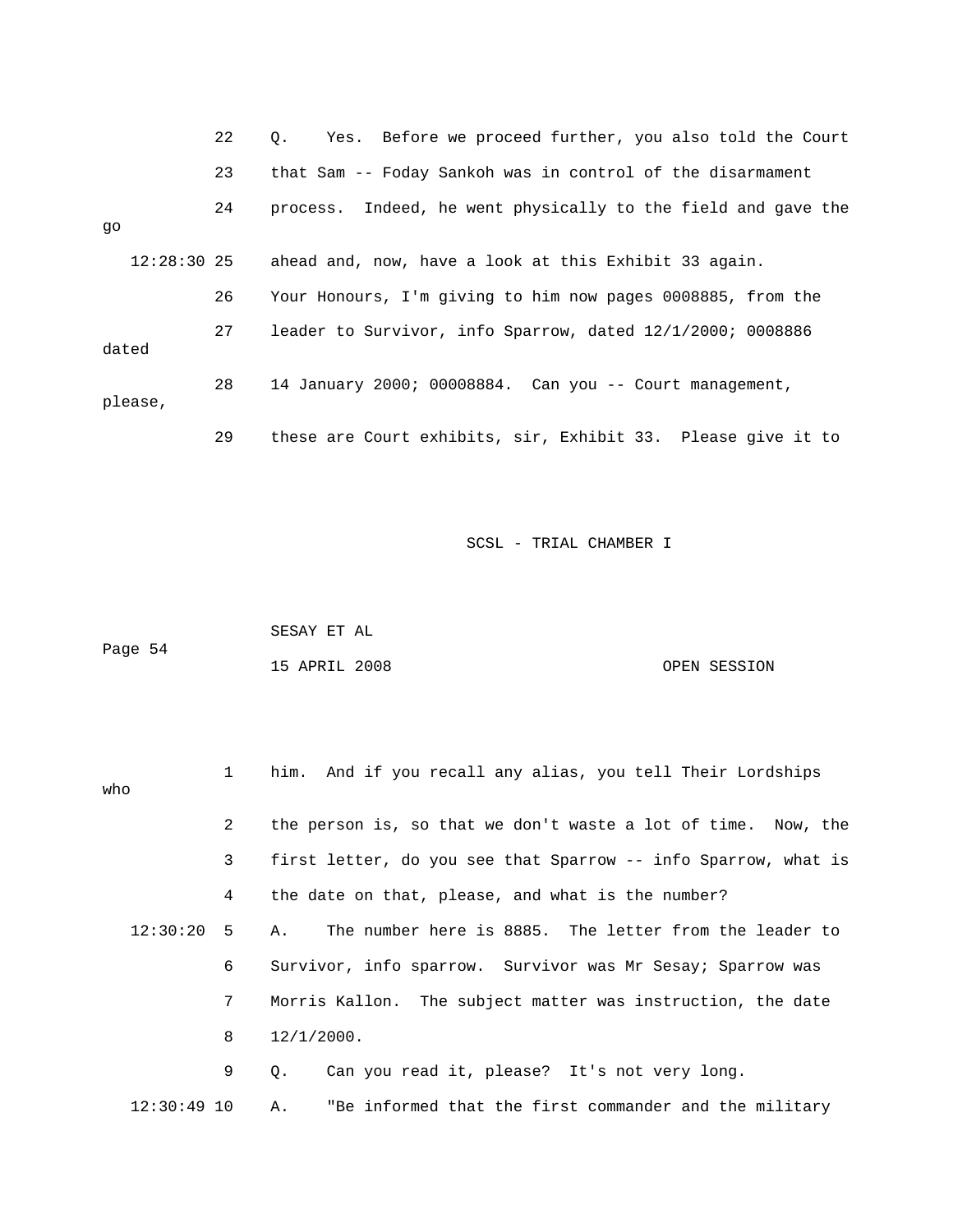| to                      | 11 | observer will be proceeding to Magburaka and Makeni on visit      |
|-------------------------|----|-------------------------------------------------------------------|
|                         | 12 | the Kenyan battalion as well as proposed DDR program.<br>Said     |
|                         | 13 | delegate will depart Freetown 0830 hour on 13/1/2000 using UN     |
|                         | 14 | helicopter. Team will land in Magburaka and then drive to         |
| $12:31:26$ 15<br>above, |    | Makeni, use six vehicles and will return same day with the        |
|                         | 16 | you are hereby to grant them free -- you are hereby to grant      |
|                         | 17 | them" $--$                                                        |
|                         | 18 | JUDGE BOUTET: "Permission."                                       |
|                         | 19 | "Permission." Thank you, My Lord.<br>THE WITNESS:                 |
| $12:31:49$ 20           |    | MR TAKU:                                                          |
|                         | 21 | Move to the next one, sir.<br>Q.<br>Yes.                          |
|                         | 22 | 8884 from the leader to (break) Issa. Subject:<br>Α.              |
|                         | 23 | Instruction. Date -- date 11/01/2000.<br>Subject:<br>Instruction. |
| arms                    | 24 | "You are hereby to instruct Colonel Komba to hand over all        |
| $12:32:25$ 25<br>shall  |    | collected from the UN beginian contingent back to them and        |
| their                   | 26 | grant them free passage to pass through -- to pass through        |
| met                     | 27 | The UN Ambassador, Mr Francis Okelo, has<br>end to Port Loko.     |
| to                      | 28 | with me this morning on the issue and everything has been laid    |
|                         | 29 | They will come with officials letter in respect of the<br>rest.   |

SESAY ET AL

Page 55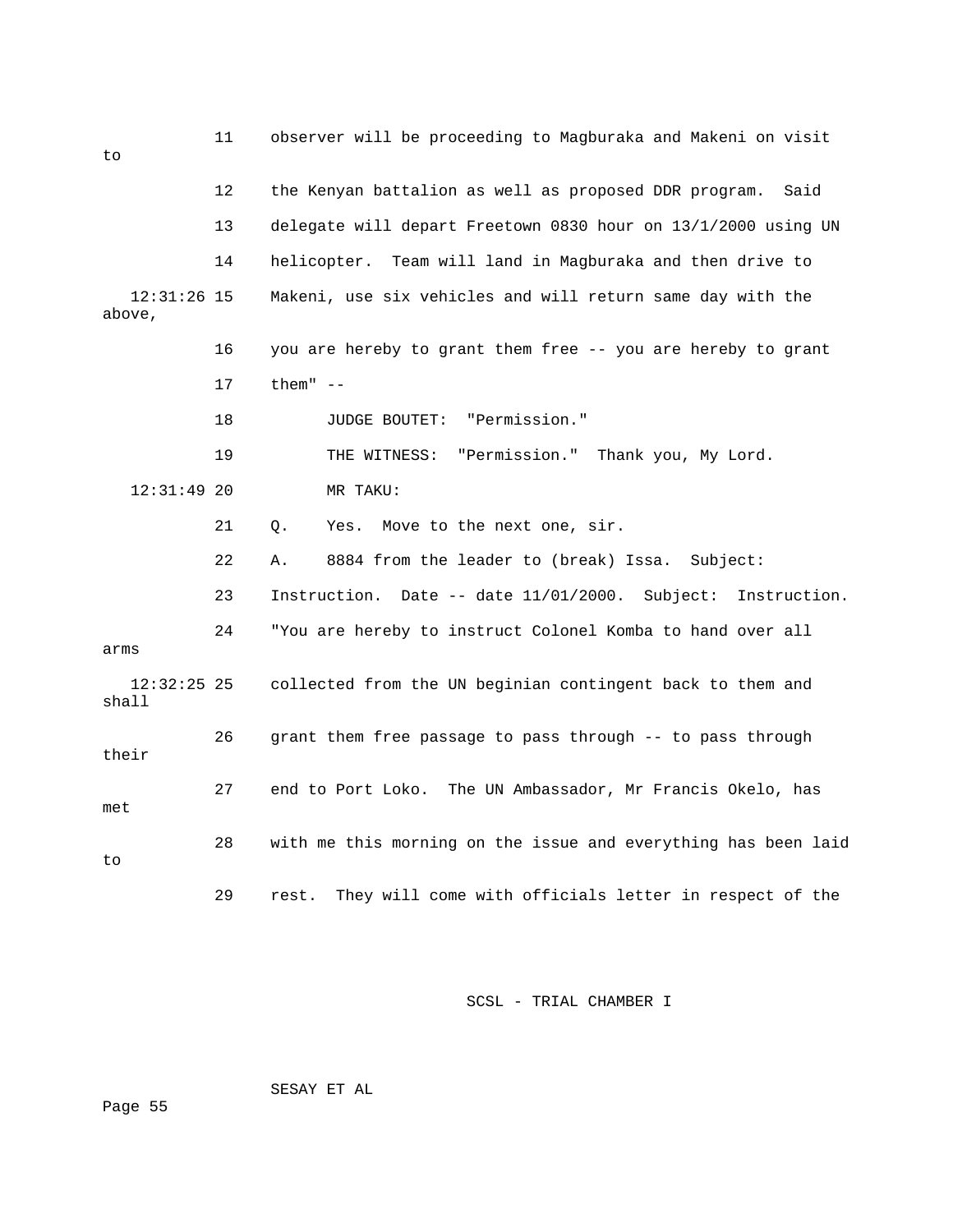15 APRIL 2008 OPEN SESSION

|                        | $\mathbf 1$ | Though -- and this Colonel Komba should go by it<br>issue.     |
|------------------------|-------------|----------------------------------------------------------------|
|                        | 2           | accordingly. Let them hand over all that we are taking from    |
|                        | 3           | them. Firm regard".                                            |
|                        | 4           | Yes, move to the next one, sir.<br>Q.                          |
| 12:33:24               | 5           | 8886, from the leader to Shining Star. Shining star was<br>Α.  |
|                        | 6           | Komba Gbundema, dated 14/1/2000. Subject: Directive.<br>"By my |
|                        | 7           | directive you are to go along with all armament and other      |
|                        | 8           | equipment seized to Baimoi for onward delivering to UNAMSIL    |
| to                     | 9           | beginian contingent. You should also grant them free passage   |
| $12:33:56$ 10<br>Loko. |             | pass through with all armament to their destination, Port      |
|                        | 11          | You are also to remove all road blocks within your area of     |
|                        | 12          | operation to ensure free movement of" --                       |
|                        | 13          | <b>JUDGE BOUTET:</b><br>"Pedestrians."                         |
|                        | 14          | THE WITNESS:<br>Sir?                                           |
| $12:34:20$ 15          |             | "Pedestrian."<br><b>JUDGE BOUTET:</b>                          |
|                        | 16          | "Pedestrian vehicles traffics" --<br>THE WITNESS:              |
|                        | 17          | "Traffickers."<br>JUDGE BOUTET:                                |
| to                     | 18          | "Traffickers and even to help aid workers<br>THE WITNESS:      |
|                        | 19          | be successful in their operation. You are also to arrange,     |
| $12:34:34$ 20          |             | organise, and prepare your men for disarmament ranging from    |
|                        | 21          | Kambia onward to Port Loko."                                   |
|                        | 22          | MR TAKU:                                                       |
|                        | 23          | Now, Mr Kallon, who was -- what position did Komba<br>Q.       |

Gbundema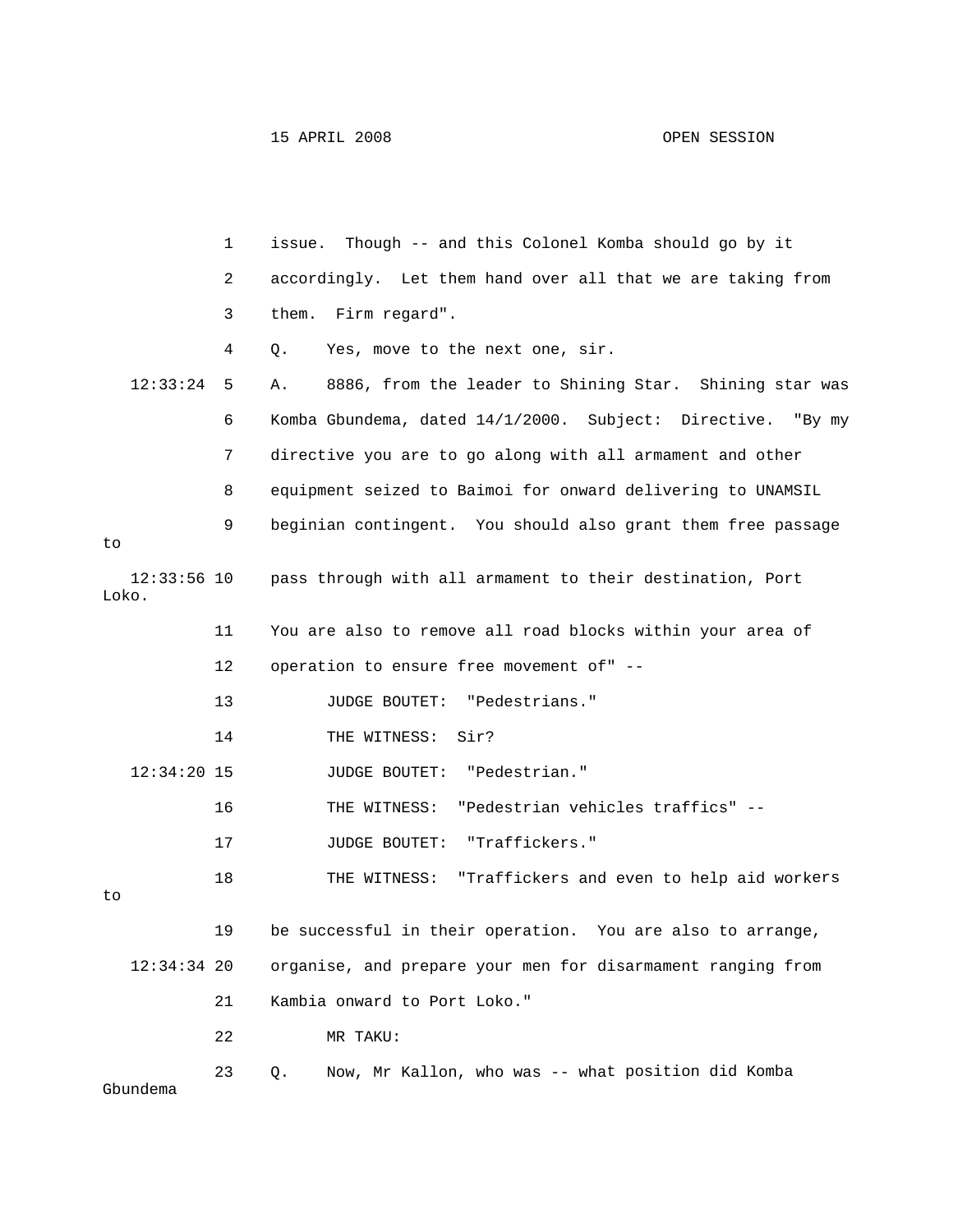|               | 24 | hold at this point in time?                                    |
|---------------|----|----------------------------------------------------------------|
| $12:34:53$ 25 |    | At this point in time Komba Gbundema was the brigade<br>Α.     |
| his           | 26 | commander, RUF brigade commander, based in Kambia, which is    |
| District.     | 27 | headquarters at Kamakwie. But Kamakwie is in Bombali           |
|               | 28 | Can you situate this area from which the said -- can you<br>О. |
| this          | 29 | situate to the Court this area from which he say he seized     |

| Page 56 | SESAY ET AL   |  |              |
|---------|---------------|--|--------------|
|         | 15 APRIL 2008 |  | OPEN SESSION |

|             |               | $\mathbf{1}$ | material from the beginian UNAMSIL forces?                    |
|-------------|---------------|--------------|---------------------------------------------------------------|
| From        |               | 2            | Yeah. This was towards Port Loko, Baimoi Junction.<br>Α.      |
|             |               | 3            | Kambia to Port Loko, there you see this Baimoi Junction. That |
| the         |               | 4            | was the area indicated on this document for him to carry all  |
|             | $12:35:49$ 5  |              | weapon he seized from the UNAMSIL and to prove -- to prove to |
| instruction |               | 6            | you, on the 11th of the same month, Sankoh sent this          |
| do          |               | 7            | through Sesay. Sesay sent this instruction to Komba. Komba    |
|             |               | 8            | not hear that instruction. That's why on the 14th Sankoh sent |
| Sankoh      |               | 9            | the same instruction directly to him, Komba, to prove that    |
|             | $12:36:23$ 10 |              | -- he can tell officer do this. While you are doing it he can |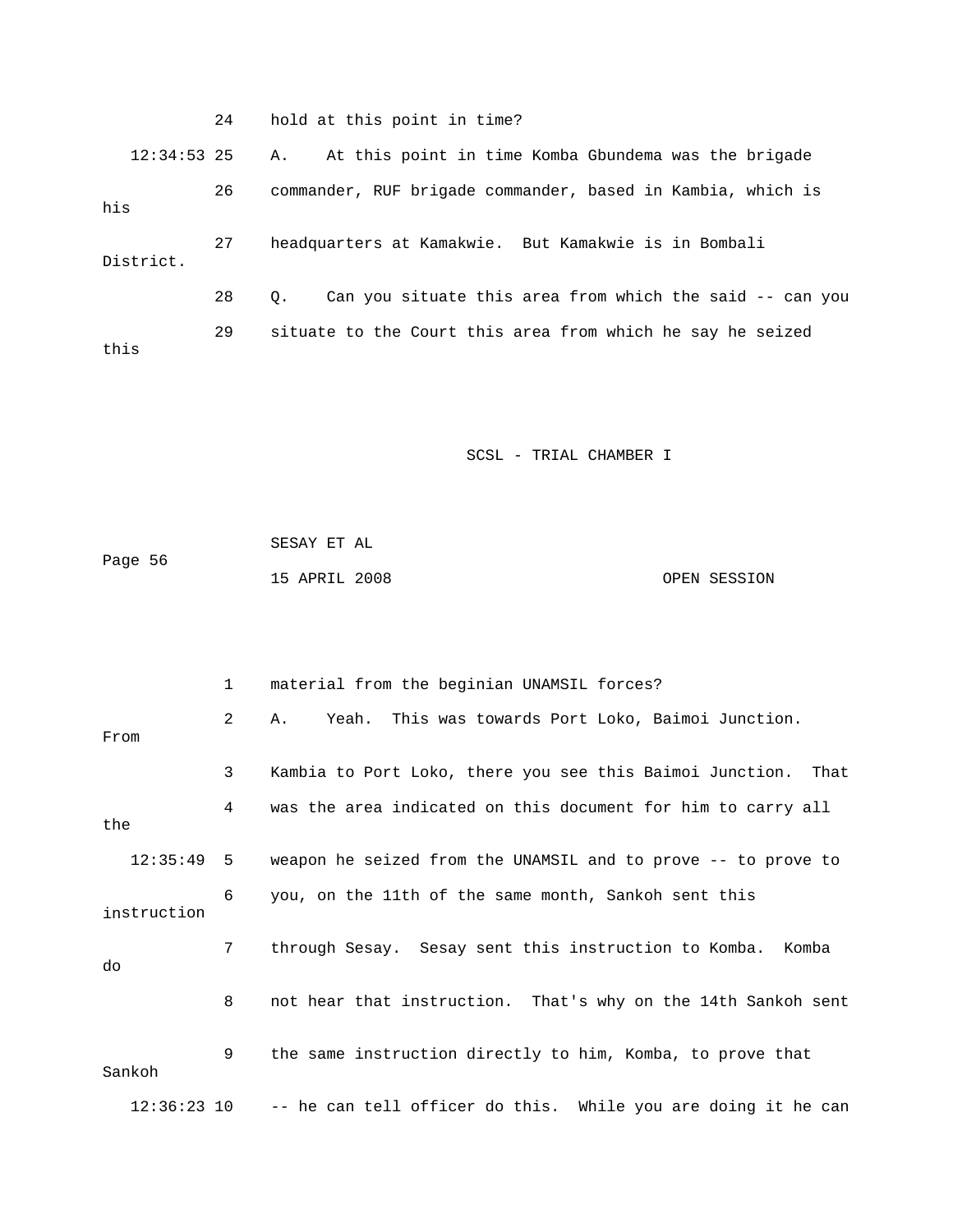11 move on your back again. He instruct another -- the same officer 12 that he -- he asked you to instruct, tell him that: Do not 12:36:44 15 Sesay to instruct Komba to hand over this weapon, Komba failed 17 the exact direction where he to go and hand over this weapon 12:37:02 20 instruction from Sesay Komba didn't do it? Is it in the 21 somewhere or you know this? 22 THE WITNESS: I know this, sir. 24 MR TAKU: Q. So what sort of a commander was he, Komba? You hear from 26 he disobeying Issa Sesay. What sort of man was he, please? 27 A. If I can just strike your mind little bit before coming 29 Q. Yes, go ahead. 13 listen to what -- that instruction. Only listen to me. That is 14 the reasoning of this type of message. On the level he sent to to 16 do it, there on the 14th. He instructing him now and giving him at 18 Baimoi Junction. 19 JUDGE BOUTET: Now, why do you say that on the first message 23 JUDGE BOUTET: Okay.  $12:37:13$  25 28 back to this subject, sir.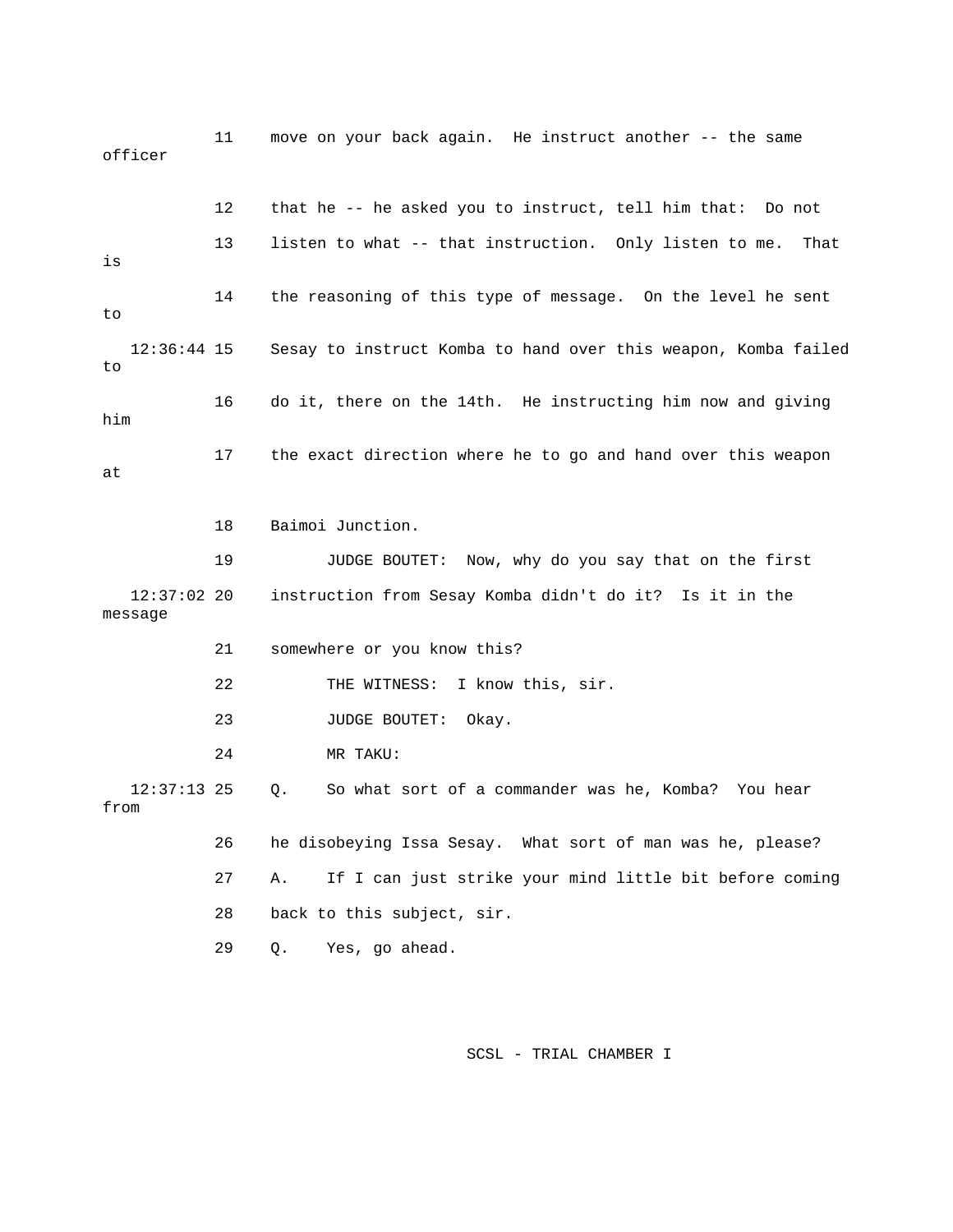| Page 57 | SESAY ET AL   |              |
|---------|---------------|--------------|
|         | 15 APRIL 2008 | OPEN SESSION |

| Western              | 1  | Komba Gbundema have been all along with Superman in<br>Α.           |
|----------------------|----|---------------------------------------------------------------------|
|                      | 2  | Jungle, and we retreated again to Kono, Komba Gbundema was the      |
|                      | 3  | man who Superman organised the battalion called Red Lion            |
| Lion                 | 4  | Komba Gbundema has been operating with this Red<br>Battalion.       |
|                      |    |                                                                     |
| 12:37:46             | 5  | Battalion until when Superman break away from Kono in August,       |
|                      | 6  | joining Komba Gbundema, they were at the Kabala axis until          |
| sent                 | 7  | December we met again. And when we met it was Superman who          |
|                      | 8  | Komba Gbundema to that axis. Kamakwie, Kambia, Port Loko, I         |
| not                  | 9  | mean, axis. So he felt his commanding officer was Superman          |
| $12:38:11$ 10        |    | Issa all along, and he was one of the officers join Superman,       |
|                      | 11 | they launch their attack on Sesay in Makeni.                        |
| on                   | 12 | Now, just to clear that: When they launched the attack<br>$\circ$ . |
|                      | 13 | Issa Sesay, on which side were you?                                 |
|                      | 14 | I was with Mr Sesay but I was not present on the ground<br>Α.       |
| $12:38:30$ 15        |    | when the attack took place.                                         |
|                      | 16 | Now, back to 17 April -- no, 17 April 19 --<br>Q.                   |
|                      | 17 | 2000.<br>Α.                                                         |
|                      | 18 | -- 2000, please. Yes. On that day, 17th, you say you<br>Q.          |
| Makump?              | 19 | didn't go back to Poraj. Did you go to the DDR centre at            |
| $12:39:03$ 20<br>did |    | No, My Lord. From the 16th, I received that letter, I<br>Α.         |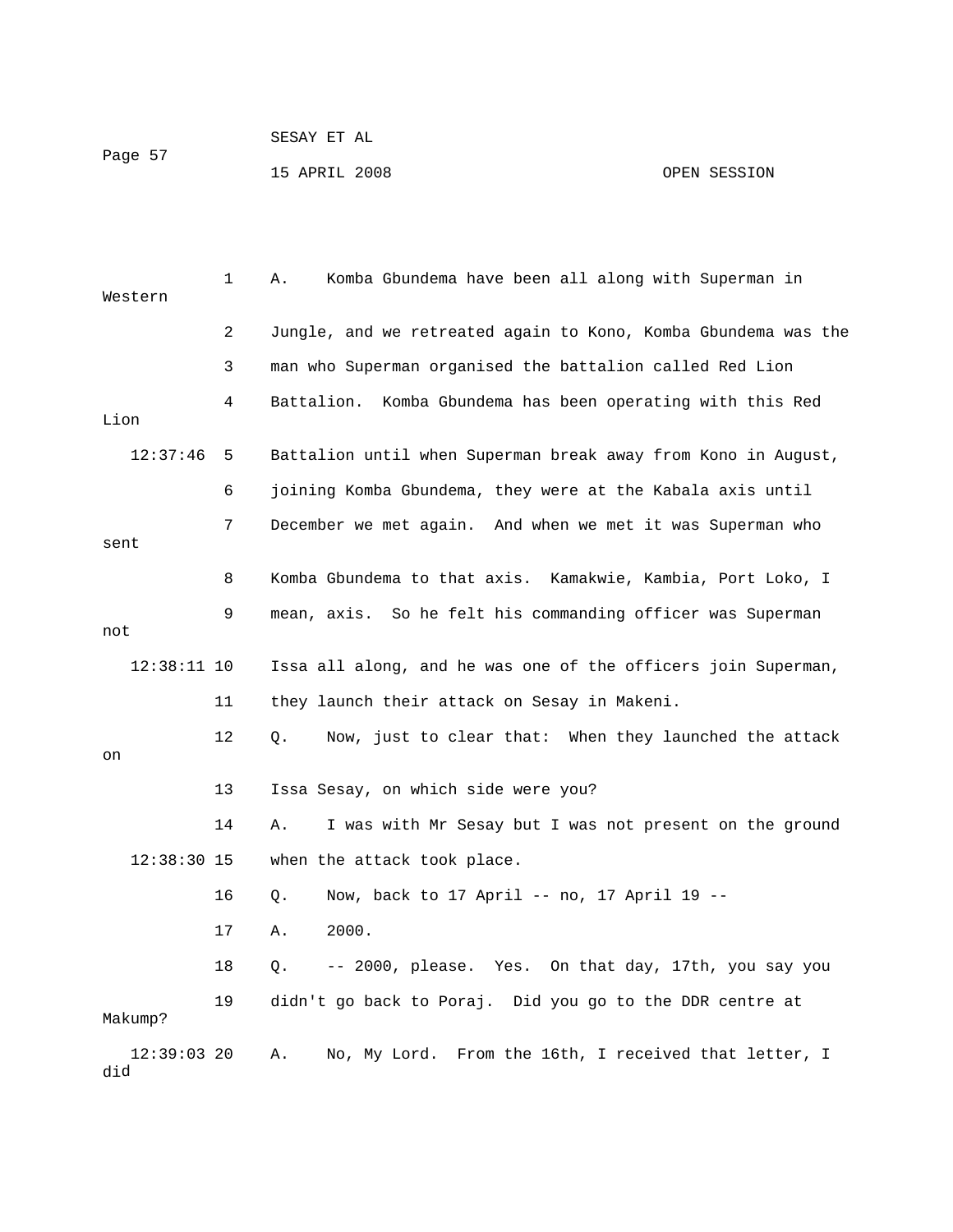| nightclub     | 21 | not even make use of myself again to even check on my          |
|---------------|----|----------------------------------------------------------------|
|               | 22 | in Makeni until 26 April. I went to Makeni. While at my        |
| Freetown      | 23 | nightclub, Colonel Kailondo came. He say he just from          |
|               | 24 | and as he says he's from Freetown, I started offering him free |
| $12:39:40$ 25 |    | room to drink. After he got -- he begin get tipsy, he told me  |
| stay          | 26 | that Sankoh has warned him -- I mean, told him to warn me to   |
| that          | 27 | off on all activities of RUF within his own area of control,   |
| why           | 28 | is Makeni. For this reason, because we are friends, that's     |
|               | 29 | he advised me personally. So myself as he told me this --      |

| Page 58 | SESAY ET AL   |              |
|---------|---------------|--------------|
|         | 15 APRIL 2008 | OPEN SESSION |

|                     | 1 | PRESIDING JUDGE: Who is this?                                |
|---------------------|---|--------------------------------------------------------------|
|                     | 2 | THE WITNESS: Komba -- I mean Kailondo, My Lord. As he        |
|                     | 3 | told me this I quickly get inside my Benz car and go back to |
| along.              | 4 | Magburaka because Magburaka was my own personal base all     |
| $12:40:25$ 5<br>You |   | JUDGE BOUTET: I just want to make sure I understand.         |
|                     | 6 | had received a message from Sankoh yourself.                 |
|                     | 7 | THE WITNESS: Yes, sir, in Magburaka.                         |
|                     | 8 | JUDGE BOUTET: And it was directed to you?                    |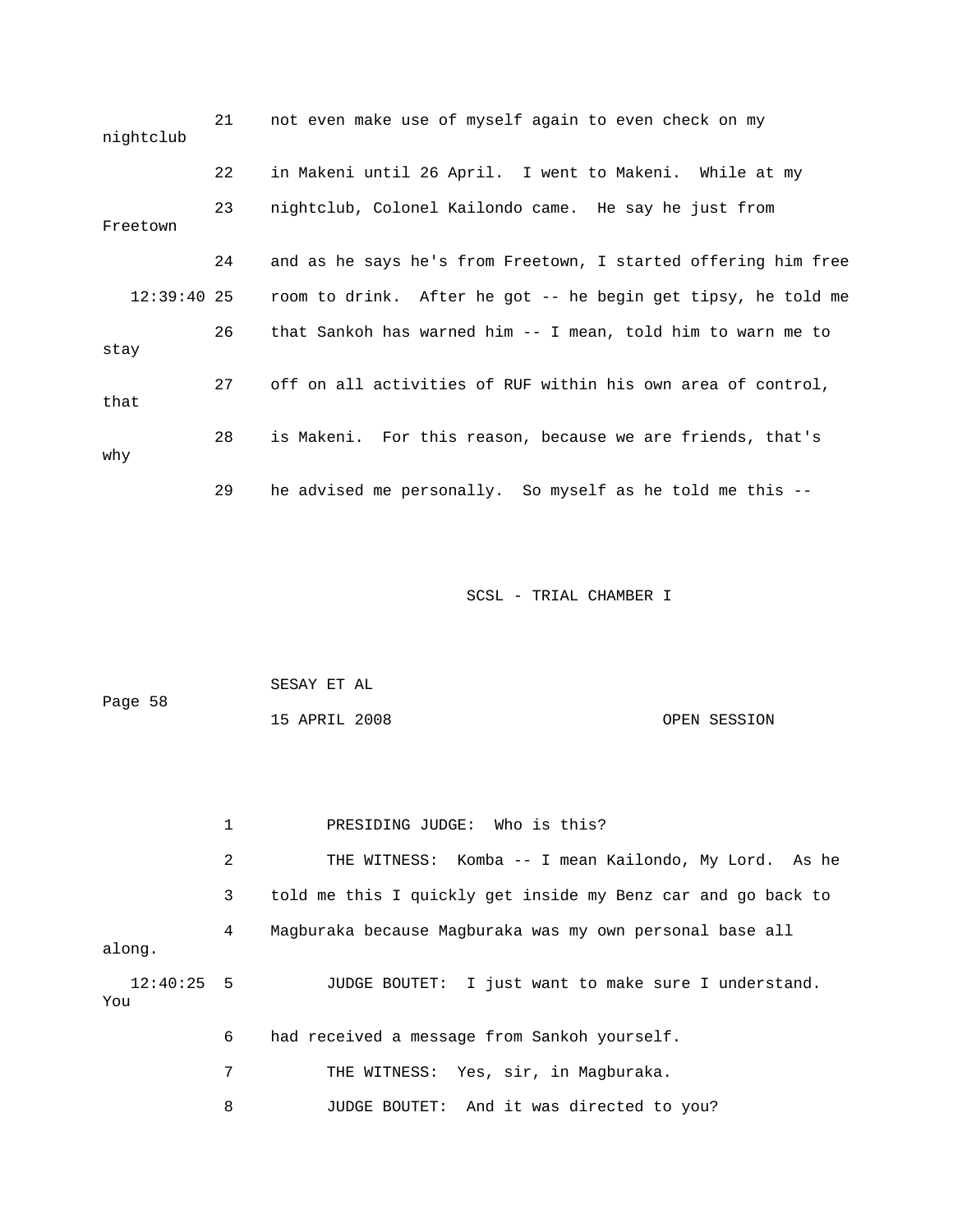|               | 9  | THE WITNESS: Yes, sir, in Magburaka.                  |
|---------------|----|-------------------------------------------------------|
| $12:40:35$ 10 |    | In Magburaka?<br>JUDGE BOUTET:                        |
|               | 11 | THE WITNESS:<br>Yes, sir.                             |
|               | 12 | JUDGE BOUTET: And he was telling you not to engage in |
| any           |    |                                                       |
|               | 13 | disarmament on the 17th?                              |
|               | 14 | THE WITNESS: Yes, sir.                                |
| $12:40:44$ 15 |    | JUDGE BOUTET: But you never received any other        |
|               | 16 | instructions after that from Sankoh?                  |
|               | 17 | THE WITNESS: Not at all.                              |
|               | 18 | JUDGE BOUTET: But you did have this conversation with |
|               | 19 | Kailondo in your bar in Makeni?                       |
| $12:40:53$ 20 |    | THE WITNESS: Yes, sir.                                |
|               | 21 | JUDGE BOUTET: And in that bar Kailondo tells you what |
|               | 22 | again?                                                |
|               | 23 | Kailondo said he just from Freetown.<br>THE WITNESS:  |
|               | 24 | JUDGE BOUTET:<br>Yes.                                 |
| $12:41:01$ 25 |    | THE WITNESS: And Sankoh say I should stay off of all  |
|               | 26 | activity in his own area of responsibility.           |
|               | 27 | PRESIDING JUDGE: In his, Kailondo's area of           |
|               | 28 | responsibility?                                       |
|               | 29 | THE WITNESS:<br>Yes, My Lord.                         |

 SESAY ET AL Page 59

15 APRIL 2008 CPEN SESSION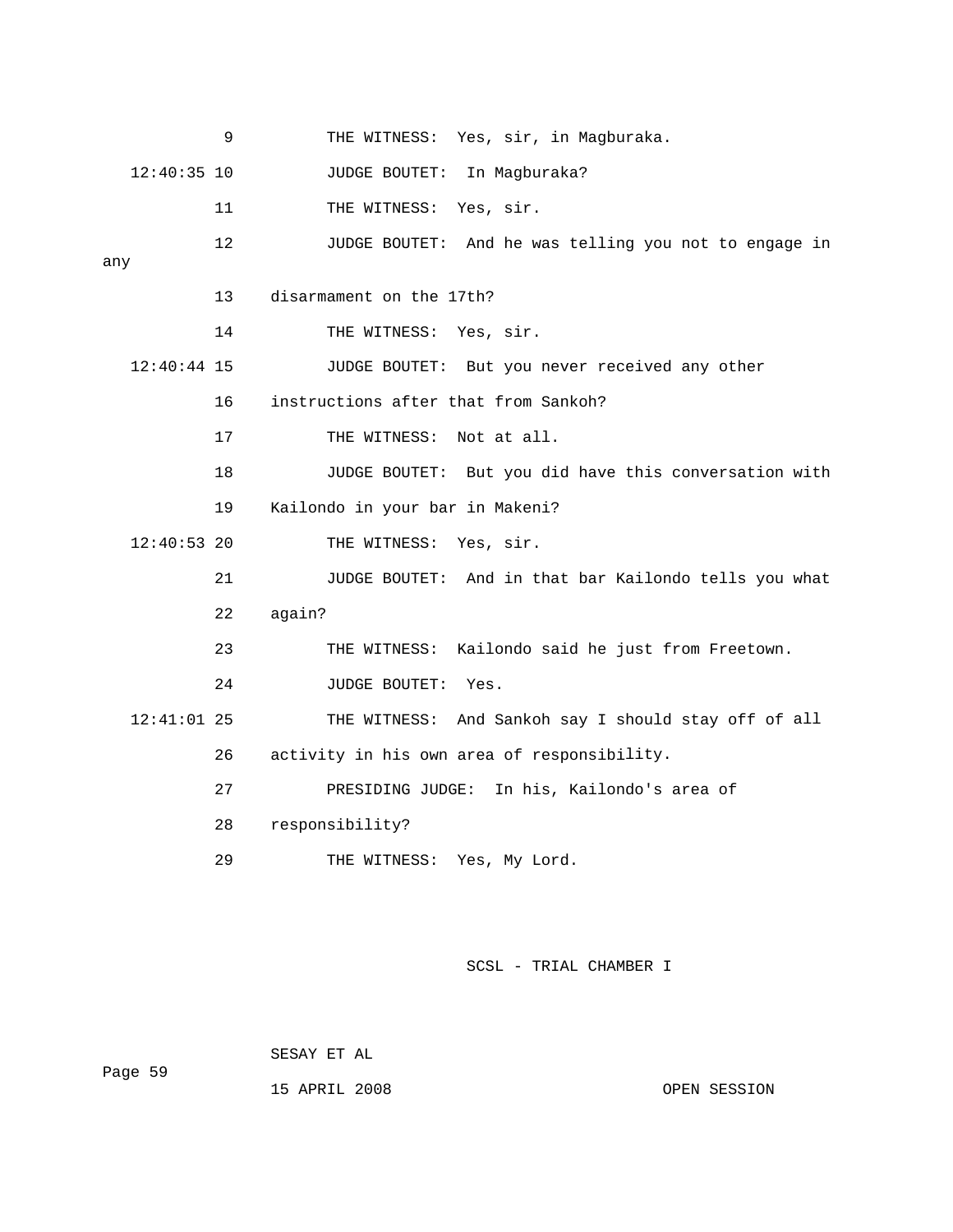|               | 1  | PRESIDING JUDGE:<br>Yes.                                       |
|---------------|----|----------------------------------------------------------------|
|               | 2  | But that was Makeni and its environs.<br>THE WITNESS:<br>So    |
| to            | 3  | immediately he told me this I got in my car and returned back  |
|               | 4  | Magburaka.                                                     |
| 12:41:29      | 5  | MR TAKU:                                                       |
| did           | 6  | When you heard Kailondo telling you this, what position<br>Q.  |
|               | 7  | Kailondo hold in Makeni at the time?                           |
| commander.    | 8  | At that very time Kailondo was the Makeni ground<br>Α.         |
|               | 9  | In fact, we were calling him the regional commander of RUF for |
| $12:41:54$ 10 |    | Northern Region headquarters.                                  |
| before        | 11 | Now, how did you feel at the time he told you this<br>$Q$ .    |
|               | 12 | you got this; how did you feel when you heard him say this?    |
|               | 13 | He just remind me on the 16 letter, threatening letter I<br>Α. |
| plot          | 14 | received from Corporal Sankoh, that still, there is a still    |
| $12:42:13$ 15 |    | going on against me.                                           |
|               | 16 | And now, when you got into your Benz car, what -- what<br>Q.   |
|               | 17 | colour was your Benz car, please?                              |
| colour,       | 18 | Actually, the Benz I was using, it was blue/black<br>Α.        |
|               | 19 | at this point in time, Mercedes Benz.                          |
| $12:42:50$ 20 |    | Now, when you went back to Magburaka on that 27 -- 27 or<br>Q. |
|               | 21 | 26?                                                            |
|               | 22 | 27.<br>Α.                                                      |
|               | 23 | 27?<br>Q.                                                      |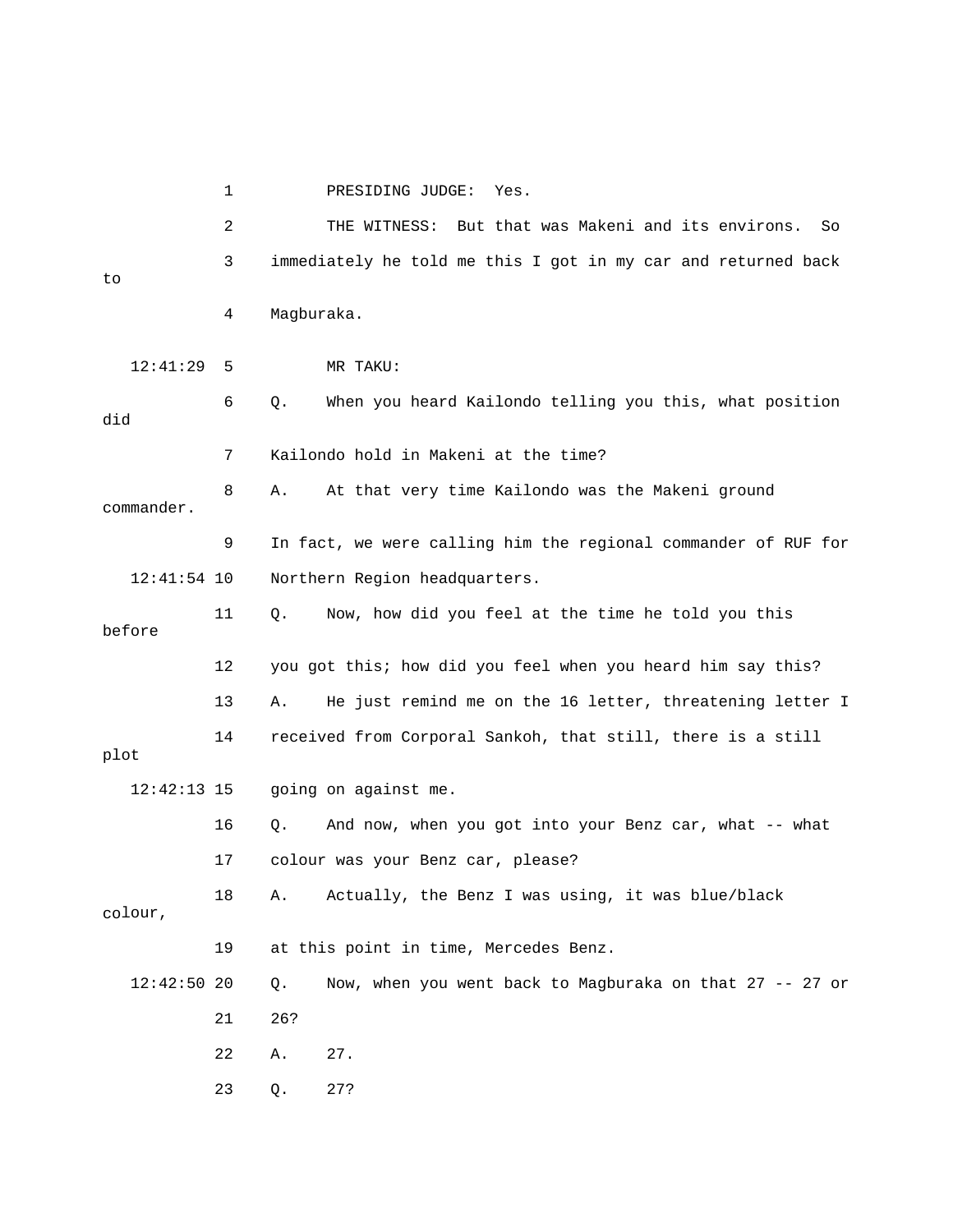|               | 24 | Α.        | 26.                                                       |
|---------------|----|-----------|-----------------------------------------------------------|
| $12:43:03$ 25 |    | $\circ$ . | Did you go to the DDR programme at Makump?                |
| side,         | 26 | А.        | No, I only passed through. The DDR camp was on the        |
| only          | 27 |           | right from Makeni to Magburaka, on the right-hand side. I |
|               | 28 |           | passed through the road, I get to Magburaka.              |
| why           | 29 | $\circ$ . | Now, tell Their Lordships -- now, did Kailondo tell you   |

| Page 60 | SESAY ET AL   |  |              |
|---------|---------------|--|--------------|
|         | 15 APRIL 2008 |  | OPEN SESSION |

|              | $\mathbf{1}$   | Sankoh wanted you to keep off activities in Makeni?           |
|--------------|----------------|---------------------------------------------------------------|
| that         | $\overline{a}$ | Mr Taku, as a reasonable man, when Kailondo brought up<br>Α.  |
|              | 3              | idea that Sankoh say I should keep off from his own area of   |
| any          | 4              | responsibility, walie Bilai Karim, I do not further ask him   |
| $12:44:01$ 5 |                | other question again. I just thought it wise and remember the |
| because      | 6              | 16th message Sankoh sent to me and go back to Magburaka       |
| from         | $7^{\circ}$    | Sankoh knew that Magburaka was my own base. Before he came    |
|              | 8              | Lome I was based in Magburaka.                                |
| program?     | 9              | Now, is there a time that you stopped at the DDR<br>О.        |
|              |                | 12:44:30 10 If yes, when and why?                             |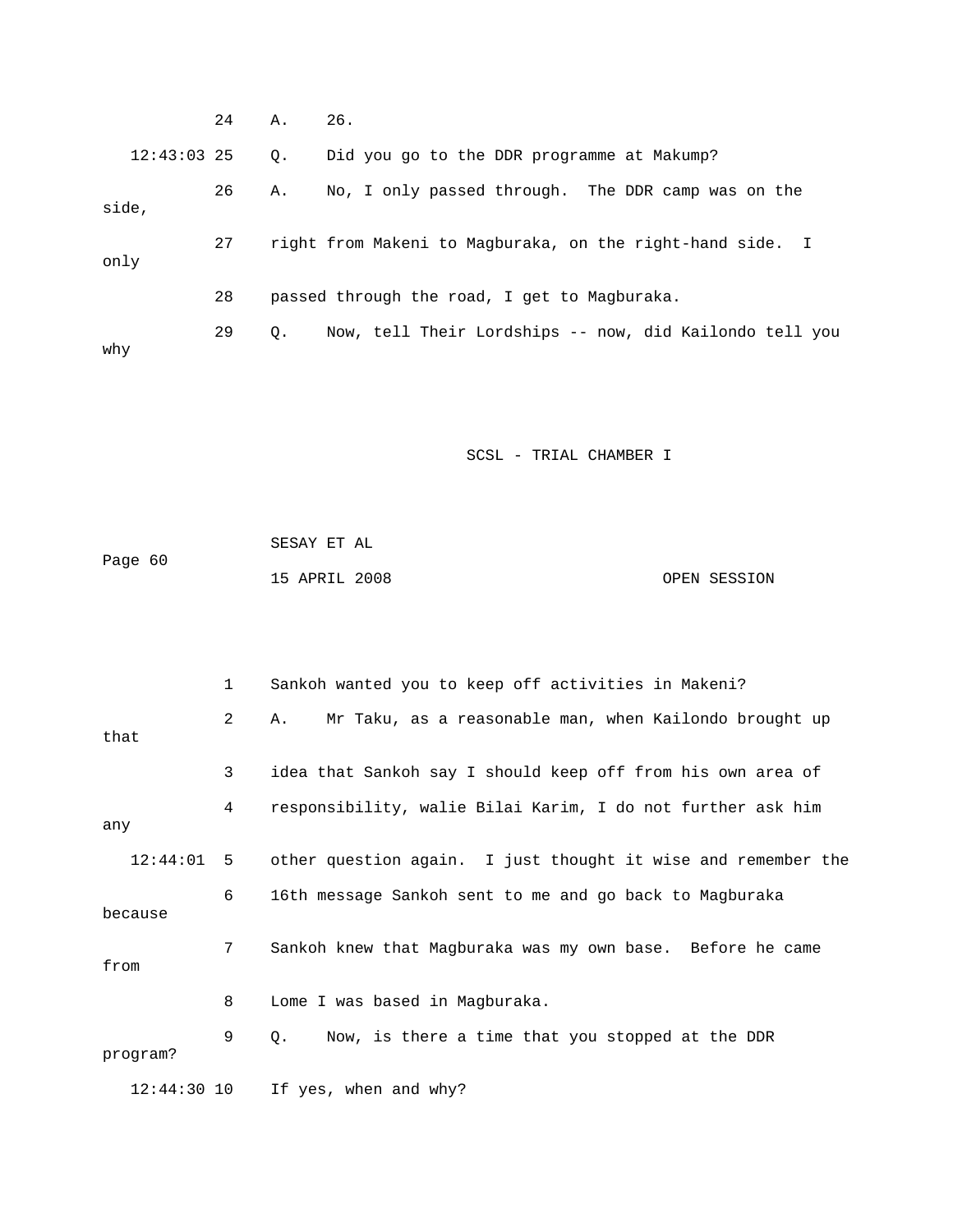|                      | 11 | Yes, sir. If I remember well, sir, on 30 April I have a<br>Α.    |
|----------------------|----|------------------------------------------------------------------|
| asked                | 12 | friend in Magburaka, he was also wanted to open a pub.<br>He     |
| him                  | 13 | me to lend him my musical set from my own pub.<br>Then I told    |
|                      | 14 | No guy, I said that you will make a loss the overnight<br>that:  |
| $12:44:59$ 15<br>who |    | customer, but for this reason I have an RUF officer in Makeni    |
| I                    | 16 | has a musical set, who testified before this trial, TF1-041.     |
|                      | 17 | came to him and asked him to allow me use his musical set.<br>We |
|                      | 18 | took that musical set from Makeni. We went, we played for the    |
| next                 | 19 | whole night at that of my friend pub. He open his pub.<br>The    |
| $12:45:29$ 20<br>at  |    | morning, on 1 May, I was bringing TF1-041 back and make a stop   |
|                      | 21 | the Makeni DDR camp at Makump to -- really, the intention I      |
|                      | 22 | stopped there for was to greet one of our party chairman, one    |
|                      | 23 | Mr Andrew Kanu, and the various RUFP party member that were      |
| were                 | 24 | working at that DDR centre, especially the women's wing who      |
| $12:46:06$ 25        |    | doing the cooking at the DDR camp. So I made a stop there.       |
|                      | 26 | Now, you made a stop there to greet your party chairman,<br>Q.   |
|                      | 27 | Mr Who?                                                          |
|                      | 28 | Mr Andrew Kanu and the RUF women's wing.<br>Α.                   |
|                      | 29 | What was -- what was he doing there?<br>Q.                       |

SESAY ET AL

Page 61

15 APRIL 2008 OPEN SESSION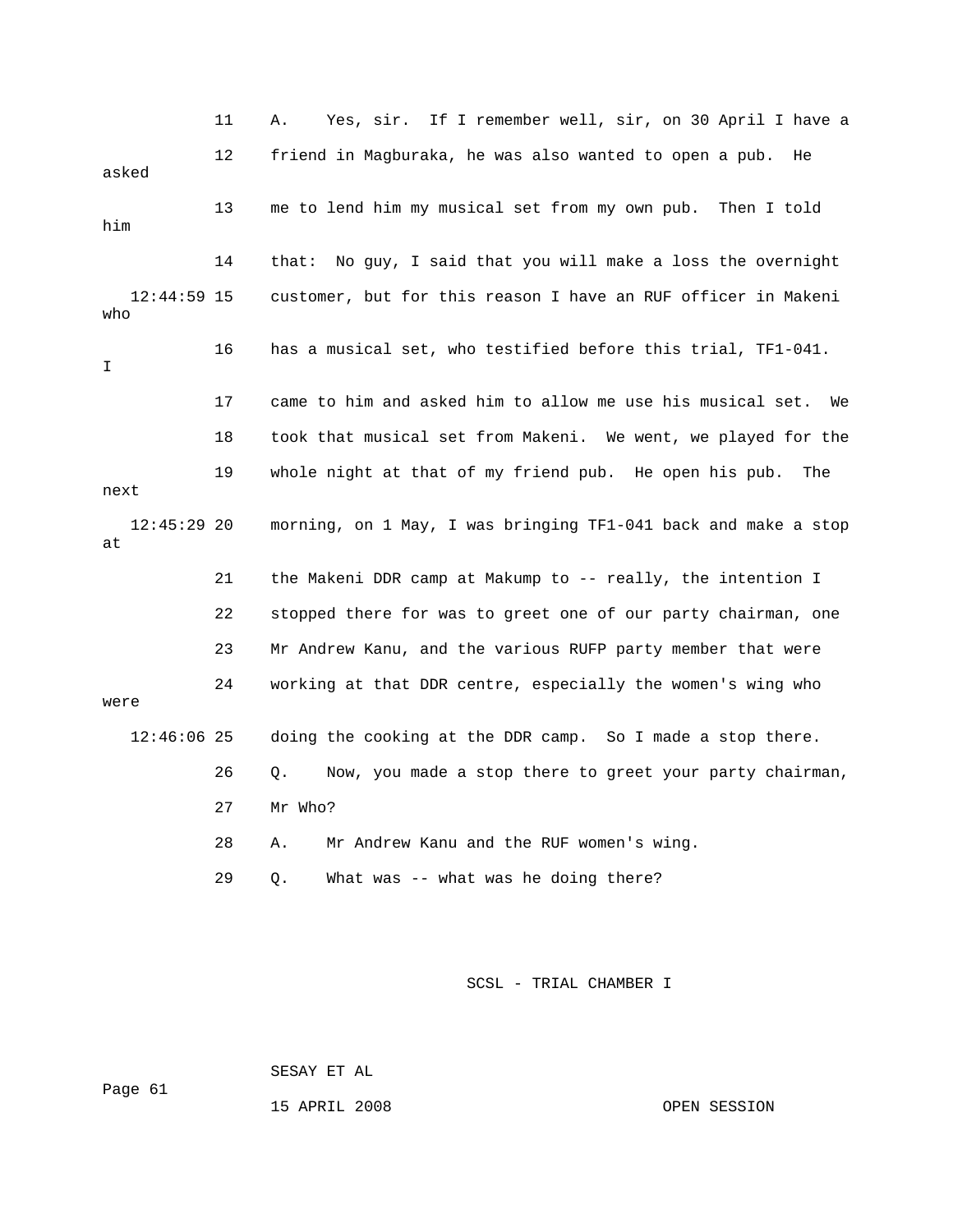1 A. At that time before he was now working with the NCDDR 2 at the same time he was party member of the RUF and, but before 3 that, when this DDR programme were starting, because of the 4 UNAMSIL who were carrying on this programme they were customers 6 Mammy Queens then, to be the cooker instead of taking cooker from 7 Freetown to Makeni, and they accepted and they employ most of 8 them to that. Even the -- how can I call that? The 9 who were building the camp itself, all those people were also recommended by me to the man -- the DFID guy who were carrying 11 the building in the camp. 12 Q. Why did you recommend these people? Who were they? 14 been suffering without money, so a project came to -- for them 12:47:37 15 receive their earning, so I just have to make that 17 Q. So when you stopped at that camp that -- that 1 May -- 18 time sir, of the day? 19 A. It was in the morning hour, around 9, 10. 9, 10 to 11. but 12:46:48 5 in my bar, I made a series of recommendation, especially the G5, carpenters 12:47:13 10 on 13 A. Please, sir, they were RUFP party member and we all have to 16 recommendation, so that they will start earning something. what I 12:48:01 20 can't be precise, but within that. 21 PRESIDING JUDGE: That is in the Makump DDR camp?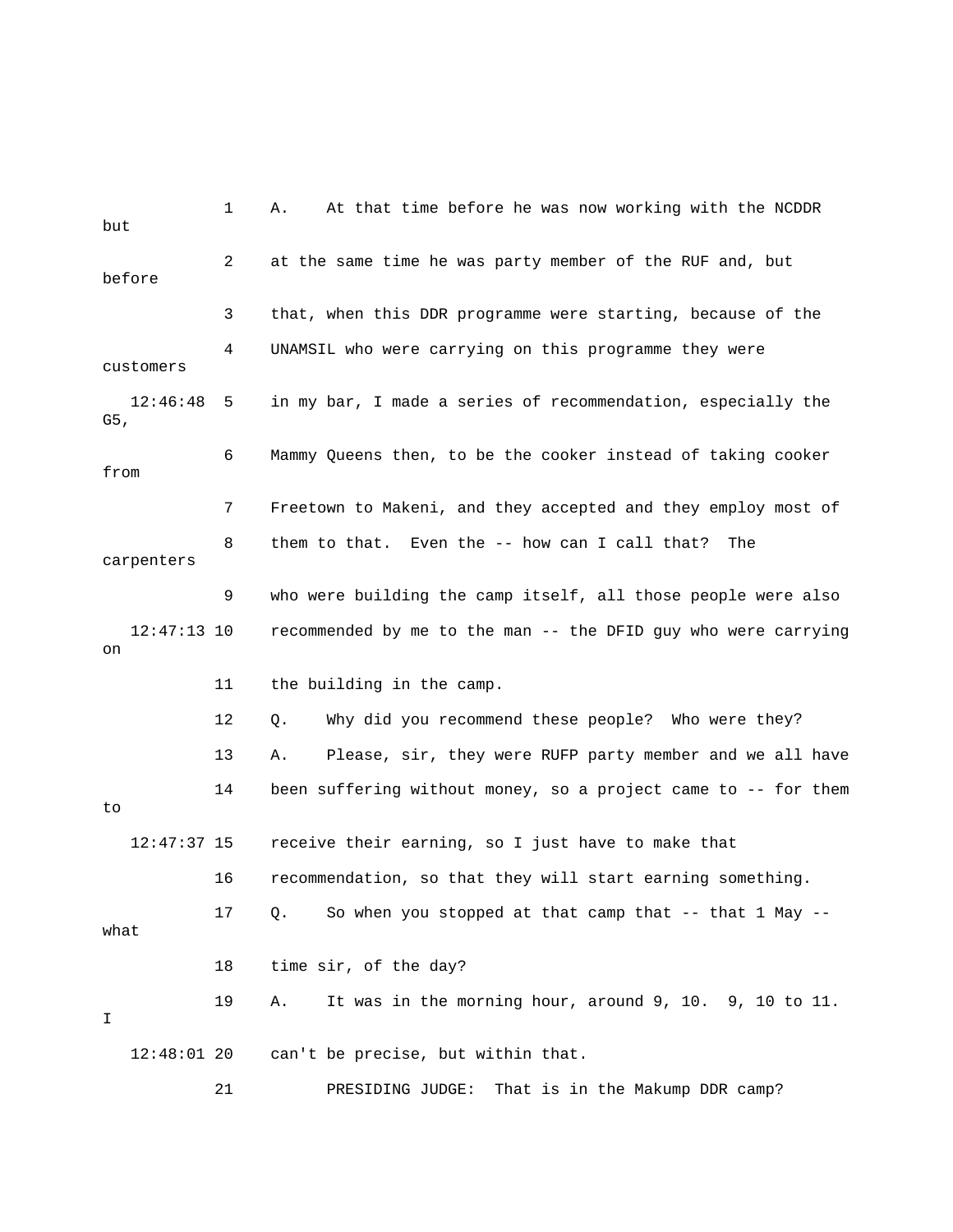|               | 22 | THE WITNESS: Yes, My Lord, five miles to Makeni.                    |
|---------------|----|---------------------------------------------------------------------|
|               | 23 | MR TAKU:                                                            |
|               | 24 | And you said -- now, how did you arrive there? In what<br>$\circ$ . |
| $12:48:16$ 25 |    | vehicle? Were you on foot or you were in the car?                   |
| myself        | 26 | I came here with the same Benz car, the blue/black<br>Α.            |
|               | 27 | -- we were four in the car. Myself, TF-041, my driver and my        |
|               | 28 | uncle. He is now a late man. We were four in the car. The           |
|               | 29 | uncle was a civilian, the driver also is a civilian. Only 041       |

Page 62 SESAY ET AL 15 APRIL 2008 OPEN SESSION

 2 Q. Did you carry any weapon in that car? 3 A. No, My Lord. Because when the UNAMSIL were deploying the 4 order given to us at that time was: Anywhere UNAMSIL deploy, 12:49:00 5 is no arm-going area. We were not allowed to carry gun there. 8 Q. Now, you say you saw Mr Andrew Kanu. Where was he? How 9 far was he to the camp? 12:49:18 10 A. Okay. Please, sir, the camp -- this is the road; this 1 and myself were RUF combatant. it 6 So I not used to move with gun within that area again because 7 they were deployed there. is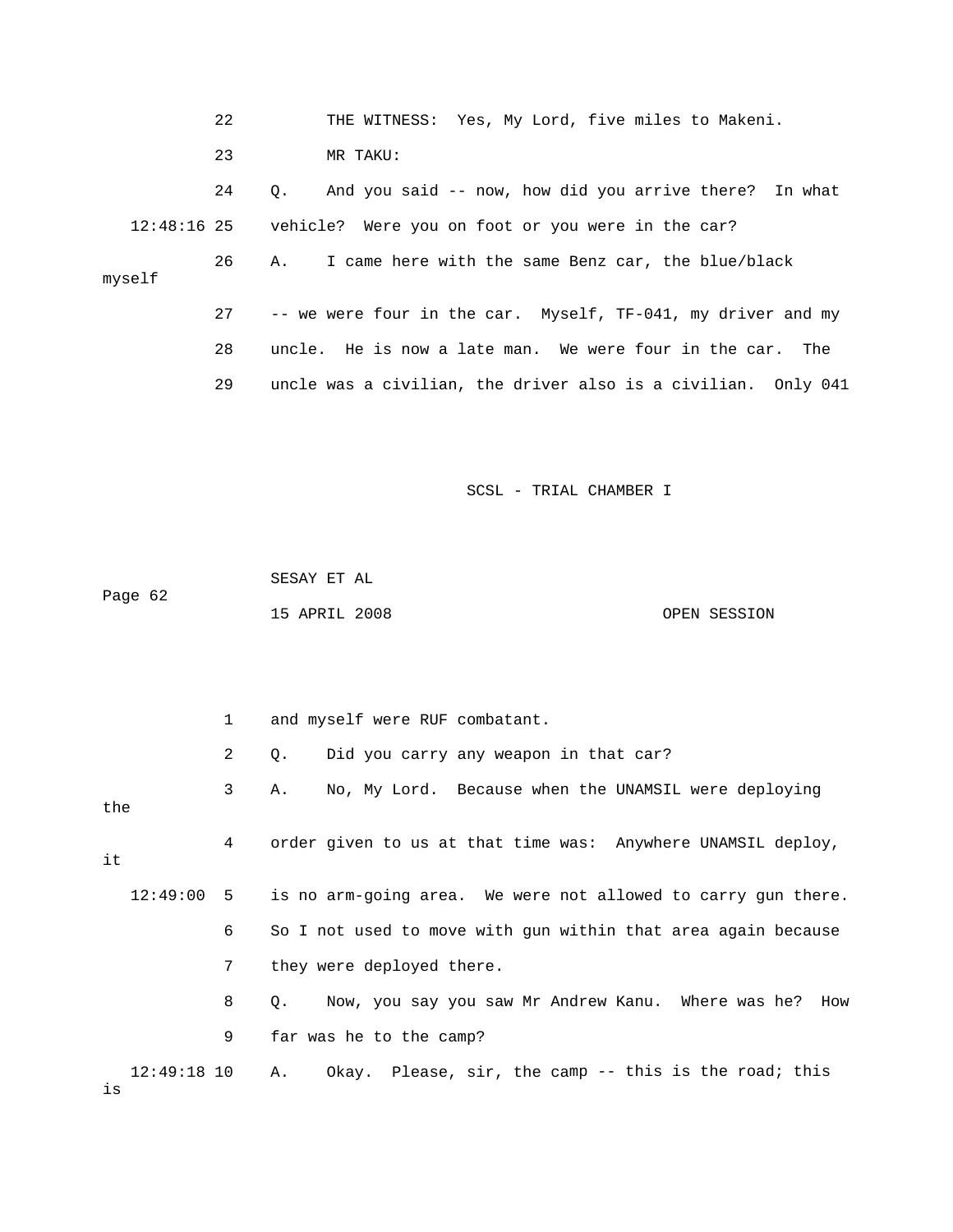| SO  |               | 11 | the camp. Just about 10 or how many metre off from the road,   |
|-----|---------------|----|----------------------------------------------------------------|
| the |               | 12 | immediately I break at the junction, the reception centre of   |
|     |               | 13 | NCDDR, it was right on the road and there he was sitting.      |
|     |               | 14 | He was sitting there at the centre?<br>О.                      |
|     | 12:49:38 15   |    | I came down, shook hand with him. Then the Mammy<br>Α.<br>Yes. |
| to  |               | 16 | Queens who were at the kitchen also waved to me. Myself waved  |
|     |               | 17 | Then I walked to go and $-$ -<br>them.                         |
|     |               | 18 | PRESIDING JUDGE:<br>The Mammy who? The Mammy Queens?           |
|     | cooking       | 19 | The Mammy Queens who were doing the<br>THE WITNESS:            |
|     | $12:49:55$ 20 |    | for the DDR centre, sir. Yes, sir, from Makeni.                |
|     |               | 21 | MR TAKU:                                                       |
|     |               | 22 | Why do you call them Mammy Queens?<br>Q.                       |
|     |               | 23 | We are calling them -- the G5 was one who give them that<br>Α. |
|     | Queens.       | 24 | name so, myself, I just take use of that name now, Mammy       |
|     | $12:50:11$ 25 |    | They were the elder mammy, and the who were organising the RUF |
|     |               | 26 | party in Makeni, so they call them Mammy Queen. So when they   |
|     | While         | 27 | greeted me I take the opportunity to walk to the kitchen.      |
|     |               | 28 | walking, I passed through the carpenter centre where they were |
| I   |               | 29 | building these beds. I told the carpenter, I said, "Hey, bo,"  |

SESAY ET AL

Page 63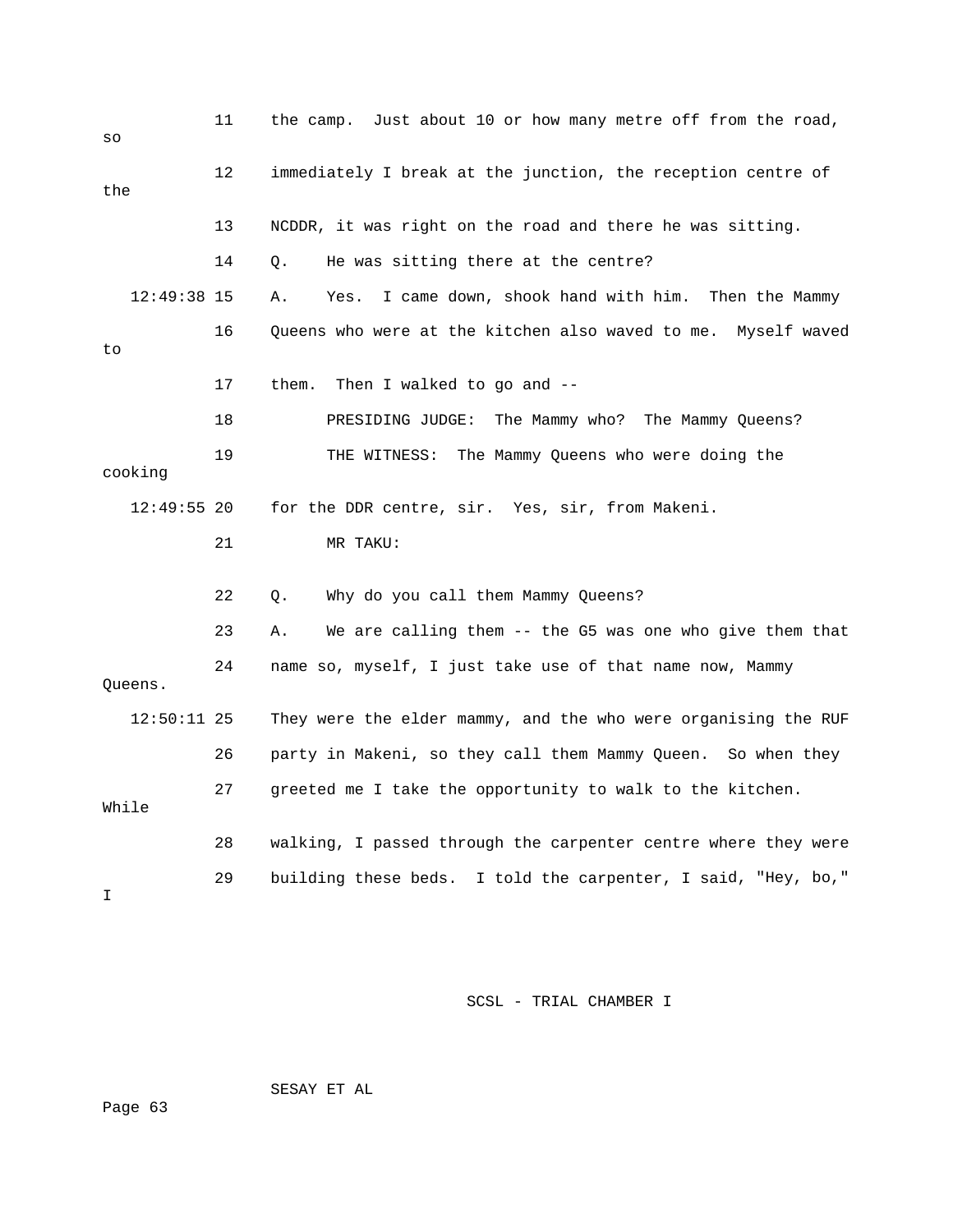| for           | 1  | said, "this bed you are making, you are not making this bed     |
|---------------|----|-----------------------------------------------------------------|
| the           | 2  | pig." I said, "This is human being." I said, "They brought      |
|               | 3  | sample of the bed in Port Loko and DDR camp. You saw it.<br>But |
| something     | 4  | instead building the same thing, you are now building           |
| 12:50:51      | 5  | else different. You all look like you are building a cage for   |
|               | 6  | hog." Then I continue my journey to the Mammy Queen.<br>After I |
| 045           | 7  | spoke to them, again I get back to my car, I went, I dropped    |
|               | 8  | $-- 041.$                                                       |
| Kallon,       | 9  | Now, while you were in that camp at that time, Mr<br>Q.         |
| $12:51:15$ 10 |    | did you see any RUF combatants who have come to disarm or who   |
|               | 11 | have disarmed?                                                  |
|               | 12 | No. No, sir.<br>Α.                                              |
| had           | 13 | Did you know at that point in time that RUF combatant<br>Q.     |
|               | 14 | disarmed?                                                       |
| $12:51:34$ 15 |    | No, My Lord.<br>Α.                                              |
| anyone        | 16 | Did you discuss with anyone at that time or confront<br>Q.      |
|               | 17 | about the disarmament of the RUF?                               |
|               | 18 | No, My Lord.<br>Α.                                              |
| that          | 19 | Did you discuss with any UNAMSIL or MILOB officer in<br>$Q$ .   |
| $12:52:00$ 20 |    | camp?                                                           |
|               | 21 | In fact, where the UNAMSIL security or<br>No, My Lord.<br>Α.    |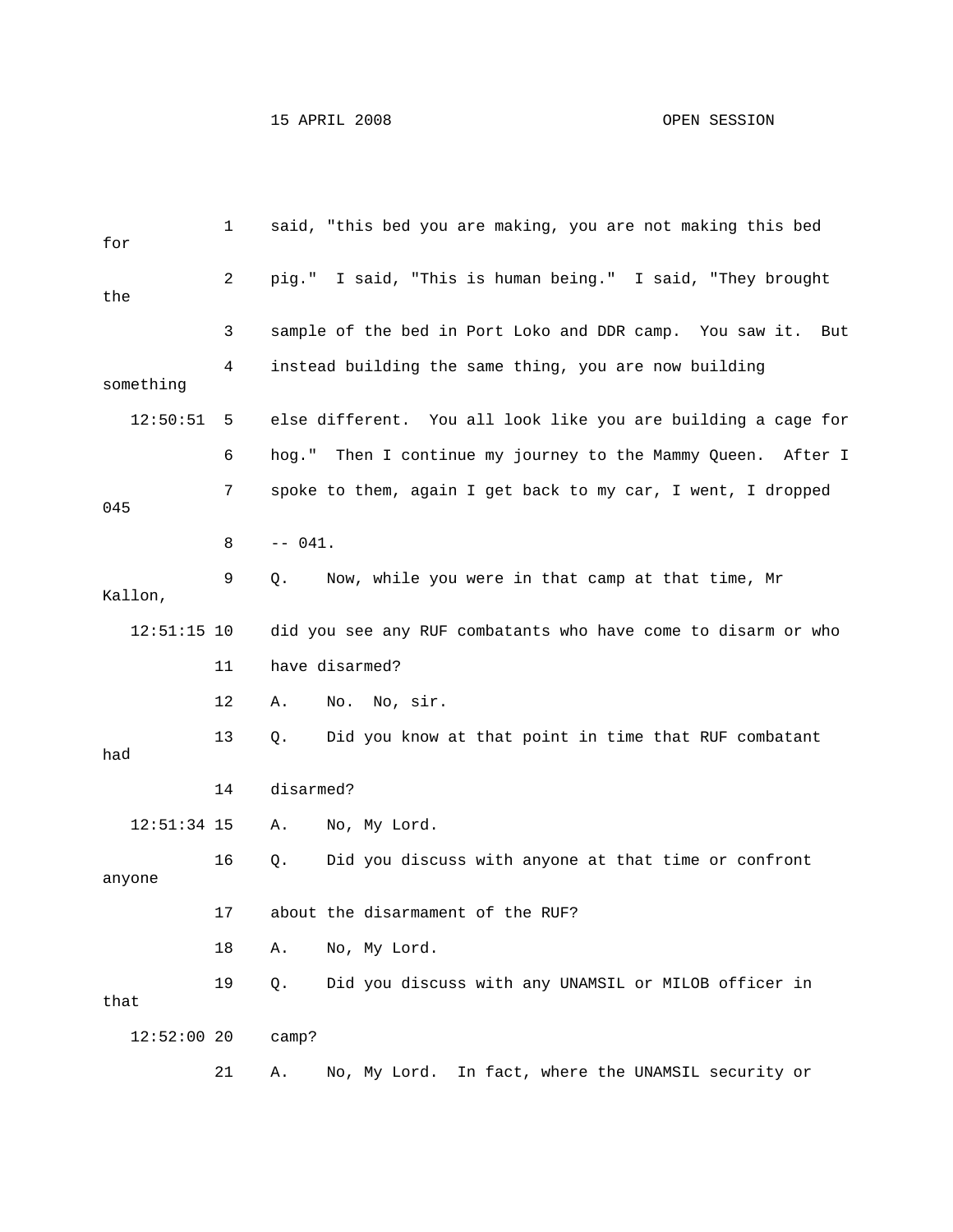| where       | 22 | UNAMSIL officer where -- it was another little distant from     |
|-------------|----|-----------------------------------------------------------------|
| metre       | 23 | these people were working. Their tents were about 20 to 30      |
| where       | 24 | off from the centre where these people were working. And        |
| 12:52:20 25 |    | the reception centre I met Mr Andrew Kanu. I do not see no      |
|             | 26 | military observer officer there. Only Mr Andrew Kanu and few    |
|             | 27 | NCDDR workers I saw there. I cannot recall their name now.      |
| stayed?     | 28 | Now, Mr Kanu, do you know where he lived, where he<br>$\circ$ . |
| chairman.   | 29 | Mr Andrew Kanu is a current Makeni Town Council<br>Α.           |

|         | SESAY ET AL   |  |              |
|---------|---------------|--|--------------|
| Page 64 |               |  |              |
|         | 15 APRIL 2008 |  | OPEN SESSION |

 1 Q. At that time did you know where he lived? 2 A. Yeah, he was staying in Makeni Town, at Back Street, 3 something like that. If I'm not mistaken. 4 Q. At the time you approached these people, the people the 12:53:06 5 carpenters, the Mammy Queens and had this conversation with them, 7 A. 041 was right with me because he too -- he was heading - 8 he was the one heading the G5 wing in Makeni, and these people 9 have been working in his office in Makeni. 6 was 041 there? -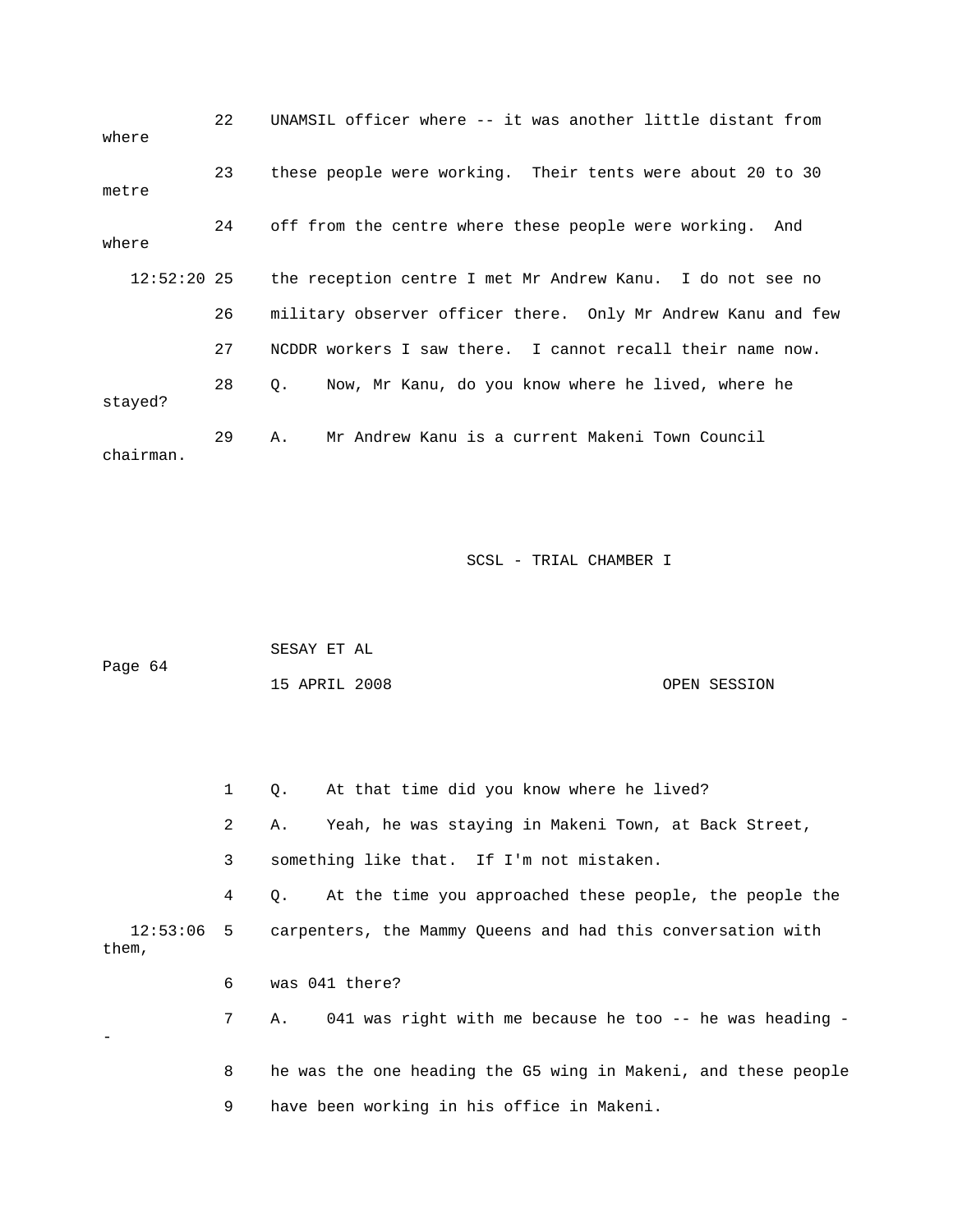| $12:53:32$ 10<br>combatants |    | Q.        | At the time you stopped there, did you see any             |  |  |
|-----------------------------|----|-----------|------------------------------------------------------------|--|--|
|                             | 11 |           | coming from the direction of Makeni?                       |  |  |
|                             | 12 | Α.        | No.                                                        |  |  |
|                             | 13 | Q.        | To that camp?                                              |  |  |
|                             | 14 | Α.        | But the village -- after the camp, there were check<br>No. |  |  |
| $12:53:51$ 15<br>from       |    |           | point there, Makump itself. Drive a few metres from the -- |  |  |
|                             | 16 | the camp. |                                                            |  |  |
|                             | 17 | Q.        | You saw a check point?                                     |  |  |
|                             | 18 | Α.        | Yeah.<br>There were deployment there. Check point was not  |  |  |
|                             | 19 |           | physically on the -- on the road but there were RUF ground |  |  |
| $12:54:06$ 20               |    |           | commander there.                                           |  |  |
|                             | 21 | Q.        | Who was that?                                              |  |  |
|                             | 22 | Α.        | They call him Ishmael Bangura.                             |  |  |
| How                         | 23 | О.        | Now, you said when you got to Makeni you dropped 041.      |  |  |
|                             | 24 |           | long did you stay in Makeni?                               |  |  |
| $12:54:30$ 25               |    | Α.        | Immediately we get to Makeni, that time the office of      |  |  |
|                             | 26 |           | Kailondo, the overall MP adviser, the task force were --   |  |  |
| call                        | 27 | О.        | Give their names, please. Give their names, when you       |  |  |
|                             | 28 |           | them, by titles, give their names?                         |  |  |
|                             | 29 | Α.        | The Makeni ground commander at that time was Colonel       |  |  |

SESAY ET AL

15 APRIL 2008 OPEN SESSION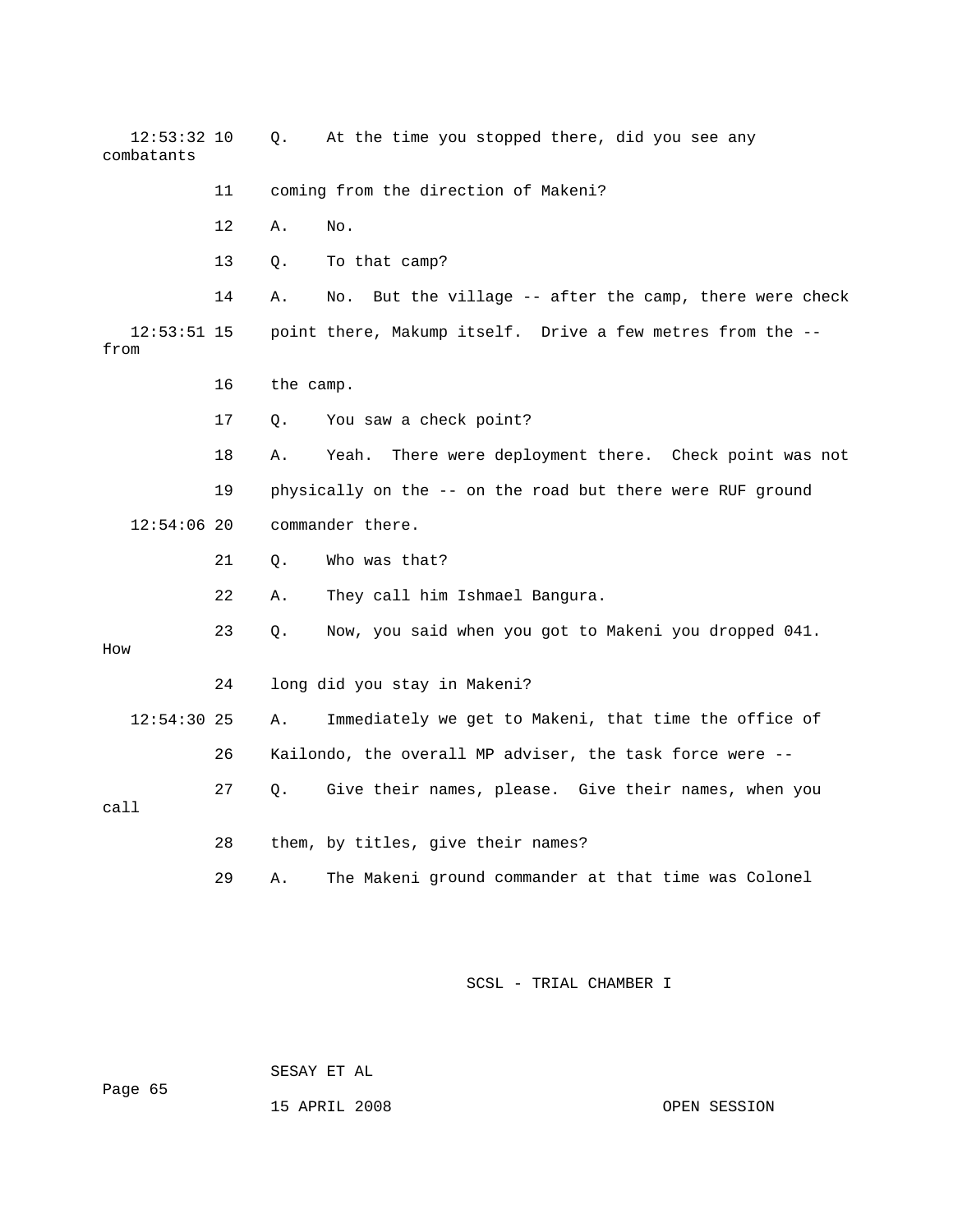| Then                      | 1  | Kailondo. They call him Anibanusus Vandi, his real name.                |
|---------------------------|----|-------------------------------------------------------------------------|
| Ibrahim                   | 2  | Colonel AS Kallon, the overall MP adviser. Then Colonel                 |
|                           | 3  | Dugba, who was the RUF task force commander in Makeni.<br>Their         |
| is                        | 4  | office were right at the Independence Square on the -- there            |
| 12:55:13                  | 5  | an old bank there. That was the building they were using as             |
|                           | 6  | When I get to this Independence Square I met lot of<br>office.          |
| drop                      | 7  | crowd there. 041 looked the street going to his office.<br>$\mathbf{I}$ |
| shouting                  | 8  | I saw Colonel Kailondo standing without no shirt,<br>in.                |
|                           | 9  | that he will not take this. He will not take this.<br>Trying to         |
| $12:55:45$ 10<br>Kailondo |    | find out from Kailondo what he will not take. The way                   |
|                           | 11 | approach to me, with gun in anger position, and I was unarmed           |
|                           |    | myself, I say: Oh, this trouble is coming around. I got back            |
| in                        | 12 |                                                                         |
|                           | 13 | my car, took the road towards Magburaka. I returned back to             |
|                           | 14 | Magburaka.                                                              |
| $12:56:09$ 15             |    | Now, by the time you left that scene and returned to<br>Q.              |
|                           | 16 | Magburaka, did you stop at that centre?                                 |
|                           | 17 | No.<br>А.                                                               |
|                           | 18 | The DDR centre?<br>Q.                                                   |
| vehicle.                  | 19 | No, I went in speed. They were now three in the<br>Α.                   |
| $12:56:25$ 20             |    | Who and one were?<br>Q.                                                 |
|                           | 21 | Myself, my uncle, Mr Jalloh, and the driver, who were<br>Α.             |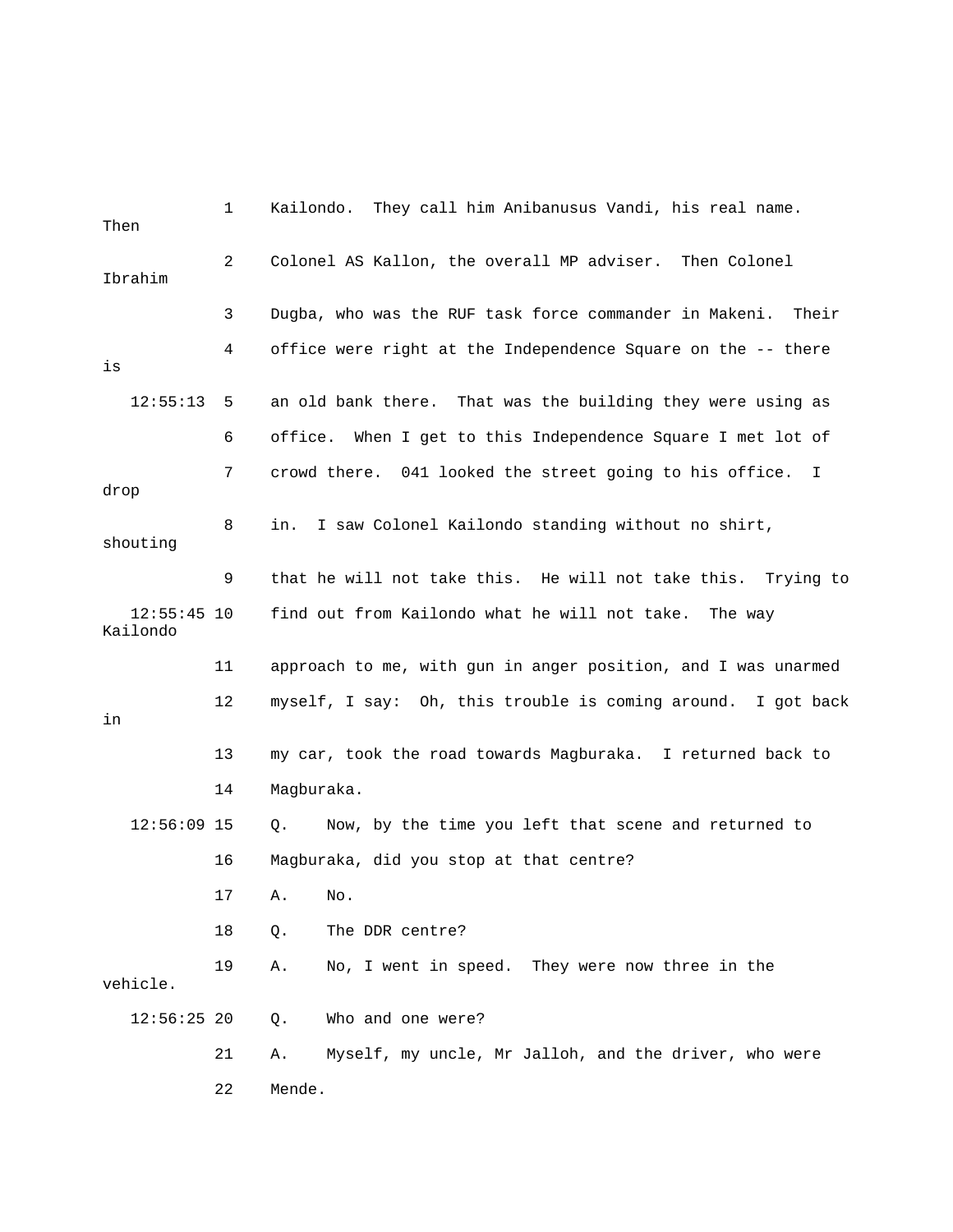|             | 23 | Now, did you see any crowd at the time you drove back at<br>$\circ$ . |
|-------------|----|-----------------------------------------------------------------------|
|             | 24 | the centre, DDR centre?                                               |
| 12:56:41 25 |    | No, only those I left working there.<br>А.                            |
|             | 26 | Did you see any disarmed RUF combatants there?<br>$\circ$ .           |
|             | 27 | No, My Lord. I do not even break to see -- let me check<br>Α.         |
|             | 28 | and see whether this is RUF, this is civilians, no.                   |
| Makeni      | 29 | Were you still in the same vehicle that you took to<br>$\circ$ .      |

| Paqe 66 | SESAY ET AL   |  |              |
|---------|---------------|--|--------------|
|         | 15 APRIL 2008 |  | OPEN SESSION |

|    |               | 1              | from Magburaka? |                                                               |  |
|----|---------------|----------------|-----------------|---------------------------------------------------------------|--|
|    |               | 2 <sup>0</sup> | Α.              | Yes.                                                          |  |
|    |               | 3              | Q.              | When you drove back?                                          |  |
|    |               | 4              | Α.              | Yes, My Lord, the same blue/black Mercedes Benz 200.          |  |
|    | 12:57:15      | 5              | Q.              | Now, when you got to Magburaka, what did you do, sir?         |  |
|    |               | 6              | Α.              | When I got to Magburaka I went back to my house at            |  |
|    |               | 7              |                 | government reservation. While there, after I eat, I came back |  |
| on |               |                |                 |                                                               |  |
|    |               | 8              |                 | the road. The friend who I helped open his pub, I came there. |  |
|    |               | 9              | Q.              | What was his name, sir?                                       |  |
|    | $12:57:36$ 10 |                | Α.              | They call him Borbor Kanu. He offer me a bottle of            |  |
|    |               | 11             |                 | Maltina. While taking this Maltina, an RUF senior officer, he |  |

is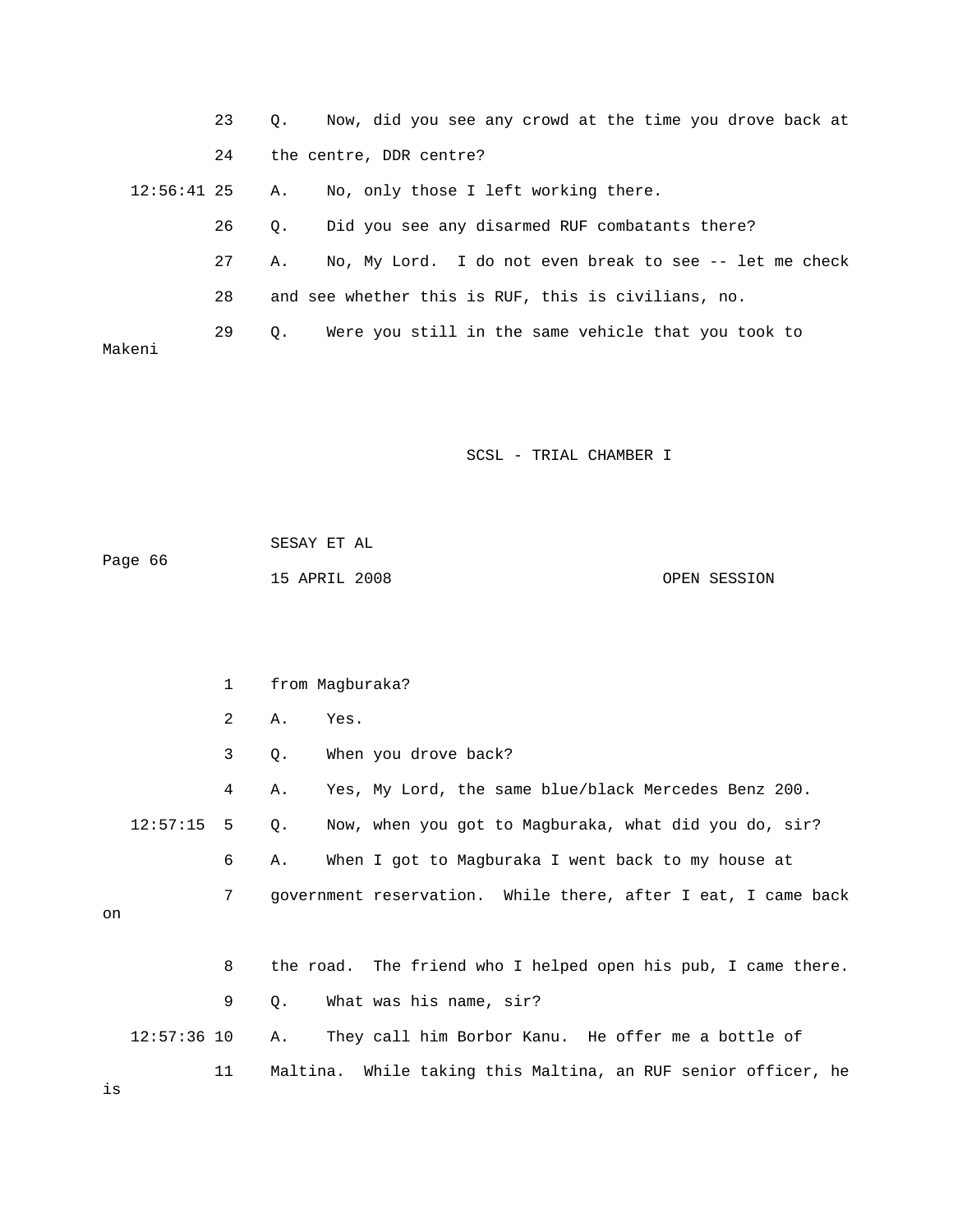|                             | 12 | a Vanguard by the name of Colonel Pepe, he came on top of bike   |
|-----------------------------|----|------------------------------------------------------------------|
|                             | 13 | on XL bike. He say, "Oh, Morris Kallon, what are you doing       |
| "What                       | 14 | UNAMSIL has attack our position in Makeni. I said,<br>here?"     |
| $12:58:05$ 15               |    | you -- UNAMSIL has attacked you in Makeni. UNAMSIL has not       |
| shouting,                   | 16 | attacked me. What are you expecting me to do?"<br>While          |
| going                       | 17 | shouting, the guy who has his shop, he told me that he was       |
| took                        | 18 | to close his shop. Myself, I said: Okay. Then I left.<br>$\perp$ |
| reservation.                | 19 | the Maltina bottle he offered me. I walked back to               |
| $12:58:26$ 20<br>helicopter |    | When I got to reservation, within 30 minutes I heard             |
| neither                     | 21 | gunship. But the helicopter gunship were not assaulting,         |
| problem.                    | 22 | dropping any bomb. I knew straightaway that there is a           |
|                             | 23 | So I take my wife and my children, I drove out of Magburaka to   |
|                             | 24 | Masingbi that very day.                                          |
| $12:58:51$ 25               |    | Why Masingbi, sir?<br>Q.                                         |
|                             | 26 | Masingbi has been my second base since 1991, when we<br>Α.       |
|                             | 27 | advance to Magburaka, and I have a shop there also, so I just    |
| short                       | 28 | decide to carry my wife. It's a road again also -- a very        |
| know.                       | 29 | from -- from Masingbi to Bo, down from Magburaka to Bo, you      |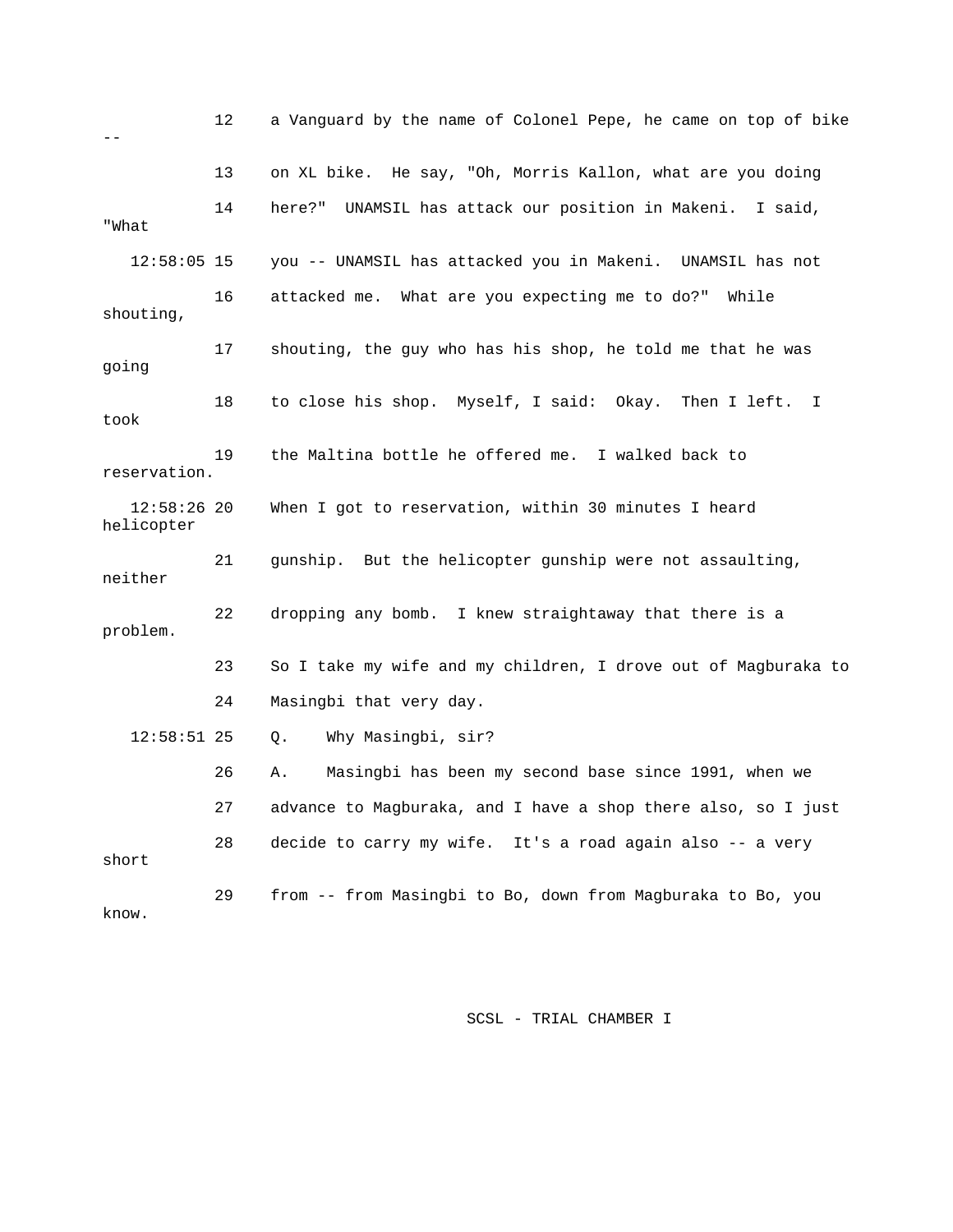|         | SESAY ET AL   |
|---------|---------------|
| Paqe 67 |               |
|         | 15 APRIL 2008 |

| take                | 1  | In case of any high tension, my wife and others can able to    |
|---------------------|----|----------------------------------------------------------------|
|                     | 2  | a refuge road to get towards the Mende line.                   |
| the                 | 3  | Now, while in Makeni, did you at any time, sir, go to<br>Q.    |
|                     | 4  | radio room to see a radio operator to send a message to anyone |
| 12:59:44            | 5  | whatsoever?                                                    |
| there.              | 6  | No, sir. Even I was in Magburaka I was having radio<br>Α.      |
| the                 | 7  | No, sir, I did not go to no radio room in Makeni, even though  |
| in                  | 8  | office where I stop, I drop off 041, there were radio station  |
|                     | 9  | that office, but I do not go up to the radio station, and the  |
| $13:00:07$ 10<br>do |    | radio there was operated by this guy called Phillip Sanu. I    |
|                     | 11 | not go there. I do not even enter the building or the office   |
| officer             | 12 | itself. I got back to Magburaka. Because the commanding        |
| do                  | 13 | was trying to get to Kailondo, he do not recognise me and he   |
| He                  | 14 | not accept to talk to me, the mood I meet him that morning.    |
| 13:00:32 15<br>you  |    | were like a drunk. He had his shirt off, tie on his waist,     |
| So                  | 16 | know, shouting. I saw a group of his combatants around him.    |
|                     | 17 | there was no way for me to make any attempt. He has already    |
|                     | 18 | warned me three, four days ago.                                |
|                     | 19 | Now, when you went and left your family in Masingbi, did<br>Q. |

OPEN SESSION

 $P\epsilon$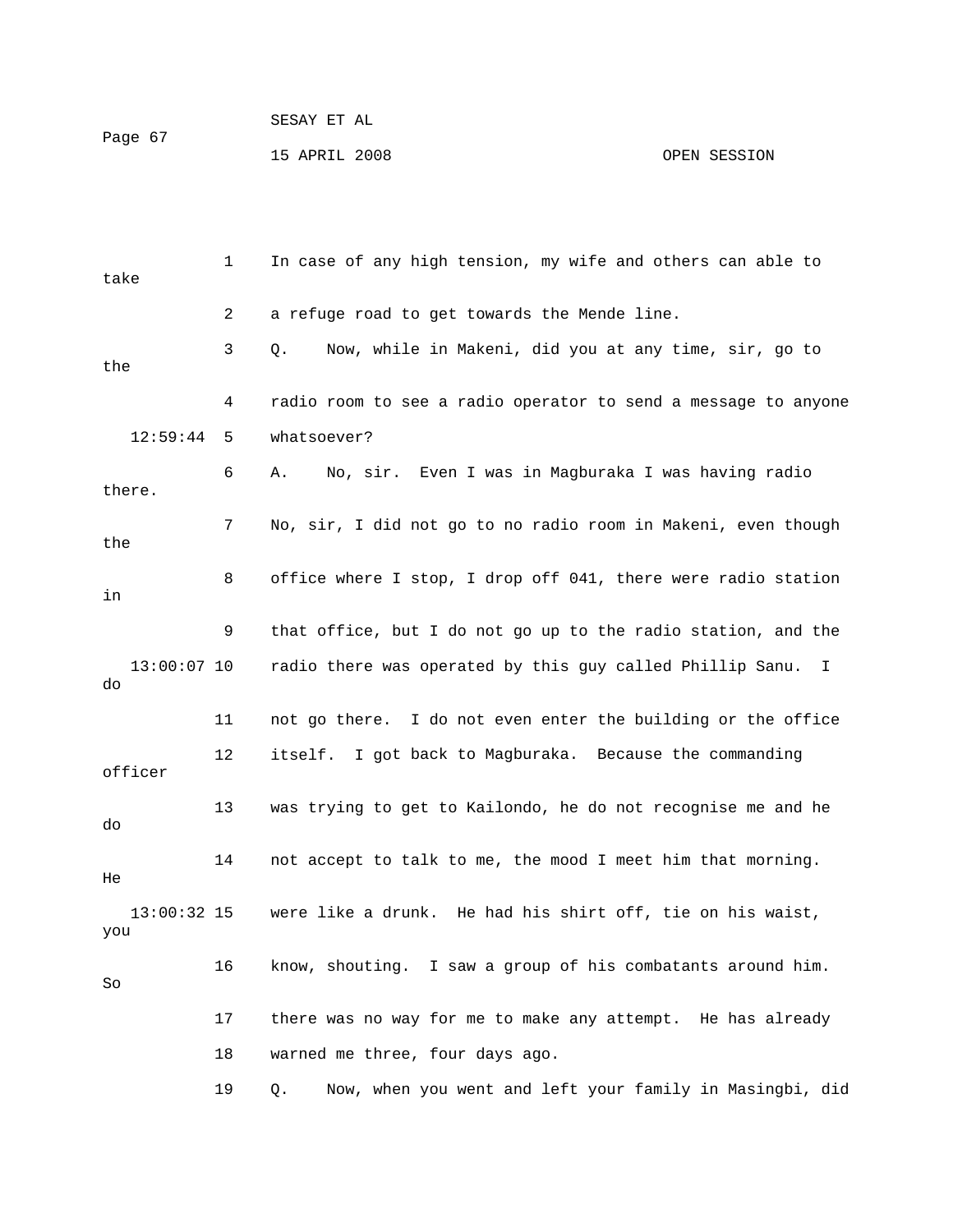13:00:55 20 you come back to Magburaka? 21 A. Yes, I came back on 2 May to Magburaka. 22 Q. Did you go to Makeni on that day? Magburaka, Bridge. 26 College. So if I'm going Magburaka I should not use the main 27 road again. The UNAMSIL have taken defensive position -- 28 offensive position there. There were a bypass road that you 29 cannot reach to the Arab College to enter Magburaka Town. 23 A. No. On that very day, before I could arrive in 24 on the way from Matotoka, there's a bridge called Pampana 13:01:19 25 I heard that Kailondo and Komba Gbundema has come and attack Arab That

| Page 68 | SESAY ET AL   |              |
|---------|---------------|--------------|
|         | 15 APRIL 2008 | OPEN SESSION |

| reservation     |   | was road now I enter. I came straight to my house at      |
|-----------------|---|-----------------------------------------------------------|
|                 | 2 | on Mabonto road.                                          |
| back            | 3 | Q. You say you went to get your family, but when you came |
|                 | 4 | to Magburaka, how many of you were in the car?            |
| $13:01:54$ 5 A. |   | That time it was myself, my driver and my security. You   |
|                 | 6 | know Benz car, how many people you take.                  |
|                 |   | How did you transfer your family to --<br>Q.              |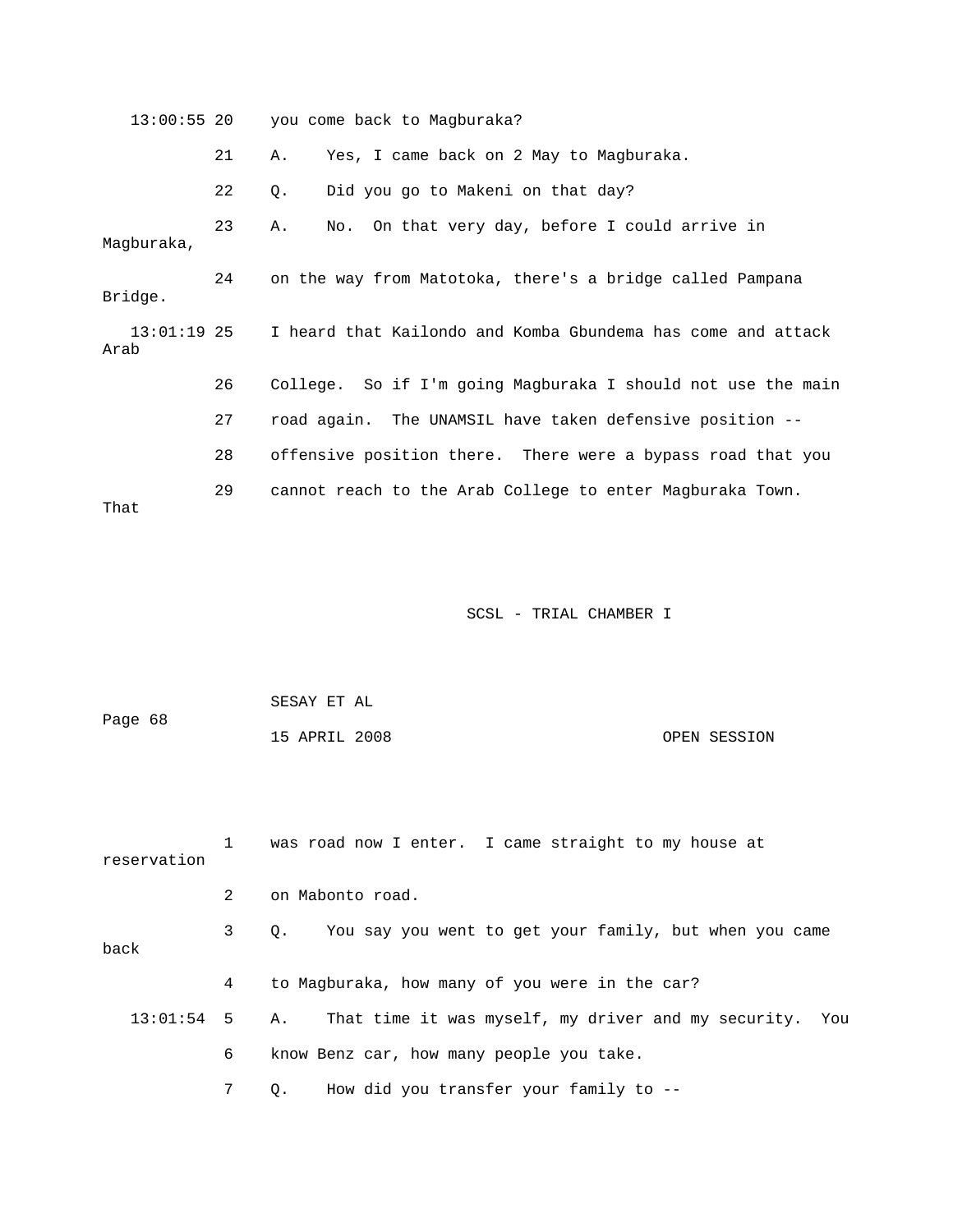8 A. My wife, myself, my driver and my children, they will force 9 ourself -- I force them in the car, I took them to Masingbi. 13:02:19 10 while coming, I only take few security from Masingbi. As I 11 you, Masingbi was my sub base. I took few security from 12 join me in the car to come Makeni. 13 Q. Come where, Makeni or Magburaka? 13:02:35 15 Q. Now, when you got to Magburaka how was the situation in 16 town, sir? 17 A. Really, my eyes tell me, even the civilians, as I get down 18 to my house, paramount chief saying some elder to me that what 19 going on? Asking me what going on? I say I don't know. I 21 Q. Now, let us for a while take our minds back and go to 22 Makoth at a place called Morria. Do you know that location, sir? 23 A. I know Makoth but actually I don't know Morria. 24 Q. This Makoth was in which district, sir? 26 between Port Loko and Bombali. I don't really know now 27 that village fall in Bombali District or Port Loko but it is 28 that line. 29 Q. Who was the commander -- sorry, let me rephrase that, But told there, 14 A. Magburaka. Sorry, My Lord. the say I 13:02:58 20 don't know. 13:03:28 25 A. Makoth, I believe it is in Port Loko, or the boundary whether in sir.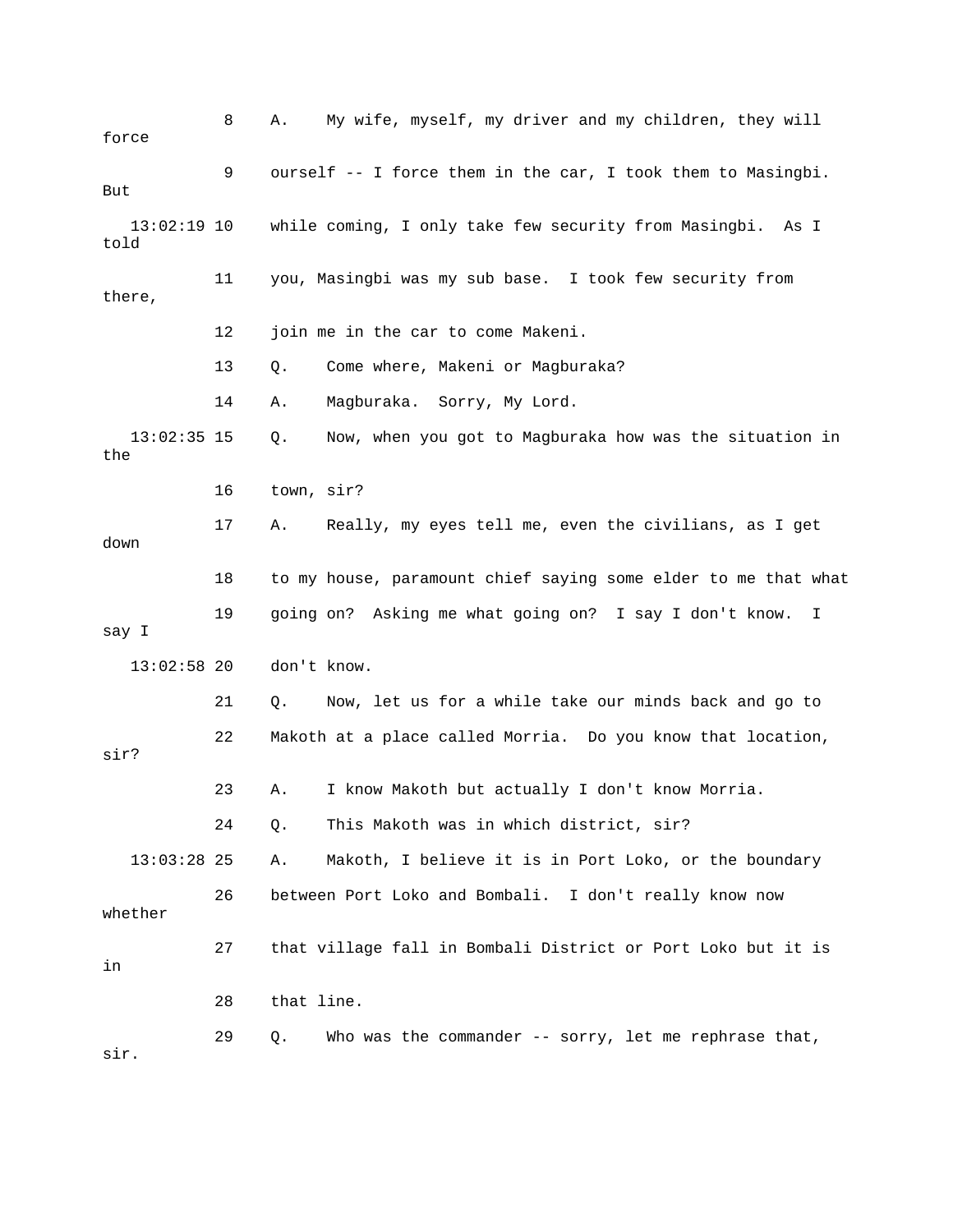| Page 69                  |    | SESAY ET AL                                                       |                                        |
|--------------------------|----|-------------------------------------------------------------------|----------------------------------------|
|                          |    | 15 APRIL 2008                                                     | OPEN SESSION                           |
|                          |    |                                                                   |                                        |
|                          |    |                                                                   |                                        |
|                          | 1  | Do you know a locality called Lunsar?                             |                                        |
|                          | 2  | Yes.<br>Α.                                                        |                                        |
|                          | 3  | Who was RUF commander in Lunsar, sir?<br>Q.                       |                                        |
|                          | 4  | The RUF commander at Lunsar at that time was still T<br>Α.        |                                        |
| 13:04:11                 | 5  | Miloskie Kallon, Lieutenant-Colonel Miloskie Kallon.              | Then                                   |
| οf                       | 6  | Batkanu, which this Makoth fall under, was under the command      |                                        |
| under                    | 7  | one Milton Keita aka Gangay Pot because that battalion fall       |                                        |
|                          | 8  | 5th Brigade Lunsar.                                               |                                        |
| on                       | 9  | Now, did you attack or abduct UNAMSIL officers at Makoth<br>$Q$ . |                                        |
| $13:05:05$ 10            |    | the way from Lunsar, sir?                                         |                                        |
| in                       | 11 | No, My Lord. I do not adopt another attack any UNAMSIL<br>Α.      |                                        |
| happened,                | 12 | between that road Makeni and Lunsar, no. What I knew              |                                        |
|                          | 13 | if I can explain.                                                 |                                        |
|                          | 14 | Q. Yes, sir, go ahead.                                            |                                        |
| $13:05:30$ 15<br>Makeni. |    | On the third morning I left Magburaka. I came to<br>Α.            |                                        |
| take                     | 16 | On my way coming, I do not use the new Azzolini highway, I        |                                        |
|                          | 17 | dusty road there as you come out of --                            |                                        |
|                          | 18 | PRESIDING JUDGE:                                                  | When you said on the third morning, of |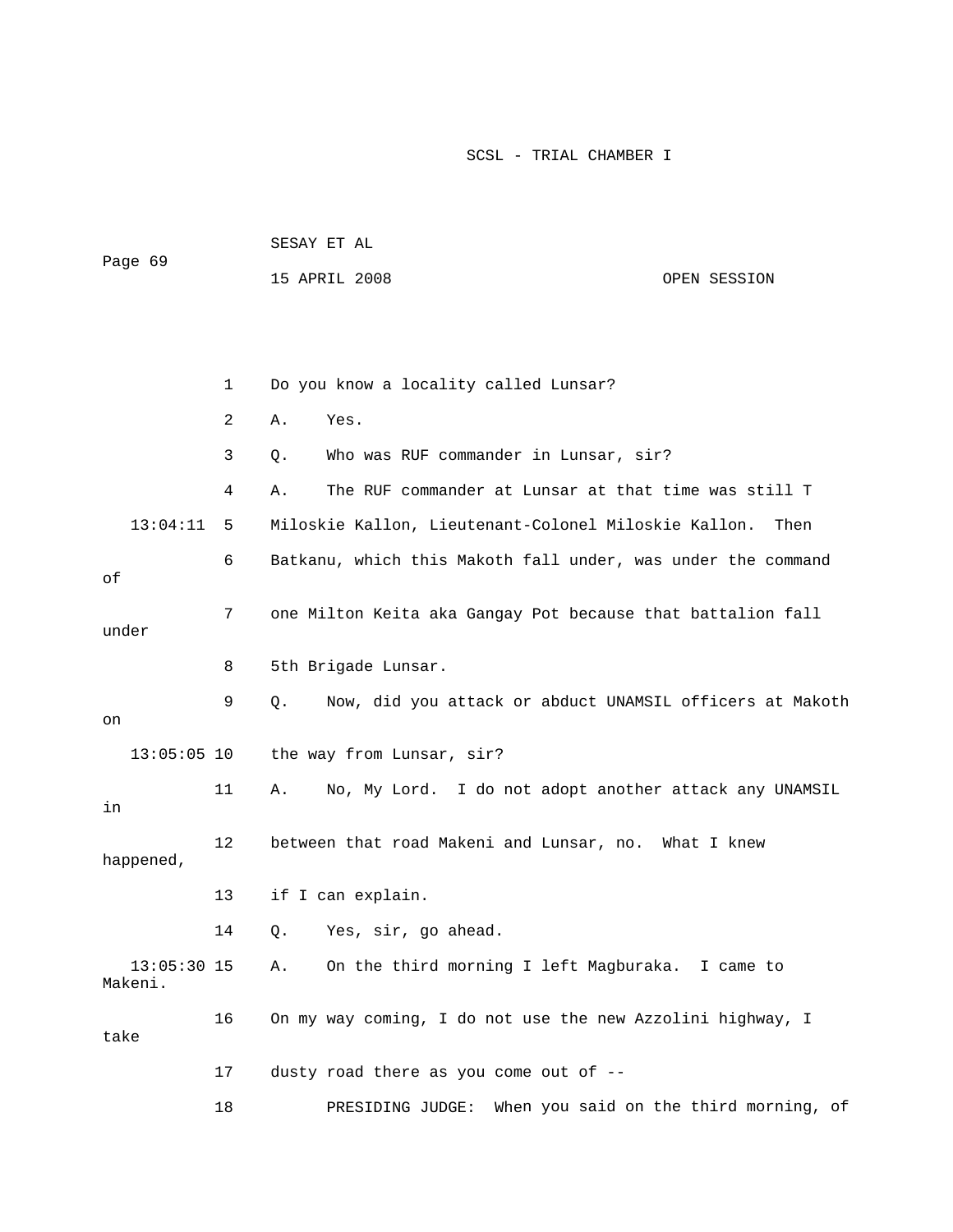19 what month? 13:05:59 20 THE WITNESS: May 2000, My Lord. I took the road -- 21 there's a branch road there to go to Teko Barracks. I was on  $22$  way to  $-$ 3rd? 23 PRESIDING JUDGE: You were going to where, on the 24 THE WITNESS: To Makeni, sir. When I approached Makeni 13:06:13 25 Town, using Magburaka old road, I decide to enter the barracks 26 yo to Teko Barracks. But while on the way going to Teko Barracks 27 I met with few RUF combatants and told me that Kailondo is at 28 office -- task force office. So I drove to task force office. my to the 29 When I get to task force office now there I met Mr Sesay. He was

## SCSL - TRIAL CHAMBER I

| Page 70 | SESAY ET AL   |  |              |
|---------|---------------|--|--------------|
|         | 15 APRIL 2008 |  | OPEN SESSION |

 2 he asked me the same question. I said: Well, sir, I don't know. 3 From that day I received this message from Corporal Sankoh. I 4 don't really know what's going on here. Kailondo is the one o wh 1 asking what going -- what going wrong? Immediately I get there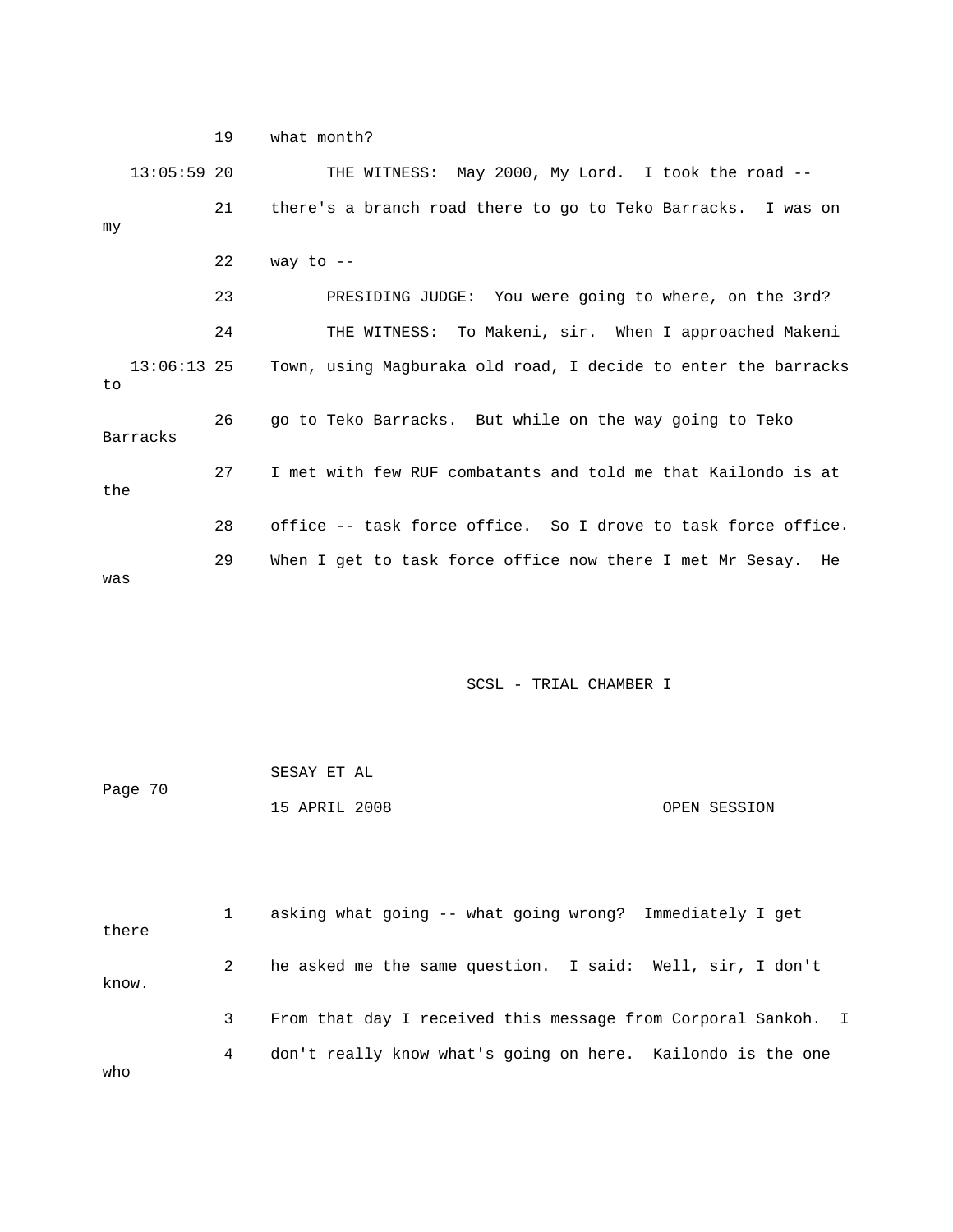13:07:04 5 is supposed to tell us what is the problem now in this area. So 6 while Mr Sesay and myself were trying to discuss and see from 7 Kailondo and AS Kallon what happened, we saw a long, long, long 11 told him to call Komba Gbundema and come intercept the 12 reinforcement of UNAMSIL that were coming to Makeni. There Issa 13 putting hand on his head and say: Oh, you people have jeopardise 14 the peace process and the life of civilian in this territory, 13:08:02 15 this area. 17 Q. Did you go to Teko Barracks on that day? e 21 Mr Sesay that Komba Gbundema say Sankoh told them to tak 23 Okay, then you, Kailondo, start carrying these people away 24 straightaway from here because the situation very tense at that 13:08:47 25 moment. He, Kailondo, load the people towards Kono so that he 27 Q. Where was AS Kallon? Was he in the office -- task 28 office -- when Kailondo was given the explanation? 8 convoy in the evening hour now coming from Lunsar Highway 9 directly heading toward Teko Barracks. Both trucks, Land Rover 13:07:33 10 and truck -- I mean ammo car. Kailondo say it was Sankoh who in 16 MR TAKU: 18 A. Yes. On that very day we drove at that Teko Barracks. 19 Q. With whom? 13:08:15 20 A. Myself, Mr Sesay, and Mr Sesay say -- I mean Kailondo told those 22 people to RUF former base at Kangari Hill. There Mr Sesay say: 26 can able to take them from that chaotic zone to a safe area.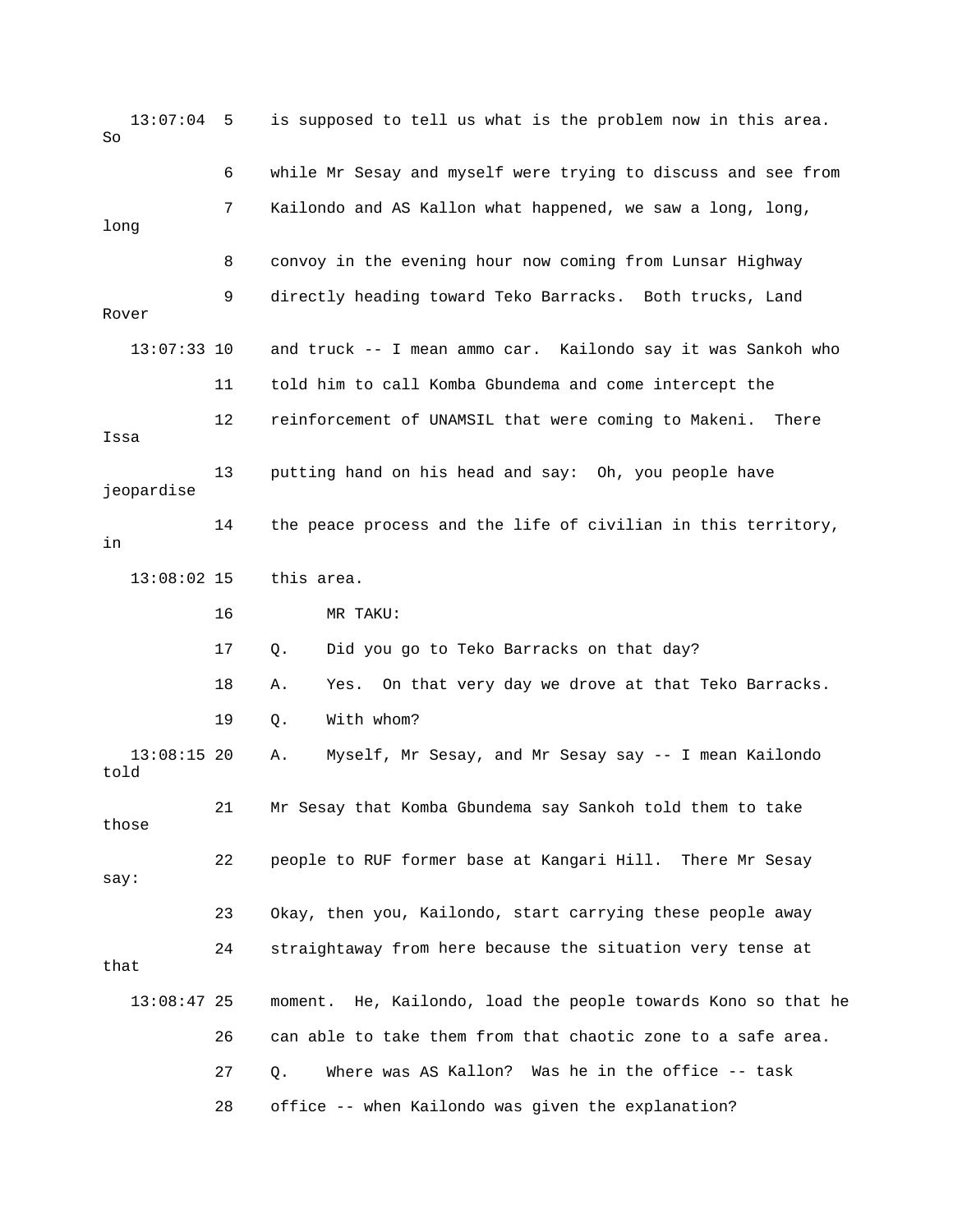29 A. Yes, sir. That was the same building shared by MP and the

| Page 71 | SESAY ET AL   |              |
|---------|---------------|--------------|
|         | 15 APRIL 2008 | OPEN SESSION |

|   |               | $\mathbf 1$    | task force.                                                       |
|---|---------------|----------------|-------------------------------------------------------------------|
|   |               | $\overline{a}$ | Now, when -- did you go back to Magburaka that very day?<br>Q.    |
|   |               | 3              | No, that very day I do not go to Magburaka.<br>Α.                 |
|   |               | $\overline{4}$ | Why?<br>Q.                                                        |
|   | 13:09:41      | 5              | For two things: the first one, for my property at Disco<br>Α.     |
|   |               | 6              | I was having powerful music cassette and satellite dish<br>Case.  |
| Ι |               | 7              | And with drinks worth over \$2000 to \$3,000 drinks, so<br>there. |
|   |               | 8              | was trying to safeguard that. At the same time, the way the       |
|   |               | 9              | situation were tense in Makeni, Kailondo himself, who Sankoh      |
|   | 13:10:12 10   |                | giving this instruction, were not able to contain situation       |
|   |               | 11             | again --                                                          |
|   |               | 12             | PRESIDING JUDGE: You said you had drinks of more than             |
|   |               | 13             | \$3,000?                                                          |
|   |               | 14             | THE WITNESS: Yes, sir. Property worth in that disco.              |
|   | $13:10:22$ 15 |                | Kailondo who were the commanding officer in that particular       |
|   |               | 16             | ground, he could not able to even control his own RUF fighter     |
|   |               | 17             | there again. And if you look again, Mr Taku, that time Makeni     |
|   |               | 18             | has overpopulated with civilians. So if I could go back to        |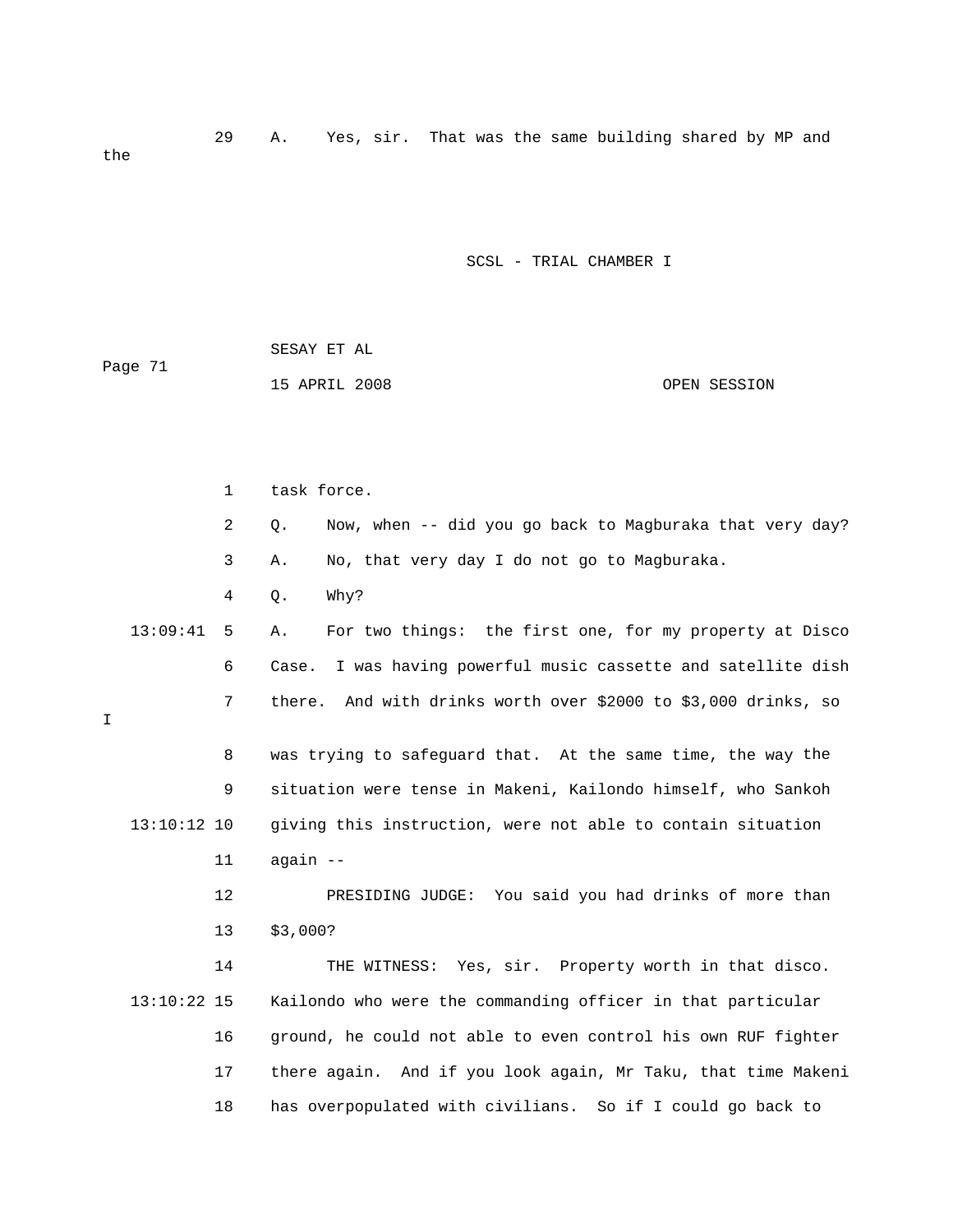|                      | 19 | Magburaka. The RUF should have going on rampage of looting     |
|----------------------|----|----------------------------------------------------------------|
| $13:10:48$ 20        |    | civilian property and so on and so forth, so to help contain   |
|                      | 21 | situation let the civilian not suffer too much, that was the   |
|                      | 22 | reason make one of the reason being I stay in Makeni that day. |
|                      | 23 | MR TAKU:                                                       |
| should               | 24 | So what did you do to help the civilians, so there<br>Q.       |
| $13:11:00$ 25<br>you |    | be no looting, so they did not suffer, what did you do when    |
|                      | 26 | remained there?                                                |
| that                 | 27 | JUDGE BOUTET: Did you say that the RUF was looting at          |
|                      | 28 | time?                                                          |
|                      | 29 | No, I said Kailondo him who received this<br>THE WITNESS:      |

| Page 72 | SESAY ET AL   |              |  |
|---------|---------------|--------------|--|
|         | 15 APRIL 2008 | OPEN SESSION |  |

1 instruction from Sankoh could not able to control his own RUF 3 the RUF were to go on rampage of looting civilians. So for help 4 contain that, so that they cannot loot the civilians, that was 13:11:33 5 one of the reason also I stay in Makeni for. So that night w no 2 fighters, and if you look the way situation was on the ground,

6 we get in contact with the acting paramount chief.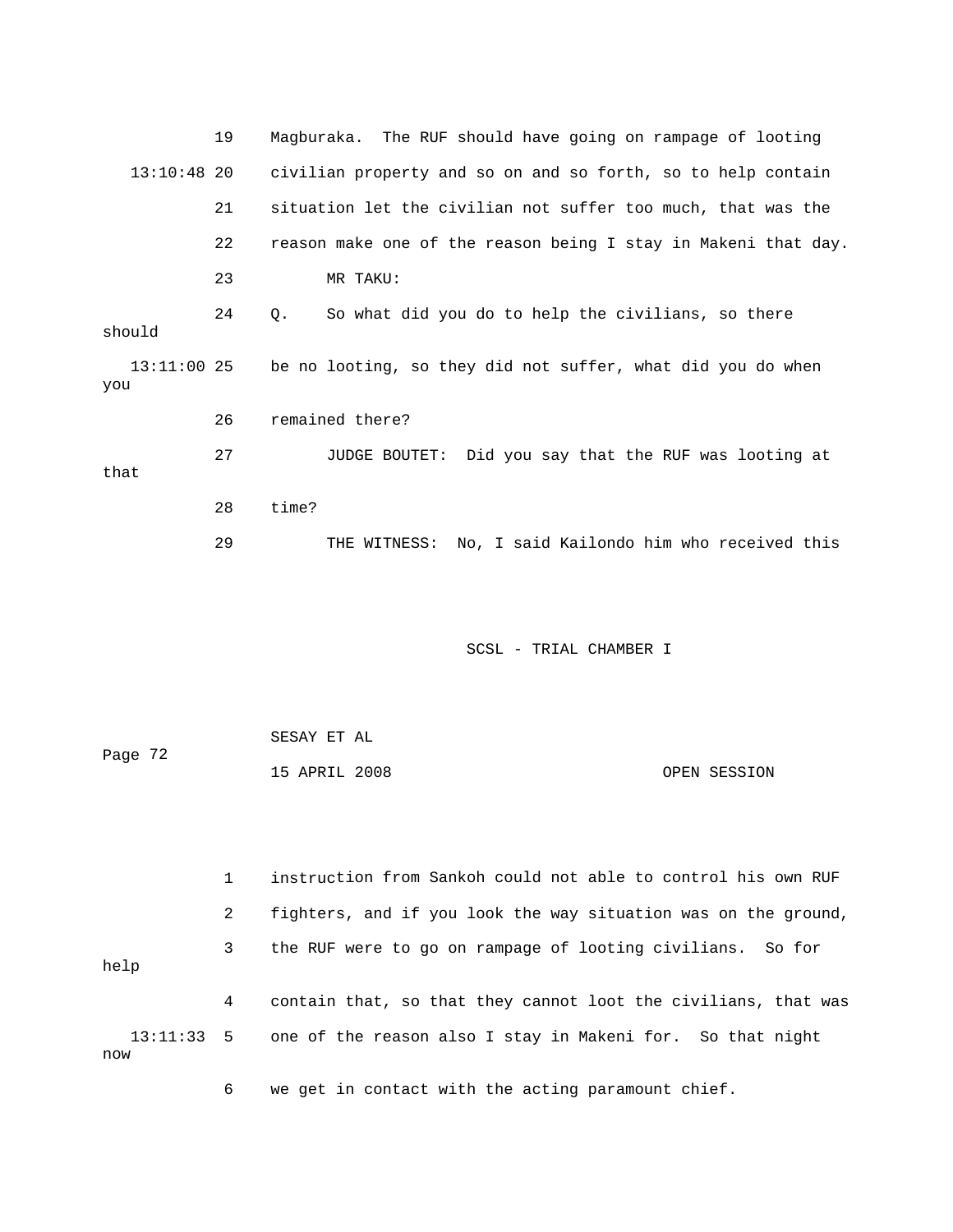| <b>-</b> | MR | TAKU: |
|----------|----|-------|
|          |    |       |

8 Q. What is his name, sir?

| But                        |                          | 9  | Pa Alimany O So Ula, O So Ula, or something like that.<br>Α.   |  |  |
|----------------------------|--------------------------|----|----------------------------------------------------------------|--|--|
|                            | 13:11:49 10              |    | the actual name, the nickname we used to call him, The Lion.   |  |  |
|                            |                          | 11 | So you get in touch The Lion. Let me --<br>О.                  |  |  |
|                            |                          | 12 | From there, with other prominent people there who in<br>Α.     |  |  |
|                            |                          | 13 | Makeni, we were driving from edge to edge, just so that when   |  |  |
| on                         |                          | 14 | these RUF combatants see our vehicles moving, they will not go |  |  |
|                            | $13:12:12$ 15            |    | in any raping -- I mean rampage of looting. So that was the    |  |  |
|                            |                          | 16 | reason make I do not return to Magburaka that day.             |  |  |
|                            |                          | 17 | PRESIDING JUDGE: And of course to protect your own             |  |  |
|                            |                          | 18 | property as well?                                              |  |  |
|                            |                          | 19 | THE WITNESS: Yes, My Lord.                                     |  |  |
|                            | $13:12:27$ 20            |    | PRESIDING JUDGE:<br>Yes.                                       |  |  |
|                            |                          | 21 | Well, let me move very fast to what some<br>MR TAKU:           |  |  |
|                            |                          | 22 | witnesses said here. I will not talk about 041 because --      |  |  |
|                            |                          | 23 | PRESIDING JUDGE: We are rising for lunch, Mr Taku.             |  |  |
|                            |                          | 24 | It's a matter for Your Honour.<br>MR TAKU:                     |  |  |
|                            | $13:13:18$ 25<br>please. |    | The Chamber will rise for lunch,<br>PRESIDING JUDGE:           |  |  |
|                            |                          | 26 | [Luncheon recess taken at 1.04 p.m.]                           |  |  |
| 27<br>$[RUF15APR08C -BP].$ |                          |    |                                                                |  |  |
|                            |                          | 28 | [Upon resuming at 2.45 p.m.]                                   |  |  |
| We're                      |                          | 29 | Good afternoon, learned counsel.<br>PRESIDING JUDGE:           |  |  |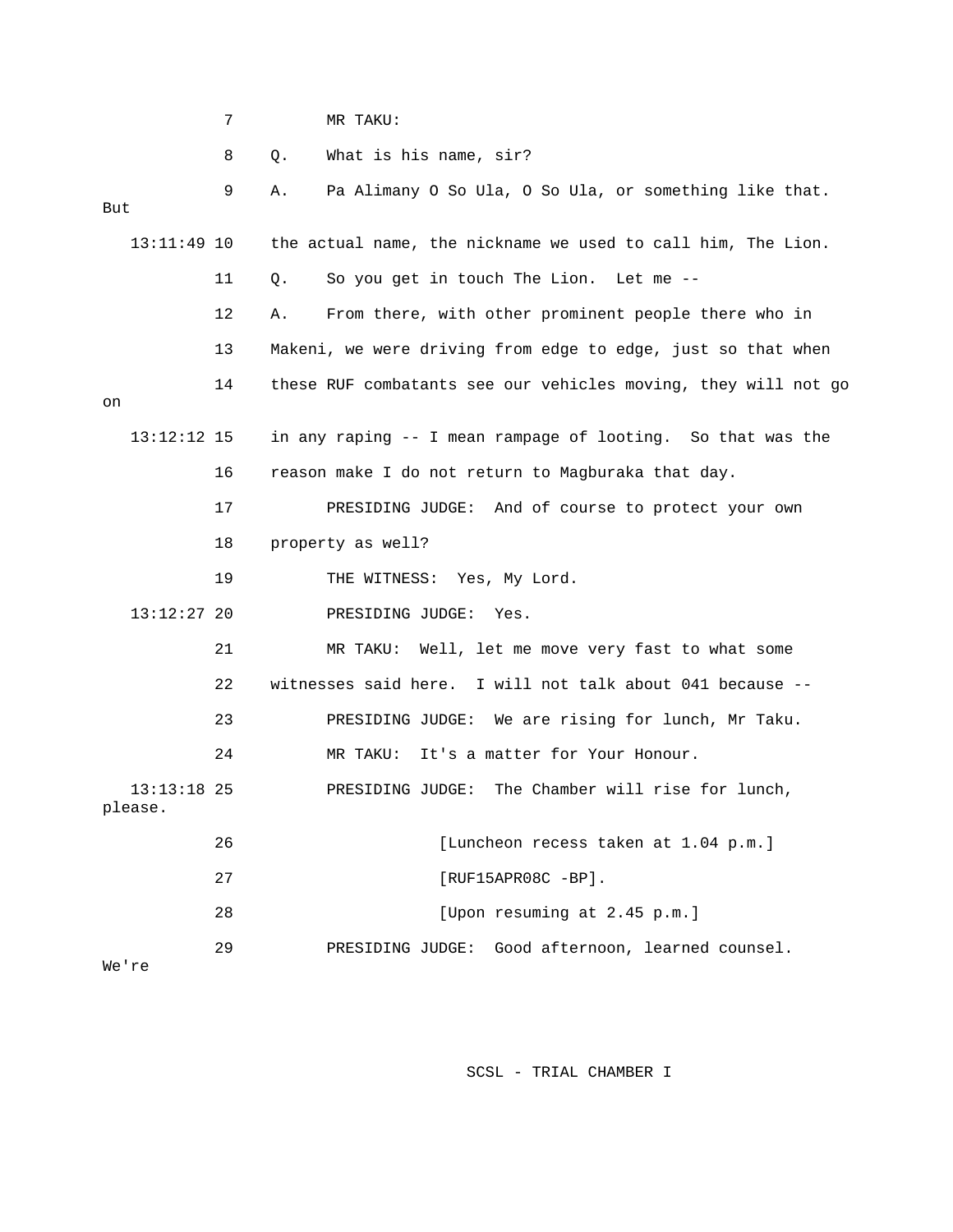| Page 73            |    | DEDAI EI AU                                                    |              |
|--------------------|----|----------------------------------------------------------------|--------------|
|                    |    | 15 APRIL 2008                                                  | OPEN SESSION |
|                    |    |                                                                |              |
|                    |    |                                                                |              |
|                    |    |                                                                |              |
|                    | 1  | resuming the session. Mr Taku.                                 |              |
|                    | 2  | Thank you, Your Honour.<br>MR TAKU:                            |              |
|                    | 3  | Q.<br>Now, Mr Kallon --                                        |              |
|                    | 4  | Yes, sir.<br>Α.                                                |              |
| 14:56:47           | 5  | -- you stated that you knew Komba Gbundema. Can you<br>Q.      |              |
|                    | 6  | describe him to the Court?                                     |              |
|                    | 7  | Yes, sir. Komba Gbundema is a man, he and myself had<br>Α.     |              |
| the                |    |                                                                |              |
|                    | 8  | same height, but he is fair in complexion and when walking he  |              |
|                    | 9  | walk limping.                                                  |              |
| 14:57:23 10<br>at  |    | Do you know the type of vehicle that Komba Gbundema used<br>Q. |              |
|                    | 11 | that time, that is to say, in the month of May 2000?           |              |
|                    | 12 | Α.<br>In May 2000, that day I saw Komba Gbundema, he was using |              |
|                    | 13 | one of these Guinean tactical jeep-like but the colour was red |              |
|                    | 14 | and yellow.                                                    |              |
| 14:58:00 15<br>оf  |    | Now, a number of witnesses came to testify here and one<br>Q.  |              |
|                    | 16 | them is TF1-117. This witness testified on 4 July 2006, page   |              |
| 4,                 |    |                                                                |              |
|                    | 17 | Your Honours. He stated that the incident -- that's page 4,    |              |
|                    | 18 | lines 3 to 14 -- he stated that the incident took place in the |              |
|                    | 19 | rainy season in June -- in June -- and that he was in Kono     |              |
| then.              |    |                                                                |              |
| 14:59:01 20<br>and |    | He stated that the attacks on UNAMSIL took place at Mobanta    |              |

SESAY ET AL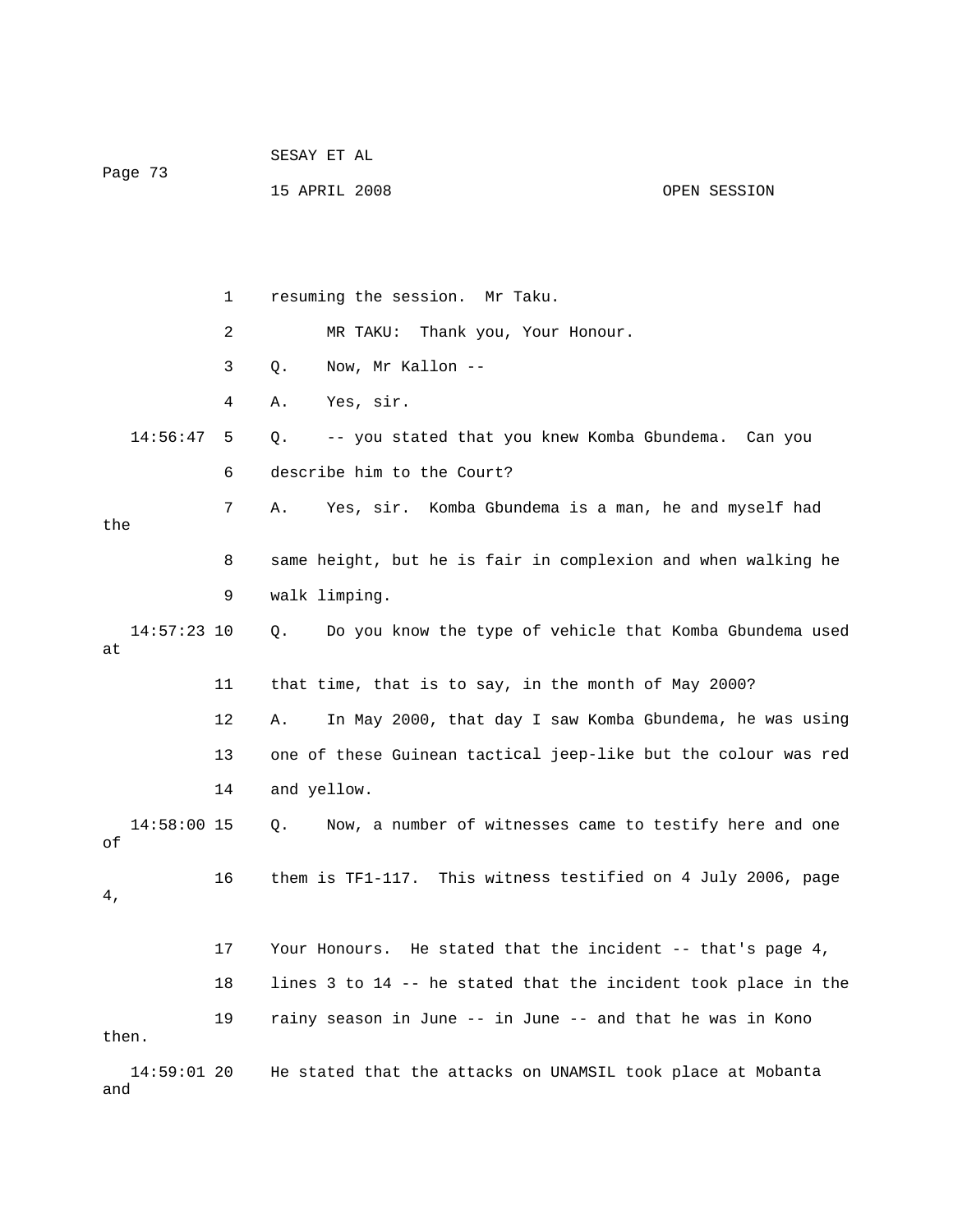|                    | 21 | Mankneh, at page 73, Your Honours, lines 25 to 28. And this   |
|--------------------|----|---------------------------------------------------------------|
| whereas            | 22 | witness stated that you were a member of the task force,      |
|                    | 23 | Mr Kallon was a member of the task force, and that members of |
|                    | 24 | that task force, among them there was xxxxxx, xxxxxxxx and    |
| 14:59:51 25<br>who |    | Superman, who were also there, and that you were the persons  |
| 2006,              | 26 | planned the attack. He was asked, Your Honours, on 30 June    |
|                    | 27 | page 82, lines 6 to 7 -- that's courtroom identification --   |
|                    | 28 | JUDGE BOUTET: You say now in June?                            |
|                    | 29 | MR TAKU: Yes, Your Honour. 30 June 2006, at page 82,          |

|         | SESAY ET AL   |              |
|---------|---------------|--------------|
| Page 74 |               |              |
|         | 15 APRIL 2008 | OPEN SESSION |

|                | $\mathbf{1}$ | lines 6 to 7.                                                             |
|----------------|--------------|---------------------------------------------------------------------------|
|                | 2            | JUDGE BOUTET: Same witness?                                               |
|                | 3            | MR TAKU: Yes, Your Honour.                                                |
| identification | 4            | He was asked to identify -- that courtroom<br>0.                          |
|                |              | 15:00:36 5 and he could not identify you; he identified a fellow accused. |
|                | 6            | Mr Kallon, were you a member of the task force?                           |
|                | 7            | No, sir, I do not one day serve in that unit within the<br>Α.             |
|                | 8            | RUF.                                                                      |
|                | 9            | Were you a member -- was Superman a member of the task<br>О.              |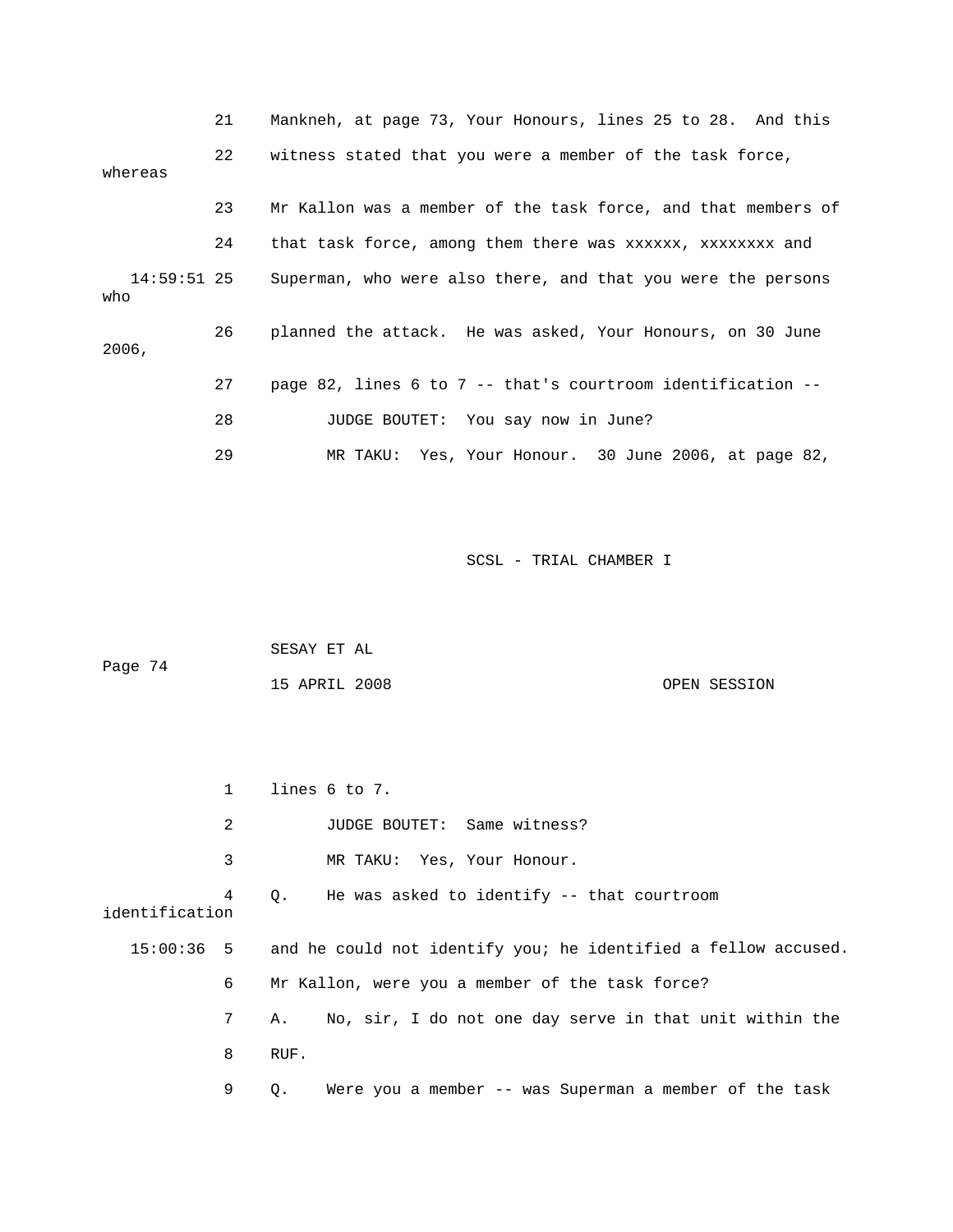15:00:55 10 force?

11 A. No.

12 Q. Was Superman present when -- did anybody inform you that 13 Superman was present when the arrest or abduction of the 15:01:19 15 A. No, sir. In May 2000, Superman was not in Makeni. May 16 2000 from the 1st, 2nd, 3rd, 4th, no, but he came the TF1-314, Your Honours, the transcript of 14 November 19 page 48, lines 14 to 18, then page 49, lines 2 to 29, the 15:02:16 20 stated that she was not there when UNAMSIL troops were met by 21 and some other persons but that vehicles belonging to UNAMSIL 22 were removed and that she saw -- and that you and others were 23 using those vehicles; what do you say to that, sir? 26 Q. What vehicle were you using, sir? 27 A. We capture lot of vehicle from ECOMOG and I was using 28 of the Hilux -- Toyota Hilux. Then when we get to Magburaka I  $29$  got that  $-$ UNAMSIL 14 took place; did anybody inform you about that? following 17 week in the same May, he left Freetown and went to Makeni. 18 Q. 2005, witness you 24 A. No, My Lord. I was not using none of these UNAMSIL 15:02:48 25 vehicle. one

SCSL - TRIAL CHAMBER I

SESAY ET AL

Page 75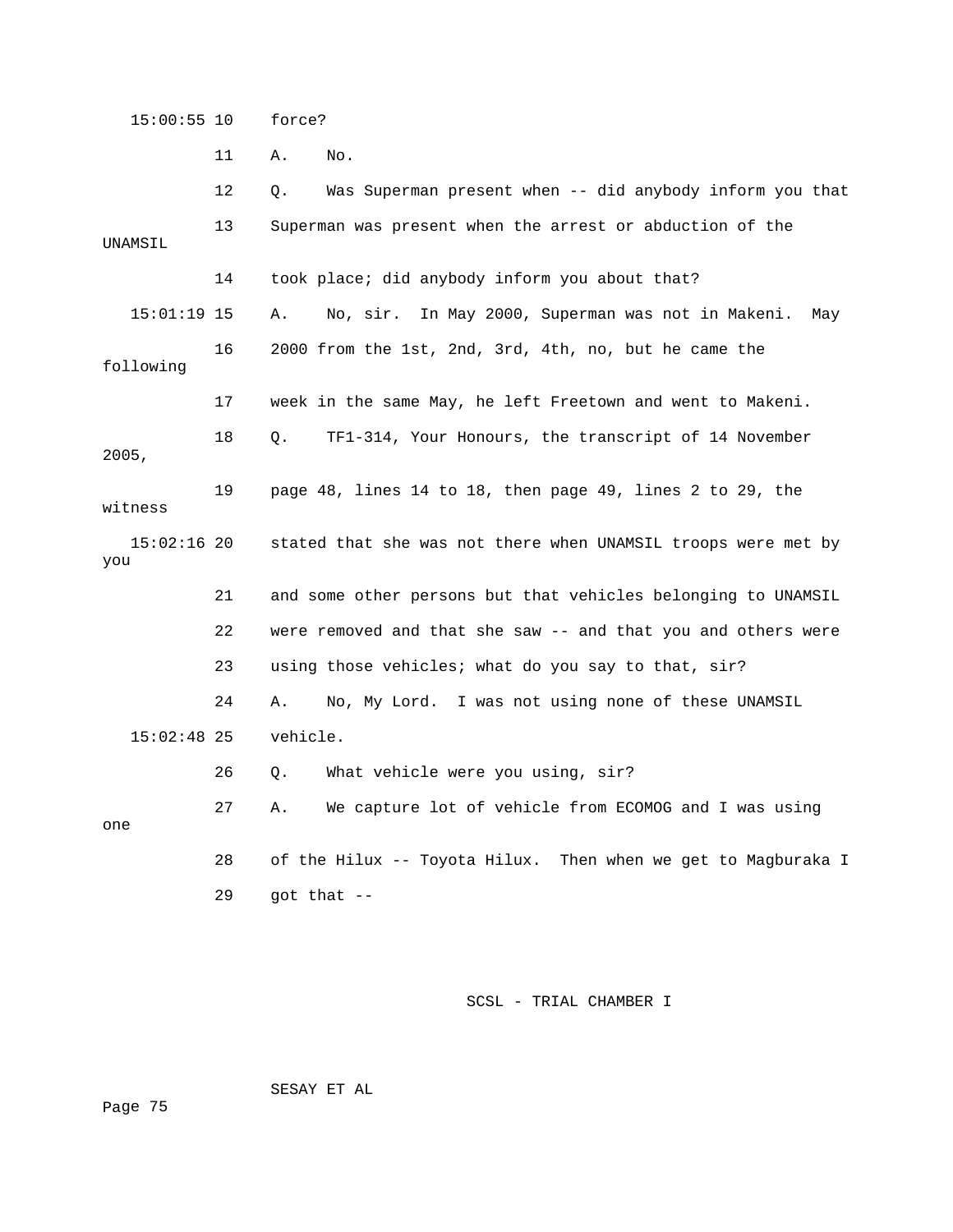1 PRESIDING JUDGE: You say you captured -- 2 THE WITNESS: Lot of vehicles from ECOMOG in Kono. 3 PRESIDING JUDGE: And you were using one of the Hilux, 4 well? 15:03:15 5 THE WITNESS: Yes, sir, My Lord. And then when we got 6 Magburaka, the Magbass -- the Magbass chairman or director, he . 7 say I should take care of his Benz; he leave the Benz with me 9 MR TAKU: 15:03:39 10 Q. Magbass is what, please? 11 A. The director -- manager who were -- who was in Magbass 14 A. Yes, the sugar company, Magbass, in Magburaka, Tonkolili 15:03:56 15 District. 16 PRESIDING JUDGE: But you were using one of the -- THE WITNESS: Yes, My Lord, I do not use none vehicle from 22 MR TAKU: 23 Q. Witness 071, he testified on 24 January 2005 -- 24 as to 8 That was the Benz I was using. 12 company. 13 Q. Company? 17 THE WITNESS: ECOMOG'S 18 PRESIDING JUDGE: -- ECOMOG captured Hilux vehicle -- 19 vehicles.  $15:04:03$  20 21 UNAMSIL. January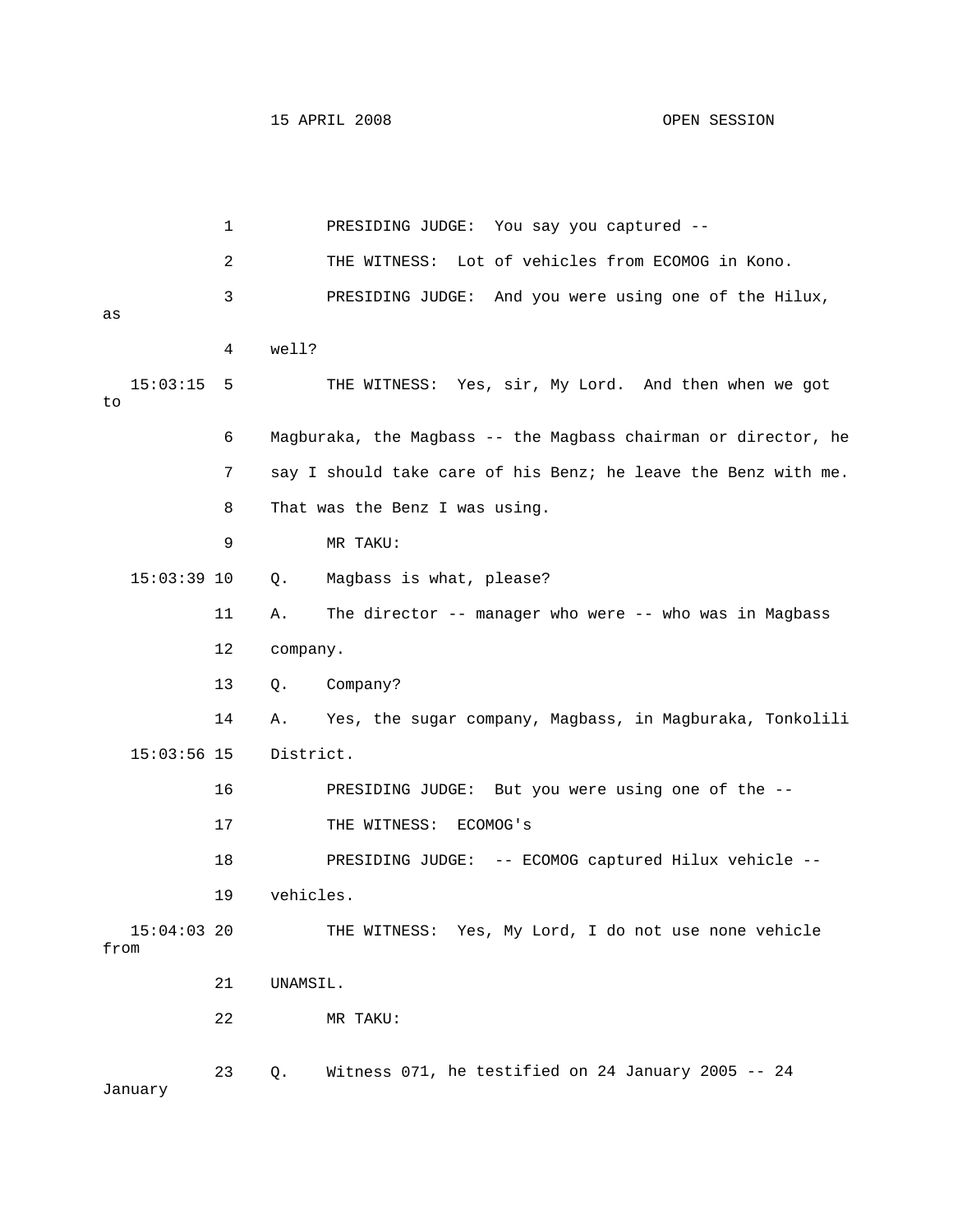| 24            | 2005, page 7, line 1 to 5, and stated that you, he stated    |
|---------------|--------------------------------------------------------------|
| $15:05:12$ 25 | Kallon -- Mr Kallon, they went to the positions of the       |
| 26            | peacekeepers at Magburaka and Lunsar and demanded that they  |
| 27            | should return the weapons that the fighter had disarmed      |
| 28            | without your notice, that's the notice of Kallon, and that   |
| 29            | had already surrendered to the peacekeepers. Mr Kallon, what |
|               |                                                              |

| Page 76 | SESAY ET AL   |  |              |
|---------|---------------|--|--------------|
|         | 15 APRIL 2008 |  | OPEN SESSION |

|               | $\mathbf{1}$   | you say to that, sir?                                              |
|---------------|----------------|--------------------------------------------------------------------|
| Maqburaka     | 2              | A. Not true. I do not go to no UNAMSIL at Lunsar or                |
|               | 3              | in return of any weapon seized from the RUF, no. It might be       |
| at            | $4\phantom{0}$ | other Kallon, as he say in the -- but not me, Morris Kallon,       |
|               |                | $15:05:52$ 5 that time.                                            |
| page          | 6              | TF, sorry, TF1-366, he testified on 10 November 2005,<br>$\circ$ . |
|               | 7              | 37, Your Honours, lines 11 to 18.                                  |
|               | 8              | PRESIDING JUDGE: TF1?                                              |
|               | 9              | MR TAKU: 366.                                                      |
| $15:07:12$ 10 |                | PRESIDING JUDGE: Testified on?                                     |
|               | 11             | MR TAKU: On 10 November 2005, page 37, lines 1 to 18.              |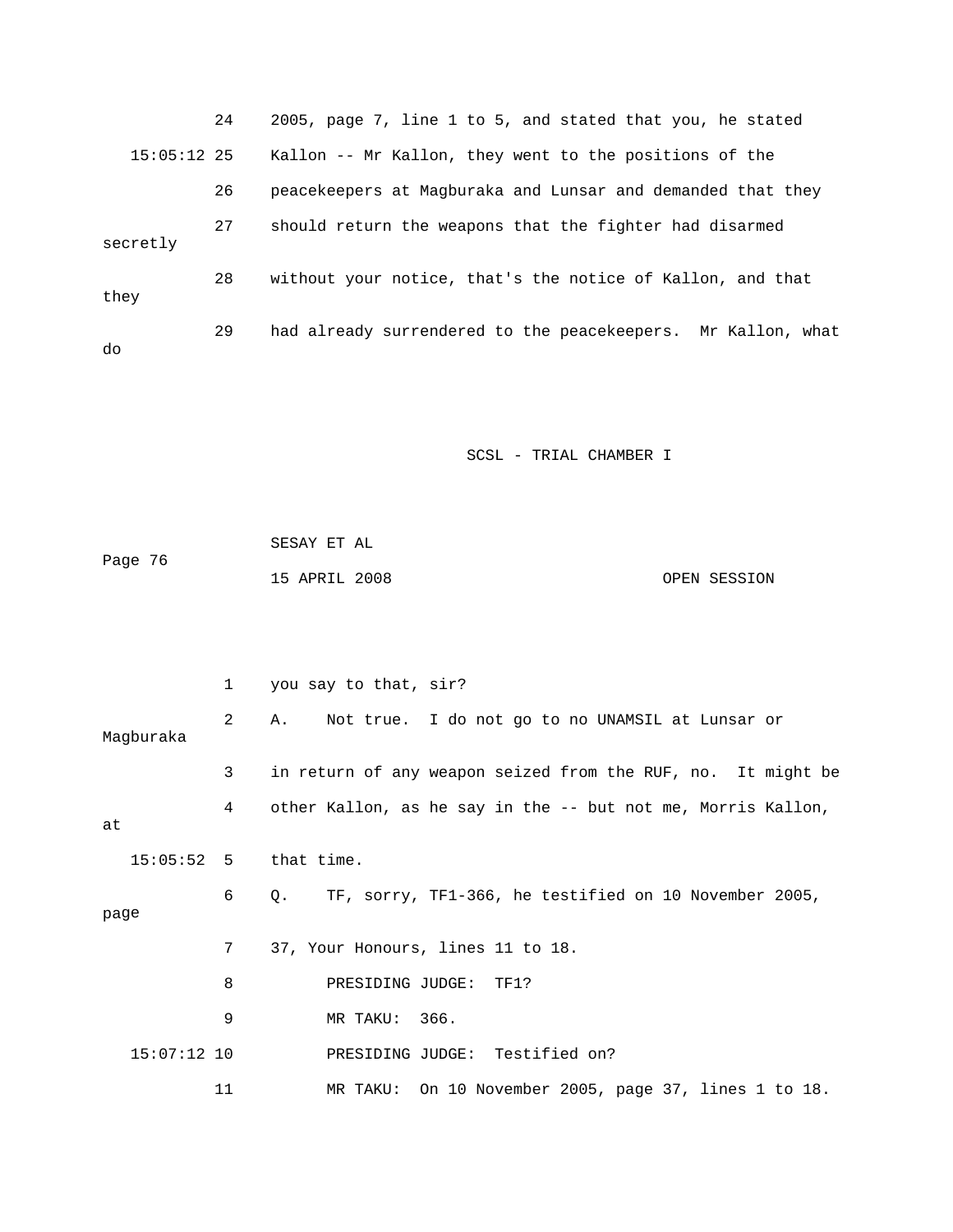| mining                | 12 | Q.    | First at page 35, he stated that he was minister for           |
|-----------------------|----|-------|----------------------------------------------------------------|
|                       | 13 |       | and that he was in his house at Magburaka when he received     |
|                       | 14 |       | information that the UN were about to be attacked in Magburaka |
| $15:07:12$ 15<br>that |    |       | but that you went, Morris Kallon, went at Lunsar Highway and   |
| fought                | 16 |       | indeed you started the attack against the UNAMSIL and you      |
| that?                 | 17 |       | for the whole day with the UNAMSIL. What do you say about      |
|                       | 18 | Α.    | My Lord, that witness lie. In the first place --               |
|                       | 19 |       | PRESIDING JUDGE: He said you started the attack against        |
| $15:07:37$ 20         |    |       | you with the UNAMSIL. Answer the question.                     |
|                       | 21 |       | MR TAKU:                                                       |
|                       | 22 | $Q$ . | Did you start the attack against UNAMSIL, at Lunsar?           |
|                       | 23 | Α.    | That's why I say, My Lord, the witness lie.                    |
|                       | 24 |       | The witness lied does not answer the<br>PRESIDING JUDGE:       |
| $15:07:45$ 25         |    |       | question. Answer the question directly, please.                |
|                       | 26 |       | MR TAKU:                                                       |
|                       | 27 | $Q$ . | Did you or did you not?                                        |
|                       | 28 | Α.    | No.                                                            |
| you                   | 29 | Q.    | Did you start the attack at Lunsar against UNAMSIL and         |

#### SESAY ET AL Page 77

15 APRIL 2008

OPEN SESSION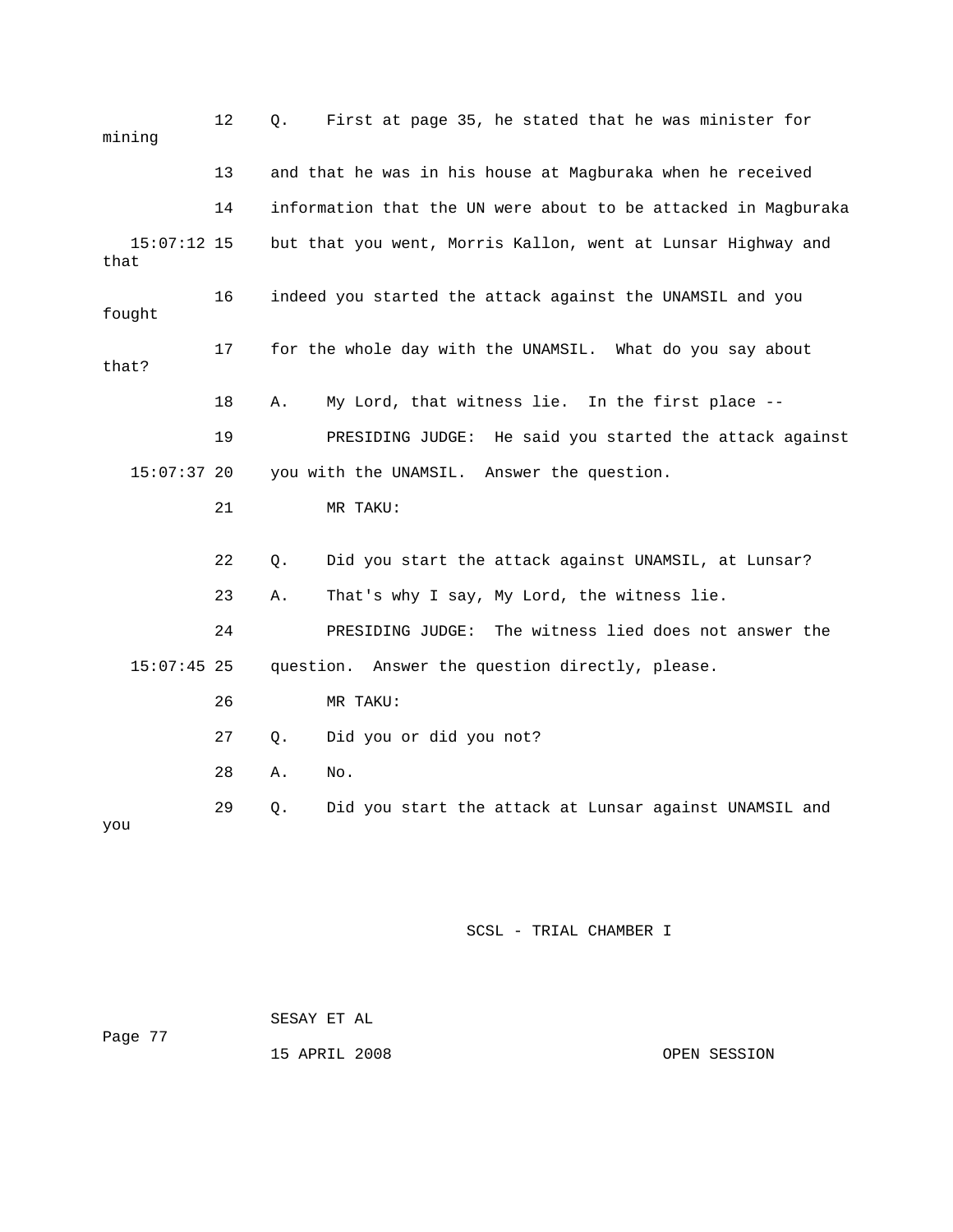|                     | 1    | fought for the whole day?                                      |
|---------------------|------|----------------------------------------------------------------|
|                     | 2    | No, sir.<br>Α.                                                 |
| page                | 3    | The same witness at 15 November, Your Honours, 2005,<br>Q.     |
|                     | 4    | 46, lines 6 to 26, the witness stated that Komba Gbundema was  |
| 15:08:34<br>UNAMSIL | 5    | assigned to Kambia sometime in 2000, but that he attacked      |
| to                  | 6    | soldiers in Lunsar, and he was with you because you call him   |
| to                  | 7    | come to Makeni. Did you call Komba Gbundema to come to Makeni  |
|                     | 8    | attack UNAMSIL at Lunsar?                                      |
|                     | 9    | No, sir.<br>Α.                                                 |
| $15:09:14$ 10<br>to |      | Now, at page 13, Your Honours -- page 18 to 14, lines 27<br>Q. |
| know                | 11   | 28, and 2 to 18, this witness says he doesn't -- he did not    |
|                     | 12   | the code name Smile, he has never heard about that and that he |
|                     | 13   | did not know the code name Survivor -- no, that the code name  |
| code                | 14   | Survivor, you were called Survivor. Now, were -- was your      |
| $15:09:59$ 15       |      | name Survivor?                                                 |
|                     | 16   | No, My Lord.<br>Α.                                             |
|                     | $17$ | Who was Survivor?<br>Q.                                        |
|                     | 18   | I told you, Survivor was Mr Sesay.<br>Α.                       |
|                     | 19   | And who was Smile?<br>Q.                                       |
| $15:10:15$ 20       |      | Smile was Foday Sankoh.<br>Α.                                  |
| lines               | 21   | Mr Kallon, TF1-362 testified on 22/4/2005, page 41,<br>Q.      |
| for                 | 22   | 14 to 15, Your Honours, and said that the battalion commander  |
|                     | 23   | Magburaka was Base Marine; did you know Base Marine?           |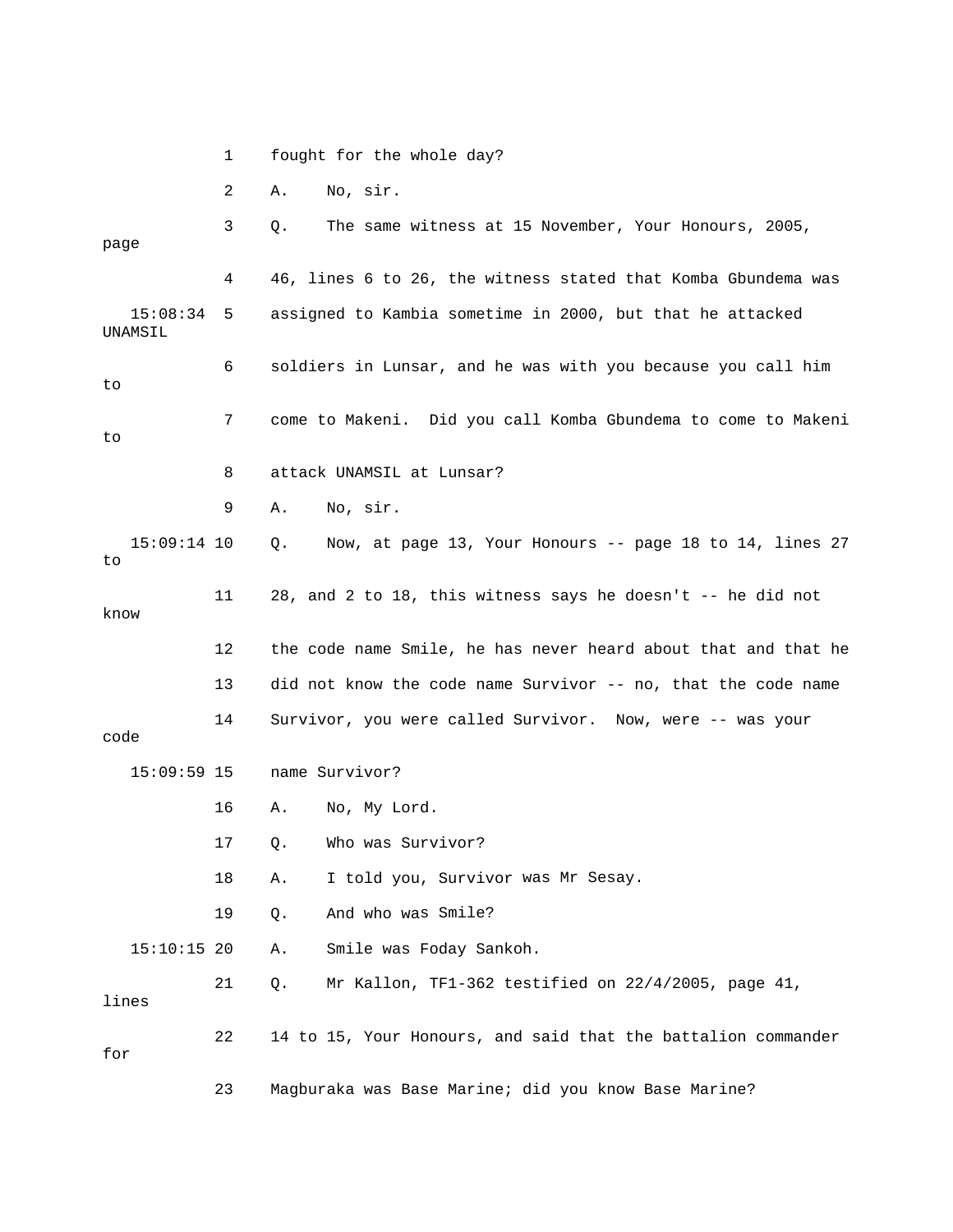|       | 24 | Α. | Yeah, I know Base Marine.                                            |
|-------|----|----|----------------------------------------------------------------------|
| 2000? |    |    | 15:11:10 25 0. What was the position, the post of Base Marine in May |
|       | 26 |    | A. In May 2000, Base Marine was the battalion commander in           |
|       | 27 |    | Masingbi, on to Magburaka.                                           |

28 Q. Do you know one Alfred?

29 A. Yes, Alfred Turay.

SCSL - TRIAL CHAMBER I

| Page 78 | SESAY ET AL   |  |              |
|---------|---------------|--|--------------|
|         | 15 APRIL 2008 |  | OPEN SESSION |

|                      | 1  |    | PRESIDING JUDGE: Was a battalion commander where?            |
|----------------------|----|----|--------------------------------------------------------------|
| know                 | 2  |    | THE WITNESS: From Masingbi on to Magburaka. There I          |
|                      | 3  |    | Alfred Turay.                                                |
|                      | 4  |    | MR TAKU:                                                     |
| 15:11:52 5           |    | Q. | Who was he?                                                  |
|                      | 6  | Α. | Alfred Turay was ground commander for Magburaka.             |
|                      | 7  | 0. | Now, TF1-360, he testified on 22 March 2006, page 7,         |
|                      | 8  |    | testified and said that the attack at Makump, Makeni and     |
| Baqumeh              | 9  |    | Magburaka, where the fighting was raging, were led by one    |
| $15:13:10$ 10<br>who |    |    | and Komba Gbundema, who came over from Kamakwie. Do you know |
|                      | 11 |    | Bagumeh is, sir?                                             |

12 A. A -- the name similar to that I know is Gugumeh.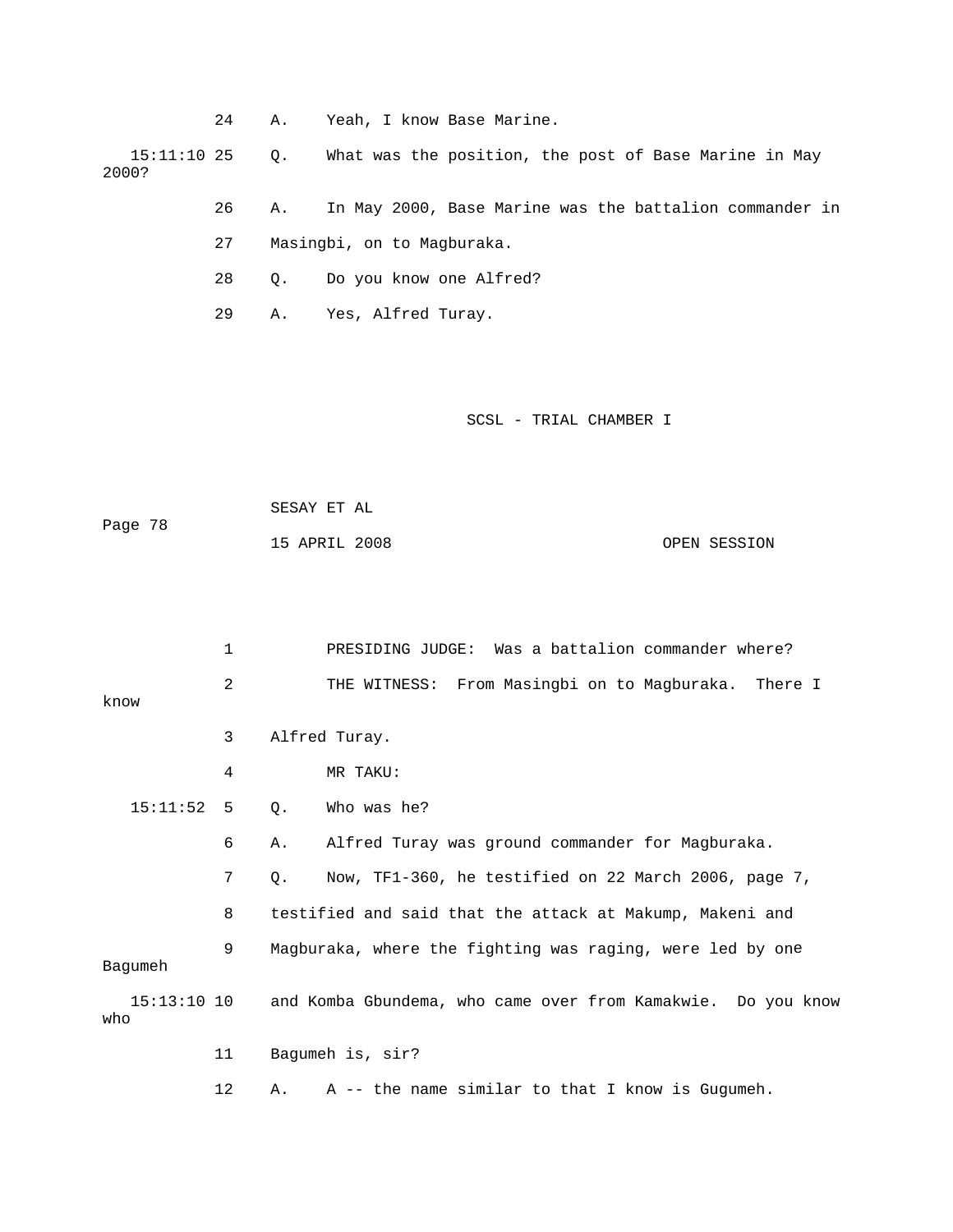13 Q. Gugumeh, but he said Bagumeh here. But who is Gugumeh? 14 A. Gugumeh is the same as Miloskie Kallon and he was the 15:13:40 15 Brigade commander based in Lunsar where this Makoth fall under. 16 MR TAKU: One minute, Your Honours. Your Honours, we 17 trying to verify something; we'll inform the Court as soon as 18 get the right reference. We'll come back to the point as soon 19 we get the right reference, Your Honours. Now, TF1-228, he  $15:14:37$  20 testified on 22 March 2006. He testified that they came to a 21 village called Moriah. That's page 17, Your Honours, lines 9 22 21, and that when they got there, there were around 100 RUF 23 combatants. He was taken to a shelter where he identified -- 24 where he -- and he was held at gunpoint by someone he later 15:15:24 25 identified as the commander of that area, who was Morris 26 Were you commander of that area called Moriah on -- in May 27 Mr Kallon? 28 A. No, sir. 5th are we as to Kallon. 2000, 29 Q. Were you in that location on that day?

SCSL - TRIAL CHAMBER I

 SESAY ET AL Page 79

15 APRIL 2008 OPEN SESSION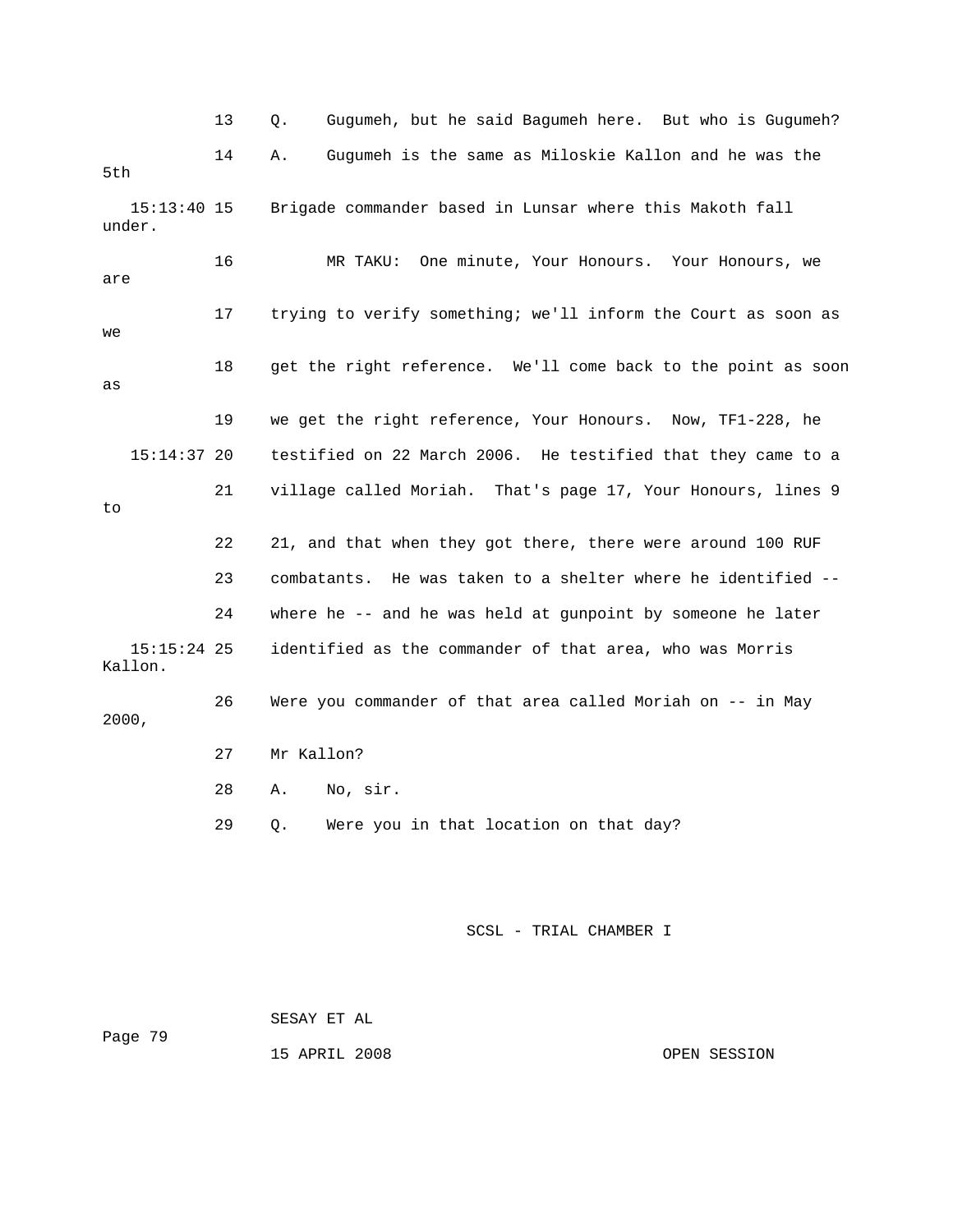1 A. No, sir. I don't know any town on that highway by the 3 Q. At page 22, lines 3 to 7, he said he was put in a red van 4 and -- which was driven by some RUF with Morris Kallon on the 15:16:06 5 passenger side. Were you ever in a red van driven by an RUF 6 any time in May? 7 A. No, sir. All vehicles I was using was not red. The 9 PRESIDING JUDGE: You called it blue/black. Is that, is 15:16:48 10 black the same as blue/black? 12 unless you come closer before you can differentiate between blue 13 and black. It is not black directly and it is not blue directly, 14 My Lords. 16 Q. Now, TF1-263, Your Honours, testified on 7 April 2005 -- 18 MR TAKU: 263. 19 Q. On 7 April 2005 at page 39, lines 4 to 27, and said that  $15:18:03$  20 was hiding behind a mango tree and saw some  $-$  and saw  $-$  one 21 minute, Your Honour, I'm sorry. Let me -- I don't think this 22 witness talked about Mr Kallon but talked about somebody else. 23 I'm sorry about that. We'll withdraw that, Your Honour. 24 PRESIDING JUDGE: You're withdrawing TF1-263? name 2 of Moriah. at Hilux 8 I was using was white; the Mercedes was blue/black. 11 THE WITNESS: There is a spray colour like blue and black, 15:17:35 15 MR TAKU: 17 JUDGE BOUTET: Did you say 260 or 263? he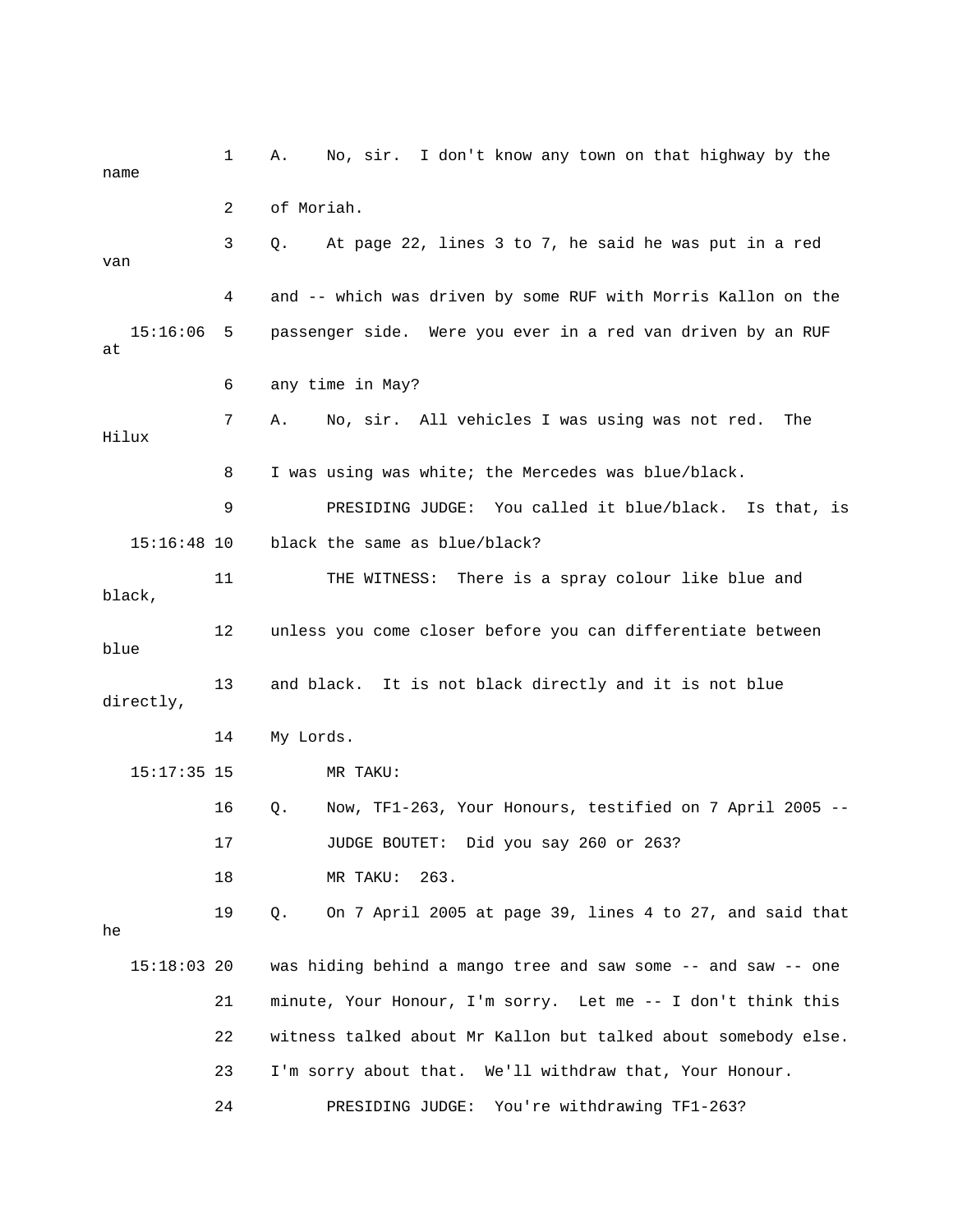15:18:43 25 MR TAKU: Yes, Your Honours.

26 THE WITNESS: Please sir, I want to say something.

27 MR TAKU:

28 Q. Yes, go ahead.

29 A. Yes, TF1-263 talk about me.

SCSL - TRIAL CHAMBER I

Page 80 SESAY ET AL 15 APRIL 2008 OPEN SESSION

 2 A. That he saw me with UNAMSIL. He saw me in the 3 Teko Barracks, where UNAMSIL were, when he went to look for 4 brother, and it is not true, My Lord. 15:19:24 5 Q. TF1-041 testified on 10 July 2006, at page 63, lines -- 6 PRESIDING JUDGE: When he said he saw you with UNAMSIL, did 7 he mean UNAMSIL captives? 8 THE WITNESS: Yeah, according to how he testified before 15:19:48 10 carried them into the Teko Barracks. The following morning he 11 went to look for his brother and he saw me in Teko Barracks. 12 did not point directly that I was with the captured UNAMSIL, 1 Q. Okay, say it. his 9 this Court that day, sir, he said when they capture UNAMSIL they He 13 My Lord.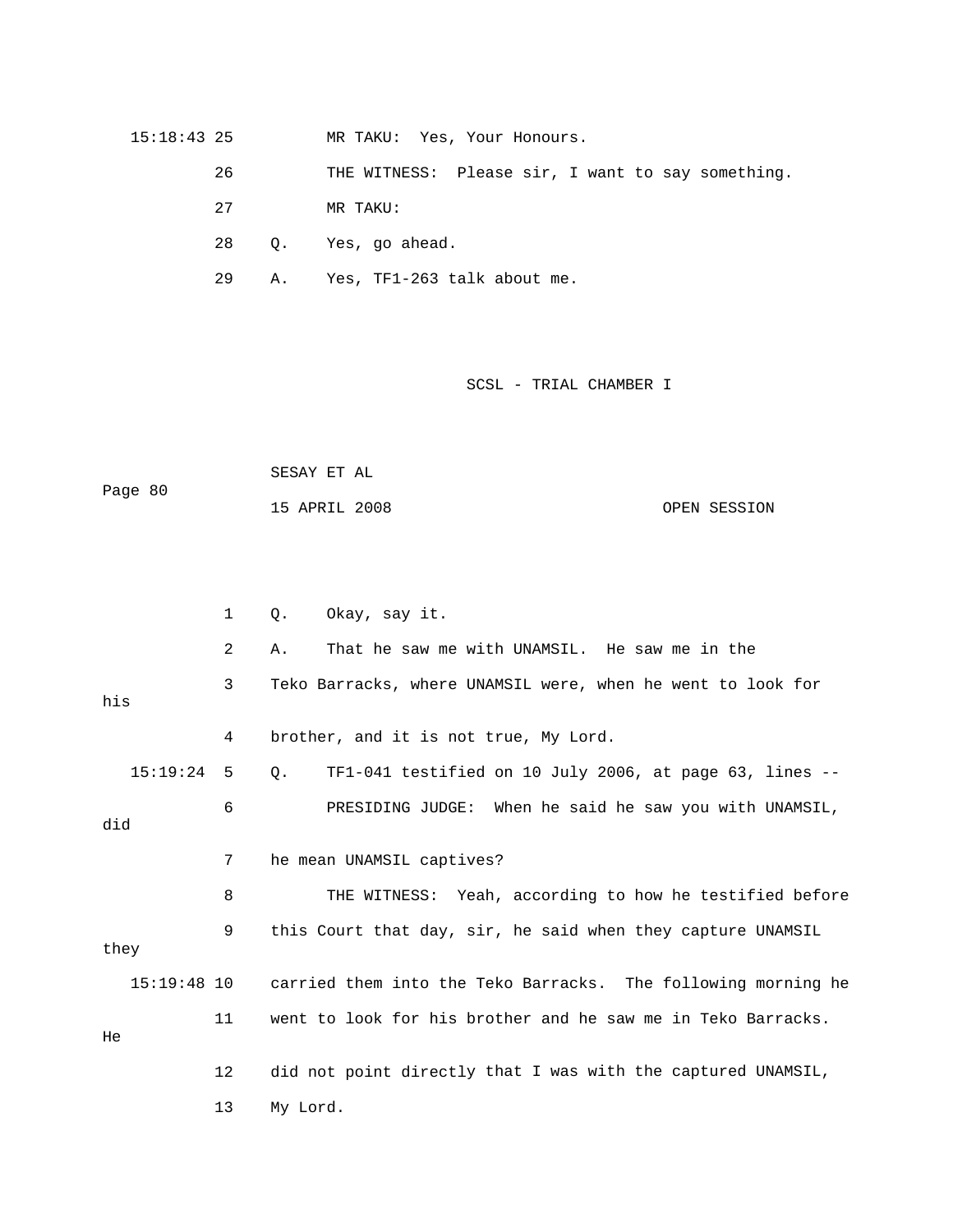|                      | 14 | MR TAKU:                                                       |
|----------------------|----|----------------------------------------------------------------|
| $15:20:05$ 15        |    | Did you go to Teko Barracks on that day?<br>Q.                 |
|                      | 16 | No, sir.<br>No.<br>Α.                                          |
|                      | 17 | TF1-041 testified that on 10 July 2006 -- no, testified<br>Q.  |
|                      | 18 | I'm sorry, TF1-041 testified on 10 July 2006, at page 67,      |
| Magburaka            | 19 | Your Honours, lines 1 to 29, he testified that he left         |
| $15:21:16$ 20        |    | with you in a blue/black Mercedes Benz and that you were --    |
|                      | 21 | indeed, it was Pa Jalloh on the driver and that you people     |
| Honours,             | 22 | reached the DDR camp Makump at across the bridge, Your         |
| driver               | 23 | page 69, Your Honours. Did you leave Magburaka with the        |
|                      | 24 | to that location?<br>041?                                      |
| $15:21:48$ 25<br>the |    | Yes, sir, I explained that this morning, that 041 was<br>Α.    |
|                      | 26 | one I lent the musical set from to open my friend shop in      |
| drove                | 27 | Magburaka, so that very day it was on 1 May, he and myself     |
| to                   | 28 | together in that same Benz as you describe it, and when we got |
|                      | 29 | Makump, DDR camp, I told you I had a break there. I spoke to   |

| Page 81 | SESAY ET AL   |              |
|---------|---------------|--------------|
|         | 15 APRIL 2008 | OPEN SESSION |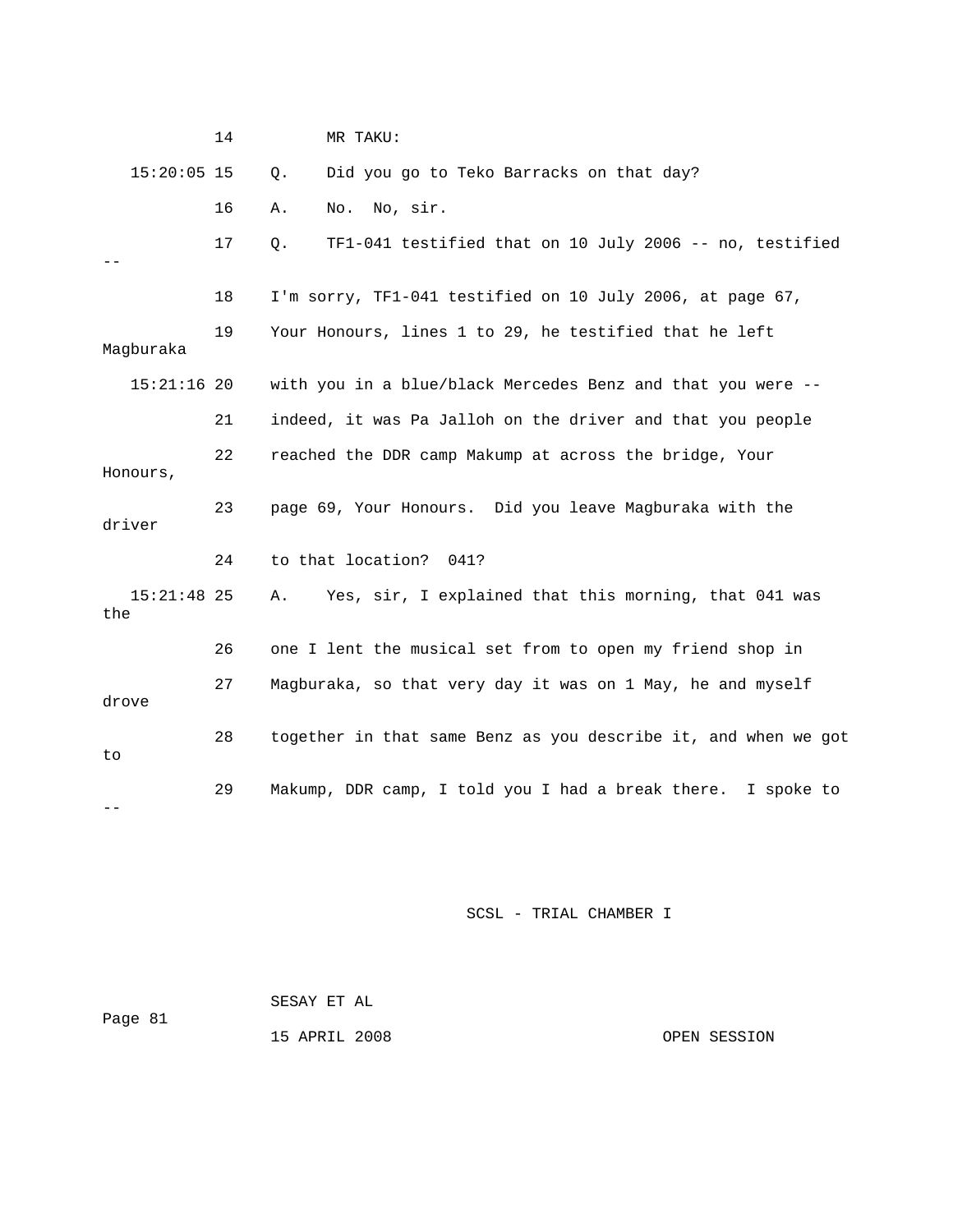1 I spoke to those people I called their name today. Mr Andre w 2 Kanu and the Mammy Queen with the carpenter. Then, from 3 we took off to Makeni. 4 Q. Now, TF1-165 -- 15:22:37 5 JUDGE BOUTET: What was the question vis-à-vis with respect 7 MR TAKU: No, we just want to establish whether he was 8 this car on that day and whether they stop at that location reminded 15:22:56 10 me that he has testified about that today. He is not challenging 13 MR TAKU: Yes, Your Honour. Let me move faster. 14 JUDGE BOUTET: There is nothing there that you are 15:23:08 15 challenging. 15:23:23 20 and make one correction on the date on transcript with regard 22 PRESIDING JUDGE: That is okay. When it comes to that, there, 6 to 041? You are challenging that or - in and 9 he's saying yes, that is true. I didn't -- he has just 11 that. 12 JUDGE BOUTET: That's why I'm asking the question. 16 MR TAKU: Absolutely nothing. 17 JUDGE BOUTET: Okay. 18 MR TAKU: Yes. In fact, he has recounted most of what the 19 witness said. I shall move on, Your Honours. We will come back to 21 360. you 23 know, you'll make it.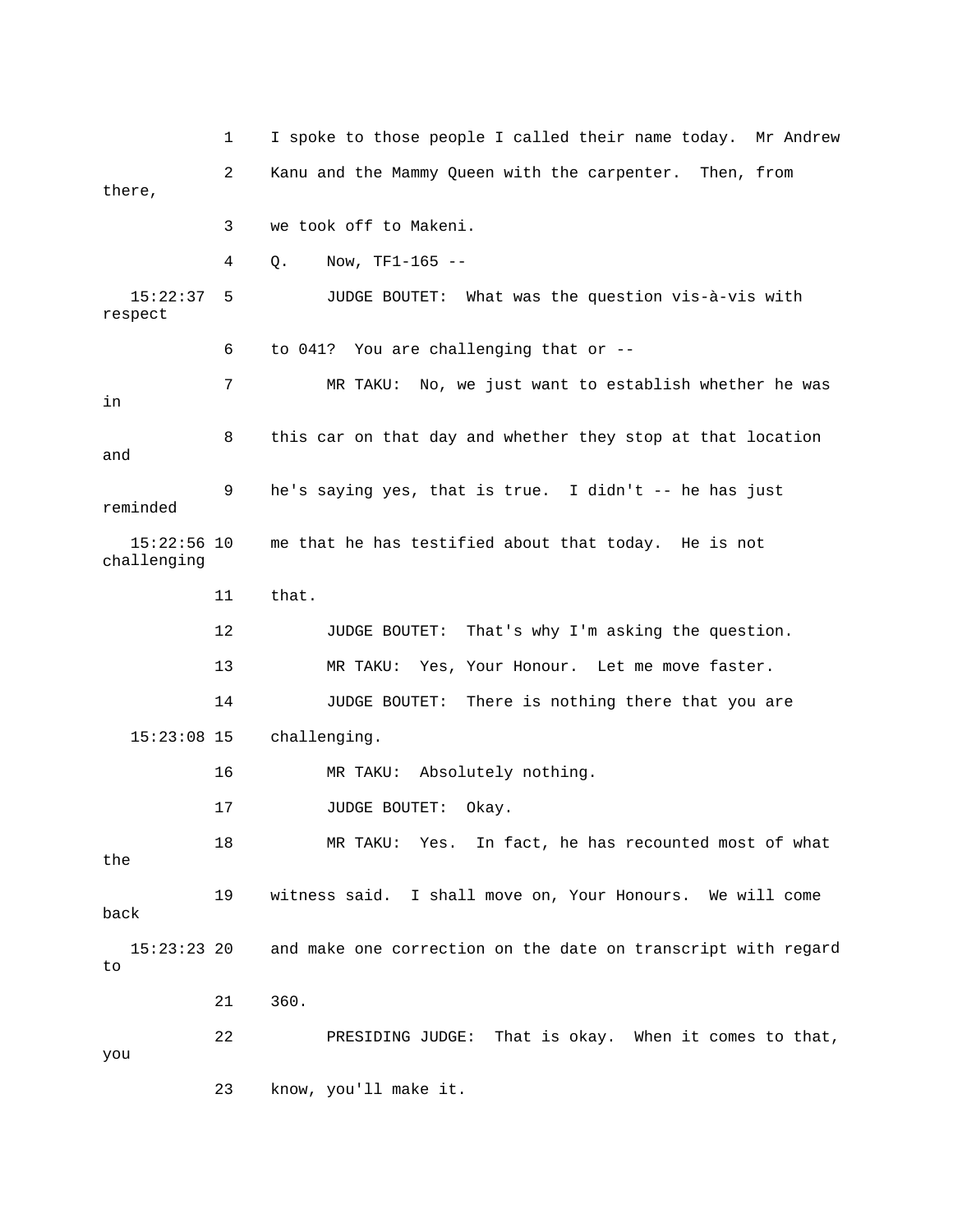|     | 24            | MR TAKU: Thank you, Your Honour.                                    |
|-----|---------------|---------------------------------------------------------------------|
|     | $15:23:34$ 25 | PRESIDING JUDGE: Proceed, please.                                   |
|     | 26            | MR TAKU: Yes, Your Honours. The allegation -- the                   |
|     | 27            | transcripts of the testimony of 263 is 11 April 2005, page 39,      |
|     | 28            | Your Honour, lines 25 to 28.                                        |
| and | 29            | Now, TF1-165 testified on $-$ that's on 29 March 2006,<br>$\circ$ . |

| Page 82 | SESAY ET AL   |  |              |
|---------|---------------|--|--------------|
|         | 15 APRIL 2008 |  | OPEN SESSION |

|      |                       | 1              | at page 6, he stated that Kallon was initially a colonel and   |
|------|-----------------------|----------------|----------------------------------------------------------------|
| a    |                       | $\overline{a}$ | promoted to brigadier, so he was told in April that Kallon was |
|      |                       | 3              | colonel and promoted to brigadier and moved to headquarters in |
|      |                       | 4              | Makeni from Magburaka and replaced by one Alfred. What do you  |
|      | 15:24:49              | 5              | say about that, sir?                                           |
|      |                       | 6              | Yes. As I told you, April 2000 I was colonel but when I<br>Α.  |
| this |                       | 7              | got the promotion appointment as acting battle group, I told   |
|      |                       | 8              | Court that I became brigadier. But the only thing it is not    |
|      |                       | 9              | correct in that testimony, I do not move my headquarter or my  |
|      | 15:25:14 10<br>Makeni |                | location from Magburaka to Makeni. I only used to come to      |
|      |                       | 11             | and I return back to Magburaka.                                |
|      |                       | 12             | The witness also said he received a radio message from<br>Q.   |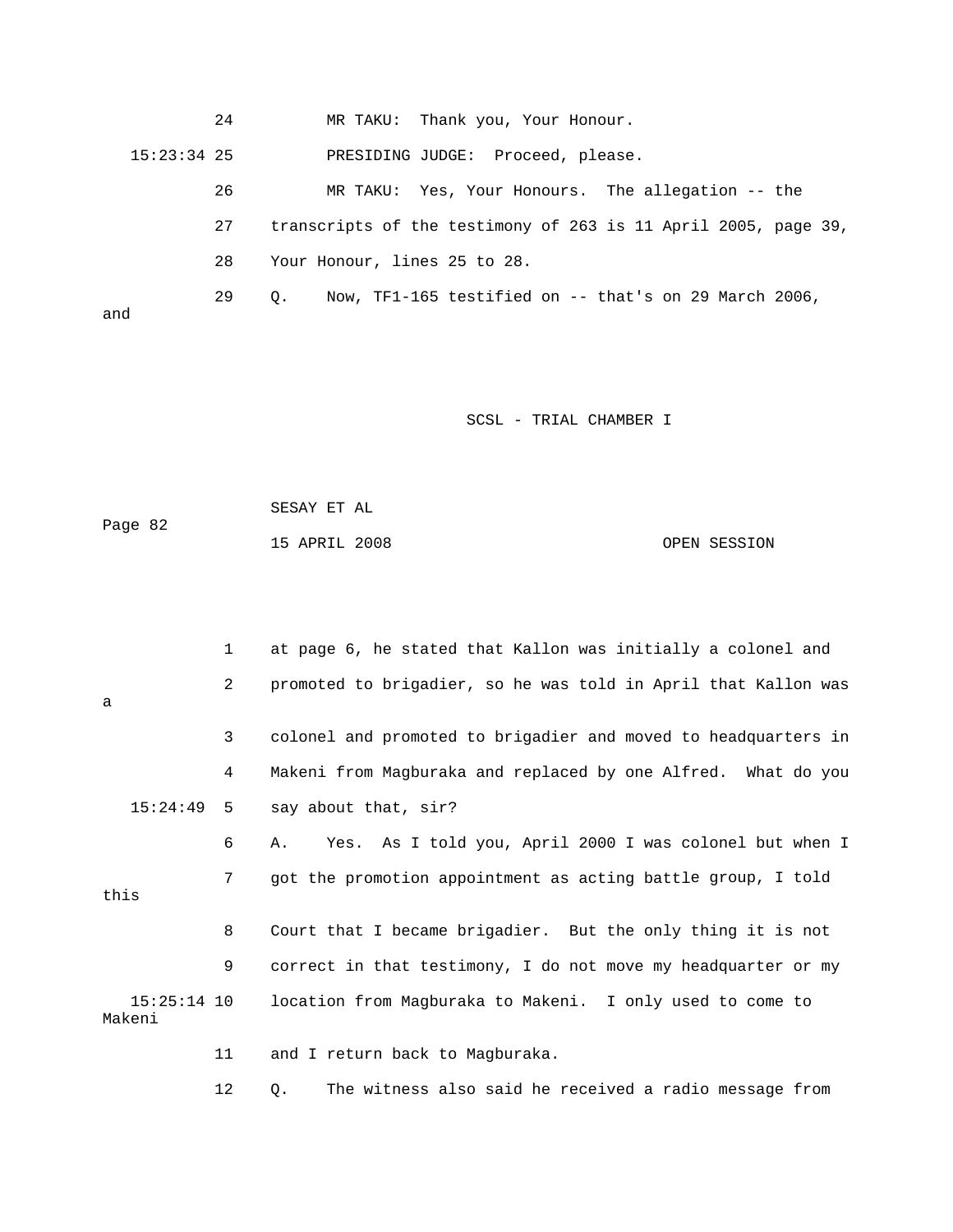| firing      |               | 13 |         | Major Maroa and that you came from the direction of Makeni     |
|-------------|---------------|----|---------|----------------------------------------------------------------|
|             |               | 14 |         | in the air and slapped Major Ganese bundled him in the car and |
|             | $15:25:50$ 15 |    |         | drove back to Makeni. What do you say about that?              |
| DDR         |               | 16 | Α.      | No, sir. As I told you, on 1 May, I passed through the         |
| back        |               | 17 |         | camp in the morning and that same morning I passed through     |
|             |               | 18 |         | to Magburaka. I was not armed. I was not even with security.   |
|             |               | 19 |         | So that accusation is wrong. It might be different Brigadier   |
|             | $15:26:28$ 20 |    |         | Kallon by my own Brigadier Kallon at that time, no, sir.       |
|             |               | 21 |         | PRESIDING JUDGE: Were there two Brigadier Kallons?             |
| $\mathbf I$ |               | 22 |         | No, sir. At that particular point in time<br>THE WITNESS:      |
|             |               | 23 |         | was the only Brigadier Kallon in Magburaka.                    |
|             |               | 24 |         | MR TAKU: Well, he is talking about Makeni.                     |
|             | $15:26:48$ 25 |    | $Q$ .   | Brigadier Colonel. Kallon was moved to Makeni.                 |
|             |               | 26 | Α.      | No, sir.                                                       |
|             |               | 27 | Q.      | Did you at any time, Mr Kallon, slap or assault Major          |
|             |               | 28 | Ganese? |                                                                |
| I           |               | 29 | Α.      | That very Major Ganese only in this courtroom<br>No, sir.      |

 SESAY ET AL Page 83 OPEN SESSION 15 APRIL 2008

1 came to know him throughout within our control area, Makeni,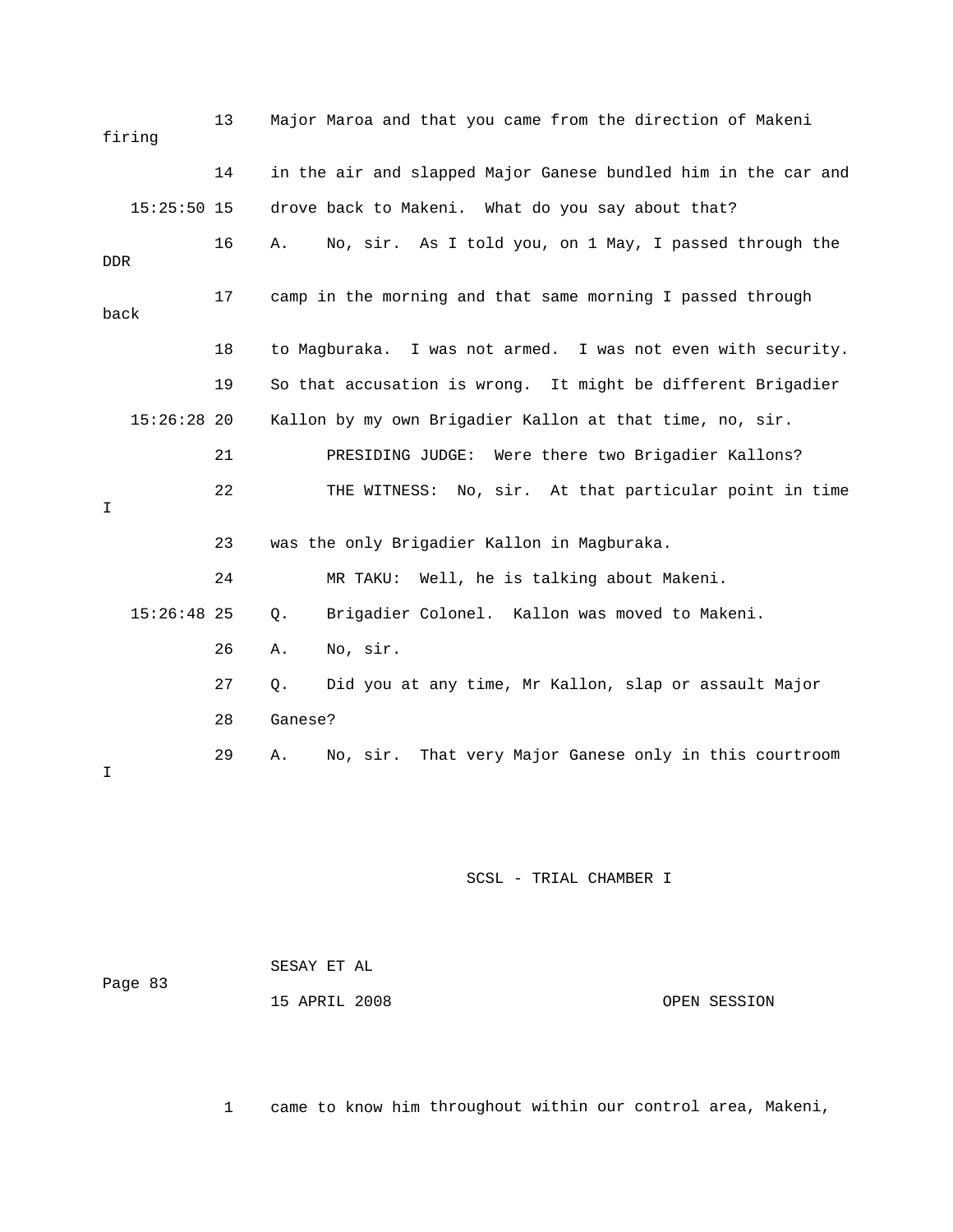|                        | 2  | I do not set eye on Major Ganese. Only in this<br>Maqburaka.     |
|------------------------|----|------------------------------------------------------------------|
|                        | 3  | And I do not slap any UNAMSIL military observer or<br>courtroom. |
|                        | 4  | military personnel, no, sir.                                     |
| 15:27:42<br>165,       | 5  | Now, TF -- one minute, Your Honours, let me. Now, TF1-<br>Q.     |
| he                     | 6  | again, on 29 March 2006, page 17, lines 1 to 29, stated that     |
| was                    | 7  | met colonel -- met brigadier -- that he met Kailondo and he      |
|                        | 8  | asked whether -- well, I'm sorry, Your Honours, we're not        |
|                        | 9  | disputing. We're trying to eliminate the questions. We're        |
| $15:30:16$ 10          |    | getting to the end, that's why. No, he stated that --            |
|                        | 11 | JUDGE BOUTET: What's the page?                                   |
|                        | 12 | Your Honours, it was page 17, lines 1 to 22.<br>MR TAKU:         |
|                        | 13 | <b>JUDGE BOUTET:</b><br>17?                                      |
|                        | 14 | Yes, Your Honour.<br>MR TAKU:                                    |
| $15:30:28$ 15          |    | JUDGE BOUTET: Thank you.                                         |
|                        | 16 | MR TAKU:                                                         |
| the                    | 17 | Now, he was asked the following question and these are<br>Q.     |
|                        | 18 | answers he gave.                                                 |
| you                    | 19 | "MR JORDASH: Thank you. On 26 February or thereabouts            |
| $15:30:53$ 20<br>based |    | met with a Makeni commander, Colonel Kailondo who was            |
|                        | 21 | in Makeni?                                                       |
| precise.               | 22 | Correct. I met him. In the afternoon, to be<br>"A.               |
| you                    | 23 | He was a local authority who regarded as someone<br>"Q.          |
| the                    | 24 | would deal with to obtain permission for festivities of          |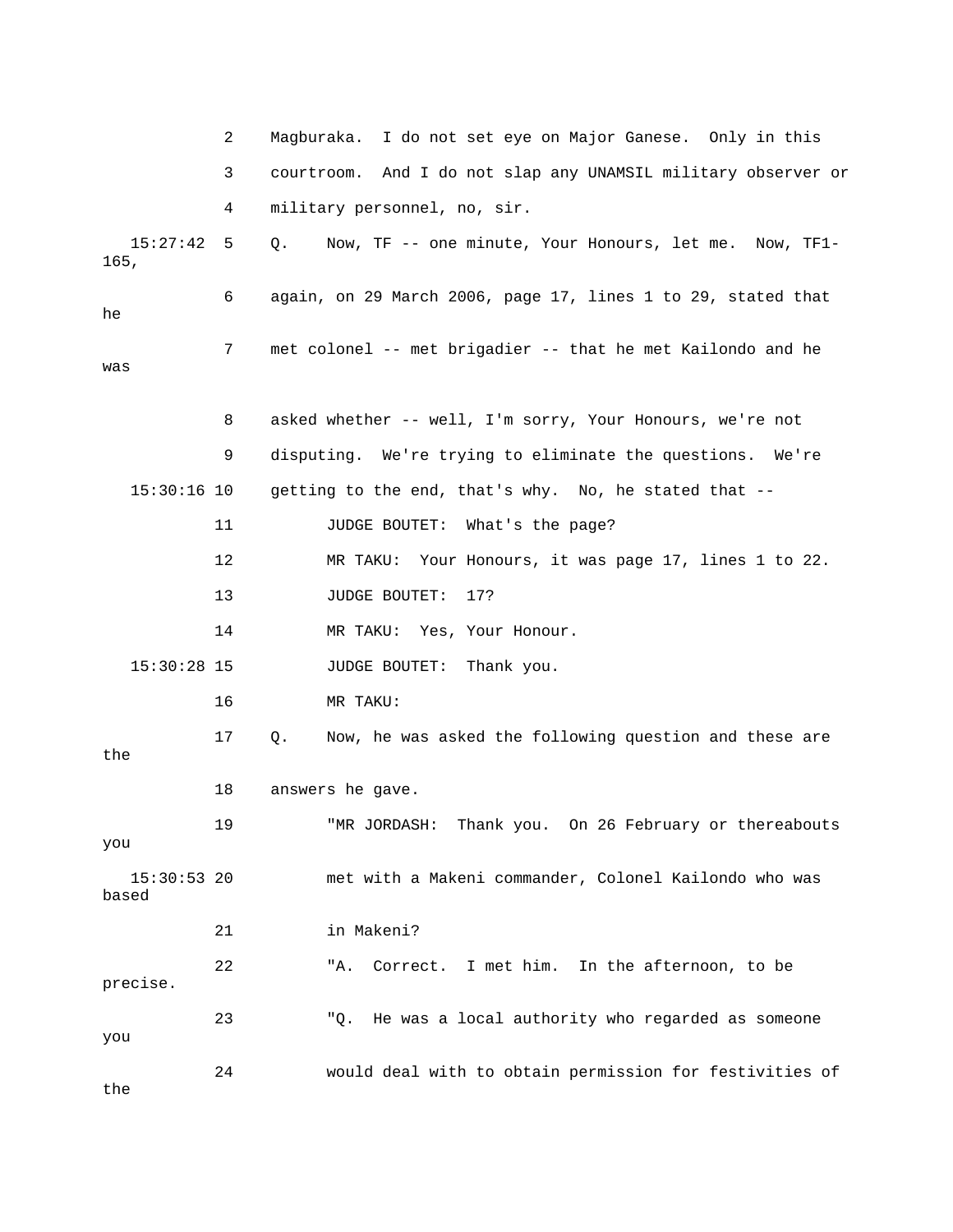| $15:31:15$ 25 |    | UNAMSIL?                                                  |
|---------------|----|-----------------------------------------------------------|
|               | 26 | Yes, Your Honour. If it pleases you, I may say how<br>"A. |
|               | 27 | came to meet Kailondo."                                   |
|               | 28 | Now, was Kailondo someone, Mr Kallon, that UNAMSIL        |
| UNAMSIL       | 29 | authority would meet if he needed permission to conduct   |

|         | SESAY ET AL   |  |              |
|---------|---------------|--|--------------|
| Page 84 |               |  |              |
|         | 15 APRIL 2008 |  | OPEN SESSION |

|     |               | $\mathbf{1}$ | festivities in Makeni?                                        |
|-----|---------------|--------------|---------------------------------------------------------------|
| was |               | 2            | Yes, sir, I think I talked that this morning. Kailondo<br>A.  |
|     |               | 3            | Makeni command --                                             |
|     |               | 4            | PRESIDING JUDGE: Was a ground commander?                      |
|     | $15:31:47$ 5  |              | THE WITNESS: In Makeni.                                       |
|     |               | 6            | PRESIDING JUDGE: In Makeni.                                   |
|     |               | 7            | THE WITNESS: And he was having all authority. And, in         |
| I   |               | 8            | fact, he used to pay visit to Foday Sankoh in Freetown, which |
|     |               | 9            | do not one day visit Sankoh in Freetown. He used to come in   |
|     | $15:32:00$ 10 |              | person and receive instruction in person. I returned back to  |
|     |               | 11           | Makeni.                                                       |
|     |               | 12           | JUDGE BOUTET: I could not find your reference again.          |
|     |               | 13           | MR TAKU: 165.                                                 |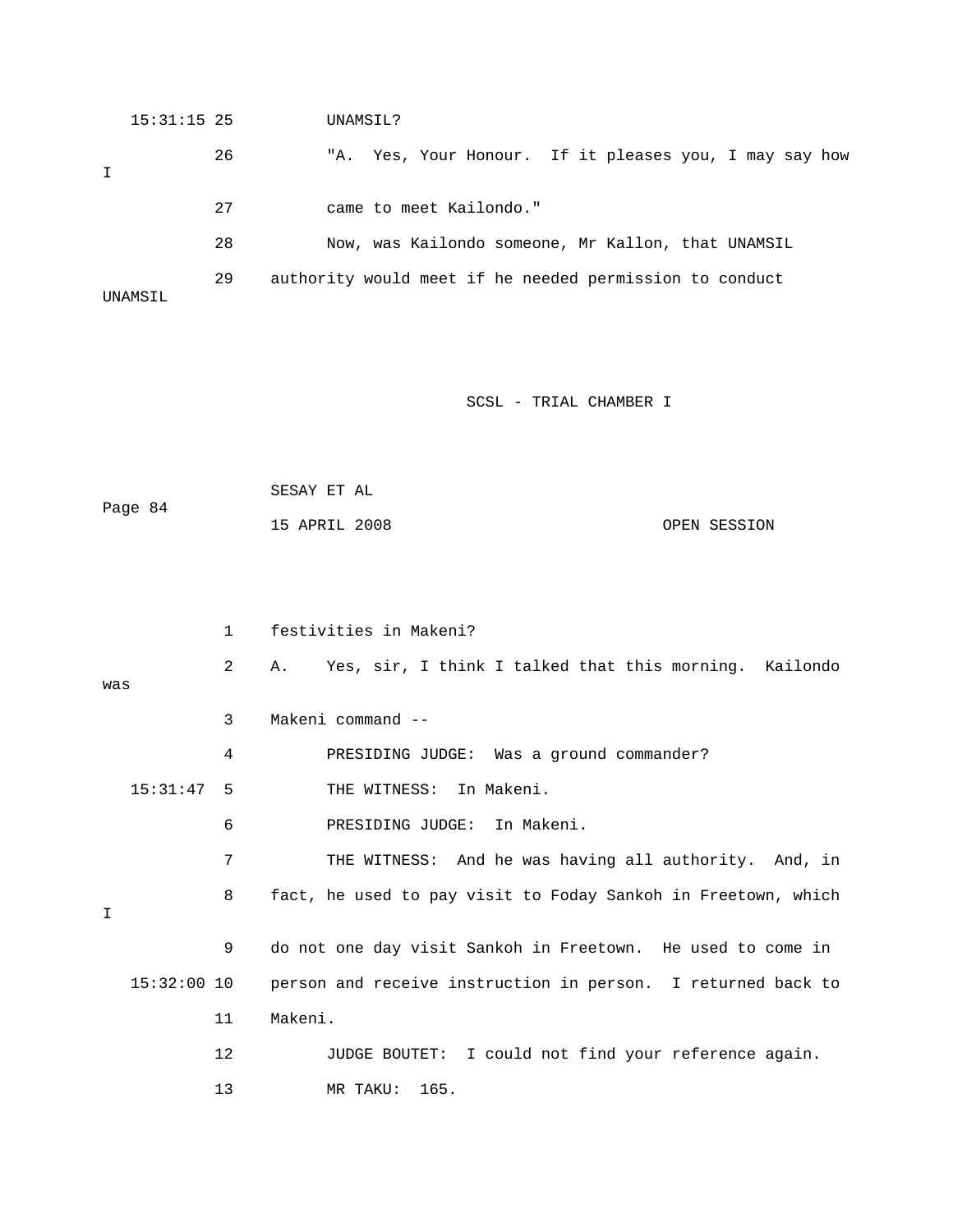|    |               | 14 | JUDGE BOUTET: Yes, I have that. 29 March --                  |
|----|---------------|----|--------------------------------------------------------------|
|    | $15:32:20$ 15 |    | MR TAKU: It was question from Mr Jordash.                    |
|    |               | 16 | JUDGE BOUTET: Yes, but it's not at page 17 or 18.            |
| Μr |               | 17 | MR TAKU: Let me see. 17, 18. It was [indiscernible]          |
|    |               | 18 | Touray [indiscernible].                                      |
|    |               | 19 | PRESIDING JUDGE: Yes, where are we? Where are we?            |
|    | $15:33:26$ 20 |    | MR TAKU: His Lordship is verifying the --                    |
|    |               | 21 | JUDGE BOUTET: I checked your pages. I mean, you gave         |
|    | front         | 22 | reference, they are not there, and I have the transcript in  |
|    |               | 23 | of me, it's not there. Page 17.                              |
|    |               | 24 | MR TAKU: One minute, Your Honours.                           |
|    | $15:33:37$ 25 |    | JUDGE BOUTET: Well, you may carry on and find that and       |
|    |               | 26 | give us the reference later, I mean --                       |
|    |               | 27 | PRESIDING JUDGE: Yes, please, carry on. Carry on.            |
|    |               | 28 | MR TAKU:                                                     |
|    |               | 29 | Now, Mr Kallon, 3 -- TF-360, did you see him in Makeni<br>О. |

| Page 85 | SESAY ET AL   |              |
|---------|---------------|--------------|
|         | 15 APRIL 2008 | OPEN SESSION |

1 within this period of time?

2 A. No.

3 Q. Did you know where he was?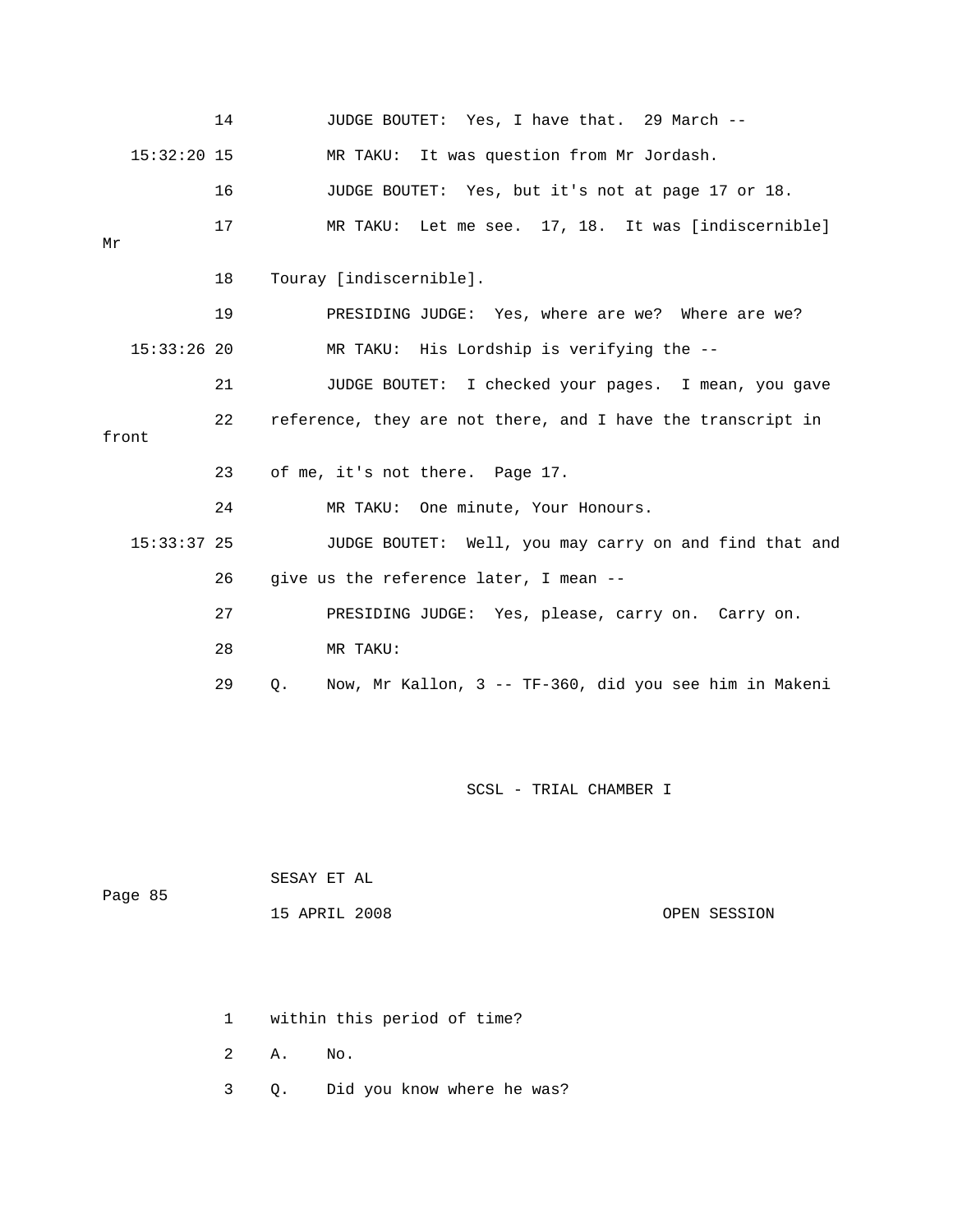4 A. No. Even if he was in Makeni, I do not see him on that 6 Q. Did you ever go to the radio -- RUF radio station in Makeni 7 to send a message to Mr Sankoh or to anyone about the UNAMSIL 8 attack? 9 A. No, sir. 11 he said he received the message from -- radio message from Major 12 Maroa about the assault on Major Ganese is at page -- pages 28 13 and 29 of the transcript of 29 March 2006. 14 Q. Now, TF142 -- 042 -- he came here and testified on 20 15:35:51 15 2006, page 24, lines 2 to 10, Your Honours, and he alleged 16 somebody whom he did not identify at the time, but he later on 17 learnt was Morris Kallon arrived at the DDR centre in a pink Salahuedin. 15:36:43 20 off in the direction of Makeni. You heard him give that 22 A. Yes, sir. 15:37:03 25 no contact with any UNAMSIL personnel, no, sir. 26 Q. Now, he says that you were -- Ganese himself and Salahuedin day 15:34:17 5 I went there. 15:35:06 10 MR TAKU: Now the reference, Your Honours, of 165, in which June that 18 Mercedes Benz and assaulted Major Salahuedin, Major 19 And thereafter ordered him, Major Ganese, into the car and sped 21 evidence? 23 Q. Did you assault Major Salahuedin at the DDR centre? 24 A. No, sir. When I got to DDR camp that morning, I do not get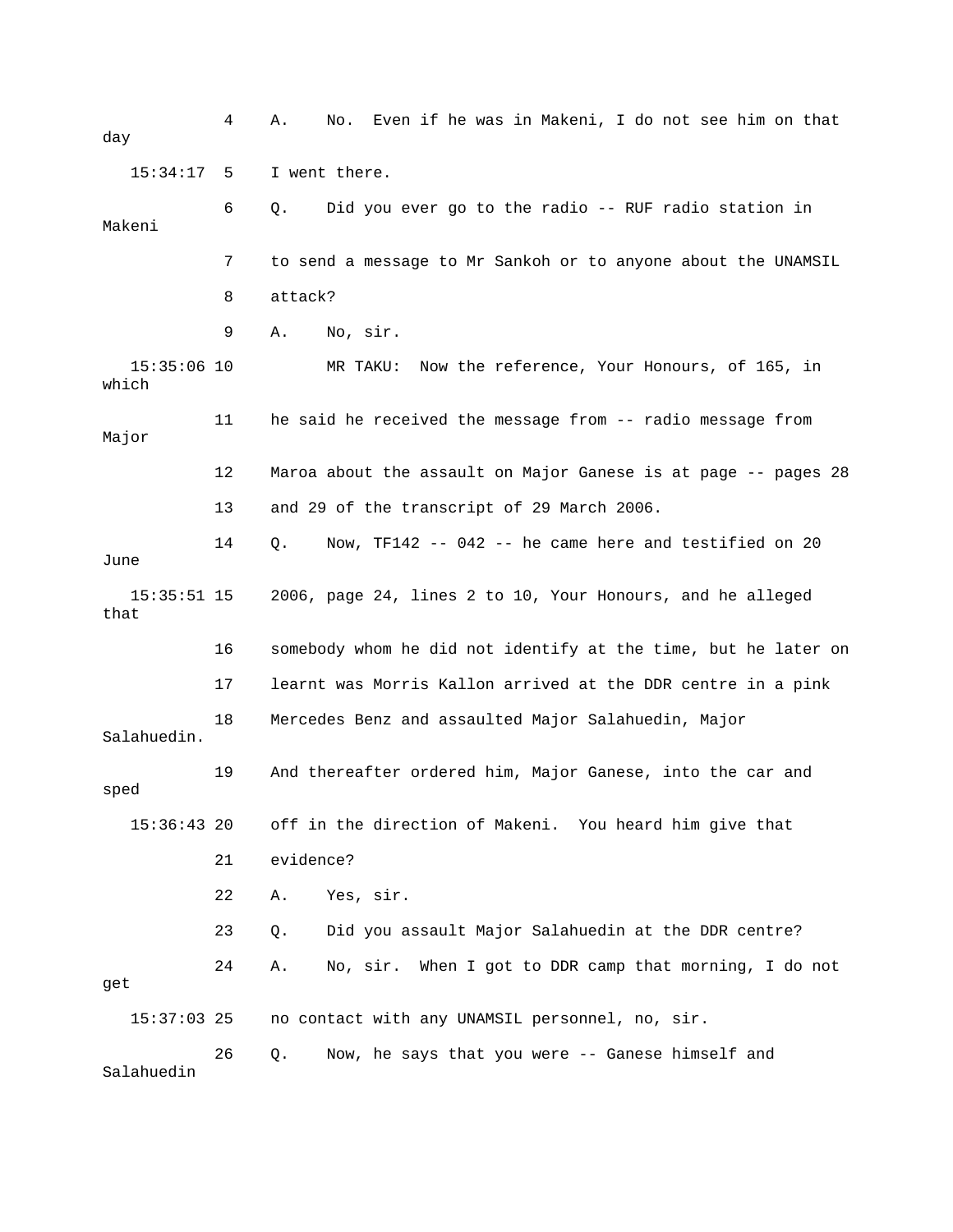the

 27 were MILOBS. Let us break it a bit. What was the nature of 28 relationships with MILOBS?

SCSL - TRIAL CHAMBER I

 15 APRIL 2008 OPEN SESSION SESAY ET AL Page 86

29 A. Myself?

1 Q. Yes, prior to this date; did you have any problems with 3 A. No, I told you, their team-side commander, 4 Lieutenant-Colonel JJ Poraj, he met me in my pub in Magburaka, 15:37:55 5 and he was the one and myself were getting along. Every day 6 used to come to Magburaka, he must go to my pub and sometime 7 met me, and if I'm not there he must made the same and call . me 8 When I come, we take drinks together and chat about the 9 disarmament program. So one day myself and military observer 15:38:20 10 not have any problem. Not at all. 11 Q. At page 24, Your Honours, lines 28 to 29, then page 25, 13 was when he rejoined his colleague Major Maroa, who was an the 2 MILOBS? he he do 12 lines 1 to 5, 042 testified that he didn't know you then but then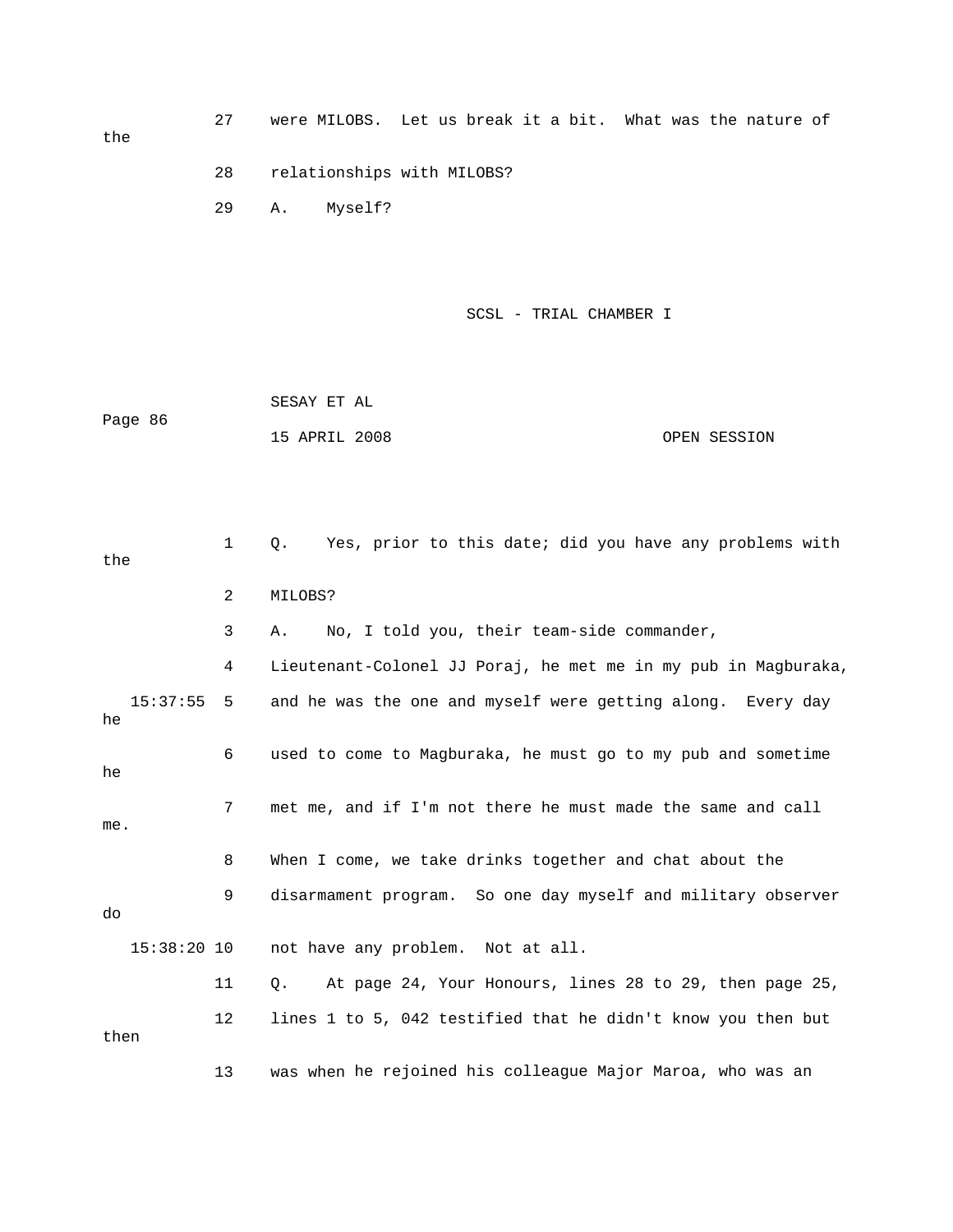| that      | 14            | officer in charge Company A, from the KENBATT 5 who told him   |
|-----------|---------------|----------------------------------------------------------------|
|           | $15:38:56$ 15 | that person who was assaulting him was Morris Kallon. Now,     |
| reaction  | 16            | first, did you -- you heard this evidence. What's your         |
|           | 17            | to this, please?                                               |
| the       | 18            | I heard it. As they give this evidence, maybe the man,<br>Α.   |
| Morris    | 19            | person who informed him that the one who assaulted him was     |
|           | $15:39:24$ 20 | Kallon, but it was not me.                                     |
| firing    | 21            | He says that that person came from Makeni direction,<br>Q.     |
|           |               |                                                                |
|           | 22            | the gun in the air, and was so agitated, so angry, and -- now, |
|           | 23            | when you returned from Makeni back to Magburaka again, did you |
|           | 24            | have any gun?                                                  |
| that      | $15:39:49$ 25 | No, sir. I was not having arm and the vehicle colour<br>Α.     |
| Lord.     | 26            | witness described, I was not using that type of vehicle, My    |
| personnel | 27            | Q.<br>Did you approach any of the MILOBS or the UNAMSIL        |
|           | 28            | with a gun with violence on 1 May 2000?                        |

| Page 87 | SESAY ET AL   |              |
|---------|---------------|--------------|
|         | 15 APRIL 2008 | OPEN SESSION |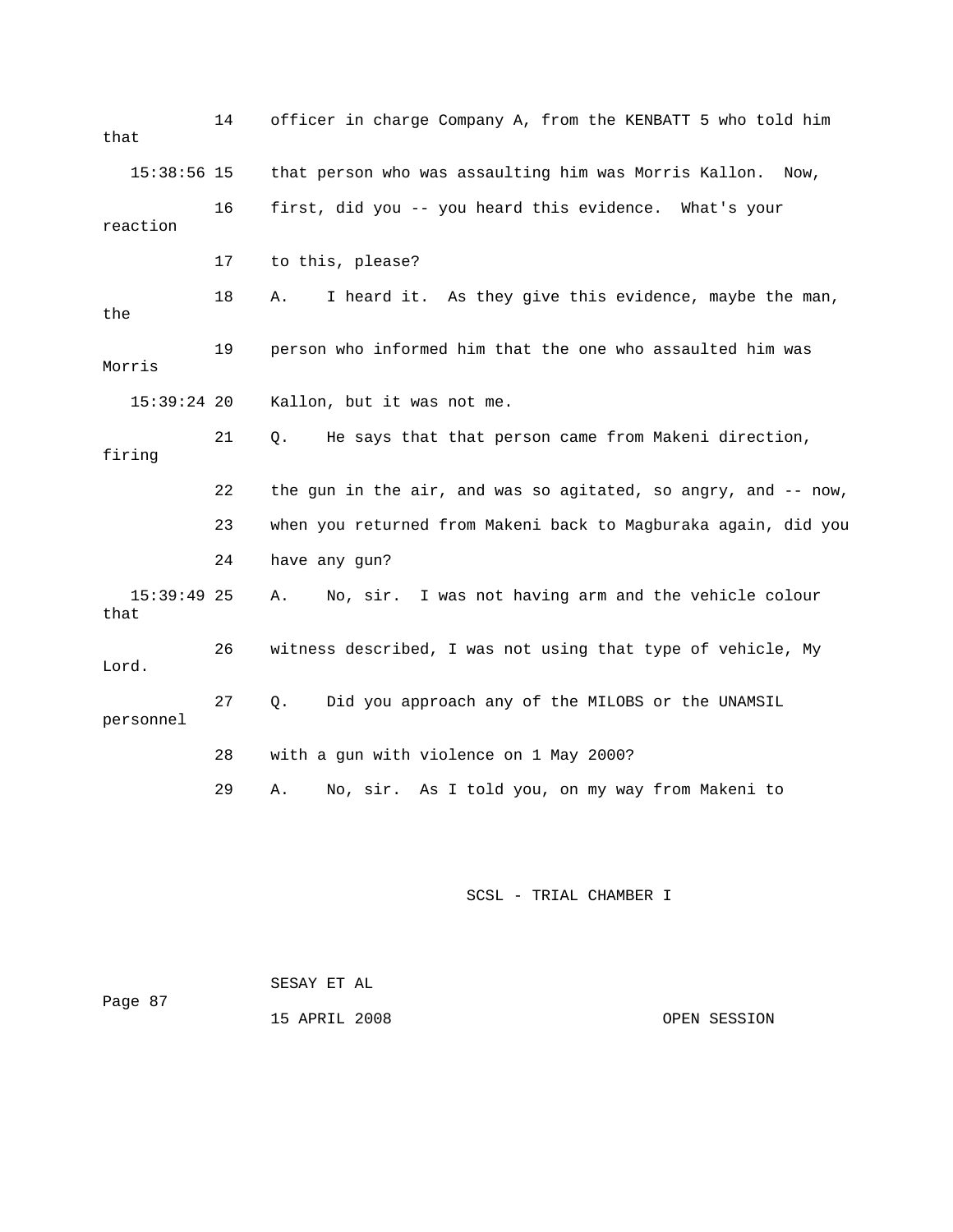|                       | 1  | Magburaka, I do not make any stop at the DDR camp. I passed        |
|-----------------------|----|--------------------------------------------------------------------|
|                       | 2  | through and I went to Magburaka.                                   |
| page                  | 3  | Now, TF-044 testified on 27 June 2006, Your Honours,<br>Q.         |
|                       | 4  | 10, lines 28 to 29, and he said that Major Ganese told him         |
| 15:40:59<br>indicated | 5  | that -- told him that Salahuedin was almost shot and he            |
|                       | 6  | that the person $-$ - somebody else $-$ - the person who assaulted |
| that                  | 7  | Ganese and Salahuedin was somebody else, not you. You heard        |
|                       | 8  | evidence?                                                          |
| was                   | 9  | Yeah, I heard that in this courtroom and it is true; it<br>Α.      |
| $15:41:50$ 10         |    | not me.                                                            |
|                       | 11 | Q.<br>Now, did you --                                              |
| I                     | 12 | JUDGE BOUTET: Why are you leading this evidence again?             |
|                       | 13 | mean, he is not denying this. I mean, this is, as we've said       |
|                       | 14 | many times, arguments and evidence you're going to be using in     |
| $15:42:00$ 15<br>I    |    | submission. Why do we go through this? Unless he denies it,        |
|                       | 16 | don't know.                                                        |
|                       | 17 | Thank you, Your Honours.<br>MR TAKU:                               |
| to                    | 18 | MR CAMMEGH: Forgive me, Your Honour, Mr Gbao would like            |
|                       | 19 | use the bathroom again, please.                                    |
| $15:42:11$ 20         |    | PRESIDING JUDGE: Yes, he may.                                      |
|                       | 21 | MR TAKU:                                                           |
|                       | 22 | Now, Lieutenant-Colonel Mende, I'm trying to get his TF<br>$Q$ .   |
|                       | 23 | number.                                                            |
|                       | 24 | 044.<br>Α.                                                         |
| $15:42:32$ 25         |    | Now, he testified that he came to -- the<br>Yes, 044.<br>Q.        |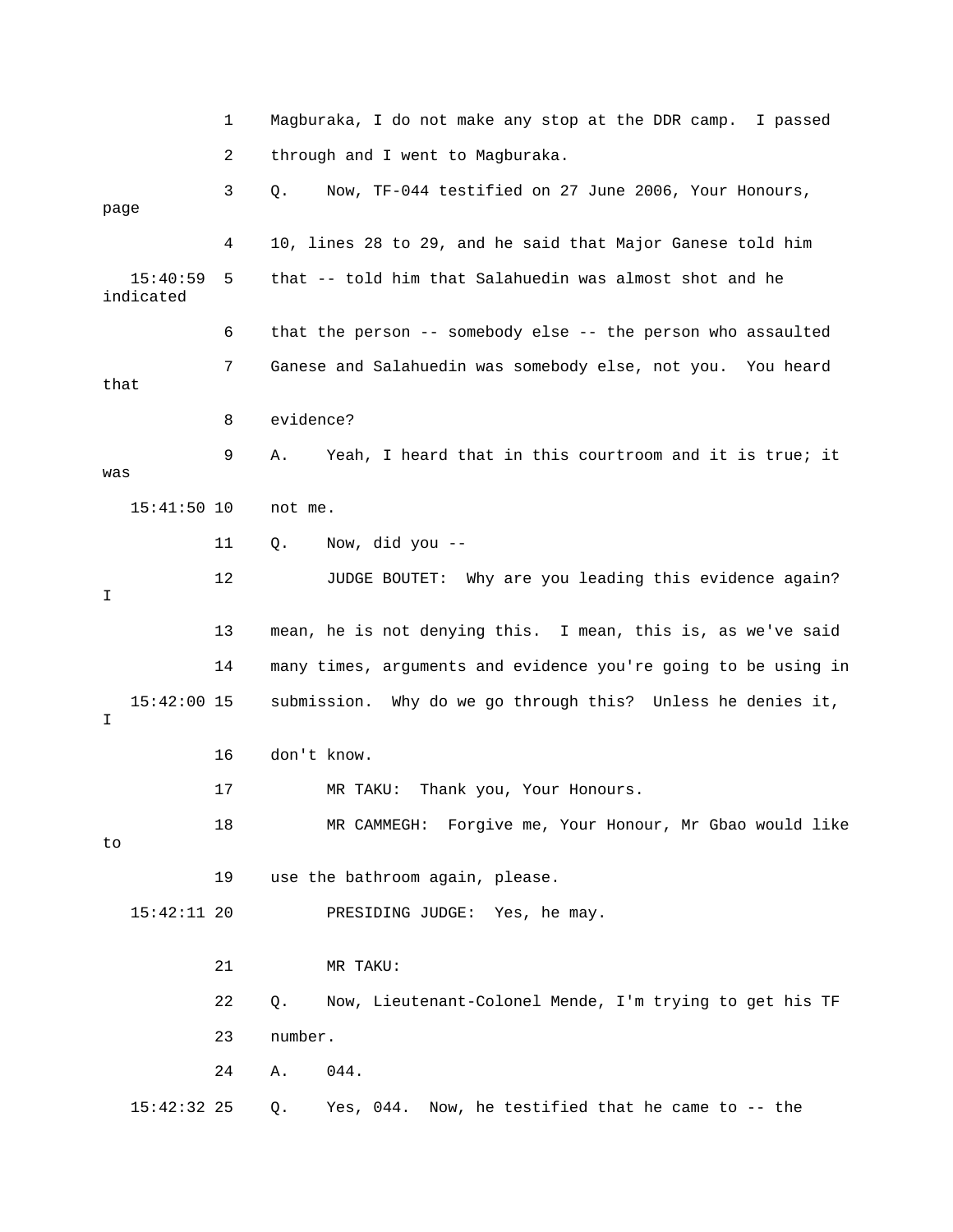| the    | 26 | transcript of the same day we gave Your Honour -- he came to  |
|--------|----|---------------------------------------------------------------|
|        | 27 | task force office in Makeni to -- in search of his colleagues |
| Kallon | 28 | two colleagues who had been abducted -- and saw a -- saw      |
|        | 29 | and asked him and Kallon said no, he was not aware of what    |

|         | SESAY ET AL   |  |              |
|---------|---------------|--|--------------|
| Page 88 |               |  |              |
|         | 15 APRIL 2008 |  | OPEN SESSION |

| them           | $1 \quad$ | transpired, he didn't know their whereabouts, but directed          |
|----------------|-----------|---------------------------------------------------------------------|
|                | 2         | to a man, Jimmy, in Teko Barracks. Were you in the task force       |
|                | 3         | that day again, Mr Kallon?                                          |
|                | 4         | No, sir, please, sir, I was not there.<br>Α.                        |
| 15:43:16<br>to | 5         | Did you direct Major Knut and Lieutenant-Colonel Mende<br>$\circ$ . |
|                | 6         | the task force office?                                              |
|                | 7         | No, sir, I did not. According to that witness, we met<br>A.         |
| Barracks       | 8         | Brigadier Kallon. Brigadier Kallon directed him to Teko             |
|                | 9         | and go meet Colonel Jimmy. It was not me, as this witness           |
| fact,          |           | 15:43:40 10 testified before this Tribunal. That was not me. And in |
| arqument       | 11        | the attorney who represent me that day get into little              |
|                | 12        | with him that was mistaken Kallon, not Morris Kallon.               |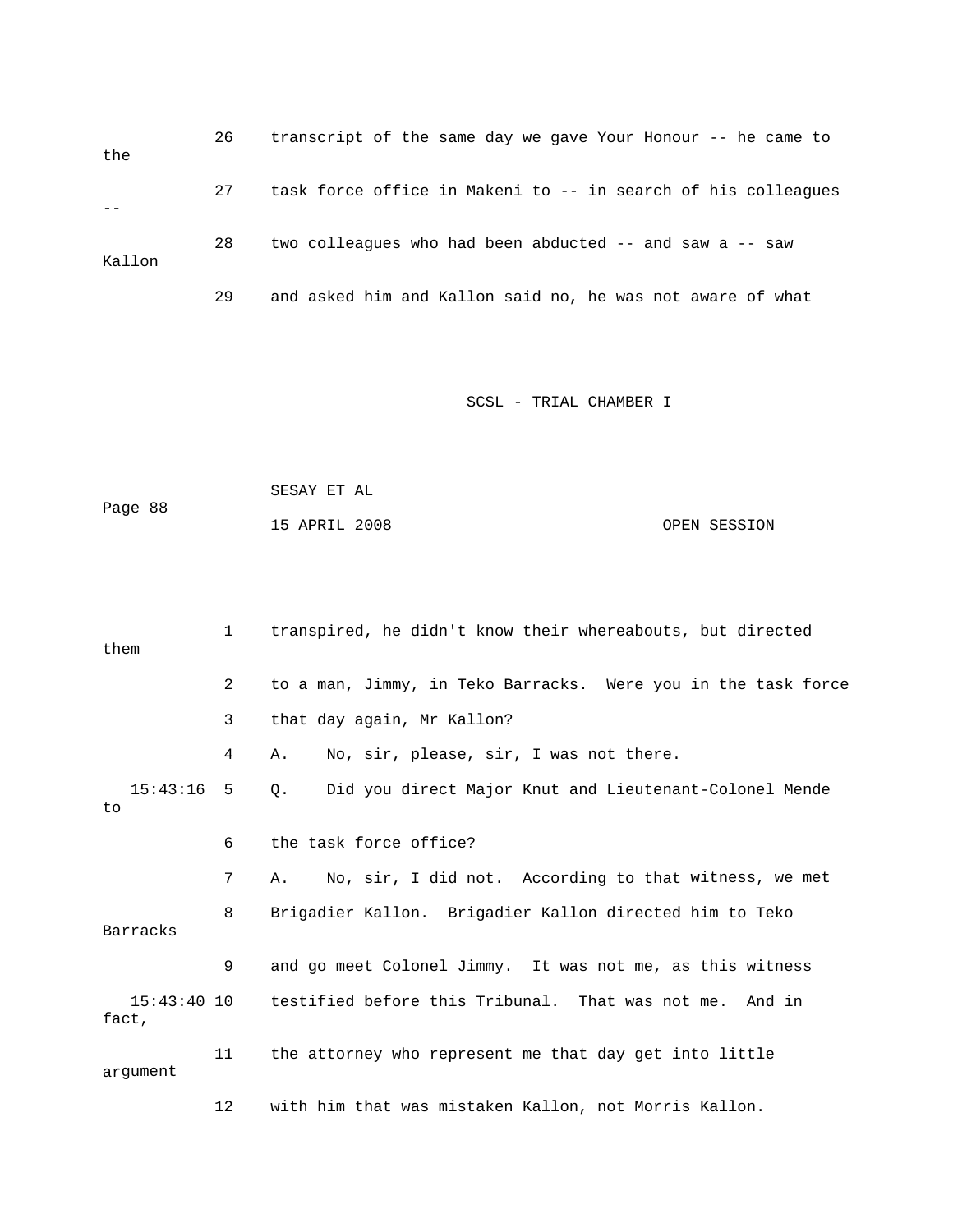|               | 13 | Now, he also testified that when they were taken to<br>О.      |
|---------------|----|----------------------------------------------------------------|
|               | 14 | Teko Barracks and from there to Yengema, to Yengema, under the |
| $15:44:09$ 15 |    | custody of 362, that you went there several times, and he went |
| and           | 16 | there in the cover of SBUs and every time 362 would tell him   |
|               | 17 | xxxxxxxx [phon] that this is Kallon. Did that -- did you       |
|               | 18 | go there [Indiscernible]?                                      |
| But           | 19 | No, I did not go to Yengema and, no, that witness lie.<br>Α.   |
| $15:44:56$ 20 |    | really, if I can just say something, sir. It was not 044 who   |
|               | 21 | testified that allegation, it was 288. 044, according to him,  |
| was           | 22 | when he got to Yengema he was having fracture on foot and he   |
| used          | 23 | isolated out of his comrades, so 288 was the one who say I     |
| and           | 24 | to go to Camp Yengema, to Monica house, I'm sorry, to TF-362   |
| $15:45:32$ 25 |    | I used to go in company with SBU, and it is not true.          |
| the           | 26 | PRESIDING JUDGE: He says TF who? TF what? Who made             |
|               | 27 | allegation? 288?                                               |
| believe       | 28 | THE WITNESS: 288, yes, My Lord, and not true.<br>Ι.            |
| he            | 29 | retired General [REDACTED] has testified before this Tribunal; |

89 SESAY ET AL Page

15 APRIL 2008 OPEN SESSION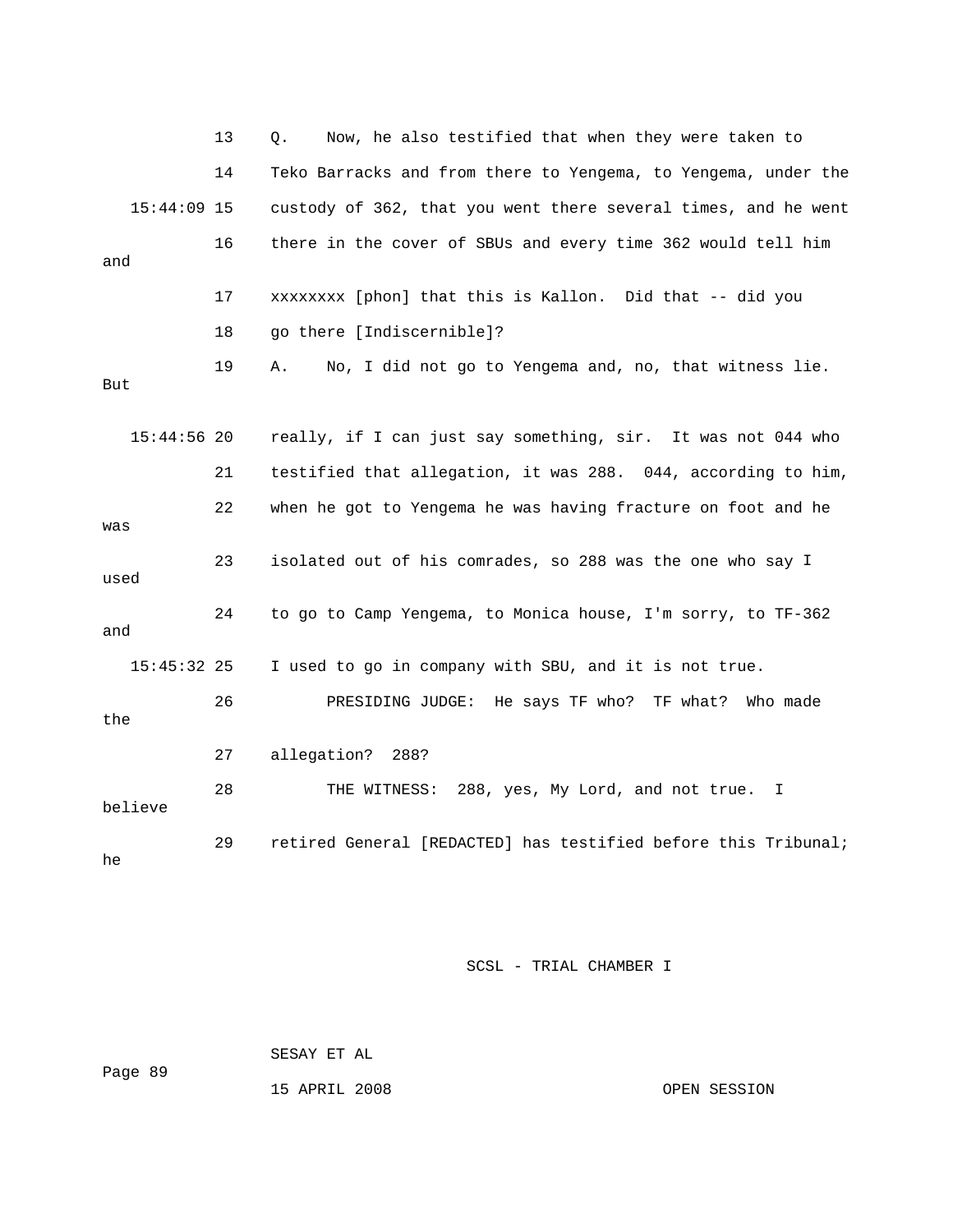1 said that clearly. pseudonyms, 6 JUDGE BOUTET: I think [REDACTED] testified in the open. 7 MR TAKU: Okay, I wasn't here. It's okay please. It was 8 open session, Your Honours, yes. It was closed session, 9 Your Honours, I remember I saw the ruling of the Court in that 15:46:28 10 THE WITNESS: Okay, I'm sorry. I have forgotten his DIS 13 as much my fault as Mr Kallon's. 14 PRESIDING JUDGE: Please, let it be redacted. 15:46:42 15 THE WITNESS: It's a lie, the state of that evidence, 16 PRESIDING JUDGE: It is safer to use the pseudonyms, 17 please, so that we avoid errors like this. 18 MR TAKU: 19 Q. Now, Mr Kallon, I want to move to something else. Now, 15:47:28 20 Mr Kallon, after this event of Makeni, did you know anything - 21 if anything happened to Foday Sankoh? 22 A. Yes, sir. As I have been talking to this Court, on 8 May, 23 Foday Sankoh was arrested in Freetown here with other RUF 2 MR TAKU: 3 Q. No, please, we had advised that we should use 4 please. 15:46:06 5 A. Sorry, My Lord. - or 11 another DNK. 12 MR JORDASH: Sorry, can that be redacted? I think that's sir. -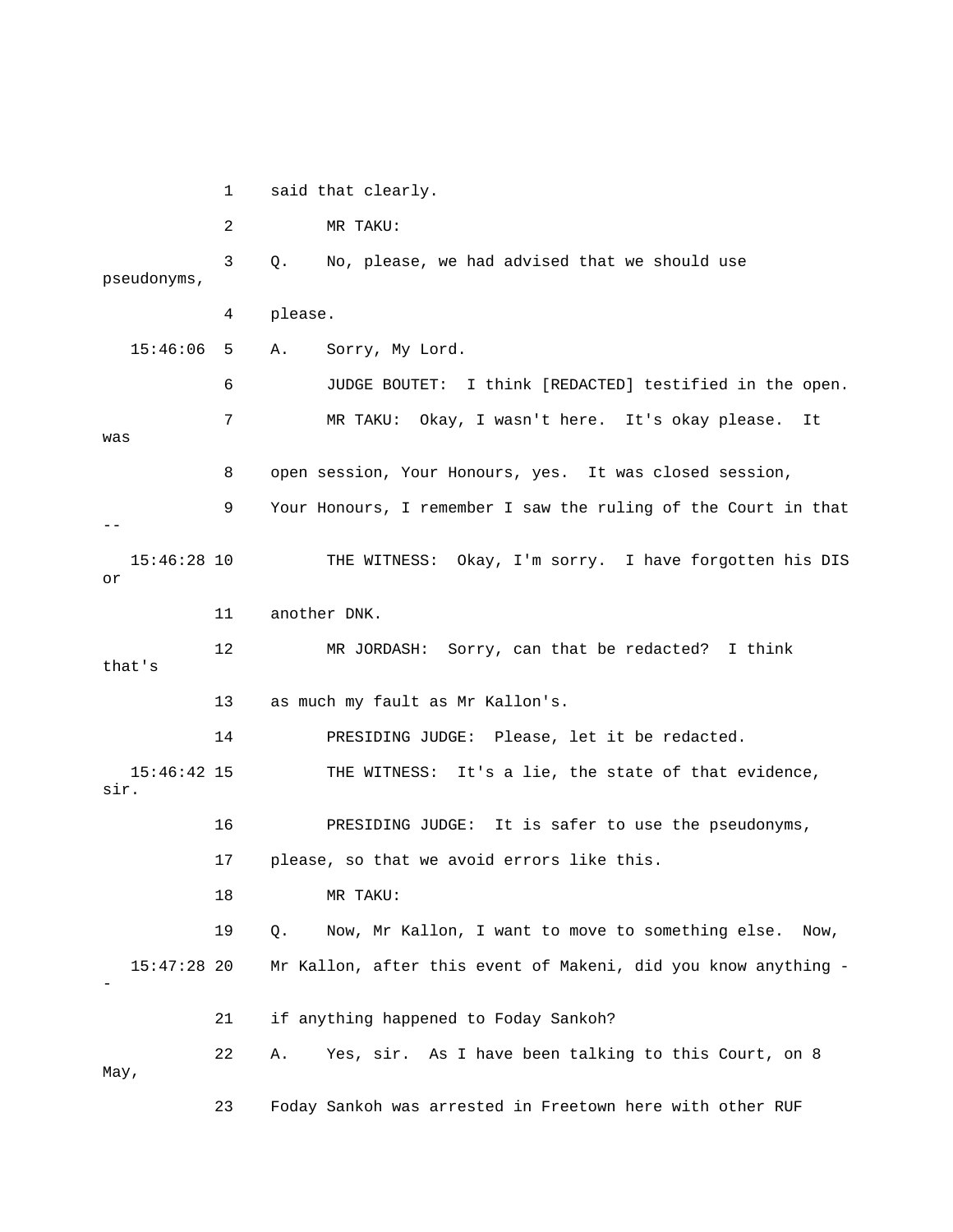24 personnel.

15:47:56 25 PRESIDING JUDGE: 8 May what year?

26 THE WITNESS: May 2000, My Lord.

- 27 MR TAKU:
- 28 Q. Do you know why he was arrested?
- 29 A. The only thing I heard, when Superman and xxxx xxxxxxxx

| Page 90 | SESAY ET AL   |  |              |
|---------|---------------|--|--------------|
|         | 15 APRIL 2008 |  | OPEN SESSION |

|                   | $\mathbf{1}$   | escape, that people demonstrated against Foday Sankoh and went        |
|-------------------|----------------|-----------------------------------------------------------------------|
|                   | $\overline{2}$ | directly in his compound, and there were shoot-out in that            |
| die.              | 3              | demonstration, and some RUF personnel die and some civilian           |
|                   | 4              | But I was not really present when --                                  |
| 15:48:32:5<br>to  |                | Did you hear the reason why people demonstrated and went<br>$\circ$ . |
|                   | 6              | his house?                                                            |
| They              | 7              | A. Really, no. They who went did not explain anything.                |
|                   | 8              | just say people started demonstrating on the street and they          |
| that              | 9              | march straight to Foday Sankoh compound saying -- thinking            |
| 15:48:52 10<br>SO |                | they don't want Sankoh again, Sankoh should leave Freetown and        |
| undressed         | 11             | on and so forth, and that day Sankoh was arrested and                 |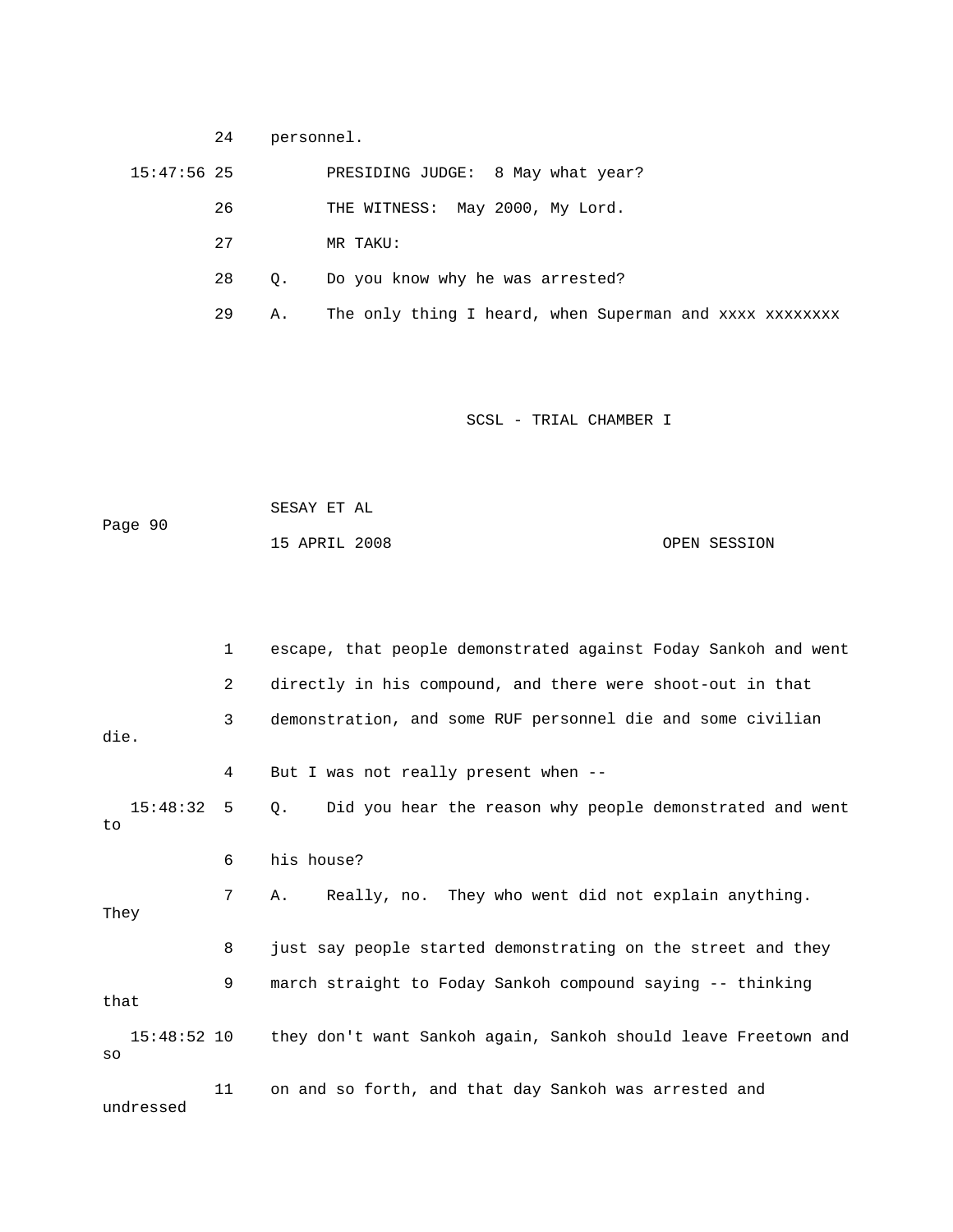|     |               | 12 |            | and taken to Pademba Road Prison.                             |
|-----|---------------|----|------------|---------------------------------------------------------------|
|     |               | 13 | Ο.         | Did you know some of the RUF personnel who were arrested      |
|     |               | 14 |            | with him? If you know, please give their names to Their       |
|     | 15:49:17 15   |    | Lordships. |                                                               |
|     |               | 16 | Α.         | Yes, sir. The minister of housing, Lieutenant-Colonel         |
|     |               | 17 |            | xxxxxx was arrested; minister of trade and industry, who      |
|     |               | 18 |            | testified before this Tribunal, TF-136, TF1-371 --            |
|     |               | 19 | $Q$ .      | No, please, just give the pseudonym, please.                  |
|     | $15:49:45$ 20 |    | Α.         | $TF1-371.$<br>Yes.                                            |
|     |               | 21 | Q.         | Yes.                                                          |
|     |               | 22 | Α.         | He was also arrested. Honourable Leather Boot was             |
|     |               | 23 | arrested.  |                                                               |
|     |               | 24 | Q.         | Leather Boot?                                                 |
|     | $15:49:55$ 25 |    | Α.         | Yes, XXXXXXXX; Akim Turay was arrested; Mr Francis            |
|     |               | 26 |            | Musa was arrested; Eldred Collins was arrested; Mr SYB Rogers |
| was |               |    |            |                                                               |
|     |               | 27 |            | arrested, the former RUF War Council chairman.                |
|     |               | 28 | О.         | Eldred Collins was what?                                      |
|     |               | 29 | Α.         | At that time now Eldred Collins was, I think, spokesman       |
| or  |               |    |            |                                                               |

| Page 91 | SESAY ET AL   |              |
|---------|---------------|--------------|
|         | 15 APRIL 2008 | OPEN SESSION |

1 press -- press man for the RUF, for Foday Sankoh.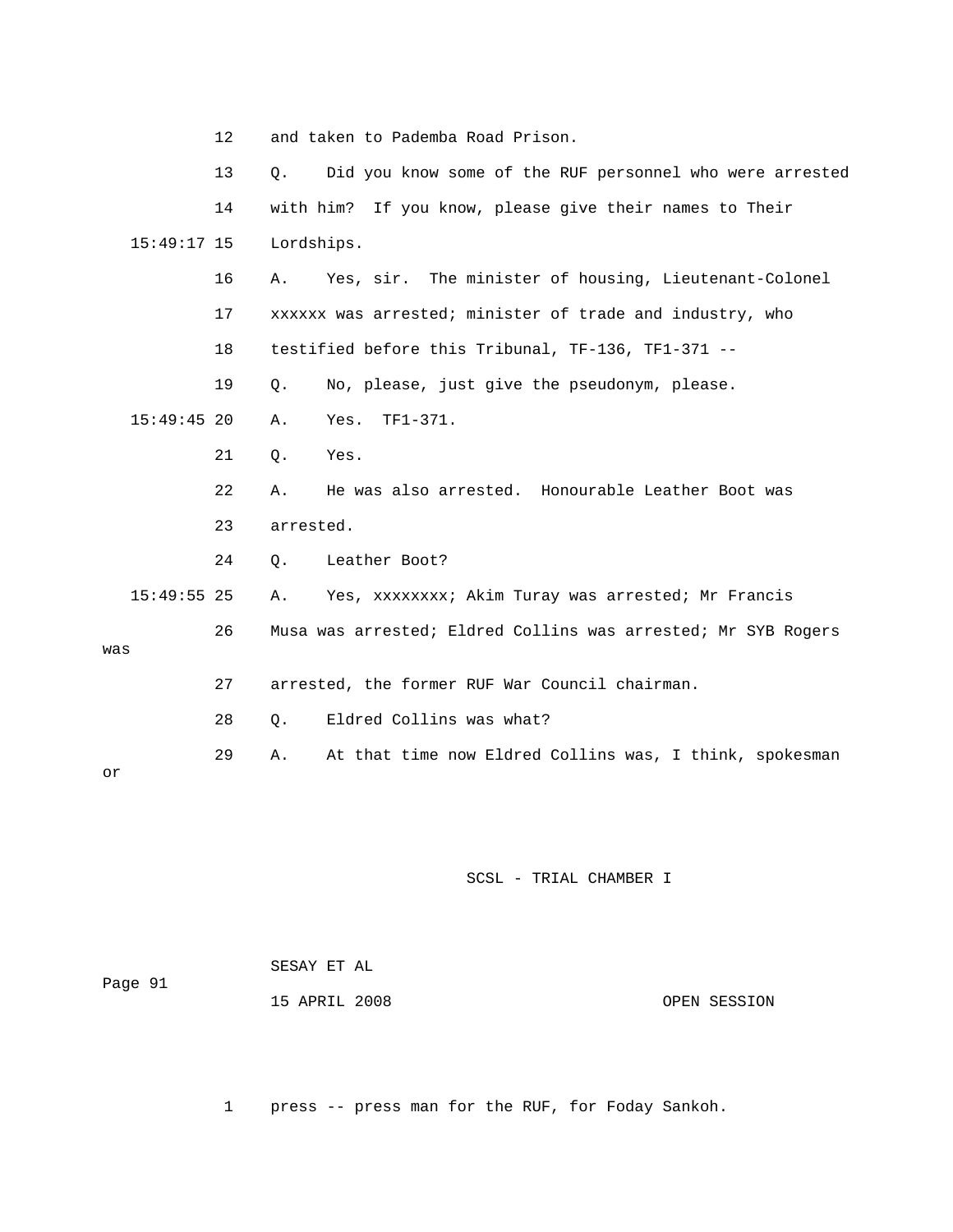2 Q. Now, when you were arrested on 8 May 2000, what happened to 3 the UNAMSIL -- no. Well, let me not put that, let me not go that 4 way. Now, where were you when Foday Sankoh was arrested? 6 Q. Now, let's move to this area. What happened to the peace 7 process with the arrest of Foday Sankoh? 8 A. With the arrest of Foday Sankoh, and the incident of 9 UNAMSIL, actually he brings small box to the peace process. 15:51:22 10 PRESIDING JUDGE: Mr Kallon, if I may ask this question: 11 You've just said that people demonstrated on the streets and 12 ended up in Sankoh's house. Did the UNAMSIL incident have 13 anything to do with these arrests beside the demonstration? 15:51:49 15 PRESIDING JUDGE: Well, let me put it this way: What led 16 to his arrest? The demonstration, yes. They didn't want him 17 Freetown anymore, yes. We have that from what you've said. 19 PRESIDING JUDGE: But globally, you know, and very 15:52:10 20 succinctly, what led to this arrest? 21 THE WITNESS: According to Colonel Superman and xxxxxx 22 xxxxxxx, when they escape Freetown and went to Makeni, what I 23 heard from them, that Foday Sankoh was not genuine in peace 24 process. That's why he is saying hallelujah in Freetown and 15:50:58 5 A. I was in Magburaka. 14 THE WITNESS: My Lord -in 18 THE WITNESS: My Lord, according to -he 15:52:43 25 is saying go and do that in his other controlled area. 26 MR TAKU: 27 Q. Go and do what? Tell the -- use clear terms.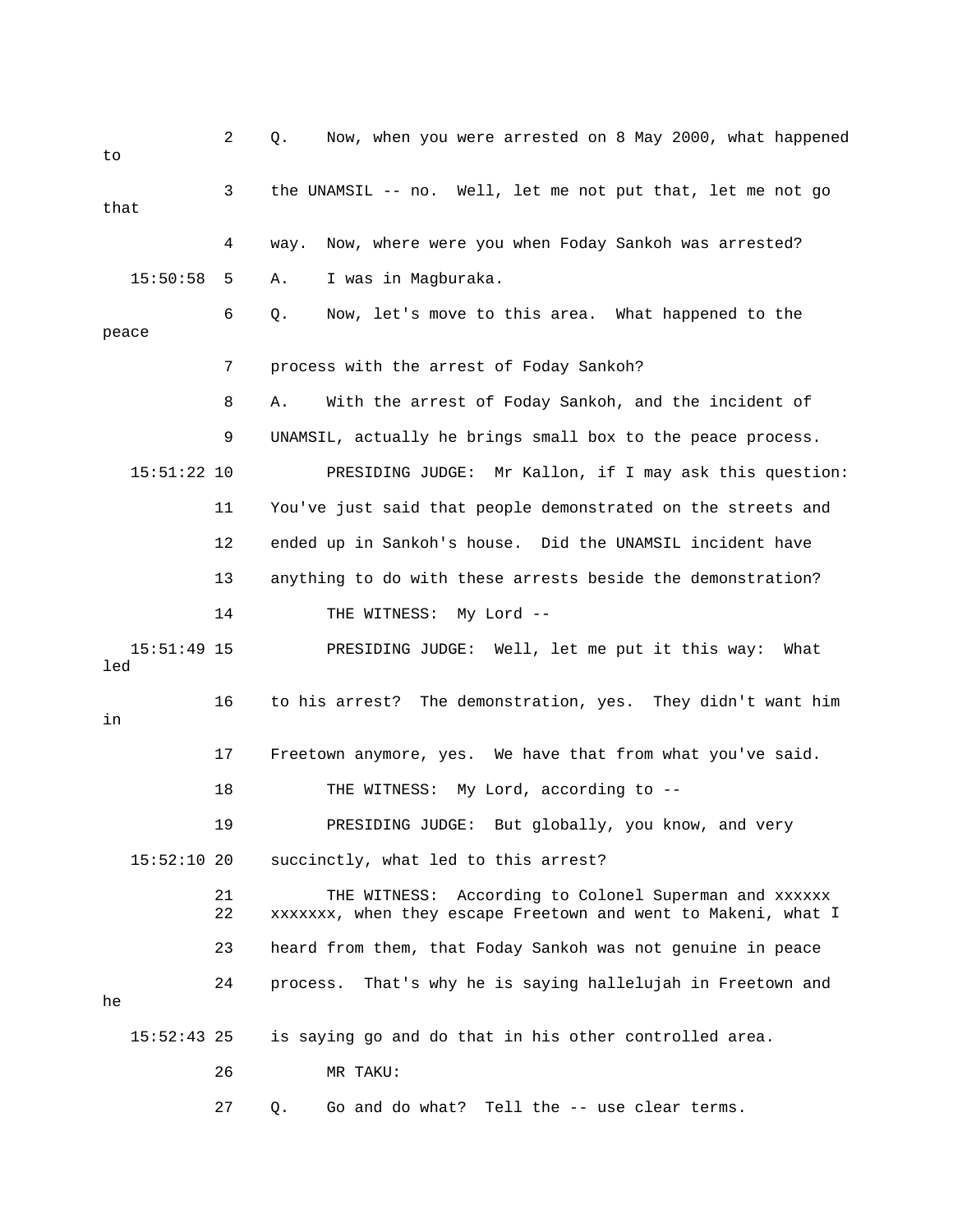28 A. Go and do that in the sense the incident of UNAMSIL on 1 29 May to -- until the time he was arrested.

SCSL - TRIAL CHAMBER I

 SESAY ET AL Page 92 15 APRIL 2008 OPEN SESSION

 3 THE WITNESS: No, sir, because those who escape, they 4 not talk about the incident of UNAMSIL. They just said 15:53:28 5 demonstrator went to Foday Sankoh's compound and shoot out 8 MR TAKU: 9 Q. But did you subsequently learn that the UNAMSIL issue 15:53:51 10 played, apart from what [indiscernible] subsequently learn that 11 the UNAMSIL issue played a role in the arrest of Foday Sankoh, 12 the population demonstrating, when they said he really was not 13 sincere about peace? 14 A. I'm quite sure, yes. 15:54:02 15 PRESIDING JUDGE: No, don't speculate. 1 PRESIDING JUDGE: So the incident about the UNAMSIL and so 2 on did not contribute to his arrest; you are not aware? did occurs 6 there. That was the reason then show. 7 PRESIDING JUDGE: All right, okay. in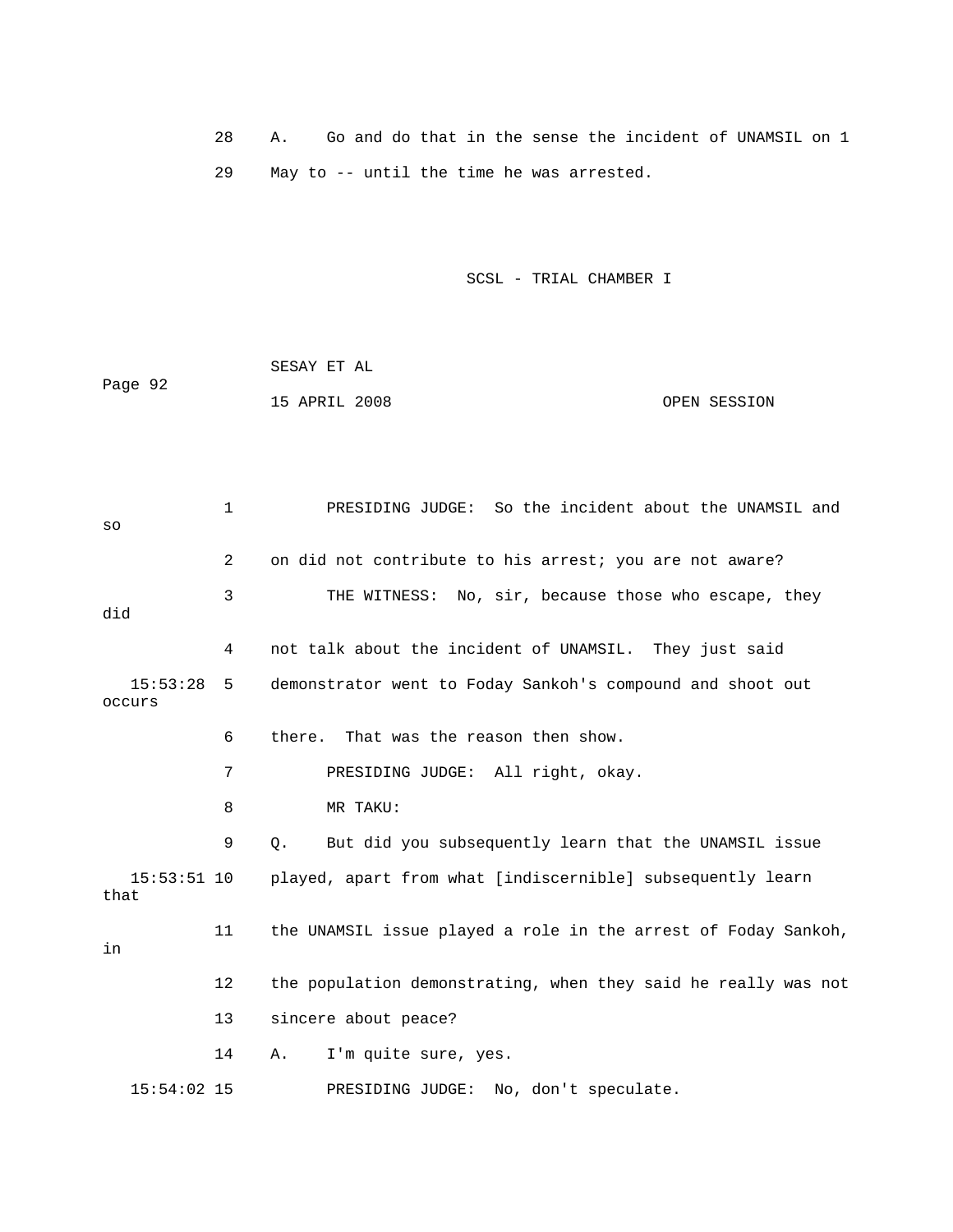|    |               | 16 | THE WITNESS: They said he was saying hallelujah in                    |
|----|---------------|----|-----------------------------------------------------------------------|
|    |               | 17 | Freetown and he was saying something else in the other area of        |
|    | should        | 18 | RUF controlled territory, so maybe as his Lordship say, I             |
|    |               | 19 | not speculate.                                                        |
|    | $15:54:16$ 20 |    | PRESIDING JUDGE: No, no, no, you may, if you are --                   |
|    |               | 21 | THE WITNESS: Yeah, sure.                                              |
|    |               | 22 | PRESIDING JUDGE: -- but what are you saying about                     |
|    |               | 23 | hallelujah, you know, saying hallelujah in Freetown and what?         |
|    |               | 24 | THE WITNESS: Then his group has captured UNAMSIL in                   |
|    | $15:54:28$ 25 |    | Makeni.                                                               |
|    |               | 26 | MR TAKU:                                                              |
| is |               | 27 | $\circ$ .<br>What did you understand by the population saying that he |
|    |               | 28 | saying hallelujah in Freetown, and doing the contrary in other        |
|    |               | 29 | controlled territories, in particular in Makeni? What do you          |
|    |               |    |                                                                       |

| Page 93 | SESAY ET AL   |  |              |
|---------|---------------|--|--------------|
|         | 15 APRIL 2008 |  | OPEN SESSION |

 1 mean? What do you understand by that? 2 JUDGE BOUTET: Well, I mean, it is not his evidence that 3 the population was saying that. This is what Superman and 4 xxxxxxxx brought back to Makeni as to the reason. Where they 15:54:57 5 got that, we don't know.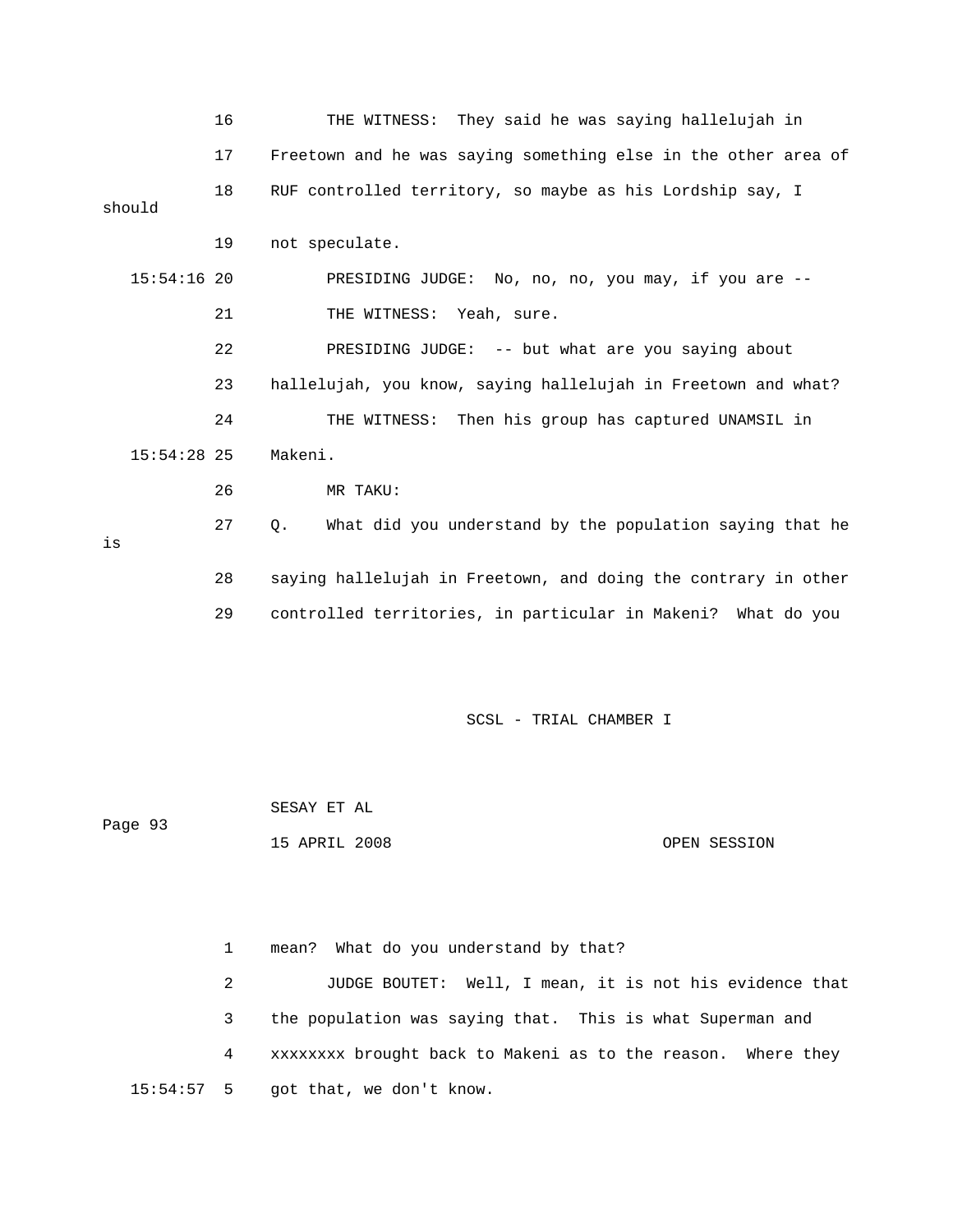6 MR TAKU: Okay. Thank you, Your Honours. 7 Q. Now, with him in prison, what became the fate of the 15:55:23 10 later was told by Mr Sesay -- the West African leaders met in 11 Monrovia and prevailed on Mr Charles Taylor for him to get hold 12 of any immediate RUF commander. That was the time they called 13 for Mr Sesay. And when Mr Sesay went there, upon his return, 14 said the West African leaders said they don't -- no longer 15:55:59 15 to work with Corporal Sankoh so we were to appoint a new 16 leadership. But he alone cannot able to tell them who is the 17 leader until he come and consult the RUF family. And, indeed, 19 senior and junior ranking officers met. That was the time 15:56:30 20 people choose 371; some people choose Mr SYB Rogers, the 21 War Council chairman and some of us choose Mr Sesay. Luckily, 22 that choose Mr Sesay was approved by the West African leaders, President 24 Taylor. They approve of our own candidature that we choose. 15:57:04 25 was appointed the interim leader. 27 occupy any position? Did anybody appoint you to any position 29 A. Thereafter, I remained as battle group and Superman, 8 leadership of the RUF? 9 A. While Foday Sankoh was arrested the -- what I heard and he want he 18 came. We called a general meeting in Kono. We are all RUF some former we 23 that President Obasanjo, Alpha Konare, Yaya Jamiye and He 26 Q. Can you tell us what -- now, what about you? Did you 28 thereafter? when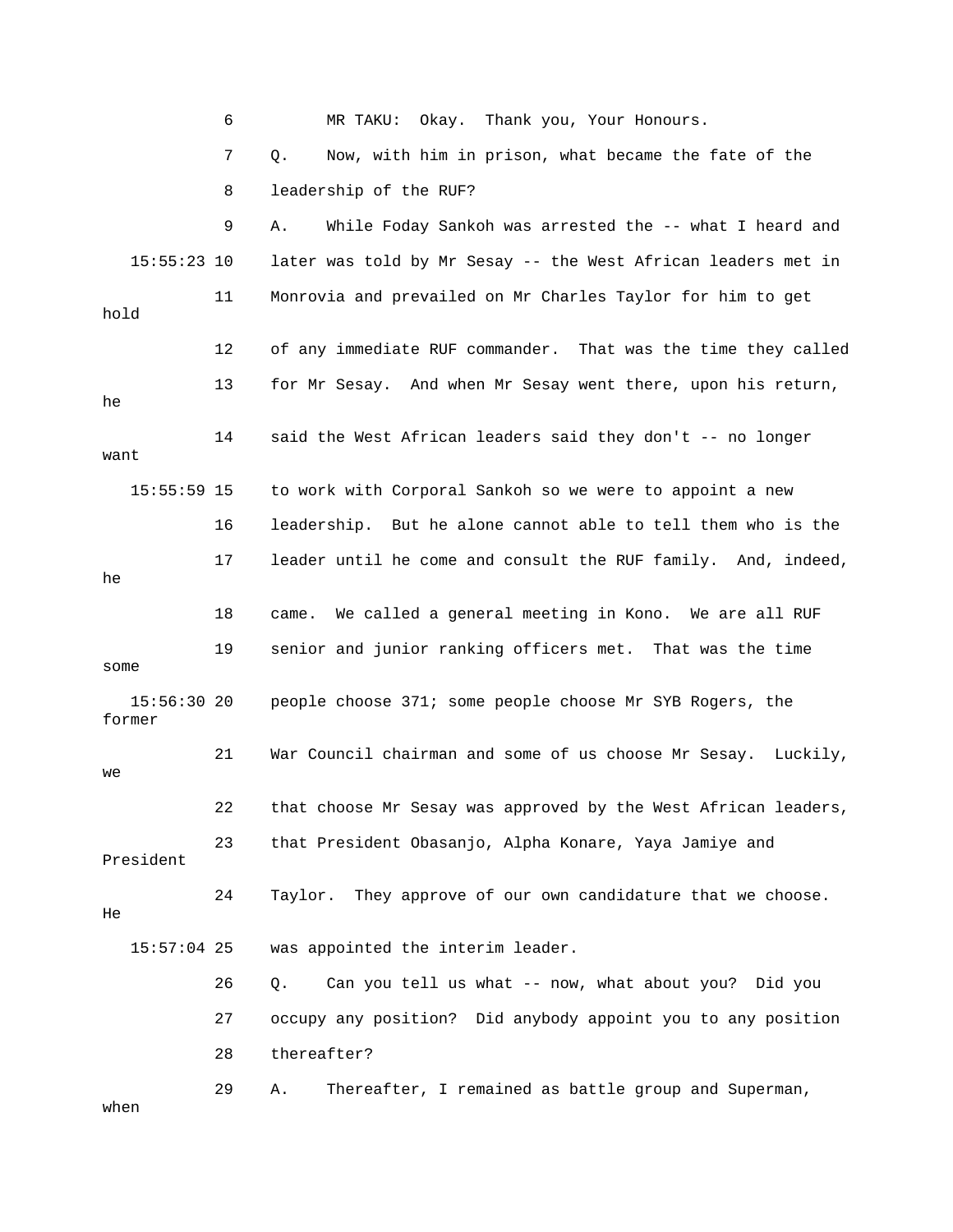| Page 94       |        | SESAY ET AL                                                                                                                 |              |
|---------------|--------|-----------------------------------------------------------------------------------------------------------------------------|--------------|
|               |        | 15 APRIL 2008                                                                                                               | OPEN SESSION |
|               |        |                                                                                                                             |              |
|               |        |                                                                                                                             |              |
|               | 1      | he returned, he take the position because he was the previous                                                               |              |
|               | 2      | battle group. He take the position as field commander, the                                                                  |              |
| interim       | 3      | position that Mr Sesay was heading before he became the                                                                     |              |
| 15:57:46      | 4<br>5 | And that was the message, according to him and xxxxx<br>leader.<br>xxxxxxxthey brought. That if they change the leadership, |              |
| he            | 6      | Superman should be the battlefield commander, so automatically                                                              |              |
|               | 7      | became the battlefield commander.                                                                                           |              |
| he            | 8      | Now, when Mr Sesay took over as the interim leader, did<br>О.                                                               |              |
|               | 9      | continue with the peace process?                                                                                            |              |
| $15:58:06$ 10 |        | Α.<br>My Lord, the peace process came back into track.                                                                      | The          |
| talk          | 11     | shaking Lome retaking formula back. That was the time they                                                                  |              |
|               | 12     | about Abuja 1, Abuja 2 ceasefire agreement.                                                                                 |              |
| the           | 13     | Q.<br>Now, can you tell us when Mr Sesay took over, assumed                                                                 |              |
|               | 14     | interim leadership? If you don't know probably, don't know                                                                  |              |
| $15:58:46$ 15 |        | exactly, no problem, please. Just tell us.                                                                                  |              |

 16 A. Starting from August to October, November, something like

17 that. I can't --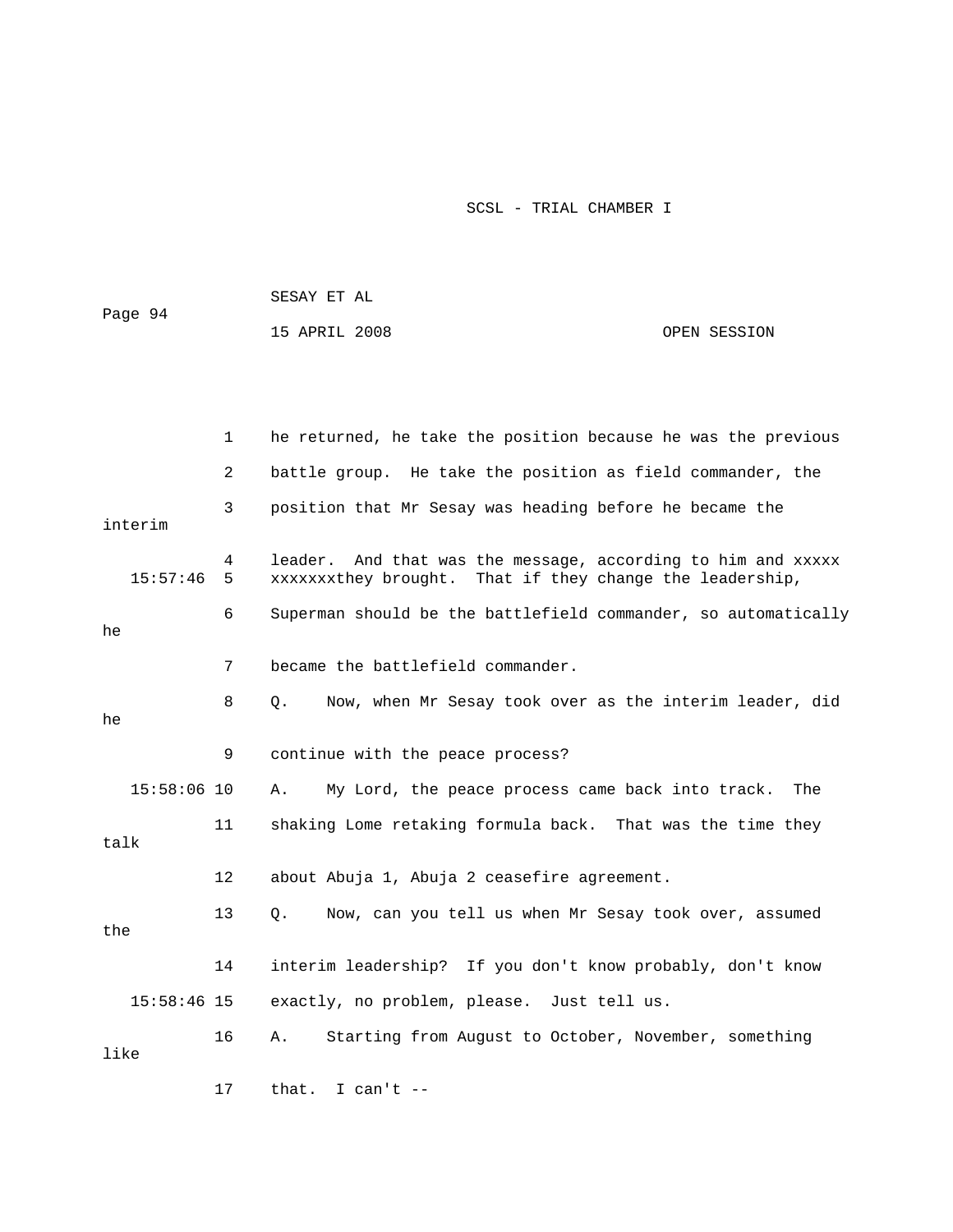|                     | 18 | $Q$ .    | What year?                                                  |
|---------------------|----|----------|-------------------------------------------------------------|
|                     | 19 | Α.       | 2000.                                                       |
| $15:58:56$ 20       |    | Q.       | It was the year in 2000.                                    |
| change              | 21 | Α.       | That was the time the arrangement was made to $-$ - for     |
| was                 | 22 |          | this leadership. I cannot be precise month or date, but it  |
|                     | 23 | in 2000. |                                                             |
| look                | 24 | Q.       | Now, you talk about Abuja 1, Abuja 2. Please have a         |
| $15:59:15$ 25<br>my |    |          | at this document. I have copies here for Your Lordships and |
|                     | 26 |          | learned colleagues.                                         |
|                     | 27 | Α.       | Yeah, this is some of the report I knew of.                 |
|                     | 28 | $Q$ .    | $Now --$                                                    |
|                     | 29 | Α.       | Meeting of the committee of six, the Abuja 1, Abuja 2.      |

|         | SESAY ET AL   |  |              |
|---------|---------------|--|--------------|
| Page 95 |               |  |              |
|         | 15 APRIL 2008 |  | OPEN SESSION |

| and | 1             | Now, what was the -- the title, please? Read the title<br>$\circ$ . |
|-----|---------------|---------------------------------------------------------------------|
|     | $\mathcal{L}$ | the date?                                                           |
|     | $\mathbf{3}$  | "The meeting of the committee of six, of the ECOWAS<br>А.           |
|     | 4             | mediation and security council, the United Nations, the             |
|     |               | $16:00:47$ 5 government of Sierra Leone" --                         |
|     | 6             | PRESIDING JUDGE: This document is not yet exhibited.                |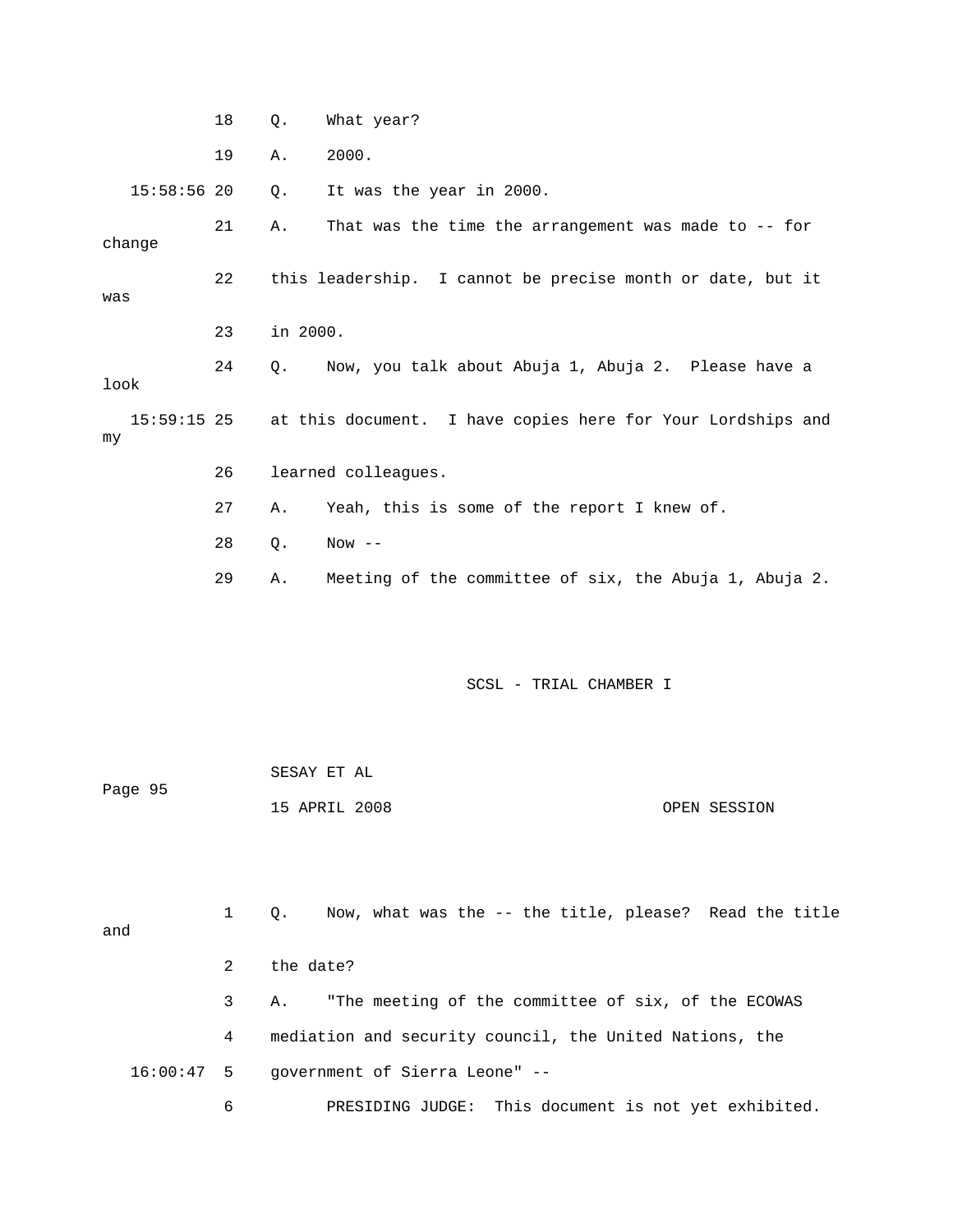7 MR TAKU : Okay, yes. 8 PRESIDI NG JUDGE: Is it exhibited? I'm asking. 9 MR TAKU: No, no, it's not yet exhibited, Your Honours. 16:00:57 10 PRESIDING JUDGE: Okay, yes. 11 MR TAKU: I want to tender it. 12 PRESIDING JUDGE: Yes. 13 MR TAKU: We did disclose it, Your Honours, to the parties. 14 PRESIDING JUDGE: That's okay. Let Mr Kallon continue, 16:01:01 15 please. 16 MR TAKU: 18 A. "The government of Sierra Leone and RUF, on the 19 reactivation of the peace process in Sierra Leone, Abuja, 10 22 there. Can you read whose signature is that? 23 A. "Done in Abuja on 10 November 2000, HE Modibor Sidebe 16:01:44 25 Q. Now, look at paragraph 4. You see it written there. 4? 26 is written there, please, paragraph 27 A. Paragraph 4: "The meeting was conveyed in order to re and cessation of hostility 28 negotiate and obtain a ceasefi 29 between the Government of Sierra Leone and the RUF with a view 17 Q. Can you read it, please, Mr Kallon? 16:01:17 20 November 2000." 21 Q. Can you look at the last page, please. You see a signature 24 [phon], Chairman". What to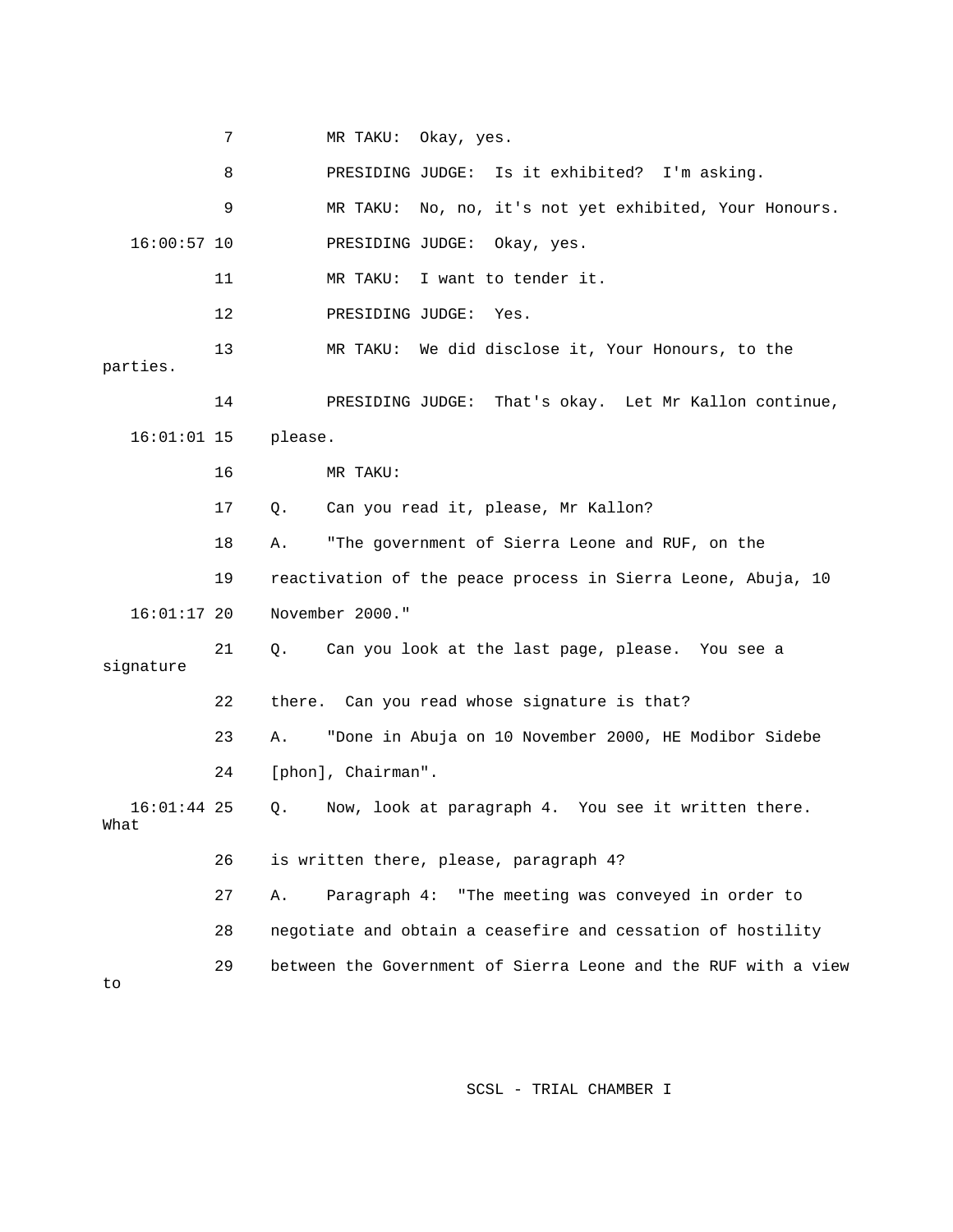|                       |             | SESAY ET AL            |                                                               |              |  |
|-----------------------|-------------|------------------------|---------------------------------------------------------------|--------------|--|
| Page 96               |             |                        | 15 APRIL 2008                                                 | OPEN SESSION |  |
|                       |             |                        |                                                               |              |  |
|                       |             |                        |                                                               |              |  |
|                       | $\mathbf 1$ | create" --             |                                                               |              |  |
|                       | 2           | Q.                     | "Creating" --                                                 |              |  |
| facilitate            | 3           | Α.                     | -- "creating a conducive environment that will                |              |  |
|                       | 4           |                        | the resumption of the peace process in the country."          |              |  |
| 16:02:27              | 5           | Q.                     | Now, paragraph 7, please.                                     |              |  |
|                       | 6           | Α.                     | 7 said:<br>"The leader of the RUF delegation in response      |              |  |
|                       | 7           |                        | associated himself completely with the feeling and            |              |  |
|                       | 8           |                        | sentimenting" --                                              |              |  |
|                       | 9           | Q.                     | "Sentiments," please.                                         |              |  |
| $16:02:49$ 10         |             | Α.                     | "Sentiments expressed by the representative of the            |              |  |
| as                    | 11          |                        | Government of Sierra Leone. He stressed the fact that the RUF |              |  |
|                       | 12          | present constitute" -- |                                                               |              |  |
|                       | 13          | Q.                     | "Presently constituted".                                      |              |  |
| in                    | 14          | Α.                     | -- "constituted is totally committed to achieving peace       |              |  |
| $16:03:05$ 15<br>that |             |                        | Sierra Leone and of finding a final solution to the problem   |              |  |
|                       | 16          | $best"$ --             |                                                               |              |  |
|                       | 17          | $Q$ .                  | "Beset."                                                      |              |  |
|                       | 18          | Α.                     | -- "beset their country."                                     |              |  |
| were                  | 19          | Q.                     | Now, when they say the RUF as presently constituted,          |              |  |
| $16:03:18$ 20         |             |                        | they referring to the RUF under the interim leadership of     |              |  |
|                       | 21          | Mr Sesay?              |                                                               |              |  |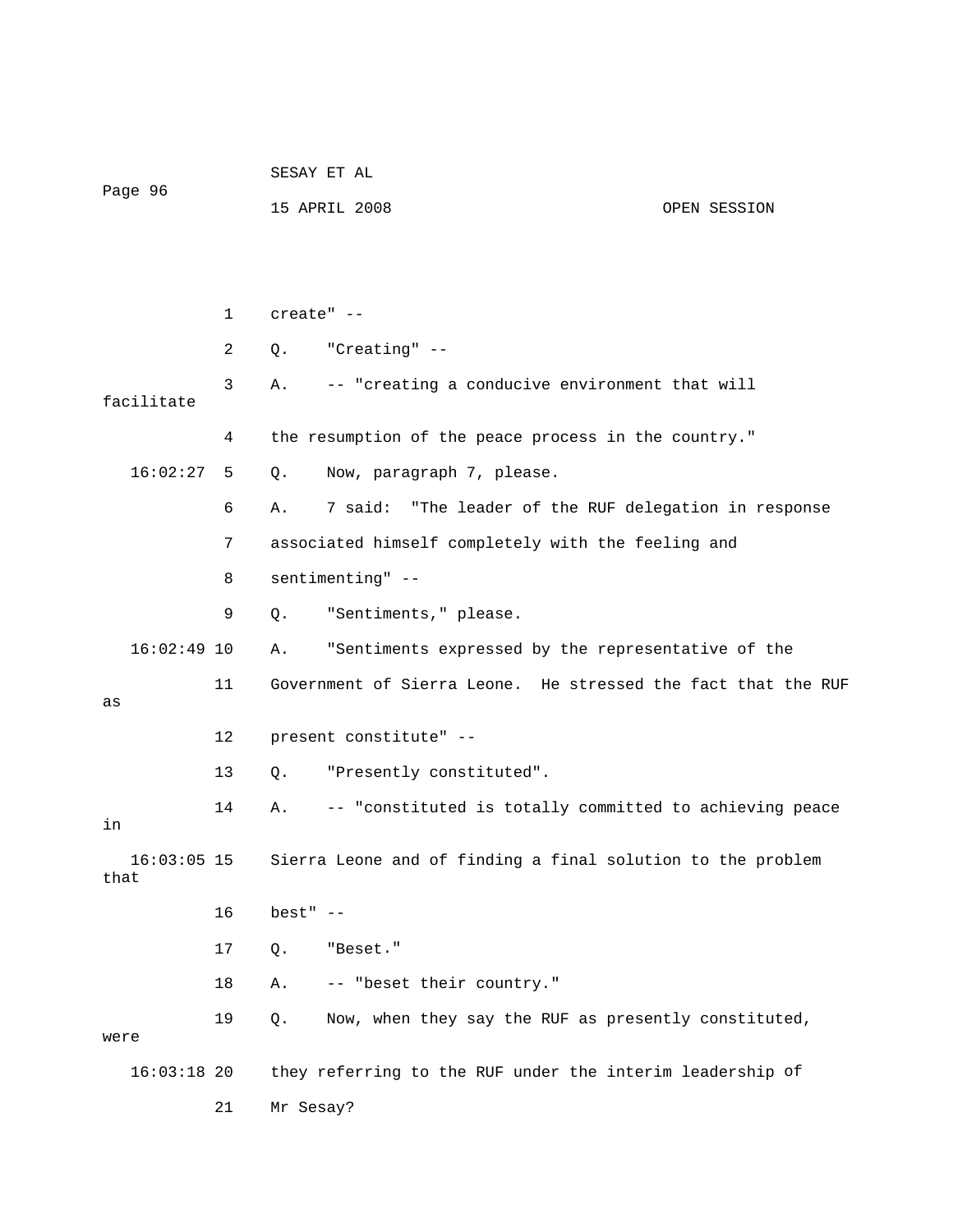|                  | 22 | Α.        | Yes, that was the new RUF now.                             |
|------------------|----|-----------|------------------------------------------------------------|
|                  | 23 | 0.        | And at that time you were battle-group commander working   |
|                  | 24 |           | under Mr Sesay?                                            |
| $16:03:33$ 25 A. |    |           | Yes, My Lord.                                              |
|                  | 26 | $\circ$ . | Now, tell the Court were all the senior members of RUF,    |
|                  | 27 |           | were they happy? Were they satisfied?                      |
|                  | 28 |           | What are you doing with this document?<br>PRESIDING JUDGE: |
|                  | 29 |           | MR TAKU: I tender this document, Your Honours. I seek      |

|         | SESAY ET AL   |  |              |
|---------|---------------|--|--------------|
| Page 97 |               |  |              |
|         | 15 APRIL 2008 |  | OPEN SESSION |

| much.        | $\mathbf{1}$ | leave to tender this document, Your Honours. Thank you so                |
|--------------|--------------|--------------------------------------------------------------------------|
|              | 2            | PRESIDING JUDGE: Any objections?                                         |
| $16:04:14$ 5 | 3            | MR WAGONA: No objection.                                                 |
|              | 4            | MR JORDASH: No objections.                                               |
|              |              | MR CAMMEGH: No objection.                                                |
|              | 6            | PRESIDING JUDGE: Yes. It is a document admitted and                      |
|              | 7            | marked as Exhibit 345.                                                   |
|              | 8            | [Exhibit No. 345 was admitted]                                           |
|              | 9            | MR TAKU: As the Court pleases. Your Honour, with your                    |
| read         |              | 16:04:48 10 leave, Your Honours, in order to expedite the process, may I |

11 paragraph 18?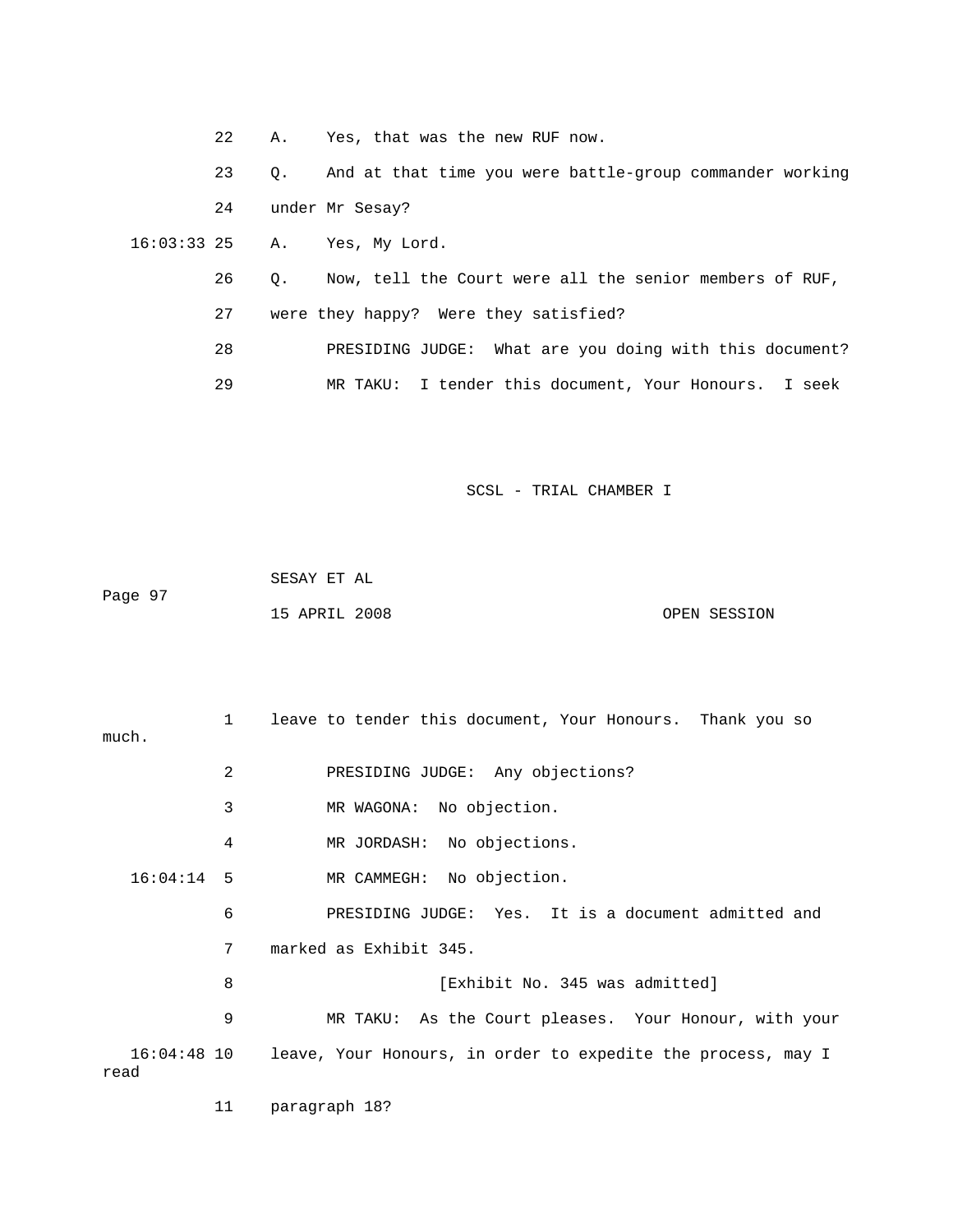|  | PRESIDING JUDGE: Yes, you may. |  |
|--|--------------------------------|--|
|--|--------------------------------|--|

13 MR TAKU: Thank you, Your Honours.

14 PRESIDING JUDGE: Of Exhibit 345?

16:04:57 15 MR TAKU: Yes, Your Honours:

 16 "The meeting took note of the fact that the disarmament" --

17 PRESIDING JUDGE: That's paragraph what, you said?

18 MR TAKU: 18, Your Honour.

19 PRESIDING JUDGE: Yes.

16:05:14 20 MR TAKU: "The meeting took note of the fact that the 21 disarmament, demobilisation and the reintegration program had 22 started and was being implemented by its relevant commission 24 unfortunate incident in May 2000 that disrupted implementation 27 before the May 20 incident. In this regards, the meeting agreed 28 that recommencement of the DDR program is one that would 29 the confidence of the people of Sierra Leone in the commitment 23 created under the Lome agreement but was only suspended after the of 16:05:49 25 the peace process. He also took note that plans had begun for 26 the restructuring and training of the Sierra Leone Armed Forces rebuild of

SCSL - TRIAL CHAMBER I

 SESAY ET AL Page 98

15 APRIL 2008 OPEN SESSION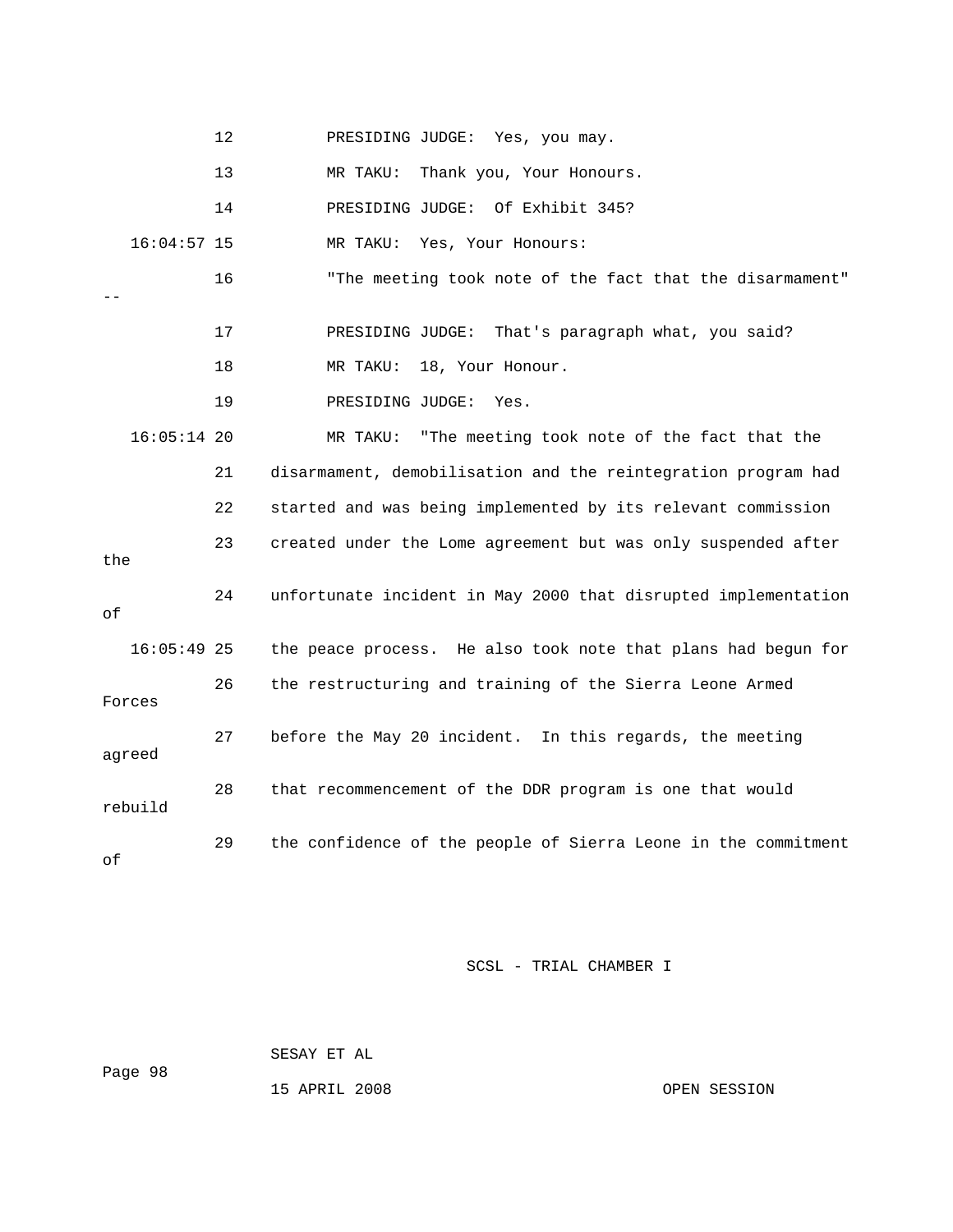| training                               | 1  |                                                               | the RUF for peace. He agreed that both the DDR and the      |  |
|----------------------------------------|----|---------------------------------------------------------------|-------------------------------------------------------------|--|
|                                        | 2  | programs should start within the shortest possible time after |                                                             |  |
|                                        | 3  |                                                               | commencement of the ceasefire. They requested the relevant  |  |
|                                        | 4  | commissions to meet as soon as possible to restart this very  |                                                             |  |
| 16:06:48<br>also                       | 5  |                                                               | important aspects of the Lome Peace Agreement. The meeting  |  |
| 6<br>the                               |    |                                                               | agreed that it will reconvene in a month's time to evaluate |  |
|                                        | 7  |                                                               | situation in Sierra Leone."                                 |  |
|                                        | 8  | $Q$ .                                                         | Mr Kallon?                                                  |  |
|                                        | 9  | Α.                                                            | Yes.                                                        |  |
| $16:07:04$ 10                          |    | Q.                                                            | Did the DDR program actually start shortly after that?      |  |
|                                        | 11 | Α.                                                            | Yes, sir.                                                   |  |
|                                        | 12 | Q.                                                            | And did you disarm?                                         |  |
|                                        | 13 | Α.                                                            | Yes, sir. But I was second to last -- I was -- yes, we      |  |
|                                        | 14 |                                                               | were the last to disarm, on 18 January 2002, after we have  |  |
| disarmed all the RUF.<br>$16:07:42$ 15 |    |                                                               |                                                             |  |
|                                        | 16 | Q.                                                            | Why?                                                        |  |
|                                        | 17 |                                                               | PRESIDING JUDGE: You disarmed when?                         |  |
|                                        | 18 |                                                               | 18 January 2002 in Makeni, Wosim Field,<br>THE WITNESS:     |  |
|                                        | 19 | My Lord.                                                      |                                                             |  |
| $16:07:42$ 20                          |    |                                                               | MR TAKU:                                                    |  |
|                                        | 21 | Q.                                                            | Why have you to -- after you disarmed all the RUF --        |  |
|                                        | 22 | Α.                                                            | Yes, Your Honour.                                           |  |
|                                        | 23 | Q.                                                            | -- did you take part in the disarmament of the RUF?         |  |
| because                                | 24 | Α.                                                            | Yes, sir. We used the same arm to disarm the RUF            |  |
| $16:08:22$ 25                          |    |                                                               | some of the RUF, as I told you, like 045, 371, and xxxxxx   |  |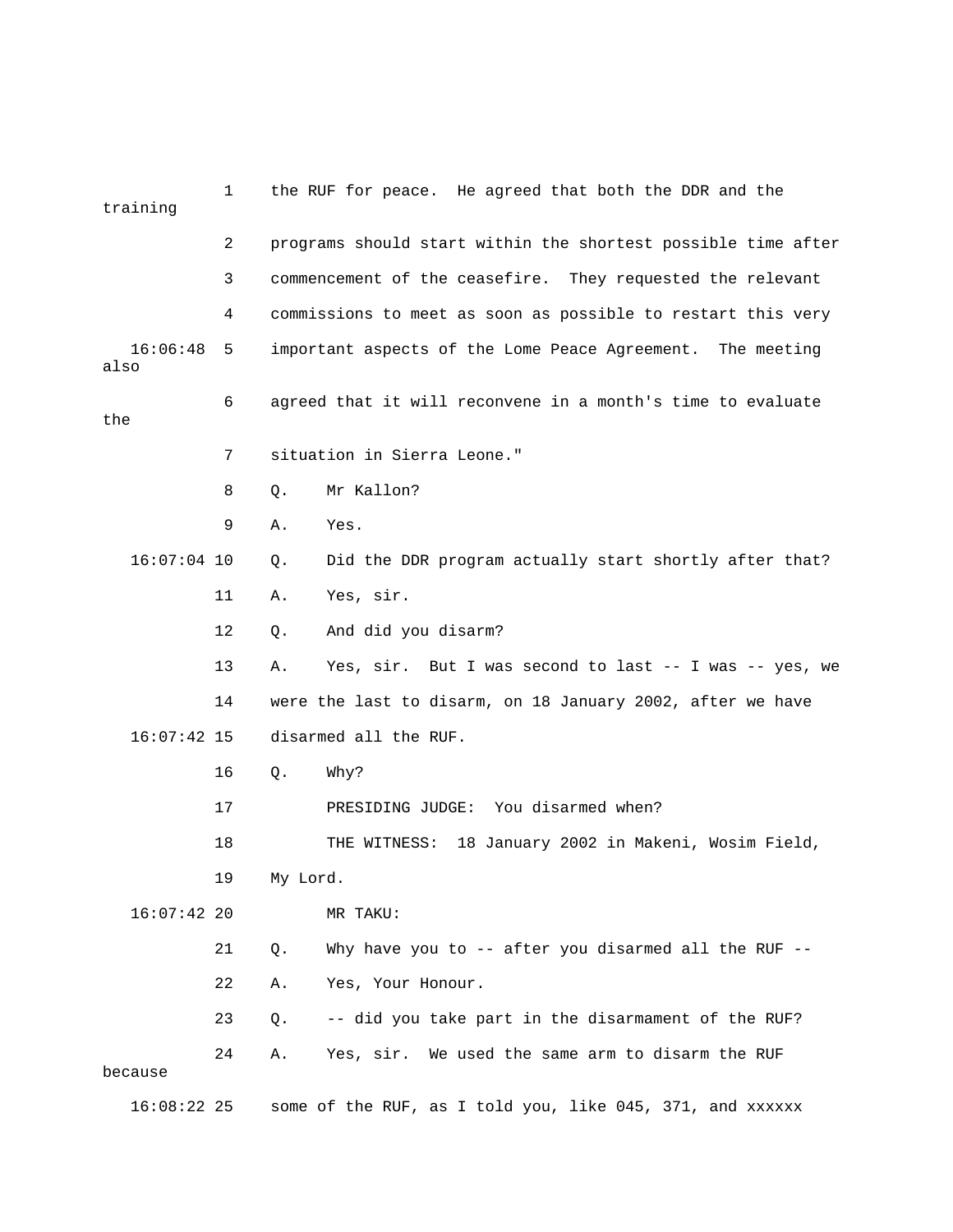| 26 | xxxxxx, they incited some of those RUF not to disarm, and we |
|----|--------------------------------------------------------------|
|    | were to only put them under control through the arm we were  |
| 28 | carrying, so that's why we were the last to disarm xxxxx     |
| 29 | PRESIDING JUDGE: You said some like xxxxxx were              |

 SESAY ET AL Page 99 15 APRIL 2008 OPEN SESSION

 2 THE WITNESS: Yes, sir. xxxxxxxx, TF-371, 0 -- 3 TF1-045, TF1-366 and so many of them, they were not happy that 4 are leaving Mr Sankoh in prison and disarming the RUF. TF1-16:09:48 5 you know, they say it was not Sesay or Kallon brought arm --8 Q. Can you specify the role you and Mr Kallon played in the 9 disarmament process? 16:09:48 10 A. My Lord, at that time now I was the most instrument 11 Mr Sesay use. Anywhere Mr Sesay and the SRG and the field 12 commander agree, within the RUF control area to disarm, I was the 13 one Mr Sesay sent to go and mobilise and start the disarmament 14 there. So I did in Kambia, so I did in Magburaka, Kono, Tongo 1 against - we 362, give 6 them arm, so we are not the one to take arm from them. 7 MR TAKU: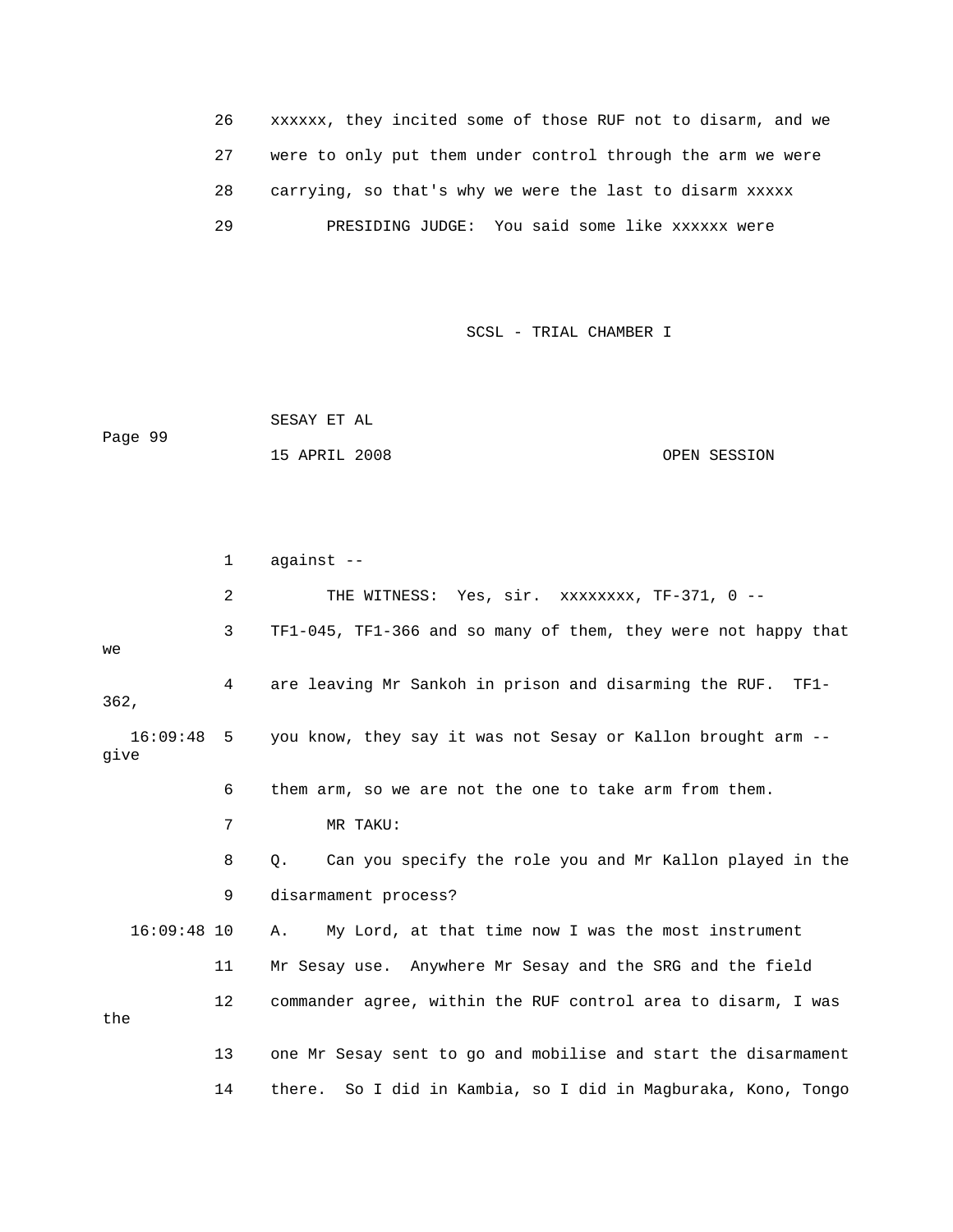| $16:09:58$ 15          |    | Field. Only Kailahun, I do not go there. Anywhere he used to   |
|------------------------|----|----------------------------------------------------------------|
| as                     | 16 | say Kallon have agreed so-so and so-so district should disarm, |
| the                    | 17 | he give that order, I make sure the disarmament commence on    |
|                        | 18 | day he show me. You RUF, you willing, you do not -- you must   |
|                        | 19 | disarm.                                                        |
| $16:10:12$ 20          |    | Is there any challenges you faced, any risk you faced in<br>Q. |
|                        | 21 | Kailahun axis?                                                 |
|                        | 22 | Yes, My Lord, a lot of challenges. I met with lot of<br>Α.     |
|                        | 23 | obstacles but with the help of God we were able to conquer.    |
|                        | 24 | Do you know how Mr Sankoh reacted to you and to Mr Sesay<br>Q. |
| $16:10:34$ 25<br>qaol? |    | and yourself disarming the combatants while he was still in    |
|                        | 26 | Yes, sir. On 18 January 2002, after the symbolic arm<br>Α.     |
|                        | 27 | burning in Lungi, myself, Mr Sesay and xxxxxxx flew from       |
| As                     | 28 | Lungi to Cline Town hospital. There they brought Mr Sankoh.    |
| him,                   | 29 | Mr Sankoh saw all he was [speaks Krio] that we have betrayed   |

| Page 100 | SESAY ET AL   |              |
|----------|---------------|--------------|
|          | 15 APRIL 2008 | OPEN SESSION |

 1 we have sold him. We left him in gaol and disarmed the RUF and 2 which of course RUF were not our property. In fact, he also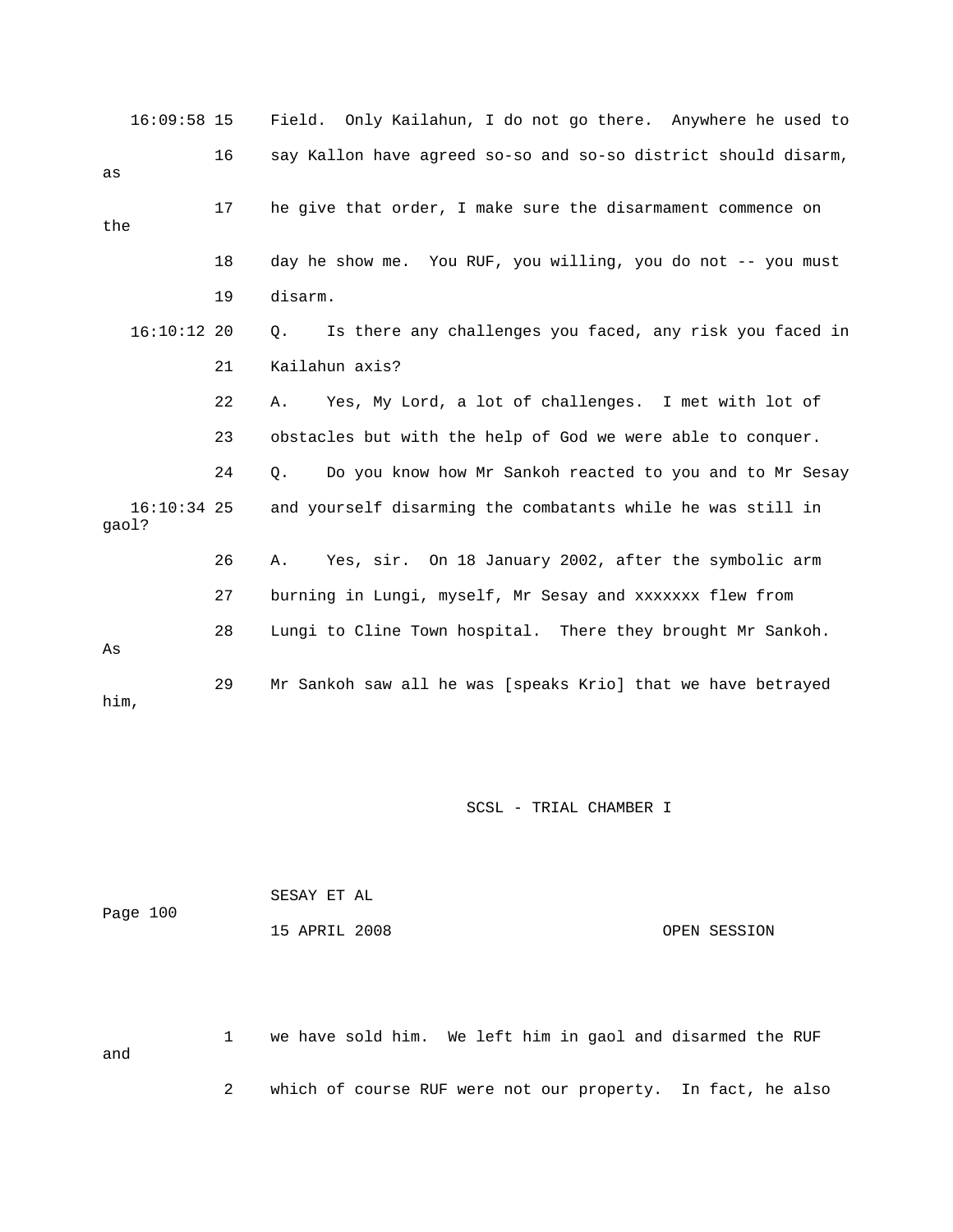3 wanted to slap Mr Sesay with the tumbler, they served us tea. 4 was wanted to slap Mr Sesay with that tumbler. But God bless, 16:11:31 5 Mr Sesay was mad. The tumbler could not reach him and fall on 7 TF1-371 came. He forget about us. He started discussing some 9 He should make sure he still maintain the revolution and put the 16:11:59 10 revolution back in track. I don't really know what he was 11 meaning by that. 12 Q. Mr Kallon, can you tell the Court why you decided to put 14 decided it was time to move ahead with the peace process, to 16:12:33 15 leave him and this other group TF-371, xxxxxxxxx and 16 others back, and move toward the peace process? What informed 17 your mind to take that decision? took 26 Sankoh to release him from detention, we deem it necessary to 27 make sure to return peace and stability to the people of 28 Sierra Leone. He 6 the ground. And we were there communicating with him when 8 kind future plan about with TF1-371 that he should not follow us. 13 Mr Sankoh back and move forward towards the peace process? You 18 A. My Lord, when that May 8, when that May 2000 incident 19 place, I feel Foday Sankoh used to make his slogan, arm to the 16:12:59 20 people, power to the people and wealth to the people. I just 21 thought that RUF was not the property of one person because it 22 does involve so many life of Sierra Leonean, from all tribes 23 joined that very revolution so he alone I feel it was not 24 property for him. And at that time peace was really needed for 16:13:23 25 the people of this country. So, instead of following Corporal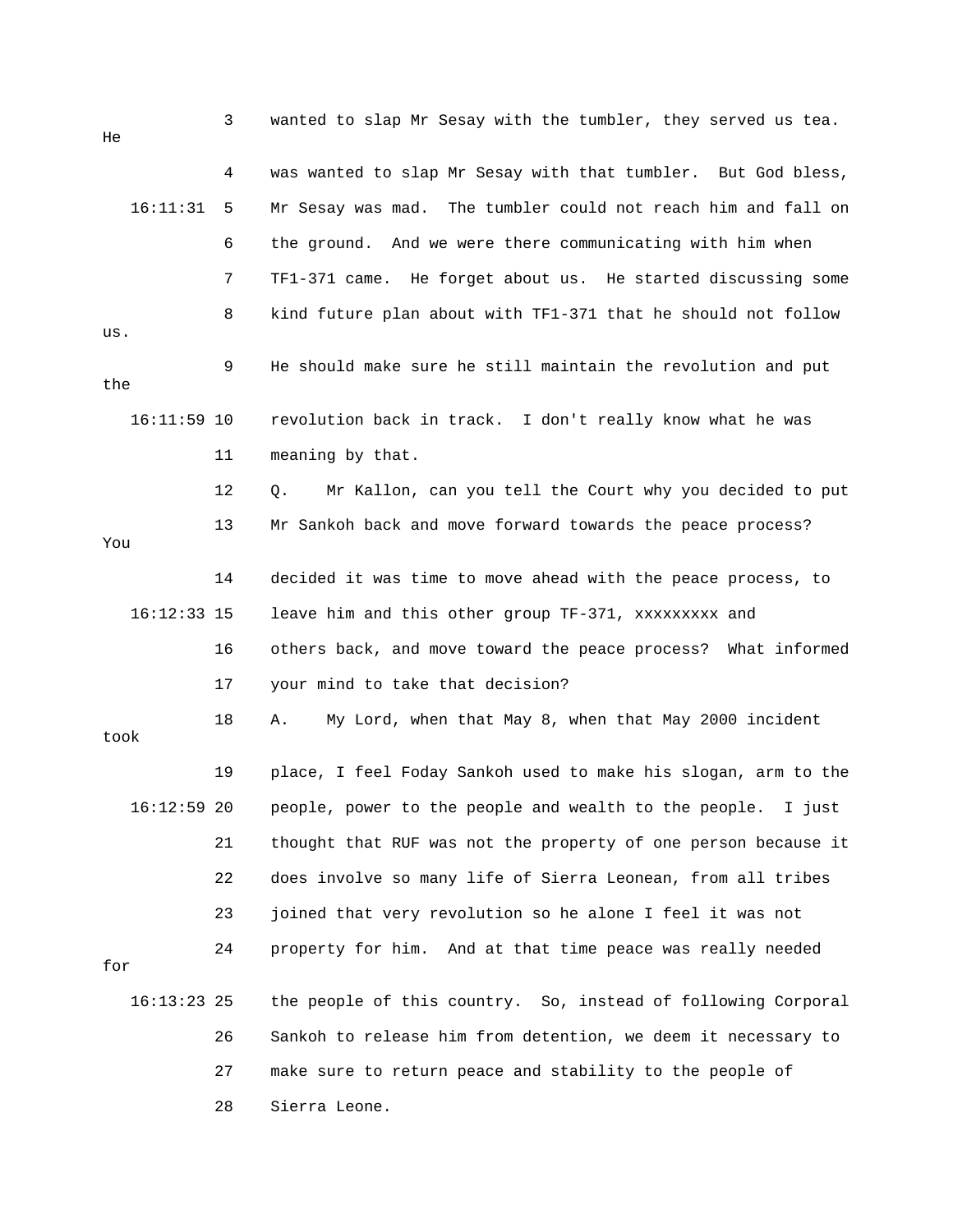29 Q. Now, Mr Kallon, the country is at peace.

SCSL - TRIAL CHAMBER I

|          | SESAY ET AL   |  |              |
|----------|---------------|--|--------------|
| Page 101 |               |  |              |
|          | 15 APRIL 2008 |  | OPEN SESSION |

 1 A. Say again, sir. 2 Q. The country Sierra Leone is at peace now. They have 3 organised democratic elections that makes this country one of 4 rare fairest countries in a troubled continent. As you sit 7 this far? 8 A. Yes, My Lord. Not just the peace process, but even if you 9 look the way back history of Salone, Salone was governed by one 16:14:26 10 political party system. With the interfere of the RUF or with 11 the coming of the RUF put a democratic system back into track, 12 and with the contribution we all made, RUF, today Sierra Leone 13 have gained back a democratic political system. This is the partake 16:14:59 15 in to the election. the here 16:14:07 5 today, do you think you played a role, your own role as a 6 citizen, towards that peace process and has brought the country 14 example of the 2007 election. You see all walk of life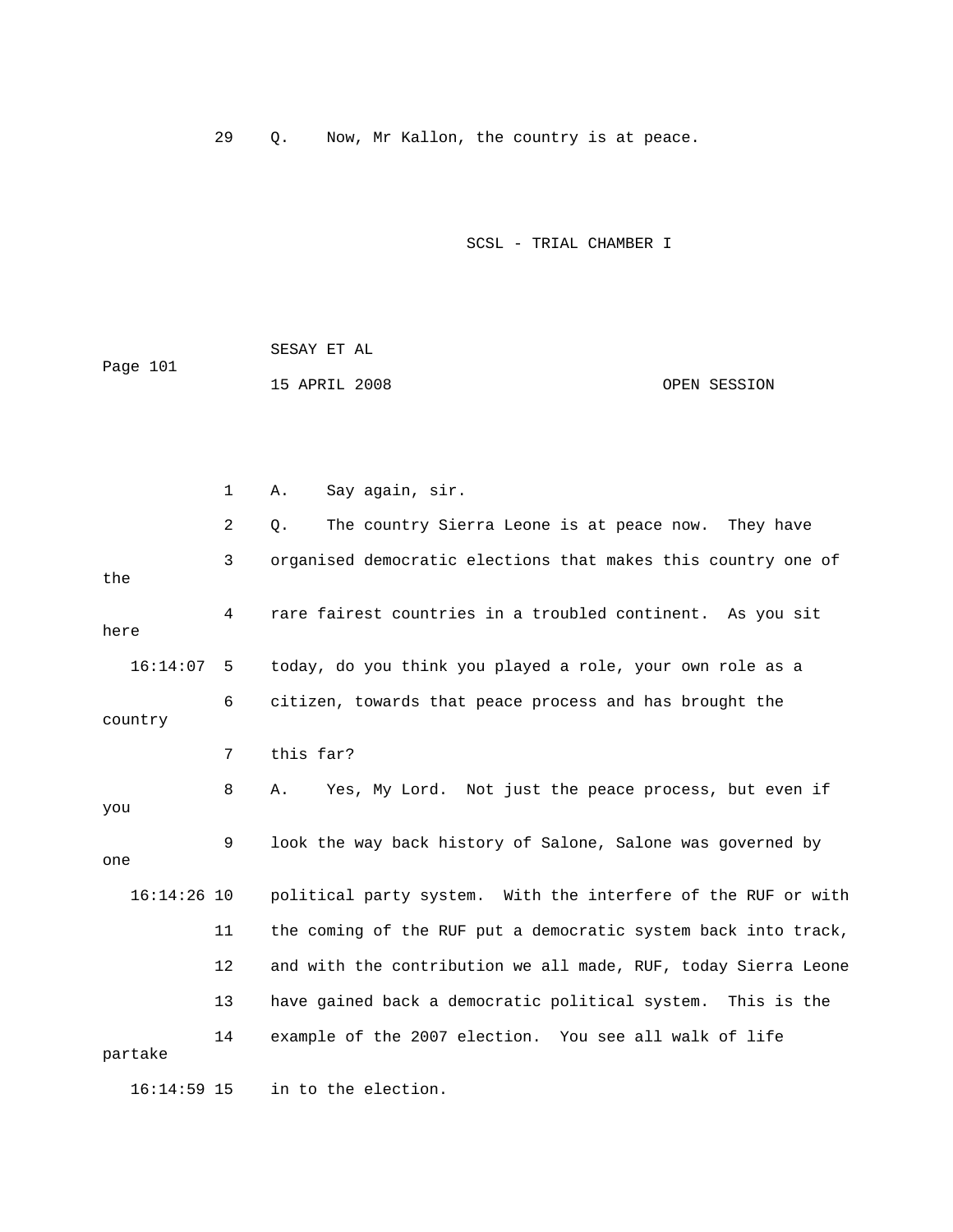|                       | 16 | Are you proud to be a Sierra Leonean?<br>Q.                  |
|-----------------------|----|--------------------------------------------------------------|
| to                    | 17 | I am very very proud to be Sierra Leonean and I remain<br>Α. |
|                       | 18 | be Sierra Leonean, My Lord.                                  |
| Well,                 | 19 | Now, let me just ask one question -- one question.<br>Q.     |
| $16:15:48$ 20         |    | Mr Kallon, can you tell the Court when you were arrested?    |
|                       | 21 | Yes, My Lord. I was arrested on 10 March 2003 at the<br>Α.   |
|                       | 22 | Sierra Leone CID headquarters, around 10 in the morning.     |
| met                   | 23 | Since your arrest, is there a time that the Prosecutor<br>О. |
| about                 | 24 | you to have any discussion with you or to discuss with you   |
| $16:16:27$ 25<br>tell |    | the nature of the charges against you? If you know, please   |
|                       | 26 | the Court.                                                   |
| that                  | 27 | Yes, My Lord. When I was arrested, the first counsel<br>A.   |
|                       | 28 | were representing me, one Mr Goverson [phon] --              |
|                       | 29 | What's the relevancy of this?<br><b>JUDGE BOUTET:</b>        |

| Page 102 |              | SESAY ET AL |                     |  |                                                   |
|----------|--------------|-------------|---------------------|--|---------------------------------------------------|
|          |              |             | 15 APRIL 2008       |  | OPEN SESSION                                      |
|          |              |             |                     |  |                                                   |
|          |              |             |                     |  |                                                   |
| explain  | $\mathbf{1}$ |             |                     |  | MR TAKU: I don't know. Well, I think I'll let him |
|          | 2            |             | then, Your Honours. |  |                                                   |

3 JUDGE BOUTET: I'm asking you, not the witness. You.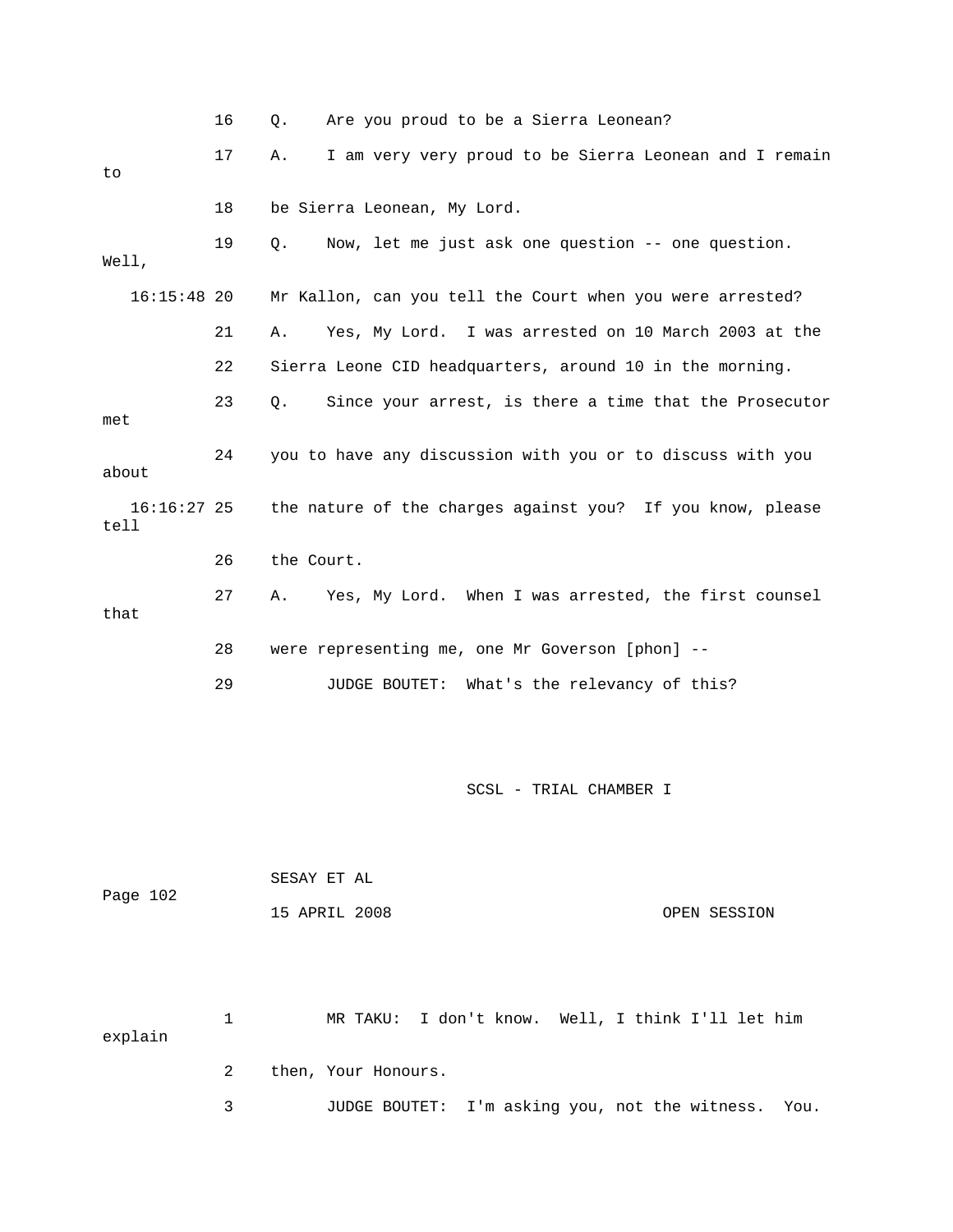4 What's the relevancy of this? 16:17:12 5 MR TAKU: The relevancy, Your Honours, is that they 7 JUDGE BOUTET: So what? 8 MR TAKU: Okay, Your Honours. Okay, we can stop that. 9 move to something else. I'm sorry. Thank you. 16:17:30 10 Q. Mr Kallon, let's not say about that. You refuse to 12 JUDGE BOUTET: And even this comment. I mean, what is this . 13 all about? I mean, we don't know what has transpired or not 14 Now you say you refuse to incriminate these people. Are you w no 16:17:42 15 giving evidence on this matter? 16 MR TAKU: I want him to say so, and why he refused. 17 JUDGE BOUTET: Yes, but I mean, this is not permissible for 18 the witness nor for, you. We don't want to know about this. 19 we are saying, it's not relevant and you say you move something 16:17:55 20 somewhere else, so -- and it's no more proper for you to put 21 the record what was being discussed or not discussed. 22 MR TAKU: We withdraw that, Your Honour, with due 23 apologies. 26 Q. -- for these five or six years you've been in detention, tried 6 to strike a deal with him. If he -- I 11 incriminate these people. Okay. Now -- As on 24 Q. Mr Kallon -- 16:18:06 25 A. Yes. 27 you've reflected about the charge against, reflected about your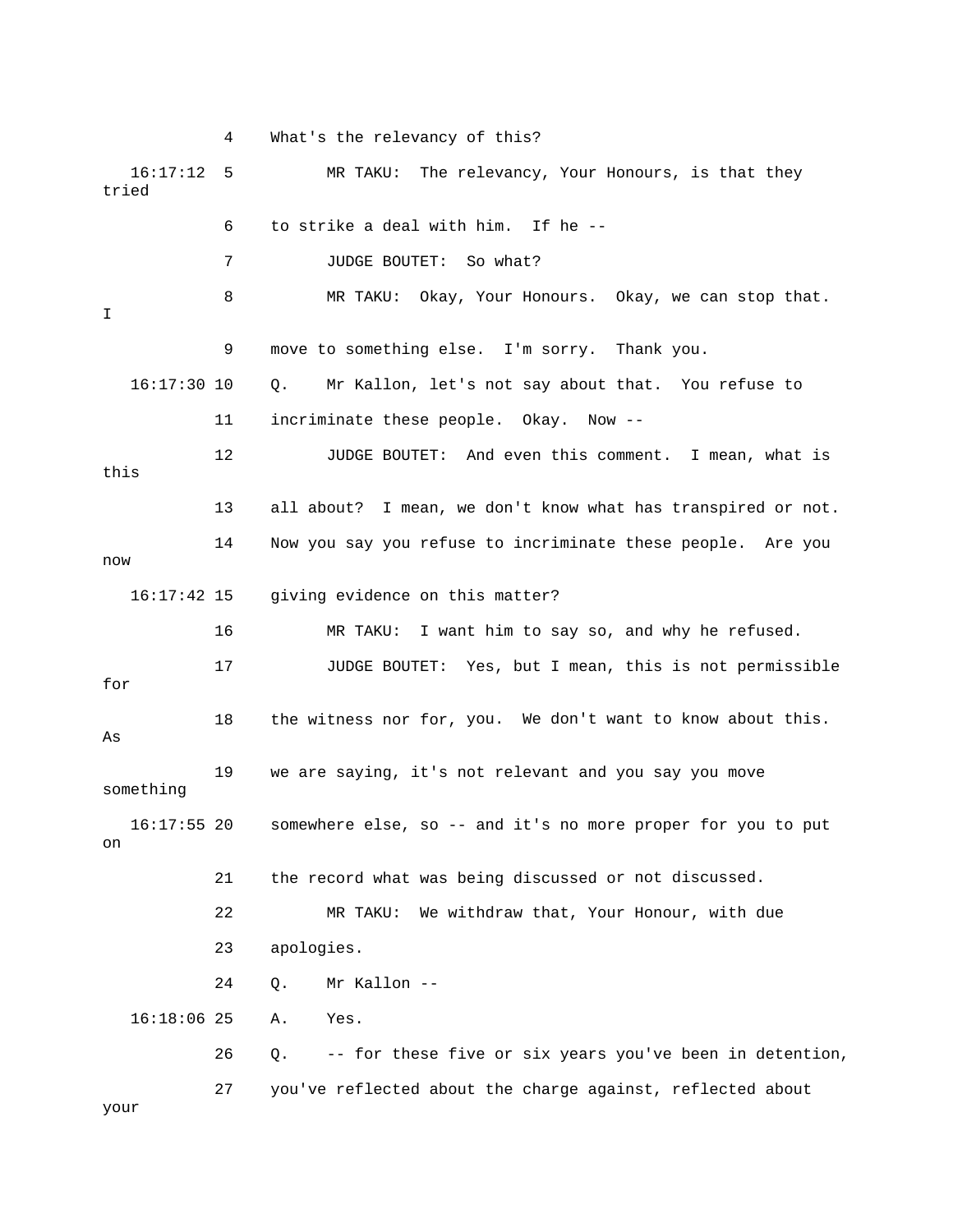28 life, reflected about your country and just your personal 29 circumstances in life. We're coming to the end of your

SCSL - TRIAL CHAMBER I

 SESAY ET AL Page 103 15 APRIL 2008 OPEN SESSION

1 examination-in-chief. Is there anything in particular you want 2 to tell Their Lordships, please, before I take my seat? If 3 have, tell the Court. 4 A. Yes, sir. What I do know, what I saw from the time this Honourable 6 Judges are Judges with integrity and wisdom, knowledge, and they 7 have listened throughout the Prosecution case, Prosecution 8 witnesses. They have started listening to Defence -- some 9 Defence witnesses, including myself, and very soon they will hear 16:19:06 10 my own Defence witnesses. I believe they will treat me fairly 11 I presume myself as an innocent man, and I will urge them to see 12 back how I came into this RUF. I was not invited. I was 13 captured and forced to join the movement. I regret so many lives 14 lost, especially the victim today I'm seeing. Even myself, I you 16:18:37 5 trial start before this Honourable Chamber, I know the as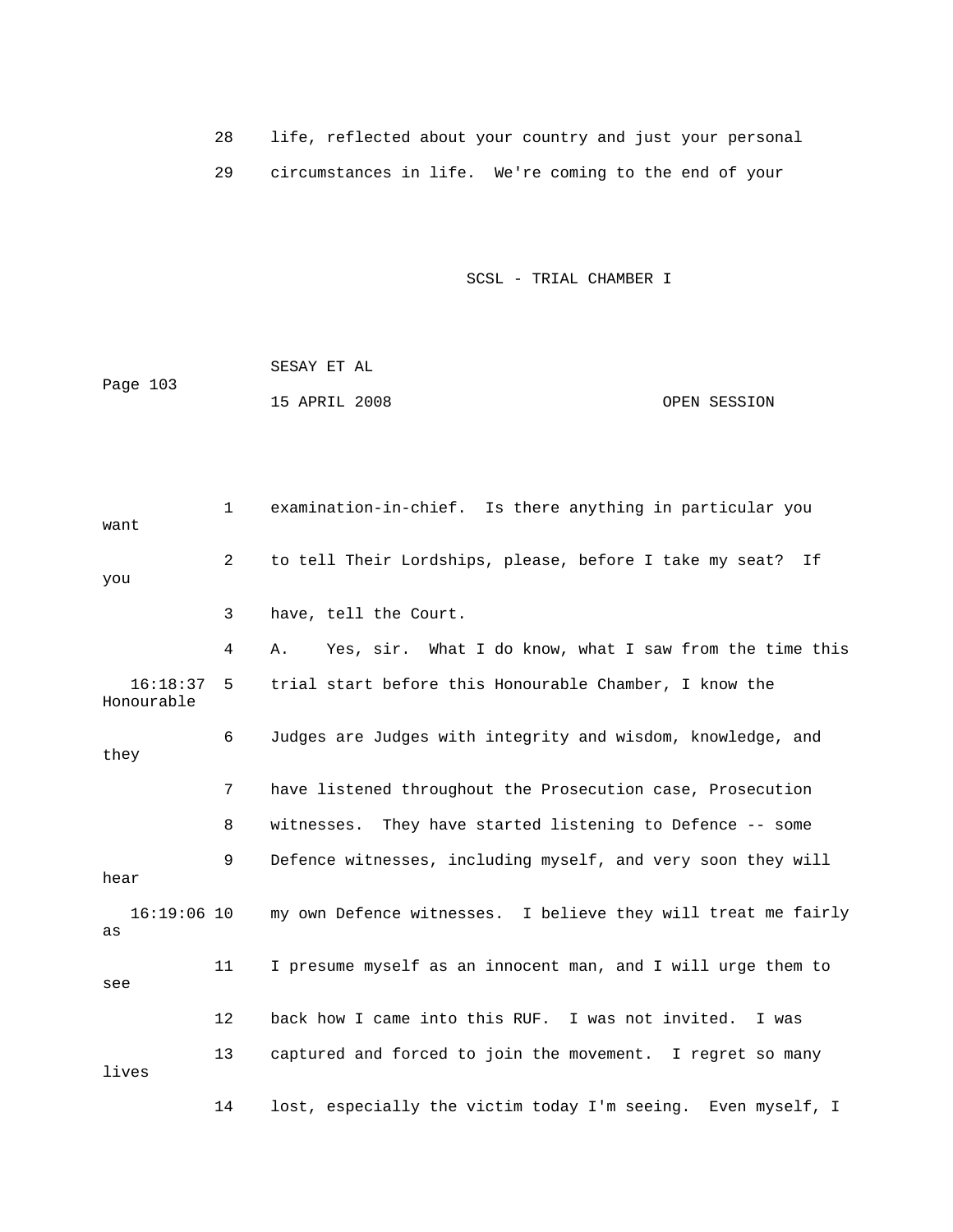| $16:19:53$ 15<br>in |    | lost lot of my own family member. But with the time I spent    |
|---------------------|----|----------------------------------------------------------------|
|                     | 16 | detention, I pray to God for the hurt system that Sierra Leone |
| repeat              | 17 | went through for the past ten years, let that history not      |
|                     | 18 | itself again. I believe the Honourable Judges will able to do  |
|                     | 19 | something that will please the whole country. Thank you very   |
| $16:20:25$ 20       |    | much, sir.                                                     |
|                     | 21 | MR TAKU: Your Honours, with that, we end our                   |
|                     | 22 | examination-in-chief. Thank you for paying attention,          |
| Kallon.             | 23 | Your Honours. Thank you for your patience. Thank you Mr        |
|                     | 24 | THE WITNESS: Thank you, sir.                                   |
| $16:20:33$ 25       |    | MR TAKU: My learned colleagues will ask questions. The         |
| the                 | 26 | Prosecutor will ask questions and try to be as brief and to    |
|                     | 27 | point as you have been. You understand?                        |
|                     | 28 | THE WITNESS: Yes, sir, My Lord.                                |
|                     | 29 | Thank you, sir.<br>MR TAKU:                                    |

| Page 104 | SESAY ET AL   |              |
|----------|---------------|--------------|
|          | 15 APRIL 2008 | OPEN SESSION |

1 1 Your Honours, if we discover any of the references I did 2 promise, we will bring the corrections to the attention of 3 Your Honours and to my colleagues. Thank you, Your Honour.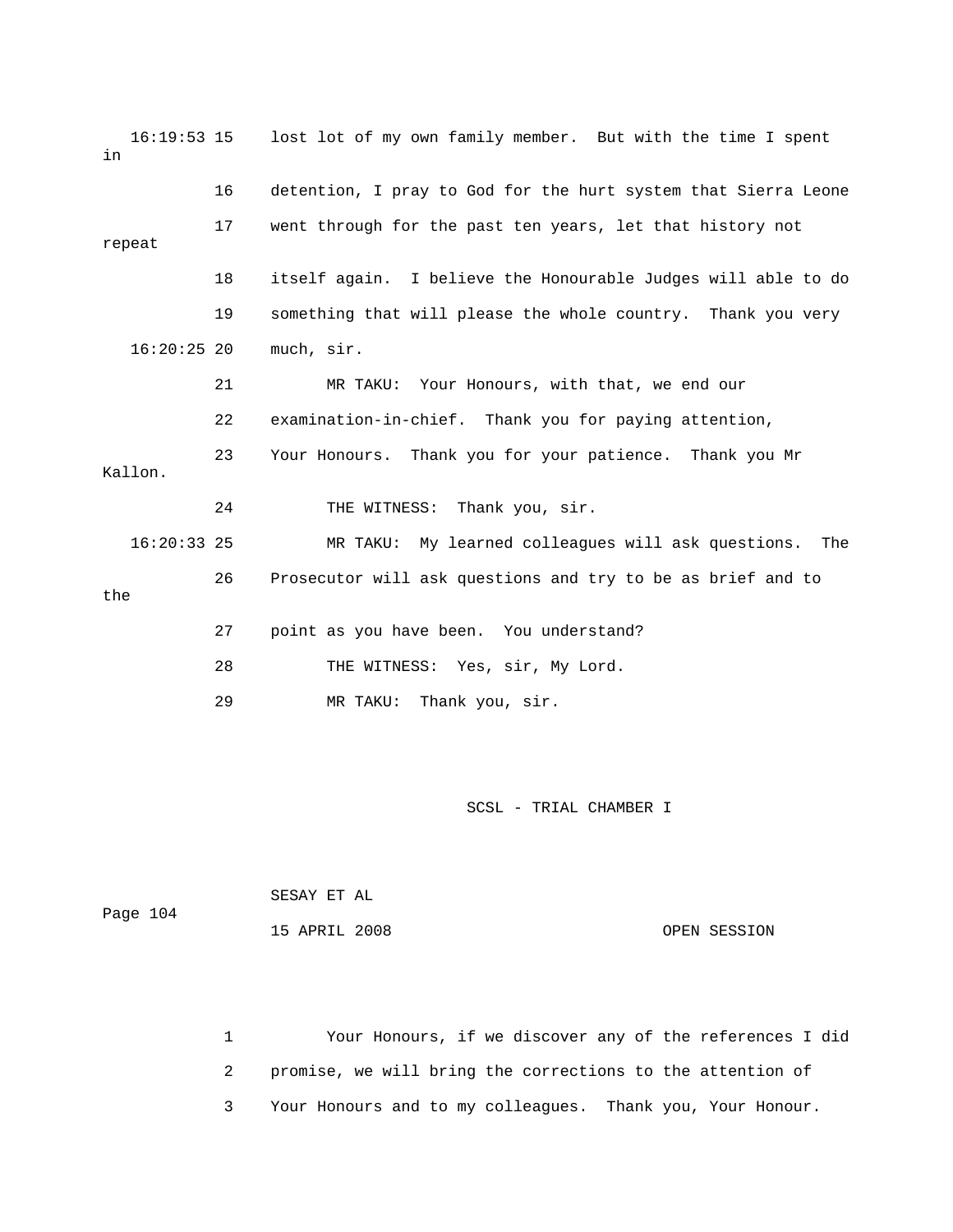|               | 4  | Thank you.<br>PRESIDING JUDGE:                                 |
|---------------|----|----------------------------------------------------------------|
| 16:22:22      | 5  | Yes, Mr Jordash, any cross-examination<br>PRESIDING JUDGE:     |
|               | 6  | for the first accused?                                         |
|               | 7  | MR JORDASH: Yes, please.                                       |
|               | 8  | PRESIDING JUDGE: You may proceed, please.                      |
|               | 9  | MR JORDASH:<br>Thank you.                                      |
| $16:22:28$ 10 |    | CROSS-EXAMINED BY MR JORDASH:                                  |
|               | 11 | MR JORDASH:                                                    |
|               | 12 | Good afternoon, Mr Kallon.<br>Q.                               |
|               | 13 | Good afternoon, sir.<br>Α.                                     |
|               | 14 | I only have a few questions. I hope not to be more than<br>Q.  |
| $16:22:39$ 15 |    | about 20 minutes or so, so you know where -- where I'm going?  |
|               | 16 | Okay, sir.<br>Α.                                               |
|               | 17 | I just want to understand a little more of your<br>Q.          |
|               | 18 | relationship with Mr Sesay; relationship in terms of military  |
|               | 19 | command. Am I correct that you left Kailahun around 1994 to    |
| go            |    |                                                                |
| $16:23:25$ 20 |    | to Zogoda?                                                     |
|               | 21 | Yes, My Lord.<br>Α.                                            |
|               | 22 | And but for a few, perhaps two short visits back to<br>Q.      |
| permanent     | 23 | Kailahun in 1995, you didn't return to Kailahun on any         |
|               | 24 | basis until 1998?                                              |
| $16:24:00$ 25 |    | Yes, My Lord.<br>Α.                                            |
|               | 26 | Which would have been at the time that Sam Bockarie<br>Q.      |
| ordered       |    |                                                                |
|               | 27 | you to report to Buedu?                                        |
|               | 28 | Yes, My Lord.<br>Α.                                            |
|               | 29 | And so from 1994 until the coup, until the junta period,<br>Q. |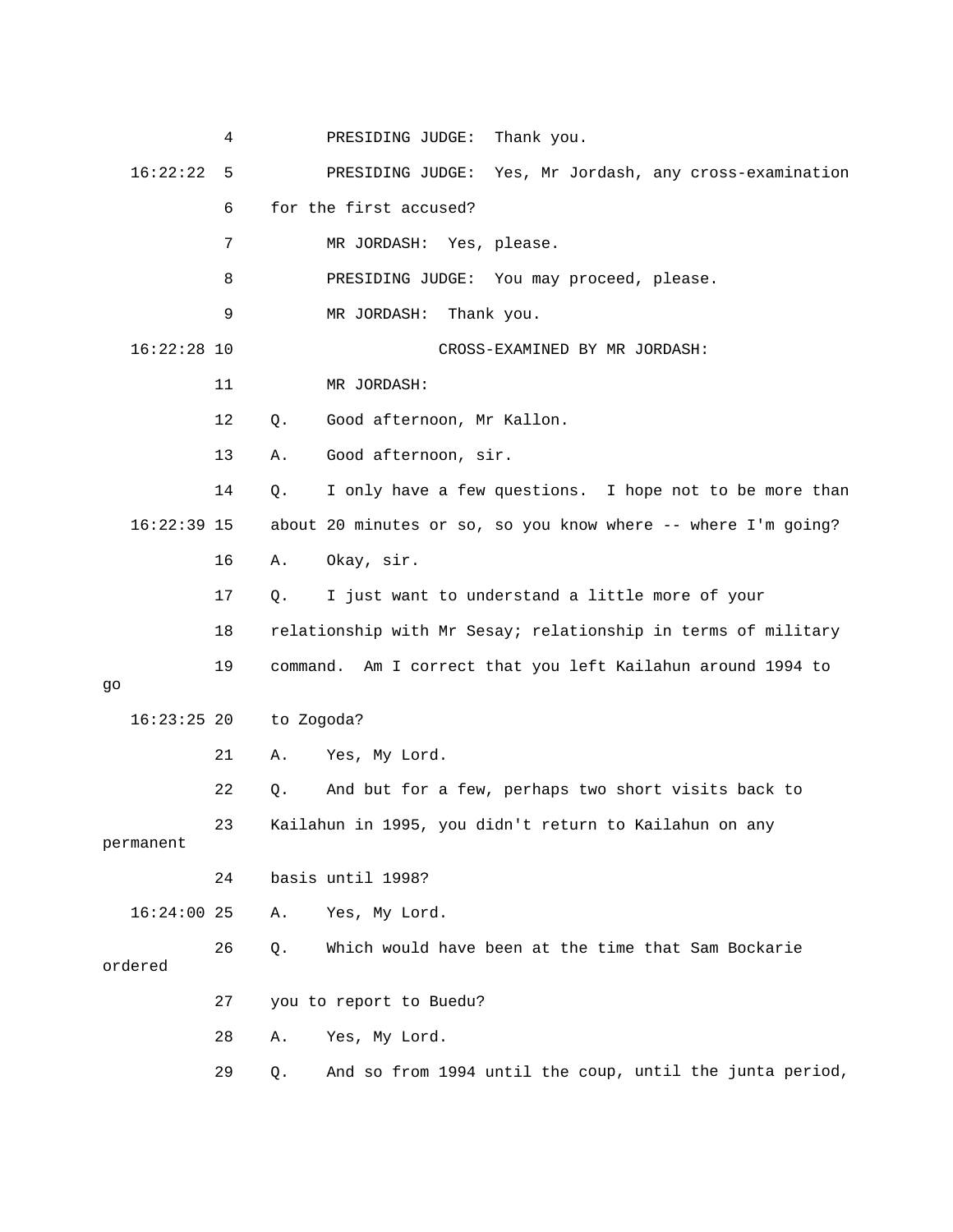| Page 105      |    | SESAY ET AL |                                                                |              |  |  |
|---------------|----|-------------|----------------------------------------------------------------|--------------|--|--|
|               |    |             | 15 APRIL 2008                                                  | OPEN SESSION |  |  |
|               |    |             |                                                                |              |  |  |
|               |    |             |                                                                |              |  |  |
|               | 1  |             | your contact with Mr Sesay was practically nil; nothing?       |              |  |  |
|               | 2  | Α.          | You are correct, sir.                                          |              |  |  |
|               | 3  | Q.          | In summary, I'll come to the details in a minute, but --       |              |  |  |
| within        | 4  |             | PRESIDING JUDGE: His contact with Sesay on what --             |              |  |  |
| 16:24:57      | 5  |             | what time frame?                                               |              |  |  |
|               | 6  |             | MR JORDASH: From 1994 until the coup.                          |              |  |  |
|               | 7  |             | PRESIDING JUDGE: His contact with Sesay was nil?               |              |  |  |
|               | 8  |             | MR JORDASH:<br>Yes.                                            |              |  |  |
|               | 9  |             | PRESIDING JUDGE: That's what you were saying?                  |              |  |  |
| $16:25:15$ 10 |    |             | MR JORDASH: Yes, nothing. Practically nothing.                 |              |  |  |
|               | 11 | Q.          | In terms of military command, from 19 -- well, from --         |              |  |  |
|               | 12 |             | during that period your commanding officers were people other  |              |  |  |
|               | 13 | than Sesay? |                                                                |              |  |  |
| that          | 14 | Α.          | Yes, sir. Sesay was not my commanding officer between          |              |  |  |
| $16:25:44$ 15 |    | time.       |                                                                |              |  |  |
|               | 16 | Q.          | And so I think what you've told us, what you've told the       |              |  |  |
|               | 17 |             | Court so far, is that, for example, in May of 1996, you're at  |              |  |  |
| the           |    |             |                                                                |              |  |  |
|               | 18 |             | Bo Jungle and you're receiving -- is this right -- orders from |              |  |  |
|               | 19 |             | Staff Captain Kargbo; is that right?                           |              |  |  |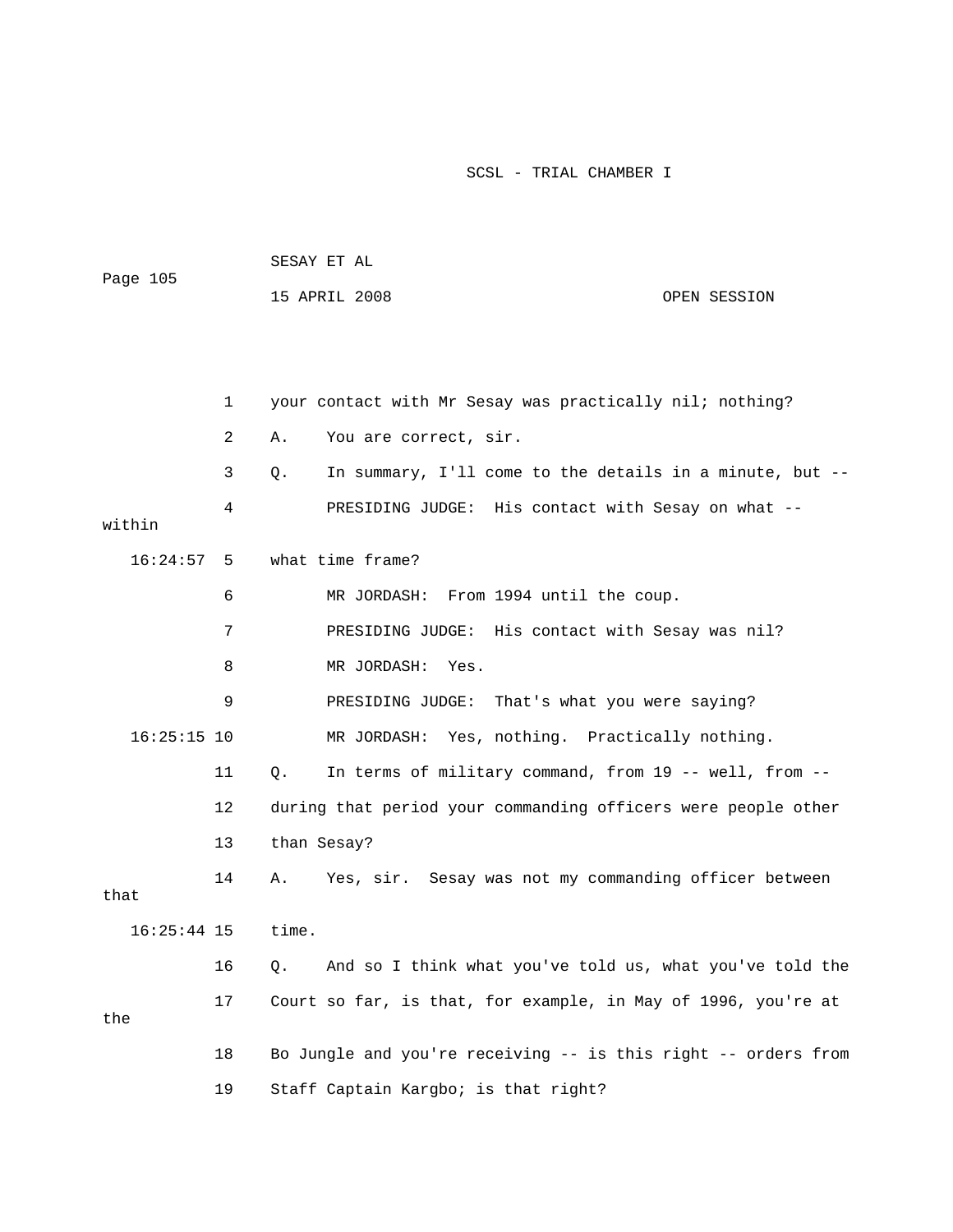| $16:26:13$ 20<br>actual |              | Α.       | Yes. When we were there the order -- actually the             |
|-------------------------|--------------|----------|---------------------------------------------------------------|
|                         | 21           |          | order was coming directly from Mohamed Tarawallie.            |
|                         | 22           | Q.       | Right. From Tarawallie to Kargbo --                           |
|                         | 23           | Α.       | Yes.                                                          |
|                         | 24           | Q.       | -- and from Kargbo to you?                                    |
| $16:26:29$ 25<br>that   |              | Α.       | From Kargbo -- at that time I was the adviser in<br>No.       |
| my                      | 26           |          | position. From -- when the order come, Kargbo come and seek   |
|                         | 27           |          | advice what to do and what not to do.                         |
| for                     | 28           |          | JUDGE BOUTET: Mr Jordash, what time frame did you give        |
|                         | 29           | that?    |                                                               |
|                         |              |          | SCSL - TRIAL CHAMBER I                                        |
|                         |              |          | SESAY ET AL                                                   |
| Page 106                |              |          | 15 APRIL 2008<br>OPEN SESSION                                 |
|                         |              |          |                                                               |
|                         | $\mathbf{1}$ |          | MR JORDASH: This was 25 May 1996, which I think --            |
|                         | 2            |          | JUDGE BOUTET: May 1996?                                       |
|                         | 3            |          | MR JORDASH: May 1996.                                         |
| 16:27:06                | 4            | Q.       | Which was when you went to the Bo Jungle?                     |
|                         | 5<br>6       | Α.       | Yes, sir.<br>Was it Tarawallie who sent you to the Bo Jungle? |
|                         | 7            | Q.<br>Α. | Yes, sir.                                                     |
|                         |              |          |                                                               |

8 Q. And then after the Bo Jungle, as we've heard, you went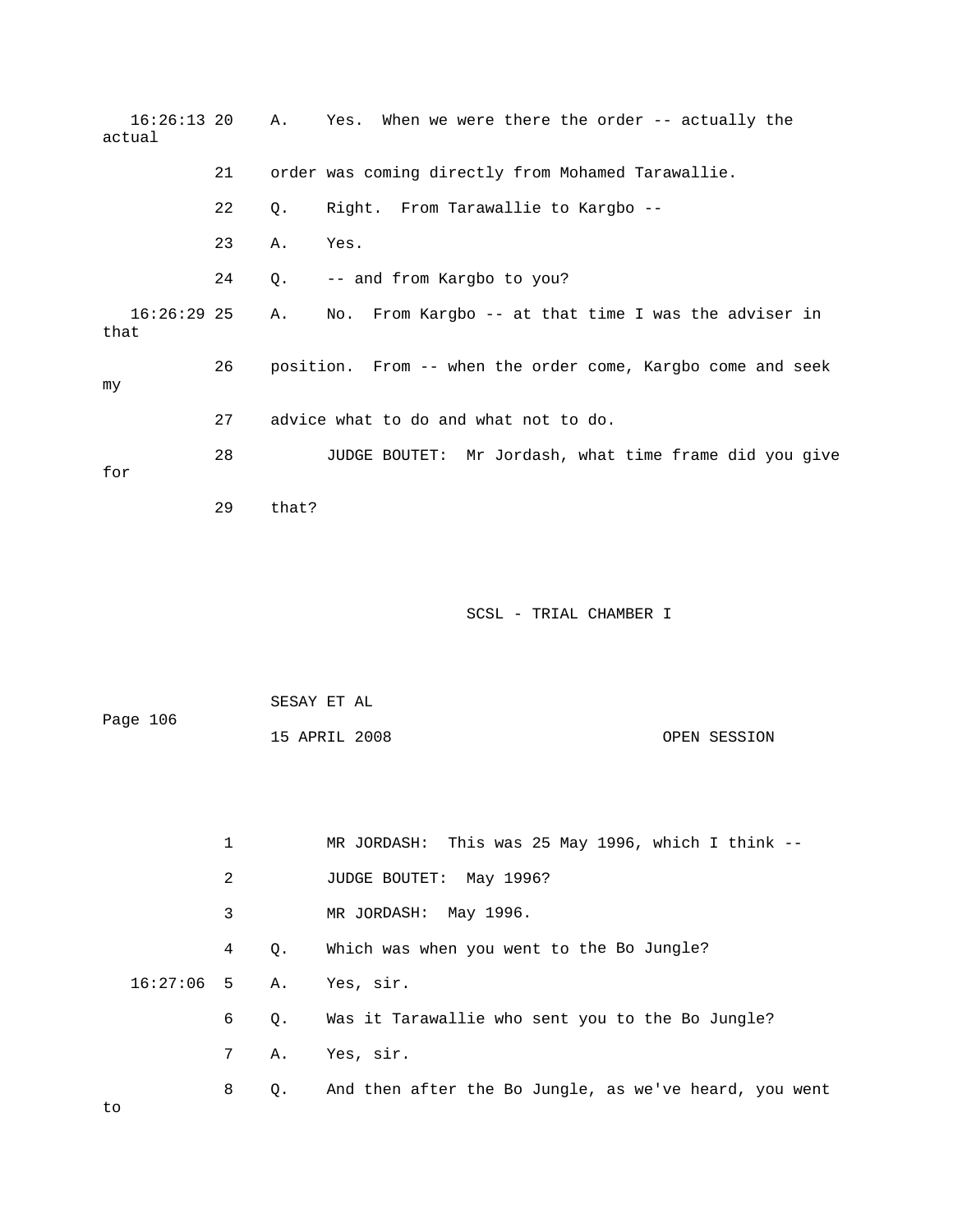|                       | 9        | Kangari Hills because the Bo Jungle was effectively overrun by                                                              |
|-----------------------|----------|-----------------------------------------------------------------------------------------------------------------------------|
| $16:27:24$ 10         |          | the pro-government forces?                                                                                                  |
|                       | 11       | Yes, My Lord.<br>Α.                                                                                                         |
| XXXXX                 | 12       | And you were then -- or you fell under the command of<br>Q.                                                                 |
|                       | 13       | <b>XXXXXX</b>                                                                                                               |
|                       | 14       | Yes, My Lord.<br>Α.                                                                                                         |
| $16:27:34$ 15         |          | Q.<br>And at that stage xxxxxxxxx was reporting to Tarawallie                                                               |
|                       | 16       | in the first instance until he disappeared; is that right?                                                                  |
| November              | 17       | Yes, sir, from August to November, yes.<br>Α.<br>But from                                                                   |
|                       | 18       | now to Sam Bockarie directly.                                                                                               |
| the                   | 19       | And Sam Bockarie at that stage effectively took over as<br>О.                                                               |
| $16:28:03$ 20         |          | man next to Sankoh?                                                                                                         |
| the                   | 21       | Yes, My Lord. In fact, he was now in full control of<br>А.                                                                  |
|                       | 22       | RUF.                                                                                                                        |
|                       | 23       | This is $-$<br>Q.                                                                                                           |
|                       | 24       | Sankoh was absent also.<br>Α.                                                                                               |
| $16:28:14$ 25<br>coup |          | Right. So day-to-day, 1996 and early 1997, until the<br>О.                                                                  |
|                       | 26       | you're receiving orders are from xxxxxxxx?                                                                                  |
|                       | 27       | Yes, sir.<br>Α.                                                                                                             |
| to                    | 28<br>29 | And then we arrive at the coup, 25 May 1997, and xxxx<br>Ο.<br>xxxxxx is instructed by Sam Bockarie to go to Freetown -- or |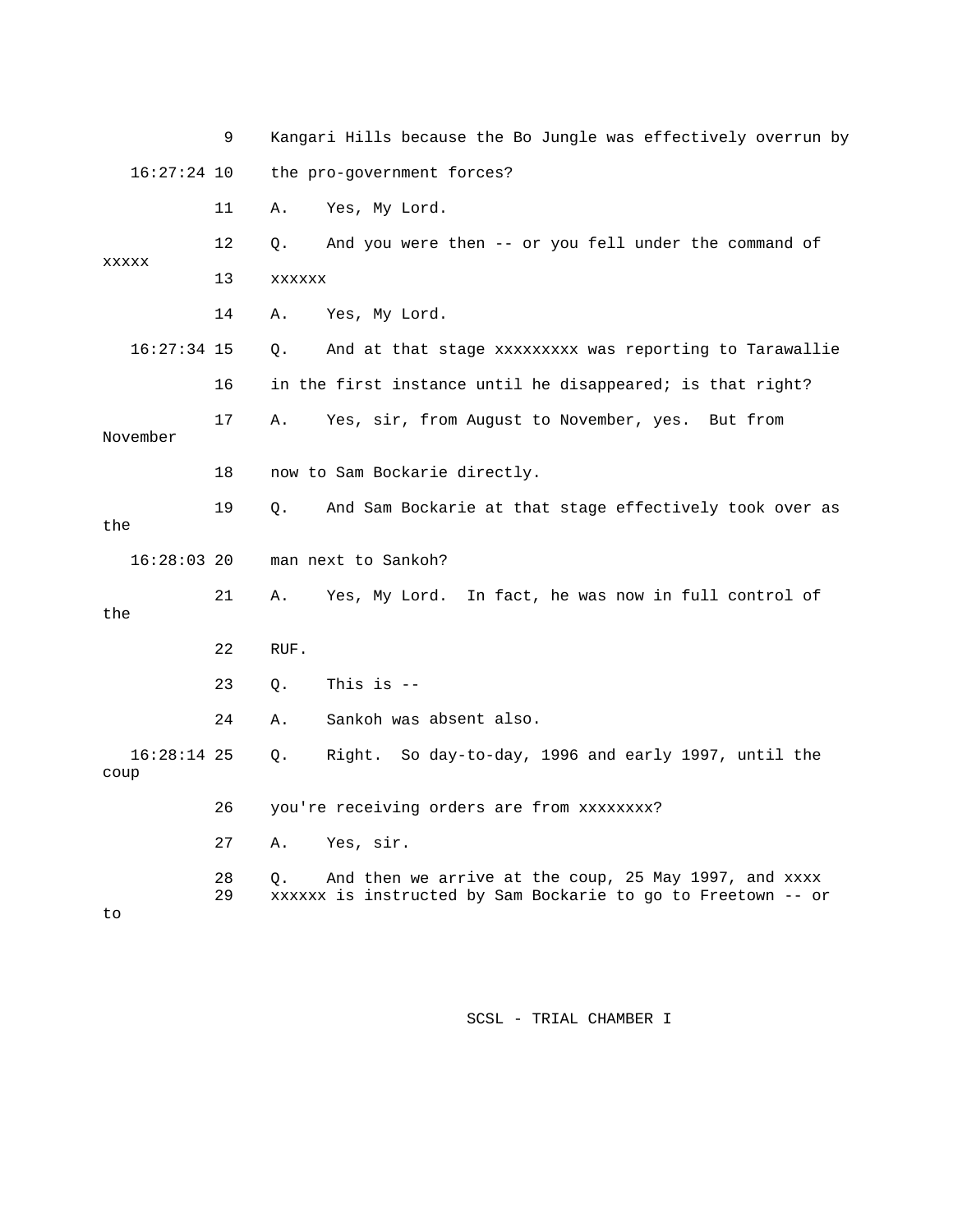| Page 107 | SESAY ET AL   |  |              |
|----------|---------------|--|--------------|
|          | 15 APRIL 2008 |  | OPEN SESSION |

 Yes, sir, on 28 May 1997, yes, sir. 3 Q. And you told the Court that you didn't move, but you 4 initially with the wounded soldier whilst xxxxxxx troops 7 Q. And from what you've told the Court you then move, on 3 8 June, to Teko Barracks to join everyone else? 16:29:29 10 Q. And you discover at that stage that the top men at 11 Teko Barracks are Tamba Karimu and Abraham Dugbe; is that right? 12 A. The very day I reach there, actually the commanding officer 13 himself were there, xxxxx. When xxxxxxx was leaving 16:29:56 15 Karim and Major Abraham Dugbe in charge for all activities of the 16 RUF. 17 Q. The RUF at Teko Barracks? 16:30:11 20 A. Yes, sir. 21 Q. And did so during the junta period; is that right? 1 go to Makeni, I should say? 2 A. stayed 16:29:11 5 went and stationed at Teko Barracks? 6 A. Yes, My Lord. 9 A. Yes, My Lord. 14 to go to Freetown, that was the time he left his adjutant, Tamba 18 A. At Teko Barracks, yes, sir. 19 Q. And those two men reported directly to xxxxxx 22 A. Yes, sir.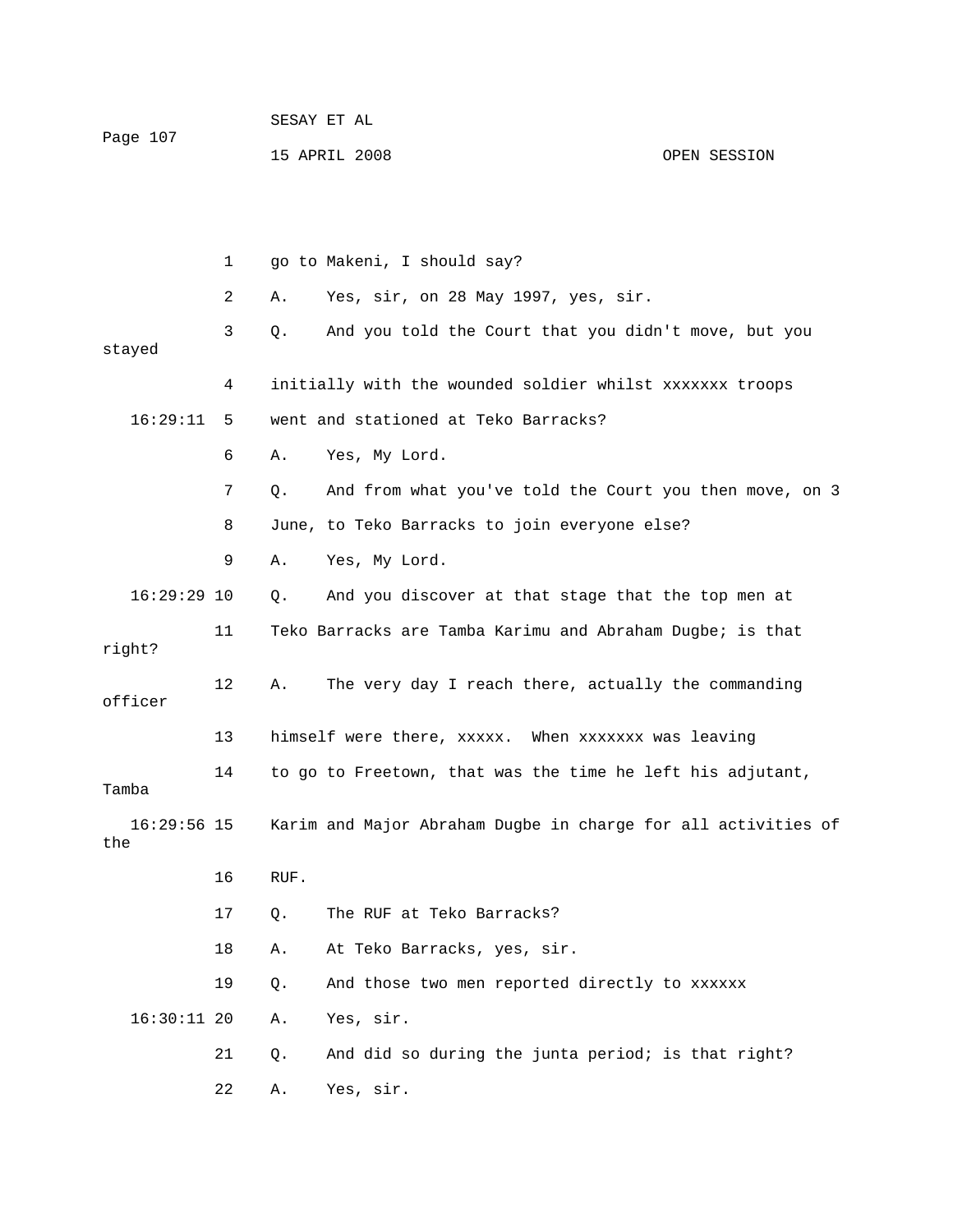|               | 23 | Q.    | And xxxxxxx, during the junta period, obtained a job      |              |
|---------------|----|-------|-----------------------------------------------------------|--------------|
|               | 24 |       | directly from Johnny Paul Koroma?                         |              |
| $16:30:32$ 25 |    | Α.    | Yes, sir, in around October November, yes, sir.           |              |
|               | 26 | Q.    | And during the junta period, xxxxxxx ostensibly --        |              |
|               | 27 |       | mainly took order from Johnny Paul Koroma; is that right? |              |
|               | 28 | Α.    | Yes, sir.                                                 |              |
| Bockarie?     | 29 | $Q$ . | With some instruction or orders coming from Sam           |              |
|               |    |       |                                                           |              |
|               |    |       |                                                           |              |
|               |    |       |                                                           |              |
|               |    |       | SCSL - TRIAL CHAMBER I                                    |              |
|               |    |       |                                                           |              |
|               |    |       | SESAY ET AL                                               |              |
| Page 108      |    |       | 15 APRIL 2008                                             | OPEN SESSION |
|               |    |       |                                                           |              |
|               |    |       |                                                           |              |
|               | 1  | Α.    | Yes.                                                      |              |

|               | 2  | Q.        | TO XXXXXXX?                                                    |
|---------------|----|-----------|----------------------------------------------------------------|
|               | 3  | Α.        | Yes.                                                           |
|               | 4  | Q.        | But Sam Bockarie at this stage took a back seat, if you        |
| 16:31:09      | 5  |           | like, and let Johnny Paul Koroma give orders to xxxxxx is that |
|               | 6  | right?    |                                                                |
| September,    | 7  | Α.        | Yeah, after he removed himself from Freetown in                |
|               | 8  | yes, sir. |                                                                |
| the           | 9  | Q.        | So what was happening at Teko Barracks which was during        |
| $16:31:28$ 10 |    |           | junta period not a great deal; is that right?                  |
|               | 11 | Α.        | No, there were no fighting.                                    |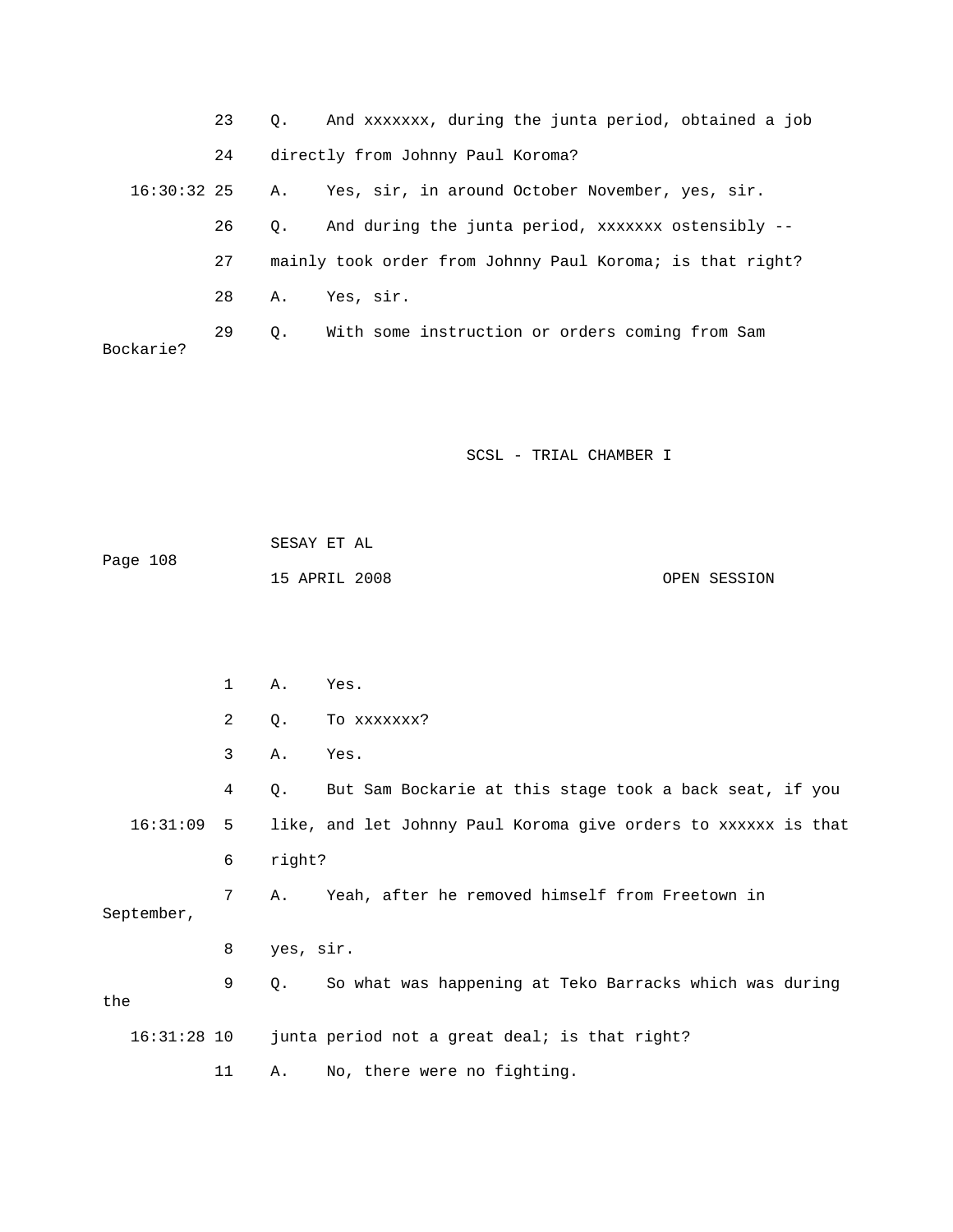| effectively             | 12 | But whatever was happening at Teko Barracks was<br>Q.          |
|-------------------------|----|----------------------------------------------------------------|
| оf                      | 13 | under the control of Dugbe/Karimu who were under the control   |
|                         | 14 | the xxxxxx                                                     |
| $16:31:49$ 15<br>was    |    | Actually, sir, when I left in August, I heard that it<br>Α.    |
| Karim                   | 16 | now Kailondo acting in that position. At that time Tamba       |
|                         | 17 | have are already joined his boss in Freetown, so it was now    |
|                         | 18 | Kailondo -- Major Kailondo that was acting in that position.   |
|                         | 19 | And am I correct then that all the men stationed at<br>О.      |
| $16:32:15$ 20<br>simply |    | Teko Barracks, at the point when Kailondo took over, were      |
|                         | 21 | there stationary effectively resting?                          |
|                         | 22 | Yes, sir. But at the same time xxxxxxx was still<br>Α.         |
|                         | 23 | recognised to every one of us as the area commander within the |
|                         | 24 | RUF command level.                                             |
| $16:32:36$ 25<br>early  |    | So, just so that the Court is clear, so, in 1996 nor<br>Q.     |
|                         | 26 | 1997, did you have any contact whatsoever with Mr Sesay?       |
| week                    | 27 | Not at all until from May 1996 until first or second<br>Α.     |
|                         | 28 | in September when I came down to Freetown, that was the time I |
|                         | 29 | saw Mr Sesay in person, and that was the time he and myself    |

 SESAY ET AL Page 109

15 APRIL 2008 OPEN SESSION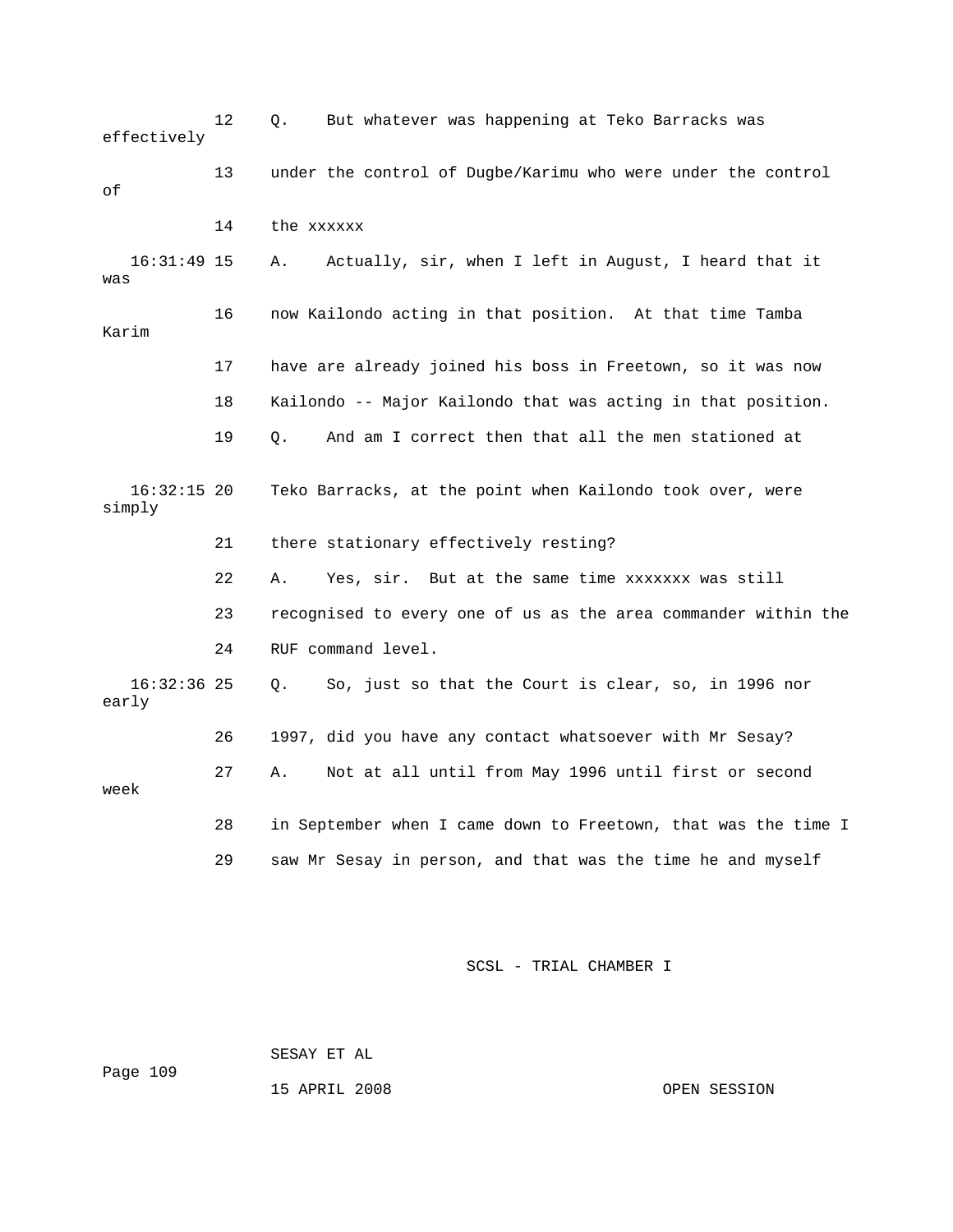1 speak.

2 Q. 1997?

3 A. Yes, sir.

4 Q. And so am I correct that even during the junta period, 16:33:38 5 are not receiving orders from Sesay, neither when you are in ? 6 Northern Jungle nor in Teko Barracks, nor when you are in Bo 7 A. Not at all. All order from Northern Jungle was from from 9 Isaac and even when I was in Bo, any time I used to come for 16:34:16 10 ration, and the men that were under me there, I used to met 11 Colonel Isaac and he direct me what to do with the supply. 12 Sometime, in fact, he can tell me that your supply has gone to 13 Makeni headquarters. Go and receive it there. 14 Q. Am I correct that the first order you received from Sesay was effectively the order in February of 1998 to attack Bo with 17 A. Yes. And that too was not direct order. He just say we 18 are to make use of the route to Bo so that we can get to Kenema. 19 So he did -- per se he give me order that go and attack Bo, . no 16:35:17 20 Q. So until -- until that time, am I right that it was not but you the xxxxx. 8 Teko Barracks were from Isaac. My departure from Teko to Bo my with  $16:34:45$  15 16 him? 21 Sesay's business, not simply in terms of giving you orders,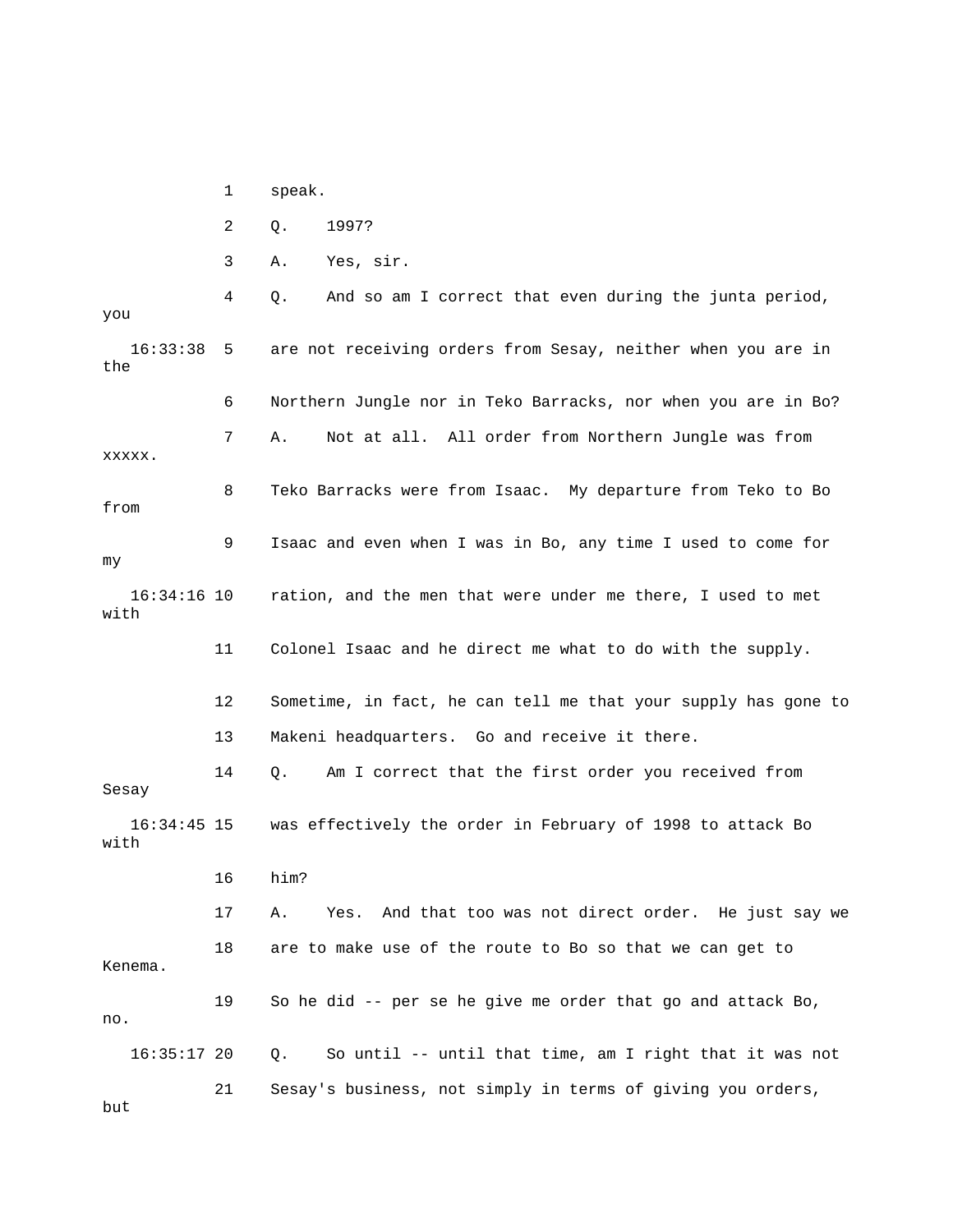| activities?   | 22 |           | it was not his business in terms of supervising your   |
|---------------|----|-----------|--------------------------------------------------------|
|               | 23 | Α.        | No, I was still supervised by xxxxxxx.                 |
|               | 24 | $\circ$ . | Thank you.                                             |
| $16:35:45$ 25 |    | Α.        | During junta time.                                     |
|               | 26 | $\circ$ . | Now moving on to February, March of 1998, when you've  |
| Exhibit       | 27 |           | arrived in Kono District. I want to ask you to look at |
|               | 28 |           | 336, please. I ask the Court Management, please.       |
| to            | 29 |           | MR JORDASH: I notice the time and the exhibit appears  |

| Page 110 | SESAY ET AL   |  |              |
|----------|---------------|--|--------------|
|          | 15 APRIL 2008 |  | OPEN SESSION |

 2 PRESIDING JUDGE: This is Exhibit 336? 3 MR JORDASH: Your Honour, yes, it's the role call of 16:37:50 5 Q. Now I want to ask a few questions about this to try to 6 understand - opportunity 9 MR JORDASH: Your Honour, yes. It's simply the first 16:38:02 10 page -- 1 have been filed. 4 command in Kono. 7 PRESIDING JUDGE: I think we should give him an 8 to look at it, you know.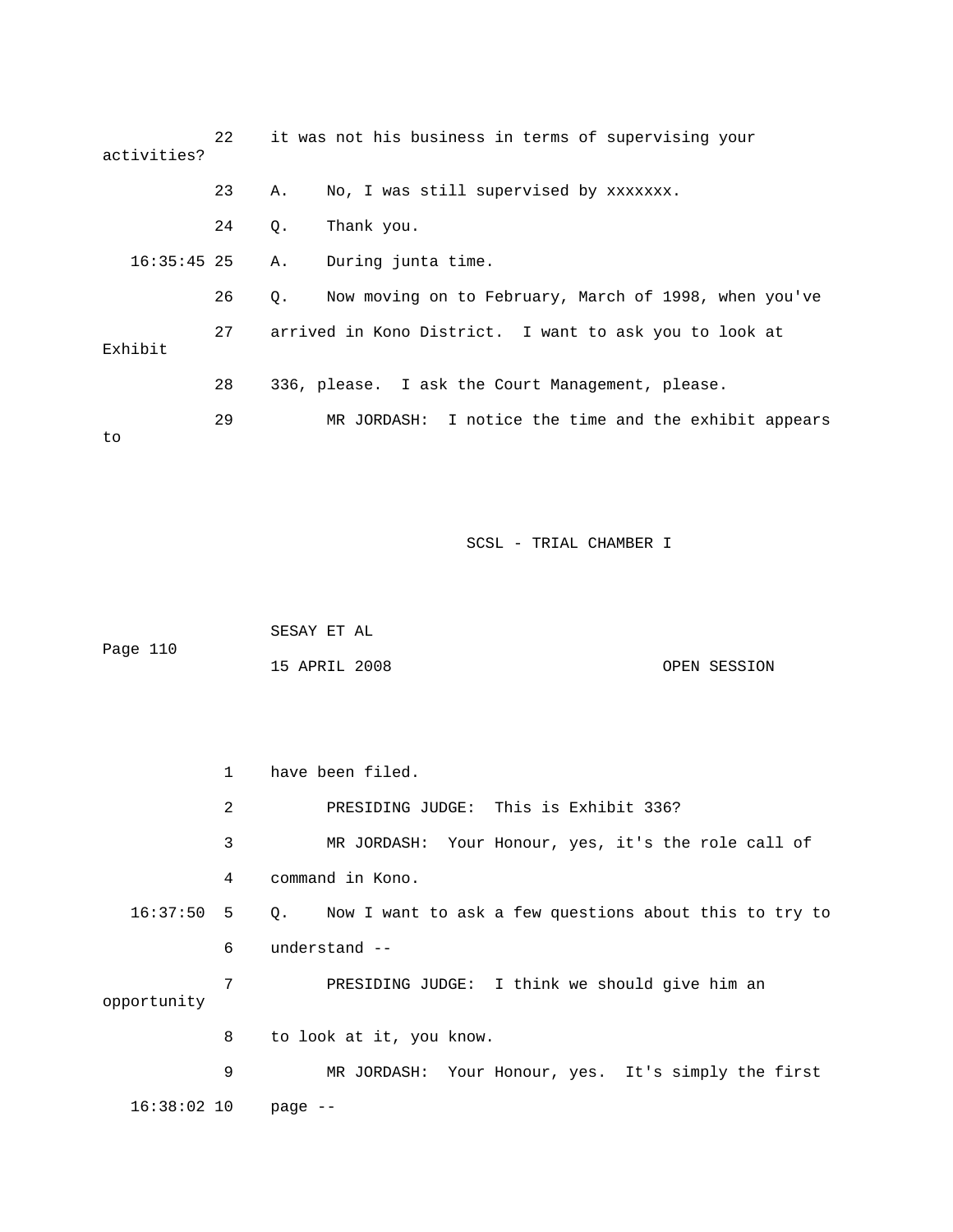11 PRESIDING JUDGE: Mr Kallon, yes, look at the first page. 12 MR JORDASH: -- I'm interested in. 13 THE WITNESS: Yes, sir. 16 A. Yes, sir. 17 Q. I want to try to understand so that the Court can 18 understand exactly what the -- where the top commanders in Kono  $16:38:40$  20 come from. So let's just start, say, at  $-$  24 PRESIDING JUDGE: And you may be able to sort out that 16:38:57 25 document and Mr Kallon will also be -- have had the 26 to look at it and to testify meaningfully on it. So we will 28 [Break taken at 4.30 p.m.] 29 [Upon resuming at 5.05 P.M.] 14 MR JORDASH: 16:38:12 15 Q. Are you familiar with this document? 19 derive from. Where -- where their history was. Where did they 21 PRESIDING JUDGE: Mr Jordash, if we may recess at this 22 point. 23 MR JORDASH: Your Honour, yes. opportunity 27 recess for a few minutes, please.

SCSL - TRIAL CHAMBER I

Page 111 15 APRIL 2008 OPEN SESSION SESAY ET AL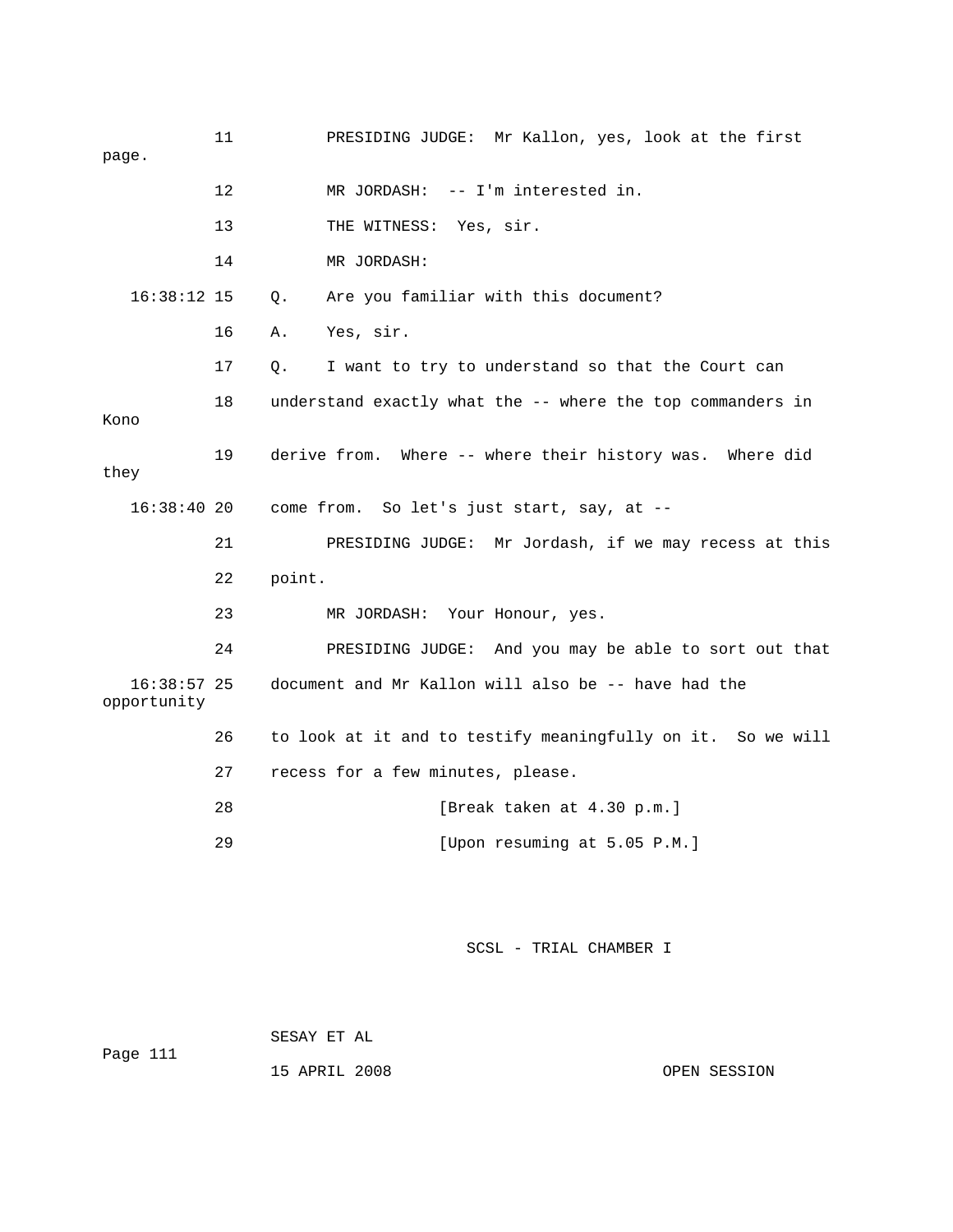1 PRESIDING JUDGE: Yes, Mr Jordash. 2 MR JORDASH: Thank you. 3 PRESIDING JUDGE: We have copies of the exhibit which you 4 were to take the witness through. I think we may proceed now. 5 MR JORDASH: Thank you. names 7 on here. 9 Q. Am I correct that as far as you perceive this document, 17:16:12 10 lists, in descending order, ranks within Kono post junta 11 A. Yes, sir. 12 Q. So Mingo, top man at the top. Downwards through the 17:16:39 15 Q. Does that include also the less the assignment too? So 16 Denis Mingo, top assignment as battle-group commander and also 17:17:07 20 see that name one, two, three, four, five from the bottom? 21 A. Yes, sir. 22 PRESIDING JUDGE: Is number 3, the witness? 23 THE WITNESS: No, on this list I'm number 8, My Lord. IDING JUDGE: I see. No, I just -- that's why I was 24 PRES 17:15:50 6 Q. Mr Kallon, I want to just ask you about some of the 8 A. Yes, sir. it period? 13 document, the lower you go, the less the rank? 14 A. Yes, sir. 17 top as colonel? 18 A. Yes, sir. 19 Q. And so can we say that, for example, xxxxxx, can you 17:17:23 25 asking.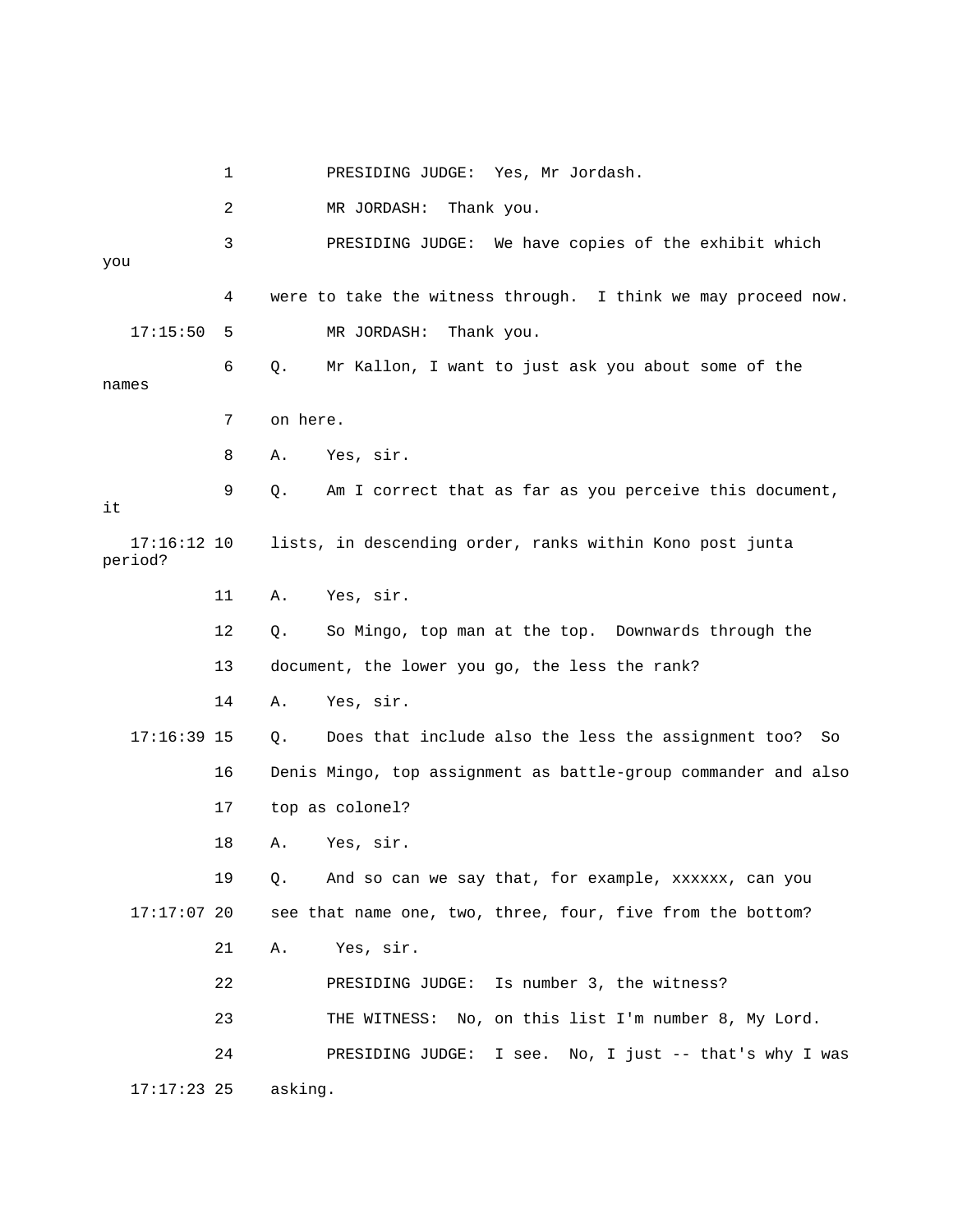26 MR JORDASH: 27 Q. So xxxxxx, was that xxxxxx 29 Q. So we can say his rank and assignment are lower than, 28 A. Yes, sir, that is his real name. for

SCSL - TRIAL CHAMBER I

 SESAY ET AL OPEN SESSION Page 112 15 APRIL 2008

1 example, Komba Gbundema, whose name is higher up on the list, 2 both rank and assignment. Or is it simply his rank is lower? 3 A. Yes, sir. If you -- if you don't mind, I can explain a deployment they had. 6 Q. It's -- it's more whether just generally this document 7 represents both ranks and assignments and lists, in descending 8 order, ranks and assignments; or is it simply this shows 9 A. Actually, this number show rank -- 17:18:21 10 Q. Okay. 11 A. -- not the assignment. The names were [Indiscernible]. 12 Q. And during this period in Kono, were ranks significant? 13 A. Why? command? 4 little about these majors in terms of their rank and the varying  $17:18:03$  5 ranks? 14 Q. No, were ranks in general significant in Kono at this 17:18:41 15 time -- significant in terms of command and ability to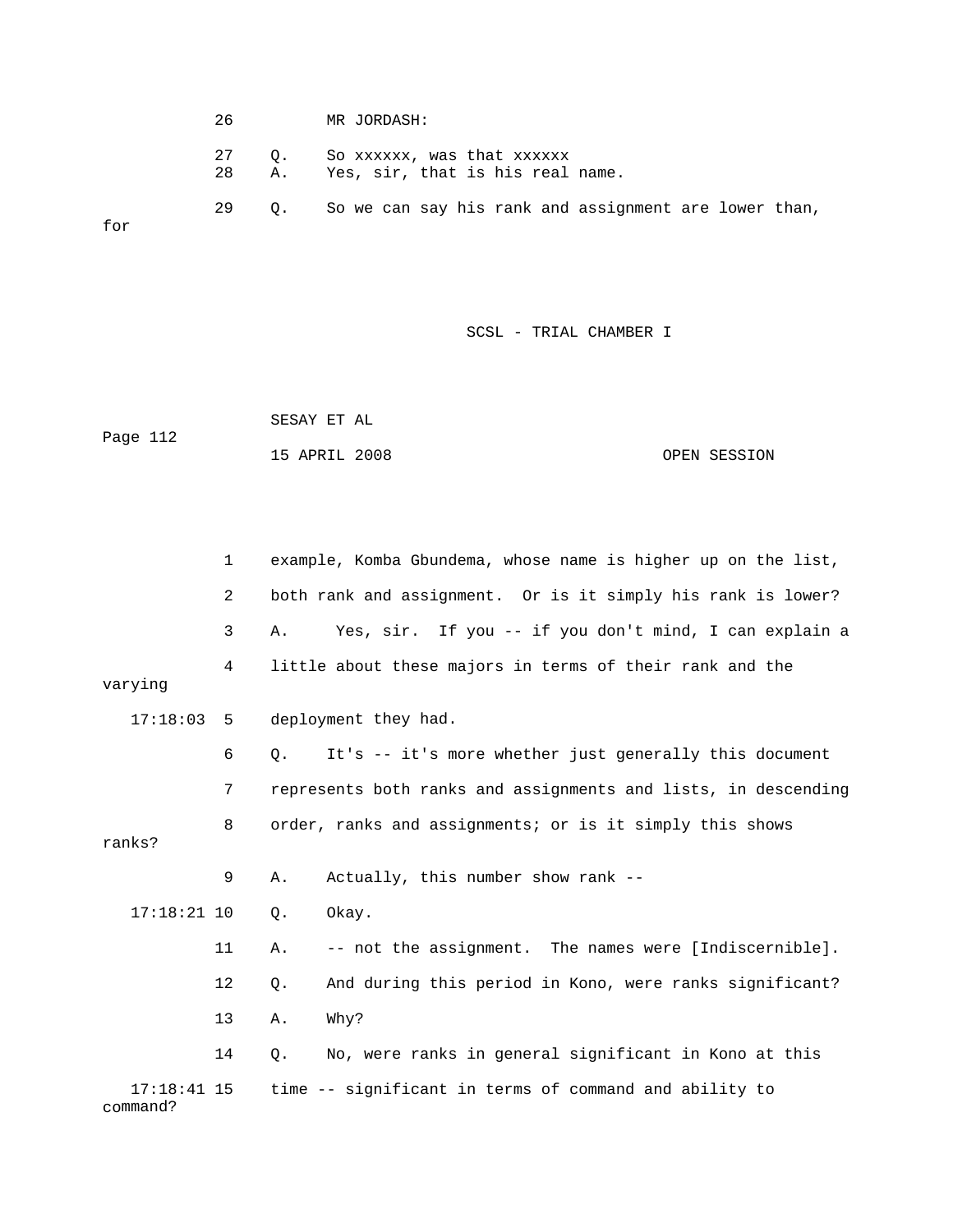16 A. No, sir, because there were some ranking officer without 17 assignments. 18 Q. Okay. Would you agree with this, though, that this page are the most significant officers in Kono at this time? 21 A. Yes, sir. Just how you see they number it, they number the 23 Q. Okay. So I want to just deal with the names above xxxxx 17:19:46 25 who, as you told us, are the most significant in Kono at that 26 time. So Matthew Barbu -- Major Matthew Barbu, was he a 28 A. Yes, sir. Major Matthew Barbu was Liberian, at the 29 time Vanguard [indiscernible]. first 19 page represents the upper -- how can I put it? This first 17:19: 22 rank and the names so they -- they -- their position go. 24 xxxxxx and ask you about these people -- or most of these people 27 Liberian? same

SCSL - TRIAL CHAMBER I

Page 113 SESAY ET AL

15 APRIL 2008 OPEN SESSION

1 Q. And had been stationed in the Western Jungle under the

2 command of Superman?

3 A. Yes, sir.

4 Q. Major Moses Dumbar, Liberian?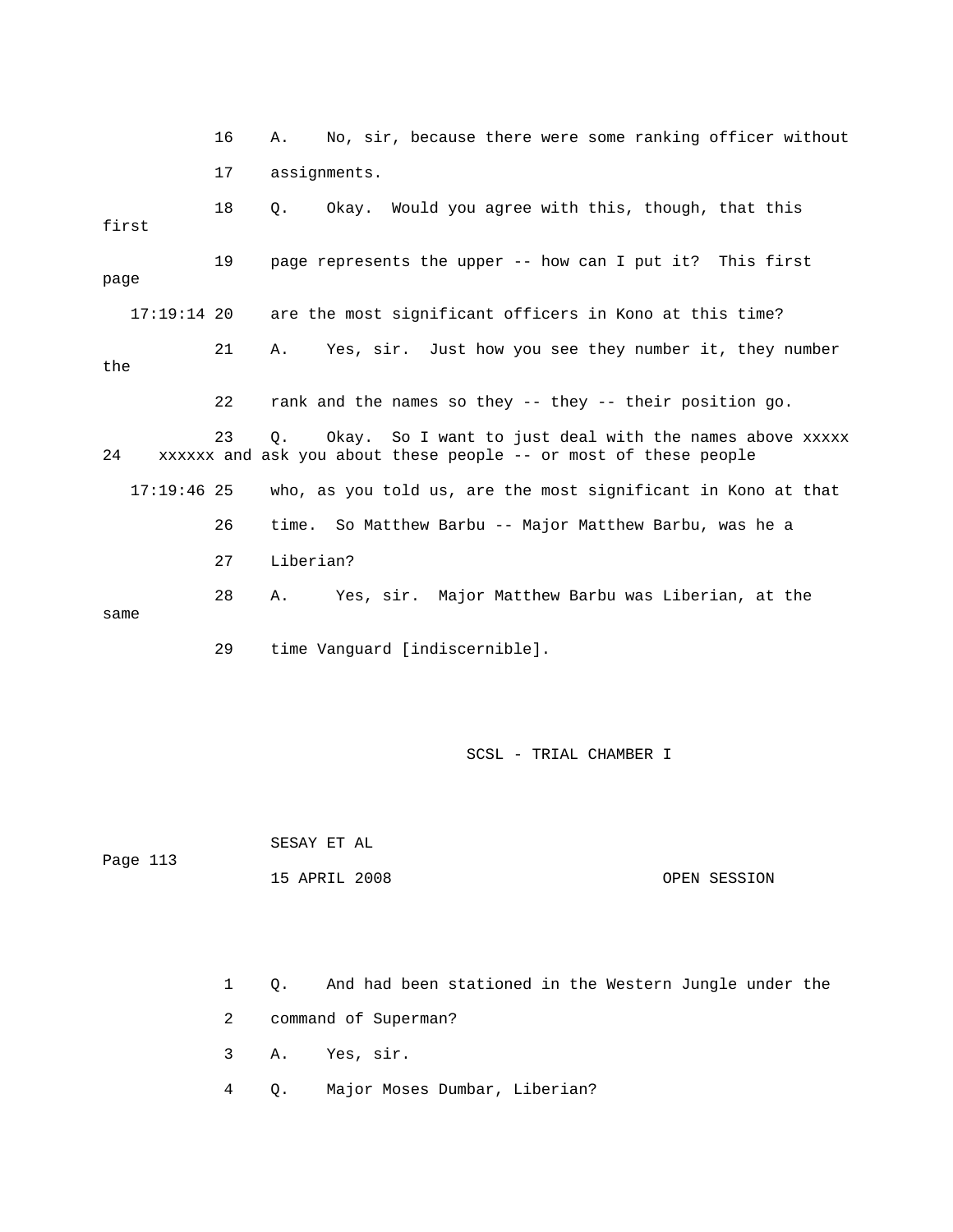| 17:20:14      | 5  | Α. | Yes, sir.                                              |
|---------------|----|----|--------------------------------------------------------|
|               | 6  | Q. | Stationed in the Northern Jungle?                      |
|               | 7  | Α. | Yes, sir.                                              |
|               | 8  | Q. | With xxxxxxxx?                                         |
|               | 9  | Α. | Yes, sir.                                              |
| 17:20:20 10   |    | Q. | Major -- is it Bobby Wiesseh, W-I-E-S-S-E-H?           |
|               | 11 | Α. | Yes, sir. Major Bobby Wiesseh, yes, sir, he was with   |
|               | 12 |    | Superman in Western Jungle.                            |
| the           | 13 | Q. | And so had operated with Superman for several years in |
|               | 14 |    | Western Jungle?                                        |
| $17:20:48$ 15 |    | Α. | Yes, sir.                                              |
|               | 16 | Q. | Major Parker, Base Marine, was he a Liberian?          |
|               | 17 | Α. | Yes, sir.                                              |
|               | 18 | Q. | Ex-ULIMO.                                              |
|               | 19 | Α. | Yes, sir.                                              |
| $17:20:57$ 20 |    | Q. | Major Lauocrus Harmon, was he an STF from Freetown?    |
|               | 21 | Α. | Yes, sir.                                              |
|               | 22 | Q. | Liberian?                                              |
|               | 23 | Α. | Yes, sir.                                              |
|               | 24 |    | Major who?<br>PRESIDING JUDGE:                         |
| $17:21:15$ 25 |    |    | MR JORDASH:<br>Lauocrus.                               |
|               | 26 |    | PRESIDING JUDGE:<br>Lauocrus Harmon.                   |
|               | 27 |    | I think L-A-U-O-C-R-U-S.<br>MR JORDASH: Harmon.        |
|               | 28 | Q. | Isaac Paye, I think a major again; is that right?      |
|               | 29 | Α. | Yes, sir.<br>This one, he was a Vanguard.              |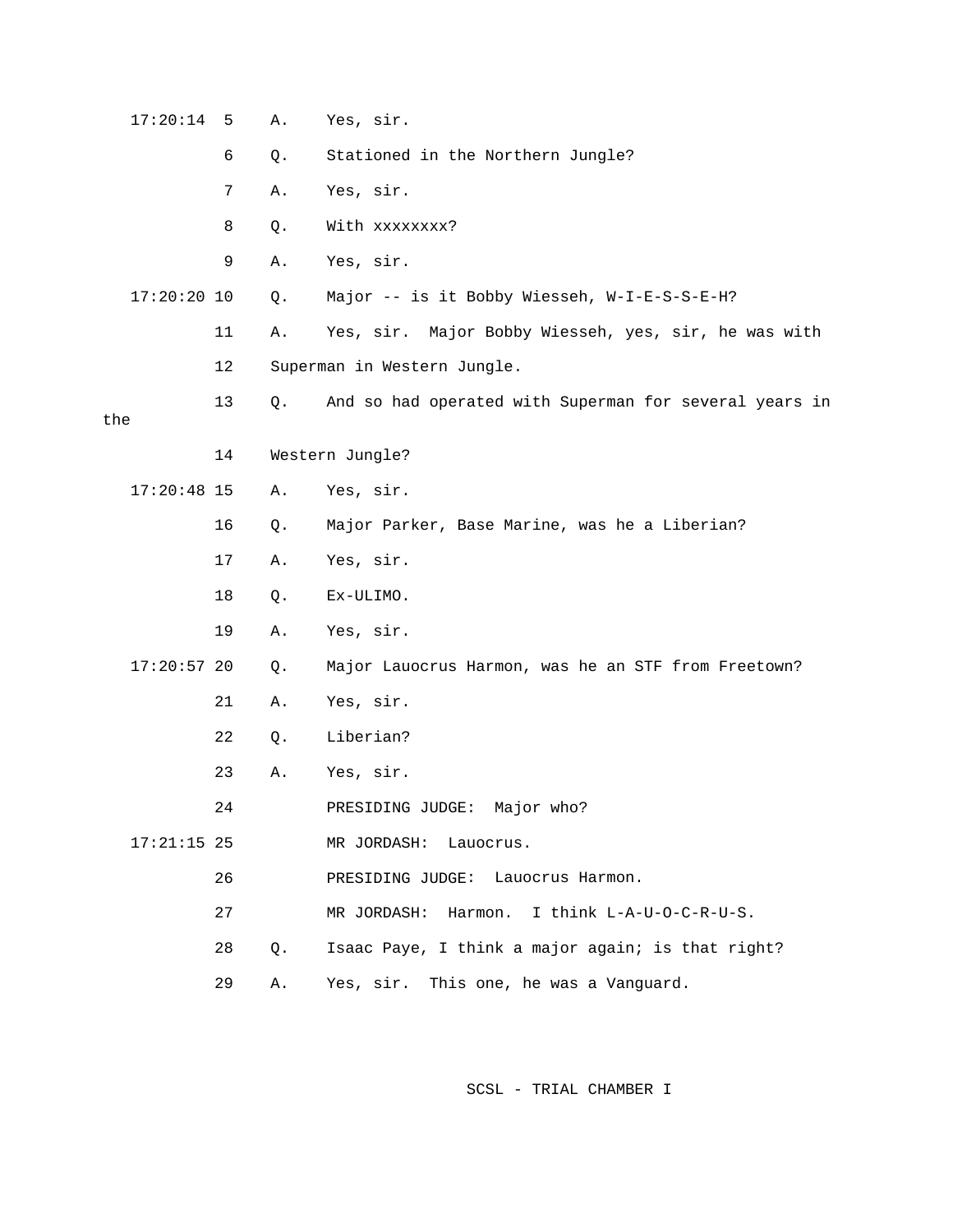| Page 114      |    |             | SESAY ET AL                                              |              |  |  |  |
|---------------|----|-------------|----------------------------------------------------------|--------------|--|--|--|
|               |    |             | 15 APRIL 2008                                            | OPEN SESSION |  |  |  |
|               |    |             |                                                          |              |  |  |  |
|               |    |             |                                                          |              |  |  |  |
|               | 1  | Q.          | And he was -- was he not an STF?                         |              |  |  |  |
|               | 2  | Α.          | No.                                                      |              |  |  |  |
|               | 3  | Q.          | Where did he been based pre coup?                        |              |  |  |  |
|               | 4  | Α.          | Isaac Paye, I think he was in Northern Jungle.           |              |  |  |  |
| 17:21:43      | 5  | Q.          | Northern Jungle. So answerable to xxxxxx for several     |              |  |  |  |
|               | 6  | years?      |                                                          |              |  |  |  |
|               | 7  | Α.          | Yes, sir.                                                |              |  |  |  |
|               | 8  | Q.          | Major PF Kennedy?                                        |              |  |  |  |
|               | 9  | Α.          | STF.                                                     |              |  |  |  |
| $17:21:52$ 10 |    | $Q_{\star}$ | So Liberian as well?                                     |              |  |  |  |
|               | 11 | Α.          | Yes, sir.                                                |              |  |  |  |
|               | 12 | Q.          | Had he he been -- where had he been post -- pre coup?    |              |  |  |  |
|               | 13 | Α.          | They were in Freetown. We came and met them in           |              |  |  |  |
| Freetown,     |    |             |                                                          |              |  |  |  |
|               | 14 | sir.        |                                                          |              |  |  |  |
| $17:22:05$ 15 |    | Q.          | Then we have -- is that Major Wallace, also STF based in |              |  |  |  |
|               | 16 | Freetown?   |                                                          |              |  |  |  |
|               | 17 | Α.          | Yes, sir.                                                |              |  |  |  |
|               | 18 | Q.          | Sam Tweh?                                                |              |  |  |  |
|               | 19 | Α.          | Major Sam Tweh.                                          |              |  |  |  |
| $17:22:19$ 20 |    | Q.          | What -- what nationality was he?                         |              |  |  |  |
|               | 21 | Α.          | A Liberian.                                              |              |  |  |  |
| Jungle?       | 22 | Q.          | And he had been based, had he not, in the Northern       |              |  |  |  |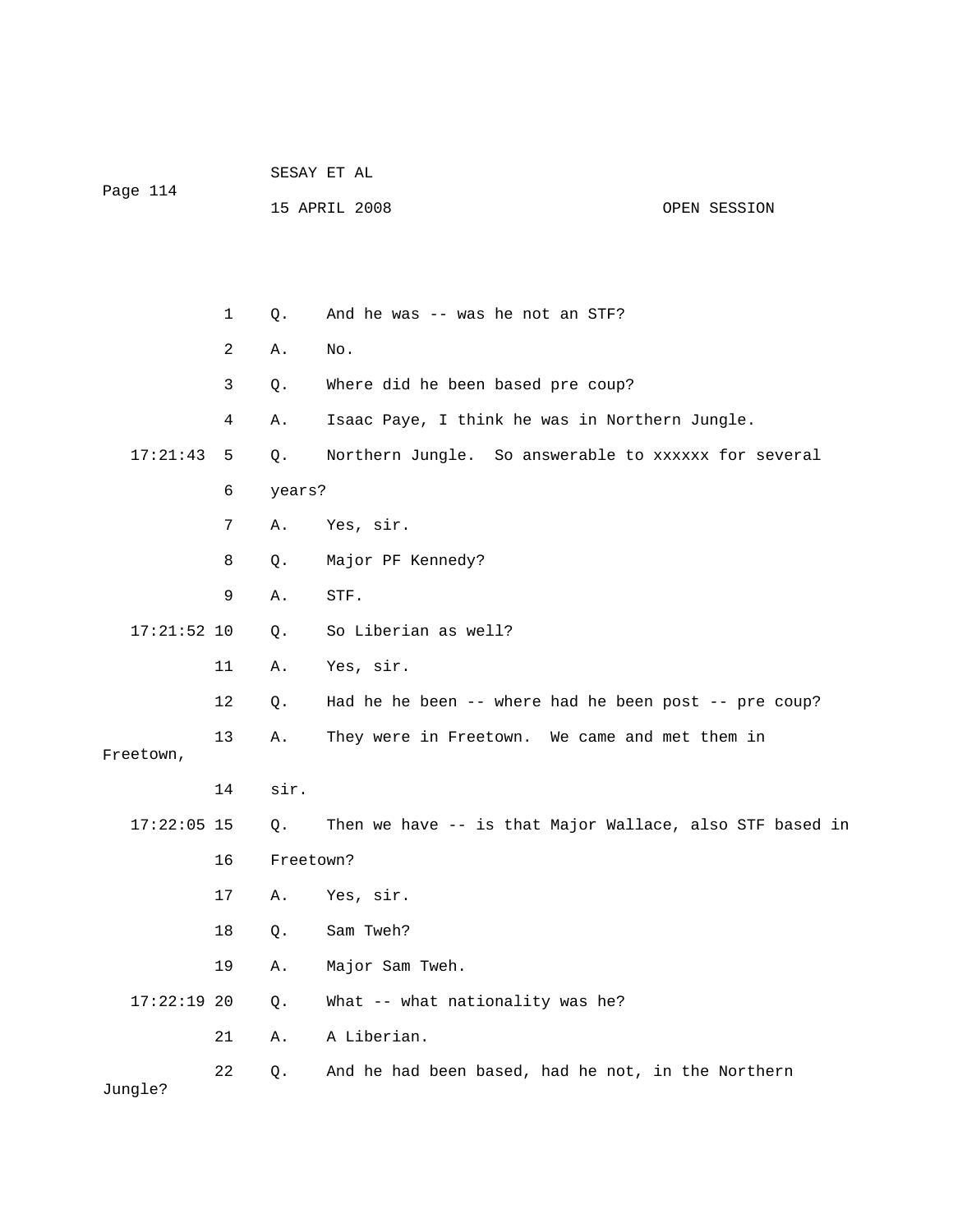|  | <b>A.</b> |  |  |  |  |  | No, he was in Western Jungle. |  |
|--|-----------|--|--|--|--|--|-------------------------------|--|
|--|-----------|--|--|--|--|--|-------------------------------|--|

24 Q. Oh, Western Jungle. So answerable to Superman during the

17:22:34 25 period before the junta period?

- 26 A. Yes, sir.
- 27 Q. Komba Gbundema, a man whose name we know well --

28 A. He was with Superman, Western Jungle.

29 Q. Kailondo --

SCSL - TRIAL CHAMBER I

| Page 115 | SESAY ET AL   |  |              |
|----------|---------------|--|--------------|
|          | 15 APRIL 2008 |  | OPEN SESSION |

|     |               | $\mathbf 1$ |             | PRESIDING JUDGE: Was he Liberian too?                |
|-----|---------------|-------------|-------------|------------------------------------------------------|
|     |               | 2           |             | THE WITNESS: No, Sierra Leonean, My Lord.            |
|     |               | 3           |             | MR JORDASH:                                          |
|     |               | 4           | $Q_{\star}$ | Kailondo was a Liberian; is that right?              |
|     | $17:22:52$ 5  |             |             | A. Yes, sir, in Northern Jungle.                     |
|     |               | 6           | Q.          | Northern jungle. And Amara Bockarie, Sierra Leonean, |
| but |               |             |             |                                                      |
|     |               | 7           |             | he too had been stationed in the Western Jungle?     |
|     |               | 8           | Α.          | Yes, sir.                                            |
|     |               | 9           | Q.          | Martin George, Sierra Leonean?                       |
|     | $17:23:13$ 10 |             | Α.          | Liberian, My Lord.                                   |
|     |               | 11          | Q.          | Liberian?                                            |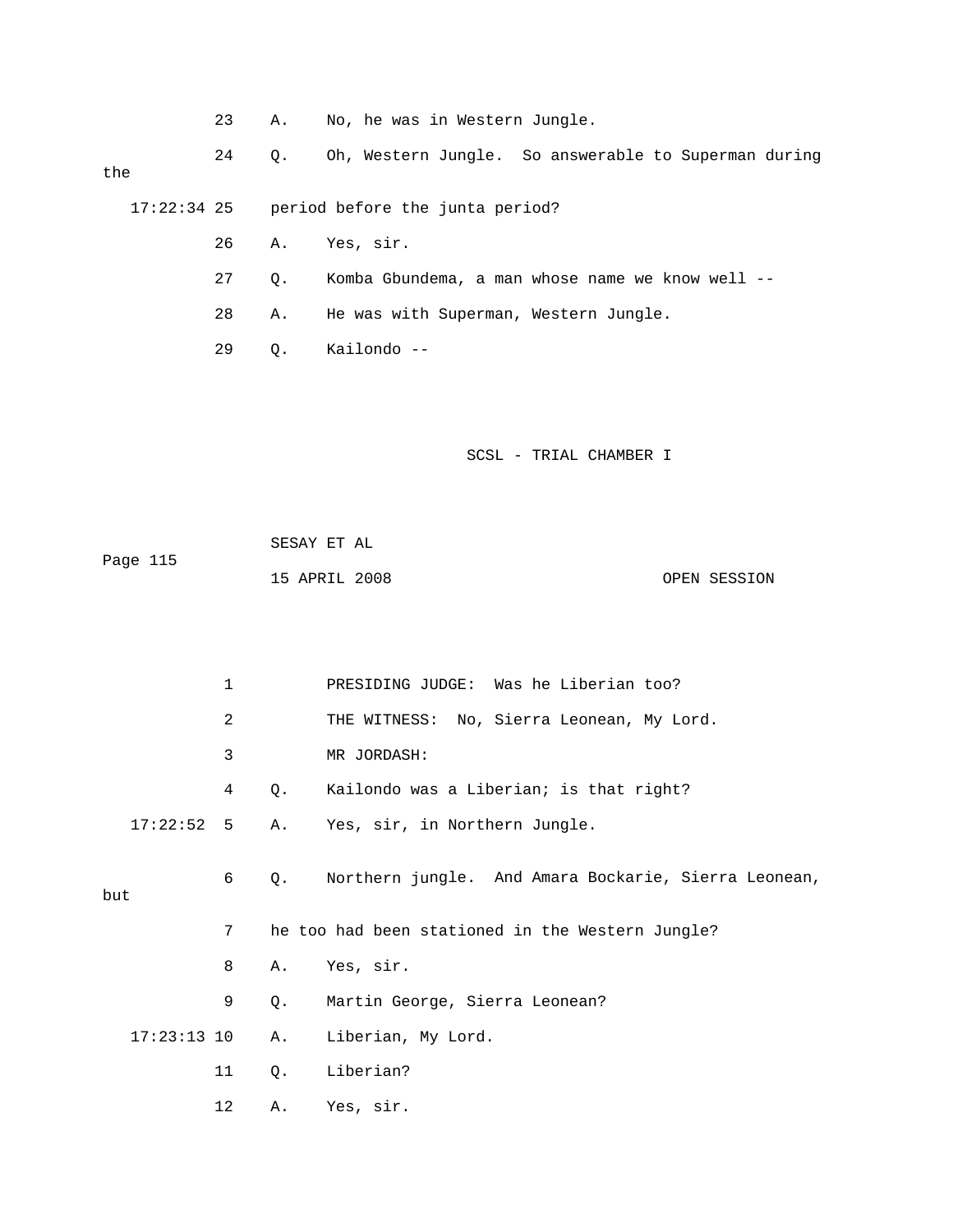- 13 Q. And is it Major Nessian NK -- HK; who was he?
- 14 A. Nessian. He was an STF, My Lord.
- 17:24:02 15 Q. STF?
	- 16 A. Yes, sir.
	- 17 Q. Liberian then?
	- 18 A. Yes, sir.
	- 19 Q. Emmanuel Rogers?
- 17:24:02 20 A. Emmanuel Rogers? No, I don't know him.
	- 21 Q. No?
	- 22 A. Not to my --
	- 23 Q. You don't know?
	- 24 A. No.
	- 17:24:02 25 Q. Fair enough. Rocky was Liberian?
		- 26 A. Yes.
		- 27 Q. Oh, sorry, I've missed Baibure.
- 28 A. Baibure is a Sierra Leonean.
- 29 Q. Sierra Leonean?

| Page 116 | SESAY ET AL   |  |              |
|----------|---------------|--|--------------|
|          | 15 APRIL 2008 |  | OPEN SESSION |

1 A. Yes.

2 Q. But where had he been based pre coup; do you know -- pre

3 junta?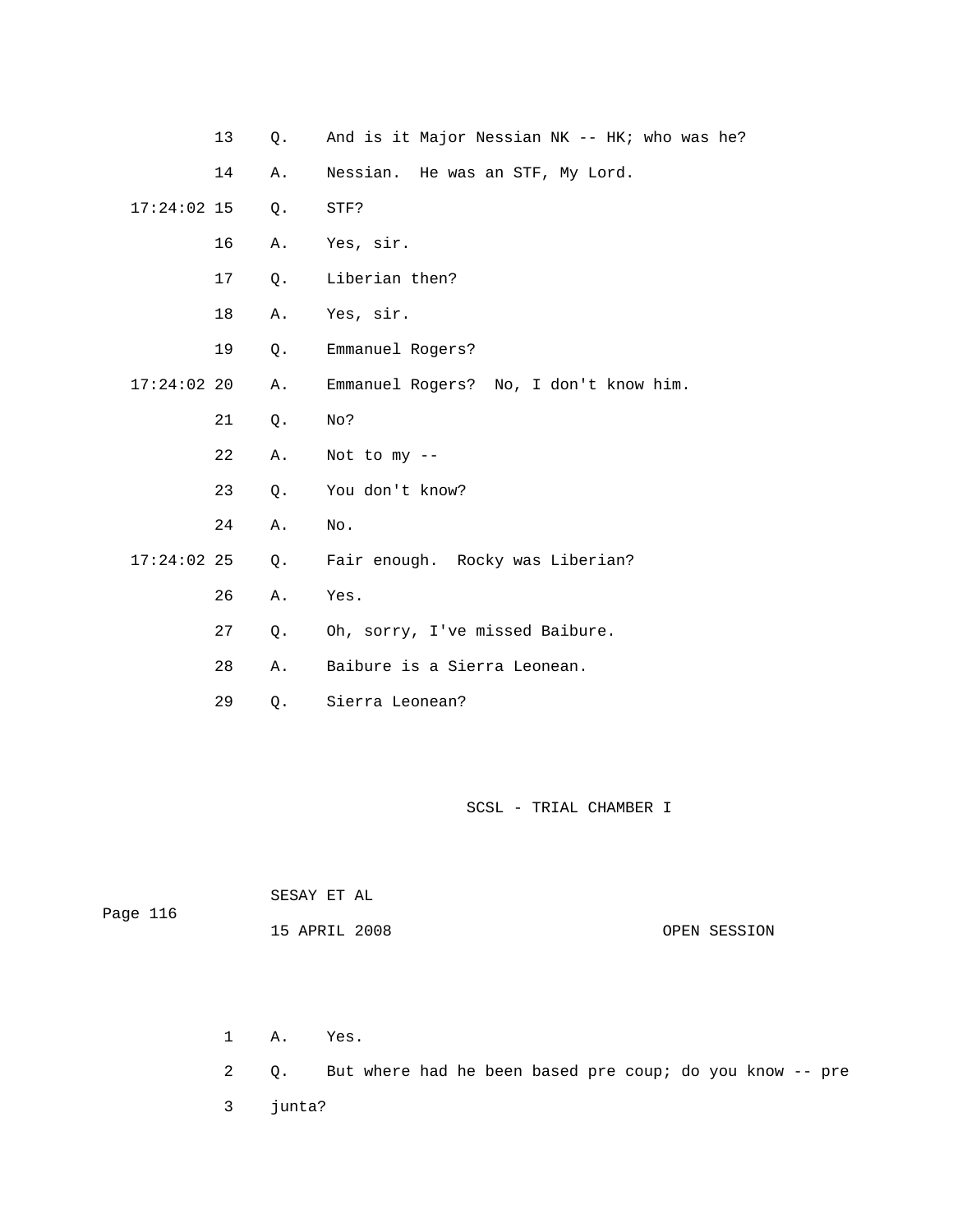|    |               | 4  | Α.      | Before the junta, Baibure was with TF1-371. They all         |
|----|---------------|----|---------|--------------------------------------------------------------|
|    | 17:24:09      | 5  |         | crossed to Liberia.                                          |
|    | areas         | 6  | $Q$ .   | So he had been one of those in the Pujuheun or Zagoda        |
| in |               | 7  |         | who'd crossed over to Liberia because of the Kamajor attacks |
|    |               | 8  | 1996?   |                                                              |
|    |               | 9  | Α.      | You are correct, sir.                                        |
|    | $17:24:23$ 10 |    | Q.      | And Rocky was a Liberian, no?                                |
|    |               | 11 | Α.      | Yes, sir.                                                    |
|    |               | 12 | Q.      | Again, he was one those who also retreated to Liberia?       |
|    |               | 13 | Α.      | Yes, sir.                                                    |
|    | before        | 14 | $Q$ .   | So -- and those who retreated to Liberia were based,         |
|    | $17:24:36$ 15 |    |         | retreat, in Zagoda or Pujuhun?                               |
|    |               | 16 | Α.      | Some were from Zagoda to Pujehun and some were based in      |
|    |               | 17 |         | Pujehun. They all retreated to Liberia.                      |
|    |               | 18 | Q.      | Right. And then Nyah was a Liberian, no?                     |
|    |               | 19 | Α.      | Yes, sir.                                                    |
|    | $17:24:52$ 20 |    | Q.      | Had been based in the Western Jungle with --                 |
|    |               | 21 | Α.      | No, sir, Northern Jungle.                                    |
|    |               | 22 | Q.      | Northern Jungle, sorry.                                      |
|    |               | 23 | Α.      | With Isaac.                                                  |
|    |               | 24 | Q.      | Balla, Northern Jungle.<br>With xxxxxxx.                     |
|    | $17:25:04$ 25 |    | Α.      | Yes, sir.                                                    |
|    |               | 26 | Q.      | Liberian?                                                    |
|    |               | 27 | Α.      | Yes, sir.                                                    |
|    |               | 28 | Q.      | There's you, from what you've told us, from the Western      |
|    |               | 29 | Jungle? |                                                              |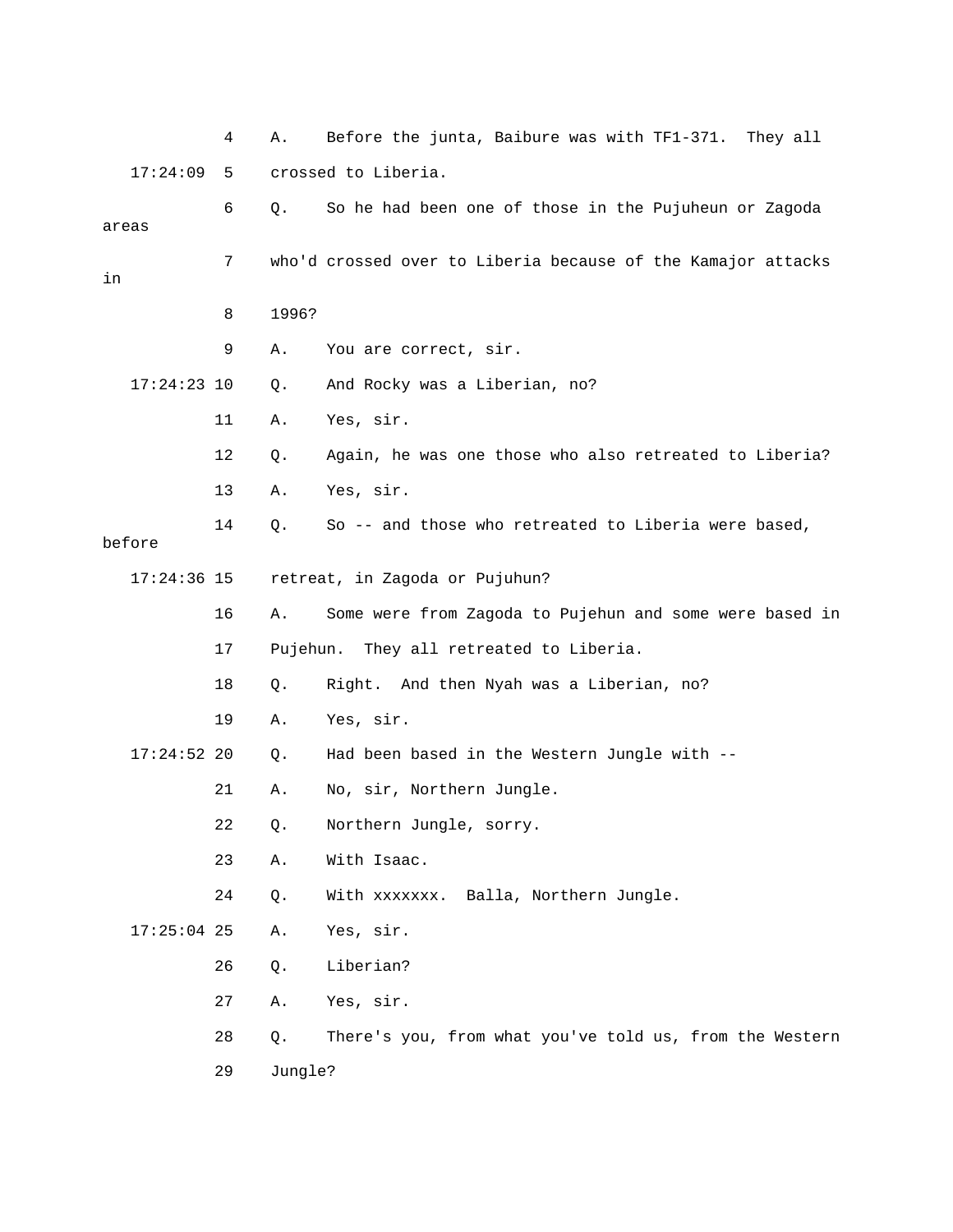| Page 117      |    | SESAY ET AL |                                                               |  |              |  |  |
|---------------|----|-------------|---------------------------------------------------------------|--|--------------|--|--|
|               |    |             | 15 APRIL 2008                                                 |  | OPEN SESSION |  |  |
|               |    |             |                                                               |  |              |  |  |
|               |    |             |                                                               |  |              |  |  |
|               | 1  | Α.          | Yes, sir. No, Northern Jungle.                                |  |              |  |  |
|               | 2  | Q.          | Sorry, Northern Jungle.                                       |  |              |  |  |
|               | 3  | Α.          | Yes, sir.                                                     |  |              |  |  |
| Jungle?       | 4  | Q.          | I beg your pardon. Lansana Conteh from the Western            |  |              |  |  |
| 17:25:25      | 5  | Α.          | Yes, sir.                                                     |  |              |  |  |
|               | 6  | Q.          | But Sierra Leonean?                                           |  |              |  |  |
|               | 7  | Α.          | Yes, sir.                                                     |  |              |  |  |
|               | 8  | Q.          | Hector Lahai, he was one of the coup makers, no?              |  |              |  |  |
|               | 9  | Α.          | Yes, sir.                                                     |  |              |  |  |
| $17:25:38$ 10 |    | Q.          | So had been based in Freetown before the junta period?        |  |              |  |  |
|               | 11 | Α.          | Yes, sir.                                                     |  |              |  |  |
|               | 12 | Q.          | And then Colonel xxxxxx was that xxxxxxxx?                    |  |              |  |  |
|               | 13 | Α.          | Yes, sir.                                                     |  |              |  |  |
|               | 14 | Q.          | I'll come back to him in a minute. Then I want to just        |  |              |  |  |
| $17:25:57$ 15 |    |             | deal then with Mingo, Isaac and Rambo; all Liberians, is that |  |              |  |  |
|               | 16 | right?      |                                                               |  |              |  |  |
|               | 17 | Α.          | Yes, sir.                                                     |  |              |  |  |
| in            | 18 | Q.          | Basically, is this right: the only significant officer        |  |              |  |  |

19 Kono at this point from February 1998 until -- well, December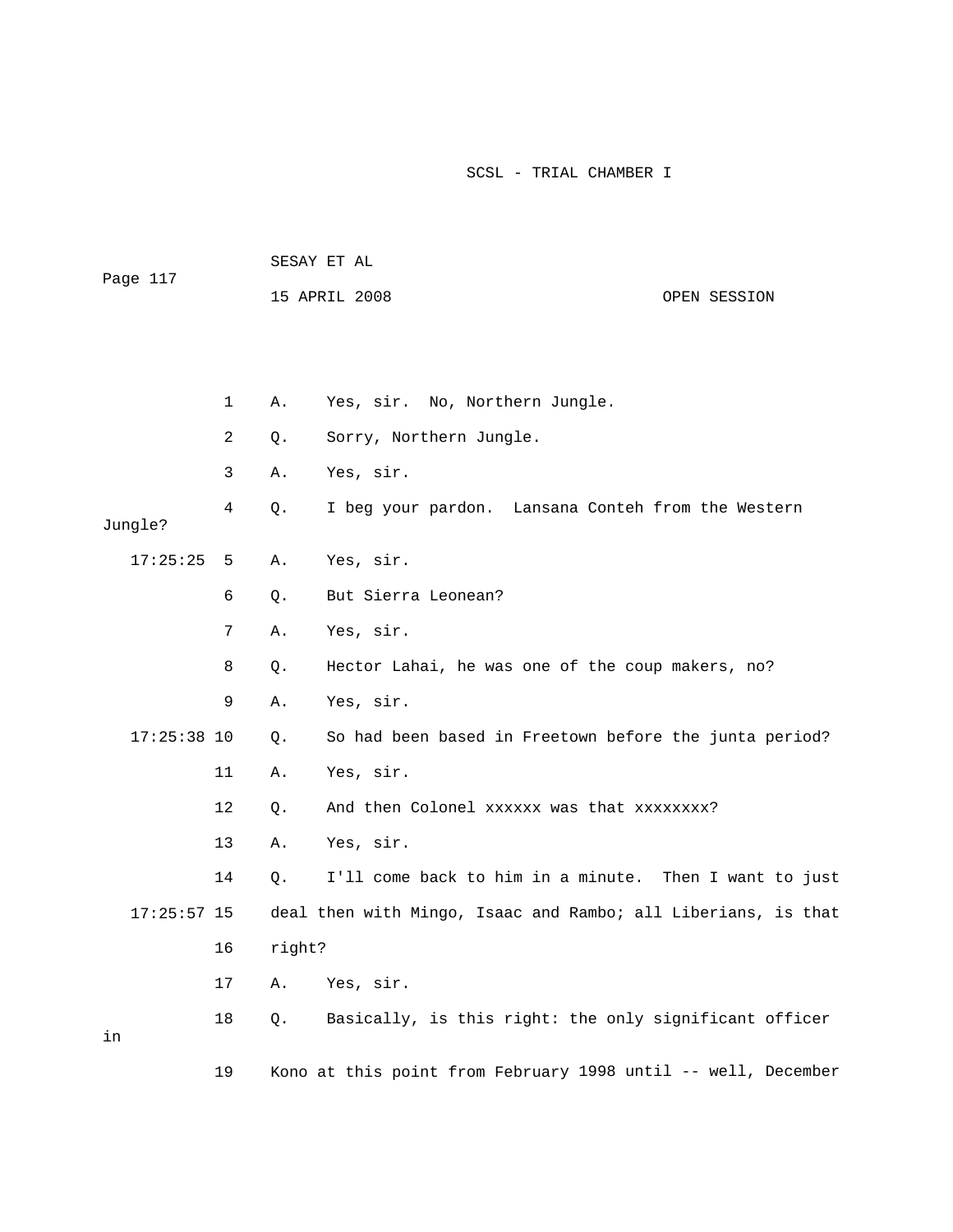| $17:26:26$ 20<br>Kailahun |    | 1998 who had -- who was Sierra Leonean and from -- from           |
|---------------------------|----|-------------------------------------------------------------------|
|                           | 21 | who had been based from the early years of the war until the      |
|                           | 22 | coup -- let me simplify this. xxxxxxx was, from this list,        |
| coup?                     | 23 | the only Sierra Leonean who had been based in Kailahun pre        |
|                           | 24 | Yes, sir.<br>Α.                                                   |
| $17:26:49$ 25<br>were     |    | So effectively what we had in Kono post intervention<br>$\circ$ . |
|                           | 26 | men who were, first of all almost without exception except for    |
|                           | 27 | xxxxx not from operations in Kailahun since 1994 at least?        |
|                           | 28 | Yes, sir.<br>Α.                                                   |
|                           | 29 | And two, largely Liberian; is that right?<br>0.                   |
|                           |    |                                                                   |
|                           |    |                                                                   |

| Page 118 | SESAY ET AL   |  |              |
|----------|---------------|--|--------------|
|          | 15 APRIL 2008 |  | OPEN SESSION |

 3 Q. Yes. That was my next point. So principally, what we 4 was, for some reason or another, all the Liberians and all the Western and Northern Jungle men congrating and remaining in 1 A. Yes, sir. And the -- their loyalty all were with those 2 Liberian commander above. had  $17:27:46$  5 Kono 6 for most of 1998?

7 A. Yes, sir.

8 Q. And you will agree with this, won't you, that that was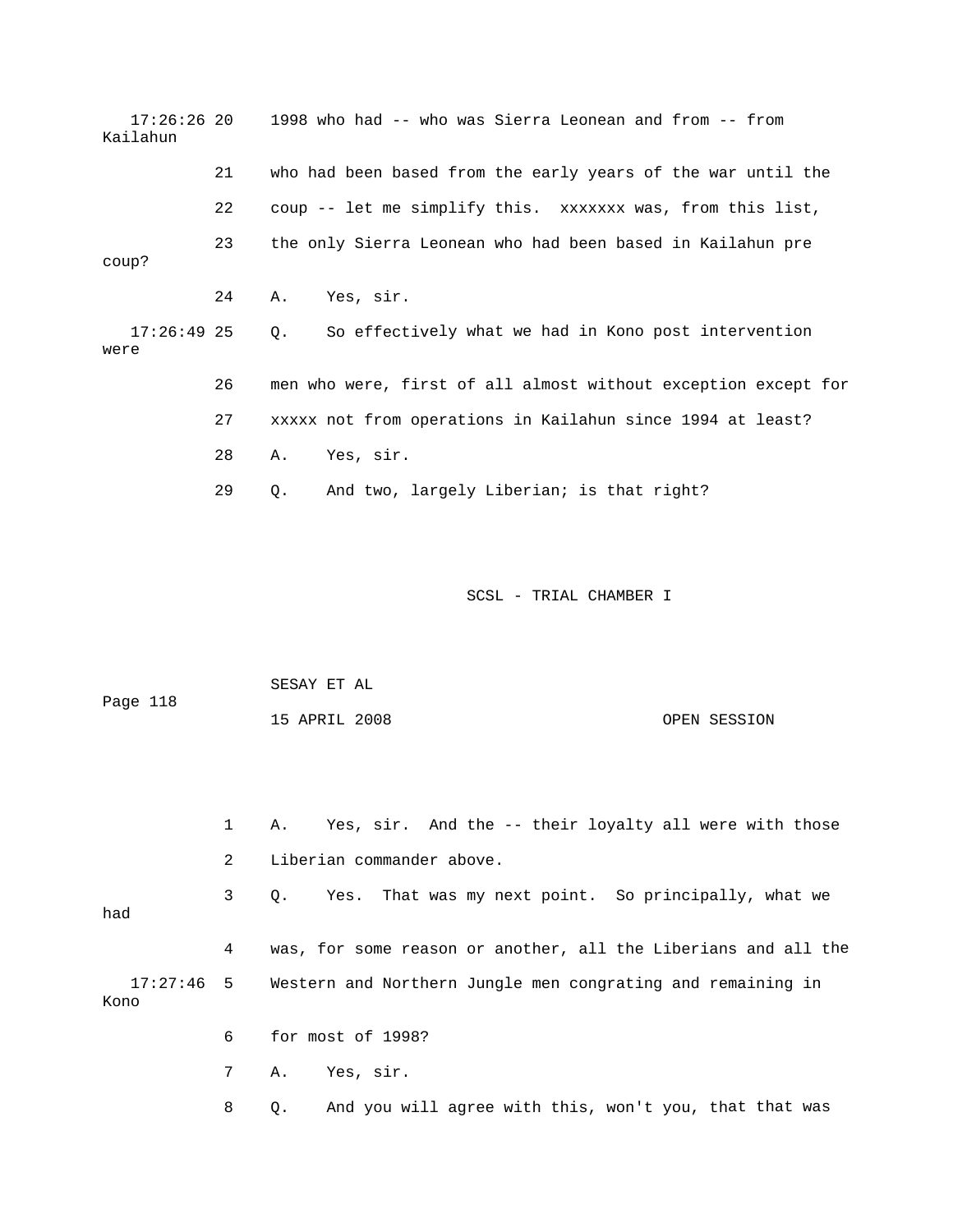| in                        | 9  | hugely significant in terms of loyalties. Loyalty, therefore,   |
|---------------------------|----|-----------------------------------------------------------------|
| $17:28:09$ 10             |    | Kono was based largely on history of operating together;        |
|                           | 11 | secondly, Liberian ethnicity?                                   |
|                           | 12 | Yes, sir. More or less again history on the side of the<br>Α.   |
|                           | 13 | RUF, both Liberian and Sierra Leonean. Once you were with       |
|                           | 14 | Superman during that retreat, everybody were looking up to      |
| $17:28:35$ 15             |    | Superman.                                                       |
|                           | 16 | Q.<br>Yes.                                                      |
|                           | 17 | Those who were with xxxxxxx, everybody were looking up<br>Α.    |
|                           | 18 | to xxxxxxxx.                                                    |
| if                        | 19 | Was it -- maybe you don't know the answer to this.<br>Q.<br>And |
| $17:28:43$ 20<br>somebody |    | you don't, then I don't want you to speculate. But did          |
|                           | 21 | make a decision that all the Kailahun people would go back to   |
| οf                        | 22 | Kailahun, and all the Northern and Western Jungle -- or many    |
| which                     | 23 | them -- would remain in Kono, or was this simply the way in     |
|                           | 24 | the loyalties played out? Do you understand my question?        |
| $17:29:06$ 25             |    | Yes, sir, I understand it. But actually they go on to<br>Α.     |
| Sam                       | 26 | Kailahun -- everybody was wanted to go to Kailahun. It was      |
| 371,                      | 27 | Bockarie who stopped everybody in Kono with the exception of    |
|                           | 28 | Mr Sesay, and Johnny Paul Koroma, and his family.               |
| a11                       | 29 | Well, then the next question, then, is who decided that<br>Q.   |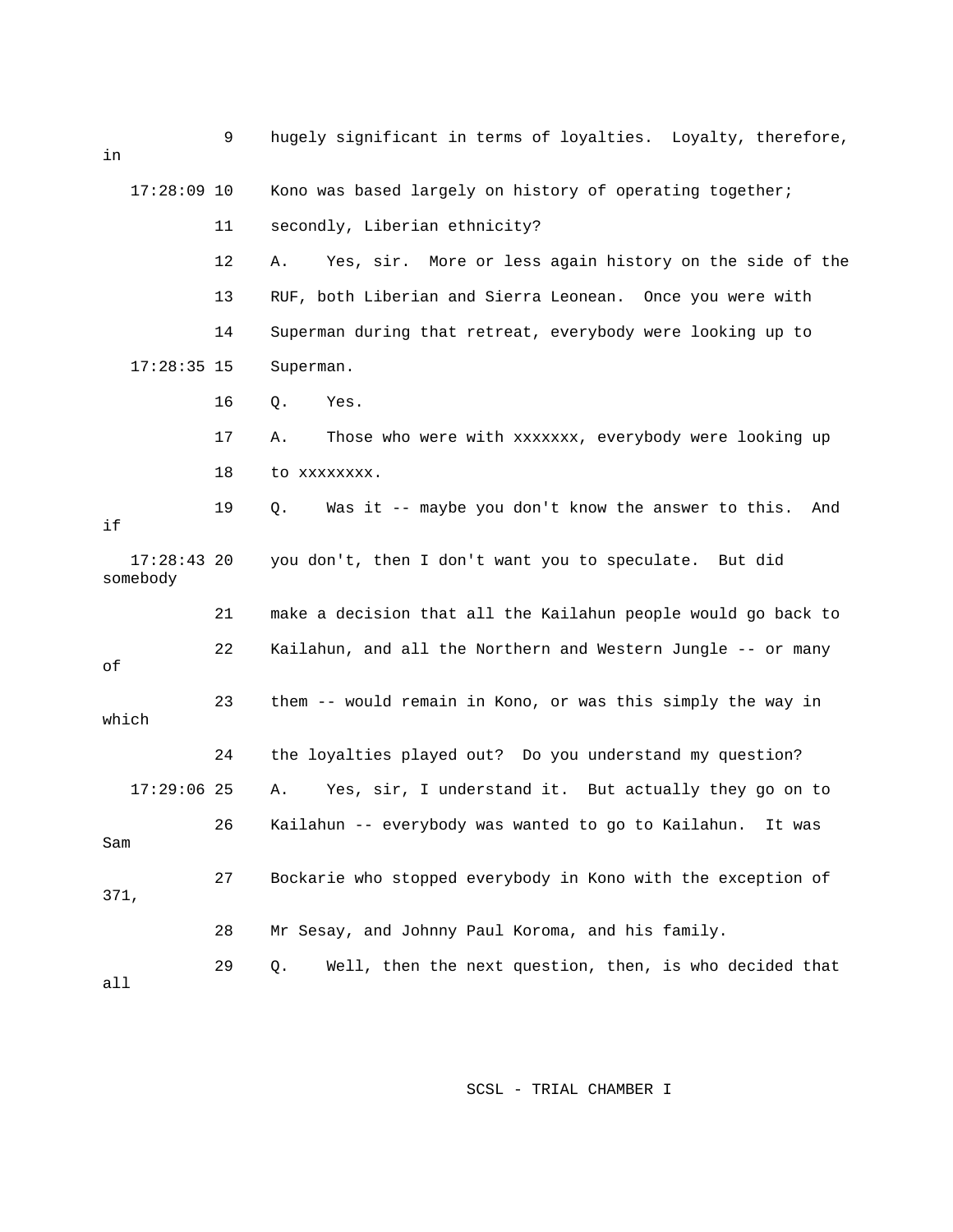| Page 119        |              | 15 APRIL 2008                                                    | OPEN SESSION |
|-----------------|--------------|------------------------------------------------------------------|--------------|
|                 |              |                                                                  |              |
|                 | $\mathbf{1}$ | these top men, the significant commanders, would be those from   |              |
|                 | 2            | the Northern Jungle and the Western Jungle, or the Liberians,    |              |
| based           | 3            | rather than, say, for example, Sierra Leoneans who had been      |              |
|                 | 4            | in Kailahun? Who made that decision; do you know?                |              |
| 17:29:50<br>the | 5            | No, sir. But again this, I think, is through the way<br>Α.       |              |
|                 | 6            | retreat came and when the group arrived there, Sam Bockarie      |              |
|                 | 7            | ordered for everybody to stop there.                             |              |
| оf              | 8            | No, I understand. So are you saying that there was lots<br>Q.    |              |
|                 | 9            | Kailahun RUF residents in Kono during this year?                 |              |
| $17:30:14$ 10   |              | Lot of the Kailahun RUF group, they were in Kenema,<br>Α.<br>No. |              |
| has             | 11           | Tongo Field, actually, with Sam Bockarie. Because Superman       |              |
|                 | 12           | already been deployed in Freetown.                               |              |
|                 | 13           | No, sorry, you misunderstood. I'm not being very clear.<br>Q.    |              |
| top             | 14           | As we've seen from this list, all the significant men at the     |              |
| $17:30:41$ 15   |              | of this list --                                                  |              |
|                 | 16           | Um hmm.<br>Α.                                                    |              |
|                 | 17           | -- except for xxxxxxxx are from the Northern Jungle, the<br>Q.   |              |
|                 | 18           | Western Jungle, and all are Liberian?                            |              |
|                 | 19           | Yes, sir.<br>Α.                                                  |              |
| $17:30:53$ 20   |              | What I'm trying to understand is why only xxxxxxx?<br>Q.         | Why          |
|                 | 21           | only him -- being Sierra Leonean and from Kailahun -- why only   |              |

SESAY ET AL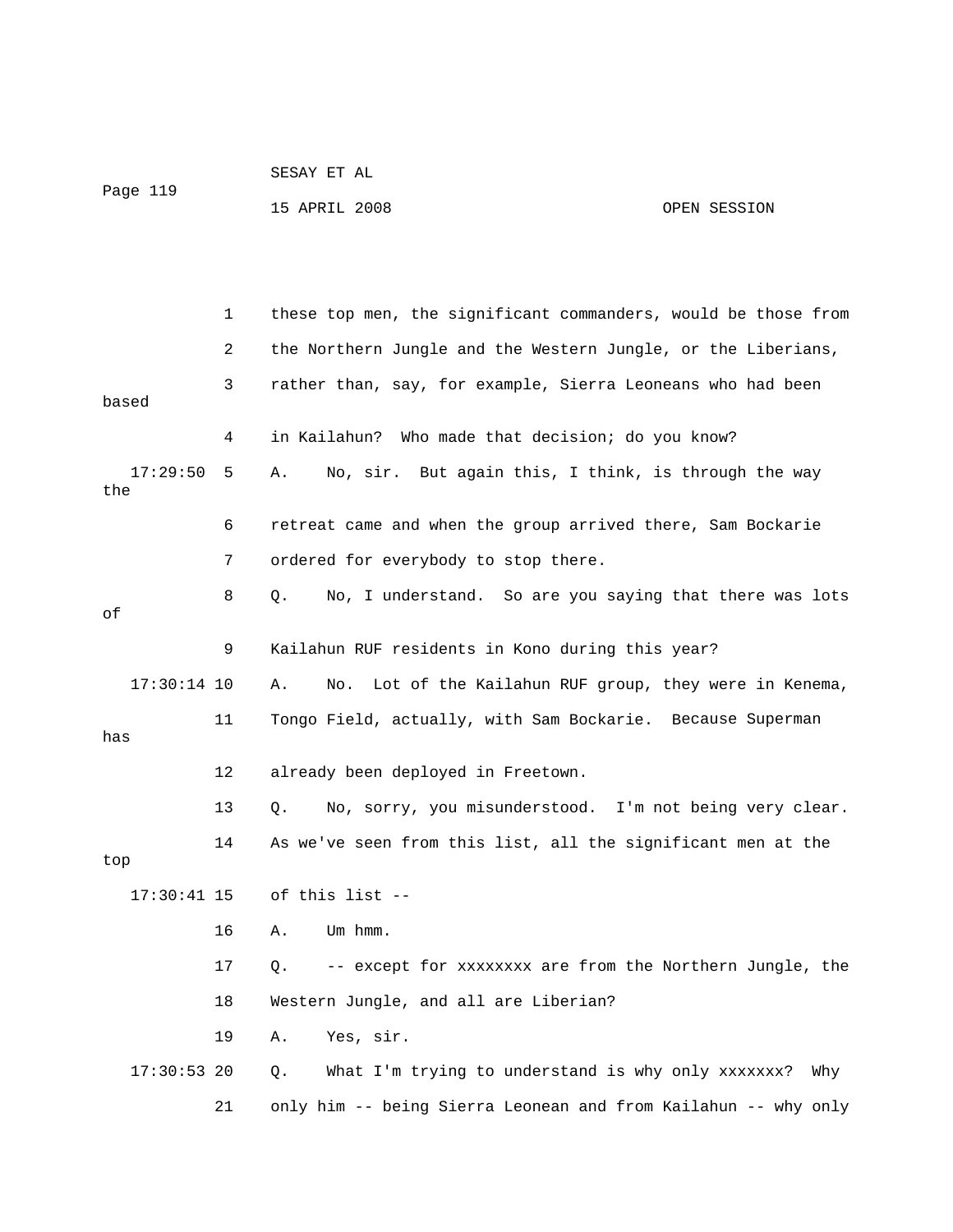- 22 him in the top significant men?
- 23 A. Really that -- I cannot go beyond what I have said.
- 24 Q. Okay.

17:31:16 25 A. Yes.

 26 Q. But was it Superman who selected these men, put them into

- 27 this order?
- 28 A. In this list form?
- 29 Q. Yes.

SCSL - TRIAL CHAMBER I

 SESAY ET AL 15 APRIL 2008 OPEN SESSION Page 120

|            | $\mathbf{1}$ | A.        | Yes, it was Superman who prepared this nominal role.           |
|------------|--------------|-----------|----------------------------------------------------------------|
|            | $2^{\circ}$  | $\circ$ . | Right. Do we know who gave these men their assignments?        |
|            | 3            |           | Would it have been either Superman or xxxxxx during their      |
|            | 4            |           | time in the Northern Jungle or the Western Jungle?             |
| particular |              |           | 17:31:43 5 A. During the time of Western -- Northern Jungle in |
|            | 6            |           | where I was, all assignments were given by xxxxxxx. I          |
|            | 7            |           | presume the same thing happened in Western Jungle.             |
|            | 8            | $\circ$ . | Right. I see.                                                  |
|            | 9            | Α.        | And when we arrive in Kono, actually the assignments now       |
|            |              |           | 17:31:58 10 were given by Superman.                            |

11 Q. I see.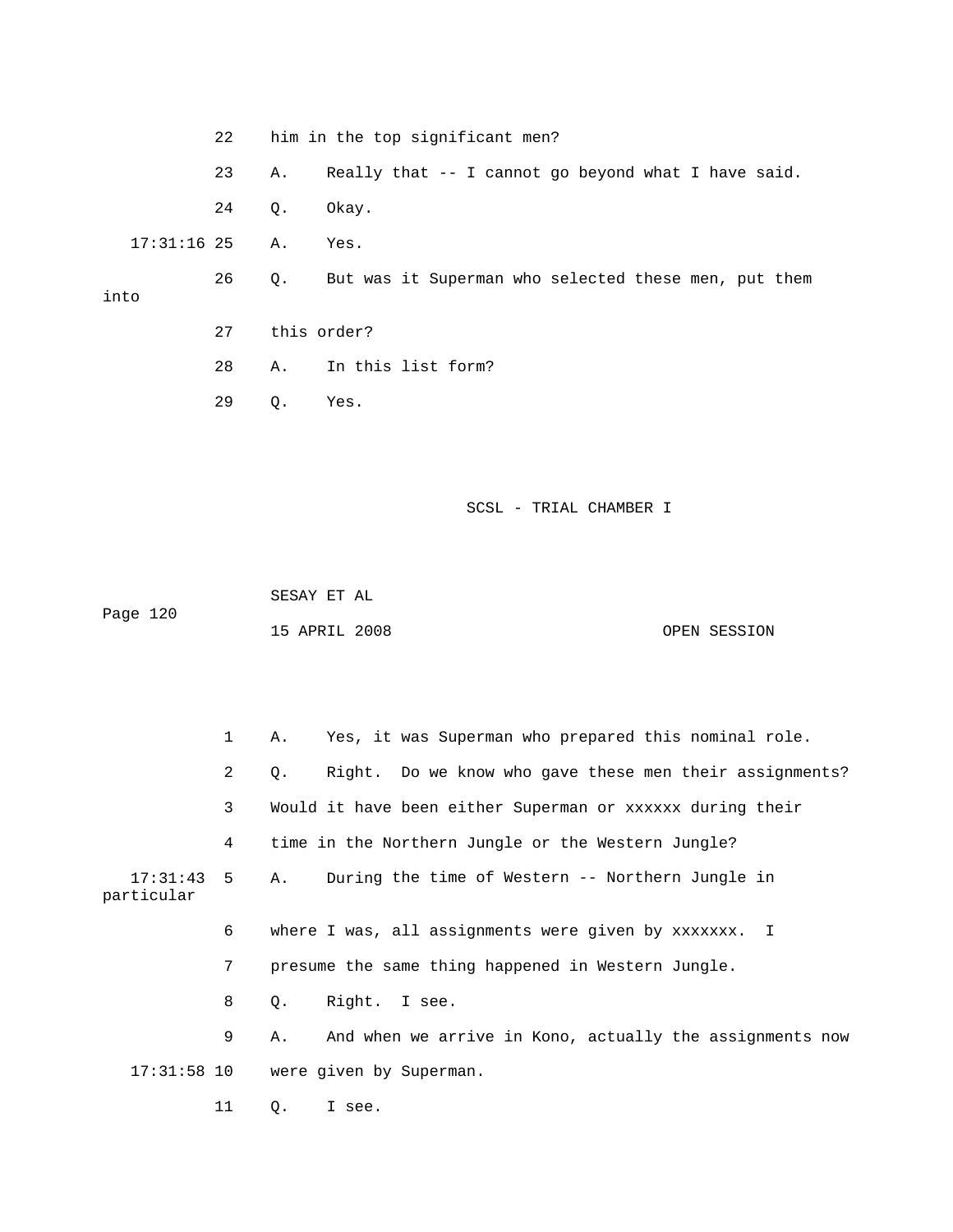|      |               | 12 | Α.    | In consultation with xxxxxxx, I'm sure.                  |
|------|---------------|----|-------|----------------------------------------------------------|
| the  |               | 13 | $Q$ . | So it would have been Superman who gave, for example,    |
|      |               | 14 |       | radio sets to the different commanders?                  |
|      | $17:32:15$ 15 |    | Α.    | Yes, sir.                                                |
|      | Mosque;       | 16 | Q.    | So, for example, Kailondo got a radio set at Yellow      |
|      |               | 17 |       | is that right?                                           |
|      |               | 18 | Α.    | Yes, sir.                                                |
| got  |               | 19 | Q.    | And Amara Bockarie, otherwise known as Amara Ambush, he  |
|      | $17:32:30$ 20 |    |       | a radio set for Woma?                                    |
|      |               | 21 | Α.    | Yes, sir.                                                |
|      |               | 22 | $Q$ . | Rocky, Superman, gave a radio set for Wendedu?           |
|      |               | 23 | Α.    | Wendedu, yes. Later to Tombodu.                          |
| have |               | 24 | $Q$ . | So Superman picked -- hand picked the men he wanted to   |
|      | $17:32:42$ 25 |    |       | a radio set?                                             |
|      |               | 26 | Α.    | Yes, sir.                                                |
|      |               | 27 | $Q$ . | So that they would communicate directly to him?          |
|      |               | 28 | Α.    | Yes, sir.                                                |
| to   |               | 29 | $Q$ . | And then he would communicate whatever he chose directly |

| Page 121 | SESAY ET AL   |  |              |
|----------|---------------|--|--------------|
|          | 15 APRIL 2008 |  | OPEN SESSION |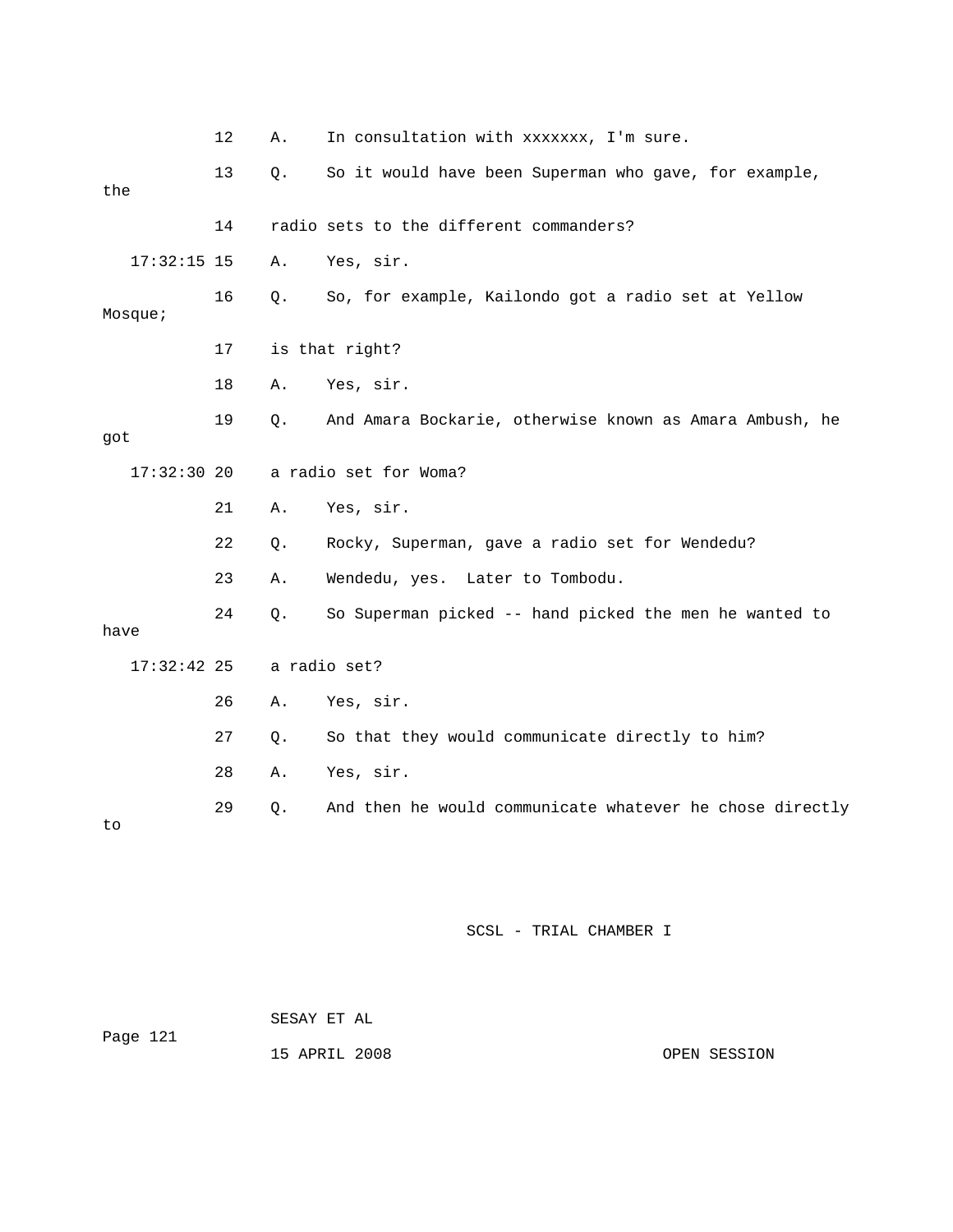1 Sam Bockarie? 2 A. Yes, sir. All station that were operating within Kono were 4 directly to Sam Bockarie. So I know. Do you know if he hand picked those men with -- who would 6 have the radios on the basis of personal loyalty? 7 A. I'm quite sure, and through -- yes, personal loyalty and 8 then some of them were the same -- they were from the same 9 country, Liberia. But, for example, Komba Gbundema, Amara Ambu, 17:33:34 10 Amara Bockarie, all those guy were -- have been with him before, 12 Q. Okay. Now, you've given evidence about how you were 13 recalled to Buedu. 14 A. Yes, sir. 17:33:51 15 Q. I don't want to ask you in detail about this, but I want 16 ask you about the system of preventing and punishing crime in 17 Kono. Could I suggest there was two routes: One was the 18 of the JSU, Joint Security Unit, so people who committed crimes 19 were supposed to be punished or investigated through whatever 21 A. The only crime I see Joint Security investigate was the 23 Q. Well, I'm asking you -- yes, I'm not disputing that. 3 reporting directly to Superman, and Superman was reporting  $17:33:08$  5 Q. 11 you see. to route JSU 17:34:35 20 existed in Kono during 1998; is that right? 22 bank robbery. I'm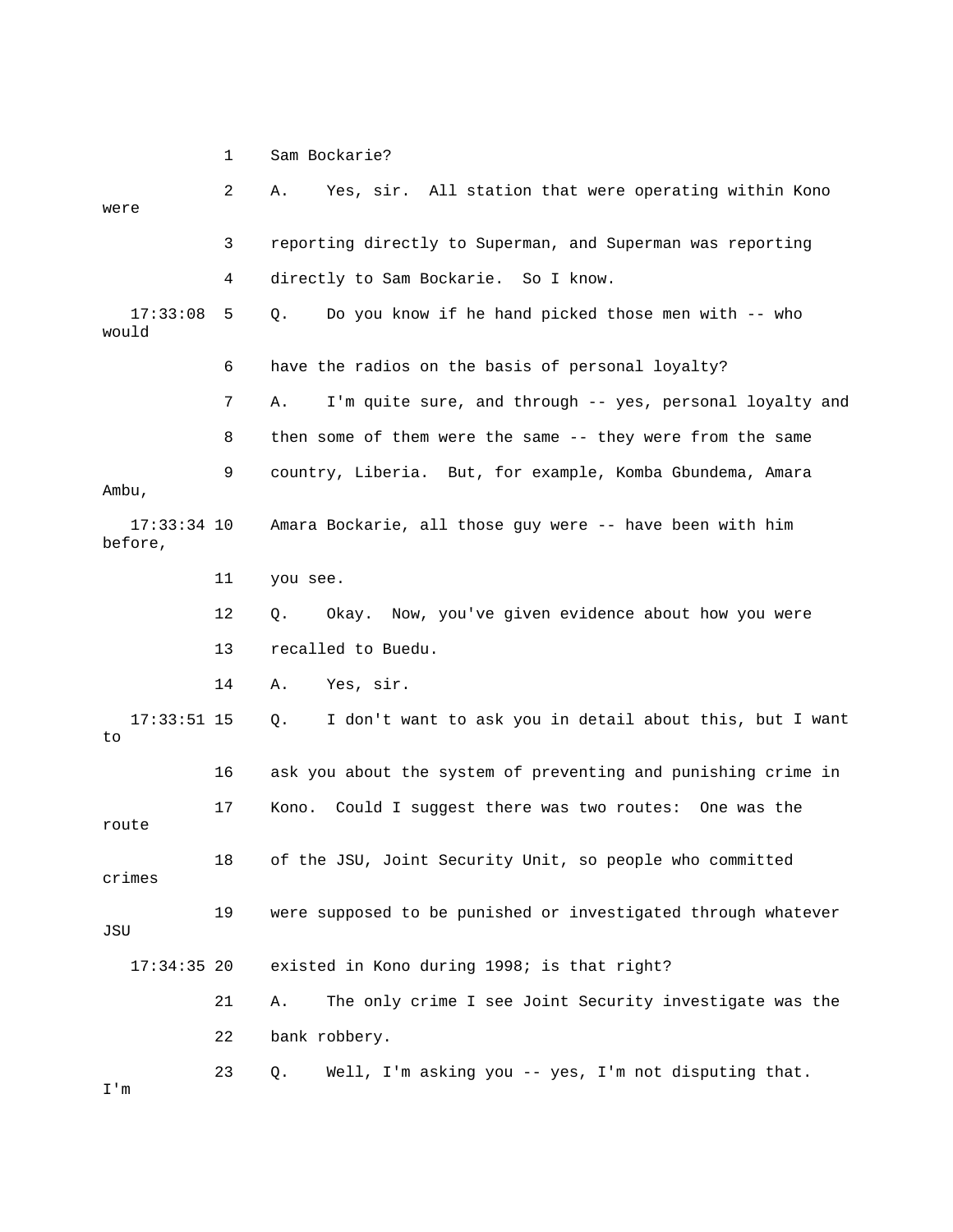24 not disputing that. But what I'm saying is that was the route by 17:34:55 25 which crime was supposed to be investigated and prevented and 26 punished, the JSU? 28 Q. I'm not making comment on whether the JSU was working or 29 not. I don't wish to make a point about that. I'm saying 27 A. Yes. that

SCSL - TRIAL CHAMBER I

|          | SESAY ET AL   |  |              |
|----------|---------------|--|--------------|
| Page 122 |               |  |              |
|          | 15 APRIL 2008 |  | OPEN SESSION |

 3 A. Yes. 4 Q. Yes. And that unit, or those people, were answerable to 17:35:26 5 ultimately to Superman? 7 Q. So that was one route. And the other route was through 8 Sam Bockarie recalling people if he chose to; am I right about 17:35:38 10 A. Yes. In my own case, yes. 11 Q. Yes. 12 A. In my own case, I was recalled by Sam Bockarie from Kono, 1 that is theoretically the way in which crimes were supposed to be 2 dealt with; the MPs, IOs, and so on?  $-$  6 A. Yes. 9 that?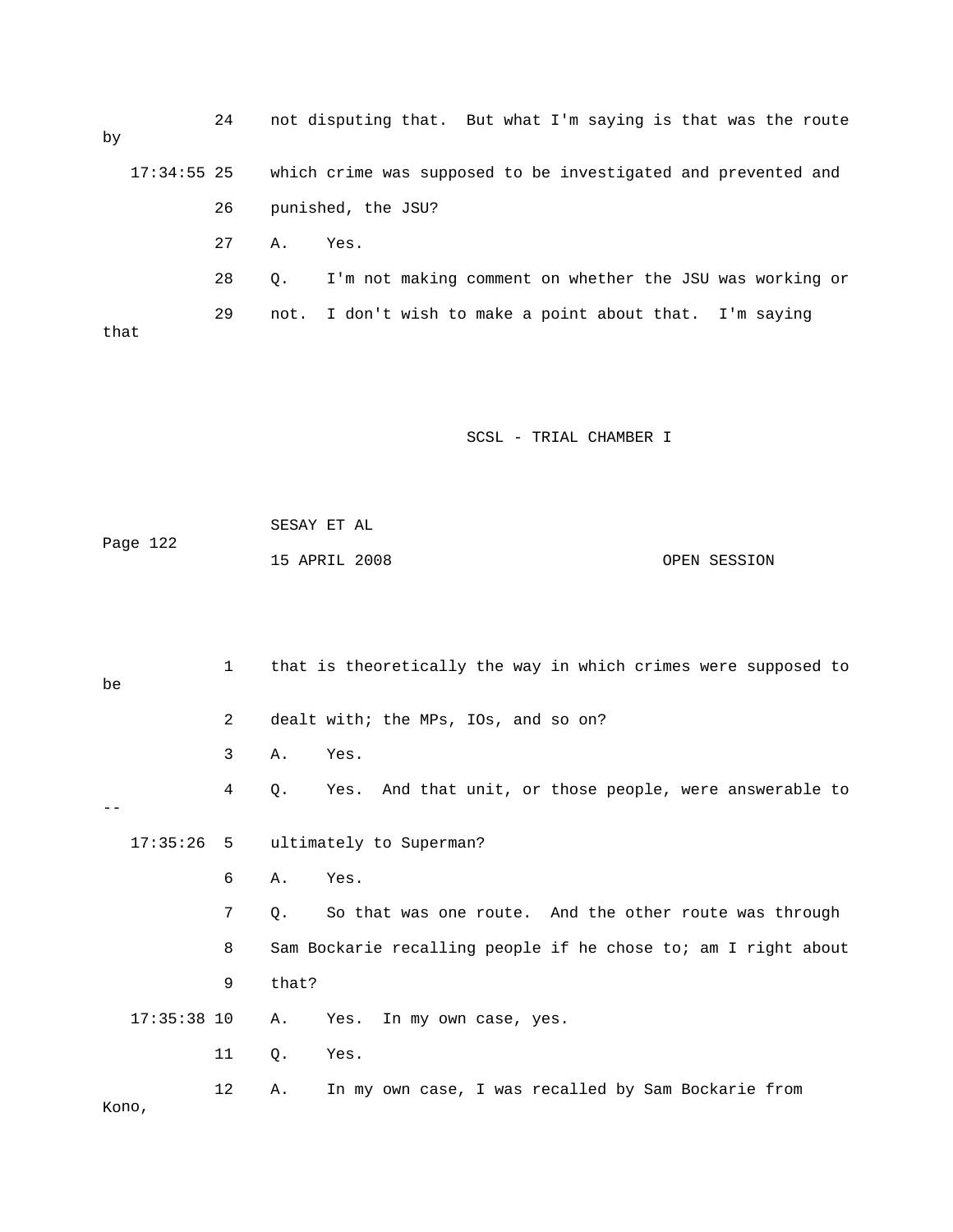| Buedu.                    | 13 |    | and then I was investigated by the Joint Security Board in    |
|---------------------------|----|----|---------------------------------------------------------------|
|                           | 14 | Q. | So those were the two routes by which suspects could be       |
| $17:36:00$ 15<br>way      |    |    | dealt with from Kono in 1998; am I right? There was no other  |
| with:                     | 16 |    | in which people who committed crimes in Kono could be dealt   |
|                           | 17 |    | JSU or Sam Bockarie recall?                                   |
| himself                   | 18 | Α. | Yes, through Sam Bockarie and Superman even if he             |
|                           | 19 |    | wished to discipline, yeah.                                   |
| $17:36:21$ 20<br>punished |    | Q. | Right. So the only route by which crime could be              |
|                           | 21 |    | or prevented from outside of Kono during 1998 was through the |
|                           |    |    |                                                               |
|                           | 22 |    | intervention of Sam Bockarie?                                 |
|                           | 23 | Α. | Yes.                                                          |
| or                        | 24 | Q. | Thank you. You mentioned, I think yesterday, a second         |
| $17:36:51$ 25<br>Station? |    |    | a third meeting held by Superman at the Tankoro Police        |
|                           | 26 | Α. | Yeah.                                                         |
|                           | 27 | Q. | Is that right?                                                |
|                           | 28 | Α. | Yes.                                                          |

 SESAY ET AL Page 123 15 APRIL 2008

OPEN SESSION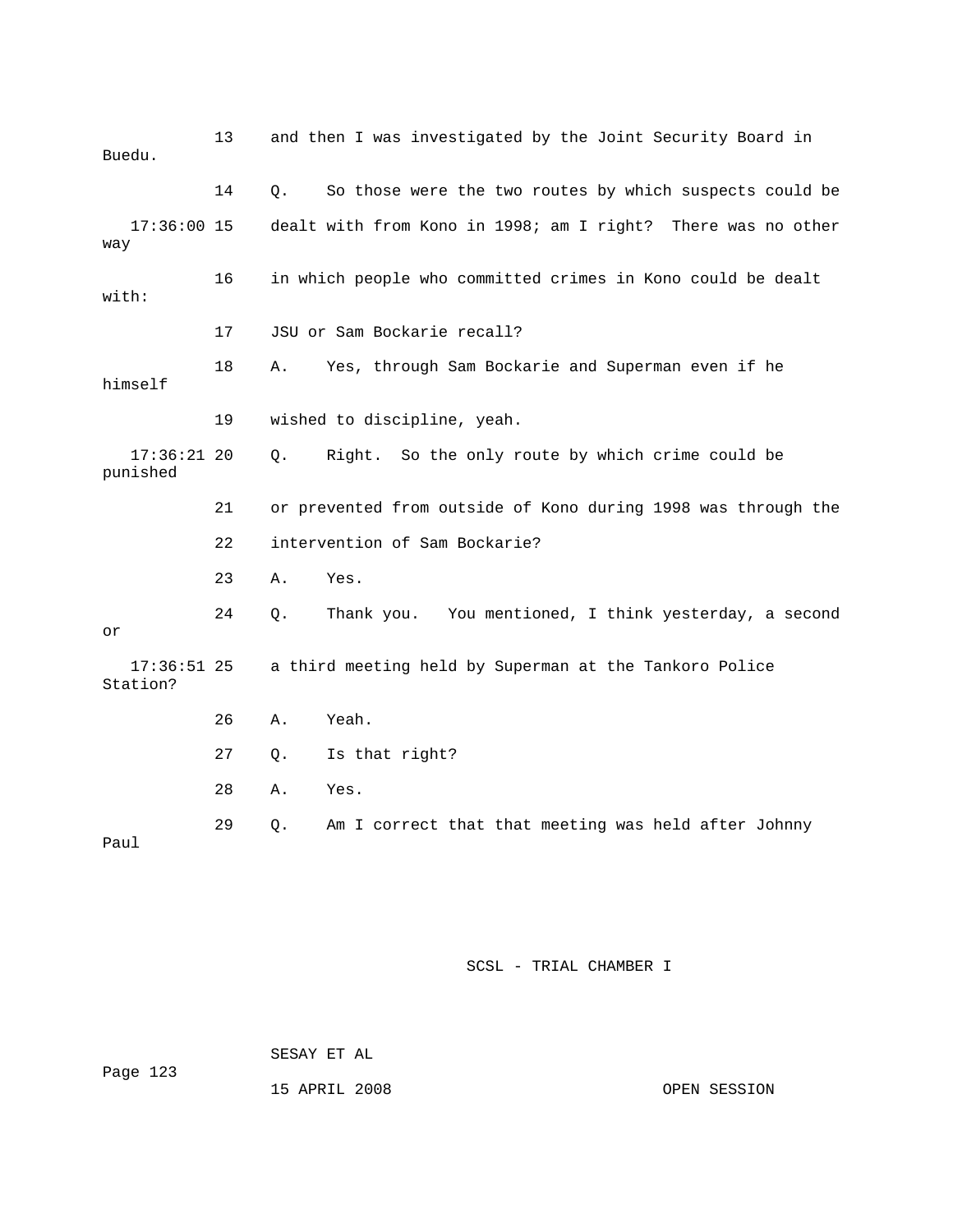|                         | 1  | Koroma and Issa Sesay had left Kono?                           |
|-------------------------|----|----------------------------------------------------------------|
|                         | 2  | Α.<br>Yes.                                                     |
|                         | 3  | Now you then, after 1998, meet up again with Sesay in<br>Q.    |
| in                      | 4  | December of -- sorry, I beg your pardon. You meet up with him  |
| 17:37:34                | -5 | Pendembu?                                                      |
|                         | 6  | Yes, in August '98, sir.<br>Α.                                 |
| 1998                    | 7  | And then you go on an operation with him in December<br>Q.     |
|                         | 8  | to recapture Koidu Town?                                       |
|                         | 9  | Yes, sir.<br>Α.                                                |
| $17:37:48$ 10           |    | And so from the period of December 1998, and through the<br>Q. |
|                         | 11 | early part of 1999, you are taking some orders from Sesay; is  |
|                         | 12 | that right?                                                    |
| Pendembu,               | 13 | Yeah. Like -- yes, from August, while we were in<br>Α.         |
| Those                   | 14 | in the morning, "How are you, sir?" Food there, we eat.        |
| $17:38:16$ 15           |    | were the order. There were no operation order.                 |
| particularly.           | 16 | Well, yeah, nothing is going on in Pendembu<br>Q.              |
|                         | 17 | No, not at all.<br>Α.                                          |
|                         | 18 | And you are not doing anything particularly?<br>Q.             |
|                         | 19 | Not at all.<br>Α.                                              |
| $17:38:25$ 20<br>Sesay, |    | So December 1998 when you go on the operation with<br>Q.       |
|                         | 21 | this is the first operation you've been on with him?           |
|                         | 22 | Yes.<br>Α.                                                     |
|                         | 23 | Well, throughout the whole indictment period --<br>Q.          |
|                         | 24 | Yes, sir.<br>Α.                                                |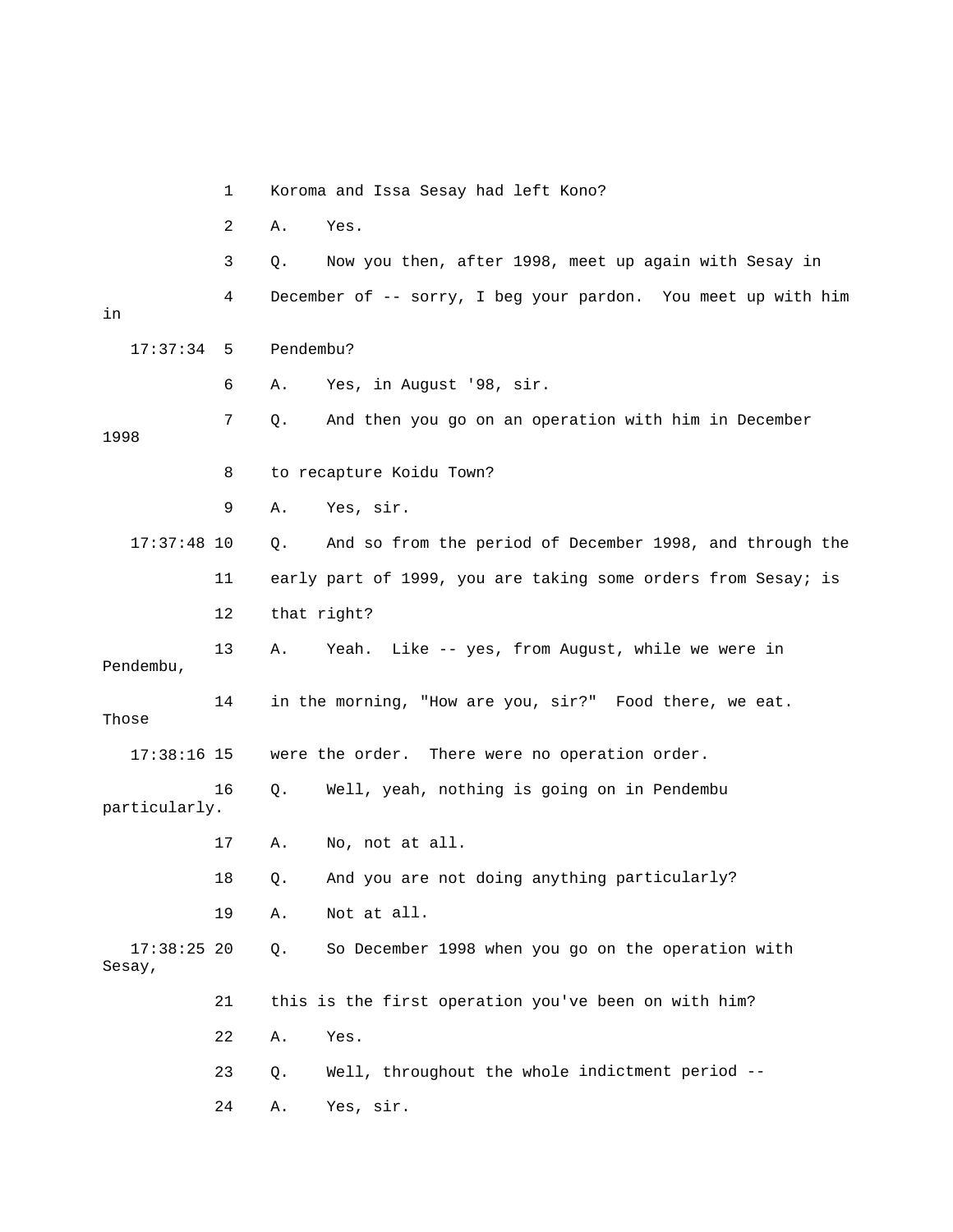| $17:38:38$ 25 |    | Q.      | -- except for the attack on Bo?                           |
|---------------|----|---------|-----------------------------------------------------------|
|               | 26 | Α.      | Yeah, from 1996. Only Bo we joined together.              |
| you           | 27 | Q.      | And from December 1998, January, February, March 1999,    |
|               | 28 |         | are taking orders from Sesay during that period?          |
|               | 29 | Α.      | Yeah.                                                     |
|               |    |         |                                                           |
|               |    |         |                                                           |
|               |    |         | SCSL - TRIAL CHAMBER I                                    |
|               |    |         |                                                           |
| Page 124      |    |         | SESAY ET AL                                               |
|               |    |         | 15 APRIL 2008<br>OPEN SESSION                             |
|               |    |         |                                                           |
|               |    |         |                                                           |
|               | 1  | Q.      | Are you taking orders also from Sam Bockarie during this  |
|               | 2  | period? |                                                           |
| Sesay         | 3  | Α.      | No, all order were coming directly to Sesay and then      |
|               | 4  |         | passed the orders to us.                                  |
| 17:39:17      | 5  | Q.      | And Sankoh then comes back into the picture around March  |
|               | 6  |         | and April of 1999; am I right?                            |
|               | 7  | Α.      | Yes.                                                      |
| Lome          | 8  | Q.      | And when Sankoh comes back into the picture, it's pre-    |
| right?        | 9  |         | but it's the beginning of the peace negotiations; is that |
| $17:39:37$ 10 |    | Α.      | Yes.                                                      |
|               | 11 | Q.      | And Sankoh returns, first of all contacting various       |
| being         | 12 |         | subcommanders to re-establish contact after several years |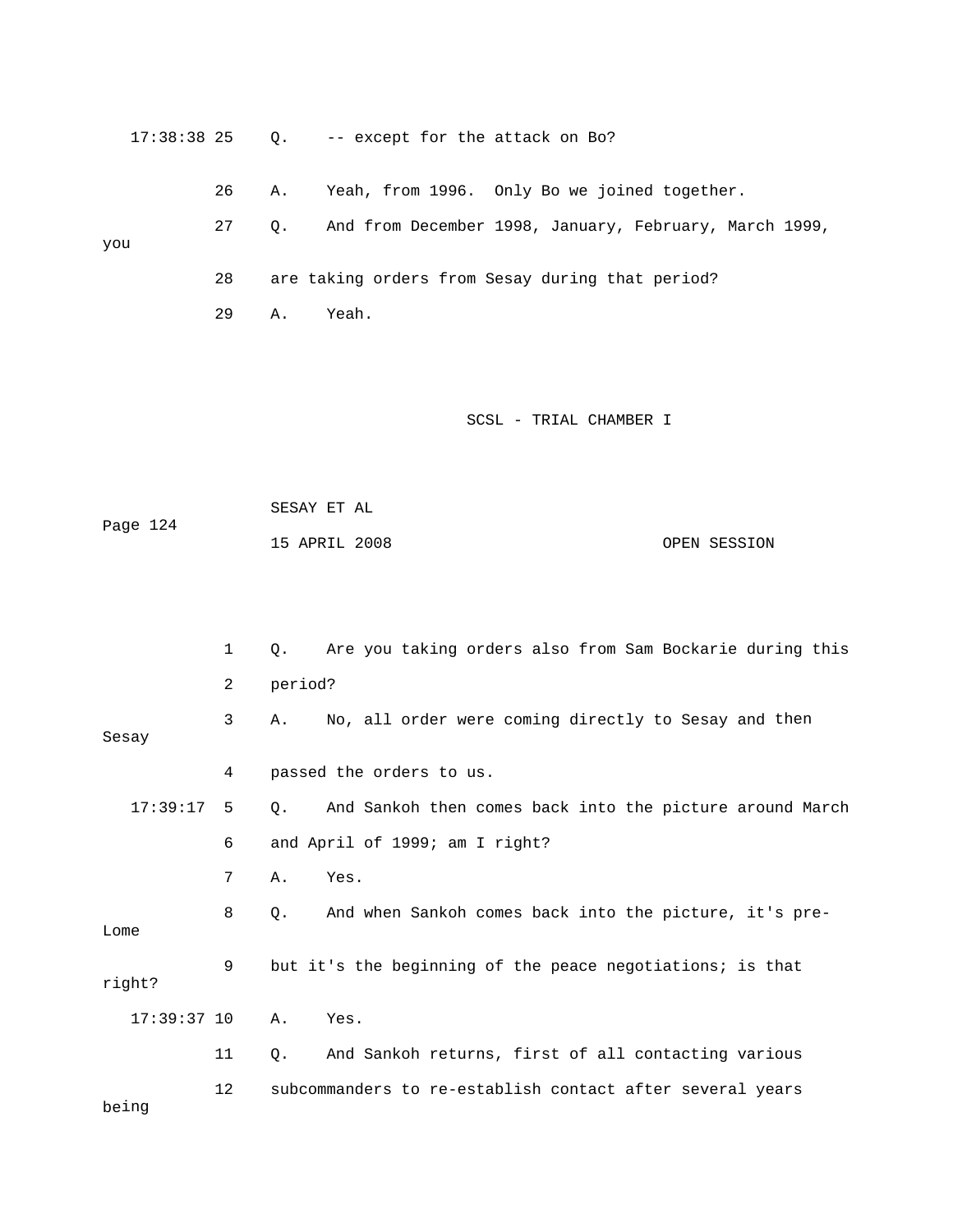|                          | 13 | out of contact; am I right?                                        |
|--------------------------|----|--------------------------------------------------------------------|
|                          | 14 | Α.<br>Yes.                                                         |
| $17:39:54$ 15<br>himself |    | And Sankoh starts to contact individual commanders<br>$\circ$ .    |
|                          | 16 | such as Kailondo, Superman, xxxxxxx, Sam Bockarie, yourself,       |
|                          | 17 | Morris Kallon?                                                     |
|                          | 18 | Yes.<br>Α.                                                         |
|                          | 19 | This was Sankoh's way?<br>Q.                                       |
| $17:40:21$ 20            |    | Yeah. In the morning Sankoh just come in radio room,<br>Α.         |
|                          | 21 | contact all call sign. All call sign answer to his call.<br>He     |
| through                  | 22 | give -- he give it to you directly without even passing            |
|                          | 23 | Sam Bockarie.                                                      |
| indictment               | 24 | So the only time, am I correct, that during the<br>Q.              |
| $17:40:40$ 25            |    | period -- well, let me put it differently. December, January,      |
| but                      | 26 | February and March, or so, you're taking orders from Sesay,        |
|                          | 27 | after that time you are taking orders also from Sankoh?            |
| left                     | 28 | Yes. After Sesay were attacked by Superman, when he<br>Α.          |
|                          | 29 | the scene I was there.<br>I was taking order from Sankoh.<br>I was |

SCSL - TRIAL CHAMBER I

| Page 125 | SESAY ET AL   |              |
|----------|---------------|--------------|
|          | 15 APRIL 2008 | OPEN SESSION |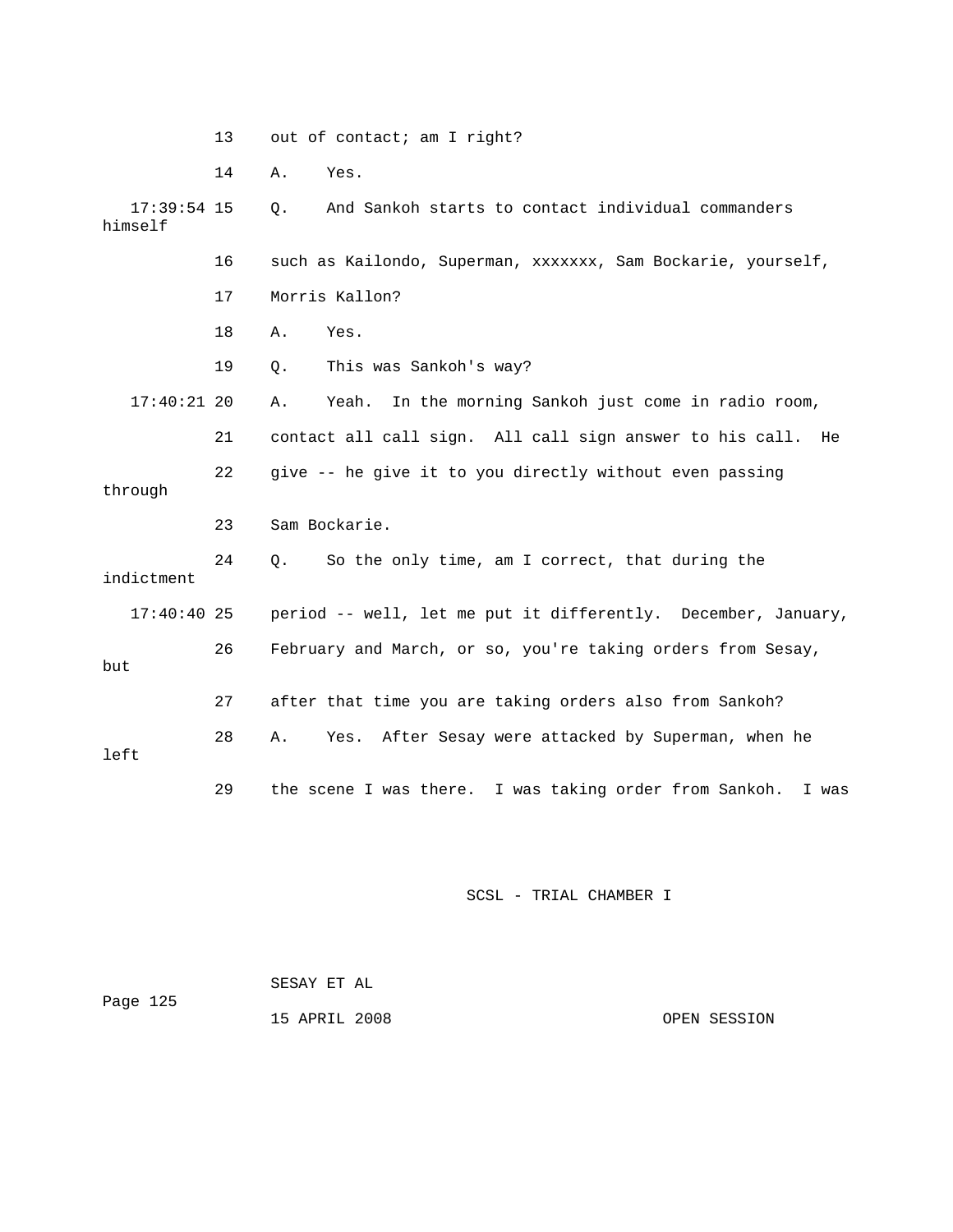1 taking order from Sam Bockarie, yes.

|               | 2  | And obviously, if you received an order from Bockarie or<br>Q. |
|---------------|----|----------------------------------------------------------------|
|               | 3  | Sankoh, that order would countermand any order given by Sesay? |
|               | 4  | Yeah, but at that time actually Sesay was not giving me<br>Α.  |
| 17:41:38      | 5  | order directly. It was Sam Bockarie more or less, sometimes    |
|               | 6  | Sankoh.                                                        |
| picture,      | 7  | Right. And increasingly, as UNAMSIL came into the<br>Q.        |
|               | 8  | orders were coming from Sankoh to you and other subcommanders? |
| Sesay         | 9  | Some order were coming directly from Sankoh to<br>Α.<br>Yes.   |
| $17:42:04$ 10 |    | for me; some were coming directly to me.                       |
| subcommanders | 11 | And it was Sankoh who increasingly contacted<br>Q.             |
|               | 12 | through 1999 and into 2000?                                    |
|               | 13 | Α.<br>Yes.                                                     |
|               | 14 | And increasingly became insistent that subcommanders<br>Q.     |
| $17:42:28$ 15 |    | contacted him directly?                                        |
| direct        | 16 | Yes.<br>And he himself contact subcommander give that<br>Α.    |
|               | 17 | directive to them without passing any other commander. Once    |
|               | 18 | where you are radio there, Sankoh give you direct order        |
|               | 19 | sometimes.                                                     |
| $17:42:43$ 20 |    | So by the time you get to May of 2000, or end of April<br>Q.   |
|               | 21 | 2000, many commanders -- many of these subcommanders were      |
|               | 22 | refusing to take orders from anyone but Sankoh.<br>They were   |
| on            | 23 | expected to take orders from Sesay but, in fact, like we saw   |
| for           | 24 | the radio logs with Komba Gbundema, often refused and waited   |
| $17:43:15$ 25 |    | direct orders from Sankoh; is that correct?                    |

26 A. Yes, sir.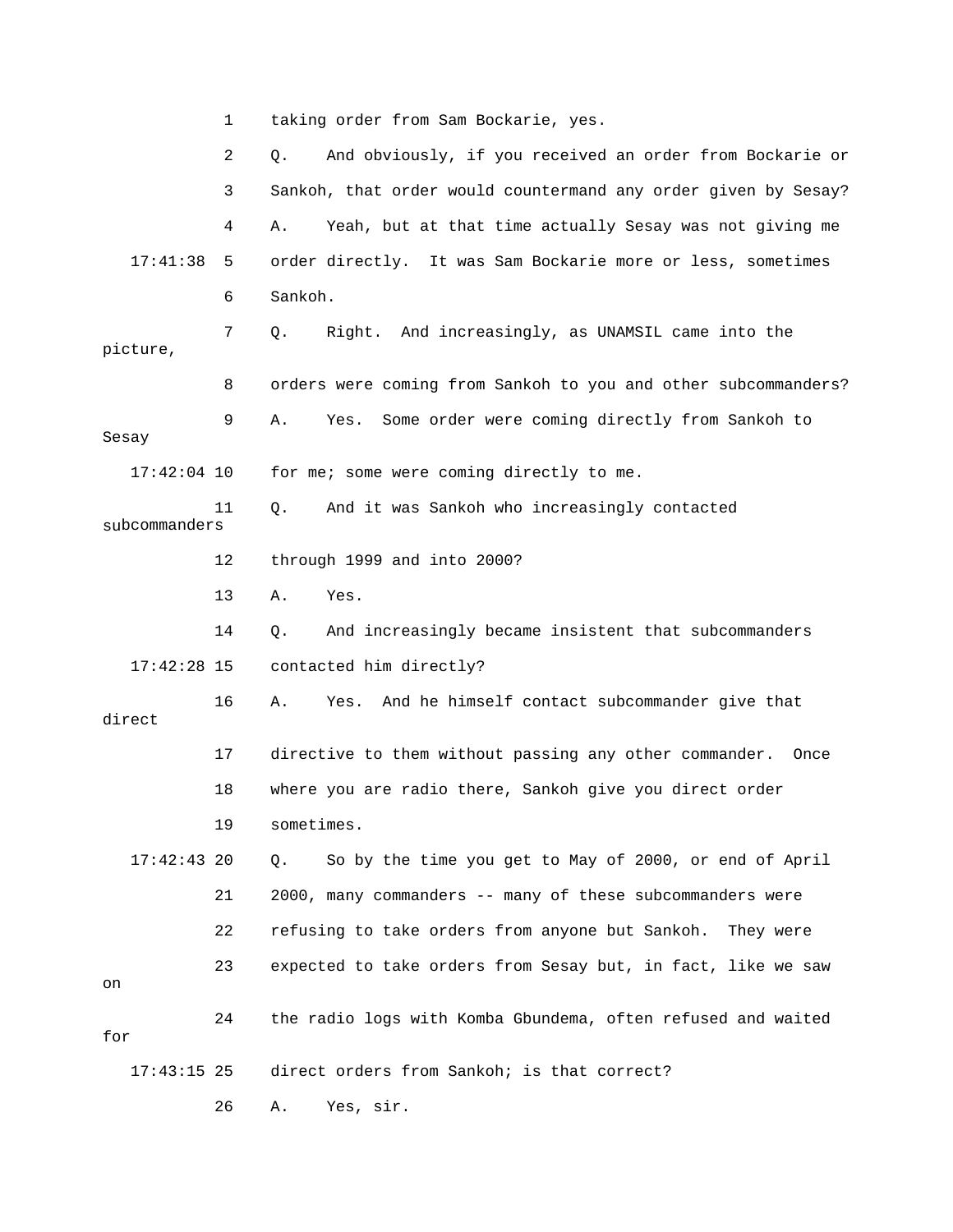27 Q. And of course, that included Komba Gbundema, Kailondo and 28 Ibrahim Dugba?

A. Yes, sir.

29

SCSL - TRIAL CHAMBER I

 SESAY ET AL ge 126 Pa 15 APRIL 2008 OPEN SESSION

|                           | $\mathbf 1$ | Q.        | And Ibrahim Jalloh; do you remember him?                       |
|---------------------------|-------------|-----------|----------------------------------------------------------------|
|                           | 2           | Α.        | Ibrahim Jalloh?                                                |
| 3<br>Jallah, sorry.<br>Q. |             |           |                                                                |
|                           | 4           | Α.        | Yes, Ibrahim Jallah.                                           |
| 17:43:42                  | 5           | Q.        | Is that from the Western Jungle?                               |
|                           | 6           | Α.        | Yes.                                                           |
|                           | 7           | Q.        | Another commander who was taking orders directly from          |
|                           | 8           | Sankoh?   |                                                                |
|                           | 9           | Α.        | Miloskie Kallon, all those were taking direct<br>Yes.          |
| $17:43:52$ 10             |             |           | instruction from Sankoh.                                       |
| once                      | 11          | $\circ$ . | In fact, would you agree with this that, effectively,          |
|                           | 12          |           | again, the men from the Northern Jungle and the Western Jungle |
| from                      | 13          |           | aligned themselves together and were refusing to take orders   |
|                           | 14          |           | those from Kailahun?                                           |
| $17:44:08$ 15             |             | Α.        | Especially the Liberians' tribe -- I mean, the<br>Yeah.        |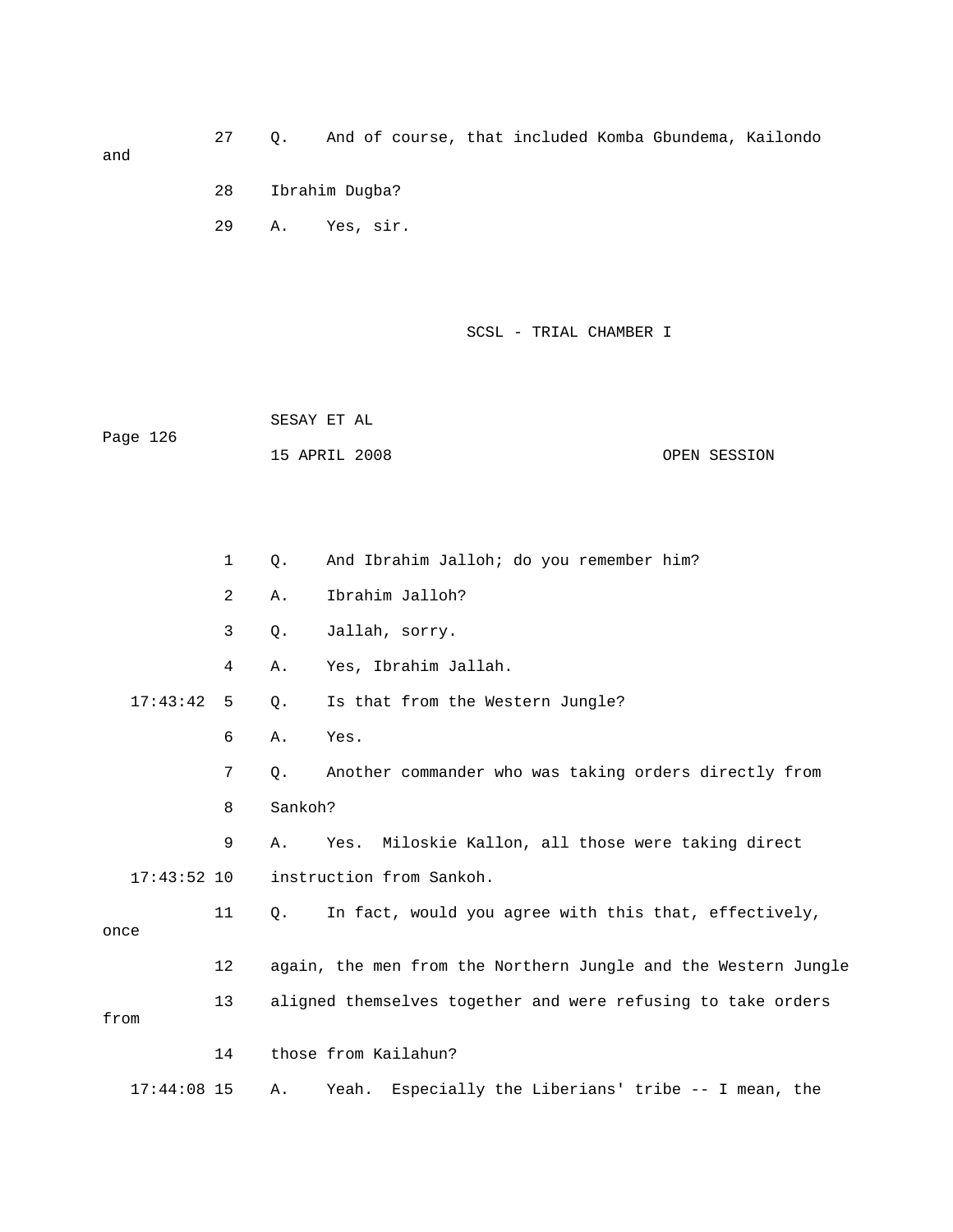|               | 16 | Liberian nationality, they align themself together with their |                                                             |  |
|---------------|----|---------------------------------------------------------------|-------------------------------------------------------------|--|
|               | 17 | bosses; that is, Superman and xxxxxxxx.                       |                                                             |  |
|               | 18 |                                                               | PRESIDING JUDGE: I'm afraid --                              |  |
|               | 19 |                                                               | MR JORDASH: Your Honours, I've only got two questions       |  |
| $17:44:28$ 20 |    | left.                                                         |                                                             |  |
|               | 21 |                                                               | PRESIDING JUDGE:<br>Yes.                                    |  |
|               | 22 |                                                               | MR JORDASH:                                                 |  |
|               | 23 | Q.                                                            | John Peters from the Northern Jungle?                       |  |
|               | 24 | Α.                                                            | Yes, sir.                                                   |  |
| $17:44:34$ 25 |    | О.                                                            | One of those who, around the time of April or May 2000,     |  |
|               | 26 |                                                               | was, like many in the Northern -- from the Northern Jungle, |  |
|               | 27 | refusing to take orders from the Kailahun men?                |                                                             |  |
|               | 28 | Α.                                                            | Yes, sir. In fact, he was based with Kailondo in            |  |
| Makeni.       |    |                                                               |                                                             |  |
| have          | 29 | $\circ$ .                                                     | And so by the time of the UNAMSIL incident, what you        |  |

SCSL - TRIAL CHAMBER I

|          | SESAY ET AL   |  |              |
|----------|---------------|--|--------------|
| Page 127 |               |  |              |
|          | 15 APRIL 2008 |  | OPEN SESSION |

| Jungle, |             | is fragmentation: Once again, Northern Jungle, Western      |
|---------|-------------|-------------------------------------------------------------|
|         |             | Sesay, yourself, all reporting directly to Sankoh?          |
| April I | $3^{\circ}$ | A. Yes. If you look at the message I show here, on 16       |
| are     | 4           | passed a message through Mr Sesay because he and myself, we |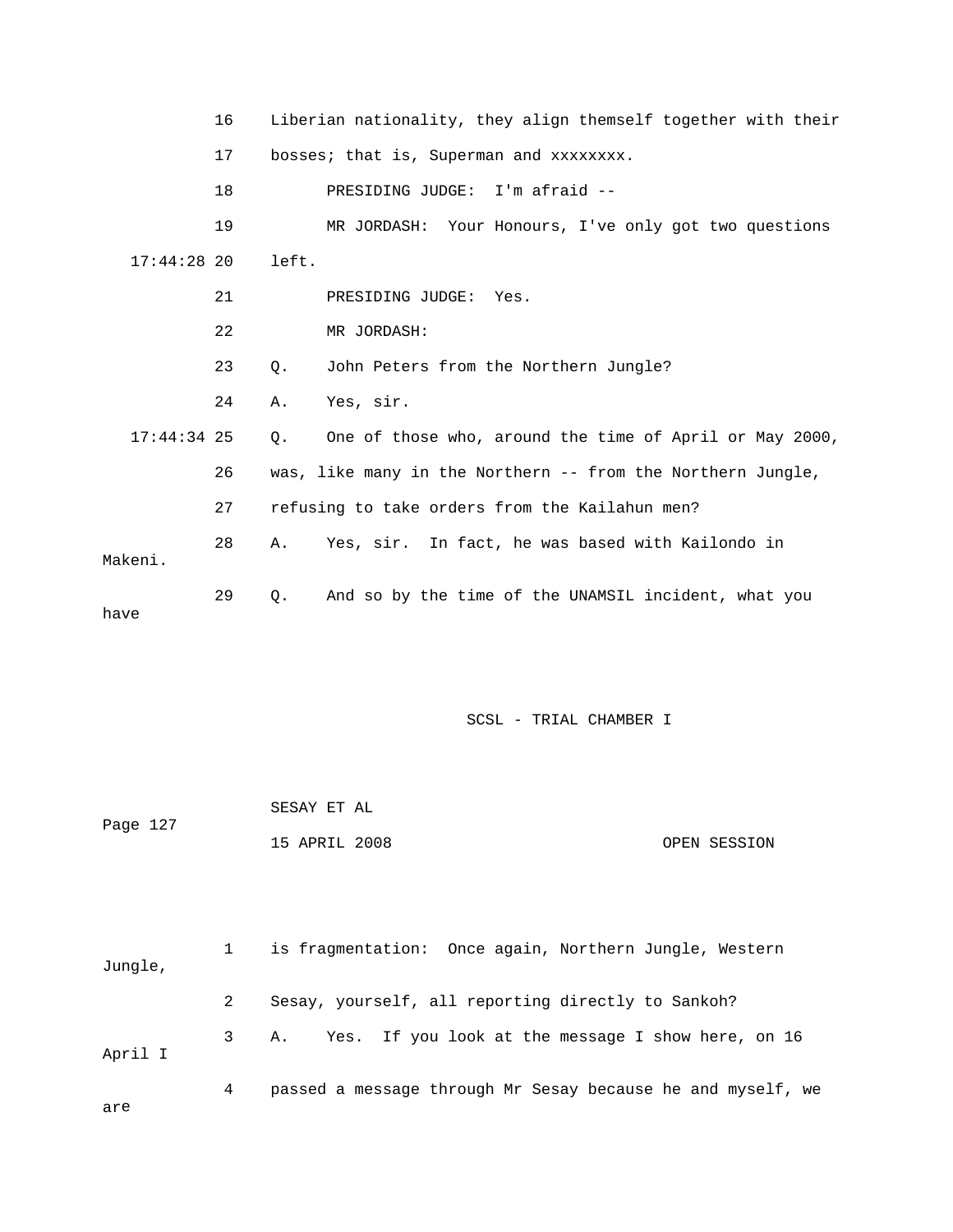| 17:45:32<br>Sankoh    | 5  | preaching this disarmament to the RUF fighters. But when       |
|-----------------------|----|----------------------------------------------------------------|
| time                  | 6  | stopped me directly without passing through Sesay, from that   |
| UNAMSIL               | 7  | now, I have no message to Sesay, neither to Sankoh, until      |
|                       | 8  | incident happened.                                             |
|                       | 9  | Okay. Last question: You mentioned, I think during<br>Q.       |
| $17:45:52$ 10         |    | questioning by Mr Taku, I think you said that Rashid Sandy had |
|                       | 11 | been killed by Sankoh, and I think you meant Rashid Mansaray?  |
|                       | 12 | Yes, sir, I just mistaken.<br>Α.                               |
|                       | 13 | Thank you. I've got no further questions, thank you.<br>$Q$ .  |
|                       | 14 | Thank you, Mr Kallon.                                          |
| $17:46:15$ 15         |    | Thank you very much, sir.<br>Α.                                |
|                       | 16 | PRESIDING JUDGE: Well, we've come to the end of the            |
| will                  | 17 | proceedings and to the beginning of our mid-weekend, so we     |
|                       | 18 | rise and resume the proceedings on Thursday. May we rise,      |
|                       | 19 | please.                                                        |
| $17:47:27$ 20<br>p.m. |    | [Whereupon the hearing adjourned at 5.37                       |
| оf                    | 21 | to be reconvened on Thursday, the 17th day                     |
|                       | 22 | April 2008 at 9.30 a.m.]                                       |
|                       | 23 |                                                                |
|                       | 24 |                                                                |
|                       | 25 |                                                                |
|                       | 26 |                                                                |
|                       | 27 |                                                                |
|                       | 28 |                                                                |
|                       | 29 |                                                                |